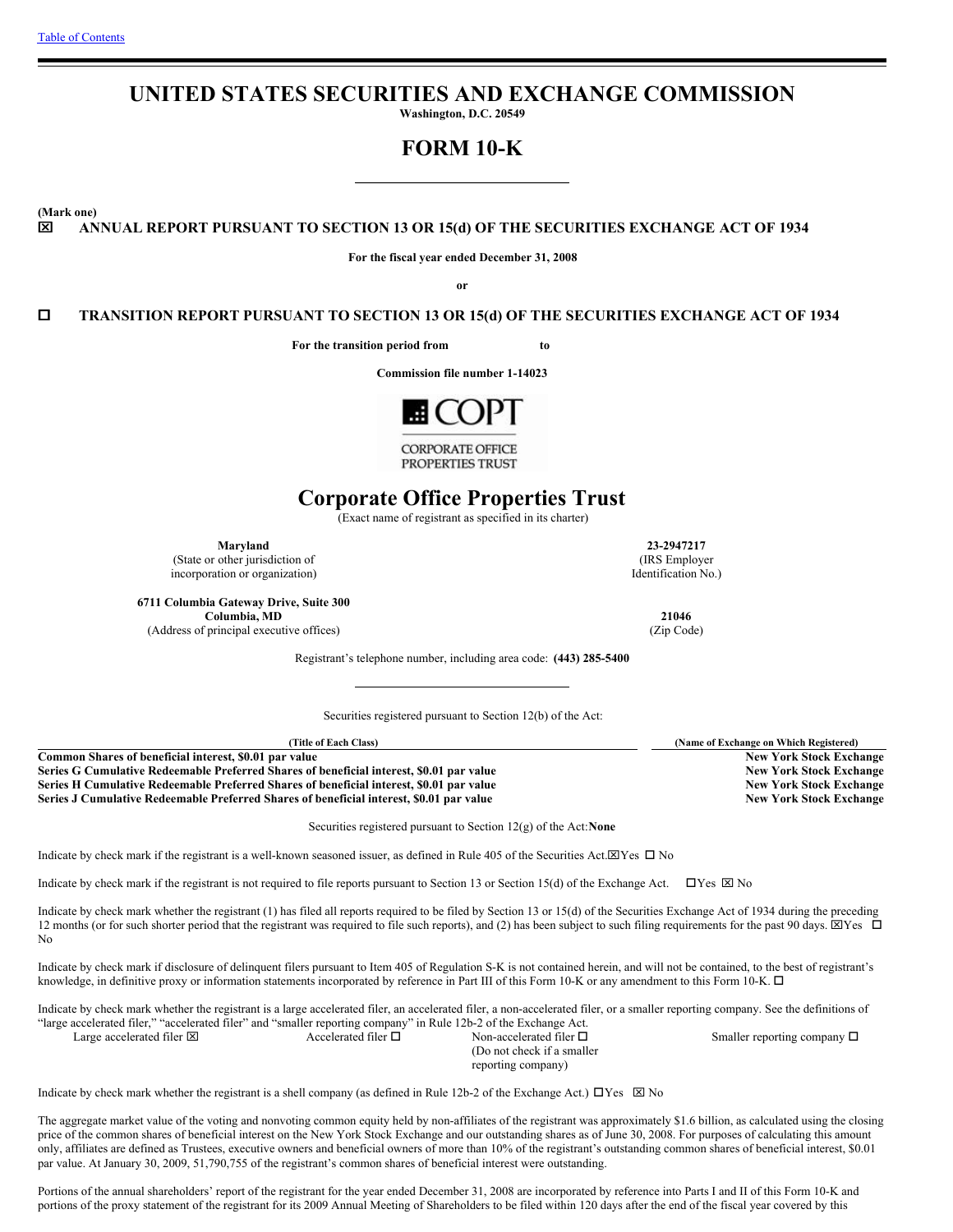### **Table of Conte nts**

#### <span id="page-1-0"></span>**Form 10-K**

### **[PART](#page-1-1) I**

| ITEM 1.<br>ITEM 1A.<br><b>ITEM 1B.</b><br>ITEM 2.<br>ITEM 3.<br>ITEM 4.<br><b>PART II</b> | <b>BUSINESS</b><br><b>RISK FACTORS</b><br><b>UNRESOLVED STAFF COMMENTS</b><br><b>PROPERTIES</b><br><b>LEGAL PROCEEDINGS</b><br>SUBMISSION OF MATTERS TO A VOTE OF SECURITY HOLDERS                                                                                                                                                                                                                                                                                                                                          | 4<br>8<br>16<br>17<br>30<br>30               |
|-------------------------------------------------------------------------------------------|-----------------------------------------------------------------------------------------------------------------------------------------------------------------------------------------------------------------------------------------------------------------------------------------------------------------------------------------------------------------------------------------------------------------------------------------------------------------------------------------------------------------------------|----------------------------------------------|
|                                                                                           |                                                                                                                                                                                                                                                                                                                                                                                                                                                                                                                             |                                              |
| ITEM 5.<br>ITEM 6.<br>ITEM 7.<br>ITEM 7A.<br>ITEM 8.<br>ITEM 9.<br>ITEM 9A.<br>ITEM 9B.   | MARKET FOR REGISTRANT'S COMMON EQUITY, RELATED STOCKHOLDER MATTERS AND ISSUER PURCHASES OF EQUITY<br><b>SECURITIES</b><br><b>SELECTED FINANCIAL DATA</b><br>MANAGEMENT'S DISCUSSION AND ANALYSIS OF FINANCIAL CONDITION AND RESULTS OF OPERATIONS<br><b>OUANTITATIVE AND OUALITATIVE DISCLOSURES ABOUT MARKET RISK</b><br>FINANCIAL STATEMENTS AND SUPPLEMENTARY DATA<br>CHANGES IN AND DISAGREEMENTS WITH ACCOUNTANTS ON ACCOUNTING AND FINANCIAL DISCLOSURE<br><b>CONTROLS AND PROCEDURES</b><br><b>OTHER INFORMATION</b> | 30<br>32<br>34<br>58<br>59<br>59<br>59<br>60 |
| <b>PART III</b>                                                                           |                                                                                                                                                                                                                                                                                                                                                                                                                                                                                                                             |                                              |
| ITEM 10.<br><b>ITEM 11.</b><br><b>ITEM 12.</b><br><b>ITEM 13.</b><br><b>ITEM 14.</b>      | DIRECTORS, EXECUTIVE OFFICERS AND CORPORATE GOVERNANCE<br><b>EXECUTIVE COMPENSATION</b><br>SECURITY OWNERSHIP OF CERTAIN BENEFICIAL OWNERS AND MANAGEMENT AND RELATED STOCKHOLDER MATTERS<br>CERTAIN RELATIONSHIPS AND RELATED TRANSACTIONS, AND DIRECTOR INDEPENDENCE<br>PRINCIPAL ACCOUNTANT FEES AND SERVICES                                                                                                                                                                                                            | 60<br>60<br>60<br>60<br>60                   |
| <b>PART IV</b>                                                                            |                                                                                                                                                                                                                                                                                                                                                                                                                                                                                                                             |                                              |

[ITEM](#page-38-4) 15. EXHIBITS AND FINANCIAL [STATEMENT](#page-38-4) SCHEDULES 60

### **FORWARD-LOOKING STATEMENTS**

This Form 10-K contains "forward-looking" statements, as defined in the Private Securities Litigation Reform Act of 1995, that are based on our current expectations, estimates and projections about future events and financial trends affecting the financial condition and operations of our business. Forward-looking statements can be identified by the use of words such as "may," "will," "should," "expect," "estimate" or other comparable terminology. Forward-looking statements are inherently subject to risks and uncertainties, many of which we cannot predict with accuracy and some of which we might not even anticipate. Although we believe that the expectations, estimates and projections reflected in such forward-looking statements are based on reasonable assumptions at the time made, we can give no assurance that these expectations, estimates and projections will be achieved. Future events and actual results may differ materially from those discussed in the forward-looking statements. Important factors that may affect these expectations, estimates and projections include, but are not limited to:

our ability to borrow on favorable terms;

· general economic and business conditions, which will, among other things, affect office property demand and rents, tenant creditworthiness, interest rates and financing availability;

### 2

### Table of [Contents](#page-1-0)

- adverse changes in the real estate markets including, among other things, increased competition with other companies;
- · risks of real estate acquisition and development activities, including, among other things, risks that development projects may not be completed on schedule, that tenants may not take occupancy or pay rent or that development and operating costs may be greater than anticipated;
- · risks of investing through joint venture structures, including risks that our joint venture partners may not fulfill their financial obligations as investors or may take actions that are inconsistent with our objectives;
- our ability to satisfy and operate effectively under Federal income tax rules relating to real estate investment trusts and partnerships;
- governmental actions and initiatives; and
- environmental requirements.

<span id="page-1-1"></span>For further information on factors that could affect the company and the statements contained herein, you should refer to the section below entitled "Item 1A. Risk Factors." We undertake no obligation to update or supplement forward-looking statements.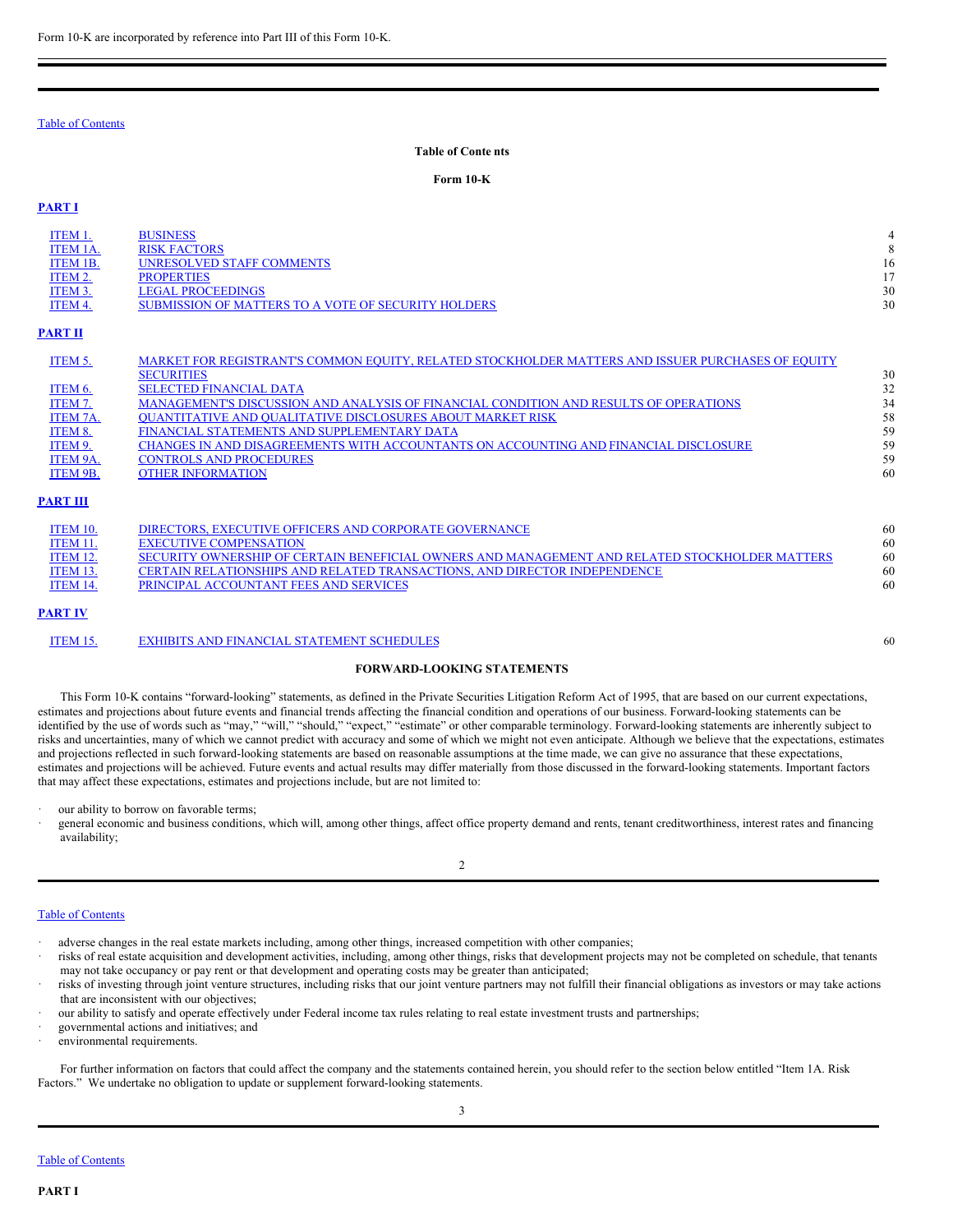### <span id="page-2-0"></span>**Item 1. Business**

### OUR COMPANY

General. We are a specialty office real estate investment trust ("REIT") that focuses primarily on strategic customer relationships and specialized tenant requirements in the United States Government, defense information technology and data sectors. We acquire, develop, manage and lease properties that are typically concentrated in large office parks primarily located adjacent to government demand drivers and/or in demographically strong markets possessing growth opportunities. As of December 31, 2008, our investments in real estate included the following:

- · 238 wholly owned operating properties in Maryland, Virginia, Colorado, Texas, Pennsylvania and New Jersey containing 18.5 million square feet that were 93.2% occupied;
- · 14 wholly owned office properties under construction or development that we estimate will total approximately 1.6 million square feet upon completion;
- wholly owned land parcels totaling 1,611 acres that were predominantly located near certain of our operating properties and that we believe are potentially developable into approximately 14.0 million square feet; and
- partial ownership interests through joint ventures in the following:
	- 18 operating properties containing approximately 769,000 square feet that were 90.1% occupied;
	- · three properties under construction that we estimate will total 388,000 square feet upon completion and 356,000 square feet in one property that was under redevelopment; and
	- land parcels totaling 274 acres (including 42 acres under contract in one joint venture) that were predominantly located near certain of our operating properties and potentially developable into approximately 3.0 million square feet.

We conduct almost all of our operations through our operating partnership, Corporate Office Properties, L.P. (the "Operating Partnership"), a Delaware limited partnership, of which we are the managing general partner. The Operating Partnership owns real estate both directly and through subsidiary partnerships and limited liability companies ("LLCs"). The Operating Partnership also owns 100% of a number of entities that provide real estate services such as property management, construction and development and heating and air conditioning services primarily for our properties, but also for third parties.

Interests in our Operating Partnership are in the form of common and preferred units. As of December 31, 2008, we owned 86.2% of the outstanding common units and 95.8% of the outstanding preferred units in our Operating Partnership. The remaining common and preferred units in our Operating Partnership were owned by third parties, which included certain of our Trustees.

We believe that we are organized and have operated in a manner that permits us to satisfy the requirements for taxation as a REIT under the Internal Revenue Code of 1986, as amended, and we intend to continue to operate in such a manner. If we qualify for taxation as a REIT, we generally will not be subject to Federal income tax on our taxable income that is distributed to our shareholders. A REIT is subject to a number of organizational and operational requirements, including a requirement that it distribute to its shareholders at least 90% of its annual taxable income (excluding net capital gains).

Our executive offices are located at 6711 Columbia Gateway Drive, Suite 300, Columbia, Maryland 21046 and our telephone number is (443) 285-5400.

Our Internet address is www.copt.com. We make available on our Internet website free of charge our annual reports on Form 10-K, quarterly reports on Form 10-Q, current reports on Form 8-K and amendments to those reports filed or furnished pursuant to Section 13(a) or 15(d) of the Exchange Act as soon as reasonably possible after we file such material with the Securities and Exchange Commission (the "SEC"). In addition, we have made available on our Internet website under the heading "Corporate Governance" the charters for our Board of Trustees' Audit, Nominating and Corporate Governance and Compensation Committees, as well as our Corporate Governance Guidelines, Code of Business Conduct and Ethics and Code of Ethics for Financial Officers. We intend to make available on our website any future amendments or waivers to our Code of Business Conduct and Ethics and Code of Ethics for Financial Officers within four business days after any such amendments or waivers. The information on our Internet site is not part of this report.

### Table of [Contents](#page-1-0)

The SEC maintains an Internet website that contains reports, proxy and information statements and other information regarding issuers that file electronically with the SEC. This Internet website can be accessed at www.sec.gov. The public may also read and copy paper filings that we have made with the SEC at the SEC's Public Reference Room, located at 100 F Street, NE, Washington, D.C. 20549. Information on the operation of the Public Reference Room may be obtained by calling (800) SEC-0330.

### **Significant 2008 Developments**

During 2008, we:

- · experienced growth in revenues from real estate operations and property operating expenses due primarily to the addition of properties through development activities and acquisitions;
- finished the period with our wholly owned portfolio of properties 93.2% occupied;
- acquired three office properties totaling 247,000 square feet that were 100% occupied at December 31, 2008 (one located in Colorado Springs and two in San Antonio) for \$40.6 million:
- had seven newly constructed properties totaling 528,000 square feet become fully operational (89,000 of these square feet were placed into service in 2007). We also placed into service 85,000 square feet in two partially operational properties;
- entered into a construction loan agreement with a group of lenders that provides for an aggregate commitment by the lenders of \$225.0 million, with a right for us to further increase the aggregate commitment during the term to a maximum of \$325.0 million, subject to certain conditions;
- · borrowed \$221.4 million under a mortgage loan requiring interest only payments for the term at a variable rate of LIBOR plus 225 basis points (subject to a floor of 4.25%) that matures in 2012, and may be extended by one year at our option, subject to certain conditions; and
- · issued 3.7 million common shares at a public offering price of \$39 per share, for net proceeds of \$139.2 million after underwriting discount but before offering expenses.

### **Business and Growth Strategies**

Our primary objectives are to achieve sustainable long-term growth in results of operations and to maximize long-term shareholder value. This section sets forth key components of our business and growth strategies that we have in place to support these objectives.

### Business Strategies

*Customer Strategy*: We believe that we differentiate ourselves by being a real estate company that does not view space in properties as its primary commodity. Rather, we focus our operations first and foremost on serving the needs of our customers and enabling them to be successful. This strategy includes a focus on establishing and nurturing long-term relationships with quality tenants and accommodating their multi-locational needs. It also includes a focus on providing a level of service that exceeds customer expectations both in terms of the quality of the space we provide and our level of responsiveness to their needs. In 2008, we won the CEL & Associates, Inc. award for quality service and tenant satisfaction among nationwide office operators in the large owner category for the fifth consecutive year. We believe that operating with such a consistent emphasis on service enables us to be the landlord of choice with high quality customers and contributes to high levels of customer loyalty and retention.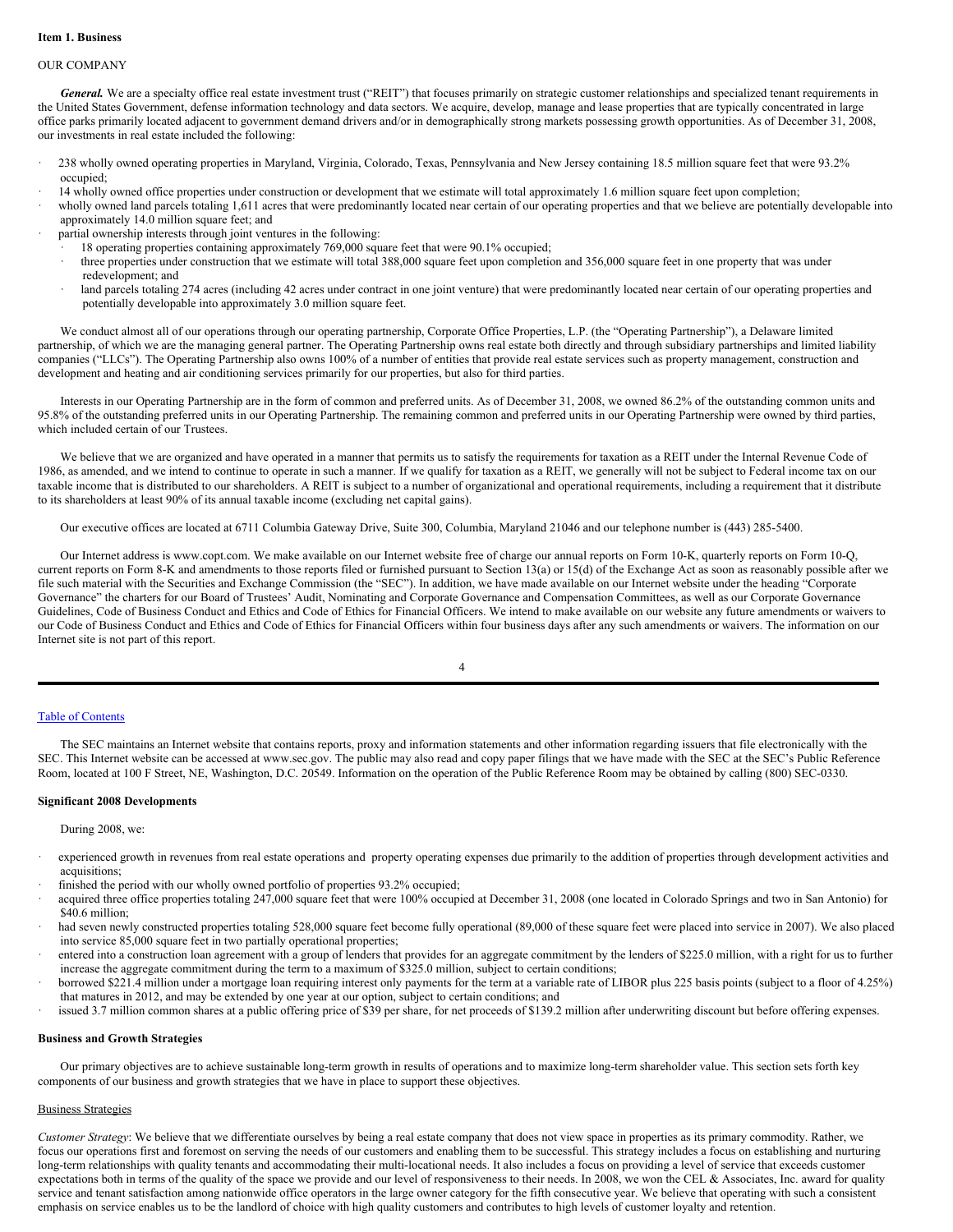Our focus on tenants in the United States Government, defense information technology and data sectors is another key aspect of our customer strategy. A high concentration of our revenue is derived from customers in these sectors, and we believe that we are well positioned for future growth through such customers for reasons that include the following:

- our strong relationships and reputation for high service levels that we have forged over the years and continue to emphasize;
- the proximity of our properties to government demand drivers (such as military installations) in various regions of the country and our willingness to expand to other regions where such demand exists; and
- the depth of our collective team knowledge, experience and capabilities in developing and operating secure properties that meet the United States Government's Force Protection requirements and data centers.

### Table of [Contents](#page-1-0)

*Market Strategy*: As discussed above with regard to our customer strategy, we focus on owning properties where our tenants want to be, which in the case of the United States Government and defense information technology customers is mostly near government demand drivers. We also concentrate our operations in markets and submarkets with certain growth characteristics that are located where we believe we already possess, or can effectively achieve, the critical mass necessary to maximize management efficiencies, operating synergies and competitive advantages through our acquisition, property management, leasing and development activities. The attributes we look for in selecting markets and submarkets include, among others: (1) proximity to large demand drivers; (2) strong demographics; (3) attractiveness to high quality tenants; (4) potential for growth and stability in economic down cycles; (5) future acquisition and development opportunities; and (6) minimal competition from long-term office property owners. We typically focus on owning and operating properties in large business parks located outside of central business districts. We believe that such parks generally attract long-term, high-quality tenants seeking to attract and retain quality work forces because they are typically situated along major transportation routes with easy access to support services, amenities and residential communities.

*Product Strategy:* Our product strategy is to focus our operations mostly on properties that either: (1) serve customers in the United States Government, defense information technology and data sectors; or (2) serve our market strategy. We also pursue certain other opportunistic investments that we believe provide us with the ability to create value through favorable risk-adjusted returns.

*Capital Strategy:* Our capital strategy's primary goal is to effectively support our customer, market and product strategies. It is aimed at maintaining a flexible capital structure in order to facilitate consistent growth and performance in the face of differing market conditions in the most cost-effective manner by:

- using equity raised through issuances of common and preferred shares of beneficial interest, issuances of common and preferred units in our Operating Partnership and joint venture structures for certain investments;
- using debt comprised primarily of mortgage loans and our unsecured revolving credit facility;
- · conservatively managing our debt by monitoring, among other things: our debt levels relative to our overall capital structure; the relationship of certain measures of earnings to certain financing cost requirements (commonly referred to as coverage ratios); the relationship of our total variable-rate debt to our total debt; and the timing of our debt maturities to ensure that the maximum maturities of debt in any year do not exceed a certain percentage of our total debt; and · continuously evaluating the ability of our capital resources to accommodate our plans for future growth.
- 

*Environmentally Responsible Development and Management Strategy:* We are focused on developing and operating our properties in a manner that minimizes the impact to our planet. This strategy includes:

- · constructing new "Green" buildings that are designed to use resources with a higher level of efficiency and lower impact on human health and the environment during their life cycle than conventional buildings. An example of our focus in this area is our participation in the United States Government's Leadership in Energy and Environmental Design ("LEED") program, which has a rigorous certification process for evaluating and rating "Green" buildings in order for such buildings to qualify for the program's Certified, Silver, Gold and Platinum ratings. We constructed our first "Green" building in 2003;
- retrofitting select existing properties to also become "Green" buildings and perhaps meet the LEED certification ratings that apply to existing properties; and using "Green" operating and purchase practices and housekeeping standards in managing our properties.
- 

We believe that our commitment to this strategy is evident in the fact that as of December 31, 2008, we had four buildings certified LEED Gold, four buildings certified LEED Silver and 31 other buildings registered for LEED Silver or Gold certification, and we had 13 professionals on staff who hold the LEED Accredited Professional designation. We also have established an internal goal to have 50% of the buildings in our portfolio be "Green" buildings by 2015. We believe that this strategy is important not just because it is it is increasingly becoming the expectation of our customers, but also because it is simply the right thing to do for our planet.

## 6

### Table of [Contents](#page-1-0)

### Growth Strategies

*Acquisition and Property Development Strategy:* We pursue acquisition and property development opportunities for properties that support our customer, market and product strategies discussed above. As a result, the focus of our acquisition and development activities generally include properties that:

- serve customers in the United States Government, defense information technology and data sectors or that we expect are or could be targeted for use by such customers in the future;
- are located near demand drivers that we believe are attractive to customers in the United States Government, defense information technology and data sectors;
- are located in markets or submarket that we believe meet the criteria set forth above in our market strategy; or
- do not align with our customer, market or product strategies but represent situations that we believe provide high opportunity for favorable risk-adjusted returns on investment.

We typically seek to make acquisitions at attractive yields and below replacement cost. We also seek to increase cash flow and enhance the underlying value through certain acquisitions by repositioning the properties and capitalizing on existing below market leases and expansion opportunities. We pursue development activities as market conditions and leasing opportunities support favorable risk-adjusted returns.

*Internal Growth Strategy:* We aggressively manage our portfolio to maximize the operating performance of each property through: (1) proactive property management and leasing; (2) achieving operating efficiencies through increasing economies of scale and, where possible, aggregating vendor contracts to achieve volume pricing discounts; and (3) renewing tenant leases and re-tenanting at increased rents where market conditions permit. To enhance the stability of our cash flow, we typically structure our leases with terms ranging from three to ten years. Given the terms of our leases, we monitor the timing of our lease expirations with the goal being that such timing should not be highly concentrated in any given one-year or five-year period.

#### **Industry Segments**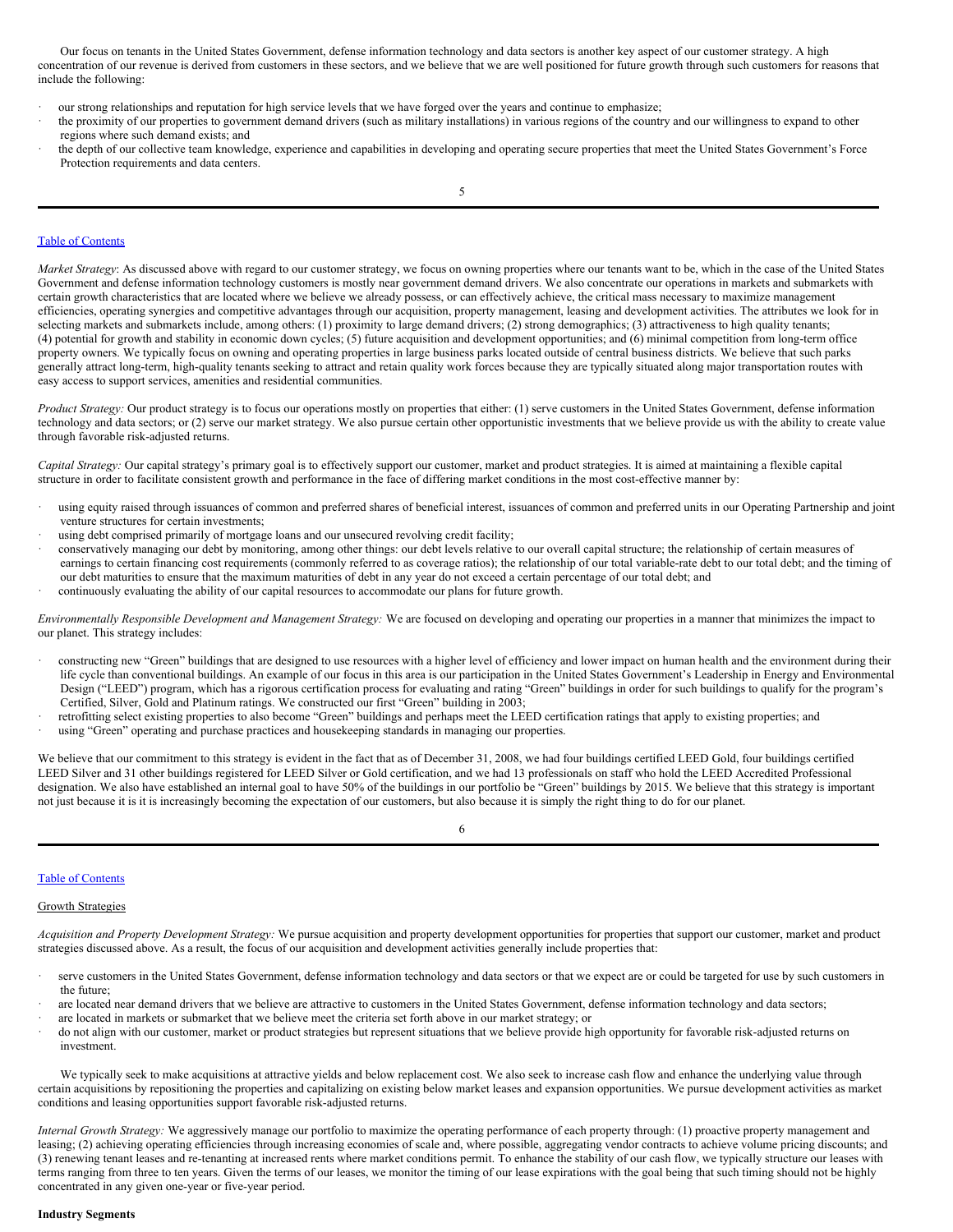We operate in one primary industry: suburban office real estate. At December 31, 2008, our suburban office real estate operations had nine primary geographical segments, as set forth below:

- Baltimore/Washington Corridor (generally defined as the Maryland counties of Howard and Anne Arundel);
- Northern Virginia (defined as Fairfax County, Virginia);
- Suburban Maryland (defined as the Maryland counties of Montgomery, Prince George's and Frederick);
- St. Mary's & King George Counties (located in Maryland and Virginia, respectively);
- Suburban Baltimore, Maryland (generally defined as the Maryland counties of Baltimore and Harford) ("Suburban Baltimore");
- · Colorado Springs, Colorado ("Colorado Springs");
- San Antonio, Texas ("San Antonio");
- Greater Philadelphia, Pennsylvania ("Greater Philadelphia"); and
- Central New Jersey.

As of December 31, 2008, 142 of our wholly owned properties were located in what is widely known as the Greater Washington, D.C. region, which includes the first four regions set forth above, and 63 were located in neighboring Suburban Baltimore. At December 31, 2008, we also owned 17 wholly owned properties in Colorado Springs and five in San Antonio. In addition, we owned six properties in total as of December 31, 2008 in the last two locations set forth above that are considered non-core to the Company. For information relating to these geographic segments, you should refer to Note 15 to our Consolidated Financial Statements, which is included in a separate section at the end of this report beginning on page F-1.

#### **Employees**

As of December 31, 2008, we had 372 employees, none of which are parties to collective bargaining agreements. We believe that our relations with our employees are good.

### Table of [Contents](#page-1-0)

#### **Competition**

The commercial real estate market is highly competitive. Numerous commercial properties compete with our properties for tenants. Some of the properties competing with ours may be newer or have more desirable locations, or the competing properties' owners may be willing to accept lower rents than are acceptable to us. In addition, the competitive environment for leasing is affected considerably by a number of factors including, among other things, changes in economic factors and supply and demand of space. These factors may make it difficult for us to lease existing vacant space and space associated with future lease expirations at rental rates that are sufficient to meeting our short-term capital needs.

We also compete for the purchase of commercial properties with many entities, including other publicly-traded commercial REITs. Many of our competitors for such purchases have substantially greater financial resources than ours. In addition, our competitors may be willing to accept lower returns on their investments. If our competitors prevent us from buying properties that we have targeted for acquisition, we may not be able to meet our property acquisition goals.

### <span id="page-4-0"></span>**Item 1A. Risk Factors**

Set forth below are risks and uncertainties relating to our business and the ownership of our securities. You should carefully consider each of these risks and uncertainties and all of the information in this Form 10-K and its Exhibits, including our Consolidated Financial Statements and notes thereto for the year ended December 31, 2008, which are included in a separate section at the end of this report beginning on page F-1.

We may suffer adverse consequences as a result of recent and future economic events. Since the latter part of 2007, the United States and world economies have been in the midst of a significant recession, with most key economic indicators on the decline, including gross domestic product, consumer sales, housing starts and employment. This slowdown has had devastating effects on the capital markets, with declining stock prices and tightening credit availability. The commercial real estate industry was affected by these events in 2007 and 2008 and will likely be affected for a significant period of time. These events could adversely affect us in numerous ways discussed throughout this Annual Report on Form 10-K. The real estate industry in general has encountered increased difficulty in obtaining capital to fund growth activities, such as acquisitions and development costs, debt repayments and other capital requirements. As a result, the level of risk that we may not be able to obtain new financing for acquisitions, development activities, refinancing of existing debt or other capital requirements at reasonable terms, if at all, has increased. We believe that there may be an increased likelihood in the current economic climate of tenants encountering financial difficulties, including bankruptcy, insolvency or general downturn of business, and as a result there is an increased likelihood of such tenants defaulting in their lease obligations to us. We also expect that our leasing activities will be adversely affected, with an increasing likelihood of our being unsuccessful in renewing tenants, renewing tenants on terms less favorable to us or being unable to lease newly constructed space. As a result, the conditions brought about by these economic events could collectively have an adverse effect on our financial position, results of operations, cash flows and ability to make expected distributions to our shareholders.

We are dependent on external sources of capital for future growth. Because we are a REIT, we must distribute at least 90% of our annual taxable income to our shareholders. Due to this requirement, we will not be able to significantly fund our acquisition, construction and development activities using cash flow from operations. Therefore, our ability to fund these activities is dependent on our ability to access capital funded by third parties. Such capital could be in the form of new debt, equity issuances of common shares, preferred shares, common and preferred units in our Operating Partnership or joint venture funding. These capital sources may not be available on favorable terms or at all. Since the United States financial markets are experiencing extreme volatility, and credit markets have tightened considerably, the level of risk that we may not be able to obtain new financing for acquisitions, development activities or other capital requirements at reasonable terms, if at all, in the near future has increased. Moreover, additional debt financing may substantially increase our leverage and subject us to covenants that restrict management's flexibility in directing our operations, and additional equity offerings may result in substantial dilution of our shareholders' interests. Our inability to obtain capital when needed could have a material adverse effect on our ability to expand our business and fund other cash requirements.

We use our Revolving Credit Facility to initially finance much of our investing and financing activities. We also use our Revolving Construction Facility and other credit facilities to fund a significant portion of our construction activities. Our lenders under these and other facilities could, for financial hardship or other reasons, fail to honor their commitments

#### Table of [Contents](#page-1-0)

to fund our requests for borrowings under these facilities. In the event that one or more lenders under these facilities are not able or willing to fund a borrowing request, it would adversely affect our ability to access borrowing capacity under these facilities, which would in turn adversely affect our financial condition, cash flows and ability to make expected distributions to our shareholders.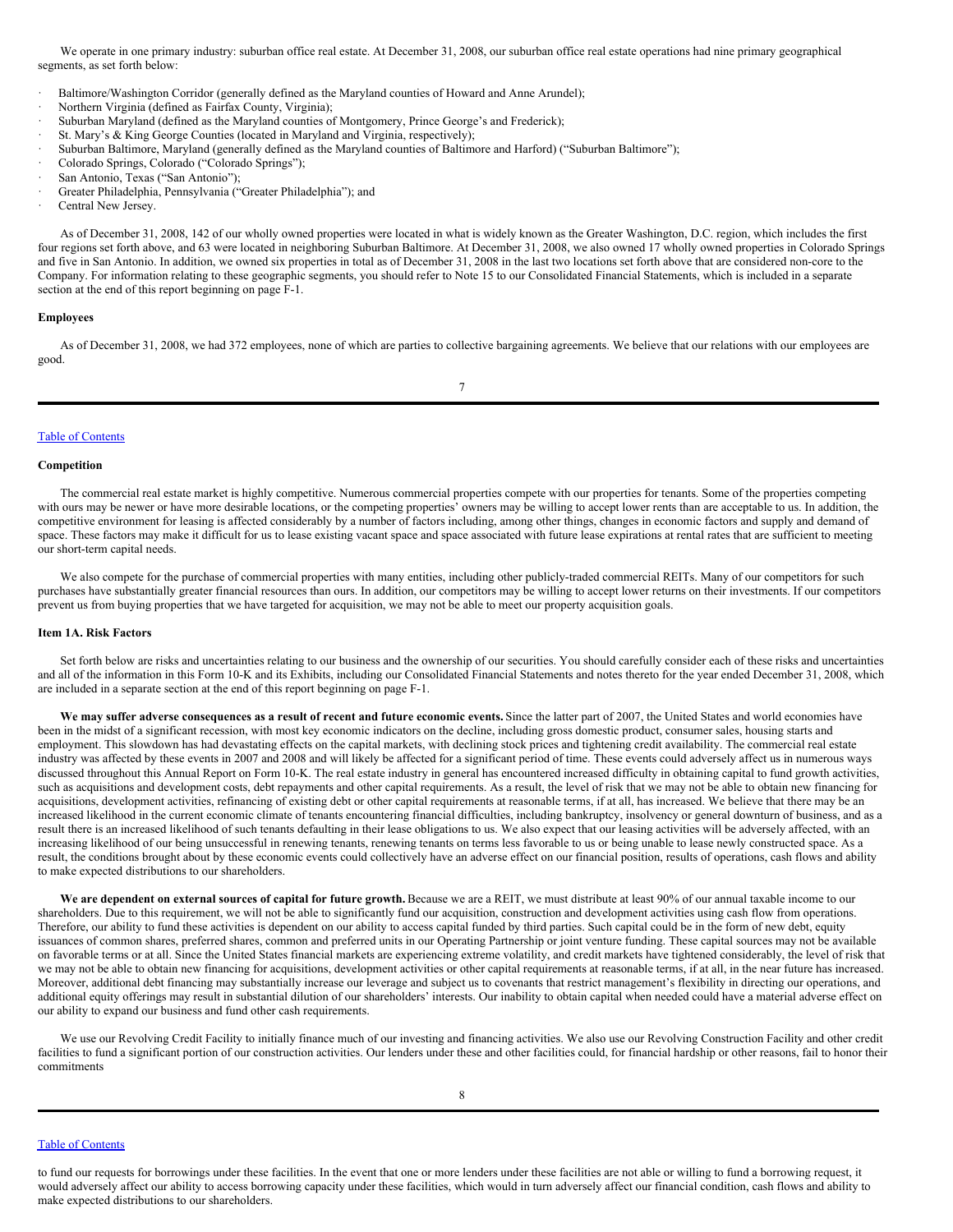We may suffer adverse consequences as a result of our reliance on rental revenues for our income. We earn revenue from renting our properties. Our operating costs do not necessarily fluctuate in relation to changes in our rental revenue. This means that our costs will not necessarily decline and may increase even if our revenues decline.

For new tenants or upon lease expiration for existing tenants, we generally must make improvements and pay other leasing costs for which we may not receive increased rents. We also make building-related capital improvements for which tenants may not reimburse us.

If our properties do not generate revenue sufficient to meeting our operating expenses and capital costs, we may have to borrow additional amounts to cover these costs. In such circumstances, we would likely have lower profits or possibly incur losses. We may also find in such circumstances that we are unable to borrow to cover such costs, in which case our operations could be adversely affected. Moreover, there may be less or no cash available for distributions to our shareholders.

In addition, the competitive environment for leasing is affected considerably by a number of factors including, among other things, changes due to economic factors and supply and demand of space. These factors may make it difficult for us to lease existing vacant space and space associated with future lease expirations at rental rates that are sufficient to meeting our short-term capital needs.

Adverse developments concerning some of our major tenants and sector concentrations could have a negative impact on our revenueAs of December 31, 2008, our 20 largest tenants accounted for 55.0% of the total annualized rental revenue of our wholly owned properties, and our five largest of these tenants accounted for 35.5% of that total. We computed the annualized rental revenue by multiplying by 12 the sum of monthly contractual base rents and estimated monthly expense reimbursements under active leases in our portfolio of wholly owned properties as of December 31, 2008. Information regarding our five largest tenants is set forth below:

|                                       |  |                          | Percentage of                  |           |  |
|---------------------------------------|--|--------------------------|--------------------------------|-----------|--|
|                                       |  | Annualized               | <b>Total Annualized</b>        |           |  |
|                                       |  | <b>Rental Revenue at</b> | <b>Rental Revenue of</b>       | Number    |  |
| Tenant                                |  | December 31, 2008        | <b>Wholly Owned Properties</b> | of Leases |  |
|                                       |  | (in thousands)           |                                |           |  |
| United States of America              |  | 66,782                   | $17.3\%$                       | 67        |  |
| Northrop Grumman Corporation (1)      |  | 28,375                   | $7.4\%$                        | 16        |  |
| Booz Allen Hamilton, Inc.             |  | 19.985                   | $5.2\%$                        |           |  |
| Computer Sciences Corporation (1)     |  | 11.875                   | $3.1\%$                        |           |  |
| L-3 Communications Holdings, Inc. (1) |  | 9.730                    | $2.5\%$                        |           |  |

### (1) Includes affiliated organizations and agencies and predecessor companies.

Most of our leases with the United States Government provide for a series of one-year terms or provide for early termination rights. The government may terminate its leases if, among other reasons, the United States Congress fails to provide funding. If any of our five largest tenants fail to make rental payments to us or if the United States Government elects to terminate several of its leases and the space cannot be re-leased on satisfactory terms, there would be an adverse effect on our financial performance and ability to make distributions to our shareholders.

As of December 31, 2008, the United States Government, defense information technology and data sectors accounted for 54.8% of the total annualized rental revenue of our wholly owned properties. We expect to increase our reliance on these sectors for revenue. A reduction in government spending targeting these sectors could affect the ability of these tenants to fulfill lease obligations or decrease the likelihood that these tenants will renew their leases. Such occurrences could have an adverse effect on our results of operations, financial condition, cash flows and ability to make distributions to our shareholders. We classified the revenue from our leases into this sector grouping based solely on management's knowledge of the tenants' operations in leased space. Occasionally, classifications require subjective and

### 9

### Table of [Contents](#page-1-0)

complex judgments. We do not use independent sources such as Standard Industrial Classification codes for classifying our revenue into sector groupings and if we did, the resulting groupings would be materially different.

We rely on the ability of our tenants to pay rent and would be harmed by their inability to do so.Our performance depends on the ability of our tenants to fulfill their lease obligations by paying their rental payments in a timely manner. Under the current economic climate, we believe that there may be an increased likelihood of tenants encountering financial hardships. If one or more of our major tenants, or a number of our smaller tenants, were to experience financial difficulties, including bankruptcy, insolvency or general downturn of business, there could be an adverse effect on financial position, results of operations, cash flows and ability to make expected distributions to our shareholders.

Most of our properties are geographically concentrated in the Mid-Atlantic region, particularly in the Greater Washington, D.C. region and neighboring Suburban Baltimore, or in particular office parks. We may suffer economic harm in the event of a decline in the real estate market or general economic conditions **in those regions.** Most of our properties are located in the Mid-Atlantic region of the United States and, as of December 31, 2008, our properties located in the Greater Washington, D.C. region and neighboring Suburban Baltimore accounted for a combined 86.0% of our total annualized rental revenue from wholly owned properties. Our properties are also typically concentrated in office parks in which we own most of the properties. Consequently, we do not have a broad geographic distribution of our properties. As a result, a decline in the real estate market or general economic conditions in the Mid-Atlantic region, the Greater Washington, D.C. region or the office parks in which our properties are located could have an adverse effect on our financial position, results of operations, cash flows and ability to make expected distributions to our shareholders.

We would suffer economic harm if we were unable to renew our leases on favorable terms. When leases expire, our tenants may not renew or may renew on terms less favorable to us than the terms of their original leases. If a tenant vacates a property, we can expect to experience a vacancy for some period of time, as well as incur higher leasing costs, than if a tenant renews. As a result, our financial performance and ability to make expected distributions to our shareholders could be adversely affected if we experience a high volume of tenant departures at the end of their lease terms. We expect that the effects of the global downturn on our real estate operations will make our leasing activities increasingly challenging in 2009, 2010 and perhaps beyond and, as a result, there could be an increasing likelihood of our being unsuccessful in renewing tenants or renewing on terms less favorable to us than the terms of the original leases. Set forth below are the percentages of total annualized rental revenue from wholly owned properties as of December 31, 2008 that are subject to scheduled lease expirations in each of the next five years:

| 2009 | $13.6\%$ |
|------|----------|
| 2010 | 13.9%    |
| 2011 | $9.7\%$  |
| 2012 | $14.2\%$ |
| 2013 | 12.3%    |

As noted above, most of the leases with our largest tenant, the United States Government, provide for consecutive one-year terms or provide for early termination rights. All of the leasing statistics set forth above assume that the United States Government will remain in the space that it leases through the end of the respective arrangements, without ending consecutive one-year leases prematurely or exercising early termination rights.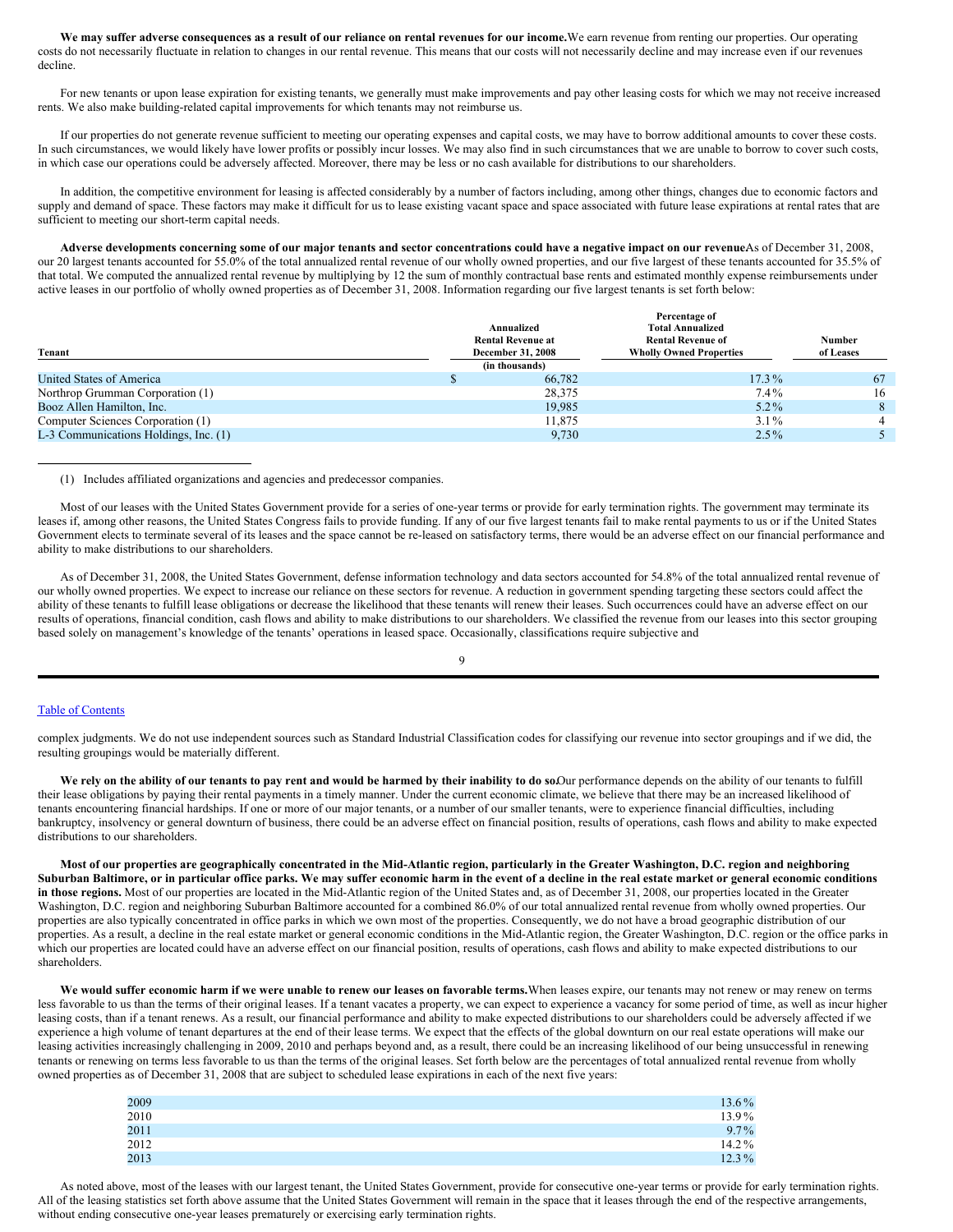We may encounter a decline in the values of our real estate assets. The value of our real estate could be adversely affected by general economic and market conditions connected to a specific property, a market or submarket or a broader economic region. Examples of such conditions include a broader economic recession, as we are experiencing today, declining demand for space and decreases in market rental rates and/or market values of real estate assets. If our real estate assets decline in value, it could result in our recognition of impairment losses, which would adversely affect our operations. Moreover, a decline in the value of our real estate could adversely affect the amount of borrowings available to us under credit facilities, which could, in turn, adversely affect our cash flows and financial condition.

We may not be able to compete successfully with other entities that operate in our industry. The commercial real estate market is highly competitive. We compete for the purchase of commercial property with many entities, including other publicly traded commercial REITs. Many of our competitors have substantially greater financial

### Table of [Contents](#page-1-0)

resources than we do. If our competitors prevent us from buying properties that we target for acquisition, we may not be able to meet our property acquisition and development goals. Moreover, numerous commercial properties compete for tenants with our properties. Some of the properties competing with ours may be newer or in more desirable locations, or the competing properties' owners may be willing to accept lower rates than are acceptable to us. Competition for property acquisitions, or for tenants in properties that we own, could have an adverse effect on our financial performance and distributions to our shareholders.

We may be unable to successfully execute our plans to acquire existing commercial real estate properties. We intend to acquire existing commercial real estate properties to the extent that suitable acquisitions can be made on advantageous terms. Acquisitions of commercial properties entail risks, such as the risks that we may not be in a position, or have the opportunity in the future, to make suitable property acquisitions on advantageous terms and/or that such acquisitions will fail to perform as expected. The failure of our acquisitions to perform as expected could adversely affect our financial performance and our ability to make distributions to our shareholders.

We may suffer economic harm as a result of making unsuccessful acquisitions in new markets. We may pursue selective acquisitions of properties in regions where we have not previously owned properties. These acquisitions may entail risks in addition to those we face in other acquisitions where we are familiar with the regions, such as the risk that we do not correctly anticipate conditions or trends in a new region and are therefore not able to operate the acquired property profitably. If this occurs, it could adversely affect our financial performance and our ability to make distributions to our shareholders.

We may be unable to execute our plans to develop and construct additional properties. Although the majority of our investments are in currently leased properties, we also develop, construct and renovate properties, including some that are not fully pre-leased. When we develop, construct and renovate properties, we assume the risk that actual costs will exceed our budgets, that we will experience delays and that projected leasing will not occur, any of which could adversely affect our financial performance and our ability to make distributions to our shareholders; the risk of projected leasing not occurring has increased as a result of the current economic conditions. In addition, we generally do not obtain construction financing commitments until the development stage of a project is complete and construction is about to commence. We may find that we are unable to obtain financing needed to continue with the construction activities for such projects.

Certain of our properties containing data centers contain space not suitable for lease other than as data centers, which could make it difficult to reposition **them for alternative use.** Certain of our properties contain data center space, which is highly specialized space containing extensive electrical and mechanical systems that are designed uniquely to run and maintain banks of computer servers. As a result, in the event we needed to reposition such data center space for another use, major renovations and expenditures could be required.

We may suffer adverse effects as a result of the indebtedness that we carry and the terms and covenants that relate to this debtMany of our properties are pledged by us to support repayment on indebtedness. In addition, we rely on borrowings to fund some or all of the costs of new property acquisitions, construction and development activities and other items. Our organizational documents do not limit the amount of indebtedness that we may incur.

Payments of principal and interest on our debt may leave us with insufficient cash to operate our properties or pay distributions to our shareholders required to maintain our qualification as a REIT. We are also subject to the risks that:

- we may not be able to refinance our existing indebtedness, or may refinance on terms that are less favorable to us than the terms of our existing indebtedness;
- in the event of our default under the terms of our Revolving Credit Facility by us, our Operating Partnership could be restricted from making cash distributions to us, which could result in reduced distributions to our shareholders or the need for us to incur additional debt to fund these distributions; and
- · if we are unable to pay our debt service on time or are unable to comply with restrictive financial covenants in certain of our debt, our lenders could foreclose on our properties securing such debt and, in some cases, other properties and assets that we own.

Some of our debt is cross-defaulted, which means that failure to pay interest or principal on a loan above a threshold value will create a default on certain of our other loans. In addition, some of our debt which is cross-defaulted also contains cross-collateralization provisions. Any foreclosure of our properties could result in loss of

#### 11

### Table of [Contents](#page-1-0)

income and asset value that would negatively affect our financial condition, results of operations, cash flows and ability to make expected distributions to our shareholders. In addition, if we are in default and the value of the properties securing a loan is less than the loan balance, we may be required to pay the resulting shortfall to the lender using other assets.

As of December 31, 2008, 26.0% of our debt had variable interest rates, including the effect of interest rate swaps. If short-term interest rates were to rise, our debt service payments on this debt would increase, which would lower our net income and could decrease our distributions to our shareholders. We use interest rate swap agreements from time to time to reduce the impact of changes in interest rates. Decreases in interest rates would result in increased interest payments due under interest rate swap agreements in place and, in the event we decided to unwind such agreements, could result in our recognizing a loss and remitting a payment.

We must refinance our debt in the future. As of December 31, 2008, our scheduled debt payments over the next five years, including maturities, were as follows:

| Year |   | Amount (1)     |
|------|---|----------------|
|      |   | (in thousands) |
| 2009 | S | 103,982        |
| 2010 |   | 74,033         |
| 2011 |   | 746,081(2)     |
| 2012 |   | 263,600        |
| 2013 |   | 137,718        |

<sup>(1)</sup> Represents principal maturities only and therefore excludes premiums and discounts.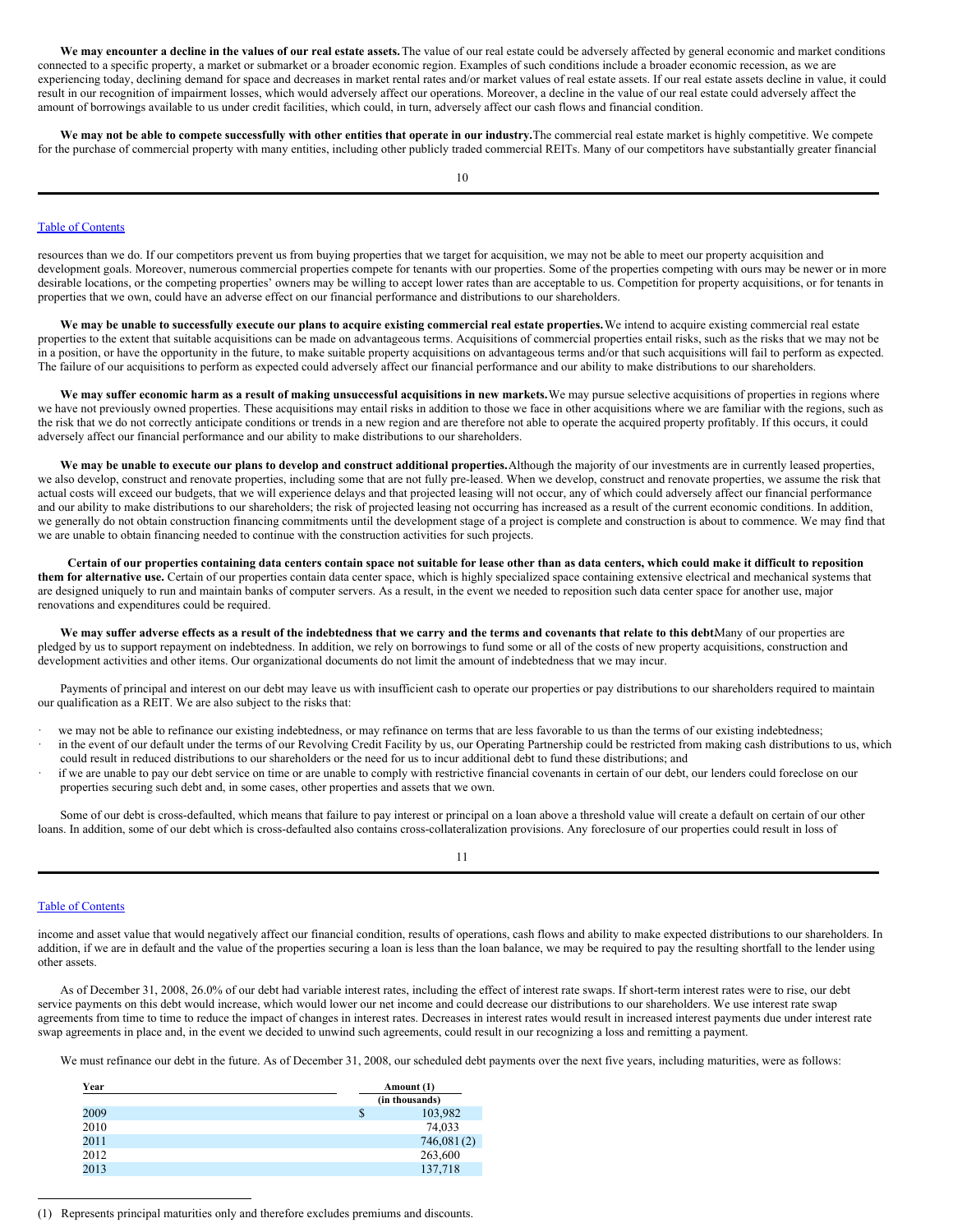(2) Includes maturities totaling \$473.8 million that may be extended for a one-year period, subject to certain conditions.

Our operations likely will not generate enough cash flow to repay some or all of this debt without additional borrowings or new equity issuances. If we cannot refinance our debt, extend the repayment dates, or raise additional equity prior to the dates when our debt matures, we would default on our existing debt, which would have an adverse effect on our financial position, results of operations, cash flows and ability to make expected distributions to our shareholders.

We have certain distribution requirements that reduce cash available for other business purposes. As discussed above, as a REIT, we must distribute at least 90% of our annual taxable income (excluding capital gains), which limits the amount of cash we can retain for other business purposes, including amounts to fund acquisitions and development activity. Also, it is possible that because of the differences between the time we actually receive revenue or pay expenses and the period during which we report those items for distribution purposes, we may have to borrow funds to meet the 90% distribution requirement. We may also become subject to tax liabilities that adversely affect our operating cash flow and available cash for distribution to shareholders.

We may be unable to continue to make shareholder distributions at expected levels. We intend to make regular quarterly cash distributions to our shareholders. However, distribution levels depend on a number of factors, some of which are beyond our control.

Some of our loan agreements contain provisions that could restrict future distributions. Our ability to sustain our current distribution level will also be dependent, in part, on other matters, including:

- continued property occupancy and timely receipt of rent obligations;
- the amount of future capital expenditures and expenses relating to our properties;
- the level of leasing activity and future rental rates;
- the strength of the commercial real estate market;
- our ability to compete;
- our costs of compliance with environmental and other laws;
- our corporate overhead levels;
- our amount of uninsured losses; and
- our decision to reinvest in operations rather than distribute available cash.

12

#### Table of [Contents](#page-1-0)

In addition, we can make distributions to the holders of our common shares only after we make preferential distributions to holders of our preferred shares.

We may incur additional indebtedness, which may harm our financial position and cash flow and potentially impact our ability to pay dividends on any series **of preferred shares.** Our governing documents do not limit us from incurring additional indebtedness and other liabilities. As of December 31, 2008, we had \$1.9 billion of consolidated indebtedness outstanding. We may incur additional indebtedness and become more highly leveraged, which could harm our financial position and potentially limit our cash available to pay dividends. As a result, we may not have sufficient funds remaining to satisfy our dividend obligations relating to any series of preferred shares if we incur additional indebtedness.

Our ability to pay dividends may be limited, and we cannot assure you that we will be able to pay dividends regularlyBecause we conduct substantially all of our operations through our Operating Partnership, our ability to pay dividends will depend almost entirely on payments and dividends received on our interests in our Operating Partnership, the payment of which depends in turn on our ability to operate profitably and generate cash flow from our operations. We cannot guarantee that we will be able to pay dividends on a regular quarterly basis in the future. Additionally, the terms of some of the debt to which our Operating Partnership is a party limit its ability to make some types of payments and other dividends to us. This in turn limits our ability to make some types of payments, including payment of dividends on common or preferred shares, unless we meet certain financial tests or such payments or dividends are required to maintain our qualification as a REIT. As a result, if we are unable to meet the applicable financial tests, we may not be able to pay dividends on our shares in one or more periods. Furthermore, any new shares of beneficial interest issued will substantially increase the cash required to continue to pay cash dividends at current levels. Any common or preferred shares of beneficial interest that may in the future be issued to finance acquisitions, upon exercise of options or otherwise, would have a similar effect.

Our ability to pay dividends on preferred shares is further limited by the requirements of Maryland law.Under applicable Maryland law, a Maryland REIT may not make a distribution if, after giving effect to the distribution, the REIT would not be able to pay its debts as the debts become due in the usual course of business, or the REIT's total assets would be less than the sum of its total liabilities plus the amount that would be needed, if the REIT were dissolved at the time of the distribution, to satisfy the preferential rights upon dissolution of shareholders whose preferential rights are superior to those receiving the distribution. Accordingly, we may not make a distribution on any series of preferred shares if, after giving effect to the distribution, we would not be able to pay our debts as they become due in the usual course of business or our total assets would be less than the sum of our total liabilities plus the amount that would be needed to satisfy the preferential rights upon dissolution of the holders of shares of any series of preferred shares then outstanding, if any, with preferences senior to those of any such series of preferred shares.

Real estate investments are illiquid, and we may not be able to sell our properties on a timely basis when we determine it is appropriate to do soReal estate investments can be difficult to sell and convert to cash quickly, especially if market conditions are not favorable, and we may find that to be increasingly the case under the current economic conditions due to a lack of credit availability for potential buyers. Such illiquidity could limit our ability to quickly change our portfolio of properties in response to changes in economic or other conditions. Moreover, under certain circumstances, the Internal Revenue Code imposes certain penalties on a REIT that sells property held for less than two years and limits the number of properties it can sell in a given year. In addition, for certain of our properties that we acquired by issuing units in our Operating Partnership, we are restricted by agreements with the sellers of the properties for a certain period of time from entering into transactions (such as the sale or refinancing of the acquired property) that will result in a taxable gain to the sellers without the seller's consent. Due to these factors, we may be unable to sell a property at an advantageous time.

We may suffer economic harm as a result of the actions of our joint venture partners. We invest in certain entities in which we are not the exclusive investor or principal decision maker. As of December 31, 2008, we owned 18 fully operational properties and four properties under construction or redevelopment, and control land for future development, through joint ventures. We also may continue to pursue new investments in real estate through joint ventures. Aside from our inability to unilaterally control the operations of joint ventures, our investments in joint ventures entail the additional risks that (1) the other parties to these investments may not fulfill their financial obligations as investors, in which case we may need to fund such parties' share of additional capital requirements and (2) the other parties to these investments may take actions that are inconsistent with our objectives, either of which could have an adverse effect on our financial condition, results of operations, cash flows and ability to make expected distributions to our shareholders.

# Table of [Contents](#page-1-0)

We may need to make additional cash outlays to protect our investment in loans we make that are subordinate to other loans. We have and may in the future make loans under which we have a secured interest in the ownership of a property that is subordinate to other loans on the property. If a default were to occur under the terms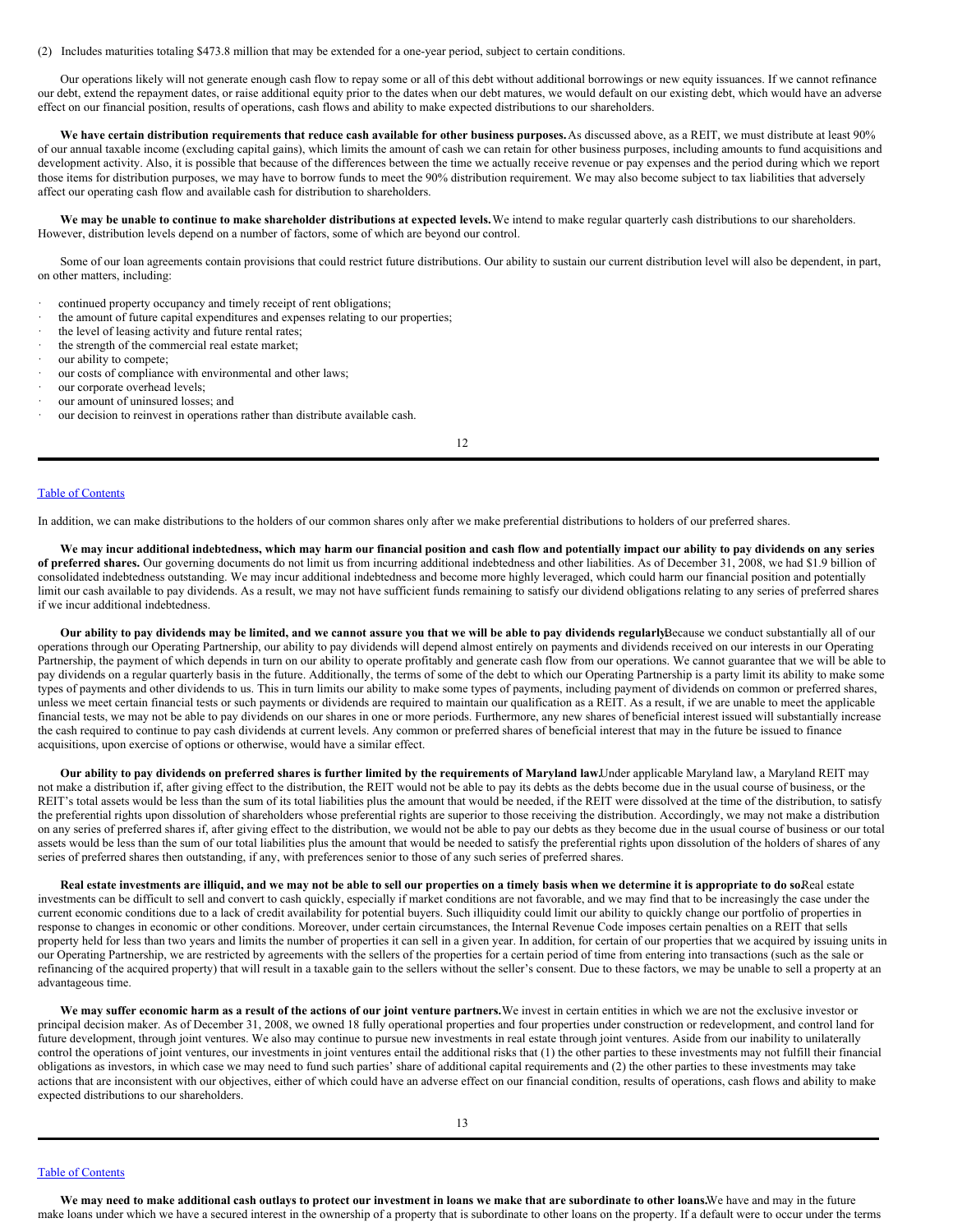of any such loans with us or under the first mortgage loans related to the properties on such loans, we may be in a position where, in order to protect our investment, we would need to either (1) purchase the other loan or (2) foreclose on the ownership interest in the property and repay the first mortgage loan, either of which could have an adverse effect on our financial condition, results of operations, cash flows and ability to make expected distributions to our shareholders.

**We may be subject to possible environmental liabilities.** We are subject to various Federal, state and local environmental laws. These laws can impose liability on property owners or operators for the costs of removal or remediation of hazardous substances released on a property, even if the property owner was not responsible for the release of the hazardous substances. Costs resulting from environmental liability could be substantial. The presence of hazardous substances on our properties may also adversely affect occupancy and our ability to sell or borrow against those properties. In addition to the costs of government claims under environmental laws, private plaintiffs may bring claims for personal injury or other reasons. Additionally, various laws impose liability for the costs of removal or remediation of hazardous substances at the disposal or treatment facility. Anyone who arranges for the disposal or treatment of hazardous substances at such a facility is potentially liable under such laws. These laws often impose liability on an entity even if the facility was not owned or operated by the entity.

We may be subject to other possible liabilities that would adversely affect our financial position and cash flows. Our properties may be subject to other risks related to current or future laws, including laws benefiting disabled persons, and state or local laws relating to zoning, construction and other matters. These laws may require significant property modifications in the future for which we may not have budgeted and could result in the levy of fines against us. In addition, although we believe that we adequately insure our properties, we are subject to the risk that our insurance may not cover all of the costs to restore a property that is damaged by a fire or other catastrophic events, including acts of war or terrorism. The occurrence of any of these events could have an adverse effect on our financial condition, results of operations, cash flows and ability to make expected distributions to our shareholders.

We may be subject to increased costs of insurance and limitations on coverage regarding acts of terrorism. Our portfolio of properties is insured for losses under our property, casualty and umbrella insurance policies through September 30, 2009. These policies include coverage for acts of terrorism. Future changes in the insurance industry's risk assessment approach and pricing structure may increase the cost of insuring our properties and decrease the scope of insurance coverage, either of which could adversely affect our financial position and operating results.

**Our ownership limits are important factors.**Our Declaration of Trust limits ownership of our common shares by any single shareholder to 9.8% of the number of the outstanding common shares or 9.8% of the value of the outstanding common shares, whichever is more restrictive. Our Declaration of Trust also limits ownership by any single shareholder of our common and preferred shares in the aggregate to 9.8% of the aggregate value of the outstanding common and preferred shares. We call these restrictions the "Ownership Limit." Our Declaration of Trust allows our Board of Trustees to exempt shareholders from the Ownership Limit.

Our Declaration of Trust includes other provisions that may prevent or delay a change of control. Subject to the requirements of the New York Stock Exchange, our Board of Trustees has the authority, without shareholder approval, to issue additional securities on terms that could delay or prevent a change in control. In addition, our Board of Trustees has the authority to reclassify any of our unissued common shares into preferred shares. Our Board of Trustees may issue preferred shares with such preferences, rights, powers and restrictions as our Board of Trustees may determine, which could also delay or prevent a change in control.

The Maryland business statutes also impose potential restrictions on a change of control of our company. Various Maryland laws may have the effect of discouraging offers to acquire us, even if the acquisition would be advantageous to shareholders. Resolutions adopted by our Board of Trustees and/or provisions of our bylaws exempt us from such laws, but our Board of Trustees can alter its resolutions or change our bylaws at any time to make these provisions applicable to us.

Our failure to qualify as a REIT would have adverse tax consequences. We believe that since 1992 we have qualified for taxation as a REIT for Federal income tax purposes. We plan to continue to meet the requirements for

14

#### Table of [Contents](#page-1-0)

taxation as a REIT. Many of these requirements, however, are highly technical and complex. The determination that we are a REIT requires an analysis of various factual matters and circumstances that may not be totally within our control. For example, to qualify as a REIT, at least 95% of our gross income must come from certain sources that are specified in the REIT tax laws. We are also required to distribute to shareholders at least 90% of our REIT taxable income (excluding capital gains). The fact that we hold most of our assets through our Operating Partnership and its subsidiaries further complicates the application of the REIT requirements. Even a technical or inadvertent mistake could jeopardize our REIT status. Furthermore, Congress and the Internal Revenue Service might make changes to the tax laws and regulations and the courts might issue new rulings that make it more difficult or impossible for us to remain qualified as a REIT.

If we fail to qualify as a REIT, we would be subject to Federal income tax at regular corporate rates. Also, unless the Internal Revenue Service granted us relief under certain statutory provisions, we would remain disqualified as a REIT for four years following the year we first fail to qualify. If we fail to qualify as a REIT, we would have to pay significant income taxes and would therefore have less money available for investments or for distributions to our shareholders. This would likely have a significant adverse effect on the value of our securities.

A number of factors could cause our security prices to decline.As is the case with any publicly-traded securities, certain factors outside of our control could influence the value of our common and preferred shares. These conditions include, but are not limited to:

- market perception of REITs in general and office REITs in particular;
- market perception of REITs relative to other investment opportunities;
- the level of institutional investor interest in our Company;
- general economic and business conditions;
- prevailing interest rates; and

market perception of our financial condition, performance, dividends and growth potential.

Generally, REITs are tax-advantaged relative to C corporations because they generally are not subject to corporate-level Federal income tax on income that they distribute to shareholders. However, Congress made changes to the tax laws and regulations that could make it less advantageous for investors to invest in REITs. The Jobs and Growth Tax Relief Reconciliation Act of 2003, or the ("2003 Act"), provides that generally for taxable years beginning after December 31, 2002 and before December 31, 2008, certain dividends received by domestic individual shareholders from certain C corporations are subject to a reduced rate of tax of up to 15%. Prior to the 2003 Act, such dividends received by domestic individual shareholders were generally subject to tax at ordinary income rates, which were as high as 38.6%. In general, the provisions of the 2003 Act do not benefit individual shareholders of REITs and could make an investment in a C corporation that is not a REIT more attractive than an investment in a REIT.

The average daily trading volume of our common shares during the year ended December 31, 2008 was approximately 733,000 shares, and the average trading volume of our publicly-traded preferred shares is generally insignificant. As a result, relatively small volumes of transactions could have a pronounced effect on the market price of such shares.

We may experience significant losses and harm to our financial condition if any of financial institutions holding our cash and cash equivalents files for **bankruptcy protection.** We maintain our cash and cash equivalents with high quality financial institutions. Accounts at each institution are insured by the FDIC up to \$250,000 under the recently increased limit that the U.S. Congress has temporarily granted until December 31, 2009. We have not experienced any losses to date on our deposited cash. However, we may incur significant losses and harm to our financial condition in the future if any of these financial institutions files for bankruptcy protection.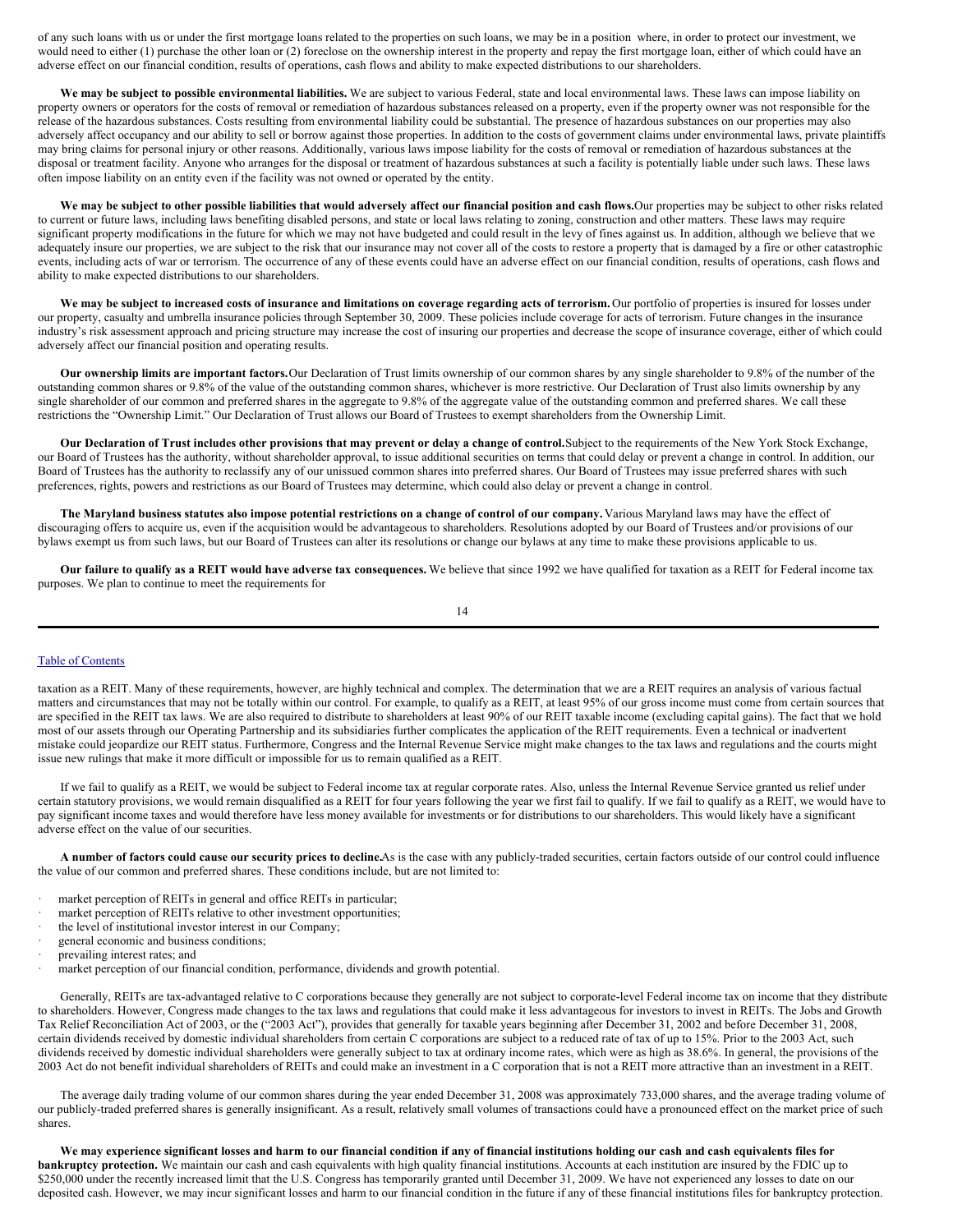**Certain of our Trustees have potential conflicts of interest.**Certain members of our Board of Trustees own partnership units in our Operating Partnership. These individuals may have personal interests that conflict with the interests of our shareholders. For example, if our Operating Partnership sells or refinances certain of the properties that these Trustees contributed to the Operating Partnership, the Trustees could suffer adverse tax consequences. Their personal interests could conflict with our interests if such a sale or refinancing would be advantageous to us. We have certain policies in place that are designed to minimize conflicts of interest. We cannot, however, assure you that these policies will be successful in eliminating the influence of such conflicts, and if they are not successful, decisions could be made that might fail to reflect fully the interests of all of our shareholders.

### Table of [Contents](#page-1-0)

We are dependent on our key personnel, and the loss of any key personnel could have an adverse effect on our operations We are dependent on the efforts of our executive officers. The loss of any of their services could have an adverse effect on our operations. Although certain of our officers have entered into employment agreements with us, we cannot assure you that they will remain employed with us.

We may change our policies without shareholder approval, which could adversely affect our financial condition, results of operations, market price of our **common shares or ability to pay distributions.** Our Board of Trustees determines all of our policies, including our investment, financing and distribution policies. Although our Board of Trustees has no current plans to do so, it may amend or revise these policies at any time without a vote of our shareholders. Policy changes could adversely affect our financial condition, results of operations, the market price of our securities or distributions.

Compliance with changing regulation of corporate governance and public disclosure may result in additional expenses, affect our operations and affect our **reputation.** Changing laws, regulations and standards relating to corporate governance and public disclosure, including the Sarbanes-Oxley Act of 2002 and new SEC regulations and New York Stock Exchange rules, continue to create uncertainty for public companies. These new or changed laws, regulations and standards are subject to varying interpretations in many cases due to their lack of specificity, and as a result, their application in practice is evolving over time as new guidance is provided by regulatory and governing bodies, which could result in continuing uncertainty regarding compliance matters and higher costs necessitated by ongoing revisions to disclosure and governance practices. We are committed to maintaining high standards of corporate governance and public disclosure. As a result, our efforts to comply with evolving laws, regulations and standards have resulted in, and are likely to continue to result in, increased general and administrative expenses and a diversion of management time and attention from revenue-generating activities to compliance activities. In particular, our efforts to comply with Section 404 of the Sarbanes-Oxley Act of 2002 and the related regulations regarding our required assessment of our internal controls over financial reporting has required the commitment of significant financial and managerial resources. In addition, it has become more expensive for us to obtain director and officer liability insurance. We expect these efforts to require the continued commitment of significant resources. Further, our Trustees, Chief Executive Officer and Chief Financial Officer could face an increased risk of personal liability in connection with the performance of their duties. As a result, we may have difficulty attracting and retaining qualified Trustees and executive officers, which could harm our business. If our efforts to comply with new or changed laws, regulations and standards differ from the activities intended by regulatory or governing bodies due to ambiguities related to practice, our reputation may be harmed.

Our business and operations would suffer in the event of system failures. Despite system redundancy, the implementation of security measures and the existence of a disaster recovery plan for our internal information technology systems, our systems are vulnerable to damages from computer viruses, unauthorized access, energy blackouts, natural disasters, terrorism, war and telecommunication failures. Any system failure or accident that causes interruptions in our operations could result in a material disruption to our business. We may also incur additional costs to remedy damages caused by such disruptions.

#### **Item 1B. Unresolved Staff Comments**

<span id="page-9-0"></span>None

**Annualized**

### Table of [Contents](#page-1-0)

#### **Item 2. Properties**

<span id="page-9-1"></span>The following table provides certain information about our wholly owned office properties as of December 31, 2008:

| <b>Property and Location</b>                            | <b>Submarket</b>   | Year<br>Built/<br>Renovated | Rentable<br>Square<br>Feet | Occupancy<br>(1) | Annualized<br>Rental<br>Revenue (2) | <b>Rental Revenue</b><br>per<br>Occupied<br>Square Foot (2)<br>(3) |
|---------------------------------------------------------|--------------------|-----------------------------|----------------------------|------------------|-------------------------------------|--------------------------------------------------------------------|
| <b>Baltimore/Washington Corridor:</b>                   |                    |                             |                            |                  |                                     |                                                                    |
| 2730 Hercules Road<br>Annapolis Junction, MD            | <b>BWI</b> Airport | 1990                        | 240,336                    | $100.0\%$ \$     | 7,555,106                           | 31.44<br><sup>\$</sup>                                             |
| 304 Sentinel Drive<br>Annapolis Junction, MD            | <b>BWI</b> Airport | 2005                        | 162,498                    | 100.0%           | 4,669,036                           | 28.73                                                              |
| 306 Sentinel Drive<br>Annapolis Junction, MD            | <b>BWI</b> Airport | 2006                        | 157,896                    | 100.0%           | 4,649,375                           | 29.45                                                              |
| 2720 Technology Drive<br>Annapolis Junction, MD         | <b>BWI</b> Airport | 2004                        | 156,730                    | 100.0%           | 7,196,403                           | 45.92                                                              |
| 2711 Technology Drive<br>Annapolis Junction, MD         | <b>BWI</b> Airport | 2002                        | 152,112                    | 100.0%           | 4,452,696                           | 29.27                                                              |
| 320 Sentinel Way<br>Annapolis Junction, MD              | <b>BWI</b> Airport | 2007                        | 125,681                    | 100.0%           | 3,239,679                           | 25.78                                                              |
| 318 Sentinel Way<br>Annapolis Junction, MD              | <b>BWI</b> Airport | 2005                        | 125,681                    | 100.0%           | 3,996,241                           | 31.80                                                              |
| 322 Sentinel Way<br>Annapolis Junction, MD              | <b>BWI</b> Airport | 2006                        | 125,568                    | 100.0%           | 4,234,445                           | 33.72                                                              |
| 140 National Business Parkway<br>Annapolis Junction, MD | <b>BWI</b> Airport | 2003                        | 119,904                    | 100.0%           | 3,755,173                           | 31.32                                                              |
| 132 National Business Parkway<br>Annapolis Junction, MD | <b>BWI</b> Airport | 2000                        | 118,598                    | 100.0%           | 3,532,712                           | 29.79                                                              |
| 2721 Technology Drive<br>Annapolis Junction, MD         | <b>BWI</b> Airport | 2000                        | 117,447                    | 100.0%           | 3,506,612                           | 29.86                                                              |
| 2701 Technology Drive<br>Annapolis Junction, MD         | <b>BWI</b> Airport | 2001                        | 117,450                    | 100.0%           | 3,472,494                           | 29.57                                                              |
| 1306 Concourse Drive<br>Linthicum, MD                   | <b>BWI</b> Airport | 1990                        | 114,046                    | 94.0%            | 2,707,181                           | 25.26                                                              |
| 870-880 Elkridge Landing Road                           | <b>BWI</b> Airport | 1981                        | 105,151                    | 100.0%           | 2,371,916                           | 22.56                                                              |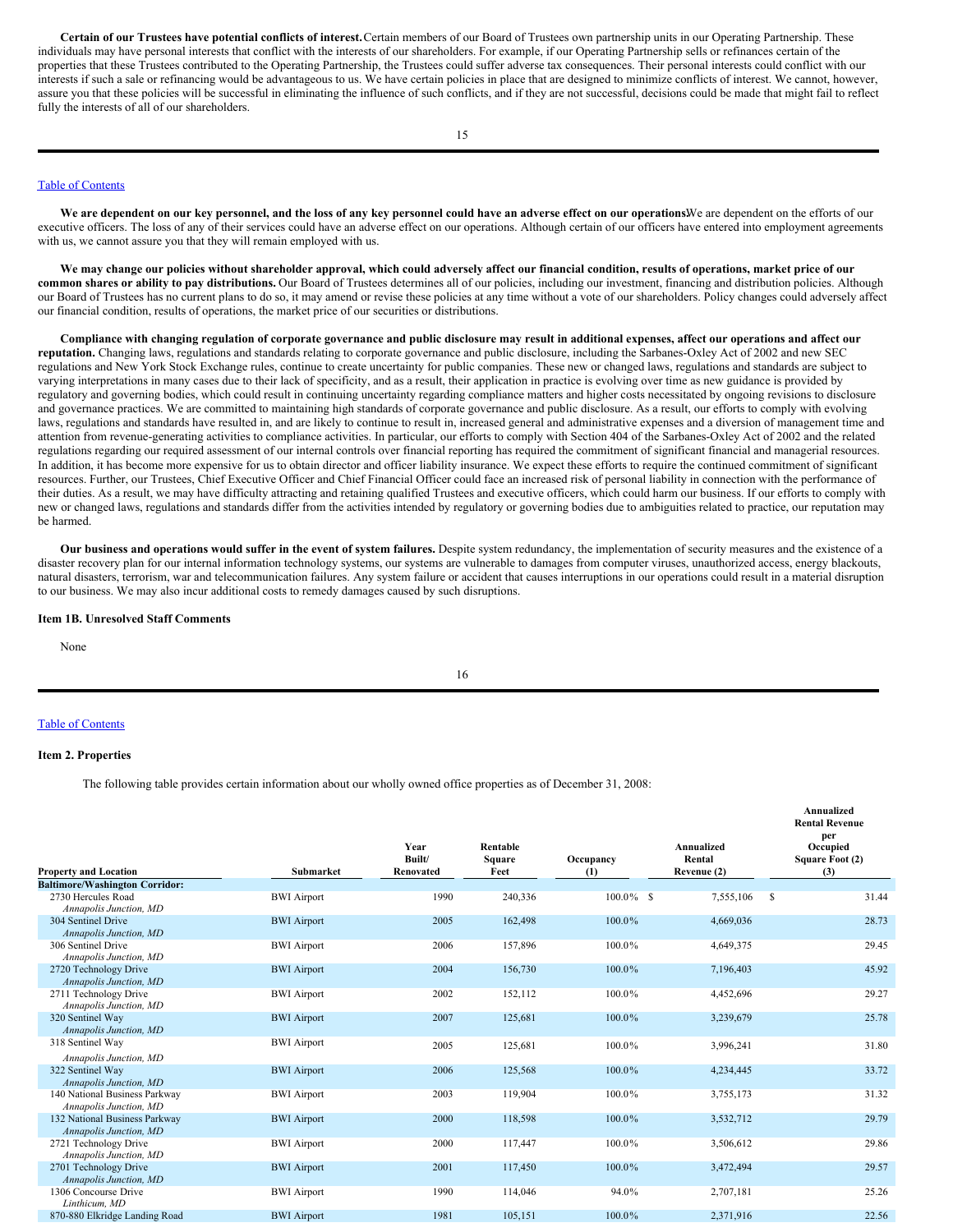| Linthicum, MD<br>2691 Technology Drive                  | <b>BWI</b> Airport | 2005 | 103,683 | 100.0% | 2,839,282 | 27.38 |
|---------------------------------------------------------|--------------------|------|---------|--------|-----------|-------|
| Annapolis Junction, MD                                  |                    |      |         |        |           |       |
| 1304 Concourse Drive                                    | <b>BWI</b> Airport | 2002 | 101,753 | 82.8%  | 2,245,256 | 26.65 |
| Linthicum, MD                                           |                    |      |         |        |           |       |
| 900 Elkridge Landing Road                               | <b>BWI</b> Airport | 1982 | 97,261  | 100.0% | 2,479,057 | 25.49 |
| Linthicum, MD                                           |                    |      |         |        |           |       |
| 1199 Winterson Road                                     | <b>BWI</b> Airport | 1988 | 96,636  | 100.0% | 2,468,972 | 25.55 |
| Linthicum, MD                                           |                    |      |         |        |           |       |
| 920 Elkridge Landing Road                               | <b>BWI</b> Airport | 1982 | 96,566  | 100.0% | 1,817,587 | 18.82 |
| Linthicum, MD                                           |                    |      |         |        |           |       |
| 134 National Business Parkway<br>Annapolis Junction, MD | <b>BWI</b> Airport | 1999 | 93,482  | 100.0% | 2,647,004 | 28.32 |
| 135 National Business Parkway                           | <b>BWI</b> Airport | 1998 | 87,422  | 100.0% | 2,740,371 | 31.35 |
| Annapolis Junction, MD                                  |                    |      |         |        |           |       |
| 133 National Business Parkway                           | <b>BWI</b> Airport | 1997 | 87,253  | 87.5%  | 2,230,008 | 29.20 |
| Annapolis Junction, MD                                  |                    |      |         |        |           |       |
| 141 National Business Parkway                           | <b>BWI</b> Airport | 1990 | 87,206  | 100.0% | 2,601,003 | 29.83 |
| Annapolis Junction, MD                                  |                    |      |         |        |           |       |
| 1302 Concourse Drive                                    | <b>BWI</b> Airport | 1996 | 85,117  | 87.3%  | 1,870,674 | 25.18 |
| Linthicum, MD                                           |                    |      |         |        |           |       |
| 7467 Ridge Road                                         | <b>BWI</b> Airport | 1990 | 74,326  | 88.3%  | 1,639,409 | 24.99 |
| Hanover, MD                                             |                    | 1985 |         | 86.8%  |           | 21.20 |
| 7240 Parkway Drive<br>Hanover, MD                       | <b>BWI</b> Airport |      | 74,160  |        | 1,364,562 |       |
| 881 Elkridge Landing Road                               | <b>BWI</b> Airport | 1986 | 73,572  | 100.0% | 1,718,097 | 23.35 |
| Linthicum, MD                                           |                    |      |         |        |           |       |
| 1099 Winterson Road                                     | <b>BWI</b> Airport | 1988 | 70,569  | 20.7%  | 369,598   | 25.26 |
| Linthicum, MD                                           |                    |      |         |        |           |       |
| 1190 Winterson Road                                     | <b>BWI</b> Airport | 1987 | 69,127  | 78.7%  | 1,547,361 | 28.44 |
| Linthicum, MD                                           |                    |      |         |        |           |       |
| 131 National Business Parkway                           | <b>BWI</b> Airport | 1990 | 69,039  | 86.5%  | 1,738,323 | 29.09 |
| Annapolis Junction, MD                                  |                    |      |         |        |           |       |
|                                                         |                    |      |         |        |           |       |
|                                                         |                    | 17   |         |        |           |       |

*Hanover, MD*

| <b>Property and Location</b>                 | Submarket          | Year<br>Built/<br>Renovated | Rentable<br>Square<br>Feet | Occupancy<br>(1) | Annualized<br>Rental<br>Revenue (2) | Annualized<br><b>Rental Revenue</b><br>per<br>Occupied<br>Square Foot (2)<br>(3) |
|----------------------------------------------|--------------------|-----------------------------|----------------------------|------------------|-------------------------------------|----------------------------------------------------------------------------------|
| 849 International Drive                      | <b>BWI</b> Airport | 1988                        | 68,791                     | 84.1%            | 1,553,447                           | 26.84                                                                            |
| Linthicum, MD                                |                    |                             |                            |                  |                                     |                                                                                  |
| 911 Elkridge Landing Road<br>Linthicum, MD   | <b>BWI</b> Airport | 1985                        | 68,296                     | 100.0%           | 1,606,322                           | 23.52                                                                            |
| 1201 Winterson Road<br>Linthicum, MD         | <b>BWI</b> Airport | 1985                        | 67.903                     | 100.0%           | 1,307,133                           | 19.25                                                                            |
| 999 Corporate Boulevard<br>Linthicum, MD     | <b>BWI</b> Airport | 2000                        | 67,455                     | 91.8%            | 1,844,196                           | 29.78                                                                            |
| 7272 Park Circle Drive<br>Hanover, MD        | <b>BWI</b> Airport | 1991/1996                   | 59,436                     | 73.6%            | 1,008,155                           | 23.04                                                                            |
| 7318 Parkway Drive<br>Hanover, MD            | <b>BWI</b> Airport | 1984                        | 59,204                     | 100.0%           | 1,153,651                           | 19.49                                                                            |
| 891 Elkridge Landing Road<br>Linthicum, MD   | <b>BWI</b> Airport | 1984                        | 58,454                     | 91.1%            | 1,250,431                           | 23.48                                                                            |
| 7320 Parkway Drive<br>Hanover, MD            | <b>BWI</b> Airport | 1983                        | 58,453                     | 26.8%            | 224,947                             | 14.38                                                                            |
| 901 Elkridge Landing Road<br>Linthicum, MD   | <b>BWI</b> Airport | 1984                        | 57,617                     | 90.4%            | 1,233,713                           | 23.70                                                                            |
| 930 International Drive<br>Linthicum, MD     | <b>BWI</b> Airport | 1986                        | 57,409                     | 40.5%            | 503,257                             | 21.63                                                                            |
| 800 International Drive<br>Linthicum, MD     | <b>BWI</b> Airport | 1988                        | 57,379                     | 100.0%           | 1,163,833                           | 20.28                                                                            |
| 900 International Drive<br>Linthicum, MD     | <b>BWI</b> Airport | 1986                        | 57,140                     | 100.0%           | 895,846                             | 15.68                                                                            |
| 921 Elkridge Landing Road<br>Linthicum, MD   | <b>BWI</b> Airport | 1983                        | 54,175                     | 100.0%           | 1,118,009                           | 20.64                                                                            |
| 939 Elkridge Landing Road<br>Linthicum, MD   | <b>BWI</b> Airport | 1983                        | 53,218                     | 94.9%            | 1,044,220                           | 20.67                                                                            |
| 938 Elkridge Landing Road<br>Linthicum, MD   | <b>BWI</b> Airport | 1984                        | 52,988                     | 100.0%           | 1,215,015                           | 22.93                                                                            |
| 302 Sentinel Drive<br>Annapolis Junction, MD | <b>BWI</b> Airport | 2007                        | 155,731                    | 78.9%            | 3,918,028                           | 31.89                                                                            |
| 1340 Ashton Road<br>Hanover, MD              | <b>BWI</b> Airport | 1989                        | 46,400                     | 100.0%           | 917,488                             | 19.77                                                                            |
| 1334 Ashton Road<br>Hanover, MD              | <b>BWI</b> Airport | 1989                        | 37,565                     | 36.7%            | 261,855                             | 18.99                                                                            |
| 1331 Ashton Road<br>Hanover, MD              | <b>BWI</b> Airport | 1989                        | 29,153                     | 100.0%           | 531,956                             | 18.25                                                                            |
| 5522 Research Park Drive<br>Catonsville, MD  | <b>BWI</b> Airport | 2007                        | 23,500                     | 100.0%           | 614,231                             | 26.14                                                                            |
| 1350 Dorsey Road<br>Hanover, MD              | <b>BWI</b> Airport | 1989                        | 19,992                     | 52.9%            | 208,406                             | 19.70                                                                            |
| 1344 Ashton Road<br>Hanover, MD              | <b>BWI</b> Airport | 1989                        | 17,062                     | 100.0%           | 492,421                             | 28.86                                                                            |
| 1341 Ashton Road<br>Hanover, MD              | <b>BWI</b> Airport | 1989                        | 15,841                     | 100.0%           | 333,462                             | 21.05                                                                            |
| 1343 Ashton Road<br>Hanover, MD              | <b>BWI</b> Airport | 1989                        | 9,962                      | $0.0\%$          |                                     |                                                                                  |
| 1362 Mellon Road                             | <b>BWI</b> Airport | 2006                        | 43,295                     | $0.0\%$          |                                     |                                                                                  |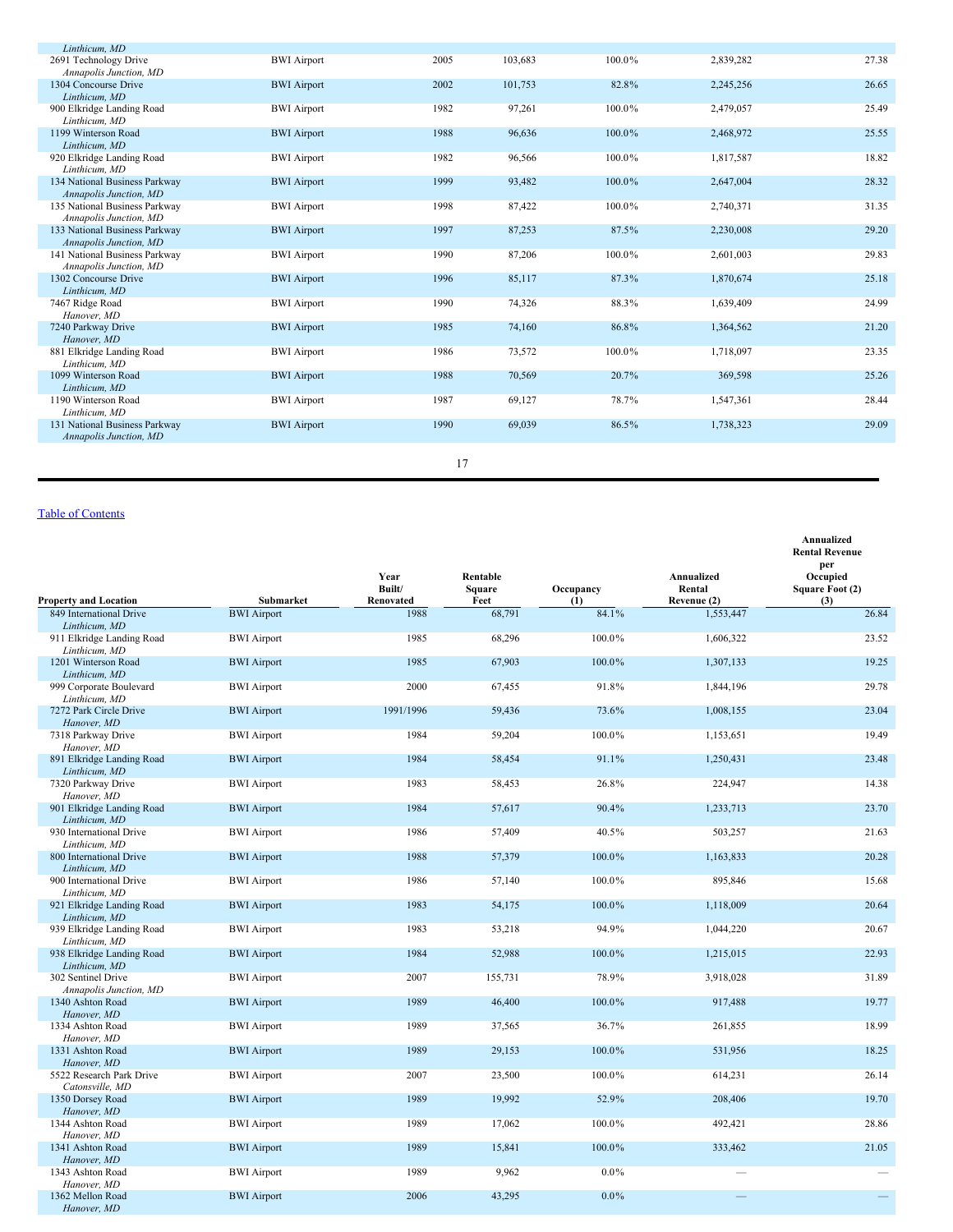| 114 National Business Parkway<br>Annapolis Junction, MD | <b>BWI</b> Airport                | 2002      | 9,908   | 100.0%    | 216,814   | 21.88 |
|---------------------------------------------------------|-----------------------------------|-----------|---------|-----------|-----------|-------|
| 314 Sentinel Way<br>Annapolis Junction, MD              | <b>BWI</b> Airport                | 2008      | 4,462   | $100.0\%$ | 128,223   | 28.74 |
| 1348 Ashton Road<br>Hanover, MD                         | <b>BWI</b> Airport                | 1988      | 3,108   | 100.0%    | 86,040    | 27.68 |
| 7125 Columbia Gateway Drive<br>Columbia, MD             | <b>Howard County</b><br>Perimeter | 1973/1999 | 612,109 | 97.4%     | 9,059,933 | 15.20 |
| Old Annapolis Road<br>Columbia, MD                      | <b>Howard County</b><br>Perimeter | 1974/1985 | 171.436 | 100.0%    | 6,495,384 | 37.89 |
| 7200 Riverwood Drive<br>Columbia, MD                    | <b>Howard County</b><br>Perimeter | 1986      | 160,000 | $100.0\%$ | 4,240,000 | 26.50 |
| 7000 Columbia Gateway Drive<br>Columbia, MD             | <b>Howard County</b><br>Perimeter | 1999      | 145,806 | 100.0%    | 1,585,527 | 10.87 |
| 6731 Columbia Gateway Drive<br>Columbia, MD             | <b>Howard County</b><br>Perimeter | 2002      | 123,911 | 84.8%     | 2,888,713 | 27.49 |
| 6711 Columbia Gateway Drive<br>Columbia, MD             | <b>Howard County</b><br>Perimeter | 2006-2007 | 123,599 | 91.2%     | 3,122,330 | 27.69 |
| 6940 Columbia Gateway Drive<br>Columbia, MD             | <b>Howard County</b><br>Perimeter | 1999      | 109,003 | 98.2%     | 2,827,403 | 26.41 |
| 6950 Columbia Gateway Drive<br>Columbia, MD             | <b>Howard County</b><br>Perimeter | 1998      | 107,778 | 100.0%    | 2,557,606 | 23.73 |

#### 1 8

#### Table of [C](#page-1-0)ontents

| Submarket<br>Renovated<br>Feet<br>(1)<br>Revenue (2)<br>(3)<br>100.0%<br>19.90<br><b>Howard County</b><br>2005-2006<br>86,033<br>1,712,479<br>8621 Robert Fulton Drive<br>Perimeter<br>Columbia, MD<br>2001<br>76.5%<br>22.23<br>7067 Columbia Gateway Drive<br>Howard County<br>86,055<br>1,462,628<br>Columbia, MD<br>Perimeter<br>2001<br>63.9%<br>26.98<br>6750 Alexander Bell Drive<br><b>Howard County</b><br>79,135<br>1,364,728<br>Columbia, MD<br>Perimeter<br>Howard County<br>24.05<br>6700 Alexander Bell Drive<br>1988<br>74,852<br>97.4%<br>1,752,890<br>Perimeter<br>Columbia, MD<br>1992<br>25.70<br>6740 Alexander Bell Drive<br><b>Howard County</b><br>63,480<br>100.0%<br>1,631,119<br>Columbia, MD<br>Perimeter<br>93.6%<br>7160 Riverwood Drive<br><b>Howard County</b><br>2000<br>62,084<br>1,256,029<br>21.61<br>Columbia, MD<br>Perimeter<br>1999<br>14.79<br>7015 Albert Einstein Drive<br><b>Howard County</b><br>61,203<br>100.0%<br>905,296<br>Columbia, MD<br>Perimeter<br>2002<br>19.41<br>8671 Robert Fulton Drive<br>Howard County<br>56,350<br>100.0%<br>1,093,869<br>Perimeter<br>Columbia, MD<br>1990<br>94.8%<br>989,936<br>20.08<br>6716 Alexander Bell Drive<br><b>Howard County</b><br>52,005<br>Perimeter<br>Columbia, MD<br>Howard County<br>18.05<br>8661 Robert Fulton Drive<br>2002<br>49,307<br>100.0%<br>890,112<br>Columbia, MD<br>Perimeter<br>88.6%<br>14.06<br>9020 Mendenhall Court<br><b>Howard County</b><br>1982/2005<br>49,217<br>613,093<br>Perimeter<br>Columbia, MD<br>1989<br>100.0%<br>18.90<br>7130 Columbia Gateway Drive<br>Howard County<br>46,460<br>878,269<br>Columbia, MD<br>Perimeter<br>1994<br>14.33<br>7142 Columbia Gateway Drive<br><b>Howard County</b><br>47,668<br>100.0%<br>683,284<br>Columbia, MD<br>Perimeter<br>9140 Guilford Road<br>17.34<br>Howard County<br>1983<br>41,511<br>79.1%<br>569,041<br>Columbia, MD<br>Perimeter<br>2000<br>18.66<br>7150 Riverwood Drive<br><b>Howard County</b><br>41,382<br>100.0%<br>772,204<br>Perimeter<br>Columbia, MD<br>9720 Patuxent Woods Drive<br>Howard County<br>1986/2001<br>40,004<br>84.8%<br>567,152<br>16.71<br>Columbia, MD<br>Perimeter<br>1988<br>21.85<br>6708 Alexander Bell Drive<br><b>Howard County</b><br>39,203<br>100.0%<br>856,764<br>Columbia, MD<br>Perimeter<br>2000<br>100.0%<br>766,653<br>19.88<br>7065 Columbia Gateway Drive<br>Howard County<br>38,560<br>Columbia, MD<br>Perimeter<br>11.89<br>9740 Patuxent Woods Drive<br><b>Howard County</b><br>1986/2001<br>38,292<br>100.0%<br>455,410<br>Columbia, MD<br>Perimeter<br>1990<br>22.09<br>7138 Columbia Gateway Drive<br>Howard County<br>38,225<br>100.0%<br>844,286<br>Columbia, MD<br>Perimeter<br>9160 Guilford Road<br>1984<br>764,721<br><b>Howard County</b><br>37,034<br>100.0%<br>20.65<br>Perimeter<br>Columbia, MD<br>7063 Columbia Gateway Drive<br>Howard County<br>2000<br>36,813<br>100.0%<br>855,600<br>23.24<br>Columbia, MD<br>Perimeter<br>1991<br>100.0%<br>889,099<br>24.40<br>6760 Alexander Bell Drive<br><b>Howard County</b><br>36,440<br>Perimeter<br>Columbia, MD<br>1991<br>7150 Columbia Gateway Drive<br>Howard County<br>35,812<br>100.0%<br>654,244<br>18.27<br>Columbia, MD<br>Perimeter<br>91.5%<br>648,084<br>22.67<br>9700 Patuxent Woods Drive<br><b>Howard County</b><br>1986/2001<br>31,261<br>Columbia, MD<br>Perimeter<br>31,012<br>100.0%<br>16.89<br>9730 Patuxent Woods Drive<br><b>Howard County</b><br>1986/2001<br>523,757<br>Columbia, MD<br>Perimeter<br>7061 Columbia Gateway Drive<br><b>Howard County</b><br>2000<br>29,910<br>100.0%<br>669,328<br>22.38<br>Columbia, MD<br>Perimeter<br>7170 Riverwood Drive<br>Howard County<br>2000<br>29,162<br>87.9%<br>548,115<br>21.39<br>Columbia, MD<br>Perimeter<br>2001<br>6724 Alexander Bell Drive<br><b>Howard County</b><br>100.0%<br>729,247<br>25.66<br>28,420<br>Columbia, MD<br>Perimeter<br>Howard County<br>1990<br>7134 Columbia Gateway Drive<br>21,991<br>100.0%<br>411,946<br>18.73 |                              |           | Year<br>Built/ | Rentable<br>Square | Occupancy | Annualized<br>Rental | Annualized<br><b>Rental Revenue</b><br>per<br>Occupied<br>Square Foot (2) |
|------------------------------------------------------------------------------------------------------------------------------------------------------------------------------------------------------------------------------------------------------------------------------------------------------------------------------------------------------------------------------------------------------------------------------------------------------------------------------------------------------------------------------------------------------------------------------------------------------------------------------------------------------------------------------------------------------------------------------------------------------------------------------------------------------------------------------------------------------------------------------------------------------------------------------------------------------------------------------------------------------------------------------------------------------------------------------------------------------------------------------------------------------------------------------------------------------------------------------------------------------------------------------------------------------------------------------------------------------------------------------------------------------------------------------------------------------------------------------------------------------------------------------------------------------------------------------------------------------------------------------------------------------------------------------------------------------------------------------------------------------------------------------------------------------------------------------------------------------------------------------------------------------------------------------------------------------------------------------------------------------------------------------------------------------------------------------------------------------------------------------------------------------------------------------------------------------------------------------------------------------------------------------------------------------------------------------------------------------------------------------------------------------------------------------------------------------------------------------------------------------------------------------------------------------------------------------------------------------------------------------------------------------------------------------------------------------------------------------------------------------------------------------------------------------------------------------------------------------------------------------------------------------------------------------------------------------------------------------------------------------------------------------------------------------------------------------------------------------------------------------------------------------------------------------------------------------------------------------------------------------------------------------------------------------------------------------------------------------------------------------------------------------------------------------------------------------------------------------------------------------------------------------------------------------------------------------------------------------------------------------------------------------------------------------------------------------------------------------------------------------------------------------------------------------------------------------------------------------------------------------------------------------------------------------------------------------------------------------------------------------------------|------------------------------|-----------|----------------|--------------------|-----------|----------------------|---------------------------------------------------------------------------|
|                                                                                                                                                                                                                                                                                                                                                                                                                                                                                                                                                                                                                                                                                                                                                                                                                                                                                                                                                                                                                                                                                                                                                                                                                                                                                                                                                                                                                                                                                                                                                                                                                                                                                                                                                                                                                                                                                                                                                                                                                                                                                                                                                                                                                                                                                                                                                                                                                                                                                                                                                                                                                                                                                                                                                                                                                                                                                                                                                                                                                                                                                                                                                                                                                                                                                                                                                                                                                                                                                                                                                                                                                                                                                                                                                                                                                                                                                                                                                                                                                  | <b>Property and Location</b> |           |                |                    |           |                      |                                                                           |
|                                                                                                                                                                                                                                                                                                                                                                                                                                                                                                                                                                                                                                                                                                                                                                                                                                                                                                                                                                                                                                                                                                                                                                                                                                                                                                                                                                                                                                                                                                                                                                                                                                                                                                                                                                                                                                                                                                                                                                                                                                                                                                                                                                                                                                                                                                                                                                                                                                                                                                                                                                                                                                                                                                                                                                                                                                                                                                                                                                                                                                                                                                                                                                                                                                                                                                                                                                                                                                                                                                                                                                                                                                                                                                                                                                                                                                                                                                                                                                                                                  |                              |           |                |                    |           |                      |                                                                           |
|                                                                                                                                                                                                                                                                                                                                                                                                                                                                                                                                                                                                                                                                                                                                                                                                                                                                                                                                                                                                                                                                                                                                                                                                                                                                                                                                                                                                                                                                                                                                                                                                                                                                                                                                                                                                                                                                                                                                                                                                                                                                                                                                                                                                                                                                                                                                                                                                                                                                                                                                                                                                                                                                                                                                                                                                                                                                                                                                                                                                                                                                                                                                                                                                                                                                                                                                                                                                                                                                                                                                                                                                                                                                                                                                                                                                                                                                                                                                                                                                                  |                              |           |                |                    |           |                      |                                                                           |
|                                                                                                                                                                                                                                                                                                                                                                                                                                                                                                                                                                                                                                                                                                                                                                                                                                                                                                                                                                                                                                                                                                                                                                                                                                                                                                                                                                                                                                                                                                                                                                                                                                                                                                                                                                                                                                                                                                                                                                                                                                                                                                                                                                                                                                                                                                                                                                                                                                                                                                                                                                                                                                                                                                                                                                                                                                                                                                                                                                                                                                                                                                                                                                                                                                                                                                                                                                                                                                                                                                                                                                                                                                                                                                                                                                                                                                                                                                                                                                                                                  |                              |           |                |                    |           |                      |                                                                           |
|                                                                                                                                                                                                                                                                                                                                                                                                                                                                                                                                                                                                                                                                                                                                                                                                                                                                                                                                                                                                                                                                                                                                                                                                                                                                                                                                                                                                                                                                                                                                                                                                                                                                                                                                                                                                                                                                                                                                                                                                                                                                                                                                                                                                                                                                                                                                                                                                                                                                                                                                                                                                                                                                                                                                                                                                                                                                                                                                                                                                                                                                                                                                                                                                                                                                                                                                                                                                                                                                                                                                                                                                                                                                                                                                                                                                                                                                                                                                                                                                                  |                              |           |                |                    |           |                      |                                                                           |
|                                                                                                                                                                                                                                                                                                                                                                                                                                                                                                                                                                                                                                                                                                                                                                                                                                                                                                                                                                                                                                                                                                                                                                                                                                                                                                                                                                                                                                                                                                                                                                                                                                                                                                                                                                                                                                                                                                                                                                                                                                                                                                                                                                                                                                                                                                                                                                                                                                                                                                                                                                                                                                                                                                                                                                                                                                                                                                                                                                                                                                                                                                                                                                                                                                                                                                                                                                                                                                                                                                                                                                                                                                                                                                                                                                                                                                                                                                                                                                                                                  |                              |           |                |                    |           |                      |                                                                           |
|                                                                                                                                                                                                                                                                                                                                                                                                                                                                                                                                                                                                                                                                                                                                                                                                                                                                                                                                                                                                                                                                                                                                                                                                                                                                                                                                                                                                                                                                                                                                                                                                                                                                                                                                                                                                                                                                                                                                                                                                                                                                                                                                                                                                                                                                                                                                                                                                                                                                                                                                                                                                                                                                                                                                                                                                                                                                                                                                                                                                                                                                                                                                                                                                                                                                                                                                                                                                                                                                                                                                                                                                                                                                                                                                                                                                                                                                                                                                                                                                                  |                              |           |                |                    |           |                      |                                                                           |
|                                                                                                                                                                                                                                                                                                                                                                                                                                                                                                                                                                                                                                                                                                                                                                                                                                                                                                                                                                                                                                                                                                                                                                                                                                                                                                                                                                                                                                                                                                                                                                                                                                                                                                                                                                                                                                                                                                                                                                                                                                                                                                                                                                                                                                                                                                                                                                                                                                                                                                                                                                                                                                                                                                                                                                                                                                                                                                                                                                                                                                                                                                                                                                                                                                                                                                                                                                                                                                                                                                                                                                                                                                                                                                                                                                                                                                                                                                                                                                                                                  |                              |           |                |                    |           |                      |                                                                           |
|                                                                                                                                                                                                                                                                                                                                                                                                                                                                                                                                                                                                                                                                                                                                                                                                                                                                                                                                                                                                                                                                                                                                                                                                                                                                                                                                                                                                                                                                                                                                                                                                                                                                                                                                                                                                                                                                                                                                                                                                                                                                                                                                                                                                                                                                                                                                                                                                                                                                                                                                                                                                                                                                                                                                                                                                                                                                                                                                                                                                                                                                                                                                                                                                                                                                                                                                                                                                                                                                                                                                                                                                                                                                                                                                                                                                                                                                                                                                                                                                                  |                              |           |                |                    |           |                      |                                                                           |
|                                                                                                                                                                                                                                                                                                                                                                                                                                                                                                                                                                                                                                                                                                                                                                                                                                                                                                                                                                                                                                                                                                                                                                                                                                                                                                                                                                                                                                                                                                                                                                                                                                                                                                                                                                                                                                                                                                                                                                                                                                                                                                                                                                                                                                                                                                                                                                                                                                                                                                                                                                                                                                                                                                                                                                                                                                                                                                                                                                                                                                                                                                                                                                                                                                                                                                                                                                                                                                                                                                                                                                                                                                                                                                                                                                                                                                                                                                                                                                                                                  |                              |           |                |                    |           |                      |                                                                           |
|                                                                                                                                                                                                                                                                                                                                                                                                                                                                                                                                                                                                                                                                                                                                                                                                                                                                                                                                                                                                                                                                                                                                                                                                                                                                                                                                                                                                                                                                                                                                                                                                                                                                                                                                                                                                                                                                                                                                                                                                                                                                                                                                                                                                                                                                                                                                                                                                                                                                                                                                                                                                                                                                                                                                                                                                                                                                                                                                                                                                                                                                                                                                                                                                                                                                                                                                                                                                                                                                                                                                                                                                                                                                                                                                                                                                                                                                                                                                                                                                                  |                              |           |                |                    |           |                      |                                                                           |
|                                                                                                                                                                                                                                                                                                                                                                                                                                                                                                                                                                                                                                                                                                                                                                                                                                                                                                                                                                                                                                                                                                                                                                                                                                                                                                                                                                                                                                                                                                                                                                                                                                                                                                                                                                                                                                                                                                                                                                                                                                                                                                                                                                                                                                                                                                                                                                                                                                                                                                                                                                                                                                                                                                                                                                                                                                                                                                                                                                                                                                                                                                                                                                                                                                                                                                                                                                                                                                                                                                                                                                                                                                                                                                                                                                                                                                                                                                                                                                                                                  |                              |           |                |                    |           |                      |                                                                           |
|                                                                                                                                                                                                                                                                                                                                                                                                                                                                                                                                                                                                                                                                                                                                                                                                                                                                                                                                                                                                                                                                                                                                                                                                                                                                                                                                                                                                                                                                                                                                                                                                                                                                                                                                                                                                                                                                                                                                                                                                                                                                                                                                                                                                                                                                                                                                                                                                                                                                                                                                                                                                                                                                                                                                                                                                                                                                                                                                                                                                                                                                                                                                                                                                                                                                                                                                                                                                                                                                                                                                                                                                                                                                                                                                                                                                                                                                                                                                                                                                                  |                              |           |                |                    |           |                      |                                                                           |
|                                                                                                                                                                                                                                                                                                                                                                                                                                                                                                                                                                                                                                                                                                                                                                                                                                                                                                                                                                                                                                                                                                                                                                                                                                                                                                                                                                                                                                                                                                                                                                                                                                                                                                                                                                                                                                                                                                                                                                                                                                                                                                                                                                                                                                                                                                                                                                                                                                                                                                                                                                                                                                                                                                                                                                                                                                                                                                                                                                                                                                                                                                                                                                                                                                                                                                                                                                                                                                                                                                                                                                                                                                                                                                                                                                                                                                                                                                                                                                                                                  |                              |           |                |                    |           |                      |                                                                           |
|                                                                                                                                                                                                                                                                                                                                                                                                                                                                                                                                                                                                                                                                                                                                                                                                                                                                                                                                                                                                                                                                                                                                                                                                                                                                                                                                                                                                                                                                                                                                                                                                                                                                                                                                                                                                                                                                                                                                                                                                                                                                                                                                                                                                                                                                                                                                                                                                                                                                                                                                                                                                                                                                                                                                                                                                                                                                                                                                                                                                                                                                                                                                                                                                                                                                                                                                                                                                                                                                                                                                                                                                                                                                                                                                                                                                                                                                                                                                                                                                                  |                              |           |                |                    |           |                      |                                                                           |
|                                                                                                                                                                                                                                                                                                                                                                                                                                                                                                                                                                                                                                                                                                                                                                                                                                                                                                                                                                                                                                                                                                                                                                                                                                                                                                                                                                                                                                                                                                                                                                                                                                                                                                                                                                                                                                                                                                                                                                                                                                                                                                                                                                                                                                                                                                                                                                                                                                                                                                                                                                                                                                                                                                                                                                                                                                                                                                                                                                                                                                                                                                                                                                                                                                                                                                                                                                                                                                                                                                                                                                                                                                                                                                                                                                                                                                                                                                                                                                                                                  |                              |           |                |                    |           |                      |                                                                           |
|                                                                                                                                                                                                                                                                                                                                                                                                                                                                                                                                                                                                                                                                                                                                                                                                                                                                                                                                                                                                                                                                                                                                                                                                                                                                                                                                                                                                                                                                                                                                                                                                                                                                                                                                                                                                                                                                                                                                                                                                                                                                                                                                                                                                                                                                                                                                                                                                                                                                                                                                                                                                                                                                                                                                                                                                                                                                                                                                                                                                                                                                                                                                                                                                                                                                                                                                                                                                                                                                                                                                                                                                                                                                                                                                                                                                                                                                                                                                                                                                                  |                              |           |                |                    |           |                      |                                                                           |
|                                                                                                                                                                                                                                                                                                                                                                                                                                                                                                                                                                                                                                                                                                                                                                                                                                                                                                                                                                                                                                                                                                                                                                                                                                                                                                                                                                                                                                                                                                                                                                                                                                                                                                                                                                                                                                                                                                                                                                                                                                                                                                                                                                                                                                                                                                                                                                                                                                                                                                                                                                                                                                                                                                                                                                                                                                                                                                                                                                                                                                                                                                                                                                                                                                                                                                                                                                                                                                                                                                                                                                                                                                                                                                                                                                                                                                                                                                                                                                                                                  |                              |           |                |                    |           |                      |                                                                           |
|                                                                                                                                                                                                                                                                                                                                                                                                                                                                                                                                                                                                                                                                                                                                                                                                                                                                                                                                                                                                                                                                                                                                                                                                                                                                                                                                                                                                                                                                                                                                                                                                                                                                                                                                                                                                                                                                                                                                                                                                                                                                                                                                                                                                                                                                                                                                                                                                                                                                                                                                                                                                                                                                                                                                                                                                                                                                                                                                                                                                                                                                                                                                                                                                                                                                                                                                                                                                                                                                                                                                                                                                                                                                                                                                                                                                                                                                                                                                                                                                                  |                              |           |                |                    |           |                      |                                                                           |
|                                                                                                                                                                                                                                                                                                                                                                                                                                                                                                                                                                                                                                                                                                                                                                                                                                                                                                                                                                                                                                                                                                                                                                                                                                                                                                                                                                                                                                                                                                                                                                                                                                                                                                                                                                                                                                                                                                                                                                                                                                                                                                                                                                                                                                                                                                                                                                                                                                                                                                                                                                                                                                                                                                                                                                                                                                                                                                                                                                                                                                                                                                                                                                                                                                                                                                                                                                                                                                                                                                                                                                                                                                                                                                                                                                                                                                                                                                                                                                                                                  |                              |           |                |                    |           |                      |                                                                           |
|                                                                                                                                                                                                                                                                                                                                                                                                                                                                                                                                                                                                                                                                                                                                                                                                                                                                                                                                                                                                                                                                                                                                                                                                                                                                                                                                                                                                                                                                                                                                                                                                                                                                                                                                                                                                                                                                                                                                                                                                                                                                                                                                                                                                                                                                                                                                                                                                                                                                                                                                                                                                                                                                                                                                                                                                                                                                                                                                                                                                                                                                                                                                                                                                                                                                                                                                                                                                                                                                                                                                                                                                                                                                                                                                                                                                                                                                                                                                                                                                                  |                              |           |                |                    |           |                      |                                                                           |
|                                                                                                                                                                                                                                                                                                                                                                                                                                                                                                                                                                                                                                                                                                                                                                                                                                                                                                                                                                                                                                                                                                                                                                                                                                                                                                                                                                                                                                                                                                                                                                                                                                                                                                                                                                                                                                                                                                                                                                                                                                                                                                                                                                                                                                                                                                                                                                                                                                                                                                                                                                                                                                                                                                                                                                                                                                                                                                                                                                                                                                                                                                                                                                                                                                                                                                                                                                                                                                                                                                                                                                                                                                                                                                                                                                                                                                                                                                                                                                                                                  |                              |           |                |                    |           |                      |                                                                           |
|                                                                                                                                                                                                                                                                                                                                                                                                                                                                                                                                                                                                                                                                                                                                                                                                                                                                                                                                                                                                                                                                                                                                                                                                                                                                                                                                                                                                                                                                                                                                                                                                                                                                                                                                                                                                                                                                                                                                                                                                                                                                                                                                                                                                                                                                                                                                                                                                                                                                                                                                                                                                                                                                                                                                                                                                                                                                                                                                                                                                                                                                                                                                                                                                                                                                                                                                                                                                                                                                                                                                                                                                                                                                                                                                                                                                                                                                                                                                                                                                                  |                              |           |                |                    |           |                      |                                                                           |
|                                                                                                                                                                                                                                                                                                                                                                                                                                                                                                                                                                                                                                                                                                                                                                                                                                                                                                                                                                                                                                                                                                                                                                                                                                                                                                                                                                                                                                                                                                                                                                                                                                                                                                                                                                                                                                                                                                                                                                                                                                                                                                                                                                                                                                                                                                                                                                                                                                                                                                                                                                                                                                                                                                                                                                                                                                                                                                                                                                                                                                                                                                                                                                                                                                                                                                                                                                                                                                                                                                                                                                                                                                                                                                                                                                                                                                                                                                                                                                                                                  |                              |           |                |                    |           |                      |                                                                           |
|                                                                                                                                                                                                                                                                                                                                                                                                                                                                                                                                                                                                                                                                                                                                                                                                                                                                                                                                                                                                                                                                                                                                                                                                                                                                                                                                                                                                                                                                                                                                                                                                                                                                                                                                                                                                                                                                                                                                                                                                                                                                                                                                                                                                                                                                                                                                                                                                                                                                                                                                                                                                                                                                                                                                                                                                                                                                                                                                                                                                                                                                                                                                                                                                                                                                                                                                                                                                                                                                                                                                                                                                                                                                                                                                                                                                                                                                                                                                                                                                                  |                              |           |                |                    |           |                      |                                                                           |
|                                                                                                                                                                                                                                                                                                                                                                                                                                                                                                                                                                                                                                                                                                                                                                                                                                                                                                                                                                                                                                                                                                                                                                                                                                                                                                                                                                                                                                                                                                                                                                                                                                                                                                                                                                                                                                                                                                                                                                                                                                                                                                                                                                                                                                                                                                                                                                                                                                                                                                                                                                                                                                                                                                                                                                                                                                                                                                                                                                                                                                                                                                                                                                                                                                                                                                                                                                                                                                                                                                                                                                                                                                                                                                                                                                                                                                                                                                                                                                                                                  |                              |           |                |                    |           |                      |                                                                           |
|                                                                                                                                                                                                                                                                                                                                                                                                                                                                                                                                                                                                                                                                                                                                                                                                                                                                                                                                                                                                                                                                                                                                                                                                                                                                                                                                                                                                                                                                                                                                                                                                                                                                                                                                                                                                                                                                                                                                                                                                                                                                                                                                                                                                                                                                                                                                                                                                                                                                                                                                                                                                                                                                                                                                                                                                                                                                                                                                                                                                                                                                                                                                                                                                                                                                                                                                                                                                                                                                                                                                                                                                                                                                                                                                                                                                                                                                                                                                                                                                                  |                              |           |                |                    |           |                      |                                                                           |
|                                                                                                                                                                                                                                                                                                                                                                                                                                                                                                                                                                                                                                                                                                                                                                                                                                                                                                                                                                                                                                                                                                                                                                                                                                                                                                                                                                                                                                                                                                                                                                                                                                                                                                                                                                                                                                                                                                                                                                                                                                                                                                                                                                                                                                                                                                                                                                                                                                                                                                                                                                                                                                                                                                                                                                                                                                                                                                                                                                                                                                                                                                                                                                                                                                                                                                                                                                                                                                                                                                                                                                                                                                                                                                                                                                                                                                                                                                                                                                                                                  |                              |           |                |                    |           |                      |                                                                           |
|                                                                                                                                                                                                                                                                                                                                                                                                                                                                                                                                                                                                                                                                                                                                                                                                                                                                                                                                                                                                                                                                                                                                                                                                                                                                                                                                                                                                                                                                                                                                                                                                                                                                                                                                                                                                                                                                                                                                                                                                                                                                                                                                                                                                                                                                                                                                                                                                                                                                                                                                                                                                                                                                                                                                                                                                                                                                                                                                                                                                                                                                                                                                                                                                                                                                                                                                                                                                                                                                                                                                                                                                                                                                                                                                                                                                                                                                                                                                                                                                                  |                              |           |                |                    |           |                      |                                                                           |
|                                                                                                                                                                                                                                                                                                                                                                                                                                                                                                                                                                                                                                                                                                                                                                                                                                                                                                                                                                                                                                                                                                                                                                                                                                                                                                                                                                                                                                                                                                                                                                                                                                                                                                                                                                                                                                                                                                                                                                                                                                                                                                                                                                                                                                                                                                                                                                                                                                                                                                                                                                                                                                                                                                                                                                                                                                                                                                                                                                                                                                                                                                                                                                                                                                                                                                                                                                                                                                                                                                                                                                                                                                                                                                                                                                                                                                                                                                                                                                                                                  |                              |           |                |                    |           |                      |                                                                           |
|                                                                                                                                                                                                                                                                                                                                                                                                                                                                                                                                                                                                                                                                                                                                                                                                                                                                                                                                                                                                                                                                                                                                                                                                                                                                                                                                                                                                                                                                                                                                                                                                                                                                                                                                                                                                                                                                                                                                                                                                                                                                                                                                                                                                                                                                                                                                                                                                                                                                                                                                                                                                                                                                                                                                                                                                                                                                                                                                                                                                                                                                                                                                                                                                                                                                                                                                                                                                                                                                                                                                                                                                                                                                                                                                                                                                                                                                                                                                                                                                                  |                              |           |                |                    |           |                      |                                                                           |
|                                                                                                                                                                                                                                                                                                                                                                                                                                                                                                                                                                                                                                                                                                                                                                                                                                                                                                                                                                                                                                                                                                                                                                                                                                                                                                                                                                                                                                                                                                                                                                                                                                                                                                                                                                                                                                                                                                                                                                                                                                                                                                                                                                                                                                                                                                                                                                                                                                                                                                                                                                                                                                                                                                                                                                                                                                                                                                                                                                                                                                                                                                                                                                                                                                                                                                                                                                                                                                                                                                                                                                                                                                                                                                                                                                                                                                                                                                                                                                                                                  |                              |           |                |                    |           |                      |                                                                           |
|                                                                                                                                                                                                                                                                                                                                                                                                                                                                                                                                                                                                                                                                                                                                                                                                                                                                                                                                                                                                                                                                                                                                                                                                                                                                                                                                                                                                                                                                                                                                                                                                                                                                                                                                                                                                                                                                                                                                                                                                                                                                                                                                                                                                                                                                                                                                                                                                                                                                                                                                                                                                                                                                                                                                                                                                                                                                                                                                                                                                                                                                                                                                                                                                                                                                                                                                                                                                                                                                                                                                                                                                                                                                                                                                                                                                                                                                                                                                                                                                                  |                              |           |                |                    |           |                      |                                                                           |
|                                                                                                                                                                                                                                                                                                                                                                                                                                                                                                                                                                                                                                                                                                                                                                                                                                                                                                                                                                                                                                                                                                                                                                                                                                                                                                                                                                                                                                                                                                                                                                                                                                                                                                                                                                                                                                                                                                                                                                                                                                                                                                                                                                                                                                                                                                                                                                                                                                                                                                                                                                                                                                                                                                                                                                                                                                                                                                                                                                                                                                                                                                                                                                                                                                                                                                                                                                                                                                                                                                                                                                                                                                                                                                                                                                                                                                                                                                                                                                                                                  |                              |           |                |                    |           |                      |                                                                           |
|                                                                                                                                                                                                                                                                                                                                                                                                                                                                                                                                                                                                                                                                                                                                                                                                                                                                                                                                                                                                                                                                                                                                                                                                                                                                                                                                                                                                                                                                                                                                                                                                                                                                                                                                                                                                                                                                                                                                                                                                                                                                                                                                                                                                                                                                                                                                                                                                                                                                                                                                                                                                                                                                                                                                                                                                                                                                                                                                                                                                                                                                                                                                                                                                                                                                                                                                                                                                                                                                                                                                                                                                                                                                                                                                                                                                                                                                                                                                                                                                                  |                              |           |                |                    |           |                      |                                                                           |
|                                                                                                                                                                                                                                                                                                                                                                                                                                                                                                                                                                                                                                                                                                                                                                                                                                                                                                                                                                                                                                                                                                                                                                                                                                                                                                                                                                                                                                                                                                                                                                                                                                                                                                                                                                                                                                                                                                                                                                                                                                                                                                                                                                                                                                                                                                                                                                                                                                                                                                                                                                                                                                                                                                                                                                                                                                                                                                                                                                                                                                                                                                                                                                                                                                                                                                                                                                                                                                                                                                                                                                                                                                                                                                                                                                                                                                                                                                                                                                                                                  |                              |           |                |                    |           |                      |                                                                           |
|                                                                                                                                                                                                                                                                                                                                                                                                                                                                                                                                                                                                                                                                                                                                                                                                                                                                                                                                                                                                                                                                                                                                                                                                                                                                                                                                                                                                                                                                                                                                                                                                                                                                                                                                                                                                                                                                                                                                                                                                                                                                                                                                                                                                                                                                                                                                                                                                                                                                                                                                                                                                                                                                                                                                                                                                                                                                                                                                                                                                                                                                                                                                                                                                                                                                                                                                                                                                                                                                                                                                                                                                                                                                                                                                                                                                                                                                                                                                                                                                                  |                              |           |                |                    |           |                      |                                                                           |
|                                                                                                                                                                                                                                                                                                                                                                                                                                                                                                                                                                                                                                                                                                                                                                                                                                                                                                                                                                                                                                                                                                                                                                                                                                                                                                                                                                                                                                                                                                                                                                                                                                                                                                                                                                                                                                                                                                                                                                                                                                                                                                                                                                                                                                                                                                                                                                                                                                                                                                                                                                                                                                                                                                                                                                                                                                                                                                                                                                                                                                                                                                                                                                                                                                                                                                                                                                                                                                                                                                                                                                                                                                                                                                                                                                                                                                                                                                                                                                                                                  |                              |           |                |                    |           |                      |                                                                           |
|                                                                                                                                                                                                                                                                                                                                                                                                                                                                                                                                                                                                                                                                                                                                                                                                                                                                                                                                                                                                                                                                                                                                                                                                                                                                                                                                                                                                                                                                                                                                                                                                                                                                                                                                                                                                                                                                                                                                                                                                                                                                                                                                                                                                                                                                                                                                                                                                                                                                                                                                                                                                                                                                                                                                                                                                                                                                                                                                                                                                                                                                                                                                                                                                                                                                                                                                                                                                                                                                                                                                                                                                                                                                                                                                                                                                                                                                                                                                                                                                                  |                              |           |                |                    |           |                      |                                                                           |
|                                                                                                                                                                                                                                                                                                                                                                                                                                                                                                                                                                                                                                                                                                                                                                                                                                                                                                                                                                                                                                                                                                                                                                                                                                                                                                                                                                                                                                                                                                                                                                                                                                                                                                                                                                                                                                                                                                                                                                                                                                                                                                                                                                                                                                                                                                                                                                                                                                                                                                                                                                                                                                                                                                                                                                                                                                                                                                                                                                                                                                                                                                                                                                                                                                                                                                                                                                                                                                                                                                                                                                                                                                                                                                                                                                                                                                                                                                                                                                                                                  |                              |           |                |                    |           |                      |                                                                           |
|                                                                                                                                                                                                                                                                                                                                                                                                                                                                                                                                                                                                                                                                                                                                                                                                                                                                                                                                                                                                                                                                                                                                                                                                                                                                                                                                                                                                                                                                                                                                                                                                                                                                                                                                                                                                                                                                                                                                                                                                                                                                                                                                                                                                                                                                                                                                                                                                                                                                                                                                                                                                                                                                                                                                                                                                                                                                                                                                                                                                                                                                                                                                                                                                                                                                                                                                                                                                                                                                                                                                                                                                                                                                                                                                                                                                                                                                                                                                                                                                                  |                              |           |                |                    |           |                      |                                                                           |
|                                                                                                                                                                                                                                                                                                                                                                                                                                                                                                                                                                                                                                                                                                                                                                                                                                                                                                                                                                                                                                                                                                                                                                                                                                                                                                                                                                                                                                                                                                                                                                                                                                                                                                                                                                                                                                                                                                                                                                                                                                                                                                                                                                                                                                                                                                                                                                                                                                                                                                                                                                                                                                                                                                                                                                                                                                                                                                                                                                                                                                                                                                                                                                                                                                                                                                                                                                                                                                                                                                                                                                                                                                                                                                                                                                                                                                                                                                                                                                                                                  |                              |           |                |                    |           |                      |                                                                           |
|                                                                                                                                                                                                                                                                                                                                                                                                                                                                                                                                                                                                                                                                                                                                                                                                                                                                                                                                                                                                                                                                                                                                                                                                                                                                                                                                                                                                                                                                                                                                                                                                                                                                                                                                                                                                                                                                                                                                                                                                                                                                                                                                                                                                                                                                                                                                                                                                                                                                                                                                                                                                                                                                                                                                                                                                                                                                                                                                                                                                                                                                                                                                                                                                                                                                                                                                                                                                                                                                                                                                                                                                                                                                                                                                                                                                                                                                                                                                                                                                                  |                              |           |                |                    |           |                      |                                                                           |
|                                                                                                                                                                                                                                                                                                                                                                                                                                                                                                                                                                                                                                                                                                                                                                                                                                                                                                                                                                                                                                                                                                                                                                                                                                                                                                                                                                                                                                                                                                                                                                                                                                                                                                                                                                                                                                                                                                                                                                                                                                                                                                                                                                                                                                                                                                                                                                                                                                                                                                                                                                                                                                                                                                                                                                                                                                                                                                                                                                                                                                                                                                                                                                                                                                                                                                                                                                                                                                                                                                                                                                                                                                                                                                                                                                                                                                                                                                                                                                                                                  |                              |           |                |                    |           |                      |                                                                           |
|                                                                                                                                                                                                                                                                                                                                                                                                                                                                                                                                                                                                                                                                                                                                                                                                                                                                                                                                                                                                                                                                                                                                                                                                                                                                                                                                                                                                                                                                                                                                                                                                                                                                                                                                                                                                                                                                                                                                                                                                                                                                                                                                                                                                                                                                                                                                                                                                                                                                                                                                                                                                                                                                                                                                                                                                                                                                                                                                                                                                                                                                                                                                                                                                                                                                                                                                                                                                                                                                                                                                                                                                                                                                                                                                                                                                                                                                                                                                                                                                                  |                              |           |                |                    |           |                      |                                                                           |
|                                                                                                                                                                                                                                                                                                                                                                                                                                                                                                                                                                                                                                                                                                                                                                                                                                                                                                                                                                                                                                                                                                                                                                                                                                                                                                                                                                                                                                                                                                                                                                                                                                                                                                                                                                                                                                                                                                                                                                                                                                                                                                                                                                                                                                                                                                                                                                                                                                                                                                                                                                                                                                                                                                                                                                                                                                                                                                                                                                                                                                                                                                                                                                                                                                                                                                                                                                                                                                                                                                                                                                                                                                                                                                                                                                                                                                                                                                                                                                                                                  |                              |           |                |                    |           |                      |                                                                           |
|                                                                                                                                                                                                                                                                                                                                                                                                                                                                                                                                                                                                                                                                                                                                                                                                                                                                                                                                                                                                                                                                                                                                                                                                                                                                                                                                                                                                                                                                                                                                                                                                                                                                                                                                                                                                                                                                                                                                                                                                                                                                                                                                                                                                                                                                                                                                                                                                                                                                                                                                                                                                                                                                                                                                                                                                                                                                                                                                                                                                                                                                                                                                                                                                                                                                                                                                                                                                                                                                                                                                                                                                                                                                                                                                                                                                                                                                                                                                                                                                                  |                              |           |                |                    |           |                      |                                                                           |
|                                                                                                                                                                                                                                                                                                                                                                                                                                                                                                                                                                                                                                                                                                                                                                                                                                                                                                                                                                                                                                                                                                                                                                                                                                                                                                                                                                                                                                                                                                                                                                                                                                                                                                                                                                                                                                                                                                                                                                                                                                                                                                                                                                                                                                                                                                                                                                                                                                                                                                                                                                                                                                                                                                                                                                                                                                                                                                                                                                                                                                                                                                                                                                                                                                                                                                                                                                                                                                                                                                                                                                                                                                                                                                                                                                                                                                                                                                                                                                                                                  | Columbia, MD                 | Perimeter |                |                    |           |                      |                                                                           |
| 9150 Guilford Drive<br><b>Howard County</b><br>1984<br>19.82<br>18,592<br>100.0%<br>368,442<br>Columbia, MD<br>Perimeter                                                                                                                                                                                                                                                                                                                                                                                                                                                                                                                                                                                                                                                                                                                                                                                                                                                                                                                                                                                                                                                                                                                                                                                                                                                                                                                                                                                                                                                                                                                                                                                                                                                                                                                                                                                                                                                                                                                                                                                                                                                                                                                                                                                                                                                                                                                                                                                                                                                                                                                                                                                                                                                                                                                                                                                                                                                                                                                                                                                                                                                                                                                                                                                                                                                                                                                                                                                                                                                                                                                                                                                                                                                                                                                                                                                                                                                                                         |                              |           |                |                    |           |                      |                                                                           |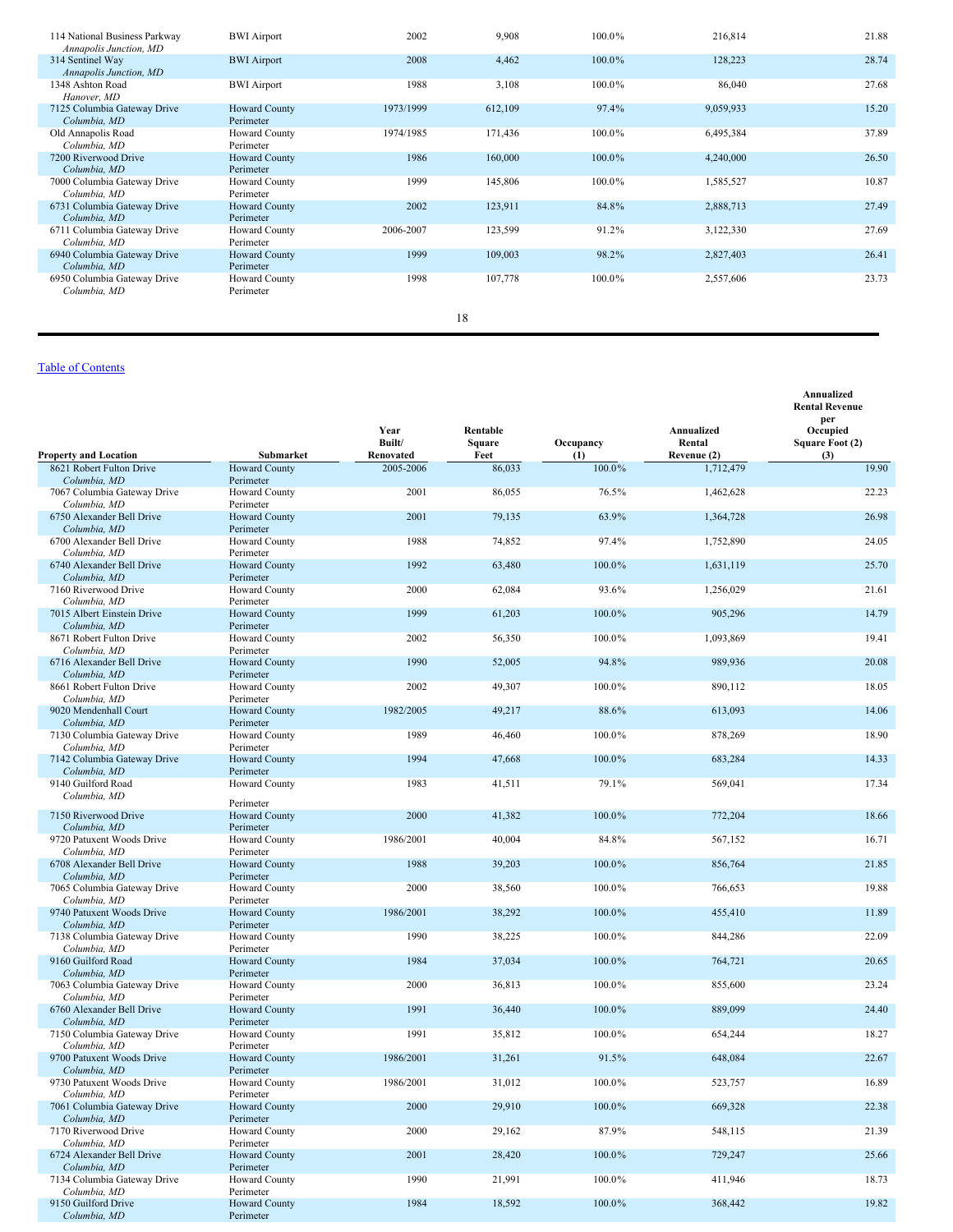| 10280 Old Columbia Road<br>Columbia, MD     | <b>Howard County</b><br>Perimeter | 1988/2001 | 16,796 | $100.0\%$ | 277,547 | 16.52 |
|---------------------------------------------|-----------------------------------|-----------|--------|-----------|---------|-------|
| 10270 Old Columbia Road<br>Columbia, MD     | <b>Howard County</b><br>Perimeter | 1988/2001 | 16.686 | $100.0\%$ | 291,991 | 17.50 |
| 9710 Patuxent Woods Drive<br>Columbia, MD   | <b>Howard County</b><br>Perimeter | 1986/2001 | 15,229 | $100.0\%$ | 351,428 | 23.08 |
| 9130 Guilford Drive<br>Columbia, MD         | <b>Howard County</b><br>Perimeter | 1984      | 13,700 | $100.0\%$ | 256,086 | 18.69 |
| 10290 Old Columbia Road<br>Columbia, MD     | <b>Howard County</b><br>Perimeter | 1988/2001 | 10.890 | 77.3%     | 165,478 | 19.66 |
| 6741 Columbia Gateway Drive<br>Columbia, MD | <b>Howard County</b><br>Perimeter | 2008      | 4,592  | $100.0\%$ | 154.521 | 33.65 |
|                                             |                                   |           | 19     |           |         |       |

| <b>Property and Location</b>            | Submarket                           | Year<br>Built/<br>Renovated | Rentable<br>Square<br>Feet | Occupancy<br>(1) |              | Annualized<br>Rental<br>Revenue (2) |              | Annualized<br><b>Rental Revenue</b><br>per<br>Occupied<br>Square Foot (2) |
|-----------------------------------------|-------------------------------------|-----------------------------|----------------------------|------------------|--------------|-------------------------------------|--------------|---------------------------------------------------------------------------|
| 2500 Riva Road                          | Annapolis                           | 2000                        | 155,000                    | 100.0%           |              | 2,131,596                           |              | (3)<br>13.75                                                              |
| Annapolis, MD                           |                                     |                             |                            |                  |              |                                     |              |                                                                           |
| Subtotal/Average                        |                                     |                             | 7,834,175                  | 93.4%            | \$           | 180,020,100                         | S            | 24.61                                                                     |
|                                         |                                     |                             |                            |                  |              |                                     |              |                                                                           |
| Suburban Maryland:<br>11800 Tech Road   |                                     |                             | 228,179                    |                  |              |                                     |              | 18.36                                                                     |
| Silver Spring, MD                       | North Silver Spring                 | 1969/1989                   |                            | 100.0%           | $\mathbb{S}$ | 4,190,385                           | $\mathbb{S}$ |                                                                           |
| 400 Professional Drive                  | Gaithersburg                        | 2000                        | 129,355                    | 98.4%            |              | 3,846,747                           |              | 30.21                                                                     |
| Gaithersburg, MD                        |                                     |                             |                            |                  |              |                                     |              |                                                                           |
| 110 Thomas Johnson Drive                | Frederick                           | 1987/1999                   | 117,803                    | 88.4%            |              | 2,564,786                           |              | 24.64                                                                     |
| Frederick, MD<br>45 West Gude Drive     | Rockville                           | 1987                        | 108,588                    | 100.0%           |              | 2,162,688                           |              | 19.92                                                                     |
| Rockville, MD                           |                                     |                             |                            |                  |              |                                     |              |                                                                           |
| 15 West Gude Drive                      | Rockville                           | 1986                        | 106,694                    | 100.0%           |              | 2,625,242                           |              | 24.61                                                                     |
| Rockville, MD                           |                                     |                             |                            |                  |              |                                     |              |                                                                           |
| Subtotal/Average                        |                                     |                             | 690,619                    | 97.7%            | S            | 15,389,848                          | S            | 22.80                                                                     |
| <b>Suburban Baltimore:</b>              |                                     |                             |                            |                  |              |                                     |              |                                                                           |
| 11311 McCormick Road                    | Hunt Valley/Rte 83                  | 1984/1994                   | 215,364                    | 78.1%            | $\mathbb{S}$ | 3,585,555                           | $\mathbb{S}$ | 21.31                                                                     |
| Hunt Valley, MD                         | Corridor                            |                             |                            |                  |              |                                     |              |                                                                           |
| 10150 York Road                         | Hunt Valley/Rte 83                  | 1985                        | 178,286                    | 100.0%           |              | 3,601,892                           |              | 20.20                                                                     |
| Hunt Valley, MD<br>9690 Deereco Road    | Corridor<br>Hunt Valley/Rte 83      | 1988                        | 134,167                    | 100.0%           |              | 3,582,088                           |              | 26.70                                                                     |
| Timonium, MD                            | Corridor                            |                             |                            |                  |              |                                     |              |                                                                           |
| 200 International Circle                | Hunt Valley/Rte 83                  | 1987                        | 127,196                    | 72.6%            |              | 2,066,306                           |              | 22.36                                                                     |
| Hunt Valley, MD                         | Corridor                            |                             |                            |                  |              |                                     |              |                                                                           |
| 375 W. Padonia Road<br>Timonium, MD     | Hunt Valley/Rte 83<br>Corridor      | 1986                        | 110,378                    | 91.4%            |              | 1,679,319                           |              | 16.64                                                                     |
| 226 Schilling Circle                    | Hunt Valley/Rte 83                  | 1980                        | 98,640                     | 100.0%           |              | 2,296,627                           |              | 23.28                                                                     |
| Hunt Valley, MD                         | Corridor                            |                             |                            |                  |              |                                     |              |                                                                           |
| 201 International Circle                | Hunt Valley/Rte 83                  | 1982                        | 78,461                     | 86.1%            |              | 1,507,901                           |              | 22.33                                                                     |
| Hunt Valley, MD<br>11011 McCormick Road | Corridor<br>Hunt Valley/Rte 83      | 1974                        | 58,412                     | 52.7%            |              |                                     |              |                                                                           |
| Hunt Valley, MD                         | Corridor                            |                             |                            |                  |              |                                     |              |                                                                           |
| 216 Schilling Circle                    | Hunt Valley/Rte 83                  | 1988/2001                   | 36,003                     | 80.7%            |              | 619,666                             |              | 21.33                                                                     |
| Hunt Valley, MD                         | Corridor                            |                             |                            |                  |              |                                     |              |                                                                           |
| 222 Schilling Circle                    | Hunt Valley/Rte 83                  | 1978/1997                   | 28,805                     | 64.8%            |              | 380,783                             |              | 20.41                                                                     |
| Hunt Valley, MD                         | Corridor                            |                             |                            |                  |              |                                     |              |                                                                           |
| 224 Schilling Circle<br>Hunt Valley, MD | Hunt Valley/Rte 83<br>Corridor      | 1978/1997                   | 27,372                     | 84.0%            |              | 416,688                             |              | 18.13                                                                     |
| 11101 McCormick Road                    | Hunt Valley/Rte 83                  | 1976                        | 24,232                     | 88.4%            |              | 396,323                             |              | 18.50                                                                     |
| Hunt Valley, MD                         | Corridor                            |                             |                            |                  |              |                                     |              |                                                                           |
| 7210 Ambassador Road<br>Woodlawn, MD    | <b>Baltimore County</b><br>Westside | 1972                        | 83,435                     | 100.0%           |              | 934,034                             |              | 11.19                                                                     |
| 7152 Windsor Boulevard                  | <b>Baltimore County</b>             | 1986                        | 57,855                     | 100.0%           |              | 915,717                             |              | 15.83                                                                     |
| Woodlawn, MD                            | Westside                            |                             |                            |                  |              |                                     |              |                                                                           |
| 21 Governor's Court                     | <b>Baltimore County</b>             | 1981/1995                   | 56,714                     | 47.1%            |              | 472,775                             |              | 17.70                                                                     |
| Woodlawn, MD<br>7125 Ambassador Road    | Westside<br><b>Baltimore County</b> | 1985                        | 50,604                     | 84.9%            |              | 851,437                             |              | 19.81                                                                     |
| Woodlawn, MD                            | Westside                            |                             |                            |                  |              |                                     |              |                                                                           |
| 7104 Ambassador Road                    | <b>Baltimore County</b>             | 1988                        | 30,257                     | 100.0%           |              | 543,645                             |              | 17.97                                                                     |
| Woodlawn, MD                            | Westside                            |                             |                            |                  |              |                                     |              |                                                                           |
| 17 Governor's Court<br>Woodlawn. MD     | <b>Baltimore County</b><br>Westside | 1981                        | 14,619                     | 100.0%           |              | 261,296                             |              | 17.87                                                                     |
| 15 Governor's Court                     | <b>Baltimore County</b>             | 1981                        | 14,568                     | 100.0%           |              | 240,371                             |              | 16.50                                                                     |
| Woodlawn, MD                            | Westside                            |                             |                            |                  |              |                                     |              |                                                                           |
| 7127 Ambassador Road                    | <b>Baltimore County</b>             | 1985                        | 11,630                     | 62.2%            |              | 130,230                             |              | 18.00                                                                     |
| Woodlawn, MD<br>7129 Ambassador Road    | Westside<br><b>Baltimore County</b> | 1985                        | 11,075                     | 100.0%           |              | 176,812                             |              | 15.96                                                                     |
| Woodlawn, MD                            | Westside                            |                             |                            |                  |              |                                     |              |                                                                           |
| 7108 Ambassador Road                    | <b>Baltimore County</b>             | 1988                        | 9,018                      | 47.1%            |              | 75,398                              |              | 17.77                                                                     |
| Woodlawn, MD<br>7102 Ambassador Road    | Westside                            |                             |                            |                  |              |                                     |              |                                                                           |
| Woodlawn, MD                            | <b>Baltimore County</b><br>Westside | 1988                        | 8,879                      | 100.0%           |              | 178,858                             |              | 20.14                                                                     |
| 7106 Ambassador Road                    | <b>Baltimore County</b>             | 1988                        | 8,858                      | 52.6%            |              | 89,101                              |              | 19.11                                                                     |
| Woodlawn, MD                            | Westside                            |                             |                            |                  |              |                                     |              |                                                                           |
| 7131 Ambassador Road<br>Woodlawn, MD    | <b>Baltimore County</b><br>Westside | 1985                        | 7,453                      | 100.0%           |              | 132,104                             |              | 17.72                                                                     |
| 502 Washington Avenue                   | Towson                              | 1984                        | 91,343                     | 67.3%            |              | 1,335,632                           |              | 21.72                                                                     |
| Towson, MD                              |                                     |                             |                            |                  |              |                                     |              |                                                                           |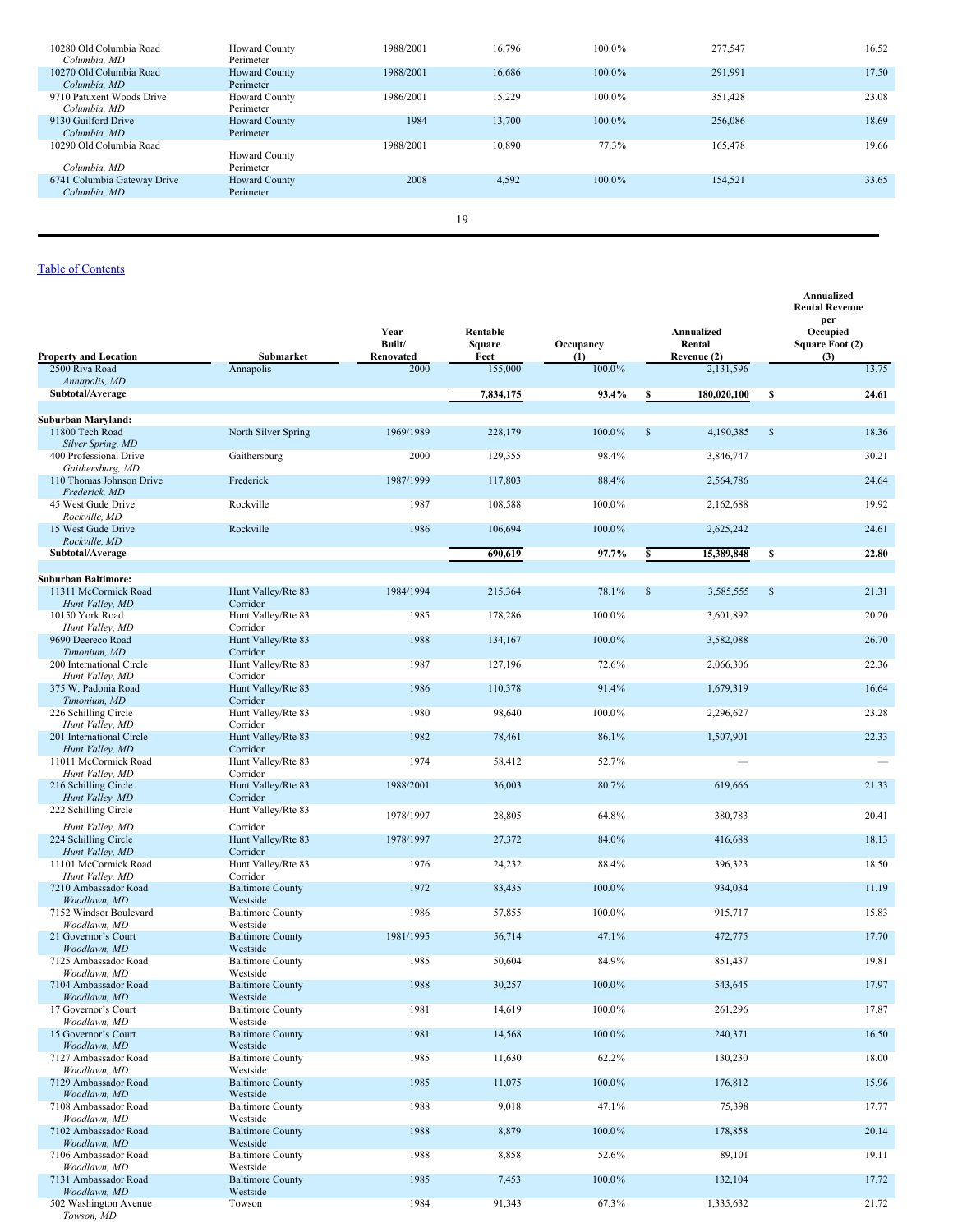|                                                              |                     |                        |                    |              |                        | Annualized<br><b>Rental Revenue</b>       |
|--------------------------------------------------------------|---------------------|------------------------|--------------------|--------------|------------------------|-------------------------------------------|
|                                                              |                     | Year<br>Built/         | Rentable<br>Square | Occupancy    | Annualized<br>Rental   | per<br>Occupied<br><b>Square Foot (2)</b> |
| <b>Property and Location</b><br>102 West Pennsylvania Avenue | Submarket<br>Towson | Renovated<br>1968/2001 | Feet<br>49,091     | (1)<br>91.6% | Revenue (2)<br>902,337 | (3)<br>20.06                              |
| Towson, MD<br>100 West Pennsylvania Avenue                   | Towson              | 1952/1989              | 18,715             | 66.9%        | 220,931                | 17.66                                     |
| Towson, MD<br>109-111 Allegheny Avenue                       | Towson              | 1971                   | 18,431             | 100.0%       | 283,557                | 15.38                                     |
| Towson, MD<br>10001 Franklin Square Drive                    | White Marsh         | 1997                   | 216,915            | 64.7%        | 1,232,091              | 8.78                                      |
| White Marsh, MD<br>8140 Corporate Drive                      | White Marsh         | 2003                   | 76,116             | 98.6%        | 1,900,976              | 25.32                                     |
| White Marsh, MD<br>8110 Corporate Drive<br>White Marsh, MD   | White Marsh         | 2001                   | 75,687             | 100.0%       | 1,662,633              | 21.97                                     |
| 8031 Corporate Drive<br>White Marsh, MD                      | White Marsh         | 1988/2004              | 66,000             | 100.0%       | 1,138,584              | 17.25                                     |
| 7941-7949 Corporate Drive<br>White Marsh, MD                 | White Marsh         | 1996                   | 57,600             | 100.0%       | 737,100                | 12.80                                     |
| 9910 Franklin Square Drive<br>White Marsh, MD                | White Marsh         | 2005                   | 56,271             | 100.0%       | 1,191,732              | 21.18                                     |
| 8020 Corporate Drive<br>White Marsh, MD                      | White Marsh         | 1997                   | 51,600             | 100.0%       |                        |                                           |
| 8094 Sandpiper Circle<br>White Marsh, MD                     | White Marsh         | 1998                   | 50,812             | 100.0%       | 1,081,901              | 21.29                                     |
| 4979 Mercantile Road<br>White Marsh, MD                      | White Marsh         | 1985                   | 50,498             | 100.0%       | 791,996                | 15.68                                     |
| 4940 Campbell Boulevard<br>White Marsh, MD                   | White Marsh         | 1990                   | 49,888             | 85.3%        | 950,085                | 22.32                                     |
| 8098 Sandpiper Circle<br>White Marsh, MD                     | White Marsh         | 1998                   | 47,680             | 100.0%       | 813,696                | 17.07                                     |
| 4969 Mercantile Road<br>White Marsh, MD                      | White Marsh         | 1983                   | 47,574             | 100.0%       | 830,061                | 17.45                                     |
| 8114 Sandpiper Circle<br>White Marsh, MD                     | White Marsh         | 1986                   | 45,008             | 83.4%        | 961,924                | 25.63                                     |
| 5020 Campbell Boulevard<br>White Marsh, MD                   | White Marsh         | 1986-1988              | 44,362             | 65.4%        | 425,535                | 14.68                                     |
| 9920 Franklin Square Drive<br>White Marsh, MD                | White Marsh         | 2006                   | 43,574             | 85.6%        | 367,952                | 9.86                                      |
| 8007 Corporate Drive<br>White Marsh, MD                      | White Marsh         | 1995                   | 43,068             | 85.3%        | 719,629                | 19.60                                     |
| 9930 Franklin Square Drive<br>White Marsh, MD                | White Marsh         | 2001                   | 39,750             | 100.0%       | 868,613                | 21.85                                     |
| 8010 Corporate Drive<br>White Marsh, MD                      | White Marsh         | 1998                   | 39,351             | 19.2%        | 150,560                | 19.93                                     |
| 8615 Ridgely's Choice Drive<br>White Marsh, MD               | White Marsh         | 2005                   | 37,840             | 62.6%        | 487,093                | 20.57                                     |
| 5325 Nottingham Ridge Road<br>White Marsh, MD                | White Marsh         | 2002                   | 36,626             | 76.9%        | 619,599                | 21.99                                     |
| 8013 Corporate Drive<br>White Marsh, MD                      | White Marsh         | 1990                   | 30,003             | 27.6%        | 136,195                | 16.44                                     |
| 9900 Franklin Square Drive<br>White Marsh, MD                | White Marsh         | 1999                   | 33,912             | 88.8%        | 570,887                | 18.96                                     |
| 5024 Campbell Boulevard<br>White Marsh, MD                   | White Marsh         | 1986-1988              | 33,858             | 93.8%        | 508,419                | 16.01                                     |
| 9940 Franklin Square Drive<br>White Marsh, MD                | White Marsh         | 2000                   | 32,293             | 65.2%        | 414,064                | 19.68                                     |
| 5026 Campbell Boulevard<br>White Marsh, MD                   | White Marsh         | 1986-1988              | 30,868             | 73.6%        | 465,027                | 20.46                                     |
| 7939 Honeygo Boulevard<br>White Marsh, MD                    | White Marsh         | 1984                   | 28,066             | 90.3%        | 559,548                | 22.09                                     |
| 8133 Perry Hall Boulevard<br>White Marsh, MD                 | White Marsh         | 1988                   | 27,860             | 89.1%        | 494,647                | 19.93                                     |
| 5022 Campbell Boulevard<br>White Marsh, MD                   | White Marsh         | 1986-1988              | 27,358             | 81.7%        | 392,698                | 17.57                                     |
| 8019 Corporate Drive<br>White Marsh, MD                      | White Marsh         | 1990                   | 33,274             | 76.5%        | 496,425                | 19.50                                     |
| 8029 Corporate Drive<br>White Marsh, MD                      | White Marsh         | 1988/2004              | 25,000             | 100.0%       | 434,073                | 17.36                                     |
| 7923 Honeygo Boulevard<br>White Marsh, MD                    | White Marsh         | 1985                   | 24,054             | 100.0%       | 478,017                | 19.87                                     |
| 8003 Corporate Drive<br>White Marsh, MD                      | White Marsh         | 1999                   | 18,327             | 100.0%       | 378,784                | 20.67                                     |
| 8015 Corporate Drive<br>White Marsh, MD                      | White Marsh         | 1990                   | 16,610             | 79.5%        | 268,897                | 20.36                                     |
| 8023 Corporate Drive<br>White Marsh, MD                      | White Marsh         | 1990                   | 9,486              | 100.0%       | 143,134                | 15.09                                     |
| Subtotal/Average                                             |                     |                        | 3,207,050          | 83.1%        | 50,549,958<br>\$       | \$<br>18.96                               |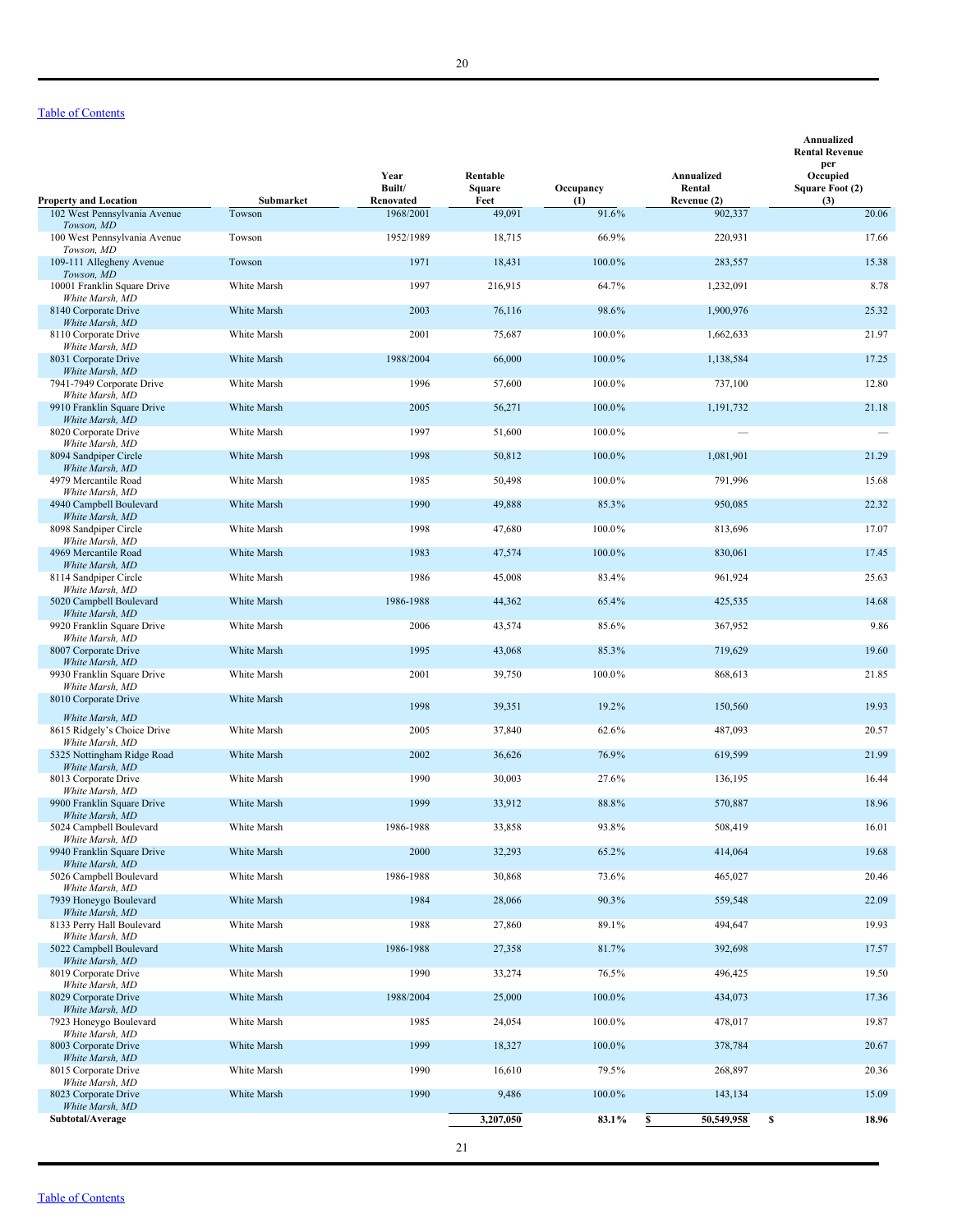|                                                |                      | Year                | Rentable       |                  |              | Annualized            |                    | Annualized<br><b>Rental Revenue</b><br>per<br>Occupied |
|------------------------------------------------|----------------------|---------------------|----------------|------------------|--------------|-----------------------|--------------------|--------------------------------------------------------|
| <b>Property and Location</b>                   | Submarket            | Built/<br>Renovated | Square<br>Feet | Occupancy<br>(1) |              | Rental<br>Revenue (2) |                    | Square Foot (2)<br>(3)                                 |
| <b>Greater Philadelphia:</b><br>753 Jolly Road | <b>Blue Bell</b>     | 1960/92-94          | 419,472        | 100.0%           | $\mathbb{S}$ | 4,277,607             | $\mathbf{\hat{s}}$ | 10.20                                                  |
| Blue Bell, PA<br>785 Jolly Road                | <b>Blue Bell</b>     | 1970/1996           | 219,065        | 100.0%           |              | 2,564,958             |                    | 11.71                                                  |
| Blue Bell, PA<br>760 Jolly Road                | <b>Blue Bell</b>     | 1974/1994           | 208,854        | 100.0%           |              | 3,129,480             |                    | 14.98                                                  |
| Blue Bell, PA<br>751 Jolly Road                | <b>Blue Bell</b>     | 1966/1991           | 112,958        | 100.0%           |              | 1,151,900             |                    | 10.20                                                  |
| Blue Bell, PA<br>Subtotal/Average              |                      |                     | 960,349        | 100.0%           | \$           | 11,123,945            | S                  | 11.58                                                  |
|                                                |                      |                     |                |                  |              |                       |                    |                                                        |
| <b>Central New Jersey:</b><br>431 Ridge Road   | Exit 8A - Cranbury   | 1958/1998           | 171,200        | 100.0%           | $\mathbb{S}$ | 2,026,924             | $\mathbb{S}$       | 11.84                                                  |
| Dayton, NJ<br>437 Ridge Road                   | Exit 8A - Cranbury   | 1962/1996           | 30,000         | 100.0%           |              | 313,524               |                    | 10.45                                                  |
| Dayton, NJ<br>Subtotal/Average                 |                      |                     | 201,200        | 100.0%           | $\mathbf{s}$ | 2,340,448             | \$                 | 11.63                                                  |
| Northern Virginia:                             |                      |                     |                |                  |              |                       |                    |                                                        |
| 15000 Conference Center Drive<br>Chantilly, VA | Dulles South         | 1989                | 470,406        | 100.0%           | \$           | 11,580,327            | \$                 | 24.62                                                  |
| 15010 Conference Center Drive<br>Chantilly, VA | <b>Dulles South</b>  | 2006                | 223,610        | 100.0%           |              | 6,308,761             |                    | 28.21                                                  |
| 15059 Conference Center Drive<br>Chantilly, VA | Dulles South         | 2000                | 145,224        | 100.0%           |              | 4,509,273             |                    | 31.05                                                  |
| 15049 Conference Center Drive<br>Chantilly, VA | Dulles South         | 1997                | 145,053        | 100.0%           |              | 4,393,414             |                    | 30.29                                                  |
| 14900 Conference Center Drive<br>Chantilly, VA | Dulles South         | 1999                | 127,857        | 100.0%           |              | 3,550,318             |                    | 27.78                                                  |
| 14280 Park Meadow Drive<br>Chantilly, VA       | Dulles South         | 1999                | 114,126        | 100.0%           |              | 3,234,048             |                    | 28.34                                                  |
| 4851 Stonecroft Boulevard<br>Chantilly, VA     | Dulles South         | 2004                | 88,094         | 100.0%           |              | 2,562,239             |                    | 29.09                                                  |
| 14850 Conference Center Drive<br>Chantilly, VA | Dulles South         | 2000                | 69,711         | 100.0%           |              | 2,223,894             |                    | 31.90                                                  |
| 14840 Conference Center Drive<br>Chantilly, VA | Dulles South         | 2000                | 69,710         | 100.0%           |              | 2,047,400             |                    | 29.37                                                  |
| 13200 Woodland Park Drive<br>Herndon, VA       | Herndon              | 2002                | 404,665        | 100.0%           |              | 11,629,320            |                    | 28.74                                                  |
| 2900 Towerview Road<br>Herndon, VA             | Herndon              | 1982                | 137,037        | 57.0%            |              | 975,605               |                    | 12.48                                                  |
| 13454 Sunrise Valley Road<br>Herndon, VA       | Herndon              | 1998                | 112,633        | 100.0%           |              | 2,903,183             |                    | 25.78                                                  |
| 13450 Sunrise Valley Road<br>Herndon, VA       | Herndon              | 1998                | 53,728         | 98.6%            |              | 1,345,768             |                    | 25.40                                                  |
| 1751 Pinnacle Drive<br>McLean, VA              | <b>Tysons Corner</b> | 1989/1995           | 260,469        | 96.5%            |              | 8,463,224             |                    | 33.68                                                  |
| 1753 Pinnacle Drive<br>McLean, VA              | <b>Tysons Corner</b> | 1976/2004           | 186,707        | 100.0%           |              | 6,614,772             |                    | 35.43                                                  |
| Subtotal/Average                               |                      |                     | 2,609,030      | 97.4%            | $\mathbf{s}$ | 72,341,546            | \$                 | 28.48                                                  |
| St. Mary's & King George Counties:             |                      |                     |                |                  |              |                       |                    |                                                        |
| 22309 Exploration Drive<br>Lexington Park, MD  | St. Mary's County    | 1984/1997           | 98,860         | 100.0%           | \$           | 1,434,851             | <sup>\$</sup>      | 14.51                                                  |
| 46579 Expedition Drive<br>Lexington Park, MD   | St. Mary's County    | 2002                | 61,156         | 100.0%           |              | 1,319,028             |                    | 21.57                                                  |
| 22289 Exploration Drive<br>Lexington Park, MD  | St. Mary's County    | 2000                | 61,059         | 88.9%            |              | 1,084,163             |                    | 19.98                                                  |
| 46591 Expedition Drive<br>Lexington Park, MD   | St. Mary's County    | 2005-2006           | 59,483         | 89.1%            |              | 1,028,934             |                    | 19.42                                                  |
| 44425 Pecan Court<br>California, MD            | St. Mary's County    | 1997                | 59,055         | 83.4%            |              | 948,597               |                    | 19.27                                                  |
| 22299 Exploration Drive<br>Lexington Park, MD  | St. Mary's County    | 1998                | 58,231         | 93.9%            |              | 1,244,919             |                    | 22.77                                                  |
| 44408 Pecan Court<br>California, MD            | St. Mary's County    | 1986                | 50,532         | 100.0%           |              | 603,140               |                    | 11.94                                                  |
| 23535 Cottonwood Parkway<br>California, MD     | St. Mary's County    | 1984                | 46,656         | 100.0%           |              | 543,170               |                    | 11.64                                                  |
| 22300 Exploration Drive<br>Lexington Park, MD  | St. Mary's County    | 1997                | 44,830         | 100.0%           |              | 711,843               |                    | 15.88                                                  |

22

| <b>Property and Location</b>        | Submarket          | Year<br>Built/<br>Renovated | Rentable<br>Square<br>Feet | Occupancy<br><b>A</b> | Annualized<br>Rental<br>Revenue (2) | Annualized<br><b>Rental Revenue</b><br>per<br>Occupied<br>Square Foot (2)<br>(3) |
|-------------------------------------|--------------------|-----------------------------|----------------------------|-----------------------|-------------------------------------|----------------------------------------------------------------------------------|
| 44417 Pecan Court<br>California, MD | St. Mary's County  | 1989                        | 29,053                     | 100.0%                | 287,276                             | 9.89                                                                             |
| 44414 Pecan Court<br>California, MD | St. Mary's County  | 1986                        | 25,444                     | 100.0%                | 250,864                             | 9.86                                                                             |
| 44420 Pecan Court<br>California, MD | St. Mary's County  | 1989                        | 25,200                     | 100.0%                | 183,268                             | 7.27                                                                             |
| 16480 Commerce Drive                | King George County | 2000                        | 70.728                     | 100.0%                | 1,283,525                           | 18.15                                                                            |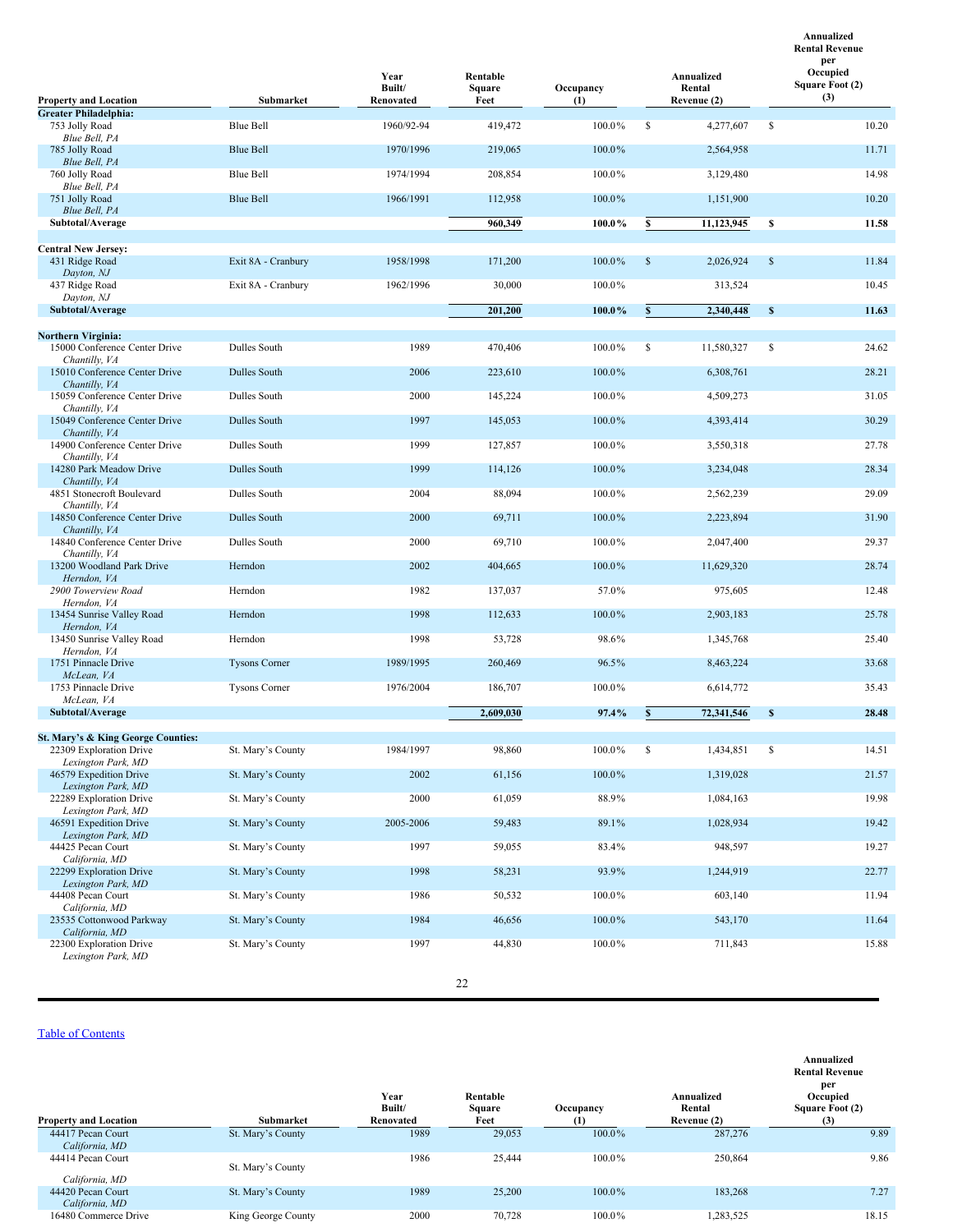| Dahlgren, VA                                   |                           |           |           |           |              |            |             |       |
|------------------------------------------------|---------------------------|-----------|-----------|-----------|--------------|------------|-------------|-------|
| 16541 Commerce Drive                           | King George County        | 1996      | 36,053    | 89.4%     |              | 584,538    |             | 18.14 |
| King George, VA                                |                           |           |           |           |              |            |             |       |
| 16539 Commerce Drive                           | King George County        | 1990      | 32,076    | 70.9%     |              | 326,808    |             | 14.36 |
| King George, VA<br>16442 Commerce Drive        |                           | 2002      | 25,518    | 100.0%    |              | 518,467    |             | 20.32 |
| Dahlgren, VA                                   | King George County        |           |           |           |              |            |             |       |
| 16501 Commerce Drive                           | King George County        | 2002      | 22,833    | 100.0%    |              | 462,684    |             | 20.26 |
| Dahlgren, VA                                   |                           |           |           |           |              |            |             |       |
| 16543 Commerce Drive                           | King George County        | 2002      | 17,370    | 100.0%    |              | 401,848    |             | 23.13 |
| Dahlgren, VA                                   |                           |           |           |           |              |            |             |       |
| Subtotal/Average                               |                           |           | 824,137   | 95.2%     | S            | 13,217,923 | S           | 16.85 |
|                                                |                           |           |           |           |              |            |             |       |
| San Antonio:                                   |                           |           |           |           |              |            |             |       |
| 7700 Potranco Road                             | San Antonio               | 1982/1985 | 508,412   | 100.0%    | $\mathbb{S}$ | 8,042,300  | \$          | 15.82 |
| San Antonio, TX<br>7700 Potranco Road          | San Antonio               | 2007      | 8,674     | 100.0%    |              | 283,215    |             | 32.65 |
| San Antonio, TX                                |                           |           |           |           |              |            |             |       |
| 1560 Cable Ranch Road                          | San Antonio               | 2008      | 122,975   | 100.0%    |              | 1,529,222  |             | 12.44 |
| San Antonio, TX                                |                           |           |           |           |              |            |             |       |
| Subtotal/Average                               |                           |           | 640,061   | $100.0\%$ | \$           | 9,854,737  | $\mathbb S$ | 15.40 |
|                                                |                           |           |           |           |              |            |             |       |
| <b>Colorado Springs:</b>                       |                           |           |           |           |              |            |             |       |
| 3535 Northrop Grumman Point                    | Colorado Springs          | 2008      | 124,305   | 100.0%    | \$           | 2,248,377  | \$          | 18.09 |
| Colorado Springs, CO                           | East                      |           |           |           |              |            |             |       |
| 655 Space Center Drive                         | Colorado Springs          | 2008      | 103,970   | 100.0%    |              | 2,009,106  |             | 19.32 |
| Colorado Springs, CO                           | East                      |           |           |           |              |            |             |       |
| 985 Space Center Drive<br>Colorado Springs, CO | Colorado Springs<br>East  | 1989      | 102,821   | 82.1%     |              | 2,100,460  |             | 24.87 |
| 1670 North Newport Road                        | Colorado Springs          | 1986-1987 | 67,500    | 100.0%    |              | 1,423,380  |             | 21.09 |
| Colorado Springs, CO                           | East                      |           |           |           |              |            |             |       |
| 1055 North Newport Road                        | Colorado Springs          | 2007-2008 | 59,763    | 100.0%    |              | 1,261,801  |             | 21.11 |
| Colorado Springs, CO                           | East                      |           |           |           |              |            |             |       |
| 745 Space Center Drive                         | Colorado Springs          | 2006      | 51,500    | 100.0%    |              | 1,386,239  |             | 26.92 |
| Colorado Springs, CO                           | East                      |           |           |           |              |            |             |       |
| 1915 Aerotech Drive                            | Colorado Springs          | 1985      | 37,946    | 85.8%     |              | 643,405    |             | 19.75 |
| Colorado Springs, CO                           | East                      |           |           |           |              |            |             |       |
| 1925 Aerotech Drive                            | Colorado Springs          | 1985      | 37,946    | 100.0%    |              | 752,101    |             | 19.82 |
| Colorado Springs, CO                           | East                      | 1995      |           | 100.0%    |              |            |             | 19.40 |
| 980 Technology Court<br>Colorado Springs, CO   | Colorado Springs<br>East  |           | 33,190    |           |              | 643,899    |             |       |
| 525 Babcock Road                               | Colorado Springs          | 1967      | 14,000    | 100.0%    |              | 140,664    |             | 10.05 |
| Colorado Springs, CO                           | East                      |           |           |           |              |            |             |       |
| 9950 Federal Drive                             | I-25 North Corridor       | 2001      | 66,222    | 83.6%     |              | 894,724    |             | 16.17 |
| Colorado Springs, CO                           |                           |           |           |           |              |            |             |       |
| 9960 Federal Drive                             | I-25 North Corridor       | 2001      | 46,948    | 78.3%     |              | 861,314    |             | 23.42 |
| Colorado Springs, CO                           |                           |           |           |           |              |            |             |       |
| 9965 Federal Drive                             | I-25 North Corridor       | 1983/2007 | 74,749    | 100.0%    |              | 1,192,772  |             | 15.96 |
| Colorado Springs, CO                           |                           |           |           |           |              |            |             |       |
| 9925 Federal Drive                             | I-25 North Corridor       | 2008      | 43,721    | 100.0%    |              | 731,058    |             | 16.72 |
| Colorado Springs, CO                           |                           |           |           |           |              |            |             |       |
| 5775 Mark Dabling Boulevard                    | Colorado Springs          | 1984      | 109,678   | 100.0%    |              | 1,887,816  |             | 17.21 |
| Colorado Springs, CO                           | Northwest                 |           |           |           |              |            |             |       |
| 5725 Mark Dabling Boulevard                    | Colorado Springs          | 1984      | 108,976   | 100.0%    |              | 2,069,490  |             | 18.99 |
| Colorado Springs, CO                           | Northwest                 |           |           |           |              |            |             |       |
| 5755 Mark Dabling Boulevard                    | Colorado Springs          | 1989      | 105,997   | 77.9%     |              | 1,733,309  |             | 21.00 |
| Colorado Springs, CO                           | Northwest                 |           |           |           |              |            |             |       |
| Subtotal/Average                               |                           |           | 1,189,232 | 94.3%     | \$           | 21,979,915 | S           | 19.61 |
| Other:                                         |                           |           |           |           |              |            |             |       |
| 11751 Meadowville Lane                         | <b>Richmond Southwest</b> | 2007      | 193,000   | 100.0%    | $\mathbb{S}$ | 5,221,176  | $\$$        | 27.05 |
| Chester, VA                                    |                           |           |           |           |              |            |             |       |
| 201 Technology Park Drive                      | Southwest Virginia        | 2007      | 102,842   | 100.0%    |              | 3,220,937  |             | 31.32 |
| Lebanon, VA                                    |                           |           |           |           |              |            |             |       |
| 14303 Lake Royer Drive                         | Fort Ritchie              | 1990/2007 | 6,370     | 100.0%    |              | 105,843    |             | 16.62 |
| Cascade, MD                                    |                           |           |           |           |              |            |             |       |
|                                                |                           |           |           |           |              |            |             |       |

# 23

### Table of [Contents](#page-1-0)

| <b>Property and Location</b> | Submarket    | Year<br>Built/<br>Renovated | Rentable<br><b>Square</b><br>Feet | Occupancy<br>(1) | Annualized<br>Rental<br>Revenue (2) |   | Annualized<br><b>Rental Revenue</b><br>per<br>Occupied<br>Square Foot (2)<br>(3) |
|------------------------------|--------------|-----------------------------|-----------------------------------|------------------|-------------------------------------|---|----------------------------------------------------------------------------------|
| 304 Castle Drive             | Fort Ritchie | 1993/2008                   | 3,014                             | 100.0%           |                                     |   |                                                                                  |
| Cascade, MD                  |              |                             |                                   |                  |                                     |   |                                                                                  |
| 14316 Lake Royer Drive       | Fort Ritchie | 1953                        | 864                               | 100.0%           | 4,104                               |   | 4.75                                                                             |
| Cascade, MD                  |              |                             |                                   |                  |                                     |   |                                                                                  |
| Subtotal/Average             |              |                             | 306,090                           | $100.0\%$        | 8,552,060                           | S | 27.94                                                                            |
|                              |              |                             |                                   |                  |                                     |   |                                                                                  |
| Total/Average                |              |                             | 18,461,943                        | 93.2%            | 385,370,480                         | S | 22.40                                                                            |
|                              |              |                             |                                   |                  |                                     |   |                                                                                  |

(1) This percentage is based upon all rentable square feet under lease terms that were in effect as of December 31, 2008. Annualized rental revenue is the monthly contractual base rent as of December 31, 2008 multiplied by 12 plus the estimated annualized expense reimbursements under existing leases. We consider annualized rental revenue to be a useful measure for analyzing revenue sources because, since it is point-in-time based, it does not contain existing leases. We consider annualized rental reven increases and decreases in revenue associated with periods in which lease terms were not in effect; historical revenue under GAAP does contain such fluctuations. We find the measure particularly useful for leasing, tenant, segment and industry analysis.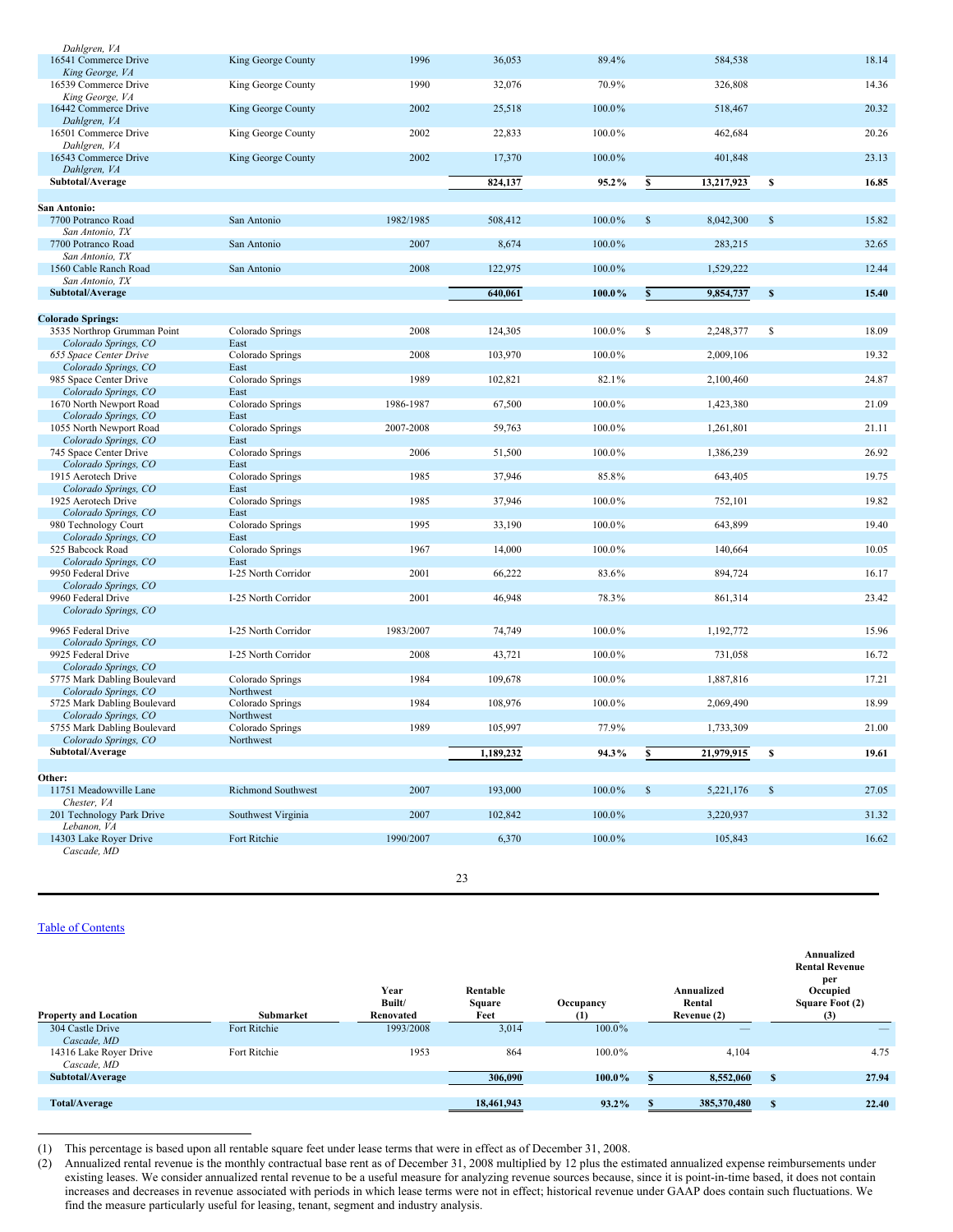(3) Annualized rental revenue per occupied square foot is the property's annualized rental revenue divided by that property's occupied square feet as of December 31, 2008.

The following table provides certain information about our wholly owned properties that are under construction or development as of December 31, 2008:

| <b>Property and Location</b><br>Submarket                     | <b>Estimated Rentable</b><br><b>Square Feet Upon</b><br>Completion | Percentage<br>Leased/<br><b>Committed</b> |          |
|---------------------------------------------------------------|--------------------------------------------------------------------|-------------------------------------------|----------|
| <b>Under Construction</b>                                     |                                                                    |                                           |          |
|                                                               |                                                                    |                                           |          |
| <b>Baltimore/Washington Corridor:</b>                         |                                                                    |                                           |          |
| 6721 Columbia Gateway Drive                                   | Howard Co. Perimeter                                               | 131,451                                   | 100.00%  |
| Columbia, MD                                                  |                                                                    |                                           |          |
| 300 Sentinel Drive (300 NBP)                                  | <b>BWI</b> Airport                                                 | 185,719                                   | 39.00%   |
| Annapolis Junction, MD                                        |                                                                    |                                           |          |
| 5520 Research Park Drive (UMBC)                               | <b>BWI</b> Airport                                                 | 105,964                                   | 26.00%   |
| Baltimore, MD                                                 |                                                                    |                                           |          |
|                                                               |                                                                    |                                           |          |
| Subtotal/Average                                              |                                                                    | 423,134                                   |          |
|                                                               |                                                                    |                                           |          |
| <b>Colorado Springs:</b>                                      | I-25 North Corridor                                                |                                           | 23.00%   |
| 10807 New Allegiance Drive (Epic One)<br>Colorado Springs, CO |                                                                    | 145,723                                   |          |
| 565 Space Center Drive (Patriot Park 7)                       | Colorado Springs East                                              | 89.773                                    | $0.00\%$ |
| Colorado Springs, CO                                          |                                                                    |                                           |          |
| 9945 Federal Drive (Hybrid I)                                 | I-25 North Corridor                                                | 73,940                                    | $0.00\%$ |
| Colorado Springs, CO                                          |                                                                    |                                           |          |
| 9925 Federal Drive (Hybrid II)                                | I-25 North Corridor                                                | 53,745                                    | 91.00%   |
| Colorado Springs, CO                                          |                                                                    |                                           |          |
|                                                               |                                                                    |                                           |          |
| Subtotal/Average                                              |                                                                    | 363,181                                   |          |
|                                                               |                                                                    |                                           |          |
| <b>Total Under Construction</b>                               |                                                                    | 786,315                                   |          |
|                                                               |                                                                    |                                           |          |
| <b>Under Development</b>                                      |                                                                    |                                           |          |
| <b>Baltimore/Washington Corridor:</b>                         |                                                                    |                                           |          |
| Riverwood I & II                                              | Howard Co. Perimeter                                               | 70,000                                    | N/A      |
| Columbia, MD                                                  |                                                                    |                                           |          |
| 324 Sentinel Drive (324 NBP)                                  | <b>BWI</b> Airport                                                 | 121,250                                   | N/A      |
| Annapolis Junction, MD                                        |                                                                    |                                           |          |
| 308 Sentinel Way (308 NBP)                                    | <b>BWI</b> Airport                                                 | 161,200                                   | N/A      |
| Annapolis Junction, MD                                        |                                                                    |                                           |          |
|                                                               |                                                                    |                                           |          |
| Subtotal/Average                                              |                                                                    | 352,450                                   | N/A      |
|                                                               |                                                                    |                                           |          |
| <b>Suburban Baltimore:</b>                                    |                                                                    |                                           |          |
| Northgate Business Park (Lot A)<br>Aberdeen, MD               | <b>Harford County</b>                                              | 82,131                                    | N/A      |
| Northgate Business Park (Lot C)<br>Aberdeen, MD               | Harford County                                                     | 82,405                                    | N/A      |
| Subtotal/Average                                              |                                                                    | 164,536                                   | N/A      |
|                                                               |                                                                    |                                           |          |
|                                                               | 24                                                                 |                                           |          |

## Table of [Contents](#page-1-0)

| <b>Property and Location</b>          | Submarket             | <b>Estimated Rentable</b><br><b>Square Feet Upon</b><br>Completion | Percentage<br>Leased/<br>Committed |
|---------------------------------------|-----------------------|--------------------------------------------------------------------|------------------------------------|
| <b>San Antonio:</b>                   |                       |                                                                    |                                    |
| 8000 Potranco Road<br>San Antonio, TX | San Antonio Northwest | 125,000                                                            | N/A                                |
| 8030 Potranco Road<br>San Antonio, TX | San Antonio Northwest | 125,000                                                            | N/A                                |
|                                       |                       |                                                                    |                                    |
| Subtotal/Average                      |                       | 250,000                                                            | N/A                                |
|                                       |                       |                                                                    |                                    |
| <b>Total Under Development</b>        |                       | 766,986                                                            | N/A                                |

The following table provides certain information about our wholly owned developable land holdings not under construction or development as of December 31, 2008:

| <b>Land Location</b>                                         | Submarket          | Acres | <b>Estimated Developable</b><br><b>Square Feet</b> |
|--------------------------------------------------------------|--------------------|-------|----------------------------------------------------|
| <b>Baltimore/Washington Corridor:</b>                        |                    |       |                                                    |
| National Business Park (Phase II)<br>Annapolis Junction, MD  | <b>BWI</b> Airport | 26    | 565,000                                            |
| National Business Park (Phase III)<br>Annapolis Junction, MD | <b>BWI</b> Airport | 194   | 1,475,000                                          |
| 1243 Winterson Road (AS 22)<br>Linthicum, MD                 | <b>BWI</b> Airport | ∠     | 30,000                                             |
| 940 Elkridge Landing Road (AS 7)<br>Linthicum, MD            | <b>BWI</b> Airport |       | 53,941                                             |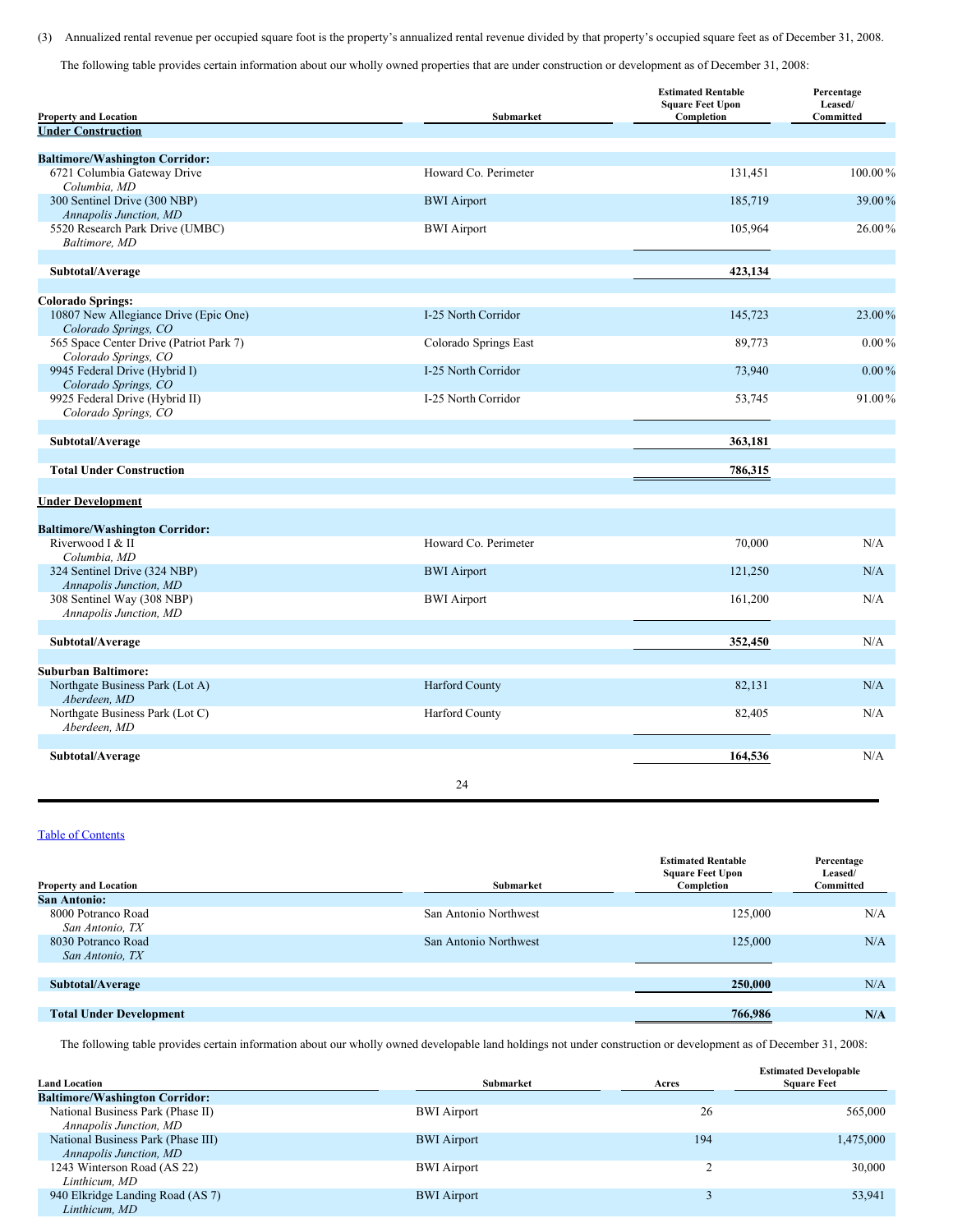| 1460 Dorsey Road<br>Hanover, MD                       | <b>BWI</b> Airport    | 6                | 60,000    |
|-------------------------------------------------------|-----------------------|------------------|-----------|
| Columbia Gateway Parcel T-11                          | Howard Co. Perimeter  | 14               | 220,000   |
| Columbia, MD                                          |                       |                  |           |
| 7125 Columbia Gateway Drive                           | Howard Co. Perimeter  | 5                | 120,000   |
| Columbia, MD                                          |                       |                  |           |
| <b>Subtotal</b>                                       |                       | 250              | 2,523,941 |
| <b>Northern Virginia:</b>                             |                       |                  |           |
| Westfields Corporate Center                           | Dulles South          | 23               | 400,460   |
| Chantilly, VA                                         |                       |                  |           |
| Westfields - Park Center                              | Dulles South          | 33               | 674,163   |
| Chantilly, VA                                         |                       |                  |           |
| <b>Woodland Park</b>                                  | Herndon               | 5                | 225,000   |
| Herndon, VA                                           |                       |                  |           |
| <b>Subtotal</b>                                       |                       | 61               | 1,299,623 |
|                                                       |                       |                  |           |
| <b>Suburban Maryland:</b><br>110 Thomas Johnson Drive | Frederick             | 6                | 170,000   |
| Frederick, MD                                         |                       |                  |           |
| Route 15 / Biggs Ford Road                            | Frederick             | 107              | 1,000,000 |
| Frederick, MD                                         |                       |                  |           |
| Rockville Corporate Center                            | Rockville             | 10               | 220,000   |
| Rockville, MD                                         |                       |                  |           |
| Subtotal                                              |                       | 123              | 1,390,000 |
|                                                       |                       |                  |           |
| <b>Suburban Baltimore:</b>                            |                       |                  |           |
| White Marsh                                           | White Marsh           | 152              | 1,692,000 |
| White Marsh, MD<br>37 Allegheny Avenue (1)            | Towson                | $\boldsymbol{0}$ | 40,000    |
| Towson, MD                                            |                       |                  |           |
| Northgate Business Park                               | <b>Harford County</b> | 45               | 600,464   |
| Aberdeen, MD                                          |                       |                  |           |
| <b>Subtotal</b>                                       |                       | 197              | 2,332,464 |
|                                                       |                       |                  |           |
| St. Mary's & King George Counties:                    |                       |                  |           |
| Dahlgren Technology Center                            | King George County    | 39               | 122,000   |
| Dahlgren, MD<br><b>Expedition Park</b>                |                       | 6                |           |
| Lexington Park, MD                                    | St. Mary's County     |                  | 60,000    |
| <b>Subtotal</b>                                       |                       | 45               | 182,000   |
|                                                       |                       |                  |           |
|                                                       | 25                    |                  |           |

### Table of [C](#page-1-0)ontents

| <b>Land Location</b>                | Submarket             | Acres          | <b>Estimated Developable</b><br><b>Square Feet</b> |
|-------------------------------------|-----------------------|----------------|----------------------------------------------------|
| <b>Colorado Springs:</b>            |                       |                |                                                    |
| InterQuest                          | I-25 North Corridor   | 113            | 1,626,592                                          |
| Colorado Springs, CO                |                       |                |                                                    |
| 9965 Federal Drive                  | I-25 North Corridor   | $\overline{4}$ | 30,000                                             |
| Colorado Springs, CO                |                       |                |                                                    |
| Patriot Park                        | Colorado Springs East | 71             | 756,257                                            |
| Colorado Springs, CO                |                       |                |                                                    |
| <b>Aerotech Commerce</b>            | Colorado Springs East | 6              | 90,000                                             |
| Colorado Springs, CO                |                       |                |                                                    |
| <b>Subtotal</b>                     |                       | 194            | 2,502,849                                          |
|                                     |                       |                |                                                    |
| San Antonio:                        |                       |                |                                                    |
| San Antonio                         | San Antonio Northwest | 9              | 125,000                                            |
| San Antonio, TX                     |                       |                |                                                    |
| San Antonio                         | San Antonio Northwest | 31             | 375,000                                            |
| San Antonio, TX                     |                       |                |                                                    |
| <b>Santikos</b>                     | San Antonio Northwest | 31             | 500,000                                            |
| San Antonio, TX                     |                       |                |                                                    |
| <b>Westpointe Business Center</b>   | San Antonio Northwest | 15             | 250,000                                            |
| San Antonio, TX                     |                       |                |                                                    |
| <b>Subtotal</b>                     |                       | 86             | 1,250,000                                          |
|                                     |                       |                |                                                    |
| <b>Greater Philadelphia:</b>        |                       |                |                                                    |
| Unisys Campus                       | <b>Blue Bell</b>      | 45             | 600,000                                            |
| Blue Bell, PA                       |                       |                |                                                    |
| <b>Northern/Central New Jersey:</b> |                       |                |                                                    |
| Princeton Technology Center         | Exit 8A - Cranbury    | 19             | 250,000                                            |
| Cranbury, NJ                        |                       |                |                                                    |
|                                     |                       |                |                                                    |
| Other:                              |                       |                |                                                    |
| Fort Ritchie (2)                    | Fort Ritchie          | 591            | 1,700,000                                          |
| Cascade, MD                         |                       |                |                                                    |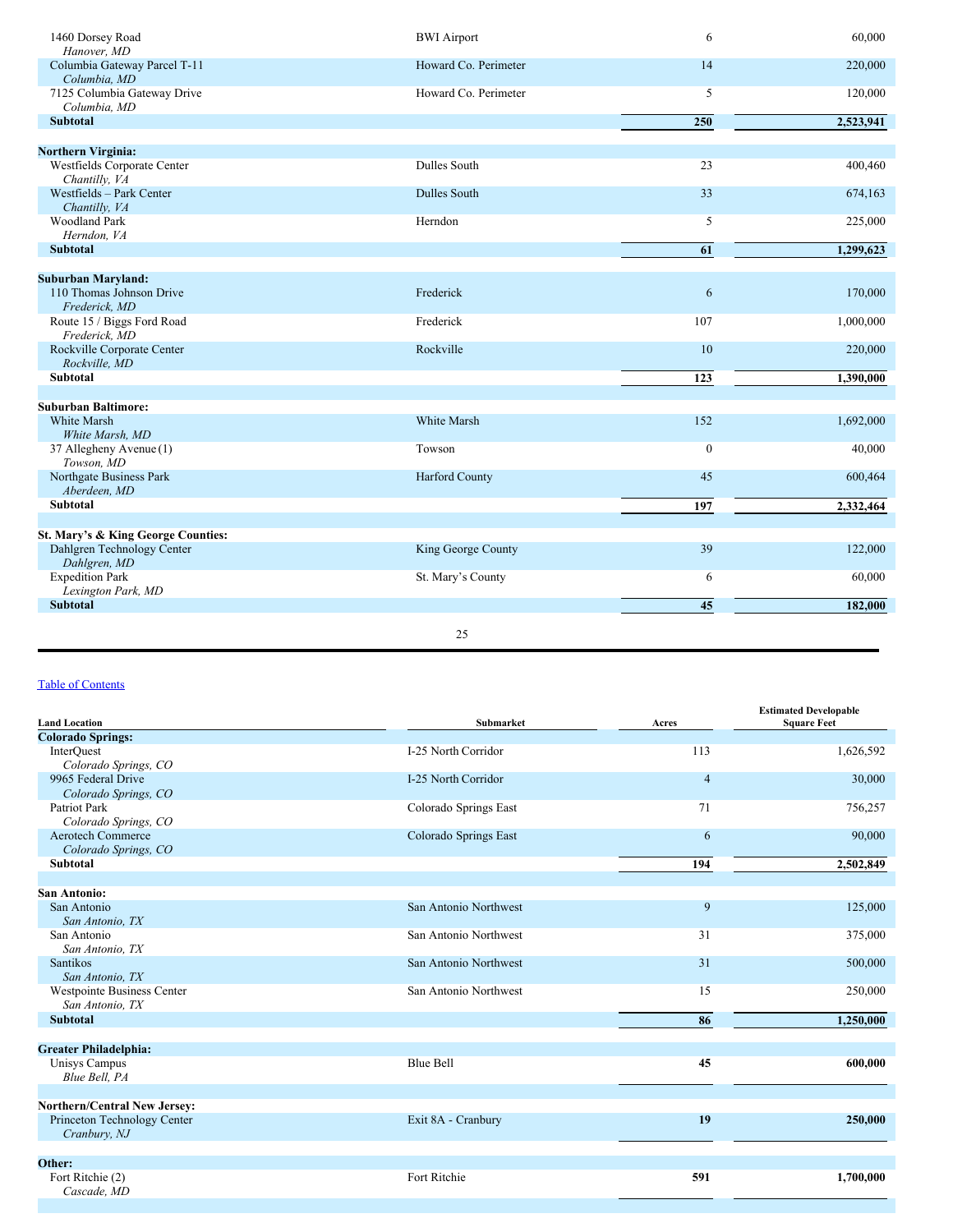(1) This property contains 0.3 of an acre.

(2) The Fort Ritchie acquisition includes 284,000 square feet of existing office space targeted for future development (of which 10,248 square feet were leased as of December 31, 2008) and 110 existing usable residential units.

# Table of [Contents](#page-1-0)

The following table provides certain information about our joint venture office properties as of December 31, 2008:

| <b>Property and Location</b>                       | Submarket           | Year<br>Built/<br>Renovated | Rentable<br><b>Square</b><br>Feet | Occupancy<br>(1) |               | Annualized<br>Rental<br>Revenue (2) |               | Annualized<br><b>Rental Revenue</b><br>per<br>Occupied<br>Square Foot (2)<br>(3) |
|----------------------------------------------------|---------------------|-----------------------------|-----------------------------------|------------------|---------------|-------------------------------------|---------------|----------------------------------------------------------------------------------|
| <b>Suburban Maryland:</b>                          |                     |                             |                                   |                  |               |                                     |               |                                                                                  |
| 4230 Forbes Boulevard<br>Prince Georges, MD        | Lanham              | 2003                        | 55,866                            | 90.9%            | <sup>S</sup>  | 843,964                             | <sup>\$</sup> | 16.62                                                                            |
| 5825 University Research Drive<br>College Park     | <b>College Park</b> | 2008                        | 41,500                            | 100.0%           |               | 1,162,000                           |               | 28.00                                                                            |
| Subtotal/Average                                   |                     |                             | 97,366                            | 94.8%            | S             | 2,005,964                           | $\mathbf{s}$  | 21.73                                                                            |
| <b>Greater Harrisburg:</b>                         |                     |                             |                                   |                  |               |                                     |               |                                                                                  |
| 2605 Interstate Drive<br>Harrisburg, PA            | <b>East Shore</b>   | 1990                        | 79,456                            | $100.0\%$        | <sup>\$</sup> | 1,466,758                           | \$            | 18.46                                                                            |
| 6345 Flank Drive<br>Harrisburg, PA                 | <b>East Shore</b>   | 1989                        | 69,443                            | 88.5%            |               | 855,308                             |               | 13.92                                                                            |
| 6340 Flank Drive<br>Harrisburg, PA                 | <b>East Shore</b>   | 1988                        | 68,200                            | 100.0%           |               | 785,559                             |               | 11.52                                                                            |
| 2601 Market Place<br>Harrisburg, PA                | <b>East Shore</b>   | 1989                        | 65,411                            | 89.2%            |               | 1,130,047                           |               | 19.36                                                                            |
| 6400 Flank Drive<br>Harrisburg, PA                 | <b>East Shore</b>   | 1992                        | 52,439                            | 75.5%            |               | 521,245                             |               | 13.17                                                                            |
| 6360 Flank Drive<br>Harrisburg, PA                 | <b>East Shore</b>   | 1988                        | 46,500                            | 78.5%            |               | 479,850                             |               | 13.15                                                                            |
| 6385 Flank Drive<br>Harrisburg, PA                 | East Shore          | 1995                        | 32,921                            | 27.8%            |               | 119,345                             |               | 13.03                                                                            |
| 6380 Flank Drive<br>Harrisburg, PA                 | <b>East Shore</b>   | 1991                        | 32,668                            | 80.6%            |               | 394,126                             |               | 14.97                                                                            |
| 6405 Flank Drive<br>Harrisburg, PA                 | <b>East Shore</b>   | 1991                        | 32,000                            | 100.0%           |               | 418,438                             |               | 13.08                                                                            |
| 95 Shannon Road<br>Harrisburg, PA                  | <b>East Shore</b>   | 1999                        | 21,976                            | 100.0%           |               | 398,421                             |               | 18.13                                                                            |
| 75 Shannon Road<br>Harrisburg, PA                  | <b>East Shore</b>   | 1999                        | 20,887                            | 100.0%           |               | 434,250                             |               | 20.79                                                                            |
| 6375 Flank Drive<br>Harrisburg, PA                 | <b>East Shore</b>   | 2000                        | 19,783                            | 100.0%           |               | 392,216                             |               | 19.83                                                                            |
| 85 Shannon Road<br>Harrisburg, PA                  | <b>East Shore</b>   | 1999                        | 12,863                            | 100.0%           |               | 233,204                             |               | 18.13                                                                            |
| 5035 Ritter Road<br>Mechanicsburg, PA              | <b>West Shore</b>   | 1988                        | 56,556                            | 100.0%           |               | 890,757                             |               | 15.75                                                                            |
| 5070 Ritter Road - Building A<br>Mechanicsburg, PA | West Shore          | 1989                        | 32,309                            | 89.6%            |               | 421,718                             |               | 14.56                                                                            |
| 5070 Ritter Road - Building B<br>Mechanicsburg, PA | <b>West Shore</b>   | 1989                        | 28,347                            | 100.0%           |               | 412,849                             |               | 14.56                                                                            |
| Subtotal/Average                                   |                     |                             | 671,759                           | 89.4%            | $\mathbf{s}$  | 9,354,091                           | $\mathbf{s}$  | 15.58                                                                            |
| <b>Total/Average</b>                               |                     |                             | 769,125                           | 90.1%            | S             | 11,360,055                          | $\mathbf{s}$  | 16.40                                                                            |
|                                                    |                     |                             |                                   |                  |               |                                     |               |                                                                                  |

(1) This percentage is based upon all rentable square feet under lease terms that were in effect as of December 31, 2008.

(2) Annualized rental revenue is the monthly contractual base rent as of December 31, 2008 multiplied by 12 plus the estimated annualized expense reimbursements under existing leases.

(3) Annualized rental revenue per occupied square foot is the property's annualized rental revenue divided by that property's occupied square feet as of December 31, 2008.

27

### Table of [Contents](#page-1-0)

The following table provides certain information about our office properties owned through joint ventures that were under construction or redevelopment as of December 31, 2008:

| <b>Property and</b><br>Location | submarket | `^mpletion | mitter |
|---------------------------------|-----------|------------|--------|

**Estimated Rentable Percentage Square Feet Upon Leased/**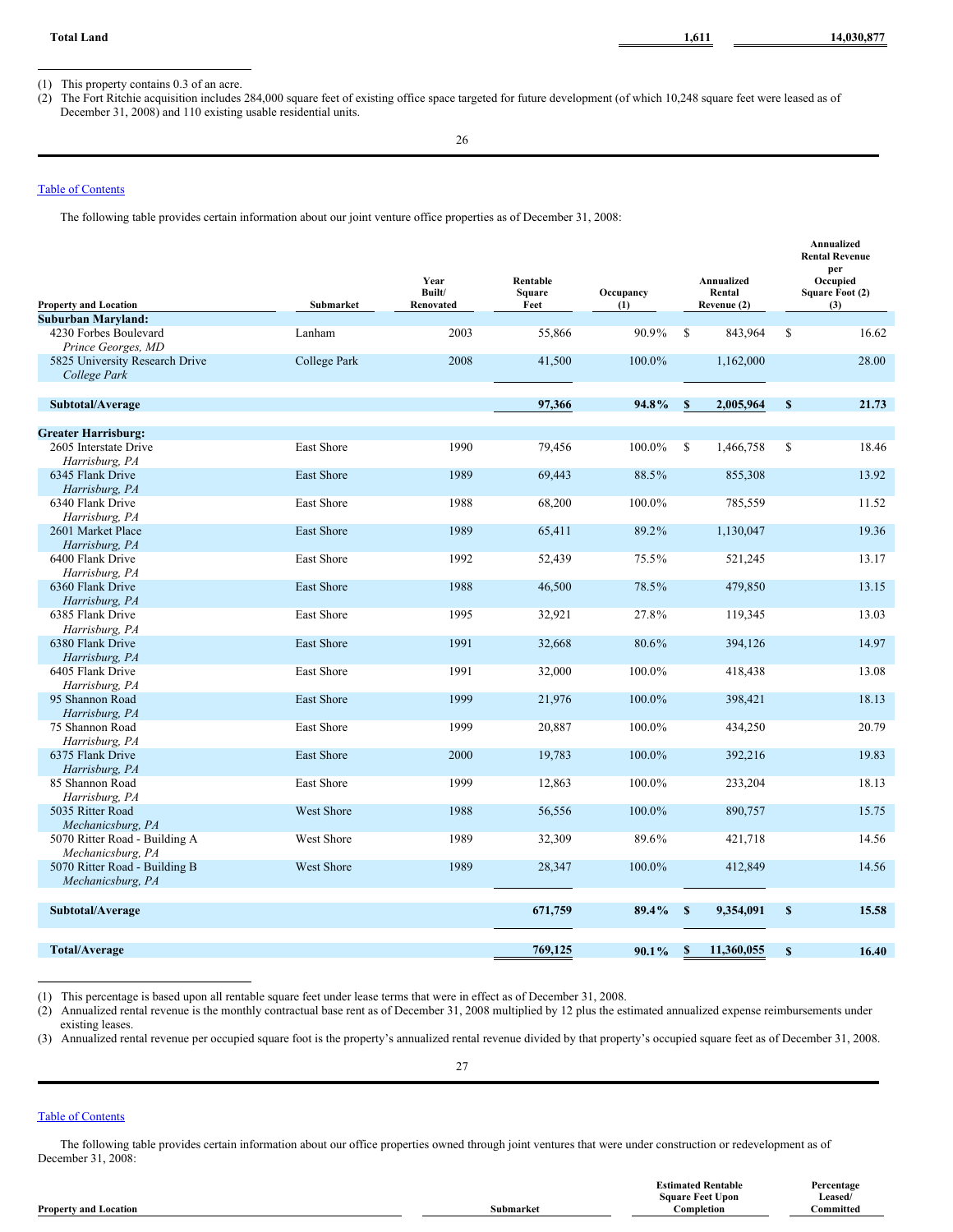| <b>Under Construction</b>             |                    |         |          |
|---------------------------------------|--------------------|---------|----------|
|                                       |                    |         |          |
| <b>Baltimore/Washington Corridor:</b> |                    |         |          |
| 5850 University Research Court        | College Park       | 123,464 | 100.00%  |
| College Park, MD                      |                    |         |          |
| 7740 Milestone Parkway                | <b>BWI</b> Airport | 148,130 | $6.00\%$ |
| Hanover, MD                           |                    |         |          |
| 5825 University Research Court        | College Park       | 116,083 | 53.00%   |
| College Park, MD                      |                    |         |          |
| <b>Total Under Construction</b>       |                    | 387,677 |          |
|                                       |                    |         |          |
| <b>Under Redevelopment</b>            |                    |         |          |
|                                       |                    |         |          |
| <b>Baltimore/Washington Corridor:</b> |                    |         |          |
| 7468 Candlewood Road                  | <b>BWI</b> Airport | 356,000 | $0.00\%$ |
| Hanover, MD                           |                    |         |          |
| <b>Total Under Redevelopment</b>      |                    | 356,000 |          |

The following table provides certain information about our developable land holdings owned through joint ventures that were not under construction or development as of December 31, 2008:

|                                            |                       |       | <b>Estimated</b><br>Developable<br>Square |
|--------------------------------------------|-----------------------|-------|-------------------------------------------|
| <b>Land Location</b>                       | <b>Submarket</b>      | Acres | Feet                                      |
| <b>Baltimore/Washington Corridor:</b>      |                       |       |                                           |
| <b>Arundel Preserve</b><br>Hanover, MD     | <b>BWI</b> Airport    | 56    | 1,651,870                                 |
| M Square Research Park<br>College Park, MD | College Park          | 49    | 510,453                                   |
| Other:                                     |                       |       |                                           |
| Indian Head<br>Charles County, MD          | <b>Charles County</b> | 169   | 827,250                                   |
|                                            |                       |       |                                           |
| <b>Total Land</b>                          |                       | 274   | 2,989,573                                 |
|                                            | 28                    |       |                                           |

## Table of [Contents](#page-1-0)

### **Lease Expirations**

The following table provides a summary schedule of the lease expirations for leases in place for our wholly owned properties as of December 31, 2008, assuming that none of the tenants exercise renewal options:

| <b>Year of Lease Expiration(1)</b> | Number of<br>Leases<br><b>Expiring</b> | <b>Square Footage of</b><br><b>Leases Expiring</b> | Percentage of<br><b>Total Occupied</b><br><b>Square Feet</b> | Annualized<br><b>Rental of</b><br><b>Expiring</b><br>Leases(2)<br>(in thousands) | Percentage of<br><b>Total Annualized</b><br><b>Rental Revenue</b><br>Expiring $(2)$ |               | <b>Total Annualized</b><br><b>Rental Revenue of</b><br><b>Expiring Leases</b><br>Per Occupied<br><b>Square Foot</b> |
|------------------------------------|----------------------------------------|----------------------------------------------------|--------------------------------------------------------------|----------------------------------------------------------------------------------|-------------------------------------------------------------------------------------|---------------|---------------------------------------------------------------------------------------------------------------------|
| 2009                               | 205                                    | 2,722,038                                          | 15.8%                                                        | \$<br>52,339                                                                     | $13.6\%$                                                                            | <sup>\$</sup> | 19.23                                                                                                               |
| 2010                               | 170                                    | 2,475,533                                          | $14.4\%$                                                     | 53,702                                                                           | 13.9%                                                                               |               | 21.69                                                                                                               |
| 2011                               | 158                                    | 1,764,045                                          | $10.3\%$                                                     | 37,275                                                                           | $9.7\%$                                                                             |               | 21.13                                                                                                               |
| 2012                               | 121                                    | 2,551,476                                          | 14.8%                                                        | 54,716                                                                           | 14.2%                                                                               |               | 21.44                                                                                                               |
| 2013                               | 108                                    | 1,879,805                                          | $10.9\%$                                                     | 47,359                                                                           | $12.3\%$                                                                            |               | 25.19                                                                                                               |
| 2014                               | 42                                     | 817,954                                            | 4.8%                                                         | 23,381                                                                           | $6.0\%$                                                                             |               | 28.58                                                                                                               |
| 2015                               | 40                                     | 1,485,303                                          | $8.6\%$                                                      | 37,190                                                                           | $9.7\%$                                                                             |               | 25.04                                                                                                               |
| 2016                               | 26                                     | 573,639                                            | $3.3\%$                                                      | 15,539                                                                           | 4.0%                                                                                |               | 27.09                                                                                                               |
| 2017                               | 29                                     | 773,657                                            | $4.5\%$                                                      | 19,675                                                                           | $5.1\%$                                                                             |               | 25.43                                                                                                               |
| 2018                               | 24                                     | 818,135                                            | 4.8%                                                         | 18,791                                                                           | 4.9%                                                                                |               | 22.97                                                                                                               |
| 2019                               | 8                                      | 117,707                                            | $0.7\%$                                                      | 1,525                                                                            | $0.4\%$                                                                             |               | 12.95                                                                                                               |
| 2020                               | 2                                      | 208,854                                            | $1.2\%$                                                      | 3,129                                                                            | $0.8\%$                                                                             |               | 14.98                                                                                                               |
| 2021                               |                                        | 104,695                                            | $0.6\%$                                                      | 2,571                                                                            | $0.6\%$                                                                             |               | 24.56                                                                                                               |
| 2022                               | 2                                      | 295,842                                            | $1.7\%$                                                      | 8,443                                                                            | $2.2\%$                                                                             |               | 28.54                                                                                                               |
| 2023                               |                                        | 44,616                                             | $0.3\%$                                                      | 600                                                                              | $0.2\%$                                                                             |               | 13.44                                                                                                               |
| 2024                               | --                                     |                                                    | $0.0\%$                                                      |                                                                                  | $0.0\%$                                                                             |               | 0.00                                                                                                                |
| 2025                               | $\overline{3}$                         | 517,086                                            | $3.0\%$                                                      | 8,326                                                                            | $2.2\%$                                                                             |               | 16.10                                                                                                               |
| Other $(3)$                        | 21                                     | 57,443                                             | $0.3\%$                                                      | 810                                                                              | $0.2\%$                                                                             |               | 14.10                                                                                                               |
| <b>Total/Weighted Average</b>      | 961                                    | 17,207,828                                         | $100.0\%$                                                    | \$<br>385,371                                                                    | $100.0\%$                                                                           | <sup>\$</sup> | 22.40                                                                                                               |

<sup>(1)</sup> Most of our leases with the United States Government provide for consecutive one-year terms or provide for early termination rights. All of the leasing statistics set forth above assumed that the United States Government will remain in the space that it leases through the end of the respective arrangements, without ending consecutive oneyear leases prematurely or exercising early termination rights. We reported the statistics in this manner because we manage our leasing activities using these same assumptions and believe these assumptions to be probable.

<sup>(2)</sup> Annualized rental revenue is the monthly contractual base rent as of December 31, 2008 multiplied by 12, plus the estimated annualized expense reimbursements under existing office leases.

<sup>(3)</sup> Other consists primarily of amenities, including cafeterias, concierge offices and property management space. In addition, month-to-month leases and leases that have expired but the tenant remains in holdover are included in this line item as the exact expiration date is unknown.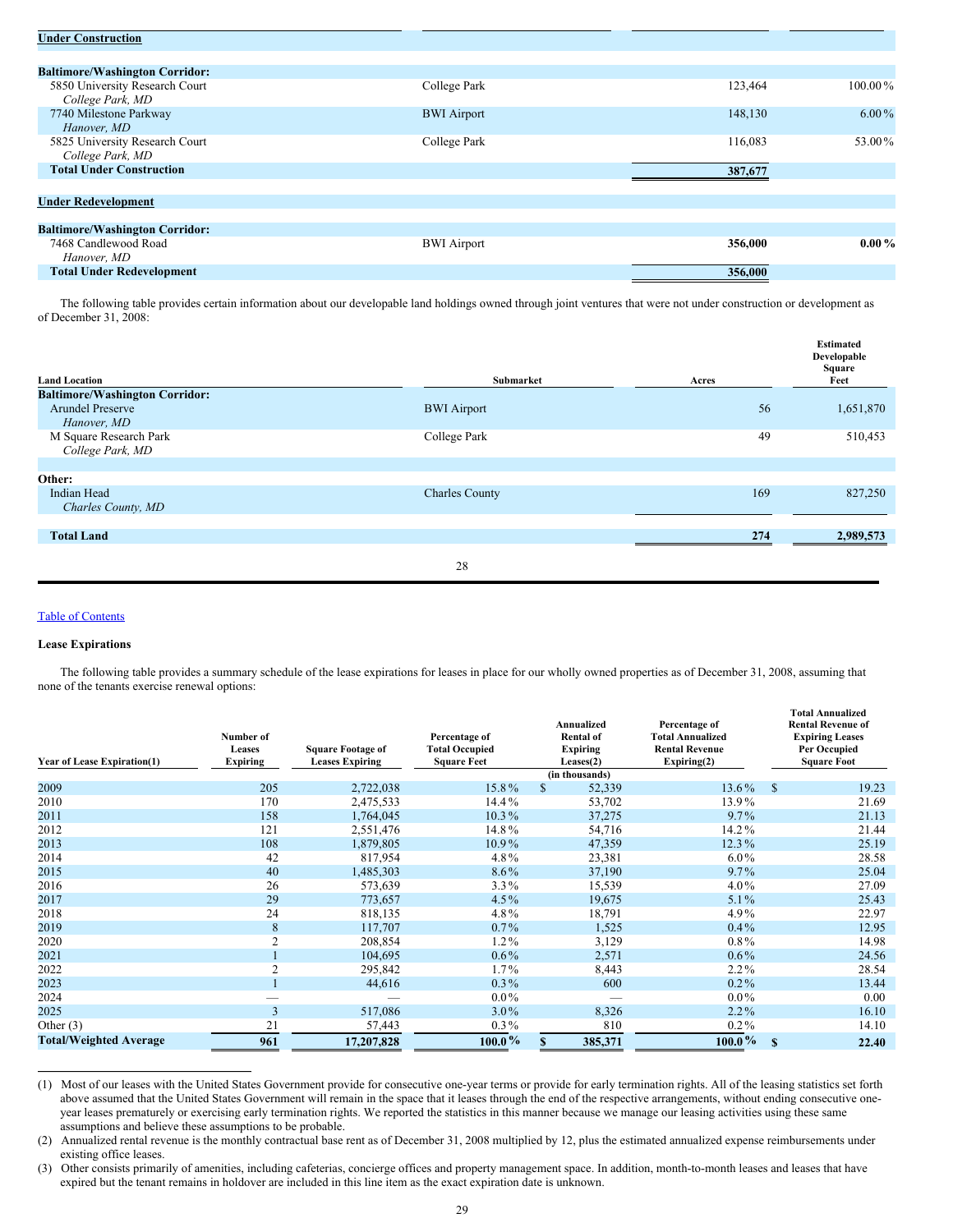#### <span id="page-20-0"></span>**Item 3. Legal Proceedings**

Jim Lemon and Robin Biser, as plaintiffs, initiated a suit on May 12, 2005, in The United States District Court for the District of Columbia (Case No. 1:05CV00949), against The Secretary of the United States Army, PenMar Development Corporation ("PMDC") and the Company, as defendants, in connection with the then pending acquisition by the Company of the former army base known as Fort Ritchie located in Cascade, Maryland. The case was dismissed by the United States District Court on September 28, 2006, due to the plaintiffs' lack of standing. The plaintiffs filed an appeal in the case in the United States Court of Appeals for the District of Columbia Circuit and the Court of Appeals reversed the findings of the District Court and remanded the case to the District Court for further proceedings. The plaintiffs were unsuccessful in their request for an emergency injunction pending appeal. The Company acquired from PMDC fee simple title to 500 acres of the 591 acres comprising Fort Ritchie on October 5, 2006 and the remaining 91 acres on November 29, 2007.

We are not currently involved in any other material litigation nor, to our knowledge, is any material litigation currently threatened against the Company (other than routine litigation arising in the ordinary course of business, substantially all of which is expected to be covered by liability insurance).

### **Item 4. Submission of Matters to a Vote of Security Holders**

Not applicable.

#### <span id="page-20-3"></span><span id="page-20-2"></span><span id="page-20-1"></span>**PART II**

### Item 5. Market for Registrant's Common Equity, Related Stockholder Matters and Issuer Repurchases of Equity Securities

### **Market Information**

Our common shares trade on the New York Stock Exchange ("NYSE") under the symbol "OFC." The table below shows the range of the high and low sale prices for our common shares as reported on the NYSE, as well as the quarterly common share dividends per share declared:

|                      |    | <b>Price Range</b> |               |       |     | <b>Dividends</b> |
|----------------------|----|--------------------|---------------|-------|-----|------------------|
| 2007                 |    | Low                |               | High  |     | Per Share        |
| <b>First Quarter</b> |    | 44.85              | S             | 56.45 |     | 0.3100           |
| Second Quarter       |    | 40.47              | S             | 48.81 | S   | 0.3100           |
| <b>Third Quarter</b> |    | 35.21              | <sup>S</sup>  | 44.63 | S   | 0.3400           |
| Fourth Quarter       | J. | 30.81              | \$            | 45.39 | S   | 0.3400           |
|                      |    | <b>Price Range</b> |               |       |     | <b>Dividends</b> |
| 2008                 |    | Low                |               | High  |     | Per Share        |
| <b>First Quarter</b> |    | 25.43              | \$            | 36.16 |     | 0.3400           |
| Second Quarter       |    | 33.65              | S             | 40.00 |     | 0.3400           |
| <b>Third Quarter</b> |    | 32.00              | <sup>\$</sup> | 43.50 | \$. | 0.3725           |
| Fourth Quarter       |    | 20.39              |               | 39.84 |     | 0.3725           |

The number of holders of record of our common shares was 619 as of December 31, 2008. This number does not include shareholders whose shares are held of record by a brokerage house or clearing agency, but does include any such brokerage house or clearing agency as one record holder.

We will pay dividends at the discretion of our Board of Trustees. Our ability to pay cash dividends will be dependent upon: (i) the income and cash flow generated from our operations; (ii) cash generated or used by our financing and investing activities; and (iii) the annual distribution requirements under the REIT provisions of the Code described above and such other factors as the Board of Trustees deems relevant. Our ability to make cash dividends will also be limited by the terms of our Operating Partnership Agreement and our financing arrangements, as well as limitations imposed by state law and the agreements governing any future indebtedness.

### Table of [Contents](#page-1-0)

### **Unregistered Sales of Equity Securities and Use of Proceeds**

During the three months ended December 31, 2008, 203,675 of the Operating Partnership's common units were exchanged for 203,675 common shares in accordance with the Operating Partnership's Second Amended and Restated Limited Partnership Agreement, as amended. The issuance of these common shares was effected in reliance upon the exemption from registration under Section 4(2) of the Securities Act of 1933, as amended.

# **Common Shares Performance Graph**

The graph and the table set forth below assume \$100 was invested on December 31, 2003 in the common shares of Corporate Office Properties Trust. The graph and the table compare the cumulative return (assuming reinvestment of dividends) of this investment with a \$100 investment at that time in the S&P 500 Index or the All Equity REIT Index of the National Association of Real Estate Investment Trusts ("NAREIT"):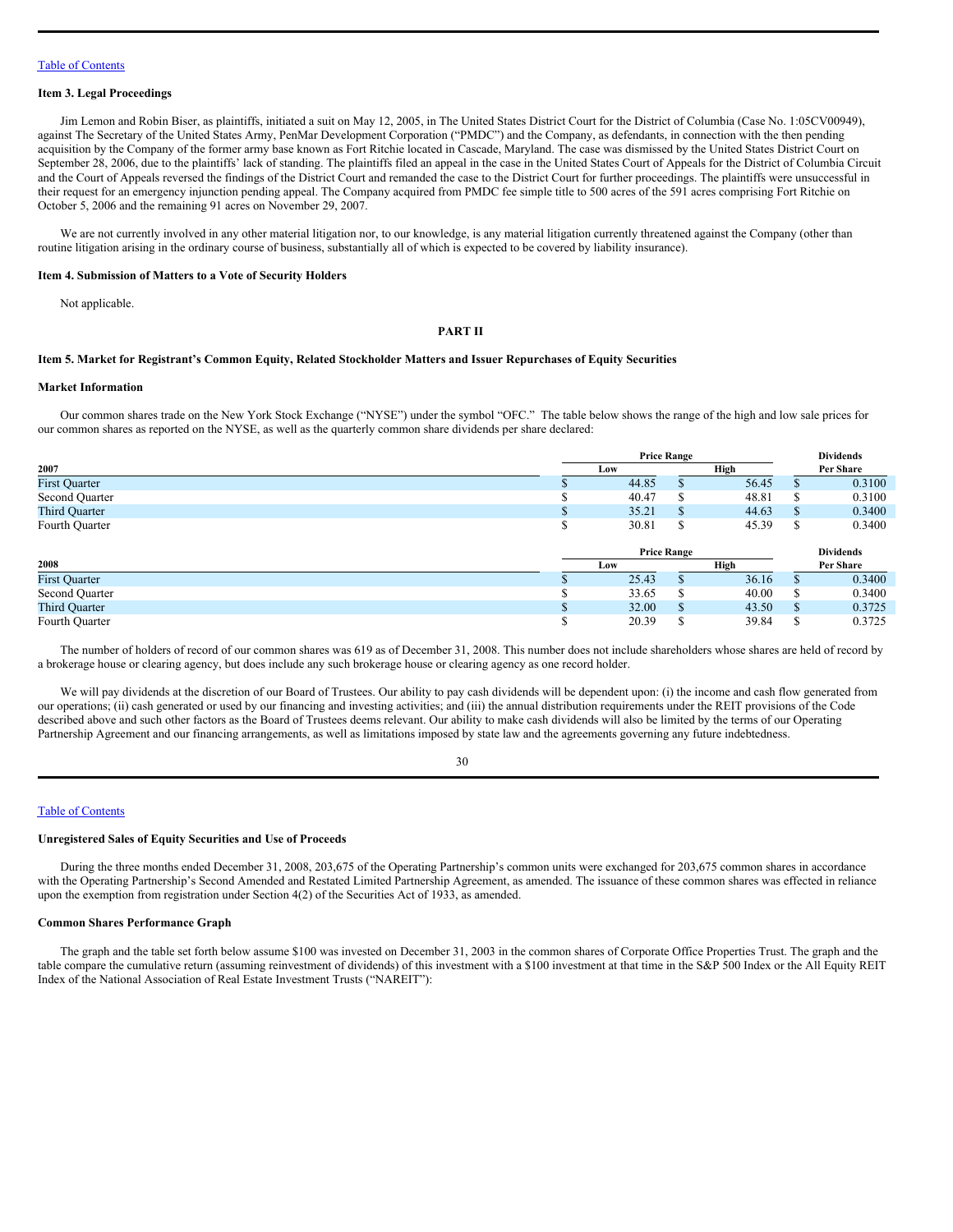

|                                     |          | <b>Period Ending</b> |          |          |          |          |  |
|-------------------------------------|----------|----------------------|----------|----------|----------|----------|--|
| Index                               | 12/31/03 | 12/31/04             | 12/31/05 | 12/31/06 | 12/31/07 | 12/31/08 |  |
| Corporate Office Properties Trust   | 100.00   | 145.16               | 181.97   | 265.27   | 171.13   | 174.16   |  |
| S&P 500                             | 100.00   | 110.88               | 116.33   | 134.70   | 142.10   | 89.53    |  |
| <b>NAREIT All Equity REIT Index</b> | 100.00   | 131.58               | 147.58   | 199.32   | 168.05   | 104.65   |  |
|                                     |          |                      |          |          |          |          |  |
|                                     |          |                      |          |          |          |          |  |

### <span id="page-21-0"></span>**Item 6. Selected Financial Data**

The following table sets forth summary financial data as of and for each of the years ended December 31, 2004 through 2008. The table illustrates the significant growth our Company experienced over the periods reported. Most of this growth, particularly pertaining to revenues, operating income and total assets, was attributable to our addition of properties through acquisition and development activities. We financed most of the acquisition and development activities by incurring debt and issuing preferred and common equity, as indicated by the growth in our interest expense, preferred share dividends and weighted average common shares outstanding. The growth in our general and administrative expenses reflects, in large part, the growth in management resources required to support the increased size of our portfolio. Since this information is only a summary, you should refer to our Consolidated Financial Statements and notes thereto and the section of this report entitled "Management's Discussion and Analysis of Financial Condition and Results of Operations" for additional information.

### **Corporate Office Properties Trust and Subsidiaries (in thousands, except per share data and number of properties)**

|                                                              |     | 2008      |                         | 2007      |              | 2006      |               | 2005     |   | 2004      |
|--------------------------------------------------------------|-----|-----------|-------------------------|-----------|--------------|-----------|---------------|----------|---|-----------|
| Revenues                                                     |     |           |                         |           |              |           |               |          |   |           |
| Revenues from real estate operations (1)                     | S   | 399,633   | \$                      | 365,914   | S.           | 291,444   | <sup>\$</sup> | 235,956  | S | 198,672   |
| Construction contract and other service operations revenues  |     | 188,385   |                         | 41,225    |              | 60,084    |               | 79,234   |   | 28,903    |
| Total revenues                                               |     | 588,018   |                         | 407,139   |              | 351,528   |               | 315,190  |   | 227,575   |
| <b>Expenses</b>                                              |     |           |                         |           |              |           |               |          |   |           |
| Property operating expenses (1)                              |     | 141,139   |                         | 123,258   |              | 93,088    |               | 70,202   |   | 57,745    |
| Depreciation and other amortization associated with real     |     |           |                         |           |              |           |               |          |   |           |
| estate operations (1)                                        |     | 102,720   |                         | 104,700   |              | 76,344    |               | 60,342   |   | 48,623    |
| Construction contract and other service operations expenses  |     | 184,142   |                         | 39,793    |              | 57,345    |               | 77,287   |   | 26,996    |
| General and administrative expenses                          |     | 25,329    |                         | 21,704    |              | 18,048    |               | 13,533   |   | 10,938    |
| Total operating expenses                                     |     | 453,330   |                         | 289,455   |              | 244,825   |               | 221,364  |   | 144,302   |
| Operating income                                             |     | 134,688   |                         | 117,684   |              | 106,703   |               | 93,826   |   | 83,273    |
| Interest expense                                             |     | (83, 646) |                         | (85, 576) |              | (72, 984) |               | (55,979) |   | (43, 663) |
| Interst and other income                                     |     | 2,070     |                         | 3,030     |              | 1,077     |               | 304      |   | 269       |
| Gain on early extinguishment of debt                         |     | 10,376    |                         |           |              |           |               |          |   |           |
| Income from continuing operations before equity in loss of   |     |           |                         |           |              |           |               |          |   |           |
| unconsolidated entities, income taxes and minority interests |     | 63,488    |                         | 35,138    |              | 34,796    |               | 38,151   |   | 39,879    |
| Equity in loss of unconsolidated entities                    |     | (147)     |                         | (224)     |              | (92)      |               | (88)     |   | (88)      |
| Income tax expense                                           |     | (201)     |                         | (569)     |              | (887)     |               | (668)    |   | (795)     |
| Income from continuing operations before minority interests  |     | 63,140    |                         | 34,345    |              | 33,817    |               | 37,395   |   | 38,996    |
| Minority interests in income from continuing operations (1)  |     | (7, 488)  |                         | (3,331)   |              | (3,742)   |               | (4, 867) |   | (4,997)   |
| Income from continuing operations                            |     | 55,652    |                         | 31,014    |              | 30,075    |               | 32,528   |   | 33,999    |
| Discontinued operations, net of minority interests $(1)(2)$  |     | 2,179     |                         | 2,210     |              | 18,420    |               | 6,235    |   | 3,146     |
| Gain (loss) on sales of real estate, net $(1)(3)$            |     | 837       |                         | 1,560     |              | 732       |               | 268      |   | (113)     |
| <b>Net income</b>                                            |     | 58,668    |                         | 34,784    |              | 49,227    |               | 39,031   |   | 37,032    |
| Preferred share dividends                                    |     | (16, 102) |                         | (16,068)  |              | (15, 404) |               | (14,615) |   | (16, 329) |
| Issuance costs associated with redeemed preferred shares (4) |     |           |                         |           |              | (3,896)   |               |          |   | (1, 813)  |
| Net income available to common shareholders                  |     | 42,566    |                         | 18,716    | \$           | 29,927    | \$            | 24,416   | S | 18,890    |
| Basic earnings per common share                              |     |           |                         |           |              |           |               |          |   |           |
| Income from continuing operations                            | S   | 0.84      | \$                      | 0.35      | S.           | 0.28      |               | 0.49     | S | 0.47      |
| Net income available to common shareholders                  | \$. | 0.88      | $\overline{\mathbf{S}}$ | 0.40      | $\mathbb{S}$ | 0.72      | $\mathbb{S}$  | 0.65     | S | 0.57      |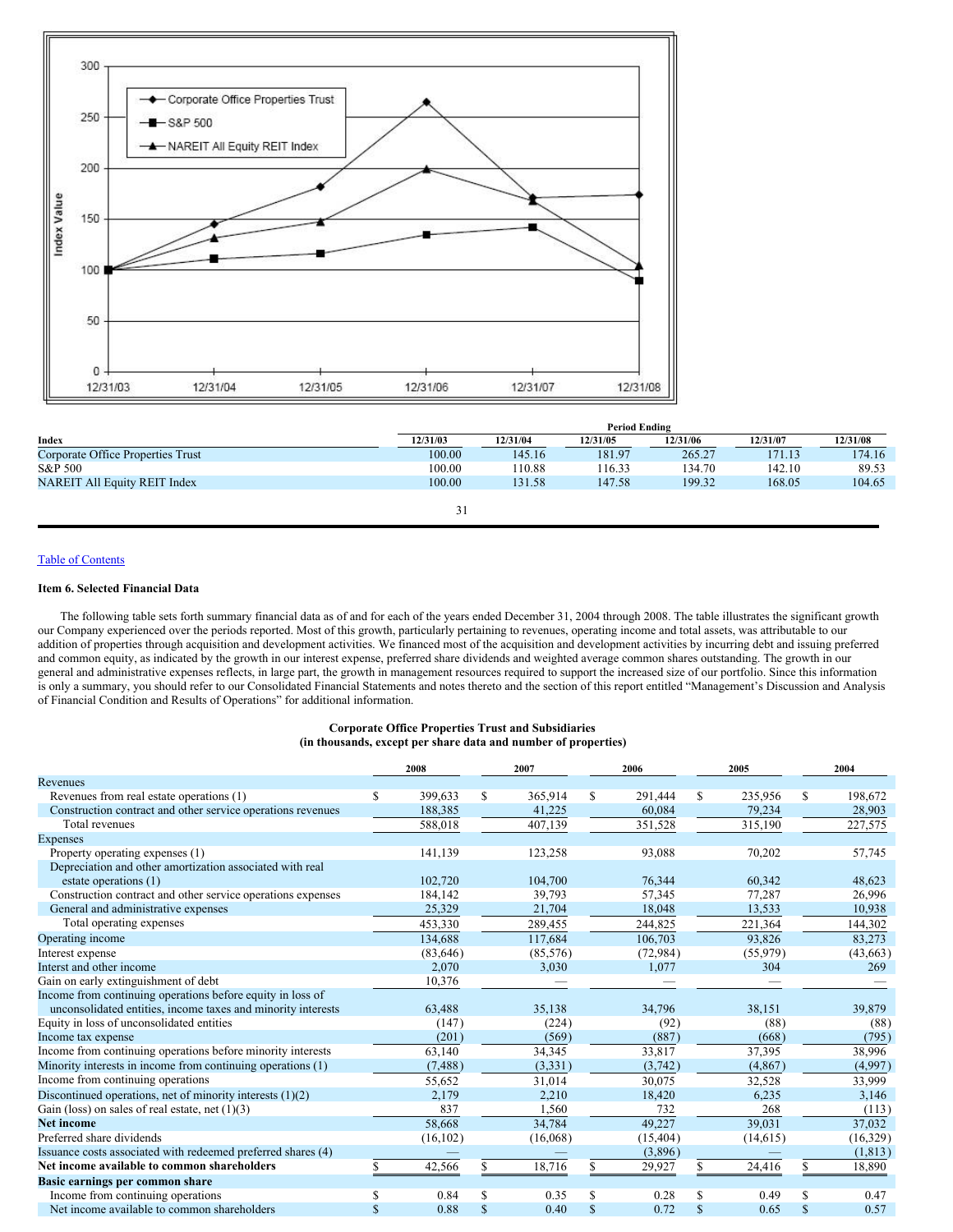| Diluted earnings per common share                    |        |        |        |        |        |
|------------------------------------------------------|--------|--------|--------|--------|--------|
| Income from continuing operations                    | 0.83   | 0.35   | 0.27   | 0.47   | 0.45   |
| Net income available to common shareholders          | 0.87   | 0.39   | 0.69   | 0.63   | 0.54   |
| Weighted average common shares outstanding – basic   | 48.132 | 46.527 | 41.463 | 37.371 | 33,173 |
| Weighted average common shares outstanding – diluted | 48.865 | 47.630 | 43.262 | 38.997 | 34,982 |
|                                                      |        |        |        |        |        |
|                                                      | 32     |        |        |        |        |

|                                             |     | 2008       |     | 2007      |    | 2006       |               | 2005       |    | 2004       |
|---------------------------------------------|-----|------------|-----|-----------|----|------------|---------------|------------|----|------------|
| <b>Balance Sheet Data (as of year end):</b> |     |            |     |           |    |            |               |            |    |            |
| Investment in real estate                   | S   | 2,776,889  | S.  | 2,603,939 | \$ | 2,111,310  | S.            | 1,888,106  | S. | 1,544,501  |
| Total assets                                | \$  | 3,112,867  | S.  | 2,931,853 | \$ | 2,419,601  | \$            | 2,129,759  | S  | 1,732,026  |
| Debt                                        | S   | 1,866,623  | \$  | 1,825,842 | \$ | 1,498,537  | S.            | 1,348,351  | S. | 1,022,688  |
| <b>Total liabilities</b>                    | \$  | 2,041,688  | S.  | 1,979,116 | \$ | 1,629,111  | <sup>\$</sup> | 1,442,036  | S. | 1,111,224  |
| Minority interests                          |     | 137,865    |     | 130,095   | \$ | 116,187    | S             | 105,210    |    | 98,878     |
| Shareholders' equity                        | \$. | 933,314    |     | 822,642   | \$ | 674,303    | <sup>\$</sup> | 582,513    |    | 521,924    |
| Other Financial Data (for the year ended):  |     |            |     |           |    |            |               |            |    |            |
| Cash flows provided by (used in):           |     |            |     |           |    |            |               |            |    |            |
| Operating activities                        | S   | 181,864    | S.  | 137,701   | S. | 113,151    | S             | 95,944     | S. | 84,494     |
| Investing activities                        | S   | (290, 142) | S.  | (327,714) | \$ | (253, 834) | <sup>S</sup>  | (420, 301) | S  | (268, 720) |
| Financing activities                        |     | 90,415     |     | 206,728   | \$ | 137,822    | S             | 321,320    |    | 188,566    |
| Numerator for diluted EPS                   |     | 42,566     |     | 18,716    | \$ | 29,927     | <sup>\$</sup> | 24,416     |    | 18,911     |
| Diluted funds from operations (5)           |     | 150,401    | \$  | 125,309   | \$ | 98,937     | \$            | 88,801     | ъ. | 76,248     |
| Diluted funds from operations per share (5) | \$  | 2.64       | \$. | 2.24      | \$ | 1.91       | <sup>\$</sup> | 1.86       | S  | 1.74       |
| Cash dividends declared per common share    | S   | 1.43       | S   | 1.30      | \$ | 1.18       | \$.           | 1.07       | S  | 0.98       |
| Property Data (as of year end):             |     |            |     |           |    |            |               |            |    |            |
| Number of properties owned $(1)(6)$         |     | 238        |     | 228       |    | 170        |               | 165        |    | 143        |
| Total rentable square feet owned $(1)(6)$   |     | 18,462     |     | 17,832    |    | 15,050     |               | 13,708     |    | 11,765     |

(1) Certain prior period amounts pertaining to properties included in discontinued operations have been reclassified to conform with the current presentation. These reclassifications did not affect consolidated net income or shareholders' equity.

(2) Reflects income derived from three operating properties we sold in 2005, seven operating real estate properties we sold in 2006, four operating real estate properties we sold in 2007 and three operating real estate properties we sold in 2008 (see Note 17 to our Consolidated Financial Statements).

(3) Reflects gain (loss) from sales of properties and unconsolidated real estate joint ventures not associated with discontinued operations.

(4) Reflects a decrease to net income available to common shareholders pertaining to the original issuance costs recognized upon the redemption of the Series E and Series F Preferred Shares of beneficial interest in 2006 and the Series B Preferred Shares of beneficial interest in 2004.

(5) For definitions of diluted funds from operations per share and diluted funds from operations and reconciliations of these measures to their comparable measures under generally accepted accounting principles, you should refer to the section entitled "Funds from Operations" within the section entitled "Management's Discussion and Analysis of Financial Condition and Results of Operations."

(6) Amounts reported reflect only wholly owned properties.

<span id="page-22-0"></span>33

### Table of [Contents](#page-1-0)

### **Item 7. Management's Discussion and Analysis of Financial Condition and Results of Operations**

You should refer to our Consolidated Financial Statements and the notes thereto and our Selected Financial Data table as you read this section.

This section contains "forward-looking" statements, as defined in the Private Securities Litigation Reform Act of 1995, that are based on our current expectations, estimates and projections about future events and financial trends affecting the financial condition and operations of our business. Forward-looking statements can be identified by the use of words such as "may," "will," "should," "expect," "estimate" or other comparable terminology. Forward-looking statements are inherently subject to risks and uncertainties, many of which we cannot predict with accuracy and some of which we might not even anticipate. Although we believe that the expectations, estimates and projections reflected in such forward-looking statements are based on reasonable assumptions at the time made, we can give no assurance that these expectations, estimates and projections will be achieved. Future events and actual results may differ materially from those discussed in the forward-looking statements. Important factors that may affect these expectations, estimates and projections include, but are not limited to:

- our ability to borrow on favorable terms;
- · general economic and business conditions, which will, among other things, affect office property demand and rents, tenant creditworthiness, interest rates and financing availability;
- adverse changes in the real estate markets, including, among other things, increased competition with other companies;
- · risks of real estate acquisition and development activities, including, among other things, risks that development projects may not be completed on schedule, that tenants may not take occupancy or pay rent or that development and operating costs may be greater than anticipated;
- · risks of investing through joint venture structures, including risks that our joint venture partners may not fulfill their financial obligations as investors or may take actions that are inconsistent with our objectives;
- our ability to satisfy and operate effectively under Federal income tax rules relating to real estate investment trusts and partnerships;
- · governmental actions and initiatives; and
- environmental requirements.

We undertake no obligation to update or supplement forward-looking statements.

### **Overview**

We are a specialty office real estate investment trust ("REIT") that focuses primarily on strategic customer relationships and specialized tenant requirements in the United States Government, defense information technology and data sectors. We acquire, develop, manage and lease properties that are typically concentrated in large office parks primarily located adjacent to government demand drivers and/or in demographically strong markets possessing growth opportunities. As of December 31, 2008, our investments in real estate included the following: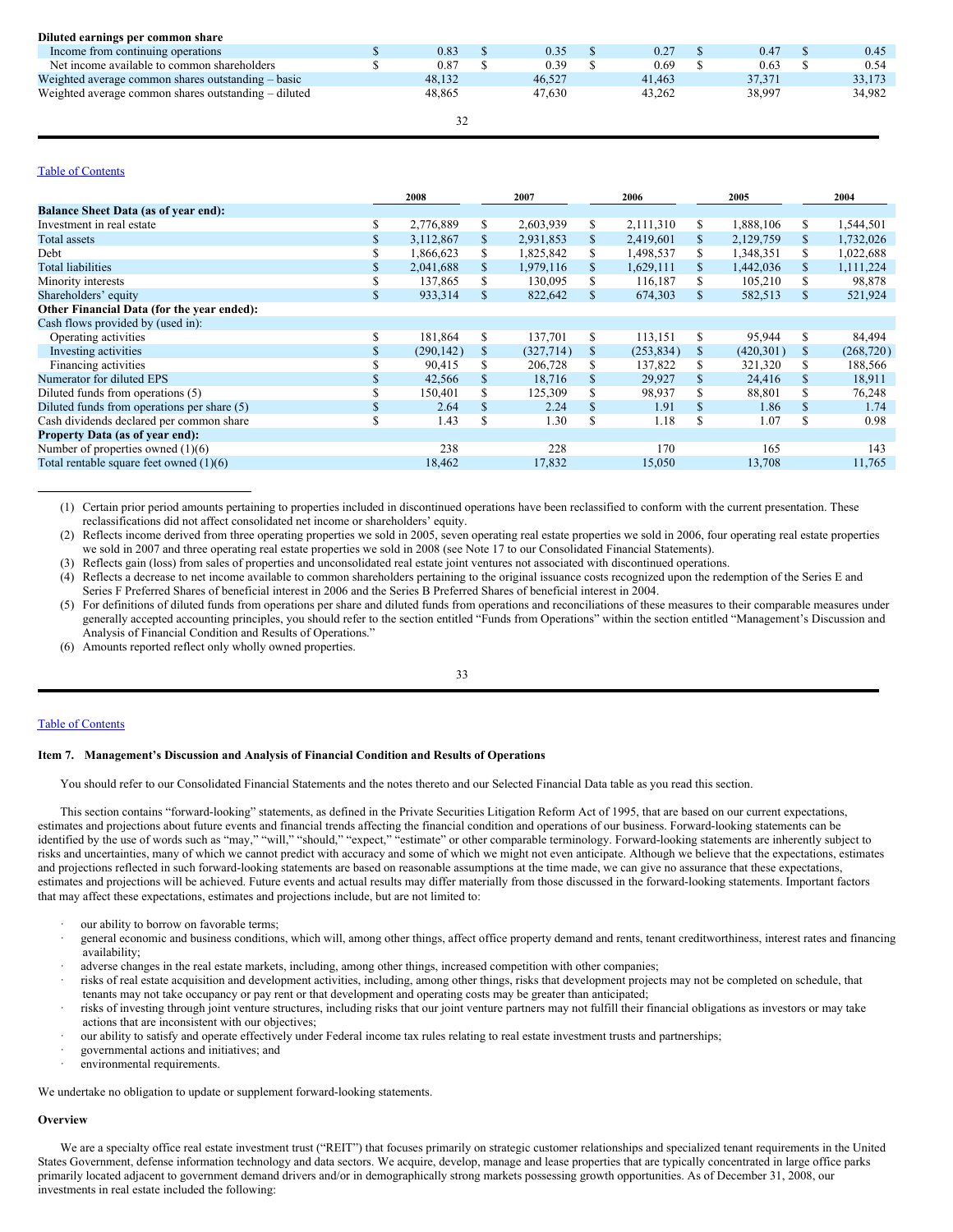- 238 wholly owned operating properties totaling 18.5 million square feet;
- · 14 wholly owned properties under construction or development that we estimate will total approximately 1.6 million square feet upon completion;
- wholly owned land parcels totaling 1,611 acres that we believe are potentially developable into approximately 14.0 million square feet; and
- partial ownership interests in a number of other real estate projects in operations, under construction or redevelopment or held for future development.

Most of our revenues relating to real estate operations are derived from rents and property operating expense reimbursements earned from tenants leasing space in our properties. Most of our expenses relating to our real estate operations take the form of: (1) property operating costs, such as real estate taxes, utilities and repairs and maintenance; (2) interest costs; and (3) depreciation and amortization associated with our operating properties. Much of our profitability from real estate operations depends on our ability to maintain high levels of occupancy and increasing rents, which is affected by a number of factors, including, among other things, our tenants' ability to fulfill their leases obligations and their continuing space needs based on employment levels, business confidence and competition and general economic conditions in the markets in which we operate.

### Table of [Contents](#page-1-0)

At December 31, 2008, our wholly owned properties were located in the following geographic regions, which are also our reportable segments:

|                                                                                                    |                               | As of December 31, 2008        |                   |
|----------------------------------------------------------------------------------------------------|-------------------------------|--------------------------------|-------------------|
| Region                                                                                             | Operational<br>Square<br>Feet | Number of<br><b>Properties</b> | Occupancy<br>Rate |
| Baltimore/Washington Corridor (generally the Maryland counties of Howard and Anne Arundel)         | 7.834                         | 104                            | 93.4%             |
| Northern Virginia                                                                                  | 2,609                         | 15                             | 97.4%             |
| Suburban Baltimore, Maryland (generally the Maryland counties of Baltimore and Harford) ("Suburban |                               |                                |                   |
| Baltimore")                                                                                        | 3.207                         | 63                             | 83.1%             |
| Colorado Springs, Colorado ("Colorado Springs")                                                    | 1,189                         |                                | 94.3%             |
| Greater Philadelphia, Pennsylvania ("Greater Philadelphia")                                        | 961                           |                                | 100.0%            |
| St. Mary's and King George Counties (located in Maryland and Virginia)                             | 824                           | 18                             | 95.2%             |
| Suburban Maryland (defined as the Maryland counties of Montgomery, Prince George's and Frederick)  | 691                           |                                | 97.7%             |
| San Antonio, Texas ("San Antonio")                                                                 | 640                           |                                | 100.0%            |
| <b>Central New Jersey</b>                                                                          | 201                           |                                | 100.0%            |
| Other                                                                                              | 306                           |                                | 100.0%            |
| Total                                                                                              | 18,462                        | 238                            | 93.2%             |

During 2008, we grew our portfolio by acquiring three office properties totaling 247,000 square feet (one located in Colorado Springs and two in San Antonio) for \$40.6 million and having seven newly constructed properties totaling 528,000 square feet become fully operational (89,000 of these square feet were placed into service in 2007). We also had 85,000 square feet placed into service in two partially operational properties.

A key part of our strategy for operations and growth focuses on establishing and nurturing long-term relationships with quality tenants and accommodating their multilocational needs, particularly tenants in the United States Government, defense information technology and data sectors. As a result of this strategy, a large concentration of our revenue is derived from several large tenants. At December 31, 2008, 55.0% of our annualized rental revenue (as defined in the section entitled "Concentration of Operations") from wholly owned properties was from our 20 largest tenants, 35.5% from our five largest tenants, 17.3% from our largest tenant, the United States Government and 54.8% from properties with tenants in the United States Government, defense information technology and data sectors.

In addition to owning real estate properties, we provide real estate-related services that include: (1) construction and development management; (2) property management; and (3) heating and air conditioning services and controls. The revenues and costs associated with these services include subcontracted costs that are reimbursed to us by the customer at no mark up. As a result, the operating margins from these operations are small relative to the revenue. We use the net of such revenues and expenses to evaluate the performance of our service operations.

Since the latter part of 2007, the United States and world economies have been in the midst of a significant recession, with most key economic indicators on the decline. including gross domestic product, consumer sales, housing starts and employment. This slowdown has had devastating effects on the capital markets, with declining stock prices and tightening credit availability. The commercial real estate industry was affected by these events in 2007 and 2008 and will likely be affected for a significant period of time. As a capital-intensive industry, the most uniform and immediate effect was the increasing difficulty in obtaining capital to fund growth activities, such as acquisitions and development costs, and debt repayments. From an operations perspective, we believe that the magnitude and timing of these effects has and will vary significantly between individual sectors within the industry and individual companies within such sectors. Real estate sectors hit the hardest through 2008 were primarily those that operate with short term revenue streams (such as hotels, residential rental and healthcare rental), have rental revenues that are highly dependent on the revenue of their tenants (such as retail) or have operating models that are highly dependent on fees for services.

For much of the office real estate sector, we believe that, since the core operations tend to be structured as long-term leases, the changes in the overall economy were not fully felt in 2008 operations since revenue streams generally remain in place until leases expire or tenants fail to satisfy lease terms. Due in large part to this reason, we do not believe that the economic downturn significantly affected the operations of our real estate properties in 2008. We

#### 35

#### Table of [Contents](#page-1-0)

experienced significant growth in our revenues from real estate operations in total by amounts that exceeded the growth in our property operating expenses from 2007 to 2008. While much of this increase is attributable to the growth of our portfolio from acquisitions and construction activities, we also experienced growth in our revenues from real estate operations by amounts that exceeded the growth in our property operating expenses for properties that were owned and 100% operational from 2007 to 2008 (properties that we refer to collectively as "Same-Office Properties"). Our ability to increase rental rates and maintain high levels of occupancy and renewal rates in our portfolio contributed strongly towards this growth. The events in the economy did lead to significant reductions in interest rates, which contributed towards our being able to decrease interest expense in 2008 compared to 2007 despite having higher debt in place on average in 2008.

We expect that the effects of the global downturn on our real estate operations will become increasingly evident in 2009 and 2010, and perhaps beyond. In the latter portion of 2008, we were observing signs of increased competition for tenants and downward pressure on rental rates in most of our regions, which we expect, along with an increased intention by certain tenants to reduce costs through job cuts and associated space reductions, could adversely affect our occupancy and renewal rates. However, we believe that our future real estate operations may be affected to a lesser degree than many of our peers for the following reasons:

· our expectation of continued strength in demand from our customers in the United States Government, defense information technology and data sectors; and

· our tenant base being comprised of a high concentration of large, high-quality tenants with a small concentration of revenue from the finance sector.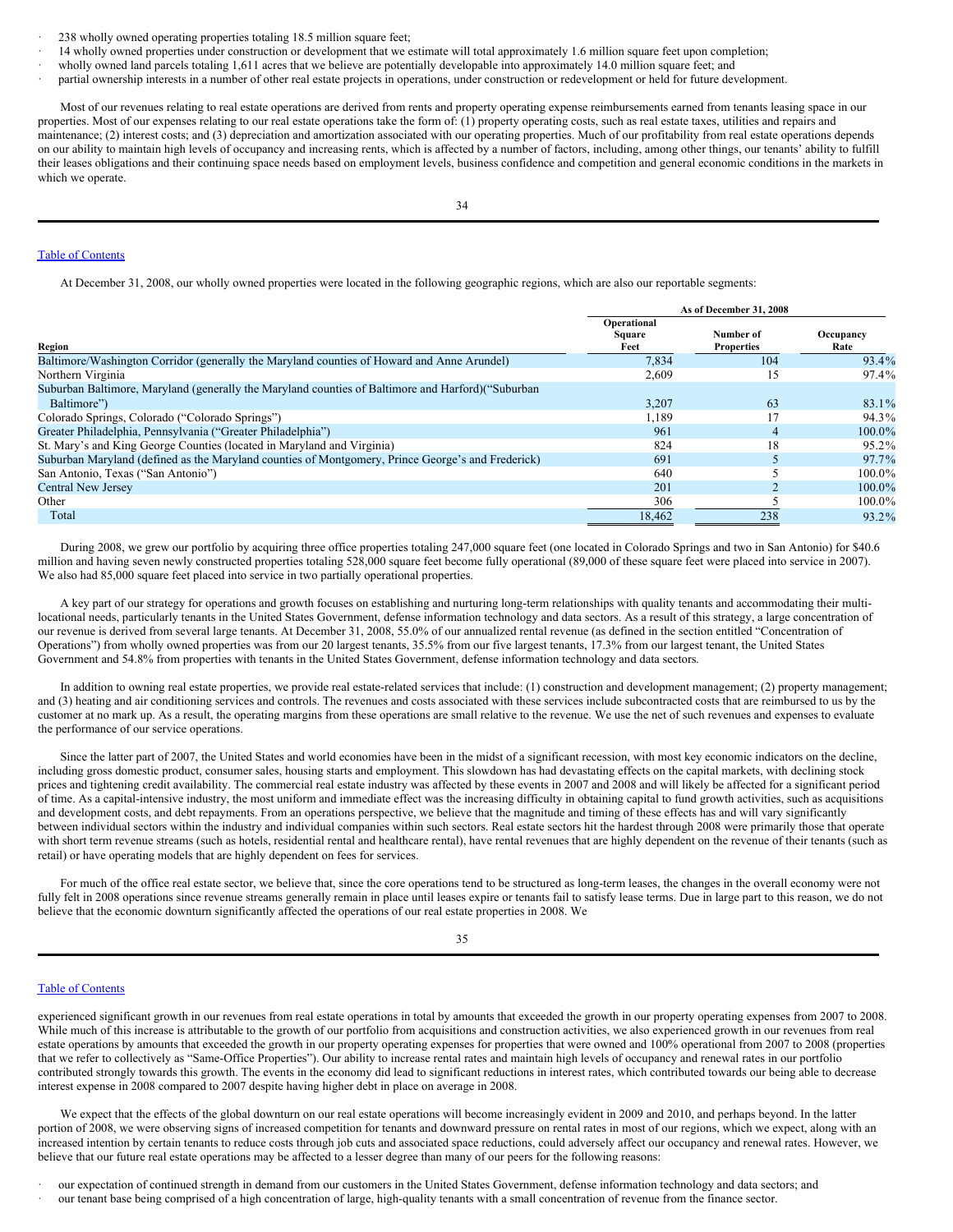Despite the challenges faced by us in the broader capital markets, we were able to accomplish the following in 2008:

- we entered into a construction loan agreement with a group of lenders that provides for an aggregate commitment by the lenders of \$225.0 million, with a right for us to further increase the aggregate commitment during the term to a maximum of \$325.0 million, subject to certain conditions. We refer to this loan herein as the Revolving Construction Facility;
- we borrowed \$221.4 million under a mortgage loan requiring interest only payments for the term at a variable rate of LIBOR plus 225 basis points (subject to a floor of 4.25%) that matures in 2012, and may be extended by one year at our option, subject to certain conditions;
- · we repaid \$279.6 million in debt, excluding scheduled principal amortization payments and repayments of our Revolving Credit Facility (defined below) and Revolving Construction Facility, but including a repayment of a \$37.5 million aggregate principal amount of our 3.5% Exchangeable Senior Notes for \$26.7 million from which we recognized a gain of \$10.4 million;
- we issued 3.7 million common shares at a public offering price of \$39 per share, for net proceeds of \$139.2 million after underwriting discount but before offering expenses; and
- we had fixed interest rates in place on 74.0% of our debt as of December 31, 2008, including the effect of interest rate swaps.

We discuss significant factors contributing to changes in our net income available to common shareholders and diluted earnings per share over the last three years in the section below entitled "Results of Operations." We discuss our 2008 investing and financing activities further in the section below entitled "Liquidity and Capital Resources," along with discussions of, among other things, the following:

- our cash flows;
- how we expect to generate cash for short and long-term capital needs;
- our off-balance sheet arrangements in place that are reasonably likely to affect our financial condition;
- our commitments and contingencies; and
- the computation of our Funds from Operations.

### **Critical Accounting Policies and Estimates**

Our Consolidated Financial Statements are prepared in accordance with generally accepted accounting principles in the United States of America ("GAAP"), which require us to make certain estimates and assumptions. A summary of our significant accounting policies is provided in Note 2 to our Consolidated Financial Statements. The following

#### Table of [Contents](#page-1-0)

section is a summary of certain aspects of those accounting policies involving estimates and assumptions that (1) require our most difficult, subjective or complex judgments in accounting for highly uncertain matters or matters that are susceptible to change and (2) materially affect our reported operating performance or financial condition. It is possible that the use of different reasonable estimates or assumptions in making these judgments could result in materially different amounts being reported in our Consolidated Financial Statements. While reviewing this section, you should refer to Note 2 to our Consolidated Financial Statements, including terms defined therein.

#### Acquisitions of Real Estate

When we acquire real estate properties, we allocate the acquisition to numerous tangible and intangible components. Most of the terms in this bullet section are discussed in further detail in Note 2 to the Consolidated Financial Statements entitled "Acquisitions of Real Estate." Our process for determining the allocation to these components is very complex and requires many estimates and assumptions. Included among these estimates and assumptions are the following: (1) determination of market rental rates; (2) estimation of leasing and tenant improvement costs associated with the remaining term of acquired leases; (3) leasing assumptions used in determining the in-place lease value, if-vacant value and tenant relationship value, including the rental rates, period of time that it will take to lease vacant space and estimated tenant improvement and leasing costs; (4) estimation of the property's future value in determining the if-vacant value; (5) estimation of value attributable to assets such as tenant relationship values; and (6) allocation of the if-vacant value between land and building. A change in any of the above key assumptions, most of which are extremely subjective, can materially change not only the presentation of acquired properties in our Consolidated Financial Statements but also reported results of operations. The allocation to different components affects the following:

- the amount of the purchase price allocated among different categories of assets and liabilities on our balance sheet; the amount of costs assigned to individual properties in multiple property acquisitions; and the amount of costs assigned to individual tenants at the time of acquisition;
- where the amortization of the components appear over time in our Consolidated Statements of Operations. Allocations to the above-market or below-market lease component are amortized into rental revenue, whereas allocations to most of the other components (the one exception being the land component of the if-vacant value) are amortized into depreciation and amortization expense. As a REIT, this is important to us since much of the investment community evaluates our operating performance using non-GAAP measures such as funds from operations, the computation of which includes rental revenue but does not include depreciation and amortization expense; and
- the timing over which the items are recognized as revenue or expense in our Consolidated Statements of Operations. For example, for allocations to the as-if vacant value, the land portion is not depreciated and the building portion is depreciated over a longer period of time than the other components (generally 40 years). Allocations to abovemarket or below-market leases, in-place lease value and tenant relationship value are amortized over significantly shorter timeframes, and if individual tenants' leases are terminated early, any unamortized amounts remaining associated with those tenants are generally expensed upon termination. These differences in timing can materially affect our reported results of operations. In addition, we establish lives for tenant relationship values based on our estimates of how long we expect the respective tenants to remain in the properties; establishing these lives requires estimates and assumptions that are very subjective.

#### Impairment of Long-lived Assets

If events or changes in circumstances indicate that the carrying values of operating properties, properties in development or land held for future development may be impaired, we perform a recovery analysis based on the estimated undiscounted future cash flows to be generated from the operations of the property and from its eventual disposition. If the analysis indicates that the carrying value of the tested property is not recoverable from estimated future cash flows, it is written down to its estimated fair value and an impairment loss is recognized. Fair values are determined based on estimated future cash flows using appropriate discount and capitalization rates. The estimated cash flows used for the impairment analysis and determining the fair values are based on our plans for the tested property and our views of market and economic conditions. The estimates consider matters such as current and historical rental rates, occupancies for the tested property and comparable properties and recent sales data for comparable properties. Changes in the estimated future cash flows due to changes in our plans or views of market and economic conditions could result in recognition of impairment losses which, under the applicable accounting guidance, could be substantial.

# Table of [Contents](#page-1-0)

Properties held for sale are carried at the lower of their carrying values (i.e., cost less accumulated depreciation and any impairment loss recognized, where applicable) or estimated fair values less costs to sell. Accordingly, decisions made by us to sell certain operating properties, properties in development or land held for development will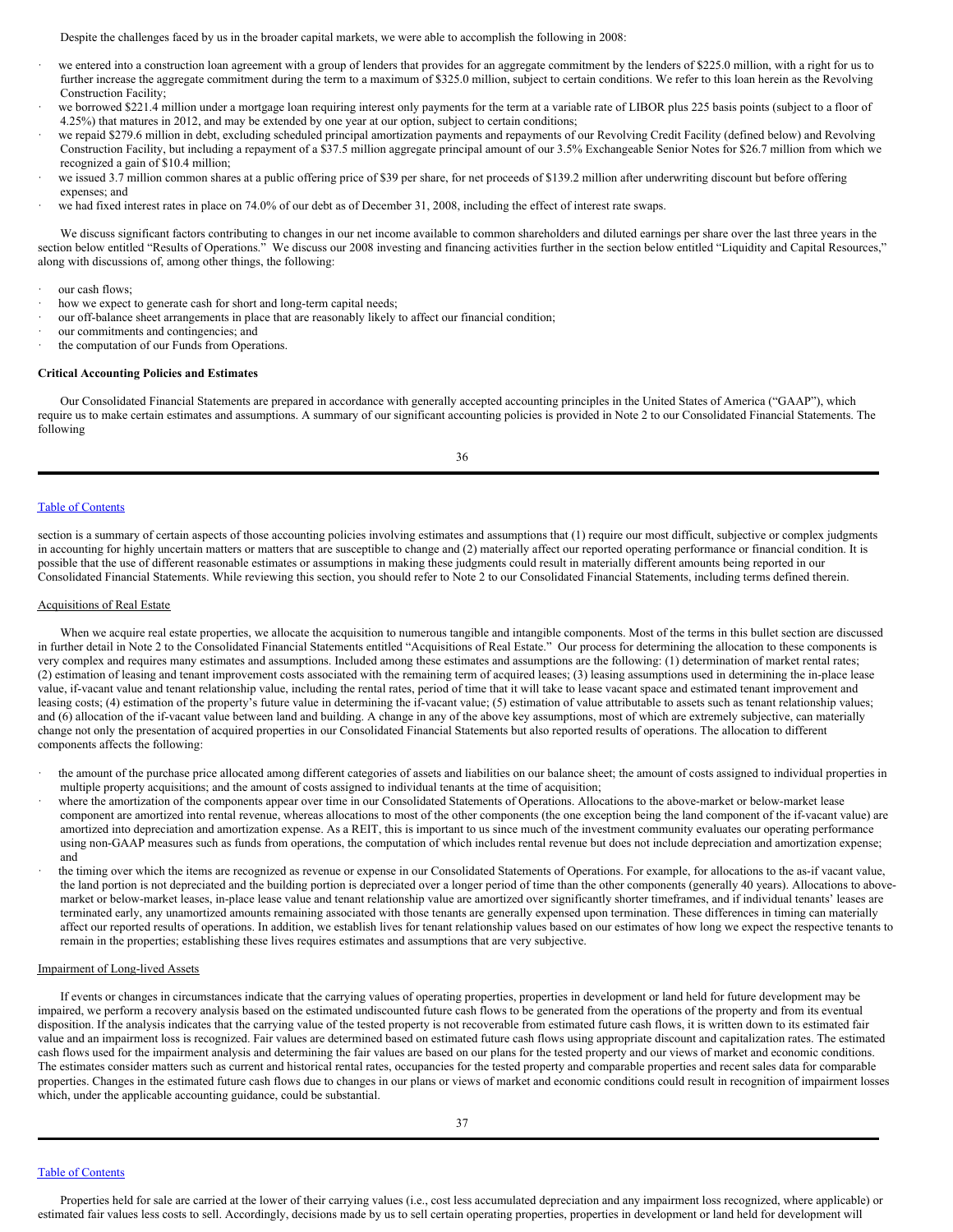result in impairment losses if carrying values of the specific properties exceed their estimated fair values less costs to sell. The estimates of fair value consider matters such as recent sales data for comparable properties and, where applicable, contracts or the results of negotiations with prospective purchasers. These estimates are subject to revision as market conditions, and our assessment of such conditions, change.

### Assessment of Lease Term

As discussed above, a significant portion of our portfolio is leased to the United States Government, and the majority of those leases consist of a series of one-year renewal options. The applicable accounting guidance requires us to recognize minimum rental payments on a straight-line basis over the terms of each lease, and requires us to assess the term as including all periods for which failure to renew the lease imposes a penalty on the lessee in such amounts that a renewal appears, at the inception of the lease, to be reasonably assured. Factors to consider when determining whether a penalty is significant include the uniqueness of the purpose or location of the property, the availability of a comparable replacement property, the relative importance or significance of the property to the continuation of the lessee's line of business and the existence of leasehold improvements or other assets whose value would be impaired by the lessee vacating or discontinuing use of the leased property. We have concluded, based on the factors above, that the United States Government's exercise of all of those renewal options is reasonably assured. Changes in these assessments could result in the write-off of any recorded assets associated with straight-line rental revenue and in the acceleration of depreciation and amortization expense associated with costs we have incurred related to these leases.

### Accounting Method for Investments

We generally use three different accounting methods to report our investments in entities: the consolidation method; the equity method; and the cost method (see Note 2 to our Consolidated Financial Statements). We generally use the consolidation method when we own most of the outstanding voting interests in an entity and can control its operations. In accordance with Financial Accounting Standards Board ("FASB") Interpretation No. 46(R), "Consolidation of Variable Interest Entities" ("FIN 46(R)"), we also consolidate certain entities when control of such entities can be achieved through means other than voting rights ("variable interest entities" or "VIEs") if we are deemed to be the primary beneficiary. Generally, FIN 46(R) applies when either (1) the equity investors (if any) lack one or more of the essential characteristics of a controlling financial interest; (2) the equity investment at risk is insufficient to finance that entity's activities without additional subordinated financial support; or (3) the equity investors have voting rights that are not proportionate to their economic interests and the activities of the entity involve, or are conducted on behalf of, an investor with a disproportionately small voting interest. We generally use the equity method of accounting when we own an interest in an entity and can exert significant influence over, but cannot control, the entity's operations.

In making these determinations, we typically need to make subjective estimates and judgments regarding the entity's future operating performance, financial condition, future valuation and other variables that may affect the partners' share of cash flow from the entity over time. We must consider both our and our partner's ability to participate in the management of the entity's operations as well as make decisions that allow the parties to manage their economic risks. We may also need to estimate the probability of different scenarios taking place over time and project the effect that each of those scenarios would have on variables affecting the partners' cash flows. The conclusion reached as a result of this process affects whether or not we use the consolidation method in accounting for our investment or the equity method. Whether or not we consolidate an investment can materially affect our Consolidated Financial Statements.

#### Share-based Compensation

We issue options to purchase common shares ("options") and restricted common shares ("restricted shares") to many of our employees. Statement of Financial Accounting Standards No. 123(R), "Share-Based Payment" ("SFAS 123(R)") requires us to measure the cost of employee services received in exchange for an award of equity instruments based generally on the fair value of the award on the grant date; such cost should then be recognized over the period during which the employee is required to provide service in exchange for the award (generally the vesting period). We compute the grant date fair value of options using the Black-Scholes option-pricing model, which requires the following input assumptions: risk-free interest rate; expected life; expected volatility; and expected dividend yield. SFAS 123(R) also requires that sharebased compensation be computed based on awards that are ultimately expected

#### 38

#### Table of [Contents](#page-1-0)

to vest; as a result, future forfeitures of our options and restricted shares are to be estimated at the time of grant and revised, if necessary, in subsequent periods if actual forfeitures differ from those estimates. The input assumptions used under the Black-Scholes option-pricing model and the estimates used in deriving the forfeiture rates for options and restricted common shares are subjective and require a fair amount of judgment. As a result, these estimates and assumptions can affect the amount of expense that we recognize in our Consolidated Financial Statements for options and restricted shares.

#### **Concentration of Operations**

We refer to the measure "annualized rental revenue" in various sections of the Management's Discussion and Analysis of Financial Condition and Results of Operations section of this Annual Report. Annualized rental revenue is a measure that we use to evaluate the source of our rental revenue as of a point in time. It is computed by multiplying by 12 the sum of monthly contractual base rents and estimated monthly expense reimbursements under active leases as of a point in time. We consider annualized rental revenue to be a useful measure for analyzing revenue sources because, since it is point-in-time based, it does not contain increases and decreases in revenue associated with periods in which lease terms were not in effect; historical revenue under GAAP does contain such fluctuations. We find the measure particularly useful for leasing, tenant, segment and industry analysis.

#### Customer Concentration of Property Operations

Our customer strategy focuses on establishing and nurturing long-term relationships with quality tenants and accommodating their multi-locational needs.A result of this strategy is that the source of our revenue is highly concentrated with certain tenants. The following schedule lists our 20 largest tenants in our portfolio of wholly owned properties based on percentage of annualized rental revenue:

|                                       |                                                                                        | <b>Percentage of Annualized Rental</b> |         |  |  |  |  |  |  |
|---------------------------------------|----------------------------------------------------------------------------------------|----------------------------------------|---------|--|--|--|--|--|--|
|                                       | <b>Revenue of Wholly Owned Properties for</b><br>20 Largest Tenants as of December 31, |                                        |         |  |  |  |  |  |  |
| Tenant                                | 2008                                                                                   | 2007                                   | 2006    |  |  |  |  |  |  |
| <b>United States Government</b>       | 17.3%                                                                                  | 16.3%                                  | 16.3%   |  |  |  |  |  |  |
| Northrop Grumman Corporation (1)      | 7.4%                                                                                   | $7.4\%$                                | $4.2\%$ |  |  |  |  |  |  |
| Booz Allen Hamilton, Inc.             | $5.2\%$                                                                                | $5.6\%$                                | $6.9\%$ |  |  |  |  |  |  |
| Computer Sciences Corporation (1)     | $3.1\%$                                                                                | $3.2\%$                                | $3.8\%$ |  |  |  |  |  |  |
| L-3 Communications Holdings, Inc. (1) | $2.5\%$                                                                                | $2.5\%$                                | $3.0\%$ |  |  |  |  |  |  |
| Unisys Corporation (2)                | $2.3\%$                                                                                | $2.5\%$                                | $3.0\%$ |  |  |  |  |  |  |
| <b>General Dynamics Corporation</b>   | $2.0\%$                                                                                | $2.1\%$                                | 2.4%    |  |  |  |  |  |  |
| The Aerospace Corporation             | 1.9%                                                                                   | 1.9%                                   | $2.1\%$ |  |  |  |  |  |  |
| <b>ITT</b> Corporation (1)            | 1.8%                                                                                   | $1.1\%$                                | $0.8\%$ |  |  |  |  |  |  |
| Wachovia Corporation (1)              | $1.7\%$                                                                                | 1.9%                                   | $2.1\%$ |  |  |  |  |  |  |
| <b>Comcast Corporation</b>            | $1.7\%$                                                                                | $1.7\%$                                | N/A     |  |  |  |  |  |  |
| $AT&T$ Corporation (1)                | $1.4\%$                                                                                | $1.7\%$                                | $3.0\%$ |  |  |  |  |  |  |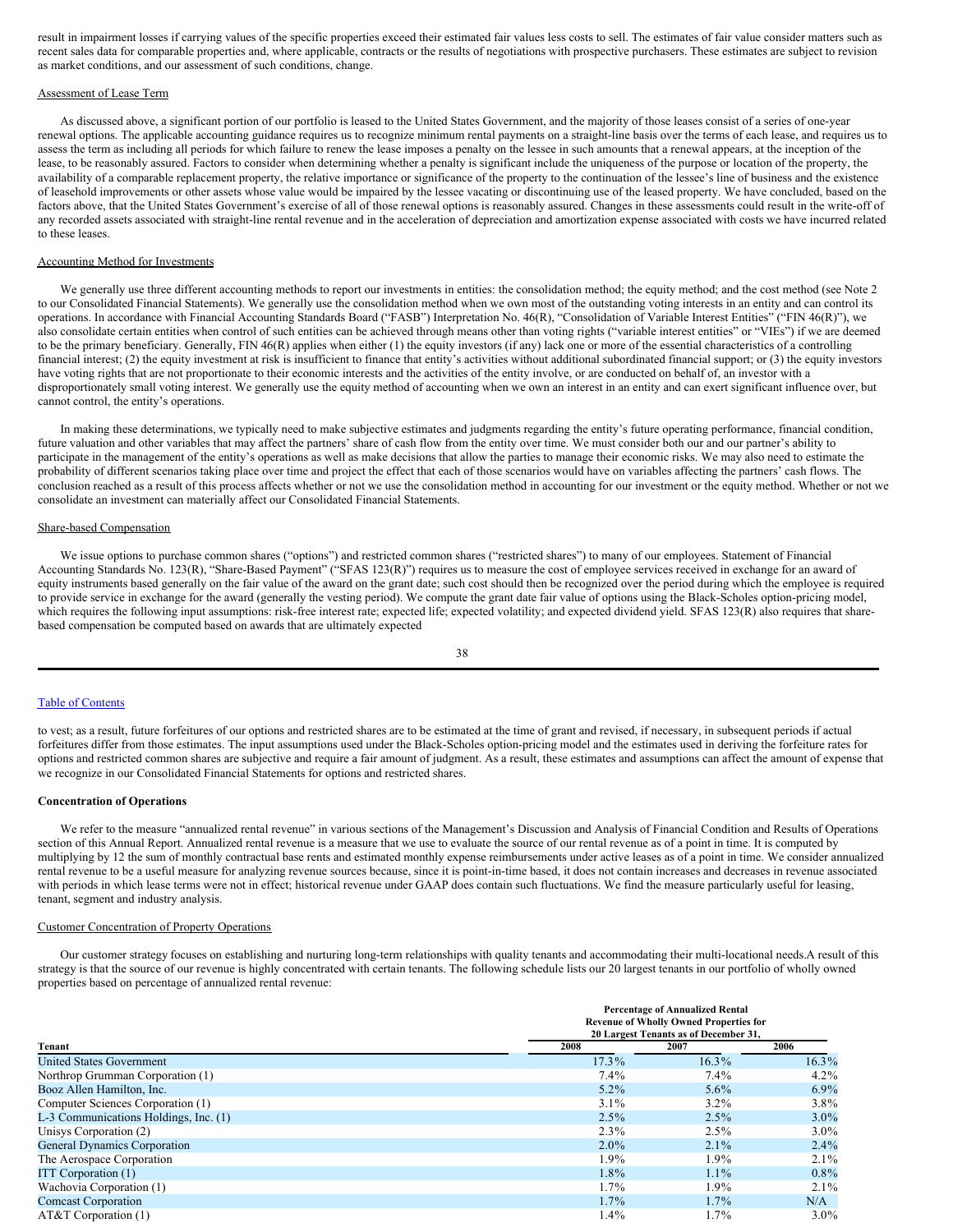| The Boeing Company (1)                         | $1.1\%$   | $1.2\%$   | 1.4%      |
|------------------------------------------------|-----------|-----------|-----------|
| Ciena Corporation                              | $1.1\%$   | $1.0\%$   | $1.2\%$   |
| BAE Systems PLC (1)                            | $0.8\%$   | $0.8\%$   | $1.0\%$   |
| The Johns Hopkins Institutions                 | $0.8\%$   | $0.8\%$   | N/A       |
| Science Applications International Corporation | $0.8\%$   | $0.9\%$   | $1.1\%$   |
| Merck & Co., Inc. $(2)$                        | $0.7\%$   | $0.8\%$   | $0.8\%$   |
| Magellan Health Services, Inc.                 | $0.7\%$   | $0.7\%$   | $1.0\%$   |
| AARP                                           | $0.7\%$   | N/A       | N/A       |
| Wyle Laboratories, Inc.                        | N/A       | $0.7\%$   | $0.8\%$   |
| Lockheed Martin Corporation                    | N/A       | N/A       | $1.0\%$   |
| Harris Corporation                             | N/A       | N/A       | $0.8\%$   |
| Subtotal of 20 largest tenants                 | 55.0%     | 54.8%     | 56.7%     |
| All remaining tenants                          | $45.0\%$  | $45.2\%$  | $43.3\%$  |
| Total                                          | $100.0\%$ | $100.0\%$ | $100.0\%$ |

(1) Includes affiliated organizations and agencies and predecessor companies.

(2) Unisys Corporation ("Unisys") subleases space to Merck and Co., Inc. ("Merck"); revenue from this subleased space is classified as Merck revenue.

### Table of [Contents](#page-1-0)

We had no significant changes in these concentrations from December 31, 2007 to December 31, 2008. The United States Government increased in large part due to it taking occupancy of most of our newly-constructed square feet placed in service during the year, and Northrop Grumman Corporation remained unchanged despite our growth during the year in large part due to its occupancy in a property that we acquired during the year. Our changes in concentration from December 31, 2006 to December 31, 2007 occurred in large part due to the Nottingham Acquisition (described in the section below entitled "Geographic Concentration"); since none of our 20 largest tenants as of December 31, 2006 had significant leasing positions in the properties acquired, the transaction: (1) had a decreasing effect on the level of concentration with those tenants; and (2) led to the addition of Comcast Corporation and Johns Hopkins University as being among our 20 largest tenants.

Our customer strategy focuses in particular on tenants in the United States Government, defense information technology and data sectors. As of December 31, 2008, 54.8% of our annualized rental revenue was from properties with tenants in these sectors. We believe that we are well positioned for future growth from these sectors for reasons that include the following:

- · our strong relationships and reputation for high service levels that we have forged over the years and continue to emphasize;
- the proximity of our properties to government demand drivers (such as military installations) in various regions of the country and our willingness to expand to other regions where that type of demand exists; and
- the depth of our collective team knowledge, experience and capabilities in developing and operating secure properties that meet the United States Government's Force Protection requirements and data centers.

We classify the revenue from our leases into sector groupings based solely on our knowledge of the tenants' operations in leased space. Occasionally, classifications require subjective and complex judgments. We do not use independent sources such as Standard Industrial Classification codes for classifying our revenue into industry groupings and if we did, the resulting groupings would be materially different.

There is a certain level of risk inherent in concentrating such a large portion of our operations with any one tenant. For example, our cash flow from operations and financial condition would be adversely affected if our larger tenants fail to make rental payments to us or experience financial difficulties, including bankruptcy, insolvency or general downturn of business, or if the United States Government elects to terminate several of its leases and the affected space cannot be re-leased on satisfactory terms. There is also a certain level of risk that is inherent in concentrating such a large portion of our operations with so many tenants whose businesses are in the same economic sector. For example, a reduction in government spending for defense information technology activities could affect the ability of a large number of our tenants to fulfill lease obligations or decrease the likelihood that these tenants would renew their leases, and, in the case of the United States Government, a reduction in government spending could result in the early termination of leases.

Most of our leases with the United States Government provide for a series of one-year terms or provide for early termination rights. The government may terminate its leases if, among other reasons, the United States Congress fails to provide funding.

#### Geographic Concentration of Property Operations

Our market strategy is to concentrate our operations in select markets and submarkets where we believe we already possess or can achieve the critical mass necessary to maximize management efficiencies, operating synergies and competitive advantages through our acquisition, property management, leasing and development programs. A result of this strategy is that our property positions and operations are highly concentrated in a small number of geographic regions. The table below sets forth the regional allocation of our annualized rental revenue as of the end of the last three calendar years:

### 40

|                                     |          | <b>Percentage of Annualized Rental</b><br><b>Revenue of Wholly Owned</b><br>Properties as of December 31, | Number of<br><b>Wholly Owned Properties</b><br>as of December 31, |                |                |      |
|-------------------------------------|----------|-----------------------------------------------------------------------------------------------------------|-------------------------------------------------------------------|----------------|----------------|------|
| Region                              | 2008     | 2007                                                                                                      | 2006                                                              | 2008           | 2007           | 2006 |
| Baltimore/Washington Corridor       | $46.7\%$ | $46.2\%$                                                                                                  | 51.2%                                                             | 104            | 101            | 87   |
| Northern Virginia                   | 18.8%    | 19.4%                                                                                                     | $20.5\%$                                                          | 15             | 14             | 14   |
| Suburban Baltimore                  | $13.1\%$ | 14.1%                                                                                                     | $7.5\%$                                                           | 63             | 64             | 23   |
| Colorado Springs                    | $5.7\%$  | $4.0\%$                                                                                                   | $4.2\%$                                                           | 17             | 13             | 11   |
| Suburban Maryland                   | $4.0\%$  | $4.3\%$                                                                                                   | $4.1\%$                                                           |                |                |      |
| St. Mary's and King George Counties | $3.4\%$  | $3.5\%$                                                                                                   | $4.2\%$                                                           | 18             | 18             | 18   |
| Greater Philadelphia                | $2.9\%$  | $3.1\%$                                                                                                   | $3.7\%$                                                           | $\overline{4}$ | 4              | 4    |
| San Antonio                         | $2.6\%$  | $2.1\%$                                                                                                   | $2.4\%$                                                           |                | $\sim$         |      |
| Northern/Central New Jersey         |          |                                                                                                           |                                                                   |                |                |      |
|                                     | $0.6\%$  | $1.0\%$                                                                                                   | $2.2\%$                                                           | $\mathcal{D}$  | $\overline{4}$ | 6    |
| Other                               | $2.2\%$  | $2.3\%$                                                                                                   | N/A                                                               |                | $\sim$         | N/A  |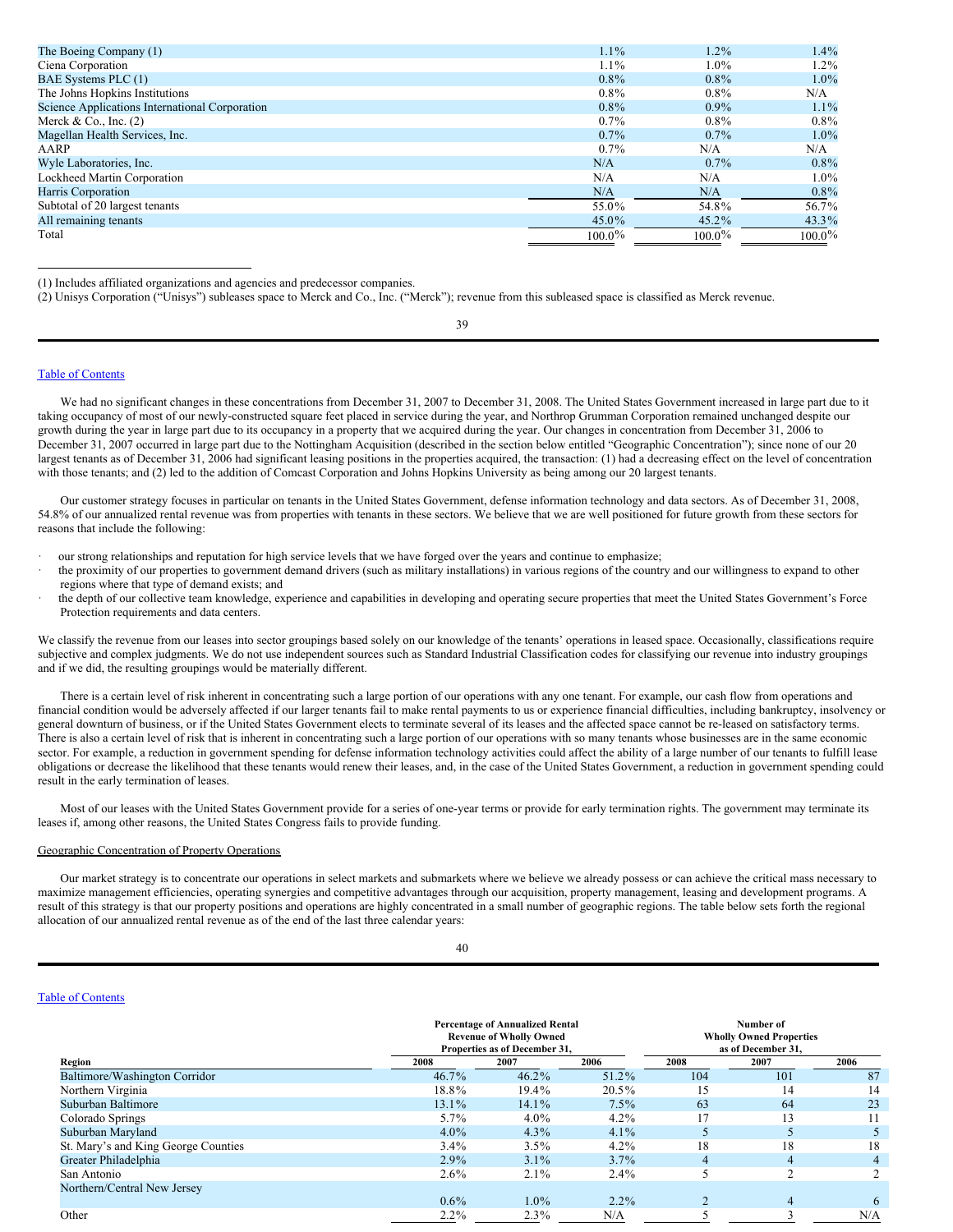| $100.0\%$ | $100.0\%$ | $100.0\%$ | 238 | 228 | 170 |
|-----------|-----------|-----------|-----|-----|-----|

In 2007, we acquired 56 operating properties totaling approximately 2.4 million square feet and land parcels totaling 187 acres in a series of transactions that we refer to collectively as the Nottingham Acquisition for an aggregate cost of \$366.9 million. All of the acquired properties are located in Maryland, with 36 of the operating properties, totaling 1.6 million square feet, and land parcels totaling 175 acres, located in White Marsh, Maryland (located in the Suburban Baltimore region) and the remaining properties and land parcels located in other regions in Northern Baltimore County and the Baltimore/Washington Corridor.

The most significant change in our regional allocation from December 31, 2007 to December 31, 2008 was due to newly-constructed properties placed into service in 2008. The most significant change in our regional allocation from December 31, 2006 to December 31, 2007 occurred as a result of the Nottingham Acquisition which, due to the large number of properties located in Suburban Baltimore, significantly increased that region's allocation and had a decreasing effect on other regions.

As of December 31, 2008, we had construction underway on four wholly owned properties in Colorado Springs and three wholly owned properties in the Baltimore/Washington Corridor; we expect that these properties will be completed and begin generating rental revenue between 2009 and 2010.

There is a certain level of risk that is inherent in concentrating such large portions of our operations in any one geographic region. For example, a decline in the real estate market or general economic conditions in the Mid-Atlantic region, the Greater Washington, D.C. region or the office parks in which our properties are located could have an adverse effect on our financial position, results of operations and cash flows.

### **Occupancy and Leasing**

The table below sets forth leasing information pertaining to our portfolio of wholly owned operating properties:

41

### Table of [Contents](#page-1-0)

|                                                                                |   | December 31. |           |           |  |  |
|--------------------------------------------------------------------------------|---|--------------|-----------|-----------|--|--|
|                                                                                |   | 2008         | 2007      | 2006      |  |  |
| Occupancy rates at year end                                                    |   |              |           |           |  |  |
| Total                                                                          |   | 93.2%        | 92.6%     | 92.8%     |  |  |
| Baltimore/Washington Corridor                                                  |   | 93.4%        | 92.6%     | $95.1\%$  |  |  |
| Northern Virginia                                                              |   | 97.4%        | 98.6%     | 90.9%     |  |  |
| Suburban Baltimore                                                             |   | 83.1%        | 84.8%     | 81.1%     |  |  |
| Colorado Springs                                                               |   | 94.3%        | 96.7%     | 92.8%     |  |  |
| Suburban Maryland                                                              |   | 97.7%        | 97.8%     | 83.2%     |  |  |
| St. Mary's and King George Counties                                            |   | 95.2%        | 91.6%     | 92.1%     |  |  |
| Greater Philadelphia                                                           |   | $100.0\%$    | $100.0\%$ | $100.0\%$ |  |  |
| San Antonio                                                                    |   | 100.0%       | 100.0%    | 100.0%    |  |  |
| Northern/Central New Jersey                                                    |   | $100.0\%$    | 70.8%     | 97.2%     |  |  |
| Other                                                                          |   | 100.0%       | 100.0%    | N/A       |  |  |
| Renewal rate of square footage for scheduled lease expirations during year (1) |   | 78.1%        | 69.1%     | 55.4%     |  |  |
| Average contractual annual rental rate per square foot at year end (2)         | ъ | 22.40        | 21.36     | 20.90     |  |  |

(1) Includes the effects of early renewals and early lease terminations.

(2) Includes estimated expense reimbursements.

As shown in the above table, the total year end occupancy rate for our portfolio of wholly owned properties did not change significantly from 2007 to 2008. Our renewal rate of square footage for scheduled lease expirations in 2008 was somewhat high in comparison to previous calendar years dating back to 2000, when the annual renewal rates ranged from 55% to 76%, and averaged 68%. We believe that our 2008 renewal rate was positively impacted by the effect of a high number of early renewals during the year. Our average contractual annual rent per square foot increased 4.9% from December 31, 2007 to December 31, 2008 which was primarily the result of higher rates obtained on newly constructed space placed in service and space renewed or retenanted during the year.

We expect that the effects of the global downturn on our real estate operations will make our leasing activities increasingly challenging in 2009, 2010 and perhaps beyond. Most of our regions are experiencing decreased rates of job growth to varying extents. The demand for space has diminished as businesses downsize their space requirements, focusing on containing costs and adjusting space needs in response to decreases in the size of their workforces. We believe that we will experience increased competition from owners of other properties willing to offer tenants aggressively lower rental rates or higher tenant improvements terms than we may be willing to accept. As a result, we may find it increasingly difficult to maintain high levels of occupancy and tenant retention.

We believe that the immediacy of our exposure to the increased challenges in the leasing environment is aided to a certain extent by our leases generally not being shortterm in nature and our operating strategy of monitoring concentrations of lease expirations occurring in any one year. Our weighted average lease term for wholly owned properties at December 31, 2008 was approximately five years, and no more than 14% of our annualized rental revenues at December 31, 2008 were scheduled to expire in any one calendar year between 2009 and 2013.

We also believe that our customer and market strategies could serve as advantages over our competitors in meeting some of the leasing challenges we expect to encounter. We believe that the United States Government, defense information technology and data sectors could still experience growth during these tough economic times. Much of this growth for us could be driven by increased government spending that is expected in Federal cyber security technology, which we believe could benefit not only our tenants but also our markets and submarkets. In addition, we believe that demand for leasing in our markets and submarkets will benefit from the relocation of military personnel to government installations in many of the regions in which our properties are located in connection with reporting by the Base Realignment and Closure Commission of the United States Congress ("BRAC"); we expect to see an increase in the momentum of these relocation activities in 2009, with greater activity in 2010 and 2011. Finally, we believe that demand in most of our markets and submarkets will be sustained, at least to a certain extent, based on their close proximity to government demand drivers such as Washington, D.C. and military installations.

### Table of [Contents](#page-1-0)

Set forth below is some additional information pertaining to our three largest regions (in terms of annualized rental revenue)(the sources of the overall market occupancy rate information set forth below are reports compiled by CB Richard Ellis, Inc.):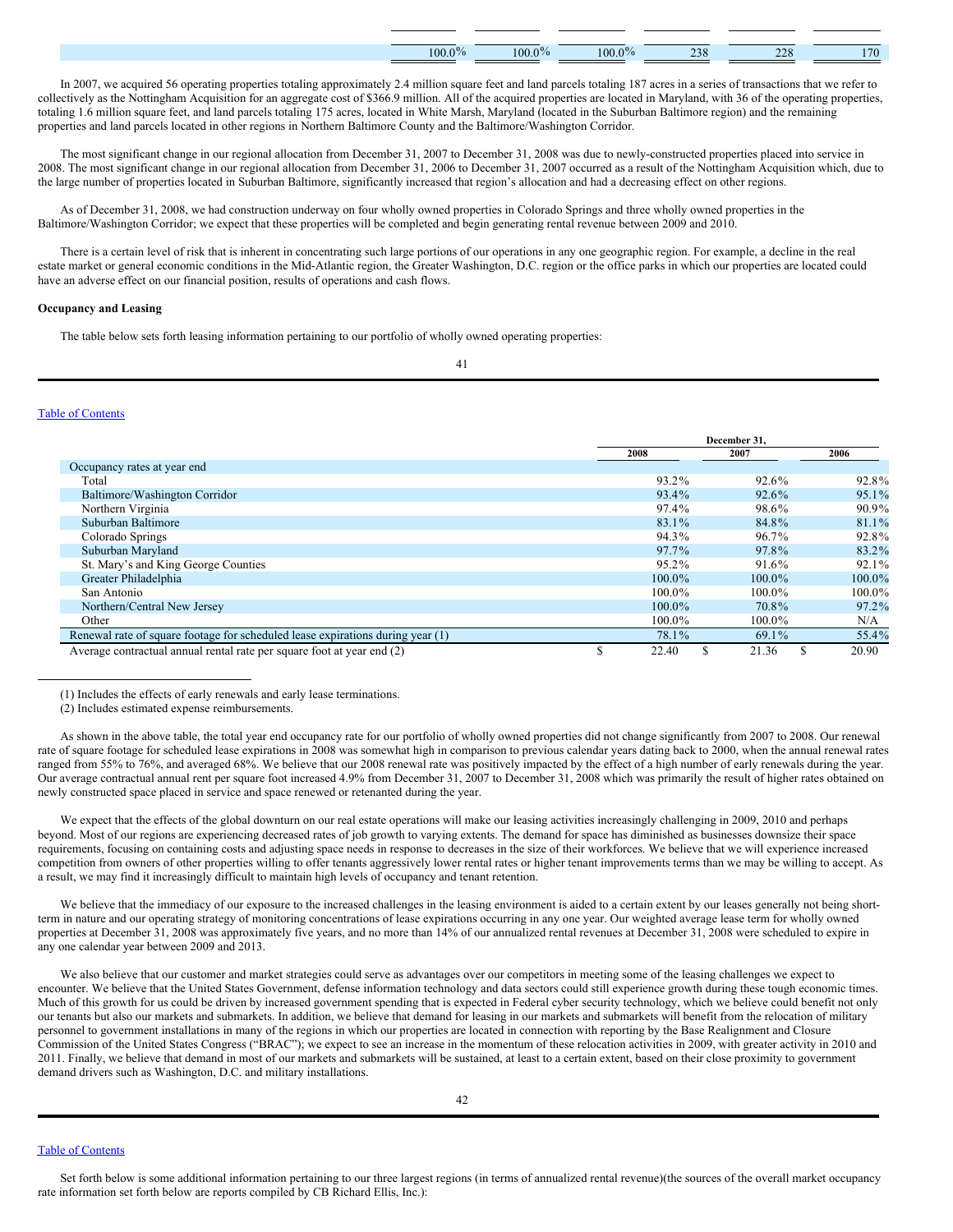- Baltimore/Washington Corridor: The 93.4% occupancy of our properties in this region at December 31, 2008 exceeded the overall market occupancy rates for office space of 85.3% in Anne Arundel County and 86.1% in Howard County. The percentages of our annualized rental revenues at December 31, 2008 from this region scheduled to expire in each of the next three years follow: 15% in 2009, 13% in 2010 and 10% in 2011. While we are experiencing increased competition for tenants in this region, we expect demand to benefit, at least to a certain extent, from BRAC relocations to Fort George G. Meade and much of the continuing growth in our focus sectors discussed above.
- Northern Virginia: The 97.4% occupancy of our properties in this region at December 31, 2008 exceeded the overall market occupancy rates for office space of 85.8% in Fairfax County and 83.6% in Reston/Herndon. The percentages of our annualized rental revenues at December 31, 2008 from this region scheduled to expire in each of the next three years follow: 8% in 2009, 20% in 2010 and 4% in 2011.
- Suburban Baltimore: The 83.1% occupancy of our properties in this region at December 31, 2008 was less than the overall market occupancy rate for office space of 87.8% in Upper Suburban Baltimore (which is where most of our properties in this region are located). The percentages of our annualized rental revenues at December 31, 2008 from this region scheduled to expire in each of the next three years follow: 15% in 2009, 11% in 2010 and 20% in 2011. We expect to experience considerable competition in this region. This market benefits to a certain extent from proximity to Washington, D.C. but not to the same extent as the previous two markets. However, we do expect some future growth in demand from BRAC relocations to Aberdeen Proving Ground.

All of our properties in the Greater Philadelphia region are concentrated under three leases with Unisys that expire in June 2009 (Unisys subleases approximately 20% of this space to Merck). During 2008, we entered into new long-term leases with Unisys and Merck for 39% of the currently leased space. We expect to remove 55% of the currently leased space from operations for redevelopment to occur through at least 2010; the removal of this space from operations will have an adverse effect on our results of operations until the redevelopment is completed and the space is leased.

We experienced increased delays in 2008 in the leasing of certain projects under construction that were not pre-leased. These delays resulted in the delay of some square footage under construction from becoming operational and also led to our deferral of certain projects under development on which we were about to commence construction. We believe that we need to commence construction on properties that are not pre-leased to a certain extent in certain of our markets to enable us to meet the demand of United States Government and defense information technology tenants that may require space meeting their needs in a short timeframe. In these situations, we are bearing the risk of our lease expectations not being met on such properties, which could adversely affect on our financial position, results of operations and cash flows.

As noted above, most of the leases with our largest tenant, the United States Government, provide for consecutive one-year terms or provide for early termination rights; all of the leasing statistics set forth above assume that the United States Government will remain in the space that they lease through the end of the respective arrangements, without ending consecutive one-year leases prematurely or exercising early termination rights. We report the statistics in this manner since we manage our leasing activities using these same assumptions and believe these assumptions to be probable.

The table below sets forth occupancy information pertaining to operating properties in which we have a partial ownership interest:

|                          |                 | <b>Occupancy Rates at</b> |           |          |  |  |  |  |  |
|--------------------------|-----------------|---------------------------|-----------|----------|--|--|--|--|--|
|                          | Ownership       | December 31.              |           |          |  |  |  |  |  |
| <b>Geographic Region</b> | <b>Interest</b> | 2008                      | 2007      | 2006     |  |  |  |  |  |
| Greater Harrisburg (1)   | $20.0\%$        | $89.4\%$                  | $90.5\%$  | $91.2\%$ |  |  |  |  |  |
| Suburban Maryland (2)    | $\sim$          | 94.8%                     | 76.2%     | 47.9%    |  |  |  |  |  |
| Northern Virginia (3)    | N/A             | N/A                       | $100.0\%$ | 100.0%   |  |  |  |  |  |

(1) Includes 16 properties totaling 672,000 square feet.

43

### Table of [Contents](#page-1-0)

- (2) Includes two properties totaling 97,000 operational square feet at December 31, 2008 (we had a 50% interest in 56,000 square feet and a 45% interest in 41,000 square feet). Includes one property with 56,000 square feet in which we had a 50% interest at December 31, 2007 and 2006.
- (3) Included one property with 78,000 operational square feet at December 31, 2007 and 2006. In December 2008, this property became wholly owned.

#### **Results of Operations**

While reviewing this section, you should refer to the tables in the section entitled "Selected Financial Data." You should also consider the factors set forth herein and in Item 1A of our 2008 Annual Report on Form 10-K that could negatively affect various aspects of our operations.

### Revenues from Real Estate Operations and Property Operating Expenses

We typically view our changes in revenues from real estate operations and property operating expenses as being comprised of the following components:

- · changes attributable to the operations of properties owned and 100% operational throughout the two years being compared. We define these as changes from "Same-Office Properties." For further discussion of the concept of "operational," you should refer to the section of Note 2 of the Consolidated Financial Statements entitled "Commercial Real Estate Properties;" and
- · changes attributable to operating properties acquired during the two years being compared and newly-constructed properties that were placed into service and not 100% operational throughout the two years being compared. We define these as changes from "Property Additions."

The tables included in this section set forth the components of our changes in revenues from real estate operations and property operating expenses (dollars in thousands). These tables, and the discussion that follow, include results and information pertaining to properties included in continuing operations.

|                                                             | Changes from 2007 to 2008    |        |  |                               |                      |  |                             |  |          |  |
|-------------------------------------------------------------|------------------------------|--------|--|-------------------------------|----------------------|--|-----------------------------|--|----------|--|
|                                                             | Property<br><b>Additions</b> |        |  | <b>Same-Office Properties</b> |                      |  | Other                       |  |          |  |
|                                                             | Dollar<br>Change (1)         |        |  | <b>Dollar</b><br>Change       | Percentage<br>Change |  | <b>Dollar</b><br>Change (2) |  | Total    |  |
| Revenues from real estate operations                        |                              |        |  |                               |                      |  |                             |  |          |  |
| Rental revenue                                              |                              | 17.859 |  | 5,360                         | $2.0\%$ \$           |  | (973)                       |  | 22,246   |  |
| Tenant recoveries and other real estate operations revenue  |                              | 4,045  |  | 7,391                         | $16.9\%$             |  | 37                          |  | 11,473   |  |
| Total                                                       |                              | 21,904 |  | 12,751                        | $4.1\%$              |  | (936)                       |  | 33,719   |  |
|                                                             |                              |        |  |                               |                      |  |                             |  |          |  |
| Property operating expenses                                 |                              | 7,714  |  | 9.973                         | $9.5\%$ \$           |  | 194                         |  | 17,881   |  |
| Straight-line rental revenue adjustments included in rental |                              |        |  |                               |                      |  |                             |  |          |  |
| revenue                                                     |                              | 1,086  |  | (2,629)                       | N/A                  |  |                             |  | (1, 543) |  |
| Amortization of deferred market rental revenue              |                              | 596    |  | (517)                         | N/A                  |  |                             |  | 79       |  |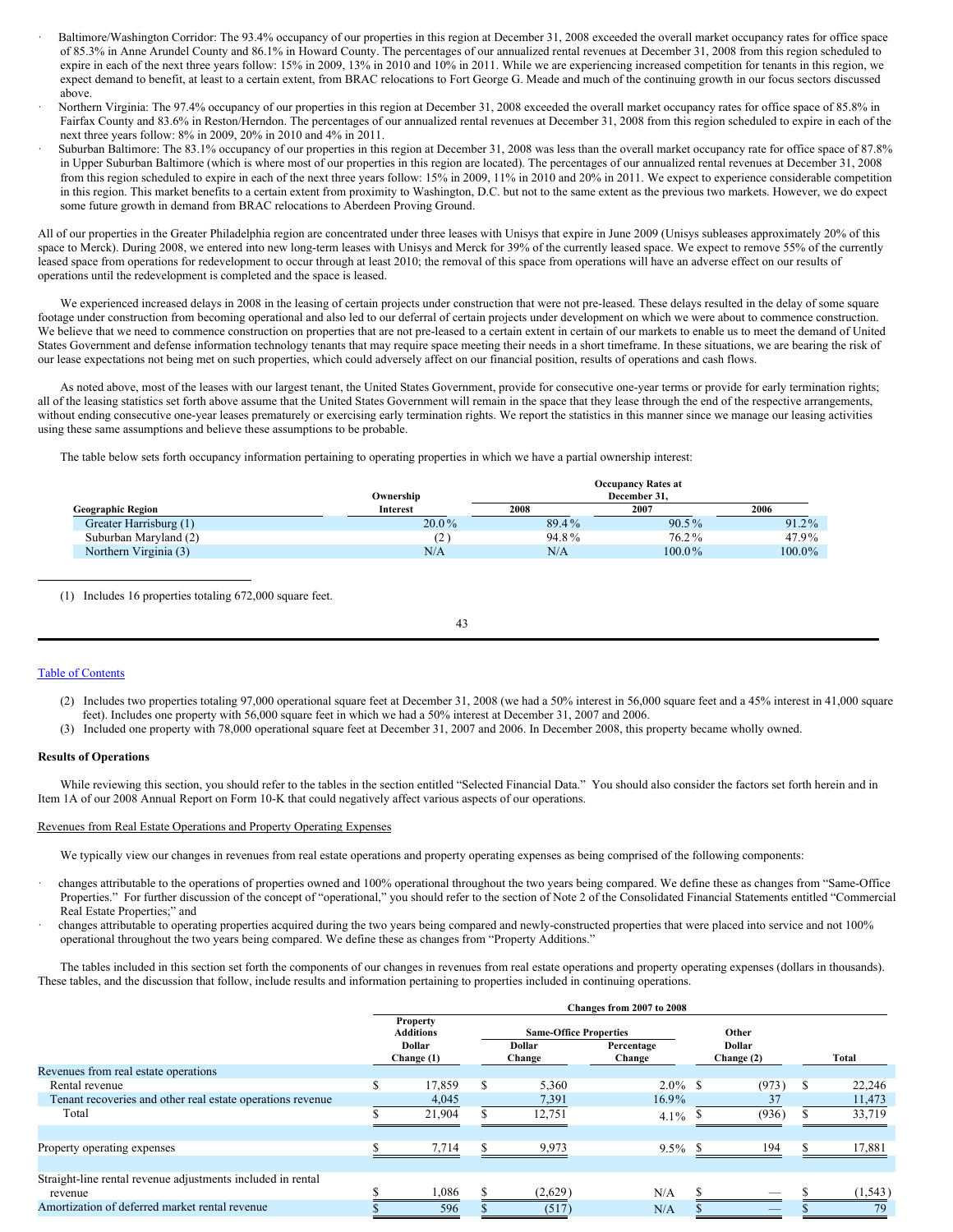| Numb.<br>properties included<br>category<br>1n<br>∠oerating ∗<br>i component c<br>ot oi | O. | $\mathbf{11.1}$ | _ | $\sim$<br>- 38. |
|-----------------------------------------------------------------------------------------|----|-----------------|---|-----------------|

(1) Includes 59 acquired properties, 15 newly-constructed properties and two redevelopment properties placed into service.

(2) Includes, among other things, the effects of amounts eliminated in consolidation. Certain amounts eliminated in consolidation are attributable to the Property Additions and Same-Office Properties.

As the table above indicates, our total increase in revenues from real estate operations and property operating expenses from 2007 to 2008 was attributable primarily to the Property Additions.

With regard to changes in the Same-Office Properties' revenues from real estate operations from 2007 to 2008:

44

### Table of [Contents](#page-1-0)

the increase in rental revenue included the following:

- an increase of \$7.1 million, or 2.7%, in rental revenue attributable primarily to changes in occupancy and rental rates between the two periods; partially offset by a decrease of \$1.8 million, or 79.1%, in net revenue from the early termination of leases.
- tenant recoveries and other revenue increased due primarily to the increase in property operating expenses described below. While we do have some lease structures under which tenants pay for 100% of properties' operating expenses, our most prevalent lease structure is for tenants to pay for a portion of property operating expenses to the extent that such expenses exceed amounts established in their respective leases that are based on historical expense levels. As a result, while there is an inherent direct relationship between our tenant recoveries and property operating expenses, this relationship does not result in a dollar for dollar increase in tenant recoveries as property operating expenses increase.

The increase in the Same-Office Properties' property operating expenses from 2007 to 2008 included the following:

- an increase of \$3.1 million attributable to direct miscellaneous reimbursable expenses pertaining to specific tenants;
- an increase of \$1.8 million, or 9.2%, in real estate taxes, which included the effect of increased property value assessments in our portfolio, most notably an increase of \$1.3 million, or 19.9%, attributable to our Northern Virginia portfolio;
- an increase of \$1.5 million, or 13.8%, in costs for asset and property management operations, much of which was due to increases in the size of our employee base supporting such operations;
- an increase of \$885,000, or 3.5%, in electric utilities expense, which included the effect of: (1) increased usage at certain properties due to increased occupancy; (2) our assumption of responsibility for payment of utilities at certain properties due to changes in lease structures; and (3) rate increases that we believe are the result of (a) increased oil prices and (b) energy deregulation in Maryland;
- an increase of \$814,000, or 6.8%, in cleaning services and related supplies due in large part to increased contract rates and increased occupancy at certain properties;
- an increase of \$803,000, or 14.5%, in heating and air conditioning repairs and maintenance due primarily to an increase in general repair activity and the commencement of new service arrangements at certain properties;
- an increase of \$574,000, or 248.2%, in bad debt expense due to additional reserves on tenant receivables;
- an increase of \$452,000, or 59.7%, in exterior repairs and maintenance due in large part to additional projects undertaken for roof repairs and building caulking and sealing; and
- a decrease of \$1.5 million, or 58.9%, in snow removal due to decreased snow and ice in most of our regions in 2008.

45

### Table of [Contents](#page-1-0)

|                                                               |                                     |        |   |                               | Changes from 2006 to 2007 |            |                        |  |        |
|---------------------------------------------------------------|-------------------------------------|--------|---|-------------------------------|---------------------------|------------|------------------------|--|--------|
|                                                               | <b>Property</b><br><b>Additions</b> |        |   | <b>Same-Office Properties</b> |                           |            | Other<br><b>Dollar</b> |  |        |
|                                                               | <b>Dollar</b><br>Change (1)         |        |   | <b>Dollar</b><br>Change       | Percentage<br>Change      | Change (2) |                        |  | Total  |
| Revenues from real estate operations                          |                                     |        |   |                               |                           |            |                        |  |        |
| Rental revenue                                                | \$                                  | 56,257 | x | 5,092                         | $2.1\%$ \$                |            | 326                    |  | 61,675 |
| Tenant recoveries and other real estate operations revenue    |                                     | 8,880  |   | 4,238                         | $12.0\%$                  |            | (323)                  |  | 12,795 |
| Total                                                         |                                     | 65,137 |   | 9,330                         | $3.4\%$                   |            |                        |  | 74,470 |
|                                                               |                                     |        |   |                               |                           |            |                        |  |        |
| Property operating expenses                                   |                                     | 21,491 |   | 6,872                         | $7.8\%$                   |            | 1,807                  |  | 30,170 |
|                                                               |                                     |        |   |                               |                           |            |                        |  |        |
| Straight-line rental revenue adjustments included in rental   |                                     |        |   |                               |                           |            |                        |  |        |
| revenue                                                       |                                     | 3,439  |   | (1,621)                       | N/A                       |            | 81                     |  | 1,899  |
| Amortization of deferred market rental revenue                |                                     | 28     |   | 372                           | N/A                       |            | (114)                  |  | 286    |
|                                                               |                                     |        |   |                               |                           |            |                        |  |        |
| Number of operating properties included in component category |                                     |        |   | 150                           | N/A                       |            |                        |  | 227    |

(1) Includes 63 acquired properties, 12 newly-constructed properties and two redevelopment properties placed into service.

(2) Includes, among other things, the effects of amounts eliminated in consolidation. Certain amounts eliminated in consolidation

are attributable to the Property Additions and Same-Office Properties.

As the table above indicates, our total increase in revenues from real estate operations and property operating expenses from 2006 to 2007 was attributable primarily to the Property Additions.

With regard to changes in the Same-Office Properties' revenues from real estate operations from 2006 to 2007:

the increase in rental revenue included the following:

an increase of \$6.2 million, or 2.7%, in rental revenue attributable primarily to changes in occupancy and rental rates between the two periods. Included in this increase was a \$5.0 million increase attributable to three properties (\$3.8 million in two properties in Northern Virginia and \$1.2 million in one property in the Baltimore/Washington Corridor) and a \$1.8 million decrease attributable to one property in Suburban Baltimore; partially offset by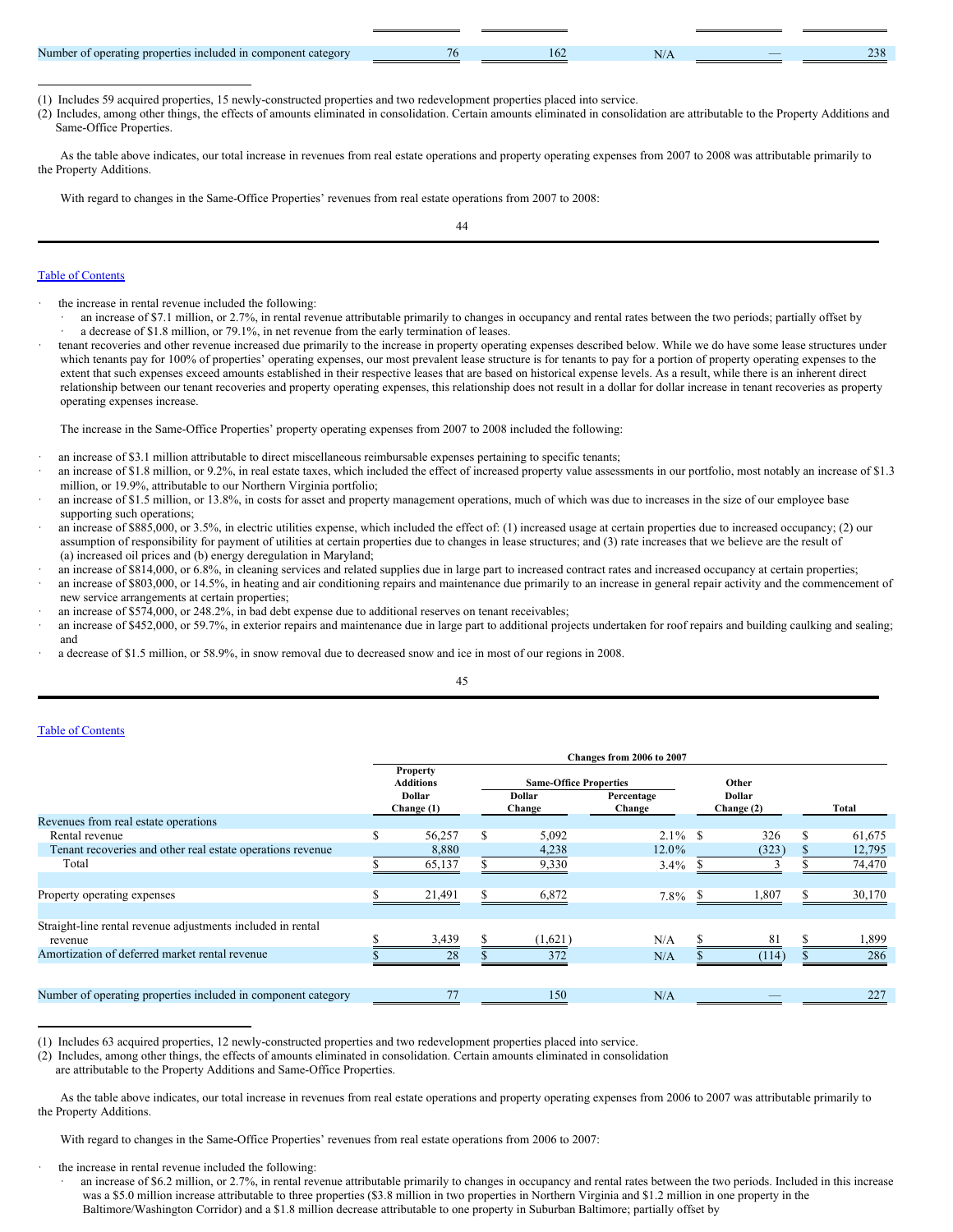a decrease of \$1.1 million, or 35.8%, in net revenue from the early termination of leases.

tenant recoveries and other revenue increased due primarily to the increase in property operating expenses described below.

The increase in the Same-Office Properties' property operating expenses from 2006 to 2007 included the following:

- · an increase of \$2.9 million, or 14.5%, in utilities due primarily to the same reasons discussed above for the change from 2007 to 2008;
- an increase of \$1.6 million, or 201.7%, in snow removal due to increased snow and ice in most of our regions in 2007;
- an increase of \$924,000, or 5.5%, in real estate taxes reflecting primarily an increase in the assessed value of many of our properties. Included in this amount was an
- increase of \$241,000, or 55.8%, attributable to our Colorado Springs portfolio which had a number of properties with significantly higher assessed values;
- an increase of \$701,000, or 16.1%, in heating and air conditioning repairs and maintenance due to an increase in general repair activity and the commencement of new service arrangements at certain properties; and
- an increase of \$714,000, or 8.9%, in repairs and maintenance labor due primarily to: (1) an increase in labor hours due mostly to the addition of new employees to address staffing needs and increased labor requirements at certain properties with increased occupancy; and (2) higher labor rates resulting from an increase in the underlying costs for labor. The higher labor rates were attributable in part to an inflationary trend but also were due to the increased need for us to employ individuals with specialized skills who command higher rates.

46

### Table of [Contents](#page-1-0)

The \$1.8 million increase in property operating expenses from 2006 to 2007 that was not attributable to Property Additions or Same-Office Properties included a \$1.3 million increase associated with the former Fort Ritchie United States Army base in Cascade, Washington County, Maryland, of which we acquired 500 acres on October 5, 2006 and 91 acres on November 29, 2007. While we had development activities underway at the Fort Ritchie project in 2007, the \$1.3 million in operating expenses was associated with the portions of the project held for future lease or development.

#### Construction Contract and Other Service Revenues and Expenses

The table below sets forth changes in our construction contract and other service revenues and expenses (dollars in thousands):

|                                |                                     |  | <b>Changes from 2007 to 2008</b>      |  |                               |              | Changes from 2006 to 2007    |  |                                       |  |                               |  |
|--------------------------------|-------------------------------------|--|---------------------------------------|--|-------------------------------|--------------|------------------------------|--|---------------------------------------|--|-------------------------------|--|
|                                | Other                               |  |                                       |  |                               |              |                              |  | Other                                 |  |                               |  |
|                                | Construction                        |  | <b>Service</b>                        |  |                               | Construction |                              |  | <b>Service</b>                        |  |                               |  |
|                                | Contract<br><b>Dollar</b><br>Change |  | <b>Operations</b><br>Dollar<br>Change |  | <b>Total Dollar</b><br>Change |              | Contract<br>Dollar<br>Change |  | <b>Operations</b><br>Dollar<br>Change |  | <b>Total Dollar</b><br>Change |  |
| Service operations             |                                     |  |                                       |  |                               |              |                              |  |                                       |  |                               |  |
| Revenues                       | 149.534                             |  | (2,374)                               |  | 147.160                       |              | (15, 108)                    |  | (3,751)                               |  | (18, 859)                     |  |
| Expenses                       | 146,388                             |  | (2,039)                               |  | 144,349                       |              | (14, 238)                    |  | (3,314)                               |  | (17, 552)                     |  |
| Income from service operations | 3,146                               |  | (335)                                 |  | 2,811                         |              | (870)                        |  | (437)                                 |  | (1,307)                       |  |

The revenues and costs associated with these services include subcontracted costs that are reimbursed to us by the customer at no mark up. As a result, the operating margins from these operations are small relative to the revenue. We use the net of service operations revenues and expenses to evaluate performance. The increase in income from service operations from 2007 to 2008 was due primarily to a large volume of construction contract activity recognized in 2008 in connection with three large contracts, all of which were with the United States Government. The decrease in income from service operations from 2006 to 2007 was due primarily to: (1) a slow down in activity on certain third party constructions jobs; and (2) a decrease in third party work for heating and air conditioning controls and plumbing services due primarily to our decision in 2007 to limit the amount of these services that we provide to third parties and, instead, focus on providing services predominantly for our properties. As evidenced in the changes set forth above, our volume of construction contract activity is inherently subject to significant variability depending on the volume and nature of projects undertaken by us (primarily on behalf of tenants), and therefore the increase in activity that occurred in 2008 should not necessarily be considered to be a trend that will continue. We view our service operations as an ancillary component of our overall operations that should continue to be a small contributor to our operating income relative to our real estate operations.

### Depreciation and Amortization

Our depreciation and other amortization expense from continuing operations increased from 2006 to 2007 by \$28.4 million, or 37.1%, due primarily to a \$30.4 million increase attributable to the Property Additions. Of the increase attributable to the Property Additions, \$22.8 million was attributable to the Nottingham Acquisition. When we acquire operating properties, a portion of the acquisition value of such properties is generally allocated to assets with depreciable lives that are based on the lives of the underlying leases. Compared to other acquisitions completed by us in the past, the Nottingham Acquisition had a considerably larger portion of the value of the operating properties allocated to assets with lives that are based on the lives of the underlying leases; due to that fact and the fact that a large number of the leases in these properties had lives of four years or less, much of the depreciation and amortization associated with these properties was front-loaded to the four years following the completion of the acquisition. This is resulting in increased depreciation and amortization expense from 2007 to 2010. The net increase in depreciation and other amortization expense from 2006 to 2007 also included a decrease of \$2.9 million attributable to one of the Same-Office Properties that had significant depreciation and amortization expense in 2006 associated with a lease that terminated in 2006.

Our depreciation and other amortization expense from continuing operations decreased from 2007 to 2008 by \$2.0 million, or 1.9%, due primarily to a number of shorter lived assets becoming fully amortized during or prior to the current periods, including assets associated with the Nottingham Acquisition. The effect of these decreases more than offset additional depreciation and amortization associated with new assets placed into service.

### Table of [Contents](#page-1-0)

#### General and Administrative Expenses

Our general and administrative expense increased by \$3.6 million, or 16.7%, from 2007 to 2008, and by \$3.7 million, or 20.3%, from 2006 to 2007. Much of this increase was attributable to an increase in the size of our employee base in response to the continued growth of the Company. A portion of the increase from 2007 to 2008 can also be attributed to costs associated with a number of information technology initiatives pursued during the year, the largest of which was for the implementation of an Enterprise Resource Planning software package.

General and administrative expenses increased as a percentage of operating income from 16.9% in 2006 to 18.4% in 2007 and to 18.8% in 2008. Much of this trend can be attributed to the increase in the size of our employee base in response to the continued growth of the Company. We believe in 2008 that we substantially completed the right-sizing of our employee base that was required in response to our growth and, therefore, expect only modest growth in general and administrative expense in 2009 and 2010.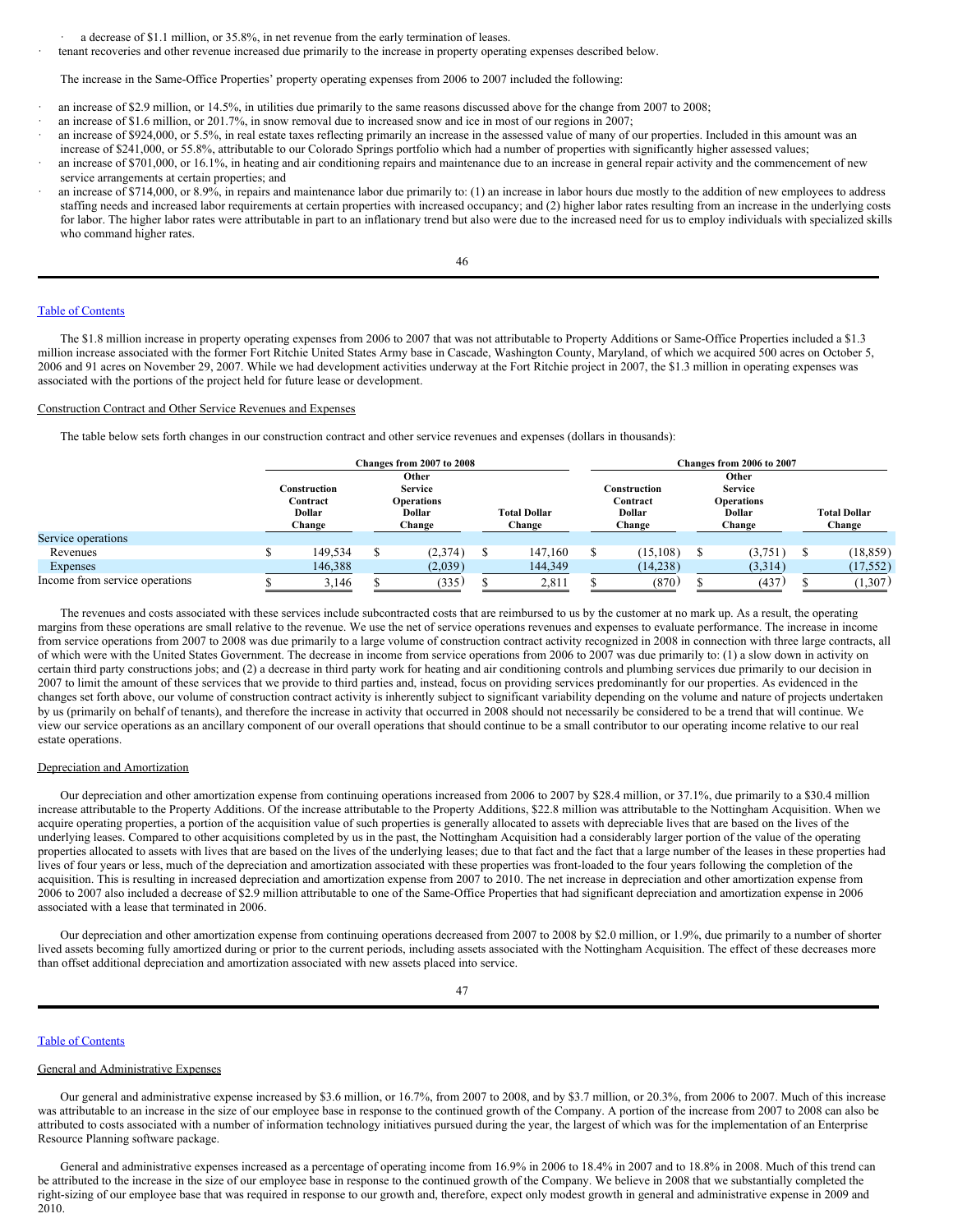#### Interest Expense

Our interest expense included in continuing operations decreased from 2007 to 2008 by \$1.9 million, or 2.3%. This decrease included the effects of the following:

- a decrease in the weighted average interest rates of our debt from 5.8% to 5.2%, much of which can be attributed to decreases in the one-month LIBOR rate in the latter portion of 2007 and in 2008; partially offset by
- an increase in our average outstanding debt balance by 7.4% due primarily to debt incurred to fund our 2007 and 2008 construction activities.

Our interest expense included in continuing operations increased from 2006 to 2007 by \$12.6 million, or 17.3%. This increase included the effects of the following:

- a 26.1% increase in our average outstanding debt balance, resulting primarily from our 2006 and 2007 acquisition and construction activities; offset in part by the effects of an increase in interest capitalized to construction, development and redevelopment projects of \$4.7 million, or 32.4%, due to increased construction, development and redevelopment activity; and
- a decrease in our weighted average interest rates from 6.2% to 5.8%.

#### Gain on Early Extinguishment of Debt

In November 2008, we repurchased a \$37.5 million aggregate principal amount of our 3.5% Exchangeable Senior Notes for \$26.7 million. We recognized a gain of \$10.4 million in connection with this repurchase.

#### Interest and Other Income

Included in interest and other income for 2008 was \$1.4 million in interest income associated with a mortgage loan receivable into which we entered in August 2008, which is discussed in further detail in the section below entitled "Investing and Financing Activities During 2008."

Included as interest and other income for 2007 was a \$1.0 million gain recognized on the disposition of most of our investment in TractManager, Inc., an investment that we account for using the cost method of accounting. TractManager, Inc. is an entity that developed an Internet-based contract imaging system for sale to real estate owners and healthcare providers.

#### **Minority Interests**

Interests in our Operating Partnership are in the form of preferred and common units. The line entitled "minority interests in income from continuing operations" includes primarily income from continuing operations allocated to preferred and common units not owned by us. Income is allocated to minority interest preferred unitholders in an amount equal to the priority return from the Operating Partnership to which they are entitled. Income is allocated to minority interest common unitholders based on the income earned by the Operating Partnership, after allocation to preferred unitholders, multiplied by the percentage of the common units in the Operating Partnership owned by those common unitholders.

```
48
```
#### Table of [Contents](#page-1-0)

As of December 31, 2008, we owned 86.2% of the outstanding common units and 95.8% of the outstanding preferred units. The percentage of the Operating Partnership owned by minority interests during the last three years decreased in the aggregate due primarily to the effect of the following transactions:

- the issuance of additional units to us as we issued new preferred shares and common shares during 2006 through 2008 due to the fact that we receive preferred units and common units in the Operating Partnership each time we issue preferred shares and common shares; and
- the exchange of common units for our common shares by certain minority interest holders of common units; offset in part by
- our issuance of common units to third parties totaling 262,165 in 2007 and 181,097 in 2006 in connection with acquisitions; and
- · the redemption by us of the Series E and Series F Cumulative Redeemable Preferred Shares of beneficial interest, and the corresponding Series E and Series F Preferred Units, in 2006.

Our income from continuing operations allocated to minority interests increased by \$4.2 million, or 124.8%, from 2007 to 2008 and decreased by \$411,000, or 11.0%, from 2006 to 2007. These changes are due primarily to: (1) the changes in the income available to allocate to minority interests holders of common units attributable primarily to the reasons set forth above for changes in revenue and expense items; and (2) the decreasing effect of our increasing ownership of common units (from 81.6% at December 31, 2005 to 86.2% at December 31, 2008).

#### Discontinued Operations, Net of Minority Interests

Our discontinued operations decreased \$16.2 million, or 88.0%, from 2006 to 2007 due primarily to changes in gain from sales of real estate included in discontinued operations. See Note 17 to the Consolidated Financial Statements for a summary of the components of income from discontinued operations.

#### Adjustments to Net Income to Arrive at Net Income Available to Common Shareholders

In 2006, we recognized a \$3.9 million decrease to net income available to common shareholders pertaining to the original issuance costs incurred on the Series E and Series F Preferred Shares of beneficial interest that were redeemed in 2006.

#### **Liquidity and Capital Resources**

Our primary cash requirements are for operating expenses, debt service, development of new properties, improvements to existing properties and acquisitions. While we may experience increasing challenges discussed elsewhere herein due to the current economic environment, we believe that our liquidity and capital resources are adequate for our near-term and longer-term requirements. We had cash and cash equivalents of \$6.8 million and \$24.6 million at December 31, 2008 and 2007, respectively. We maintain sufficient cash and cash equivalents to meet our operating cash requirements and short term investing and financing cash requirements. When we determine that the amount of cash and cash equivalents on hand is more than we need to meet such requirements, we may pay down our Revolving Credit Facility (defined below) or forgo borrowing under construction loan credit facilities to fund development activities.

We rely primarily on fixed-rate, non-recourse mortgage loans from banks and institutional lenders to finance most of our operating properties. We have also made use of the public equity and debt markets to meet our capital needs, principally to repay or refinance corporate and property secured debt and to provide funds for project development and acquisition costs. We have an unsecured revolving credit facility (the "Revolving Credit Facility") with a group of lenders that provides for borrowings of up to \$600 million, \$191.3 million of which was available at December 31, 2008; this facility is available through September 2011 and may be extended by one year at our option, subject to certain conditions. In addition, as discussed in greater detail below, we entered into our Revolving Construction Facility, which provides for borrowings of up to \$225.0 million, \$143.7 million of which was available at December 31, 2008 to fund future construction costs; this facility is available until May 2011 and may be extended by one year at our option, subject to certain conditions. Selective dispositions of operating and other properties may also provide capital resources in 2009 and in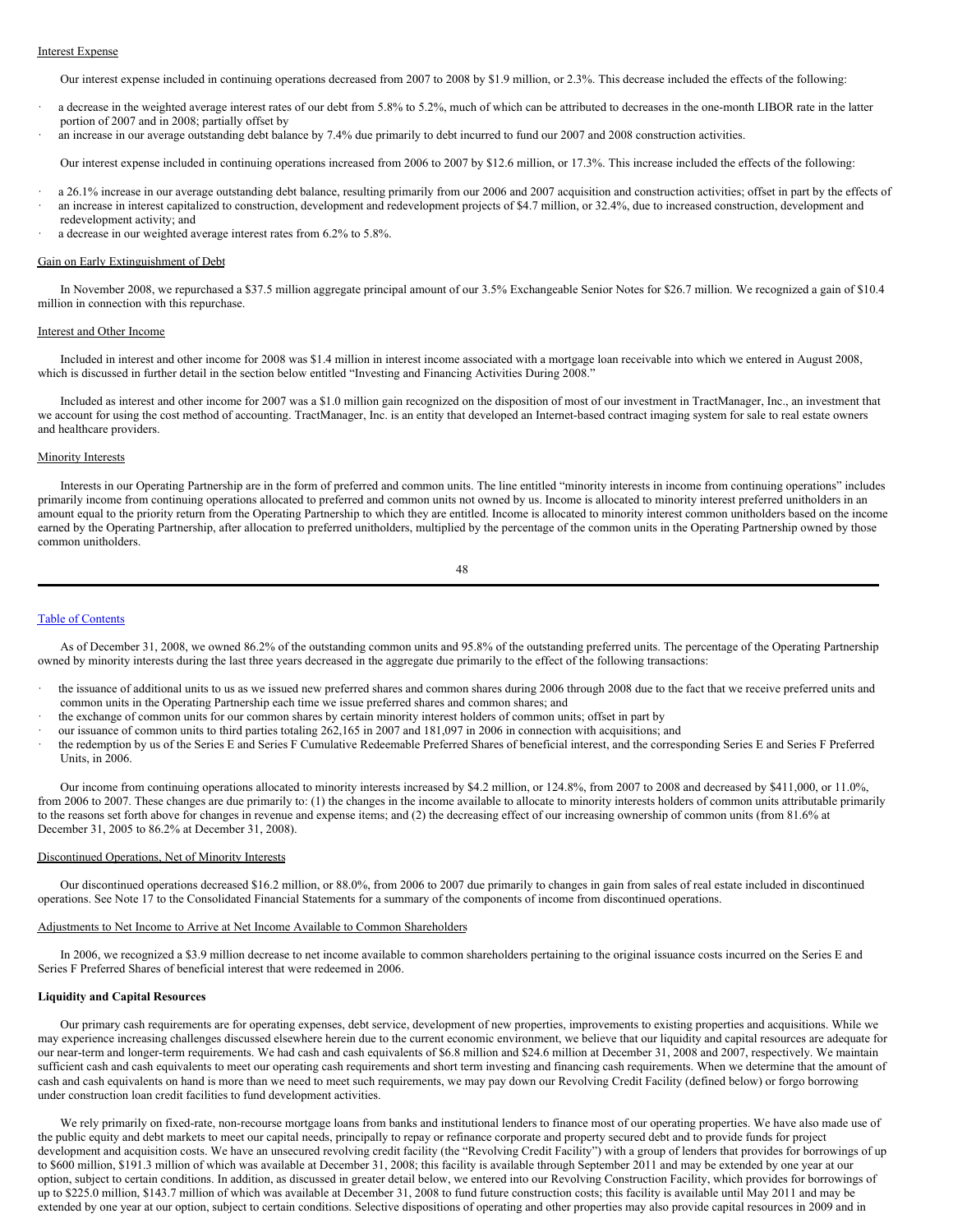future years. We are continually evaluating sources of capital and believe that there are satisfactory sources available for meeting our capital requirements without necessitating property sales.

In our discussions of liquidity and capital resources, we describe certain of the risks and uncertainties relating to our business. Additional risks are described in Item 1A of our Annual Report on Form 10-K.

### Table of [Contents](#page-1-0)

### Contractual Obligations

The following table summarizes our contractual obligations as of December 31, 2008 (in thousands):

|                                    | For the Years Ended December 31, |         |               |         |    |         |               |         |               |         |    |            |               |           |
|------------------------------------|----------------------------------|---------|---------------|---------|----|---------|---------------|---------|---------------|---------|----|------------|---------------|-----------|
|                                    |                                  | 2009    |               | 2010    |    | 2011    |               | 2012    |               | 2013    |    | Thereafter |               | Total     |
|                                    |                                  |         |               |         |    |         |               |         |               |         |    |            |               |           |
| Contractual obligations (1)        |                                  |         |               |         |    |         |               |         |               |         |    |            |               |           |
| Debt(2)                            |                                  |         |               |         |    |         |               |         |               |         |    |            |               |           |
| Balloon payments due upon          |                                  |         |               |         |    |         |               |         |               |         |    |            |               |           |
| maturity                           | \$                               | 93,567  | <sup>\$</sup> | 64,658  | \$ | 738,531 | <sup>\$</sup> | 257,524 | <sup>\$</sup> | 134,843 | -S | 536,587    | <sup>\$</sup> | 1,825,710 |
| Scheduled principal payments       |                                  | 10,415  |               | 9,375   |    | 7,550   |               | 6,076   |               | 2,875   |    | 4,121      |               | 40,412    |
| Interest on debt (3)               |                                  | 76,957  |               | 73,348  |    | 64,391  |               | 46,752  |               | 34,317  |    | 81,815     |               | 377,580   |
| Acquisitions of properties         |                                  |         |               |         |    |         |               |         |               |         |    | 4,000      |               | 4,000     |
| New construction and development   |                                  |         |               |         |    |         |               |         |               |         |    |            |               |           |
| contracts and obligations $(4)(5)$ |                                  | 79,062  |               |         |    |         |               |         |               |         |    |            |               | 79,062    |
| Third-party construction and       |                                  |         |               |         |    |         |               |         |               |         |    |            |               |           |
| development contracts $(5)(6)$     |                                  | 171,520 |               |         |    |         |               |         |               |         |    |            |               | 171,520   |
| Capital expenditures for operating |                                  |         |               |         |    |         |               |         |               |         |    |            |               |           |
| properties $(5)(7)$                |                                  | 3,532   |               |         |    |         |               |         |               |         |    |            |               | 3,532     |
| Operating leases (8)               |                                  | 604     |               | 339     |    | 126     |               | 15      |               |         |    |            |               | 1,084     |
| Other purchase obligations (9)     |                                  | 2,500   |               | 2,500   |    | 2,451   |               | 2,396   |               | 2,309   |    | 5,232      |               | 17,388    |
| Total contractual cash obligations |                                  | 438,157 |               | 150,220 |    | 813,049 |               | 312,763 |               | 174,344 |    | 631,755    |               | 2,520,288 |

(1) The contractual obligations set forth in this table generally exclude individual contracts that had a value of less than \$20,000. Also excluded are contracts associated with the operations of our properties that may be terminated with notice of one month or less, which is the arrangement that applies to most of our property operations contracts.

(2) Represents scheduled principal amortization payments and maturities only and therefore excludes a net premium of \$501,000. We expect to refinance the balloon payments that are due in 2009 and 2010 using primarily a combination of borrowings from our Revolving Credit Facility and proceeds from debt refinancings. The principal maturities occurring in 2011 include \$473.8 million that may be extended for one-year, subject to certain conditions.

(3) Represents interest costs for debt at December 31, 2008 for the terms of such debt. For variable rate debt, the amounts reflected above used December 31, 2008 interest rates on variable rate debt in computing interest costs for the terms of such debt.

(4) Represents contractual obligations pertaining to new construction, development and redevelopment activities. We expect to finance these costs primarily using proceeds from our Revolving Construction Facility and Revolving Credit Facility.

(5) Because of the long-term nature of certain construction and development contracts, some of these costs will be incurred beyond 2009.

(6) Represents contractual obligations pertaining to projects for which we are acting as construction manager on behalf of unrelated parties who are our clients. We expect to be reimbursed in full for these costs by our clients.

(7) Represents contractual obligations pertaining to capital expenditures for our operating properties. We expect to finance all of these costs using cash flow from operations.

- (8) We expect to pay these items using cash flow from operations.
- (9) Primarily represents contractual obligations pertaining to managed-energy service contracts in place for certain of our operating properties. We expect to pay these items using cash flow from operations.

Certain of our debt instruments require that we comply with a number of restrictive financial covenants, including leverage ratio, minimum net worth, minimum fixed charge coverage, minimum debt service and maximum secured indebtedness. As of December 31, 2008, we were in compliance with these financial covenants.

#### Other Future Cash Requirements for Investing and Financing Activities

As of December 31, 2008, we had construction activities underway on ten office properties totaling 1.2 million square feet that were 43.3% leased, or considered committed to lease (including three properties owned through joint ventures). We estimate remaining costs to be incurred will total approximately \$82.4 million upon completion of these properties; we expect to incur these costs through 2010. We expect to fund these costs using primarily borrowings from our Revolving Construction Facility and Revolving Credit Facility.

As of December 31, 2008, we had development activities underway on seven new office properties estimated to total 767,000 square feet. We estimate that costs for these properties will total approximately \$165.0 million. As of December 31, 2008, costs incurred on these properties totaled \$17.7 million and the balance is expected to be incurred through 2012. We expect to fund most of these costs using borrowings from our Revolving Construction Facility.

### Table of [Contents](#page-1-0)

We had redevelopment activities underway on one property at December 31, 2008 and expect to commence redevelopment on an additional property in 2009. We expect to incur an aggregate of approximately \$40.0 million in costs in connection with these projects from 2009 to 2010.

In September 2007, the City of Colorado Springs announced that it had selected us to be the master developer for the 277-acre site located in the Colorado Springs Airport Business Park, known as Cresterra, which is located at the entrance of the Colorado Springs Airport and adjacent to Peterson Air Force Base. We are currently in the process of negotiating the development agreement and long-term ground lease with the City of Colorado Springs regarding the details of this arrangement; we expect that the terms of these agreements will be finalized in 2009. We expect that this business park can support potential development of approximately 3.5 million square feet, including office, retail, industrial, hospitality and flex space. For this project, we expect to oversee development, construction, leasing and management and have a leasehold interest in buildings.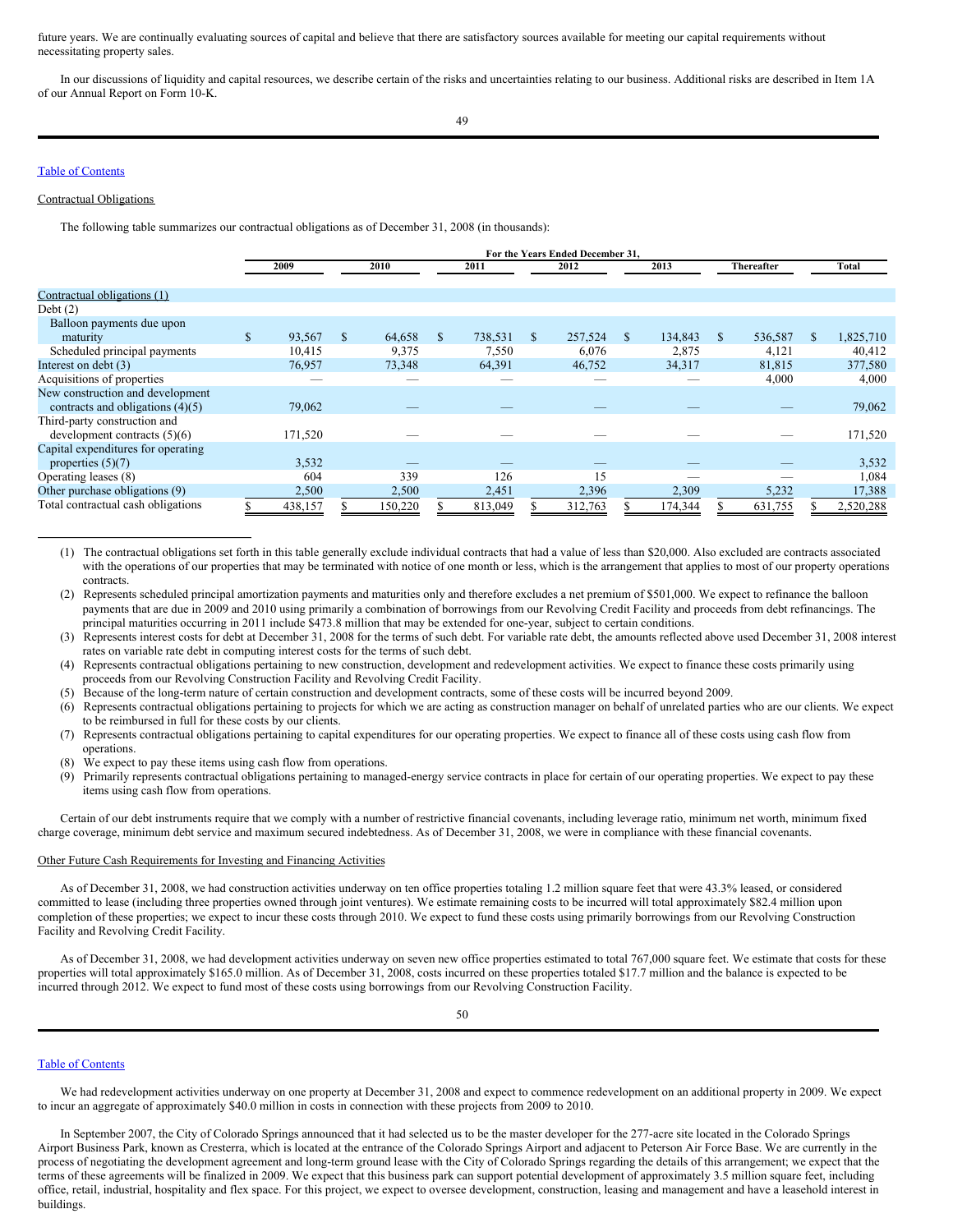We often use our Revolving Credit Facility initially to finance much of our investing and financing activities. We then pay down our Revolving Credit Facility using proceeds from long-term borrowings as attractive financing conditions arise and equity issuances as attractive equity market conditions arise. Amounts available under the facility are computed based on 65% of our unencumbered asset value, as defined in the agreement. As discussed above, as of December 31, 2008, the borrowing capacity under the Revolving Credit Facility was \$600.0 million, of which \$191.3 million was available.

As previously discussed, the United States financial markets are experiencing extreme volatility, and credit markets have tightened considerably. As a result, the level of risk that we may not be able to obtain new financing for acquisitions, development activities or other capital requirements at reasonable terms, if at all, in the near future has increased. Actions taken by us to reduce this level of risk include the following:

- we entered into the \$225.0 million Revolving Construction Facility in May 2008, which we expect to use in funding much of our future development activities; · we managed our debt to avoid significant concentrations of maturities in any particular year and have what we believe to be limited and manageable maturities over the next two years;
- · we raised \$139.2 million in net proceeds from the issuance of common shares in September 2008, which we used to pay down our Revolving Credit Facility in order to create borrowing capacity; and
- we entered into three new interest rate swaps to manage our exposure to increases in interest rates.

We believe that we have sufficient capacity under our Revolving Credit Facility to satisfy our 2009 debt maturities. We also believe that we have sufficient capacity under our Revolving Construction Facility to fund the construction of properties that were under construction by year end, as well as properties expected to be started in 2009. We do expect to pursue a certain amount of new permanent and medium-term debt in 2009; if we are successful in obtaining this debt, we expect to use the proceeds to pay down our Revolving Credit Facility to create additional borrowing capacity to enable us to fund future investment opportunities.

We found it increasingly difficult in 2008 to locate attractive acquisition opportunities due to a significant spread between seller expectations and prices that met our investment criteria. We are optimistic that that there will be more opportunities for acquisitions in 2009. Given the current economic climate, we are expecting that it could be more challenging in 2009 to raise capital through offerings of common and preferred shares at favorable terms than it has been historically. We also expect it to be challenging to raise capital through the sale of properties due to a lack of credit availability for potential buyers. As a result, we expect that we would likely fund any future acquisition opportunities using capacity created under our Revolving Credit Facility from new debt.

### Operating Activities

Our cash flow from operations increased \$44.2 million, or 32.1%, from 2007 to 2008; this increase is attributable in large part to: (1) the additional cash flow from operations generated by our property additions; and (2) the timing of cash flow associated with third-party construction projects in the current period. We expect to continue to use cash flow provided by operations to meet our short-term capital needs, including all property operating expenses, general

| I<br>I<br>$\sim$ |  |
|------------------|--|
|                  |  |

### Table of [Contents](#page-1-0)

and administrative expenses, interest expense, scheduled principal amortization of debt, dividends to our shareholders, distributions to our minority interest holders of preferred and common units in the Operating Partnership and capital improvements and leasing costs. We do not anticipate borrowing to meet these requirements.

As described previously, we expect that the effects of the global downturn on our real estate operations will make our leasing activities increasingly challenging in 2009, 2010 and perhaps beyond. As a result, there could be an increasing likelihood as leases expire of our being unsuccessful in renewing tenants or renewing on terms less favorable to us than the terms of the original leases. If a tenant leaves, we can expect to experience a vacancy for some period of time as well as higher tenant improvement and leasing costs than if a tenant renews. As a result, our cash flow of operations would be adversely affected if we experience a high volume of tenant departures at the end of their lease terms. While we believe that our largest tenants represent favorable credit risk, we believe that there may be an increased likelihood in the current economic climate of tenants encountering financial hardships; if one of our major tenants or a number of our smaller tenants were to experience financial difficulties, including bankruptcy, insolvency or general downturn of business, and as a result default in their lease obligations to us, our cash flow from operations would be adversely affected. During 2008, our cash flow from operations benefitted from a decrease in short-term interest rates; if short-term interest rates were to increase, the interest payments on our variable-rate debt would increase, which would have a decreasing effect on our cash flow from operations. These and other factors that could negatively affect our ability to generate cash flow from operations in the future are discussed in further detail in Item 1A of our 2008 Annual Report on Form 10-K.

#### Investing and Financing Activities During 2008

In 2008, we acquired three office properties totaling 247,000 square feet and three parcels of land that we believe can support 1.8 million developable square feet for \$59.8 million. These acquisitions were financed using primarily borrowings from our Revolving Credit Facility.

We had seven newly-constructed buildings totaling 528,000 square feet (three located in Colorado Springs and two each in the Baltimore/Washington Corridor and San Antonio) become fully operational in 2008 (89,000 of these square feet were placed into service in 2007). These properties were 85.6% leased or committed as of December 31, 2008. Costs incurred on these properties through December 31, 2008 totaled \$84.6 million, \$13.5 million of which was incurred in 2008. We financed the 2008 costs using primarily borrowings from our Revolving Credit Facility.

During 2008, we also placed into service 59,000 square feet that were redeveloped in a property located in Northern Virginia. Most of the costs for this space, which became 100% leased subsequent to December 31, 2008, were incurred in prior years.

As discussed above, at December 31, 2008, we had construction activities underway on ten office properties totaling 1.2 million square feet that were 43.3% leased, or considered committed to lease (including 85,000 square feet already placed into service). Three of these properties are owned through consolidated joint ventures. Costs incurred on these properties through December 31, 2008 totaled approximately \$174.0 million, of which approximately \$121.3 million was incurred in 2008. The costs incurred in 2008 were funded using borrowings from our Revolving Credit Facility and Revolving Construction Facility and cash reserves.

In 2008, we completed the formation of M Square, a consolidated joint venture in which we hold a 50% equity interest through Enterprise Campus Developer, LLC, another consolidated joint venture in which we own a 90% interest. M Square was formed to develop and own office properties, approved for up to approximately 750,000 square feet, located in M Square Research Park in College Park, Maryland.

The table below sets forth the major components of our additions to the line entitled "Total Commercial Real Estate Properties" on our Consolidated Balance Sheet for 2008 (in thousands):

| Construction, development and redevelopment  | 188,460   |
|----------------------------------------------|-----------|
| Acquisitions                                 | 55.286    |
| Tenant improvements on operating properties  | 20,280(1) |
| Capital improvements on operating properties | 11.261    |
|                                              | 275,287   |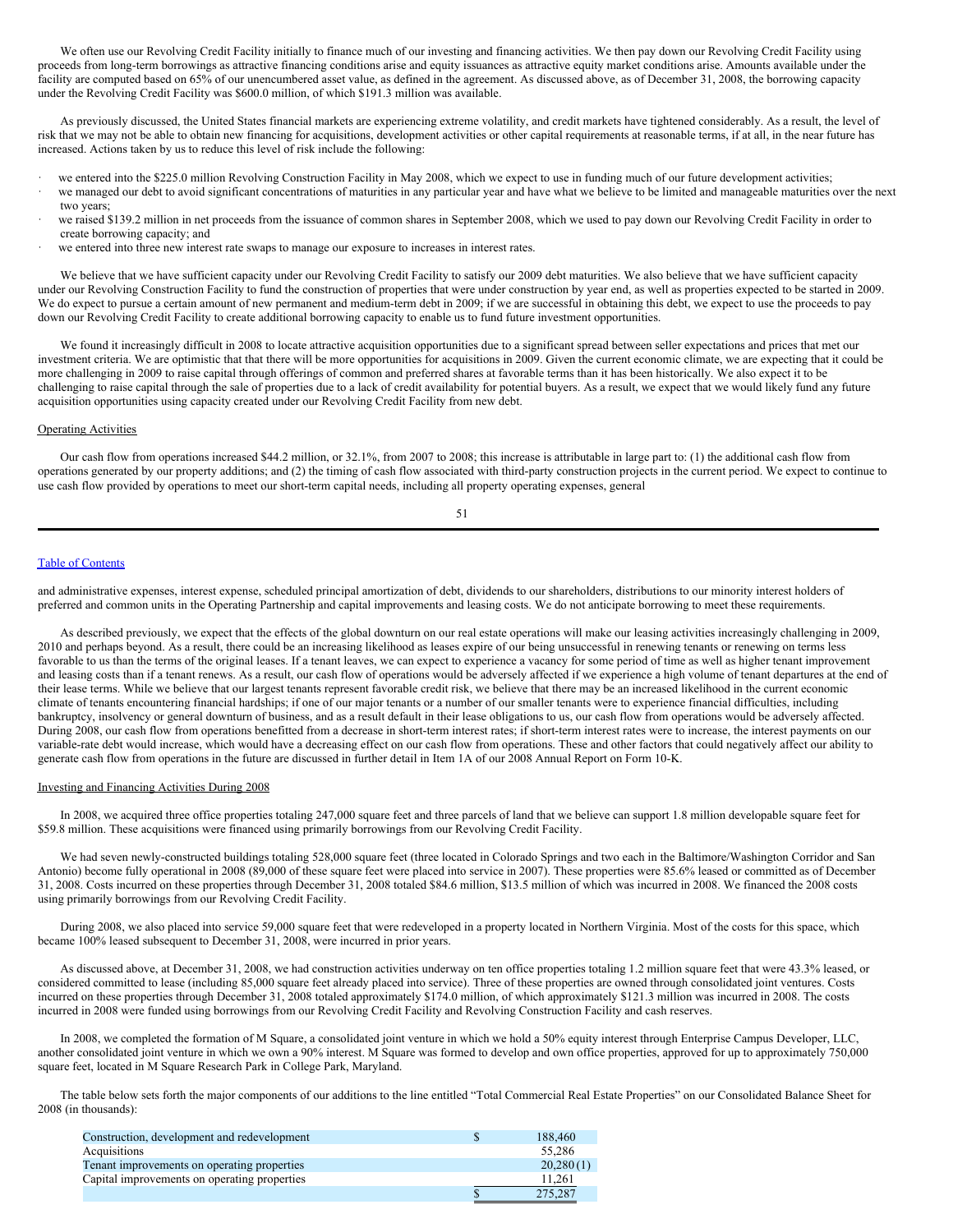(1) Tenant improvement costs incurred on newly-constructed properties are classified in this table as construction, development and redevelopment.

In 2008, we sold three operating properties totaling 223,000 square feet for a total of \$25.3 million, resulting in a gain of \$2.6 million. The net proceeds from these sales after transaction costs totaled approximately \$25.0 million. Our approximate application of the proceeds from these sales follows: \$16.9 million to pay down borrowings under our Revolving Credit Facility; \$5.1 million to fund an escrow that was used to fund a subsequent acquisition; and \$3.0 million to fund cash reserves.

In 2008, we also completed the sale of six recently constructed office condominiums located in Northern Virginia for sale prices totaling \$8.4 million in the aggregate, resulting in net proceeds of \$7.8 million. We applied these proceeds to our cash operating reserves. We recognized an aggregate gain before minority interests and income taxes of \$1.4 million on these sales.

On August 26, 2008, we loaned \$24.8 million to the owner of a 17-story Class A+ rental office property containing 471,000 square feet in Baltimore, Maryland. We have a secured interest in the ownership of the entity that owns the property and adjacent land parcels that is subordinate to that of a first mortgage on the property. The loan, which matures on August 26, 2011, carries a primary interest rate of 16.0%, although certain additional principal fundings available under the loan agreement carry an interest rate of 20.0%. While interest is payable to us under the loan on a monthly basis, to the extent that the borrower does not have sufficient net operating cash flow (as defined in the agreement) to pay all or a portion of the interest due under the loan in a given month, such unpaid portion of the interest shall be added to the loan principal amount used to compute interest in the following month. We are obligated to fund an aggregate of up to \$26.6 million under this loan, excluding any future compounding of unpaid interest. The balance of this mortgage loan receivable was \$25.8 million at December 31, 2008. The first mortgage loan, which had a balance of \$75.0 million at December 31, 2008, matures on August 9, 2009 and may be extended for two six-month periods, subject to certain conditions. If a default occurs under the terms of the loan with us or under the first mortgage loan, in order to protect our investment, we may need either to (1) purchase the first mortgage loan on the property or (2) foreclose on the ownership interest in the property and repay the first mortgage loan. For 2008, most of the interest that was payable under the loan due to us was not paid due to the borrower having insufficient net operating cash flow. Due to the commencement of a lease in the borrower's property in the later portion of 2008, we are expecting an improvement in the borrower's net operating cash flow that will enable them to pay the majority of interest payable under the loan for the 2009 period.

On May 2, 2008, we entered into a construction loan agreement with a group of lenders for which KeyBanc Capital Markets, Inc. acted as arranger, KeyBank National Association acted as administrative agent, Bank of America, N.A. acted as syndication agent and Manufacturers and Traders Trust Company acted as documentation agent; we refer to this loan as the "Revolving Construction Facility." The construction loan agreement provides for an aggregate commitment by the lenders of \$225.0 million, with a right for us to further increase the lenders' aggregate commitment during the term to a maximum of \$325.0 million, subject to certain conditions. Ownership interests in the properties for which construction costs are being financed through loans under the agreement are pledged as collateral. Borrowings are generally available for properties included in this construction loan agreement based on 85% of the total budgeted costs of construction of the applicable improvements for such properties as set forth in the properties' construction budgets, subject to certain other loan-to-value and debt coverage requirements. As loans for properties under the construction loan agreement are repaid in full and the ownership interests in such properties are no longer pledged as collateral, capacity under the construction loan agreement's aggregate commitment will be restored, giving us the ability to obtain new loans for other construction properties in which we pledge the ownership interests as collateral. The construction loan agreement matures on May 2, 2011 and may be extended by one year at our option, subject to certain conditions. The variable interest rate on each loan is based on one of the following, to be selected by us: (1) subject to certain conditions, the LIBOR rate for the interest period designated by us (customarily the one-month rate) plus 1.6% to 2.0%, as determined by our leverage levels at different points in time; or (2) the greater of (a) the prime rate of the lender then acting as agent or (b) the Federal Funds Rate, as defined in the construction loan agreement, plus 0.50%. Interest is payable at the end of each interest period (as defined in the agreement), and principal outstanding under each loan under the agreement is payable on the maturity date. The construction loan agreement also carries a quarterly fee that is based on the unused amount of the commitment multiplied by a per annum rate of 0.125% to 0.20%. At December 31, 2008, \$81.3 million was outstanding under this facility and \$143.7 million was available to fund future development costs.

On July 18, 2008, we borrowed \$221.4 million under a mortgage loan requiring interest only payments for the term at a variable rate of LIBOR plus 225 basis points (subject to a floor of 4.25%). This loan facility has a four-year

53

### Table of [Contents](#page-1-0)

term with an option to extend by an additional year. We used \$63.5 million of the proceeds from this loan to repay construction loan facilities that were due to mature in 2008, \$11.8 million to repay borrowings under the Revolving Construction Facility, \$142.0 million to repay borrowings under our Revolving Credit Facility and the balance to fund transaction costs.

In September 2008, we issued 3.7 million common shares at a public offering price of \$39 per share, for net proceeds of \$139.2 million after underwriting discount but before offering expenses. We contributed these net proceeds to our Operating Partnership in exchange for 3.7 million common units. The proceeds were then used to pay down our Revolving Credit Facility.

During 2008, we entered into the following interest rate swap agreements:

- · \$100.0 million notional amount on October 24, 2008 that fixes the one-month LIBOR base rate at 2.51% effective on November 3, 2008 and expiring on December 31, 2009;
- · \$120.0 million notional amount on December 17, 2008 that fixes the one-month LIBOR base rate at 1.76% effective on January 2, 2009 and expiring on May 1, 2012; and
- · \$100.0 million notional amount on December 29, 2008 that fixes the one-month LIBOR base rate at 1.975% effective on January 1, 2010 and expiring on May 1, 2012.

#### Analysis of Cash Flow Associated With Investing and Financing Activities

Our net cash flow used in investing activities decreased \$37.6 million from 2007 to 2008. This decrease was due primarily to the following:

a \$72.5 million decrease in purchases of and additions to commercial real estate due primarily to the completion of the Nottingham Acquisition in 2007; offset in part by · a \$25.3 million mortgage loan receivable discussed above that was funded in 2008.

Our cash flow provided by financing activities decreased \$116.3 million from 2007 to 2008. This decrease was due primarily to the following:

- a \$429.5 million increase in balloon payments on debt due in large part to: (1) a higher level of debt refinancing activity in the current period; and (2) additional debt paid down using \$139.2 million in proceeds from our issuance of common shares in September 2008; offset in part by
- a \$213.2 million increase in proceeds from mortgage and other loans payable due primarily to a higher level of debt refinancing activity in the current period; and
- · a \$134.3 million increase in net proceeds from our issuance of common shares in September 2008.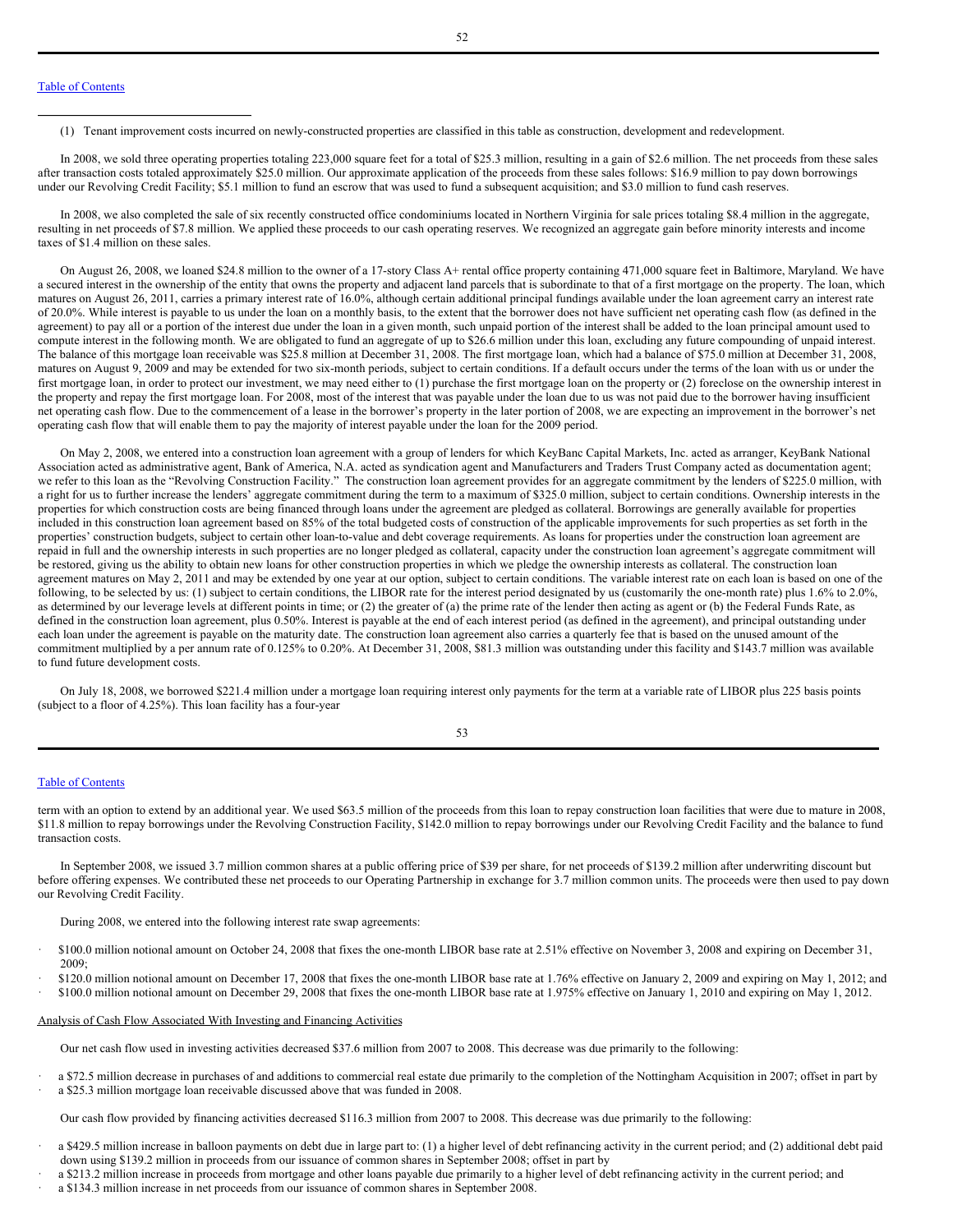#### Off-Balance Sheet Arrangements

During 2008, we owned an investment in an unconsolidated joint venture, Harrisburg Corporate Gateway Partners, L.P., for which we accounted using the equity method of accounting. This joint venture was entered into in 2005 to enable us to contribute office properties that were previously wholly owned by us into the joint venture in order to partially dispose of our interest in the properties. We managed the joint venture's property operations and any required construction projects and earned fees for these services in 2008. This joint venture has a two-member management committee that is responsible for making major decisions (as defined in the joint venture agreement) and we control one of the management committee positions.

We and our partner receive returns in proportion to our investments in the joint venture. As part of our obligations under the joint venture arrangement, we agreed to indemnify the partnership's lender for 80% of losses under standard nonrecourse loan guarantees (environmental indemnifications and guarantees against fraud and misrepresentation) during the period of time in which we manage the partnership's properties; we do not expect to incur any losses under these loan guarantees.

We have distributions in excess of our investment in this unconsolidated joint venture of \$4.8 million at December 31, 2008 due to our not recognizing gain on the contribution of properties into the joint venture; we did not recognize a gain on the contribution since we have contingent obligations, as described above, remaining in effect as long as we continue to manage the joint venture's properties that may exceed our proportionate interest. We recognized a loss on

#### Table of [Contents](#page-1-0)

our investment in this joint venture of \$203,000 in 2008. We also realized a net cash inflow from this joint venture of \$338,000 in 2008. In addition, we earned fees totaling \$268,000 from the joint venture in 2008 for construction, asset management and property management services.

During 2008, we also owned investments in six joint ventures that we accounted for using the consolidation method of accounting. We enter into joint ventures such as these from time to time for reasons that include the following: (1) they can provide a facility to access new markets and investment opportunities while enabling us to benefit from the expertise and relationships of our partners; (2) they are an alternative source for raising capital to put towards acquisition or development activities; and (3) they can reduce our exposure to risks associated with a property and its activities. Our consolidated and unconsolidated joint ventures are discussed in Note 5 to our Consolidated Financial Statements, and certain commitments and contingencies related to these joint ventures are discussed in Note 18.

We had no other material off-balance sheet arrangements during 2008.

### **Funds From Operations**

Funds from operations ("FFO") is defined as net income computed using GAAP, excluding gains (or losses) from sales of real estate, plus real estate-related depreciation and amortization, and after adjustments for unconsolidated partnerships and joint ventures. Gains from sales of newly-developed properties less accumulated depreciation, if any, required under GAAP are included in FFO on the basis that development services are the primary revenue generating activity; we believe that inclusion of these development gains is in accordance with the National Association of Real Estate Investment Trusts ("NAREIT") definition of FFO, although others may interpret the definition differently.

Accounting for real estate assets using historical cost accounting under GAAP assumes that the value of real estate assets diminishes predictably over time. NAREIT stated in its April 2002 White Paper on Funds from Operations that "since real estate asset values have historically risen or fallen with market conditions, many industry investors have considered presentations of operating results for real estate companies that use historical cost accounting to be insufficient by themselves." As a result, the concept of FFO was created by NAREIT for the REIT industry to "address this problem." We agree with the concept of FFO and believe that FFO is useful to management and investors as a supplemental measure of operating performance because, by excluding gains and losses related to sales of previously depreciated operating real estate properties and excluding real estate-related depreciation and amortization, FFO can help one compare our operating performance between periods. In addition, since most equity REITs provide FFO information to the investment community, we believe that FFO is useful to investors as a supplemental measure for comparing our results to those of other equity REITs. We believe that net income is the most directly comparable GAAP measure to FFO.

Since FFO excludes certain items includable in net income, reliance on the measure has limitations; management compensates for these limitations by using the measure simply as a supplemental measure that is weighed in the balance with other GAAP and non GAAP measures. FFO is not necessarily an indication of our cash flow available to fund cash needs. Additionally, it should not be used as an alternative to net income when evaluating our financial performance or to cash flow from operating, investing and financing activities when evaluating our liquidity or ability to make cash distributions or pay debt service. The FFO we present may not be comparable to the FFO presented by other REITs since they may interpret the current NAREIT definition of FFO differently or they may not use the current NAREIT definition of FFO.

Basic funds from operations ("Basic FFO") is FFO adjusted to (1) subtract (a) preferred share dividends and (b) issuance costs associated with redeemed preferred shares and (2) add back GAAP net income allocated to common units in the Operating Partnership not owned by us. With these adjustments, Basic FFO represents FFO available to common shareholders and common unitholders. Common units in the Operating Partnership are substantially similar to our common shares and are exchangeable into common shares, subject to certain conditions. We believe that Basic FFO is useful to investors due to the close correlation of common units to common shares. We believe that net income is the most directly comparable GAAP measure to Basic FFO. Basic FFO has essentially the same limitations as FFO; management compensates for these limitations in essentially the same manner as described above for FFO.

Diluted funds from operations ("Diluted FFO") is Basic FFO adjusted to add back any changes in Basic FFO that would result from the assumed conversion of securities that are convertible or exchangeable into common shares. However, the computation of Diluted FFO does not assume conversion of securities other than common units in the Operating Partnership that are convertible into common shares if the conversion of those securities would increase

55

#### Table of [Contents](#page-1-0)

Diluted FFO per share in a given period. We believe that Diluted FFO is useful to investors because it is the numerator used to compute Diluted FFO per share, discussed below. In addition, since most equity REITs provide Diluted FFO information to the investment community, we believe Diluted FFO is a useful supplemental measure for comparing us to other equity REITs. We believe that the numerator for diluted EPS is the most directly comparable GAAP measure to Diluted FFO. Since Diluted FFO excludes certain items includable in the numerator to diluted EPS, reliance on the measure has limitations; management compensates for these limitations by using the measure simply as a supplemental measure that is weighed in the balance with other GAAP and non-GAAP measures. Diluted FFO is not necessarily an indication of our cash flow available to fund cash needs. Additionally, it should not be used as an alternative to net income when evaluating our financial performance or to cash flow from operating, investing and financing activities when evaluating our liquidity or ability to make cash distributions or pay debt service. The Diluted FFO that we present may not be comparable to the Diluted FFO presented by other REITs.

Diluted funds from operations per share ("Diluted FFO per share") is (1) Diluted FFO divided by (2) the sum of the (a) weighted average common shares outstanding during a period, (b) weighted average common units outstanding during a period and (c) weighted average number of potential additional common shares that would have been outstanding during a period if other securities that are convertible or exchangeable into common shares were converted or exchanged. However, the computation of Diluted FFO per share does not assume conversion of securities other than common units in the Operating Partnership that are convertible into common shares if the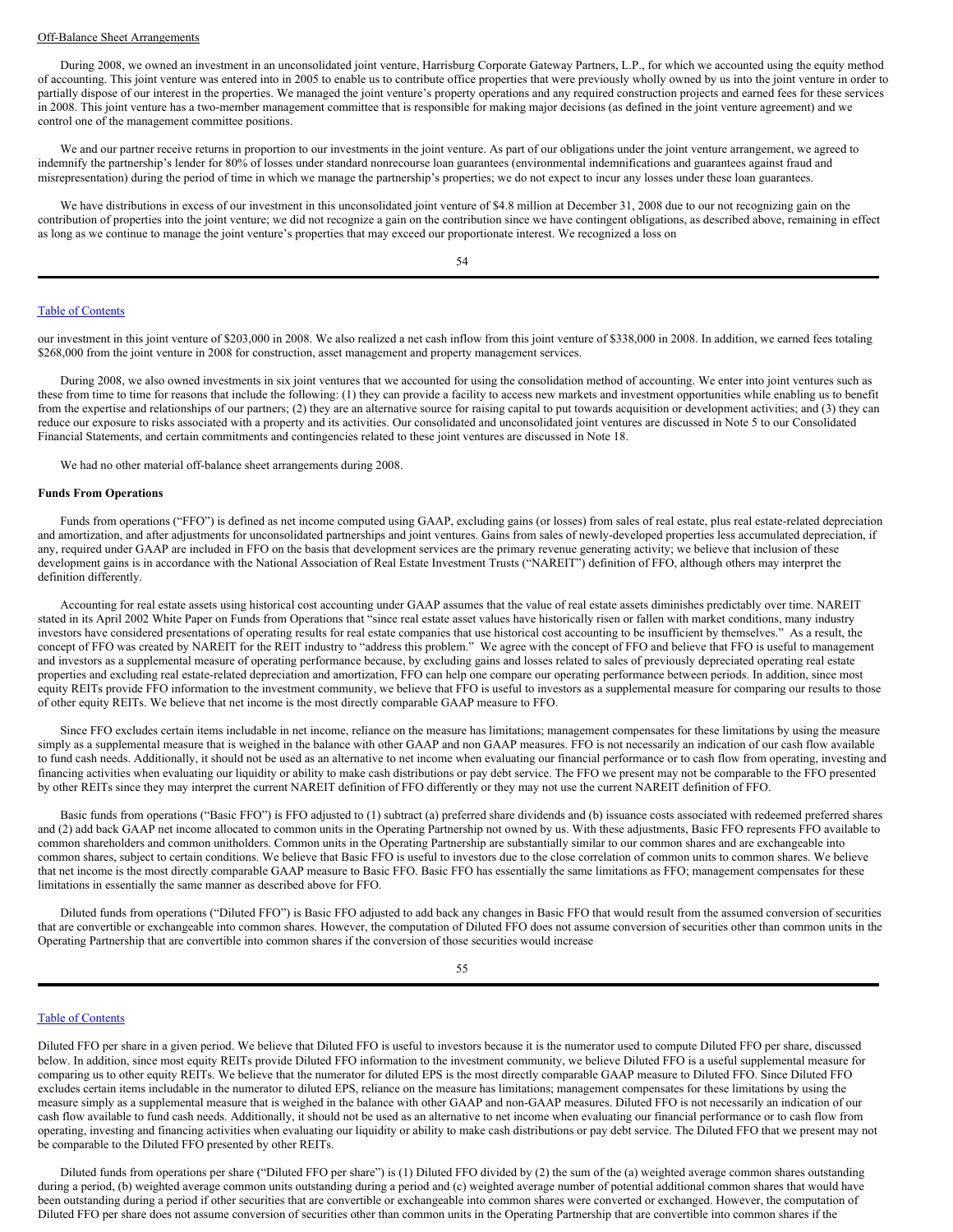conversion of those securities would increase Diluted FFO per share in a given period. We believe that Diluted FFO per share is useful to investors because it provides investors with a further context for evaluating our FFO results in the same manner that investors use earnings per share ("EPS") in evaluating net income available to common shareholders. In addition, since most equity REITs provide Diluted FFO per share information to the investment community, we believe Diluted FFO per share is a useful supplemental measure for comparing us to other equity REITs. We believe that diluted EPS is the most directly comparable GAAP measure to Diluted FFO per share. Diluted FFO per share has most of the same limitations as Diluted FFO (described above); management compensates for these limitations in essentially the same manner as described above for Diluted FFO.

Our Basic FFO, Diluted FFO and Diluted FFO per share for 2004 through 2008 and reconciliations of (1) net income to FFO, (2) the numerator for diluted EPS to diluted FFO and (3) the denominator for diluted EPS to the denominator for diluted FFO per share are set forth in the following table (dollars and shares in thousands, except per share data):

### Table of [Contents](#page-1-0)

|                                                                        | For the Years Ended December 31,<br>(in thousands, except per share data) |           |              |          |              |           |               |           |              |           |
|------------------------------------------------------------------------|---------------------------------------------------------------------------|-----------|--------------|----------|--------------|-----------|---------------|-----------|--------------|-----------|
|                                                                        |                                                                           | 2008      |              | 2007     |              | 2006      |               | 2005      |              | 2004      |
| Net income                                                             | $\mathbb{S}$                                                              | 58,668    | $\mathbf S$  | 34,784   | $\mathbf S$  | 49,227    | $\mathbf S$   | 39.031    | $\mathbb{S}$ | 37.032    |
| Add: Real estate-related depreciation and amortization                 |                                                                           | 102,772   |              | 106,260  |              | 78,631    |               | 62,850    |              | 51,371    |
| Add: Depreciation and amortization on unconsolidated real estate       |                                                                           |           |              |          |              |           |               |           |              |           |
| entities                                                               |                                                                           | 648       |              | 666      |              | 910       |               | 182       |              | 106       |
| Less: Depreciation and amortization allocable to minority interests in |                                                                           |           |              |          |              |           |               |           |              |           |
| other consolidated entities                                            |                                                                           | (270)     |              | (188)    |              | (163)     |               | (114)     |              | (86)      |
| Less: Gain on sales of real estate, net of taxes, excluding            |                                                                           |           |              |          |              |           |               |           |              |           |
| development portion (1)                                                |                                                                           | (2,630)   |              | (3,827)  |              | (17, 644) |               | (4, 422)  |              | (95)      |
| Funds from operations ("FFO")                                          |                                                                           | 159,188   |              | 137.695  |              | 110.961   |               | 97.527    |              | 88.328    |
| Add: Minority interests-common units in the Operating Partnership      |                                                                           | 7,315     |              | 3,682    |              | 7,276     |               | 5,889     |              | 5,659     |
| Less: Preferred share dividends                                        |                                                                           | (16, 102) |              | (16,068) |              | (15, 404) |               | (14, 615) |              | (16, 329) |
| Less: Issuance costs associated with redeemed preferred shares         |                                                                           |           |              |          |              | (3,896)   |               |           |              | (1, 813)  |
| Funds from Operations - basic ("Basic FFO")                            |                                                                           | 150,401   |              | 125,309  |              | 98,937    |               | 88,801    |              | 75,845    |
| Add: Expense on dilutive share-based compensation                      |                                                                           |           |              |          |              |           |               |           |              | 382       |
| Add: Convertible preferred share dividends                             |                                                                           |           |              |          |              |           |               |           |              | 21        |
| Funds from Operations - diluted ("Diluted FFO")                        | $\mathbb{S}$                                                              | 150,401   | $\mathbb{S}$ | 125,309  | $\mathbb{S}$ | 98,937    | $\mathbf S$   | 88,801    | $\mathbf S$  | 76,248    |
|                                                                        |                                                                           |           |              |          |              |           |               |           |              |           |
|                                                                        |                                                                           |           |              |          |              |           |               |           |              |           |
| Weighted average common shares                                         |                                                                           | 48,132    |              | 46,527   |              | 41,463    |               | 37,371    |              | 33,173    |
| Conversion of weighted average common units                            |                                                                           | 8,107     |              | 8,296    |              | 8,511     |               | 8,702     |              | 8,726     |
| Weighted average common shares/units - Basic FFO                       |                                                                           | 56,239    |              | 54,823   |              | 49.974    |               | 46.073    |              | 41.899    |
| Dilutive effect of share-based compensation awards                     |                                                                           | 733       |              | 1,103    |              | 1,799     |               | 1,626     |              | 1,896     |
| Assumed conversion of weighted average convertible preferred           |                                                                           |           |              |          |              |           |               |           |              |           |
| shares                                                                 |                                                                           |           |              |          |              |           |               |           |              | 134       |
| Weighted average common shares/units - Diluted FFO                     |                                                                           | 56,972    |              | 55,926   |              | 51,773    |               | 47,699    |              | 43,929    |
|                                                                        |                                                                           |           |              |          |              |           |               |           |              |           |
| Diluted FFO per share                                                  |                                                                           | 2.64      | \$           | 2.24     | \$.          | 1.91      | \$            | 1.86      |              | 1.74      |
|                                                                        |                                                                           |           |              |          |              |           |               |           |              |           |
| Numerator for diluted EPS                                              | $\mathbb{S}$                                                              | 42,566    | \$           | 18,716   | \$           | 29,927    | \$            | 24,416    | S            | 18,911    |
| Add: Minority interests-common units in the Operating Partnership      |                                                                           | 7,315     |              | 3,682    |              | 7,276     |               | 5,889     |              | 5,659     |
| Add: Real estate-related depreciation and amortization                 |                                                                           | 102,772   |              | 106,260  |              | 78,631    |               | 62,850    |              | 51,371    |
| Add: Depreciation and amortization on unconsolidated real estate       |                                                                           |           |              |          |              |           |               |           |              |           |
| entities                                                               |                                                                           | 648       |              | 666      |              | 910       |               | 182       |              | 106       |
| Less: Depreciation and amortization allocable to minority interests in |                                                                           |           |              |          |              |           |               |           |              |           |
| other consolidated entities                                            |                                                                           | (270)     |              | (188)    |              | (163)     |               | (114)     |              | (86)      |
| Less: Gain on sales of real estate, net of taxes, excluding            |                                                                           |           |              |          |              |           |               |           |              |           |
| development portion (1)                                                |                                                                           | (2,630)   |              | (3,827)  |              | (17, 644) |               | (4, 422)  |              | (95)      |
| Add: Expense on dilutive share-based compensation                      |                                                                           |           |              |          |              |           |               |           |              | 382       |
| Diluted FFO                                                            | $\mathbf{s}$                                                              | 150,401   | $\mathbb{S}$ | 125,309  | $\mathbf S$  | 98,937    | $\mathcal{S}$ | 88,801    | $\mathbb{S}$ | 76,248    |
|                                                                        |                                                                           |           |              |          |              |           |               |           |              |           |
| Denominator for diluted EPS                                            |                                                                           | 48,865    |              | 47,630   |              | 43,262    |               | 38,997    |              | 34,982    |
| Weighted average common units                                          |                                                                           | 8,107     |              | 8,296    |              | 8,511     |               | 8,702     |              | 8,726     |
| Dilutive effect of share-based compensation awards                     |                                                                           |           |              |          |              |           |               |           |              | 221       |
| Denominator for Diluted FFO per share                                  |                                                                           | 56,972    |              | 55,926   |              | 51,773    |               | 47,699    |              | 43,929    |

(1) Gains from the sale of real estate, net of taxes, that are attributable to sales of non-operating properties are included in FFO. Gains from newly-developed or redeveloped properties less accumulated depreciation, if any, required under GAAP are also included in FFO on the basis that development services are the primary revenue generating activity; we believe that inclusion of these development gains is in compliance with the NAREIT definition of FFO, although others may interpret the definition differently.

# Table of [Contents](#page-1-0)

# **Inflation**

Most of our tenants are obligated to pay their share of a building's operating expenses to the extent such expenses exceed amounts established in their leases, based on historical expense levels. Some of our tenants are obligated to pay their full share of a building's operating expenses. These arrangements somewhat reduce our exposure to increases in such costs resulting from inflation. In addition, since our average lease life is approximately five years, we generally expect to be able to compensate for increased operating expenses through increased rental rates upon lease renewal or expiration.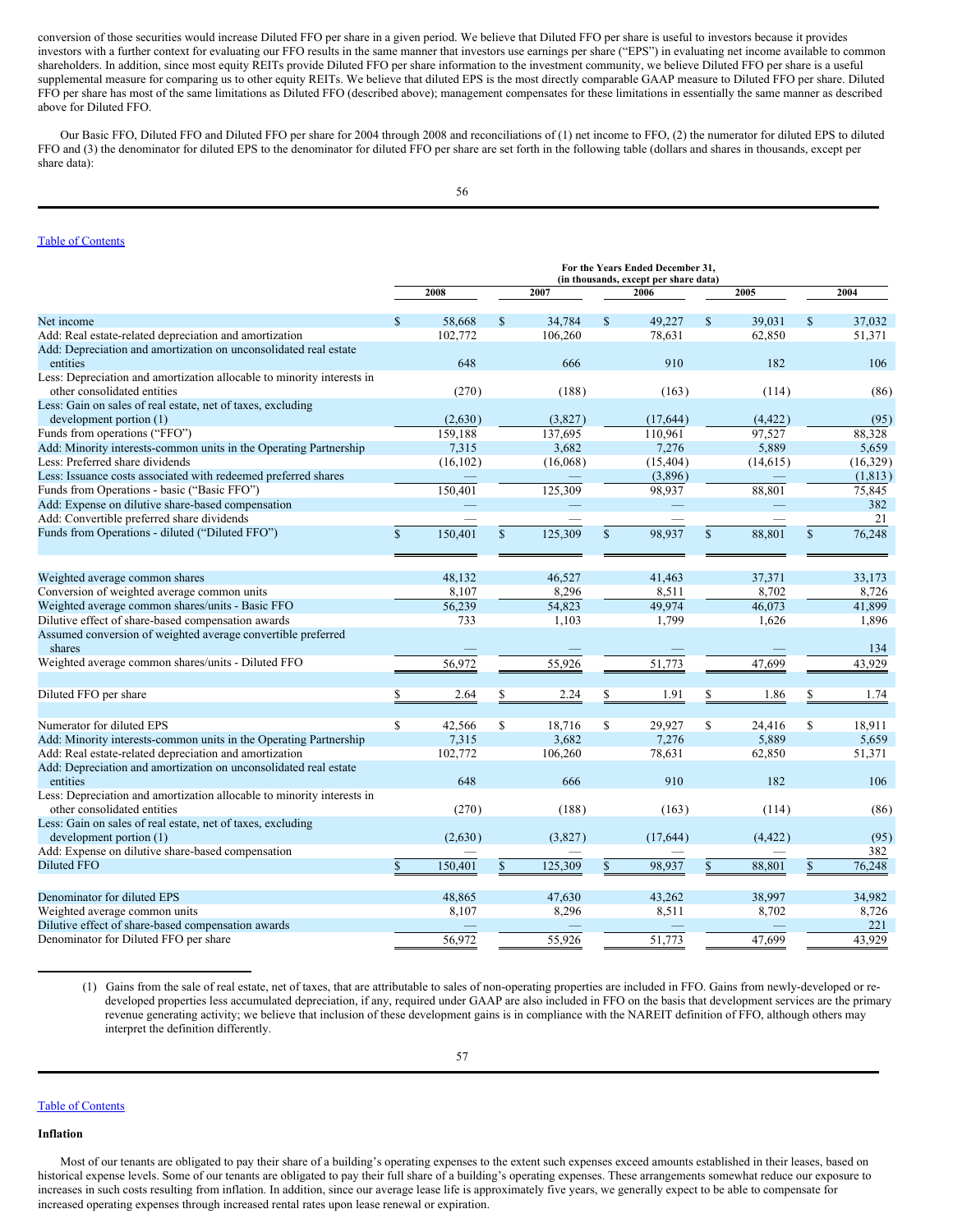Our costs associated with constructing buildings and completing renovation and tenant improvement work increased due to higher cost of materials. We expect to recover a portion of these costs through higher tenant rents and reimbursements for tenant improvements. The additional costs that we do not recover increase depreciation expense as projects are completed and placed into service.

# **Recent Accounting Pronouncements**

For disclosure regarding recent accounting pronouncements and the anticipated impact they will have on our operations, you should refer to Note 2 to our Consolidated Financial Statements.

### **Item 7A. Quantitative and Qualitative Disclosures about Market Risk**

We are exposed to certain market risks, the most predominant of which is change in interest rates. Increases in interest rates can result in increased interest expense under our Revolving Credit Facility and our other debt carrying variable interest rate terms. Increases in interest rates can also result in increased interest expense when our debt carrying fixed interest rate terms mature and need to be refinanced. Our capital strategy favors long-term, fixed-rate, secured debt over variable-rate debt to minimize the risk of short-term increases in interest rates. As of December 31, 2008, 94.3% of our fixed-rate debt was scheduled to mature after 2009. As of December 31, 2008, 26.0% of our total debt had variable interest rates, including the effect of interest rate swaps. As of December 31, 2008, the percentage of our variable-rate debt, including the effect of interest rate swaps, relative to our total assets was 17.2%.

The following table sets forth our long-term debt obligations by scheduled maturity and weighted average interest rates at December 31, 2008 (dollars in thousands):

|                           |        |                          | For the Years Ending December 31, |          |                          |                          |           |
|---------------------------|--------|--------------------------|-----------------------------------|----------|--------------------------|--------------------------|-----------|
|                           | 2009   | 2010                     | 2011(1)                           | 2012     | 2013                     | Thereafter               | Total     |
| Long term debt:           |        |                          |                                   |          |                          |                          |           |
| Fixed rate (2)            | 63.393 | 74.033                   | 272.314                           | 42,200   | 137.718                  | 540,708                  | 1,130,366 |
| Weighted average interest |        |                          |                                   |          |                          |                          |           |
| rate                      | 6.89%  | 5.98%                    | $4.30\%$                          | $6.33\%$ | 5.57%                    | 5.58%                    | 5.40%     |
| Variable rate             | 40,589 | $\overline{\phantom{a}}$ | 473.767                           | 221,400  | $\overline{\phantom{a}}$ | $\overline{\phantom{a}}$ | 735,756   |

(1) Includes amounts outstanding at December 31, 2008 of \$392.5 million under our Revolving Credit Facility and \$81.3 million under our Revolving Construction Facility that may be extended for a one-year period, subject to certain conditions.

(2) Represents principal maturities only and therefore excludes net premiums of \$501,000.

The fair market value of our debt was \$1.71 billion at December 31, 2008 and \$1.83 billion at December 31, 2007. If interest rates on our fixed-rate debt had been 1% lower, the fair value of this debt would have increased by \$56.2 million at December 31, 2008 and \$53.7 million at December 31, 2007.

We occasionally use derivative instruments such as interest rate swaps to further reduce our exposure to changes in interest rates. The following table sets forth information pertaining to our interest rate swap contracts in place as of December 31, 2008 and 2007, and their respective fair values (dollars in thousands):

| I<br>I<br>$\sim$ | I<br>×<br>۹<br>w |
|------------------|------------------|

# Table of [Contents](#page-1-0)

| <b>Notional</b> |         | One-Month         | <b>Effective</b> | <b>Expiration</b> |   | <b>Fair Value at</b><br>December 31. |   |          |
|-----------------|---------|-------------------|------------------|-------------------|---|--------------------------------------|---|----------|
| Amount          |         | <b>LIBOR</b> base | Date             | Date              |   | 2008                                 |   | 2007     |
| \$              | 50,000  | 5.0360%           | 3/28/2006        | 3/30/2009         | S | (540)                                | S | (765)    |
|                 | 25,000  | 5.2320%           | 5/1/2006         | 5/1/2009          |   | (385)                                |   | (486)    |
|                 | 25,000  | 5.2320%           | 5/1/2006         | 5/1/2009          |   | (385)                                |   | (486)    |
|                 | 50,000  | 4.3300\%          | 10/23/2007       | 10/23/2009        |   | (1, 449)                             |   | (596)    |
|                 | 100,000 | 2.5100\%          | 11/3/2008        | 12/31/2009        |   | (1,656)                              |   | N/A      |
|                 | 120,000 | 1.7600%           | 1/2/2009         | 5/1/2012          |   | (478)                                |   | N/A      |
|                 | 100,000 | 1.9750%           | 1/1/2010         | 5/1/2012          |   | (209)                                |   | N/A      |
|                 |         |                   |                  |                   |   | (5,102)                              |   | (2, 333) |

Based on our variable-rate debt balances, including the effect of interest rate swap contracts in place, our interest expense would have increased by \$4.8 million in 2008 and \$3.0 million in 2007 if short-term interest rates were 1% higher. Interest expense in 2008 was more sensitive to a change in interest rates than 2007 due primarily to our having a higher average variable-rate debt balance in 2008.

#### **Item 8. Financial Statements and Supplementary Data**

The response to this item is included in a separate section at the end of this report beginning on page F-1.

#### **Item 9. Changes in and Disagreements with Accountants on Accounting and Financial Disclosure**

### None.

# **Item 9A. Controls and Procedures**

Our management, with the participation of our Chief Executive Officer and Chief Financial Officer, evaluated the effectiveness of our disclosure controls and procedures (as defined in Rule 13a-15(e) under the Exchange Act) as of December 31, 2008. Based on this evaluation, our Chief Executive Officer and Chief Financial Officer concluded that our disclosure controls and procedures as of December 31, 2008 are functioning effectively to provide reasonable assurance that the information required to be disclosed by us in reports filed or submitted under the Securities Exchange Act of 1934 is (i) recorded, processed, summarized and reported within the time periods specified in the SEC's rules and forms, and (ii) accumulated and communicated to our management, including our principal executive and principal financial officers, or persons performing similar functions, as appropriate to allow timely decisions regarding required disclosure.

A controls system, no matter how well designed and operated, cannot provide absolute assurance that the objectives of the controls system are met, and no evaluation of controls can provide absolute assurance that all control issues and instances of fraud, if any, within a company have been detected.

- II. Internal Control Over Financial Reporting
- (a) Management's Annual Report on Internal Control Over Financial Reporting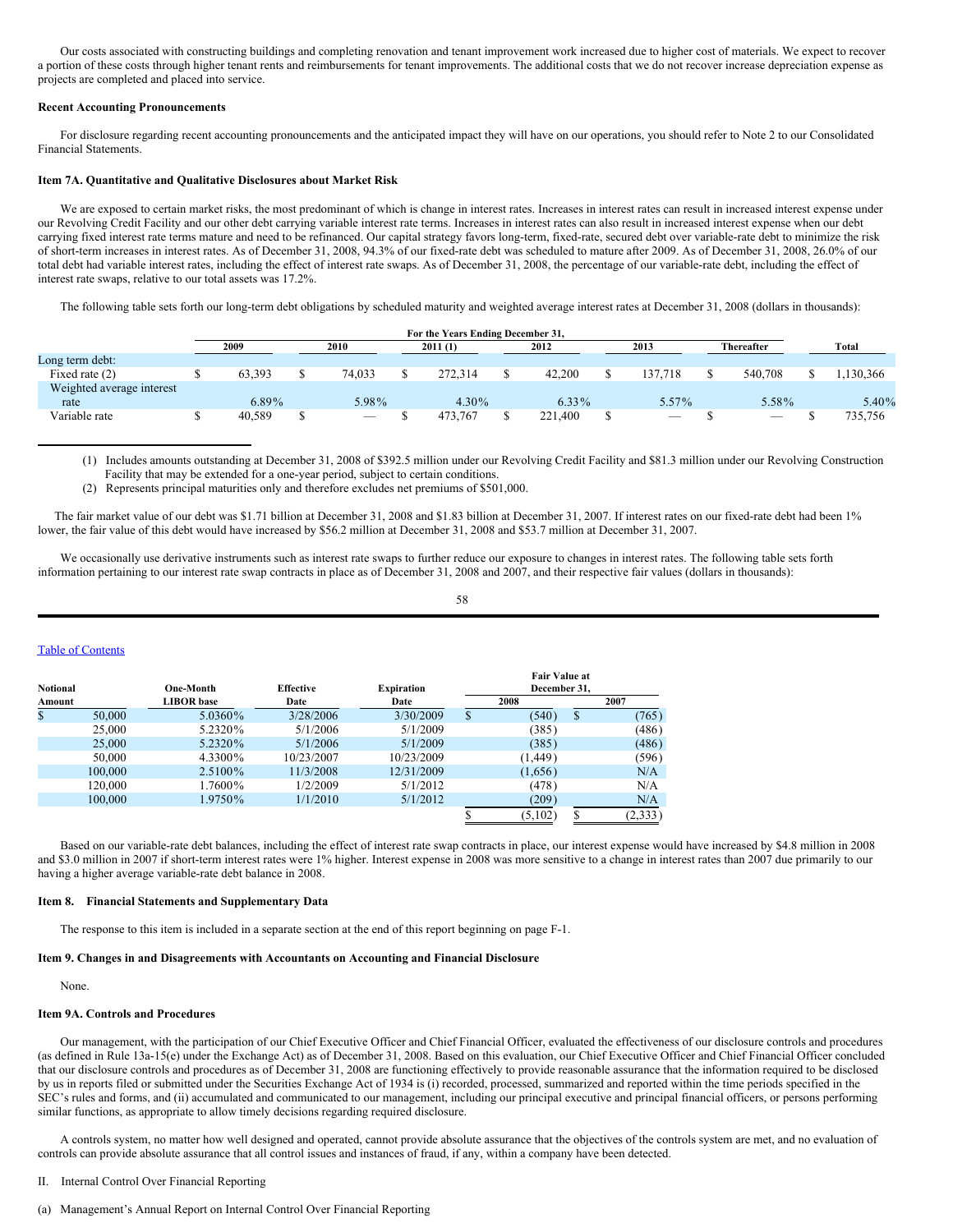Management's Annual Report on Internal Control Over Financial Reporting is included ina separate section at the end of this report on page F-2.

(b) Report of Independent Registered Public Accounting Firm

The Report of Independent Registered Public Accounting Firmis included in a separate section at the end of this report on page F-3.

### (c) Change in Internal Control over Financial Reporting

During the first quarter of 2008, we commenced the implementation of an Enterprise Resource Planning (ERP) suite of integrated operational and financial modules (the "ERP System") that supports our current and future

59

### Table of [Contents](#page-1-0)

operational needs and enhances our internal control over financial reporting. The implementation of this ERP System has affected our internal control over financial reporting by, among other things, improving user access security and automating a number of accounting, back office, and reporting processes and activities. Other than the implementation of the ERP System, there have been no changes in internal control over financial reporting during the most recent fiscal quarter that have materially affected, or are reasonably likely to materially affect, our internal control over financial reporting.

### **Item 9B. Other Information**

None.

# **PART III**

### Items 10, 11, 12, 13 & 14. Directors, Executive Officers and Corporate Governance; Executive Compensation; Security Ownership of Certain Beneficial Owners and Management and Related Stockholder Matters; Certain Relationships and Related Transactions, and Director Independence; and Principal Accountant Fees **and Services**

For the information required by Item 10, Item 11, Item 12, Item 13 and Item 14, you should refer to our definitive proxy statement relating to the 2009 Annual Meeting of our Shareholders to be filed with the Securities and Exchange Commission no later than 120 days after the end of the fiscal year covered by this Form 10-K.

#### **PART IV**

### **Item 15. Exhibits and Financial Statement Schedules**

- (a) The following documents are filed as exhibits to this Form 10-K:
- 1. **Financial Statements**. See "Index to Consolidated Financial Statements" on page F-1 of this Form 10-K.
- 2. **Financial Statement Schedule.** See "Index to Consolidated Financial Statements" on page F-1 of this Form 10-K.

### 3. **See section below entitled "Exhibits."**

reference).

(b) Exhibits. Refer to the Exhibit Index that follows. Unless otherwise noted, the file number of all documents incorporated by reference is 1-14023.

| <b>EXHIBIT</b><br>NO. | <b>DESCRIPTION</b>                                                                                                                                                                                                                   |
|-----------------------|--------------------------------------------------------------------------------------------------------------------------------------------------------------------------------------------------------------------------------------|
| 3.1.1                 | Amended and Restated Declaration of Trust of Registrant (filed with the Registrant's Registration Statement on Form S-4 (Commission File<br>No. 333-45649) and incorporated herein by reference).                                    |
| 3.1.2                 | Articles of Amendment of Amended and Restated Declaration of Trust (filed on March 22, 2002 with the Company's Annual Report on Form<br>10-K for the year ended December 31, 2001 and incorporated herein by reference).             |
| 3.1.3                 | Articles of Amendment of Amended and Restated Declaration of Trust (filed with the Company's Current Report on Form 8-K on December<br>29, 2004 and incorporated herein by reference).                                               |
| 3.1.4                 | Articles Supplementary of Corporate Office Properties Trust Series B Convertible Preferred Shares, dated July 2, 1999 (filed with the<br>Company's Current Report on Form 8-K on July 7, 1999 and incorporated herein by reference). |
| 3.1.5                 | Articles Supplementary of Corporate Office Properties Trust (filed with the Company's Current Report on Form 8-K on December 29, 2004 and<br>incorporated herein by reference).                                                      |
|                       |                                                                                                                                                                                                                                      |

60

#### Table of [Contents](#page-1-0)

| <b>EXHIBIT</b><br>NO. | <b>DESCRIPTION</b>                                                                                                                                                                                                                                                        |
|-----------------------|---------------------------------------------------------------------------------------------------------------------------------------------------------------------------------------------------------------------------------------------------------------------------|
| 3.1.6                 | Articles Supplementary of Corporate Office Properties Trust (filed with the Company's Current Report on Form 8-K on December 29, 2004 and<br>incorporated herein by reference).                                                                                           |
| 3.1.7                 | Articles Supplementary of Corporate Office Properties Trust relating to the Series E Cumulative Redeemable Preferred Shares, dated April 3,<br>2001 (filed with the Registrant's Current Report on Form 8-K on April 4, 2001 and incorporated herein by reference).       |
| 3.1.8                 | Articles Supplementary of Corporate Office Properties Trust relating to the Series F Cumulative Redeemable Preferred Shares, dated<br>September 13, 2001 (filed with the Registrant's Amended Current Report on Form 8-K on September 14, 2001 and incorporated herein by |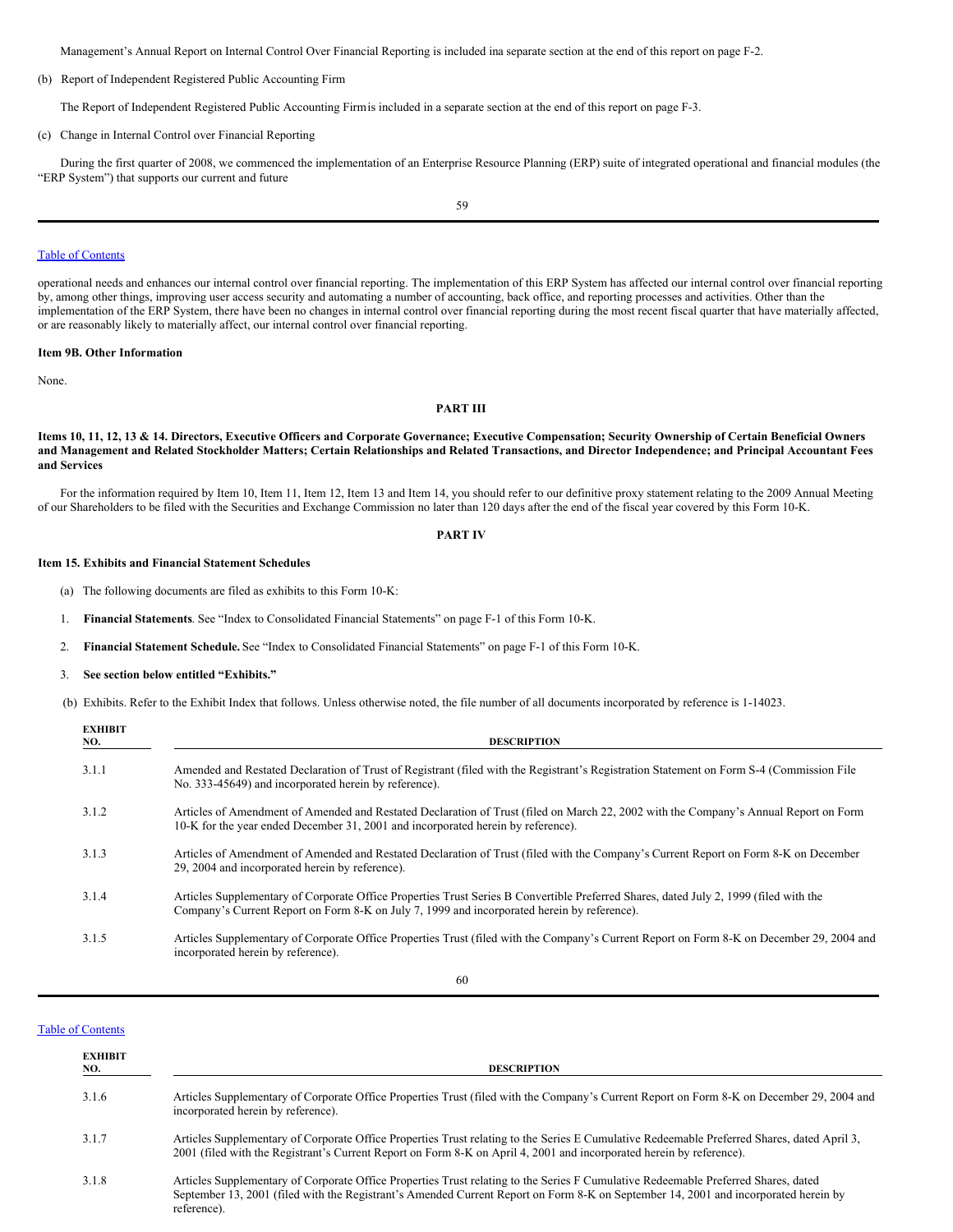| 3.1.9  | Articles Supplementary of Corporate Office Properties Trust relating to the Series G Cumulative Redeemable Preferred Shares, dated August 6,<br>2003 (filed with the Registrant's Registration Statement on Form 8-A on August 7, 2003 and incorporated herein by reference).        |
|--------|--------------------------------------------------------------------------------------------------------------------------------------------------------------------------------------------------------------------------------------------------------------------------------------|
| 3.1.10 | Articles Supplementary of Corporate Office Properties Trust relating to the Series H Cumulative Redeemable Preferred Shares, dated<br>December 11, 2003 (filed with the Current Report on Form 8-K on December 12, 2003 and incorporated herein by reference).                       |
| 3.1.11 | Articles Supplementary of Corporate Office Properties Trust relating to the Series J Cumulative Redeemable Preferred Shares of Beneficial<br>Interest (filed with the Company's Current Report on Form 8-K dated July 19, 2006 and incorporated herein by reference).                |
| 3.1.12 | Articles Supplementary of Corporate Office Properties Trust relating to the Series K Cumulative Redeemable Convertible Preferred Shares of<br>Beneficial Interest (filed with the Company's Current Report on Form 8-K dated January 16, 2007 and incorporated herein by reference). |
| 3.1.13 | Articles of Amendment of Amended and Restated Declaration of Trust (filed with the Company's Current Report on Form 8-K dated May 28,<br>2008 and incorporated herein by reference).                                                                                                 |
| 3.2    | Bylaws of the Registrant, as amended on March 1, 2007 (filed with the Company's Current Report on Form 8-K dated March 7, 2007 and<br>incorporated herein by reference).                                                                                                             |
| 3.3    | Form of certificate for the Registrant's Common Shares of Beneficial Interest, \$0.01 par value per share (filed with the Registrant's Registration<br>Statement on Form S-4 (Commission File No. 333-45649) and incorporated herein by reference).                                  |

61

# Table of [Contents](#page-1-0)

| <b>EXHIBIT</b><br>NO. | <b>DESCRIPTION</b>                                                                                                                                                                                                                                                                                                                |
|-----------------------|-----------------------------------------------------------------------------------------------------------------------------------------------------------------------------------------------------------------------------------------------------------------------------------------------------------------------------------|
| 4.1                   | Indenture, dated as of September 18, 2006, among Corporate Office Properties, L.P., as issuer, Corporate Office Properties Trust, as guarantor,<br>and Wells Fargo Bank, National Association, as trustee (filed with the Company's Current Report on Form 8-K dated September 22, 2006 and<br>incorporated herein by reference). |
| 4.2                   | 3.50% Exchangeable Senior Note due 2026 of Corporate Office Properties, L.P. (filed with the Company's Current Report on Form 8-K dated<br>September 22, 2006 and incorporated herein by reference).                                                                                                                              |
| 10.1.1                | Second Amended and Restated Limited Partnership Agreement of the Operating Partnership, dated December 7, 1999 (filed on March 16, 2000)<br>with the Company's Annual Report on Form 10-K for the year ended December 31, 1999 and incorporated herein by reference).                                                             |
| 10.1.2                | First Amendment to Second Amended and Restated Limited Partnership Agreement of the Operating Partnership, dated December 21, 1999<br>(filed on March 16, 2000 with the Company's Annual Report on Form 10-K for the year ended December 31, 1999 and incorporated herein by<br>reference).                                       |
| 10.1.3                | Second Amendment to Second Amended and Restated Limited Partnership Agreement of the Operating Partnership, dated December 21, 1999<br>(filed with the Company's Post Effective Amendment No. 2 to Form S-3 dated November 1, 2000 (Registration Statement No. 333-71807) and<br>incorporated herein by reference).               |
| 10.1.4                | Third Amendment to Second Amended and Restated Limited Partnership Agreement of the Operating Partnership, dated September 29, 2000<br>(filed with the Company's Post Effective Amendment No. 2 to Form S-3 dated November 1, 2000 (Registration Statement No. 333-71807) and<br>incorporated herein by reference).               |
| 10.1.5                | Fourth Amendment to Second Amended and Restated Limited Partnership Agreement of the Operating Partnership, dated November 27, 2000<br>(filed on March 27, 2003 with the Company's Annual Report on Form 10-K for the year ended December 31, 2002 and incorporated herein by<br>reference).                                      |
| 10.1.6                | Fifth Amendment to Second Amended and Restated Limited Partnership Agreement of the Operating Partnership, dated January 25, 2001 (filed<br>on March 27, 2003 with the Company's Annual Report on Form 10-K for the year ended December 31, 2002 and incorporated herein by<br>reference).                                        |
| 10.1.7                | Sixth Amendment to Second Amended and Restated Limited Partnership Agreement of the Operating Partnership, dated April 3, 2001 (filed<br>with the Company's Current Report on Form 8-K dated April 4, 2001 and incorporated herein by reference).                                                                                 |
| 10.1.8                | Seventh Amendment to Second Amended and Restated Limited Partnership Agreement of the Operating Partnership, dated August 30, 2001<br>(filed on March 27, 2003 with the Company's Annual Report on Form 10-K for the year ended December 31, 2002 and incorporated herein by<br>reference).                                       |
| 10.1.9                | Eighth Amendment to Second Amended and Restated Limited Partnership Agreement of the Operating Partnership, dated September 14, 2001<br>(filed with the Company's Amended Current Report on Form 8-K dated September 14, 2001 and incorporated herein by reference).                                                              |
| 10.1.10               | Ninth Amendment to Second Amended and Restated Limited Partnership Agreement of the Operating Partnership, dated October 6, 2001 (filed<br>on March 27, 2003 with the Company's Annual Report on Form 10-K for the year ended December 31, 2002 and incorporated herein by<br>reference).                                         |

Table of [Contents](#page-1-0)

**EXHIBIT**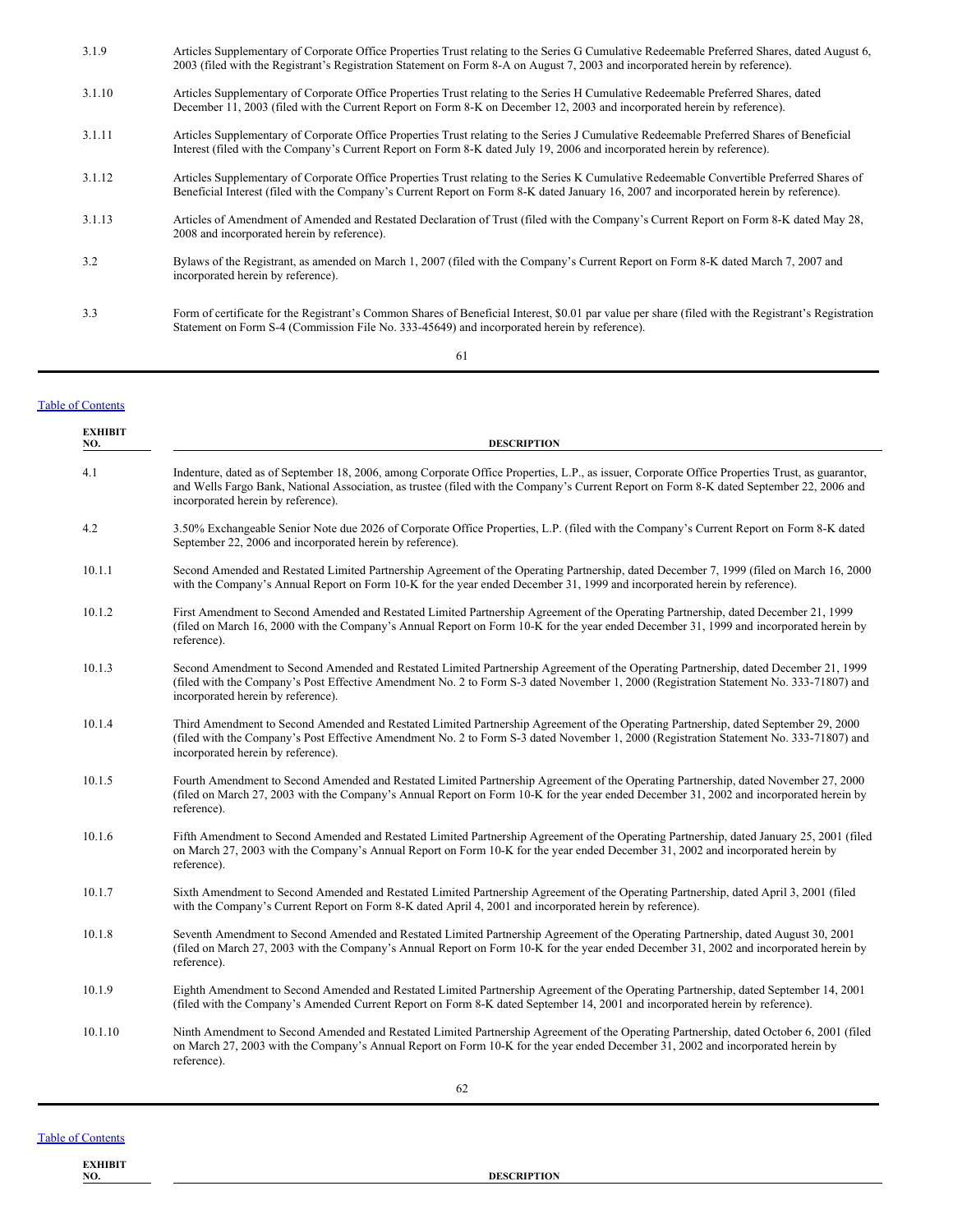| 10.1.11 | Tenth Amendment to Second Amended and Restated Limited Partnership Agreement of the Operating Partnership, dated December 29, 2001<br>(filed on March 27, 2003 with the Company's Annual Report on Form 10-K for the year ended December 31, 2002 and incorporated herein by<br>reference).              |
|---------|----------------------------------------------------------------------------------------------------------------------------------------------------------------------------------------------------------------------------------------------------------------------------------------------------------|
| 10.1.12 | Eleventh Amendment to Second Amended and Restated Limited Partnership Agreement of the Operating Partnership, dated December 15, 2002<br>(filed on March 27, 2003 with the Company's Annual Report on Form 10-K for the year ended December 31, 2002 and incorporated herein by<br>reference).           |
| 10.1.13 | Twelfth Amendment to Second Amended and Restated Limited Partnership Agreement of Corporate Office Properties, L.P., dated June 2, 2003<br>(filed on August 12, 2003 with the Registrant's Quarterly Report on Form 10-Q for the quarter ended June 30, 2003 and incorporated herein by<br>reference).   |
| 10.1.14 | Thirteenth Amendment to Second Amended and Restated Limited Partnership Agreement of Corporate Office Properties, L.P., dated August 11,<br>2003 (filed on March 27, 2003 with the Company's Annual Report on Form 10-K for the year ended December 31, 2002 and incorporated<br>herein by reference).   |
| 10.1.15 | Fourteenth Amendment to Second Amended and Restated Limited Partnership Agreement of Corporate Office Properties, L.P., dated<br>December 18, 2003 (filed on March 11, 2004 with the Company's Annual Report on Form 10-K for the year ended December 31, 2003 and<br>incorporated herein by reference). |
| 10.1.16 | Fifteenth Amendment to Second Amended and Restated Limited Partnership Agreement of Corporate Office Properties, L.P., dated January 31,<br>2004 (filed on March 11, 2004 with the Company's Annual Report on Form 10-K for the year ended December 31, 2003 and incorporated<br>herein by reference).   |
| 10.1.17 | Sixteenth Amendment to Second Amended and Restated Limited Partnership Agreement of Corporate Office Properties, L.P., dated April 15,<br>2004 (filed on May 7, 2004 with the Company's Form 10-O for the quarter ended March 31, 2004 and incorporated herein by reference).                            |
| 10.1.18 | Seventeenth Amendment to Second Amended and Restated Limited Partnership Agreement of Corporate Office Properties, L.P., dated<br>September 23, 2004 (filed with the Company's Current Report on Form 8-K dated September 23, 2004 and incorporated herein by reference).                                |
| 10.1.19 | Eighteenth Amendment to Second Amended and Restated Limited Partnership Agreement of Corporate Office Properties, L.P., dated April 18,<br>2005 (filed with the Company's Form 8-K on April 22, 2005 and incorporated herein by reference).                                                              |
| 10.1.20 | Nineteenth Amendment to Second Amended and Restated Limited Partnership Agreement of Corporate Office Properties, L.P., dated July 8,<br>2005 (filed with the Company's Current Report on Form 8-K on July 14, 2005 and incorporated herein by reference).                                               |
| 10.1.21 | Twentieth Amendment to Second Amended and Restated Limited Partnership Agreement of Corporate Office Properties, L.P., dated June 29,<br>2006 (filed with the Company's Current Report on Form 8-K dated July 6, 2006 and incorporated herein by reference).                                             |
| 10.1.22 | Twenty-First Amendment to Second Amended and Restated Limited Partnership Agreement of Corporate Office Properties, L.P., dated July 20,<br>2006 (filed with the Company's Current Report on Form 8-K dated July 26, 2006 and incorporated herein by reference).                                         |
|         |                                                                                                                                                                                                                                                                                                          |

63

# Table of [Contents](#page-1-0)

| <b>EXHIBIT</b><br>NO. | <b>DESCRIPTION</b>                                                                                                                                                                                                                                                           |
|-----------------------|------------------------------------------------------------------------------------------------------------------------------------------------------------------------------------------------------------------------------------------------------------------------------|
| 10.1.23               | Twenty-Second Amendment to Second Amended and Restated Limited Partnership Agreement of Corporate Office Properties, L.P., dated<br>January 9, 2007 (filed with the Company's Current Report on Form 8-K dated January 16, 2007 and incorporated herein by reference).       |
| 10.1.24               | Twenty-Third Amendment to Second Amended and Restated Limited Partnership Agreement of Corporate Office Properties, L.P., dated<br>April 6, 2007 (filed with the Company's Current Report on Form 8-K dated April 12, 2007 and incorporated herein by reference).            |
| 10.1.25               | Twenty-Fourth Amendment to Second Amended and Restated Limited Partnership Agreement of Corporate Office Properties, L.P., dated<br>November 2, 2007 (filed with the Company's Current Report on Form 8-K dated November 5, 2007 and incorporated herein by reference).      |
| 10.1.26               | Twenty-Fifth Amendment to Second Amended and Restated Limited Partnership Agreement of Corporate Office Properties, L.P., dated<br>December 31, 2008 (filed with the Company's Current Report on Form 8-K dated January 5, 2009 and incorporated herein by reference).       |
| 10.2                  | Stock Option Plan for Directors (filed with Royale Investments, Inc.'s Form 10-KSB for the year ended December 31, 1993 (Commission File<br>No. 0-20047) and incorporated herein by reference).                                                                              |
| $10.3.1*$             | Corporate Office Properties Trust 1998 Long Term Incentive Plan (filed with the Registrant's Registration Statement on Form S-4 (Commission<br>File No. 333-45649) and incorporated herein by reference).                                                                    |
| $10.3.2*$             | Amendment No. 1 to Corporate Office Properties Trust 1998 Long Term Incentive Plan (filed on August 13, 1999 with the Company's<br>Quarterly Report on Form 10-Q for the quarter ended June 30, 1999 and incorporated herein by reference).                                  |
| $10.3.3*$             | Amendment No. 2 to Corporate Office Properties Trust 1998 Long Term Incentive Plan (filed on March 22, 2002 with the Company's Annual<br>Report on Form 10-K for the year ended December 31, 2001 and incorporated herein by reference).                                     |
| $10.4*$               | Corporate Office Properties Trust Supplemental Nonqualified Deferred Compensation Plan (filed with the Registrant's Registration Statement<br>on Form S-8 (Commission File No. 333-87384) and incorporated herein by reference).                                             |
| $10.5.1*$             | Employment Agreement, dated July 13, 2005, between Corporate Office Properties, L.P. Corporate Office Properties Trust and Randall M.<br>Griffin (filed with the Company's Current Report on Form 8-K dated July 19, 2005 and incorporated herein by reference).             |
| $10.5.2*$             | Amendment to Employment Agreement, dated May 30, 2006, between Corporate Office Properties, L.P., Corporate Office Properties Trust and<br>Randall M. Griffin (filed with the Company's Current Report on Form 8-K dated June 1, 2006 and incorporated herein by reference). |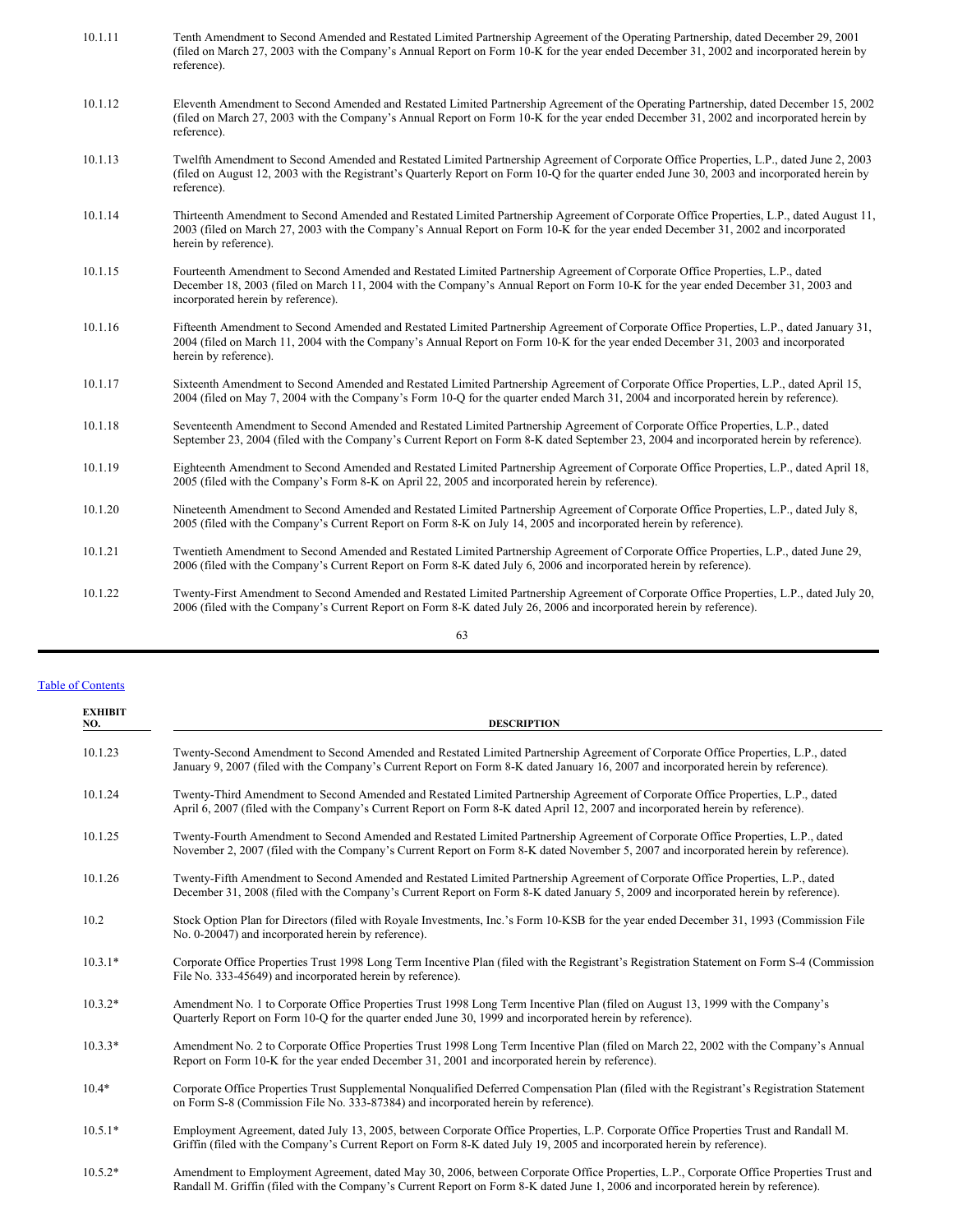10.5.3\* Second Amendment to Employment Agreement, dated December 31, 2008, between Corporate Office Properties, L.P., Corporate Office Properties Trust and Randall M. Griffin (filed with the Company's Current Report on Form 8-K dated January 5, 2009 and incorporated herein by reference).

64

# Table of [Contents](#page-1-0)

| <b>EXHIBIT</b><br>NO. | <b>DESCRIPTION</b>                                                                                                                                                                                                                                                                                                |
|-----------------------|-------------------------------------------------------------------------------------------------------------------------------------------------------------------------------------------------------------------------------------------------------------------------------------------------------------------|
| $10.6.1*$             | Employment Agreement, dated September 12, 2002, between the Operating Partnership, COPT and Roger A. Waesche, Jr. (filed on March 27,<br>2003 with the Company's Annual Report on Form 10-K for the year ended December 31, 2002 and incorporated herein by reference).                                           |
| $10.6.2*$             | Amendment to Employment Agreement, dated March 4, 2005, between the Operating Partnership, COPT and Roger A. Waesche, Jr. (filed on<br>March 16, 2005 with the Company's Annual Report on Form 10-K for the year ended December 31, 2004 and incorporated herein by reference).                                   |
| $10.6.3*$             | Second Amendment to Employment Agreement, dated May 30, 2006, between Corporate Office Properties, L.P., Corporate Office Properties<br>Trust, and Roger A. Waesche, Jr. (filed with the Company's Current Report on Form 8-K dated June 1, 2006 and incorporated herein by<br>reference).                        |
| $10.6.4*$             | Third Amendment to Employment Agreement, dated July 31, 2006, between Corporate Office Properties, L.P., Corporate Office Properties<br>Trust, and Roger A. Waesche, Jr. (filed with the Company's Current Report on Form 8-K dated August 1, 2006 and incorporated herein by<br>reference).                      |
| $10.6.5*$             | Fourth Amendment to Employment Agreement, dated March 2, 2007, between Corporate Office Properties, L.P., Corporate Office Properties<br>Trust, and Roger A. Waesche, Jr. (filed with the Company's Annual Report on Form 10-K dated February 29, 2008 and incorporated herein by<br>reference).                  |
| $10.7.1*$             | Employment Agreement, dated May 15, 2003, between Corporate Development Services, LLC, Corporate Office Properties Trust and Dwight<br>Taylor (filed on August 12, 2003 with the Registrant's Quarterly Report on Form 10-Q for the quarter ended June 30, 2003 and incorporated<br>herein by reference).         |
| $10.7.2*$             | Amendment to Employment Agreement, dated March 4, 2005, between Corporate Development Services, LLC, Corporate Office Properties<br>Trust and Dwight Taylor (filed on March 16, 2005 with the Company's Annual Report on Form 10-K for the year ended December 31, 2004 and<br>incorporated herein by reference). |
| $10.7.3*$             | Second Amendment to Employment Agreement, dated March 2, 2007, between Corporate Development Services, LLC, Corporate Office<br>Properties Trust and Dwight S. Taylor (filed with the Company's Annual Report on Form 10-K dated February 29, 2008 and incorporated<br>herein by reference).                      |
| $10.8*$               | Employment Agreement, dated November 18, 2005, between Corporate Office Properties, L.P. Corporate Office Properties Trust and Karen M.<br>Singer (filed with the Company's Current Report on Form 8-K on December 1, 2005 and incorporated herein by reference).                                                 |
| $10.9.1*$             | Employment Agreement, dated July 31, 2006, between Corporate Office Properties, L.P., Corporate Office Properties Trust and Stephen E.<br>Riffee (filed with the Company's Current Report on Form 8-K dated August 1, 2006 and incorporated herein by reference).                                                 |
| $10.9.2*$             | Amendment to Employment Agreement, dated December 31, 2008, between Corporate Office Properties, L.P., Corporate Office Properties<br>Trust and Stephen E. Riffee (filed with the Company's Current Report on Form 8-K dated January 5, 2009 and incorporated herein by<br>reference).                            |
| $10.10*$              | Employment Agreement, dated December 31, 2008, between Corporate Development Services, LLC, Corporate Office Properties Trust and<br>Wayne Lingafelter (filed with the Company's Current Report on Form 8-K dated January 5, 2009 and incorporated herein by reference).                                          |

65

# Table of [Contents](#page-1-0)

| <b>EXHIBIT</b><br>NO. | <b>DESCRIPTION</b>                                                                                                                                                                                                                                                                                                                                                                              |
|-----------------------|-------------------------------------------------------------------------------------------------------------------------------------------------------------------------------------------------------------------------------------------------------------------------------------------------------------------------------------------------------------------------------------------------|
| 10.11                 | Promissory Note, dated October 22, 1998, between Teachers Insurance and Annuity Association of America and the Operating Partnership<br>(filed on November 13, 1998 with the Company's Quarterly Report on Form 10-Q for the quarter ended September 30, 1998 and incorporated<br>herein by reference).                                                                                         |
| 10.12                 | Indemnity Deed of Trust, Assignment of Leases and Rents and Security Agreement, dated October 22, 1998, by affiliates of the Operating<br>Partnership for the benefit of Teachers Insurance and Annuity Association of America (filed on November 13, 1998 with the Company's<br>Quarterly Report on Form 10-Q for the quarter ended September 30, 1998 and incorporated herein by reference).  |
| 10.13                 | Promissory Note, dated September 30, 1999, between Teachers Insurance and Annuity Association of America and the Operating Partnership<br>(filed on November 8, 1999 with the Company's Quarterly Report on Form 10-Q for the quarter ended September 30, 1999 and incorporated<br>herein by reference).                                                                                        |
| 10.14                 | Indemnity Deed of Trust, Assignment of Leases and Rents and Security Agreement, dated September 30, 1999, by affiliates of the Operating<br>Partnership for the benefit of Teachers Insurance and Annuity Association of America (filed on November 8, 1999 with the Company's<br>Quarterly Report on Form 10-Q for the quarter ended September 30, 1999 and incorporated herein by reference). |
| 10.15                 | Amended and Restated Registration Rights Agreement, dated March 16, 1998, for the benefit of certain shareholders of the Company (filed on<br>August 12, 1998 with the Company's Quarterly Report on Form 10-Q for the quarter ended June 30, 1998 and incorporated herein by reference).                                                                                                       |
| 10.16                 | Registration Rights Agreement, dated January 25, 2001, for the benefit of Barony Trust Limited (filed on March 22, 2001 with the Company's<br>Annual Report on Form 10-K for the year ended December 31, 2000 and incorporated herein by reference).                                                                                                                                            |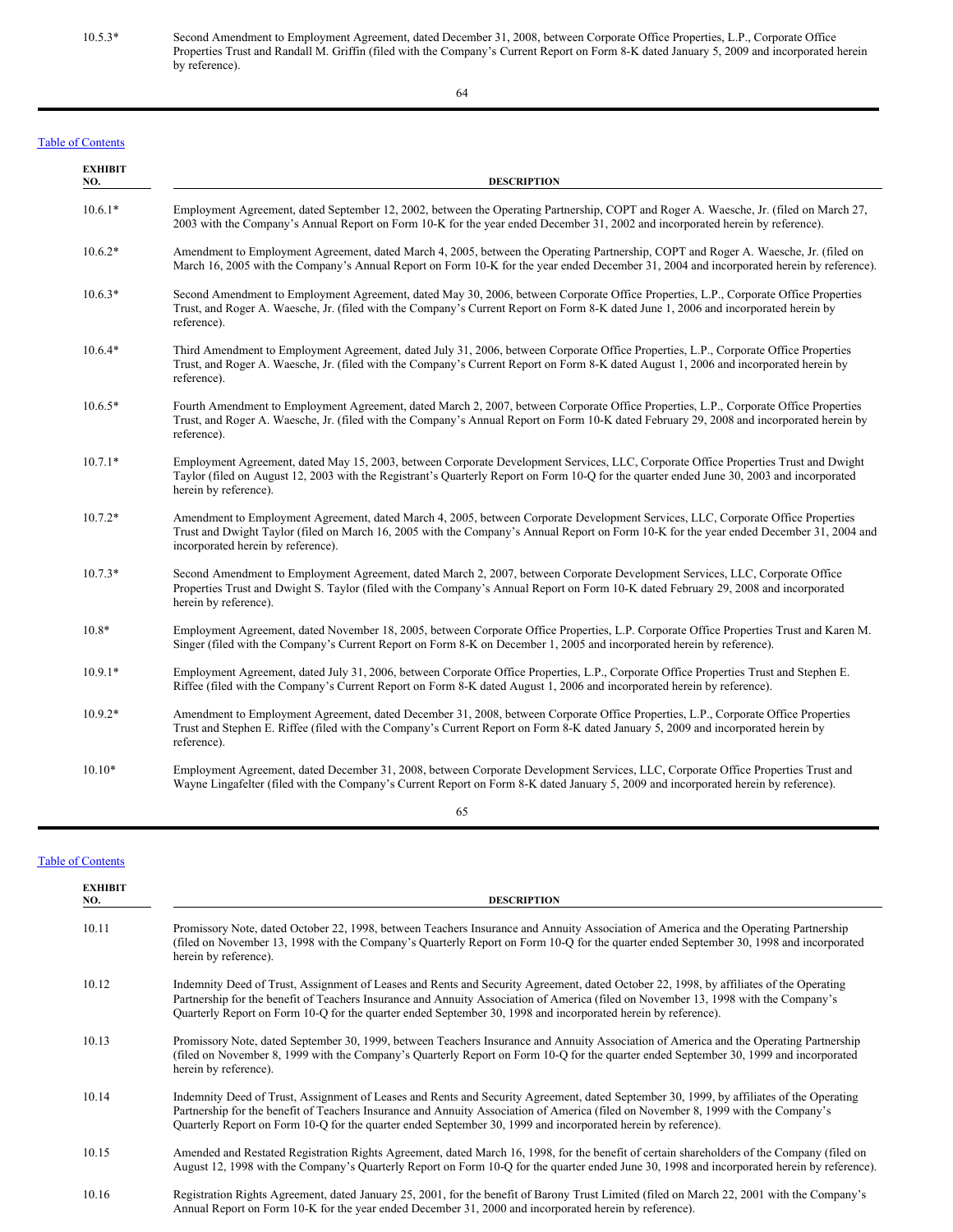| 10.17   | Registration Rights Agreement, dated September 18, 2006, among Corporate Office Properties, L.P., Corporate Office Properties Trust, Banc of<br>America Securities LLC and J.P. Morgan Securities Inc. (filed with the Company's Current Report on Form 8-K dated September 22, 2006 and<br>incorporated herein by reference).                                                                                                                                                                             |
|---------|------------------------------------------------------------------------------------------------------------------------------------------------------------------------------------------------------------------------------------------------------------------------------------------------------------------------------------------------------------------------------------------------------------------------------------------------------------------------------------------------------------|
| 10.18   | Option Agreement, dated March 1998, between the Operating Partnership and Blue Bell Land, L.P. (filed on March 16, 2000 with the<br>Company's Annual Report on Form 10-K for the year ended December 31, 1999 and incorporated herein by reference).                                                                                                                                                                                                                                                       |
| 10.19   | Second Amended and Restated Credit Agreement, dated October 1, 2007, among Corporate Office Properties, L.P.; Corporate Office Properties<br>Trust; KeyBanc Capital Markets; Wachovia Capital Markets, LLC; KeyBank National Association; Wachovia Bank, National Association;<br>Bank of America, N.A.; Manufacturers and Traders Trust Company; and Citizens Bank of Pennsylvania (filed with the Company's Annual<br>Report on Form 10-K dated February 29, 2008 and incorporated herein by reference). |
| 10.20   | Retirement and Consulting Agreement, dated April 12, 2005, between Corporate Office Properties, L.P. and Clay W. Hamlin, III (filed with the<br>Company's Form 8-K on April 15, 2005 and incorporated herein by reference).                                                                                                                                                                                                                                                                                |
| 10.21.1 | Corporate Office Properties Trust Supplemental Nonqualified Deferred Compensation Plan (filed with the Company's Current Report on<br>Form 8-K dated December 10, 2008 and incorporated herein by reference).                                                                                                                                                                                                                                                                                              |

66

# Table of [Contents](#page-1-0)

| <b>EXHIBIT</b><br>NO. | <b>DESCRIPTION</b>                                                                                                                                                                                                                                                                                                                                                                                                                                                                                                                                                                                                                                                          |
|-----------------------|-----------------------------------------------------------------------------------------------------------------------------------------------------------------------------------------------------------------------------------------------------------------------------------------------------------------------------------------------------------------------------------------------------------------------------------------------------------------------------------------------------------------------------------------------------------------------------------------------------------------------------------------------------------------------------|
| 10.21.2               | First Amendment to the Corporate Office Properties Trust Supplemental Nonqualified Deferred Compensation Plan dated December 4, 2008<br>(filed with the Company's Current Report on Form 8-K dated December 10, 2008 and incorporated herein by reference).                                                                                                                                                                                                                                                                                                                                                                                                                 |
| 10.22                 | Common Stock Delivery Agreement, dated as of September 18, 2006, between Corporate Office Properties, L.P. and Corporate Office<br>Properties Trust (filed with the Company's Current Report on Form 8-K dated September 22, 2006 and incorporated herein by reference).                                                                                                                                                                                                                                                                                                                                                                                                    |
| 10.23                 | Purchase Agreement and Agreement and Plan of Merger, dated December 21, 2006, by and among the Corporate Office Properties Trust;<br>Corporate Office Properties, L.P.; W&M Business Trust; and Nottingham Village, Inc. (filed on March 1, 2007 with the Company's Annual<br>Report on Form 10-K for the year ended December 31, 2006 and incorporated herein by reference).                                                                                                                                                                                                                                                                                               |
| 10.24                 | Purchase and Sale Agreement of Ownership Interests, dated December 21, 2006, by and between Corporate Office Properties, L.P. and<br>Nottingham Properties, Inc. (filed on March 1, 2007 with the Company's Annual Report on Form 10-K for the year ended December 31, 2006<br>and incorporated herein by reference).                                                                                                                                                                                                                                                                                                                                                       |
| 10.25                 | Construction Loan Agreement dated as of May 2, 2008 by and among Corporate Office Properties, L.P., as borrower, Corporate Office<br>Properties Trust, as parent, Keybanc Capital Markets, Inc. as arranger, Keybank National Association, as administrative agent, Bank of<br>America, N.A., as syndication agent, Manufacturers and Traders Trust Company, as documentation agent, and the financial institutions initially<br>signatory thereto and their assignees pursuant to Section 12.5 thereof, as lenders (filed on August 8, 2008 with the Company's Quarterly Report<br>on Form 10-Q for the quarter ended June 30, 2008 and incorporated herein by reference). |
| 10.26                 | Corporate Office Properties Trust 2008 Omnibus Equity and Incentive Plan (included in Appendix B to the Company's Definitive Proxy<br>Statement on Schedule 14A filed with the Securities and Exchange Commission on April 9, 2008 and incorporated herein by reference).                                                                                                                                                                                                                                                                                                                                                                                                   |
| 12.1                  | Statement regarding Computation of Earnings to Combined Fixed Charges and Preferred Share Dividends (filed herewith).                                                                                                                                                                                                                                                                                                                                                                                                                                                                                                                                                       |
| 21.1                  | Subsidiaries of Registrant (filed herewith).                                                                                                                                                                                                                                                                                                                                                                                                                                                                                                                                                                                                                                |
| 23.1                  | Consent of Independent Registered Public Accounting Firm (filed herewith).                                                                                                                                                                                                                                                                                                                                                                                                                                                                                                                                                                                                  |
| 31.1                  | Certification of the Chief Executive Officer of Corporate Office Properties Trust required by Rule 13a-14(a) under the Securities Exchange Act<br>of 1934, as amended (filed herewith).                                                                                                                                                                                                                                                                                                                                                                                                                                                                                     |
| 31.2                  | Certification of the Chief Financial Officer of Corporate Office Properties Trust required by Rule 13a-14(a) under the Securities Exchange Act<br>of 1934, as amended (filed herewith).                                                                                                                                                                                                                                                                                                                                                                                                                                                                                     |

67

# Table of [Contents](#page-1-0)

| <b>EXHIBIT</b><br>NO. | <b>DESCRIPTION</b>                                                                                                                                                                                                                                                                                                                                                                                                                                                                                                                                                                        |
|-----------------------|-------------------------------------------------------------------------------------------------------------------------------------------------------------------------------------------------------------------------------------------------------------------------------------------------------------------------------------------------------------------------------------------------------------------------------------------------------------------------------------------------------------------------------------------------------------------------------------------|
| 32.1                  | Certification of the Chief Executive Officer of Corporate Office Properties Trust required by Rule 13a-14(b) under the Securities Exchange Act<br>of 1934, as amended. (This exhibit shall not be deemed "filed" for purposes of Section 18 of the Securities Exchange Act of 1934, as amended,<br>or otherwise subject to the liability of that section. Further, this exhibit shall not be deemed to be incorporated by reference into any filing under<br>the Securities Exchange Act of 1933, as amended, or the Securities Exchange Act of 1934, as amended.) (Furnished herewith.). |
| 32.2                  | Certification of the Chief Financial Officer of Corporate Office Properties Trust required by Rule 13a-14(b) under the Securities Exchange Act<br>of 1934, as amended. (This exhibit shall not be deemed "filed" for purposes of Section 18 of the Securities Exchange Act of 1934, as amended,<br>or otherwise subject to the liability of that section. Further, this exhibit shall not be deemed to be incorporated by reference into any filing under<br>the Securities Exchange Act of 1933, as amended, or the Securities Exchange Act of 1934, as amended.) (Furnished herewith).  |

<sup>\*</sup> - Indicates a compensatory plan or arrangement required to be filed as an exhibit to this Form 10-K.

(c) Not applicable.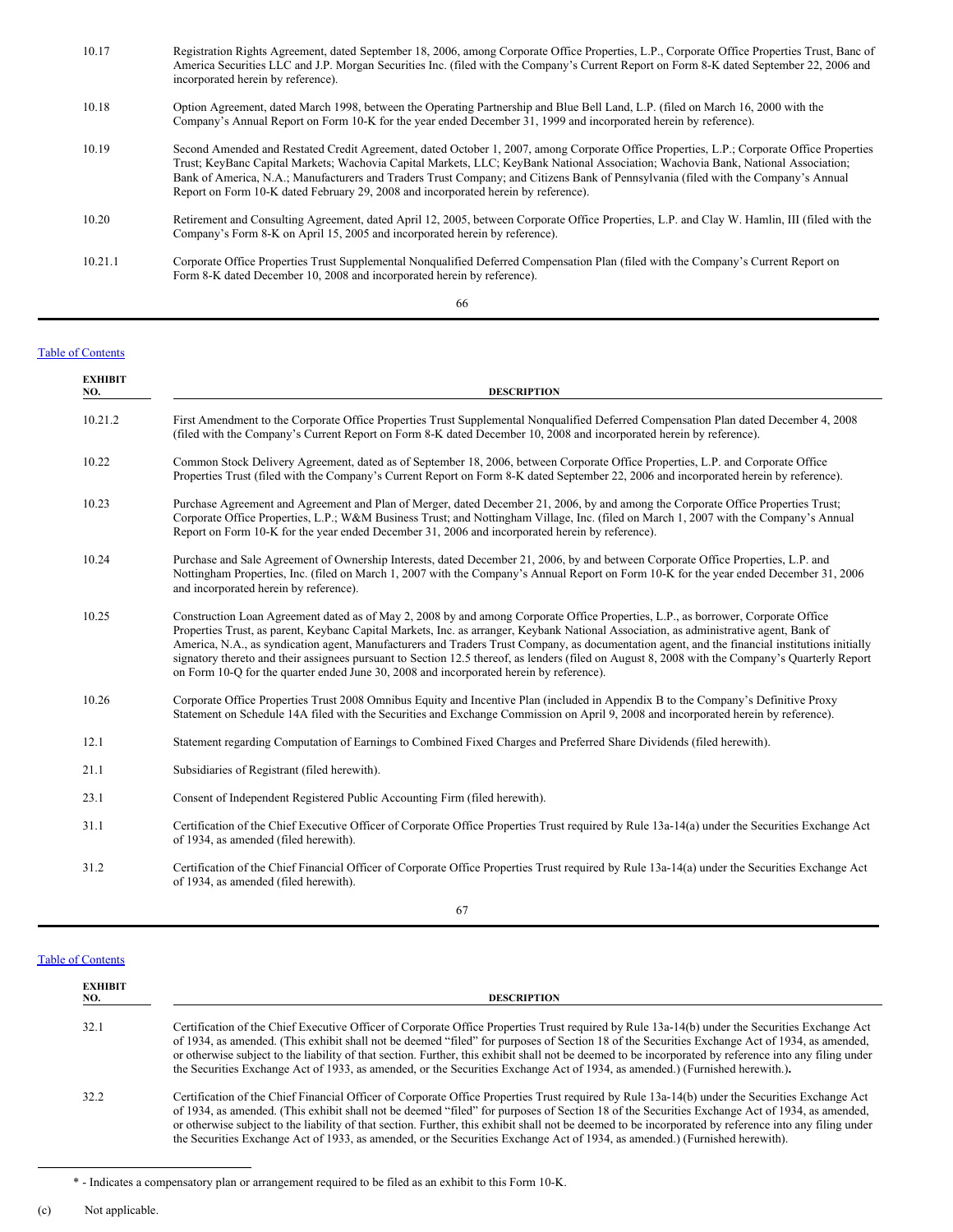### Table of [Contents](#page-1-0)

### **SIGNATURES**

Pursuant to the requirements of Section 13 or 15(d) of the Securities Exchange Act of 1934, the Registrant has duly caused this report to be signed on its behalf by the undersigned, thereunto duly authorized.

CORPORATE OFFICE PROPERTIES TRUST

Executive Vice President and Chief Financial Officer

Stephen E. Riffee

Date: February 27, 2009 By: /s/ Randall M. Griffin Randall M. Griffin President and Chief Executive Officer Date: February 27, 2009 By: /s/ Stephen E. Riffee

Pursuant to the requirements of the Securities Exchange Act of 1934, this report has been signed below by the following persons on behalf of the Registrant and in the capacities and on the dates indicated:

| <b>Signatures</b>                                      | <b>Title</b>                                                                                    | Date              |
|--------------------------------------------------------|-------------------------------------------------------------------------------------------------|-------------------|
| /s/ Jay H . Shidler<br>(Jay H. Shidler)                | Chairman of the Board and<br>Trustee                                                            | February 27, 2009 |
| /s/ Clay W. Hamlin, III<br>(Clay W. Hamlin, III)       | Vice Chairman of the Board and<br>Trustee                                                       | February 27, 2009 |
| /s/ Randall M. Griffin<br>(Randall M. Griffin)         | President, Chief Executive<br>Officer and Trustee                                               | February 27, 2009 |
| /s/ Stephen E. Riffee<br>(Stephen E. Riffee)           | <b>Executive Vice President and</b><br>Chief Financial Officer<br>(Principal Financial Officer) | February 27, 2009 |
| /s/ Gregory J. Thor<br>(Gregory J. Thor)               | Vice President and Controller<br>(Principal Accounting<br>Officer)                              | February 27, 2009 |
| /s/ Thomas F. Brady<br>(Thomas F. Brady)               | Trustee                                                                                         | February 27, 2009 |
| /s/ Robert L. Denton<br>(Robert L. Denton)             | Trustee                                                                                         | February 27, 2009 |
| /s/ Douglas M. Firstenberg<br>(Douglas M. Firstenberg) | Trustee                                                                                         | February 27, 2009 |
| /s/ Steven D. Kesler<br>(Steven D. Kesler)             | Trustee                                                                                         | February 27, 2009 |
| /s/ Kenneth S. Sweet, Jr.<br>(Kenneth S. Sweet, Jr.)   | Trustee                                                                                         | February 27, 2009 |
| /s/ Kenneth D. Wethe<br>(Kenneth D. Wethe)             | Trustee                                                                                         | February 27, 2009 |
|                                                        | 69                                                                                              |                   |

# Table of [Contents](#page-1-0)

# **CORPORATE OFFICE PROPERTIES TRUST AND SUBSIDIARIES INDEX TO FINANCIAL STATEMENTS**

# CONSOLIDATED FINANCIAL STATEMENTS

| Management's Report of Internal Control Over Financial Reporting                                     | $F-2$ |
|------------------------------------------------------------------------------------------------------|-------|
| Report of Independent Registered Public Accounting Firm                                              | $F-3$ |
| Consolidated Balance Sheets as of December 31, 2008 and 2007                                         | F-4   |
| Consolidated Statements of Operations for the Years Ended December 31, 2008, 2007 and 2006           | $F-5$ |
| Consolidated Statements of Shareholders' Equity for the Years Ended December 31, 2008, 2007 and 2006 | F-6   |
| Consolidated Statements of Cash Flows for the Years Ended December 31, 2008, 2007 and 2006           | $F-7$ |
| Notes to Consolidated Financial Statements                                                           | $F-8$ |
|                                                                                                      |       |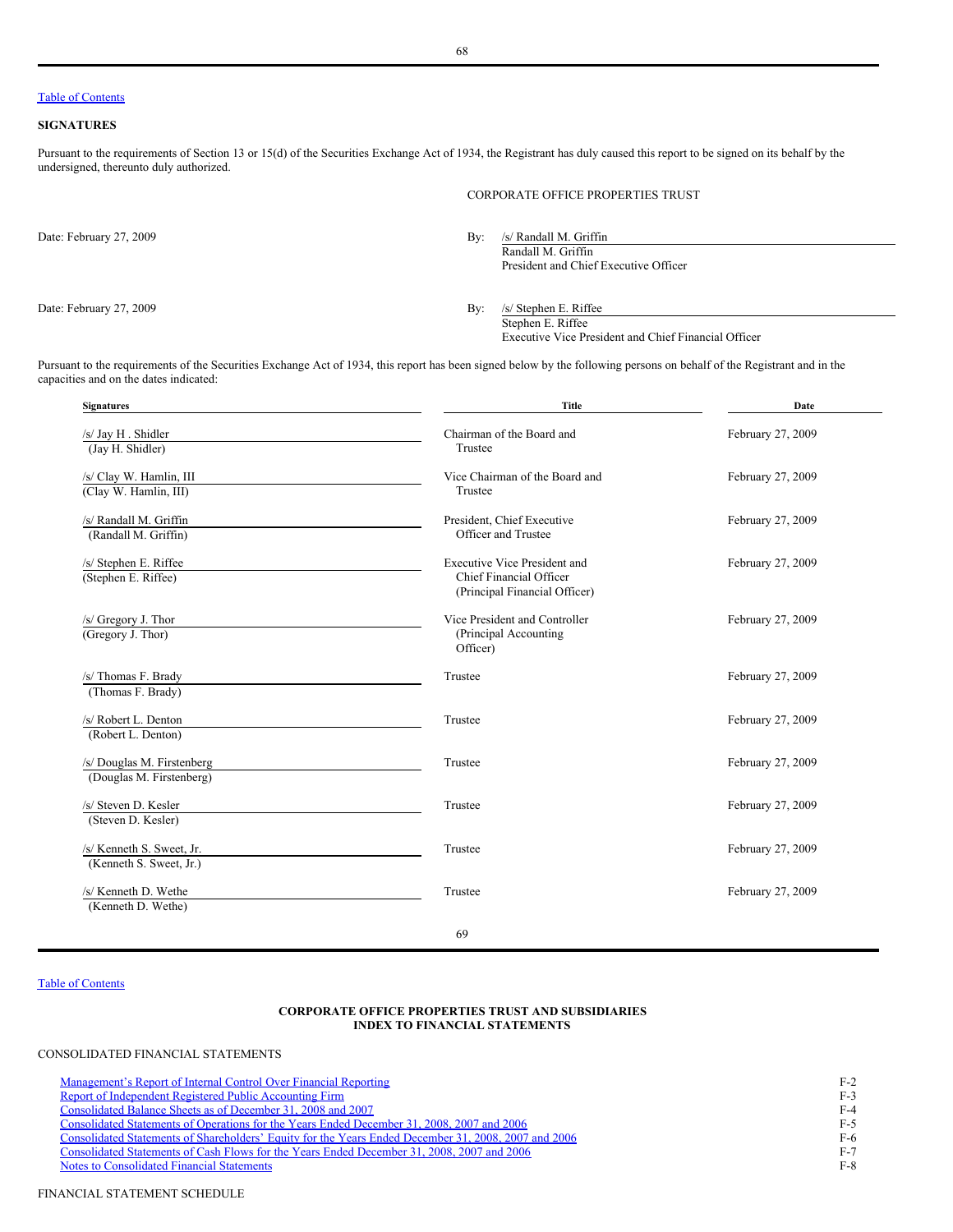# Table of [Contents](#page-1-0)

### <span id="page-44-0"></span>**Management's Report On Internal Control Over Financial Reporting**

Management is responsible for establishing and maintaining adequate internal control over financial reporting, and for performing an assessment of the effectiveness of internal control over financial reporting as of December 31, 2008. Internal control over financial reporting is a process designed to provide reasonable assurance regarding the reliability of financial reporting and the preparation of financial statements for external purposes in accordance with generally accepted accounting principles. Our internal control over financial reporting includes those policies and procedures that (i) pertain to the maintenance of records that, in reasonable detail, accurately and fairly reflect the transactions and dispositions of our assets; (ii) provide reasonable assurance that transactions are recorded as necessary to permit preparation of financial statements in accordance with generally accepted accounting principles, and that our receipts and expenditures are being made only in accordance with authorizations of our management and trustees; and (iii) provide reasonable assurance regarding prevention or timely detection of unauthorized acquisition, use or disposition of our assets that could have a material effect on the financial statements. Because of its inherent limitations, internal control over financial reporting may not prevent or detect misstatements. Also, projections of any evaluation of effectiveness to future periods are subject to the risk that controls may become inadequate because of changes in conditions, or that the degree of compliance with the policies or procedures may deteriorate.

Management performed an assessment of the effectiveness of our internal control over financial reporting as of December 31, 2008 based upon criteria in Internal Control – Integrated Framework issued by the Committee of Sponsoring Organizations of the Treadway Commission ("COSO"). Based on our assessment, management determined that our internal control over financial reporting was effective as of December 31, 2008 based on the criteria in Internal Control-Integrated Framework issued by the COSO.

The effectiveness of the Company's internal control over financial reporting as of December 31, 2008 has been audited by PricewaterhouseCoopers LLP, an independent registered public accounting firm, as stated in their report which appears herein.

#### Table of [Contents](#page-1-0)

#### <span id="page-44-1"></span>**Report of Independent Registered Public Accounting Firm**

To the Board of Trustees and Shareholders of Corporate Office Properties Trust:

In our opinion, the consolidated financial statements listed in the accompanying index 15(a)(1) present fairly, in all material respects, the financial position of Corporate Office Properties Trust and its subsidiaries at December 31, 2008 and December 31, 2007, and the results of their operations and their cash flows for each of the three years in the period ended December 31, 2008 in conformity with accounting principles generally accepted in the United States of America. In addition, in our opinion, the financial statement schedule listed in the accompanying index 15(a)(2) presents fairly, in all material respects, the information set forth therein when read in conjunction with the related consolidated financial statements. Also in our opinion, the Company maintained, in all material respects, effective internal control over financial reporting as of December 31, 2008, based on criteria established in *Internal Control - Integrated Framework* issued by the Committee of Sponsoring Organizations of the Treadway Commission (COSO). The Company's management is responsible for these financial statements and financial statement schedule, for maintaining effective internal control over financial reporting and for its assessment of the effectiveness of internal control over financial reporting, included in the accompanying "Management's Report on Internal Control over Financial Reporting". Our responsibility is to express opinions on these financial statements, on the financial statement schedule, and on the Company's internal control over financial reporting based on our integrated audits. We conducted our audits in accordance with the standards of the Public Company Accounting Oversight Board (United States). Those standards require that we plan and perform the audits to obtain reasonable assurance about whether the financial statements are free of material misstatement and whether effective internal control over financial reporting was maintained in all material respects. Our audits of the financial statements included examining, on a test basis, evidence supporting the amounts and disclosures in the financial statements, assessing the accounting principles used and significant estimates made by management, and evaluating the overall financial statement presentation. Our audit of internal control over financial reporting included obtaining an understanding of internal control over financial reporting, assessing the risk that a material weakness exists, and testing and evaluating the design and operating effectiveness of internal control based on the assessed risk. Our audits also included performing such other procedures as we considered necessary in the circumstances. We believe that our audits provide a reasonable basis for our opinions.

A company's internal control over financial reporting is a process designed to provide reasonable assurance regarding the reliability of financial reporting and the preparation of financial statements for external purposes in accordance with generally accepted accounting principles. A company's internal control over financial reporting includes those policies and procedures that (i) pertain to the maintenance of records that, in reasonable detail, accurately and fairly reflect the transactions and dispositions of the assets of the company; (ii) provide reasonable assurance that transactions are recorded as necessary to permit preparation of financial statements in accordance with generally accepted accounting principles, and that receipts and expenditures of the company are being made only in accordance with authorizations of management and directors of the company; and (iii) provide reasonable assurance regarding prevention or timely detection of unauthorized acquisition, use, or disposition of the company's assets that could have a material effect on the financial statements.

Because of its inherent limitations, internal control over financial reporting may not prevent or detect misstatements. Also, projections of any evaluation of effectiveness to future periods are subject to the risk that controls may become inadequate because of changes in conditions, or that the degree of compliance with the policies or procedures may deteriorate.

/s/ PricewaterhouseCoopers LLP

<span id="page-44-2"></span>Baltimore, Maryland February 27, 2009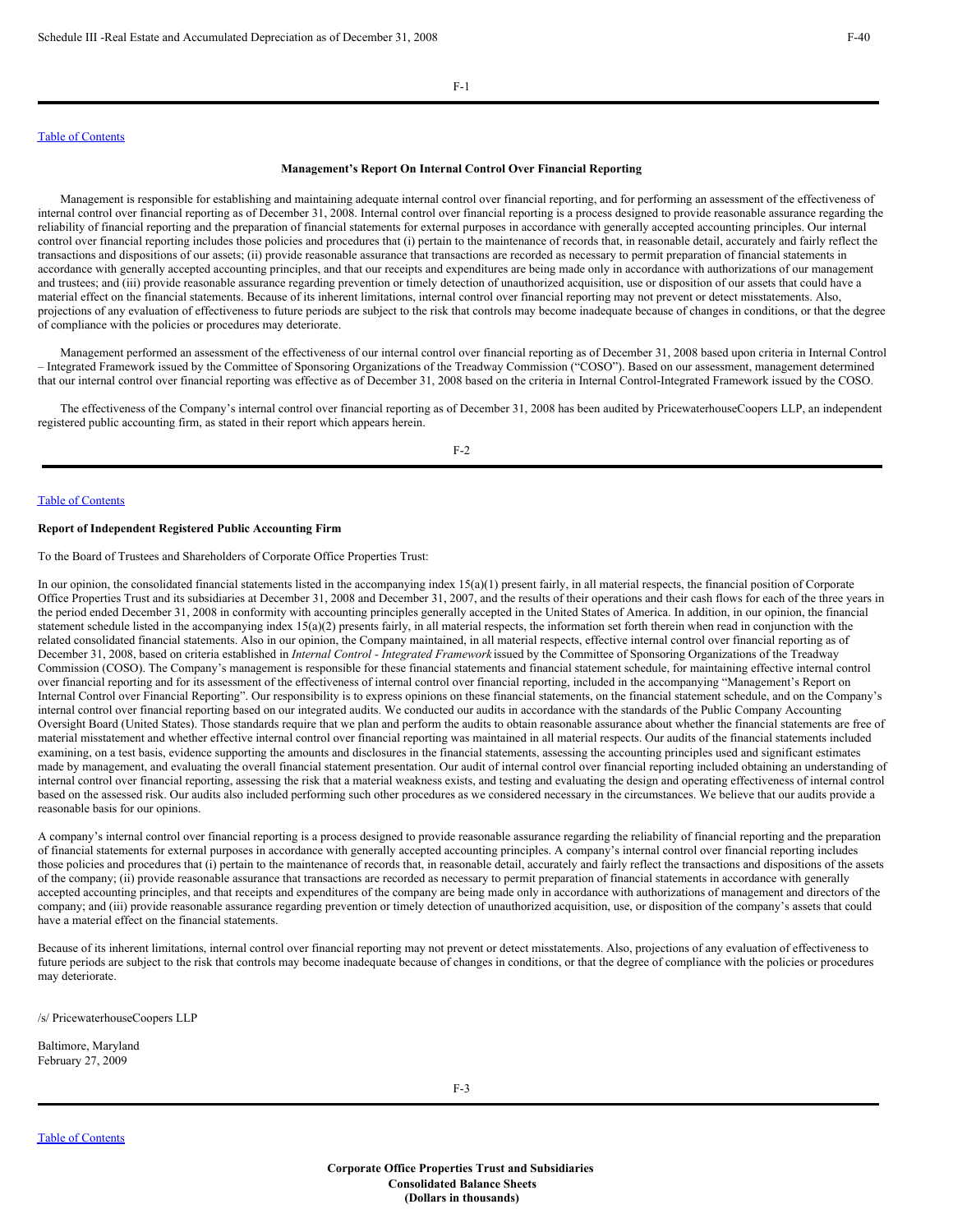|                                                                                                                             |              | December 31. |              |            |
|-----------------------------------------------------------------------------------------------------------------------------|--------------|--------------|--------------|------------|
|                                                                                                                             |              | 2008         |              | 2007       |
| <b>Assets</b>                                                                                                               |              |              |              |            |
| Properties, net:                                                                                                            |              |              |              |            |
| Operating properties, net                                                                                                   | $\mathbb{S}$ | 2,283,806    | $\mathbf S$  | 2,192,939  |
| Projects under construction or development                                                                                  |              | 493,083      |              | 396,012    |
| Property held for sale                                                                                                      |              |              |              | 14,988     |
| Total properties, net                                                                                                       |              | 2,776,889    |              | 2,603,939  |
| Cash and cash equivalents                                                                                                   |              | 6,775        |              | 24,638     |
| Restricted cash                                                                                                             |              | 13,745       |              | 15.121     |
| Accounts receivable, net                                                                                                    |              | 13,684       |              | 24,831     |
| Deferred rent receivable                                                                                                    |              | 64,131       |              | 53.631     |
| Intangible assets on real estate acquisitions, net                                                                          |              | 91,848       |              | 108,661    |
| Deferred charges, net                                                                                                       |              | 52,006       |              | 49,051     |
| Prepaid expenses and other assets                                                                                           |              | 93,789       |              | 51,981     |
| <b>Total assets</b>                                                                                                         | \$           | 3,112,867    | \$           | 2.931.853  |
| Liabilities and shareholders' equity                                                                                        |              |              |              |            |
| Liabilities:                                                                                                                |              |              |              |            |
| Mortgage and other loans payable                                                                                            | $\mathbf S$  | 1.704.123    | $\mathbb{S}$ | 1,625,842  |
| 3.5% Exchangeable Senior Notes                                                                                              |              | 162,500      |              | 200,000    |
| Accounts payable and accrued expenses                                                                                       |              | 93,625       |              | 75,535     |
| Rents received in advance and security deposits                                                                             |              | 30,464       |              | 31,234     |
| Dividends and distributions payable                                                                                         |              | 25.794       |              | 22,441     |
| Deferred revenue associated with acquired operating leases                                                                  |              | 10,816       |              | 11,530     |
| Distributions in excess of investment in unconsolidated real estate joint venture                                           |              | 4,770        |              | 4,246      |
| Other liabilities                                                                                                           |              | 9,596        |              | 8,288      |
| <b>Total liabilities</b>                                                                                                    |              | 2,041,688    |              | 1,979,116  |
| Minority interests:                                                                                                         |              |              |              |            |
| Common units in the Operating Partnership                                                                                   |              | 118,810      |              | 114,127    |
| Preferred units in the Operating Partnership                                                                                |              | 8.800        |              | 8.800      |
| Other consolidated real estate joint ventures                                                                               |              | 10,255       |              | 7,168      |
| Total minority interests                                                                                                    |              | 137,865      |              | 130,095    |
| Commitments and contingencies (Note 18)                                                                                     |              |              |              |            |
| Shareholders' equity:                                                                                                       |              |              |              |            |
| Preferred Shares of beneficial interest with an aggregate liquidation preference of \$216,333 at December 31, 2008 and 2007 |              |              |              |            |
| (Note 11)                                                                                                                   |              | 81           |              | 81         |
| Common Shares of beneficial interest (\$0.01 par value; 75,000,000 shares authorized, shares issued and outstanding of      |              |              |              |            |
| 51,790,442 at December 31, 2008 and 47,366,475 at December 31, 2007)                                                        |              | 518          |              | 474        |
| Additional paid-in capital                                                                                                  |              | 1,091,890    |              | 950.615    |
| Cumulative distributions in excess of net income                                                                            |              | (154, 426)   |              | (126, 156) |
| Accumulated other comprehensive loss                                                                                        |              | (4,749)      |              | (2,372)    |
| Total shareholders' equity                                                                                                  |              | 933,314      |              | 822.642    |
| Total liabilities and shareholders' equity                                                                                  | $\mathbb{S}$ | 3.112.867    | $\mathbb{S}$ | 2,931,853  |
|                                                                                                                             |              |              |              |            |

See accompanying notes to consolidated financial statements.

<span id="page-45-0"></span>F-4

Table of [Contents](#page-1-0)

#### **Corporate Office Properties Trust and Subsidiaries Consolidated Statements of Operations (Dollars in thousands, except per share data)**

|                                                                                                               | For the Years Ended December 31, |           |    |           |              |           |
|---------------------------------------------------------------------------------------------------------------|----------------------------------|-----------|----|-----------|--------------|-----------|
|                                                                                                               |                                  | 2008      |    | 2007      |              | 2006      |
| Revenues                                                                                                      |                                  |           |    |           |              |           |
| Rental revenue                                                                                                | S                                | 336,942   | S. | 314,696   | <sup>S</sup> | 253,021   |
| Tenant recoveries and other real estate operations revenue                                                    |                                  | 62.691    |    | 51,218    |              | 38,423    |
| Construction contract revenues                                                                                |                                  | 186,608   |    | 37,074    |              | 52,182    |
| Other service operations revenues                                                                             |                                  | 1,777     |    | 4,151     |              | 7,902     |
| Total revenues                                                                                                |                                  | 588,018   |    | 407,139   |              | 351,528   |
| <b>Expenses</b>                                                                                               |                                  |           |    |           |              |           |
| Property operating expenses                                                                                   |                                  | 141,139   |    | 123,258   |              | 93,088    |
| Depreciation and other amortization associated with real estate operations                                    |                                  | 102,720   |    | 104,700   |              | 76,344    |
| Construction contract expenses                                                                                |                                  | 182,111   |    | 35,723    |              | 49,961    |
| Other service operations expenses                                                                             |                                  | 2,031     |    | 4,070     |              | 7,384     |
| General and administrative expenses                                                                           |                                  | 25,329    |    | 21,704    |              | 18,048    |
| Total operating expenses                                                                                      |                                  | 453,330   |    | 289,455   |              | 244,825   |
| Operating income                                                                                              |                                  | 134,688   |    | 117,684   |              | 106,703   |
| Interest expense                                                                                              |                                  | (83, 646) |    | (85, 576) |              | (72, 984) |
| Interest and other income                                                                                     |                                  | 2,070     |    | 3,030     |              | 1,077     |
| Gain on early extinguishment of debt                                                                          |                                  | 10,376    |    |           |              |           |
| Income from continuing operations before equity in loss of unconsolidated entities, income taxes and minority |                                  |           |    |           |              |           |
| interests                                                                                                     |                                  | 63,488    |    | 35,138    |              | 34,796    |
| Equity in loss of unconsolidated entities                                                                     |                                  | (147)     |    | (224)     |              | (92)      |
| Income tax expense                                                                                            |                                  | (201)     |    | (569)     |              | (887)     |
| Income from continuing operations before minority interests                                                   |                                  | 63,140    |    | 34,345    |              | 33,817    |
| Minority interests in income from continuing operations                                                       |                                  |           |    |           |              |           |
| Common units in the Operating Partnership                                                                     |                                  | (6,772)   |    | (2,793)   |              | (3,218)   |
| Preferred units in the Operating Partnership                                                                  |                                  | (660)     |    | (660)     |              | (660)     |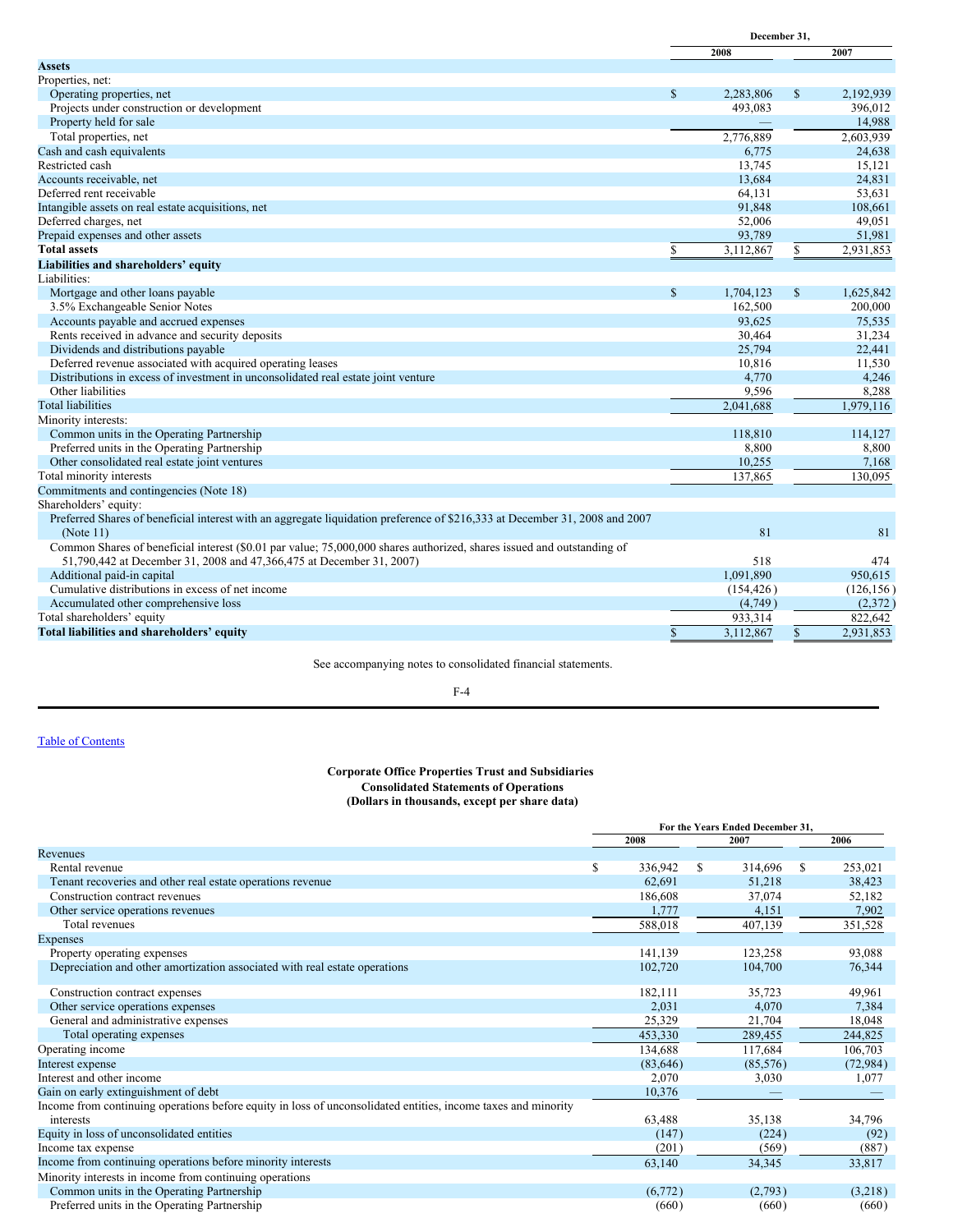| Other                                                             |    | (56)      |     | 122      |          | 136       |
|-------------------------------------------------------------------|----|-----------|-----|----------|----------|-----------|
| Income from continuing operations                                 |    | 55,652    |     | 31,014   |          | 30,075    |
| Discontinued operations, net of minority interests and taxes      |    | 2,179     |     | 2,210    |          | 18,420    |
| Income before gain on sales of real estate                        |    | 57,831    |     | 33,224   |          | 48,495    |
| Gain on sales of real estate, net of minority interests and taxes |    | 837       |     | 1,560    |          | 732       |
| Net income                                                        |    | 58,668    |     | 34,784   |          | 49,227    |
| Preferred share dividends                                         |    | (16, 102) |     | (16,068) |          | (15, 404) |
| Issuance costs associated with redeemed preferred shares          |    |           |     |          |          | (3,896)   |
| Net income available to common shareholders                       |    | 42,566    |     | 18,716   |          | 29,927    |
| Basic earnings per common share                                   |    |           |     |          |          |           |
| Income from continuing operations                                 | S. | 0.84      | \$. | 0.35     | <b>S</b> | 0.28      |
| Discontinued operations                                           |    |           |     |          |          |           |
|                                                                   |    | 0.04      |     | 0.05     |          | 0.44      |
| Net income available to common shareholders                       |    | 0.88      |     | 0.40     |          | 0.72      |
| Diluted earnings per common share                                 |    |           |     |          |          |           |
| Income from continuing operations                                 |    | 0.83      | \$  | 0.35     | <b>S</b> | 0.27      |
| Discontinued operations                                           |    | 0.04      |     | 0.04     |          | 0.42      |
| Net income available to common shareholders                       |    | 0.87      |     | 0.39     |          | 0.69      |
| Dividends declared per common share                               |    | 1.425     |     | 1.300    |          | 1.180     |

See accompanying notes to consolidated financial statements.

<span id="page-46-0"></span>F-5

# Table of [Contents](#page-1-0)

### **Corporate Office Properties Trust and Subsidiaries Consolidated Statements of Shareholders' Equity (Dollars in thousands)**

|                                                                                                           | Preferred<br><b>Shares</b> | Common<br><b>Shares</b>  | <b>Additional</b><br>Paid-in<br>Capital |               | Cumulative<br><b>Distributions</b> in<br><b>Excess of Net</b><br>Income |                    | Accumulated<br>Other<br>Comprehensive<br>Loss |               | <b>Total</b> |
|-----------------------------------------------------------------------------------------------------------|----------------------------|--------------------------|-----------------------------------------|---------------|-------------------------------------------------------------------------|--------------------|-----------------------------------------------|---------------|--------------|
| Balance at December 31, 2005 (39,927,316 common                                                           |                            |                          |                                         |               |                                                                         |                    |                                               |               |              |
| shares outstanding)                                                                                       | $\mathbb{S}$<br>67         | <sup>\$</sup><br>399     | $\mathbb{S}$<br>650,226                 | <sup>\$</sup> | (67, 697)                                                               | -S                 | (482)                                         | $\mathbf{s}$  | 582,513      |
| Conversion of common units to common shares (245,793)<br>shares)                                          |                            | 3                        | 11,075                                  |               |                                                                         |                    |                                               |               | 11,078       |
| Common shares issued to the public (2,000,000 shares)                                                     |                            | 20                       | 82,413                                  |               |                                                                         |                    |                                               |               | 82,433       |
| Series J Preferred Shares issued to the public (3,390,000                                                 |                            |                          |                                         |               |                                                                         |                    |                                               |               |              |
| shares)                                                                                                   | 34                         |                          | 81.823                                  |               |                                                                         |                    |                                               |               | 81.857       |
| Series E Preferred Shares redemption                                                                      | (11)                       |                          | (28, 739)                               |               |                                                                         |                    |                                               |               | (28, 750)    |
| Series F Preferred Shares redemption                                                                      | (14)                       | $\overline{\phantom{0}}$ | (35, 611)                               |               |                                                                         |                    |                                               |               | (35,625)     |
| Decrease in fair value of derivatives                                                                     |                            |                          |                                         |               |                                                                         |                    | (211)                                         |               | (211)        |
| Reversal of unearned restricted common share grants<br>upon adoption of SFAS 123(R)                       |                            | $\mathbf{1}$             | 1,944                                   |               |                                                                         |                    |                                               |               | 1,945        |
| Exercise of share options (581,932 shares)                                                                |                            | 6                        | 6.761                                   |               |                                                                         |                    |                                               |               | 6,767        |
| Share-based compensation                                                                                  |                            |                          | 3,833                                   |               |                                                                         |                    |                                               |               | 3,833        |
| Adjustments to minority interests resulting from changes                                                  |                            |                          |                                         |               |                                                                         |                    |                                               |               |              |
| in ownership of Operating Partnership by COPT                                                             |                            |                          | (16, 255)                               |               |                                                                         |                    |                                               |               | (16, 255)    |
| Increase in tax benefit from share-based compensation                                                     |                            |                          | 562                                     |               |                                                                         |                    |                                               |               | 562          |
| Net income                                                                                                |                            |                          |                                         |               | 49,227                                                                  |                    |                                               |               | 49,227       |
| Dividends                                                                                                 |                            |                          |                                         |               | (65,071)                                                                |                    |                                               |               | (65,071)     |
| Balance at December 31, 2006 (42,897,639 common                                                           |                            |                          |                                         |               |                                                                         |                    |                                               |               |              |
| shares outstanding)                                                                                       | 76                         | 429                      | 758,032                                 |               | (83, 541)                                                               |                    | (693)                                         |               | 674,303      |
| Conversion of common units to common shares (554,221                                                      |                            |                          |                                         |               |                                                                         |                    |                                               |               |              |
| shares)                                                                                                   |                            | 6                        | 25,402                                  |               |                                                                         |                    |                                               |               | 25,408       |
| Common shares issued in connection with acquisition of                                                    |                            |                          |                                         |               |                                                                         |                    |                                               |               |              |
| properties, net of transaction costs (3,161,000 shares)                                                   |                            | 32                       | 156,619                                 |               |                                                                         |                    |                                               |               | 156,651      |
| Series K Preferred Shares issued in connection with                                                       |                            |                          |                                         |               |                                                                         |                    |                                               |               |              |
| acquisition of properties, net of transaction costs                                                       |                            |                          |                                         |               |                                                                         |                    |                                               |               |              |
| $(531, 667$ shares)                                                                                       | 5                          |                          | 26,562                                  |               |                                                                         |                    |                                               |               | 26.567       |
| Exercise of share options (620,858 shares)                                                                |                            | 6                        | 7,470                                   |               |                                                                         |                    |                                               |               | 7,476        |
| Share-based compensation                                                                                  |                            | $\mathbf{1}$             | 6,642                                   |               |                                                                         |                    |                                               |               | 6,643        |
| Restricted common share redemptions (6,685 shares)                                                        |                            |                          | (351)                                   |               |                                                                         |                    |                                               |               | (351)        |
| Adjustments to minority interests resulting from changes<br>in ownership of Operating Partnership by COPT |                            |                          | (29,761)                                |               |                                                                         |                    | ÷,                                            |               | (29,761)     |
| Decrease in fair value of derivatives                                                                     |                            |                          |                                         |               |                                                                         |                    | (1,679)                                       |               | (1,679)      |
| Net income                                                                                                |                            | $\sim$                   | $\sim$                                  |               | 34,784                                                                  |                    |                                               |               | 34,784       |
| <b>Dividends</b>                                                                                          |                            |                          |                                         |               | (77, 399)                                                               |                    |                                               |               | (77, 399)    |
| Balance at December 31, 2007 (47,366,475 common                                                           |                            |                          |                                         |               |                                                                         |                    |                                               |               |              |
| shares outstanding)                                                                                       | 81                         | 474                      | 950,615                                 |               | (126, 156)                                                              |                    | (2,372)                                       |               | 822,642      |
| Conversion of common units to common shares (258,917)                                                     |                            |                          |                                         |               |                                                                         |                    |                                               |               |              |
| shares)                                                                                                   |                            | $\overline{3}$           | 7,505                                   |               |                                                                         |                    |                                               |               | 7,508        |
| Common shares issued to the public (3,737,500 shares)                                                     |                            | 37                       | 138,886                                 |               |                                                                         |                    | ÷,                                            |               | 138,923      |
| Exercise of share options (180,239 shares)                                                                |                            | $\overline{2}$           | 2,833                                   |               |                                                                         |                    | ÷.                                            |               | 2,835        |
| Share-based compensation                                                                                  |                            | 2                        | 9,034                                   |               |                                                                         |                    |                                               |               | 9,036        |
| Restricted common share redemptions (61,258 shares)                                                       |                            |                          | (1,320)                                 |               |                                                                         |                    |                                               |               | (1,320)      |
| Adjustments to minority interests resulting from changes                                                  |                            |                          |                                         |               |                                                                         |                    |                                               |               |              |
| in ownership of Operating Partnership by COPT                                                             |                            | ÷,                       | (16,716)                                |               |                                                                         |                    | ÷,                                            |               | (16, 716)    |
| Decrease in fair value of derivatives                                                                     |                            | $\overline{\phantom{a}}$ |                                         |               | $\overline{\phantom{a}}$                                                |                    | (2,377)                                       |               | (2,377)      |
| Increase in tax benefit from share-based compensation                                                     |                            |                          | 1,053                                   |               |                                                                         |                    |                                               |               | 1,053        |
| Net income                                                                                                |                            |                          |                                         |               | 58,668                                                                  |                    |                                               |               | 58,668       |
| Dividends                                                                                                 |                            |                          | ÷.                                      |               | (86,938)                                                                |                    | ÷,                                            |               | (86,938)     |
| Balance at December 31, 2008 (51,790,442 common                                                           |                            |                          |                                         |               |                                                                         |                    |                                               |               |              |
| shares outstanding)                                                                                       | 81<br>\$                   | 518<br>\$                | $\mathbf S$<br>1.091.890                | S             | (154.426)                                                               | $\mathbf{\hat{s}}$ | (4.749)                                       | <sup>\$</sup> | 933.314      |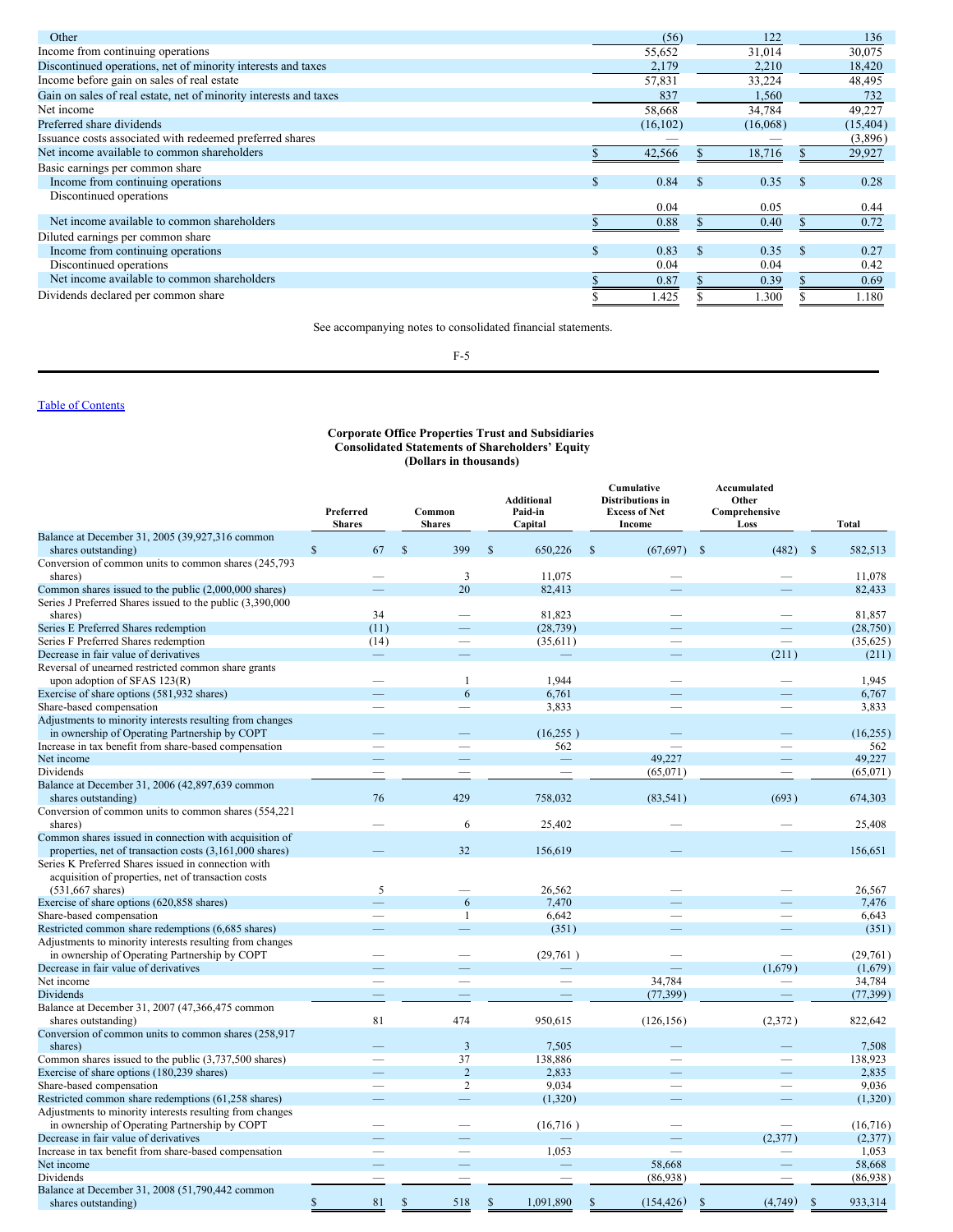<span id="page-47-0"></span>F-6

# Table of [Contents](#page-1-0)

#### **Corporate Office Properties Trust and Subsidiaries Consolidated Statements of Cash Flows (Dollars in thousands)**

|                                                                                      |                               |      | For the Years Ended December 31, |              |  |  |
|--------------------------------------------------------------------------------------|-------------------------------|------|----------------------------------|--------------|--|--|
|                                                                                      | 2008                          |      | 2007                             | 2006         |  |  |
| <b>Cash flows from operating activities</b>                                          |                               |      |                                  |              |  |  |
| Net income                                                                           | \$<br>58,668                  | \$   | 34,784                           | \$<br>49,227 |  |  |
| Adjustments to reconcile net income to net cash provided by operating activities:    | 8.147                         |      | 4.220                            | 7.800        |  |  |
| Minority interests                                                                   | 104,968                       |      | 107,625                          | 80,074       |  |  |
| Depreciation and other amortization                                                  |                               |      |                                  |              |  |  |
| Amortization of deferred financing costs                                             | 3,955                         |      | 3,676                            | 2,981        |  |  |
| Amortization of deferred market rental revenue                                       | (2,064)                       |      | (1,985)                          | (1,904)      |  |  |
| Gain on sales of real estate                                                         | (4,208)                       |      | (6,979)                          | (17, 920)    |  |  |
| Other gain on sales                                                                  | (49)                          |      | (1,033)                          | -            |  |  |
| Gain on redemption of 3.5% Exchangeable Senior Notes                                 | (10, 376)                     |      |                                  |              |  |  |
| Share-based compensation                                                             | 9,036                         |      | 6,643                            | 3,833        |  |  |
| Excess income tax benefits from share-based compensation                             | (1,053)                       |      |                                  | (562)        |  |  |
| Other                                                                                | (999)                         |      | (546)                            | (157)        |  |  |
| Changes in operating assets and liabilities:<br>Increase in deferred rent receivable |                               |      |                                  |              |  |  |
|                                                                                      | (10, 594)                     |      | (11,988)                         | (10,004)     |  |  |
| Decrease (increase) in accounts receivable                                           | 11,128                        |      | 1,544                            | (10, 844)    |  |  |
| Increase in restricted cash and prepaid and other assets                             | (15,061)                      |      | (5,040)                          | (7,098)      |  |  |
| Increase (decrease) in accounts payable, accrued expenses, and other liabilities     | 31,136                        |      | (3,250)                          | 13,544       |  |  |
| (Decrease) increase in rents received in advance and security deposits               | (770)                         |      | 10,030                           | 4,181        |  |  |
| Net cash provided by operating activities                                            | 181,864                       |      | 137,701                          | 113,151      |  |  |
| <b>Cash flows from investing activities</b>                                          |                               |      |                                  |              |  |  |
| Purchases of and additions to commercial real estate properties                      | (279, 959)                    |      | (352, 427)                       | (282,099)    |  |  |
| Proceeds from sales of properties                                                    | 33.412                        |      | 21,684                           | 46,704       |  |  |
| Proceeds from sale of non-real estate investment                                     | 91                            |      | 2,526                            |              |  |  |
| Mortgage loan receivable funded                                                      | (25, 251)                     |      |                                  |              |  |  |
| Proceeds from sale of unconsolidated real estate joint venture                       |                               |      |                                  | 1,524        |  |  |
| Acquisition of partner interests in consolidated joint ventures                      | (115)                         |      | (1,262)                          | (5,250)      |  |  |
| Leasing costs paid                                                                   | (7,670)                       |      | (12, 182)                        | (10, 480)    |  |  |
| (Increase) decrease in restricted cash associated with investing activities          | (842)                         |      | 16,018                           | 5,260        |  |  |
| Purchases of furniture, fixtures and equipment                                       | (3,581)                       |      | (1,663)                          | (8,109)      |  |  |
| Other                                                                                | (6,227)                       |      | (408)                            | (1, 384)     |  |  |
| Net cash used in investing activities                                                | (290, 142)                    |      | (327, 714)                       | (253, 834)   |  |  |
| <b>Cash flows from financing activities</b>                                          |                               |      |                                  |              |  |  |
| Proceeds from mortgage and other loans payable                                       | 1,080,999                     |      | 867,842                          | 673,176      |  |  |
| Proceeds from 3.5% Exchangeable Senior Notes                                         |                               |      |                                  | 200,000      |  |  |
| Repayments of debt                                                                   |                               |      |                                  |              |  |  |
| <b>Balloon</b> payments                                                              | (988, 945)                    |      | (559, 467)                       | (743, 274)   |  |  |
| Scheduled principal amortization                                                     | (13,668)                      |      | (19, 928)                        | (19,316)     |  |  |
| Repurchase of 3.5% Exchangeable Senior Notes                                         | (26,890)                      |      |                                  |              |  |  |
| Deferred financing costs paid                                                        | (6, 461)                      |      | (4,171)                          | (6,605)      |  |  |
| Net proceeds from issuance of common shares                                          | 141,758                       |      | 7,446                            | 89,202       |  |  |
| Net proceeds from issuance of preferred shares                                       | $\overbrace{\phantom{12332}}$ |      | $\overline{\phantom{0}}$         | 81,857       |  |  |
| Redemption of preferred shares                                                       |                               |      |                                  | (64, 375)    |  |  |
| Dividends paid                                                                       | (83,753)                      |      | (74, 277)                        | (62, 845)    |  |  |
| Distributions paid                                                                   | (12,002)                      |      | (11, 188)                        | (10, 422)    |  |  |
| Excess income tax benefits from share-based compensation                             | 1,053                         |      |                                  | 562          |  |  |
| Restricted share redemptions                                                         | (1,320)                       |      | (351)                            |              |  |  |
| Other                                                                                | (356)                         |      | 822                              | (138)        |  |  |
| Net cash provided by financing activities                                            | 90,415                        |      | 206,728                          | 137,822      |  |  |
| Net (decrease) increase in cash and cash equivalents                                 | (17, 863)                     |      | 16,715                           | (2,861)      |  |  |
| Cash and cash equivalents                                                            |                               |      |                                  |              |  |  |
| Beginning of period                                                                  | 24,638                        |      | 7,923                            | 10,784       |  |  |
| End of period                                                                        | \$<br>6,775                   | $\$$ | 24,638                           | \$<br>7,923  |  |  |

See accompanying notes to consolidated financial statements.

<span id="page-47-1"></span>F-7

# Table of [Contents](#page-1-0)

**Corporate Office Properties Trust and Subsidiaries**

**Notes to Consolidated Financial Statements (Dollars in thousands, except per share data)**

# **1. Organization and Business**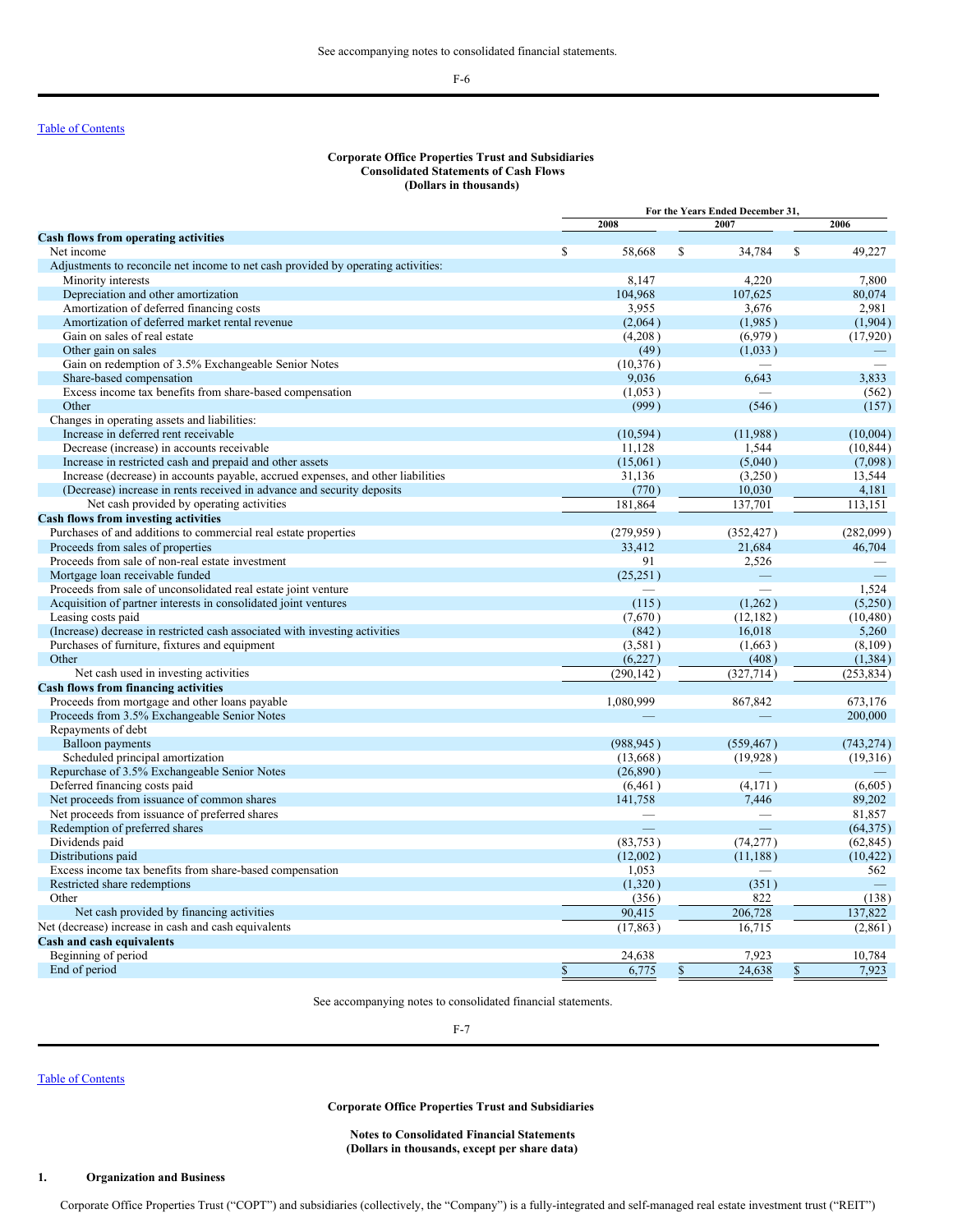that focuses primarily on strategic customer relationships and specialized tenant requirements in the United States Government, defense information technology and data sectors. We acquire, develop, manage and lease properties that are typically concentrated in large office parks primarily located adjacent to government demand drivers and/or in demographically strong markets possessing growth opportunities. As of December 31, 2008, our investments in real estate included the following:

- 238 wholly owned operating properties totaling 18.5 million square feet;
- · 14 wholly owned properties under construction or development that we estimate will total approximately 1.6 million square feet upon completion;
- wholly owned land parcels totaling 1,611 acres that we believe are potentially developable into approximately 14.0 million square feet; and
- partial ownership interests in a number of other real estate projects in operations, under construction or redevelopment or held for future development.

We conduct almost all of our operations through our operating partnership, Corporate Office Properties, L.P. (the "Operating Partnership"), for which we are the managing general partner. The Operating Partnership owns real estate both directly and through subsidiary partnerships and limited liability companies ("LLCs"). A summary of our Operating Partnership's forms of ownership and the percentage of those ownership forms owned by COPT as of December 31, 2008 and 2007 follows:

|                          |         | December 31. |  |  |  |  |
|--------------------------|---------|--------------|--|--|--|--|
|                          | 2008    | 2007         |  |  |  |  |
| Common Units             | $86\%$  | $85\%$       |  |  |  |  |
| Series G Preferred Units | $100\%$ | $100\%$      |  |  |  |  |
| Series H Preferred Units | $100\%$ | $100\%$      |  |  |  |  |
| Series I Preferred Units | $0\%$   | $0\%$        |  |  |  |  |
| Series J Preferred Units | $100\%$ | $100\%$      |  |  |  |  |
| Series K Preferred Units | $100\%$ | $100\%$      |  |  |  |  |

Three of our trustees controlled, either directly or through ownership by other entities or family members, an additional 12% of the Operating Partnership's common units.

In addition to owning real estate, the Operating Partnership also owns 100% of a number of entities that provide real estate services such as property management, construction and development and heating and air conditioning services primarily for our properties but also for third parties.

### **2. Summary of Significant Accounting Policies**

#### **Basis of Presentation**

The consolidated financial statements include the accounts of COPT, the Operating Partnership, their subsidiaries and other entities in which we have a majority voting interest and control. We also consolidate certain entities when control of such entities can be achieved through means other than voting rights ("variable interest entities" or "VIEs") if we are deemed to be the primary beneficiary of such entities. We eliminate all significant intercompany balances and transactions in consolidation.

We use the equity method of accounting when we own an interest in an entity and can exert significant influence over the entity's operations but cannot control the entity's operations. We use the cost method of accounting when we own an interest in an entity and cannot exert significant influence over its operations.

F-8

#### **Use of Estimates in the Preparation of Financial Statements**

We make estimates and assumptions when preparing financial statements under generally accepted accounting principles ("GAAP"). These estimates and assumptions affect various matters, including:

- · the reported amounts of assets and liabilities in our Consolidated Balance Sheets at the dates of the financial statements;
- the disclosure of contingent assets and liabilities at the dates of the financial statements; and
- the reported amounts of revenues and expenses in our Consolidated Statements of Operations during the reporting periods.

Significant estimates are inherent in the presentation of our financial statements in a number of areas, including the evaluation of the collectability of accounts and notes receivable, the allocation of real estate acquisition costs, the determination of estimated useful lives of assets, the evaluation of impairment of long-lived assets and the level of expense recognized in connection with share-based compensation. Actual results could differ from these and other estimates.

#### **Acquisitions of Real Estate**

We allocate the purchase price of acquired properties to tangible and identified intangible assets based on their relative fair values at the date of acquisition. In making estimates of fair values for purposes of allocating a purchase price, we use a number of sources, including independent appraisals that may be obtained in connection with the acquisition or financing of the respective property and other market data. We allocate the costs of real estate acquisitions to the following components:

- · properties based on a valuation of the acquired property performed with the assumption that the property is vacant upon acquisition (the "if vacant value"). The if-vacant fair value is allocated between land, buildings, tenant improvements and equipment based on our estimates of the relative fair values;
- above-market and below-market lease intangible assets or liabilities based on the present value (using an interest rate which reflects the risks associated with the leases acquired) of the difference between (i) the contractual amounts to be received pursuant to the in-place leases and (ii) our estimate of fair market lease rates for the corresponding space, measured over a period equal to the remaining non-cancelable term of the lease (including those under bargain renewal options). The capitalized above- and below-market lease values are amortized as adjustments to rental revenue over the remaining terms of the respective leases (including periods under bargain renewal options);
- · in-place lease value based on our estimates of carrying costs during the expected lease-up periods and costs to execute similar leases. Our estimate of carrying costs includes real estate taxes, insurance and other operating expenses and lost rentals during the expected lease-up periods considering current market conditions. Our estimate of costs to execute similar leases includes leasing commissions, legal and other related costs;
- tenant relationship value based on our evaluation of the specific characteristics of each tenant's lease and our overall relationship with that respective tenant. Characteristics we consider in determining these values include the nature and extent of our existing business relationships with the tenant, growth prospects for developing new business with the tenant, the tenant's credit quality and expectations of lease renewals, among other factors; and
- market concentration premium based on our estimate of the additional amount that we pay for a property over the fair value of assets in connection with our strategy of increasing our presence in regional submarkets.

#### **Properties**

We report properties to be developed or held and used in operations at our depreciated cost, reduced for impairment losses, where appropriate. The amounts reported for our properties include our costs of: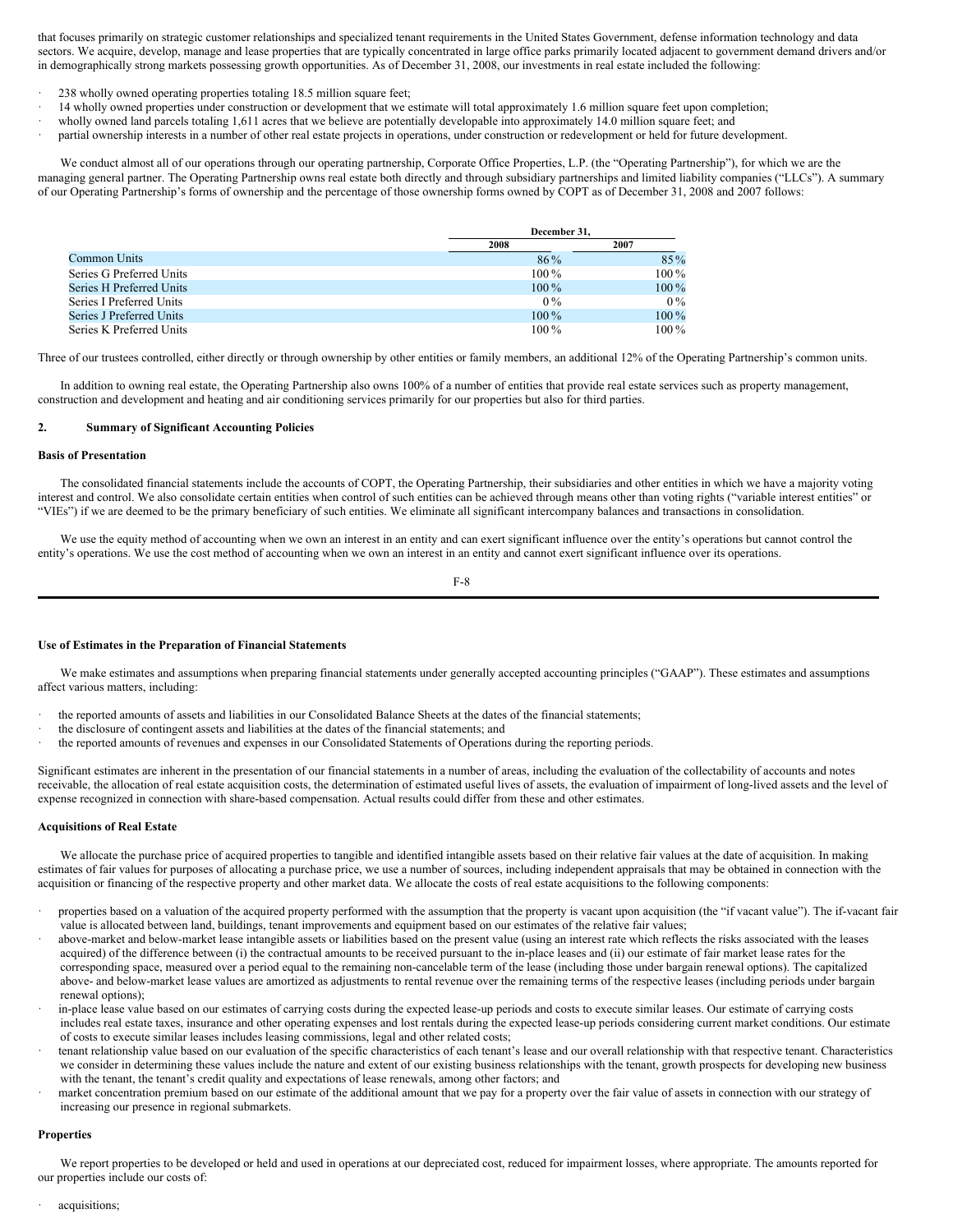- development and construction;
- building and land improvements; and
- tenant improvements paid by us.

We capitalize interest expense, real estate taxes, direct internal labor (including allocable overhead costs) and other costs associated with real estate undergoing construction and development activities to the cost of such activities. The preconstruction stage of development of an operating property (or an expansion of an existing property) includes efforts and related costs to secure land control and zoning, evaluate feasibility and complete other initial tasks which are

F-9

#### Table of [Contents](#page-1-0)

essential to development. We continue to capitalize these costs while construction and development activities are underway until a property becomes "operational," which occurs upon the earlier of when leases commence on space or one year after the cessation of major construction activities. When leases commence on portions of a newlyconstructed property's space in the period prior to one year from the cessation of major construction activities, we consider that property to be "partially operational." When a property is partially operational, we allocate the costs associated with the property between the portion that is operational and the portion under construction. We start depreciating newly-constructed properties as they become operational.

We depreciate our assets evenly over their estimated useful lives as follows:

Buildings and building improvements 10-40 years Land improvements<br>
Tenant improvements on operating properties<br>
Related lease terms<br>
Related lease terms Tenant improvements on operating properties Equipment and personal property 3-10 years

If events or circumstances indicate that a property to be held and used may be impaired, we perform a recoverability analysis based on the estimated undiscounted cash flows to be generated by the property. If the analysis indicates that the carrying value of the property is not recoverable from future cash flows, the property is written down to fair value and an impairment loss is recognized. Fair values are determined based on appraisals and/or estimated future cash flows using appropriate discount and capitalization rates.

When we determine that a real estate asset will be held for sale, we discontinue the recording of depreciation expense of the asset and estimate the sales price, net of selling costs; if we then determine that the estimated sales price, net of selling costs, is less than the net book value of the asset, we recognize an impairment loss equal to the difference and reduce the carrying amounts of assets.

When we sell an operating property, or determine that an operating property is held for sale, and determine that we have no significant continuing involvement in such property, we classify the results of operations for such property as discontinued operations. Interest expense that is specifically identifiable to properties included in discontinued operations is used in the computation of interest expense attributable to discontinued operations. When properties classified as discontinued operations are included in computations that determine the amount of our borrowing capacity under certain debt instruments (including our Revolving Credit Facility), we allocate a portion of such debt instruments' interest expense to discontinued operations; we compute this allocation based on the percentage that the related properties represent of all properties included in determining the amount of our borrowing capacity under such debt instruments.

We expense property maintenance and repair costs when incurred.

#### **Sales of Interests in Real Estate**

We recognize gains from sales of interests in real estate using the full accrual method, provided that various criteria relating to the terms of sale and any subsequent involvement by us with the real estate sold are met. We recognize gains relating to transactions that do not meet the requirements of the full accrual method of accounting when the full accrual method of accounting criteria are met.

#### **Cash and Cash Equivalents**

Cash and cash equivalents include all cash and liquid investments that mature three months or less from when they are purchased. Cash equivalents are reported at cost, which approximates fair value. We maintain our cash in bank accounts in amounts that may exceed Federally insured limits at times. We have not experienced any losses in these accounts in the past and believe that we are not exposed to significant credit risk because our accounts are deposited with major financial institutions.

### **Accounts Receivable**

Our accounts receivable are reported net of an allowance for bad debts of \$1,455 at December 31, 2008 and \$448 at December 31, 2007. We use judgment in estimating the uncollectability of our accounts receivable based primarily upon the payment history and credit status of the entities associated with the individual accounts.

### F-10

### Table of [Contents](#page-1-0)

#### **Revenue Recognition**

We recognize minimum rental revenue on a straight-line basis over the non-cancelable term of tenant leases. The non-cancelable term of a lease includes periods when a tenant: (1) may not terminate its lease obligation early; or (2) may terminate its lease obligation early in exchange for a fee or penalty that we consider material enough such that termination would not be probable. We report the amount by which our minimum rental revenue recognized on a straight-line basis under leases exceeds the contractual rent billings associated with such leases as deferred rent receivable on our Consolidated Balance Sheets.

We recognize tenant recovery revenue in the same periods in which we incur the related expenses. Tenant recovery revenue includes payments from tenants as reimbursement for property taxes, utilities and other property operating expenses.

We recognize fees received for lease terminations as revenue and write off against such revenue any (1) deferred rents receivable and (2) deferred revenue and intangible assets that are amortizable into rental revenue associated with the leases; the resulting net amount is the net revenue from the early termination of the leases. When a tenant's lease for space in a property is terminated early but the tenant continues to lease such space under a new or modified lease in the property, the net revenue from the early termination of the lease is generally recognized evenly over the remaining life of the new or modified lease in place on that property.

We recognize fees for services provided by us once services are rendered, fees are determinable and collectability is assured. We recognize revenue under construction contracts using the percentage of completion method when the revenue and costs for such contracts can be estimated with reasonable accuracy; when these criteria do not apply to a contract, we recognize revenue on that contract using the completed contract method. Under the percentage of completion method, we recognize a percentage of the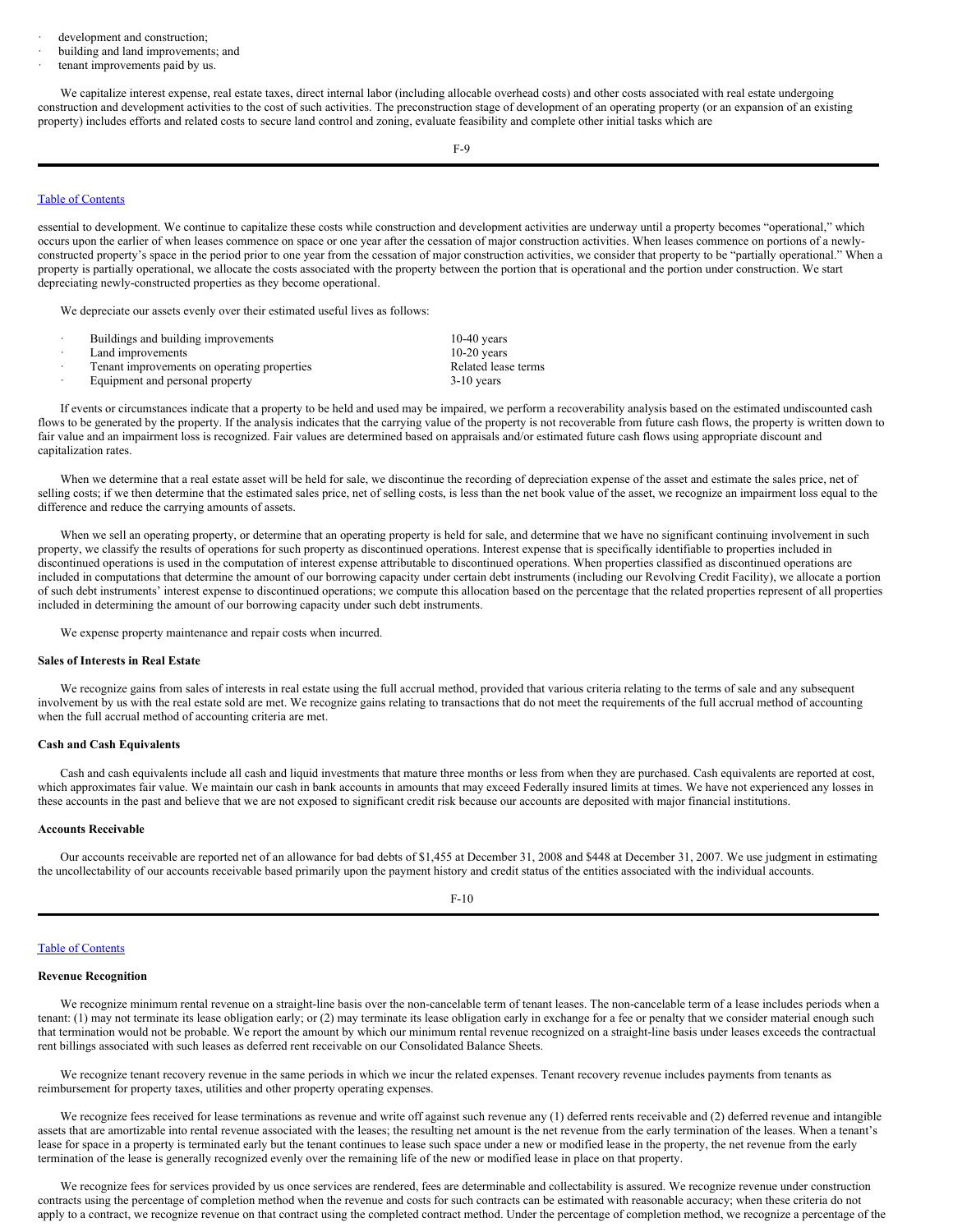total estimated revenue on a contract based on the cost of services provided on the contract as of a point in time relative to the total estimated costs on the contract.

# **Intangible Assets and Deferred Revenue on Real Estate Acquisitions**

We capitalize intangible assets and deferred revenue on real estate acquisitions as described in the section above entitled "Acquisitions of Real Estate." We amortize the intangible assets and deferred revenue as follows:

| Above- and below-market leases | Related lease terms                                               |
|--------------------------------|-------------------------------------------------------------------|
| In-place lease assets          | Related lease terms                                               |
| Tenant relationship value      | Estimated period of time that tenant will lease space in property |
| Market concentration premium   | 40 years                                                          |

We recognize the amortization of acquired above-market and below-market leases as adjustments to rental revenue; we refer to this amortization as amortization of deferred market rental revenue. We recognize the amortization of other intangible assets on real estate acquisitions as amortization expense.

#### **Deferred Charges**

We defer costs that we incur to obtain new tenant leases or extend existing tenant leases. We amortize these costs evenly over the lease terms. When tenant leases are terminated early, we expense any unamortized deferred leasing costs associated with those leases.

We also defer costs for long-term financing arrangements and recognize these costs as interest expense over the related loan terms on a straight-line basis, which approximates the amortization that would occur under the effective interest method of amortization. We expense any unamortized loan costs when loans are retired early.

When the costs of acquisitions exceed the fair value of tangible and identifiable intangible assets and liabilities, we record goodwill in connection with such acquisitions. We test goodwill annually for impairment and in interim periods if certain events occur indicating that the carrying value of goodwill may be impaired. We recognize an impairment loss when the discounted expected future cash flows associated with the related reporting unit are less than its unamortized cost.

#### **Derivatives**

We are exposed to the effect of interest rate changes in the normal course of business. We use interest rate swap, interest rate cap and forward starting swap agreements in order to attempt to reduce the impact of such interest rate

| _ |  |
|---|--|

#### Table of [Contents](#page-1-0)

changes. Interest rate differentials that arise under interest rate swap and interest rate cap contracts are recognized in interest expense over the life of the respective contracts. Interest rate differentials that arise under forward starting swaps are recognized in interest expense over the life of the respective loans for which such swaps are obtained. We do not use such derivatives for trading or speculative purposes. We manage counter-party risk by only entering into contracts with major financial institutions based upon their credit ratings and other risk factors.

We recognize all derivatives as assets or liabilities in the balance sheet at fair value with the offset to:

- the accumulated other comprehensive loss component of shareholders' equity ("AOCL"), net of the share attributable to minority interests, for any derivatives designated as cash flow hedges to the extent such derivatives are deemed effective in hedging risks (risk in the case of our existing derivatives being defined as changes in interest rates);
- · interest expense on our Statements of Operations for any derivatives designated as cash flow hedges to the extent such derivatives are deemed ineffective in hedging risks; or
- other revenue on our Statements of Operations for any derivatives designated as fair value hedges.

We use standard market conventions and techniques such as discounted cash flow analysis, option pricing models, replacement cost and termination cost in computing the fair value of derivatives at each balance sheet date.

#### **Minority Interests**

As discussed previously, we consolidate the accounts of our Operating Partnership and its subsidiaries into our financial statements. However, we do not own 100% of the Operating Partnership. We also do not own 100% of certain consolidated real estate joint ventures. The amounts reported for minority interests on our Consolidated Balance Sheets represent the portion of these consolidated entities' equity that we do not own. The amounts reported for minority interests on our Consolidated Statements of Operations represent the portion of these consolidated entities' net income not allocated to us.

Common units of the Operating Partnership ("common units") are substantially similar economically to our common shares of beneficial interest ("common shares"). Common units not owned by us are also exchangeable into our common shares, subject to certain conditions.

The Operating Partnership has 352,000 Series I Preferred Units issued to an unrelated party that have a liquidation preference of \$25.00 per unit, plus any accrued and unpaid distributions of return thereon (as described below), and may be redeemed for cash by the Operating Partnership at our option any time after September 22, 2019. The owner of these units is entitled to a priority annual cumulative return equal to 7.5% of their liquidation preference through September 22, 2019; the annual cumulative preferred return increases for each subsequent five-year period, subject to certain maximum limits. These units are convertible into common units on the basis of 0.5 common units for each Series I Preferred Unit; the resulting common units would then be exchangeable for common shares in accordance with the terms of the Operating Partnership's agreement of limited partnership.

#### **Earnings Per Share ("EPS")**

We present both basic and diluted EPS. We compute basic EPS by dividing net income available to common shareholders by the weighted average number of common shares outstanding during the year. Our computation of diluted EPS is similar except that:

- the denominator is increased to include: (1) the weighted average number of potential additional common shares that would have been outstanding if securities that are convertible into our common shares were converted; and (2) the effect of dilutive potential common shares outstanding during the period attributable to share-based compensation using the treasury stock method; and
- the numerator is adjusted to add back any convertible preferred dividends and any other changes in income or loss that would result from the assumed conversion into common shares that we added to the denominator.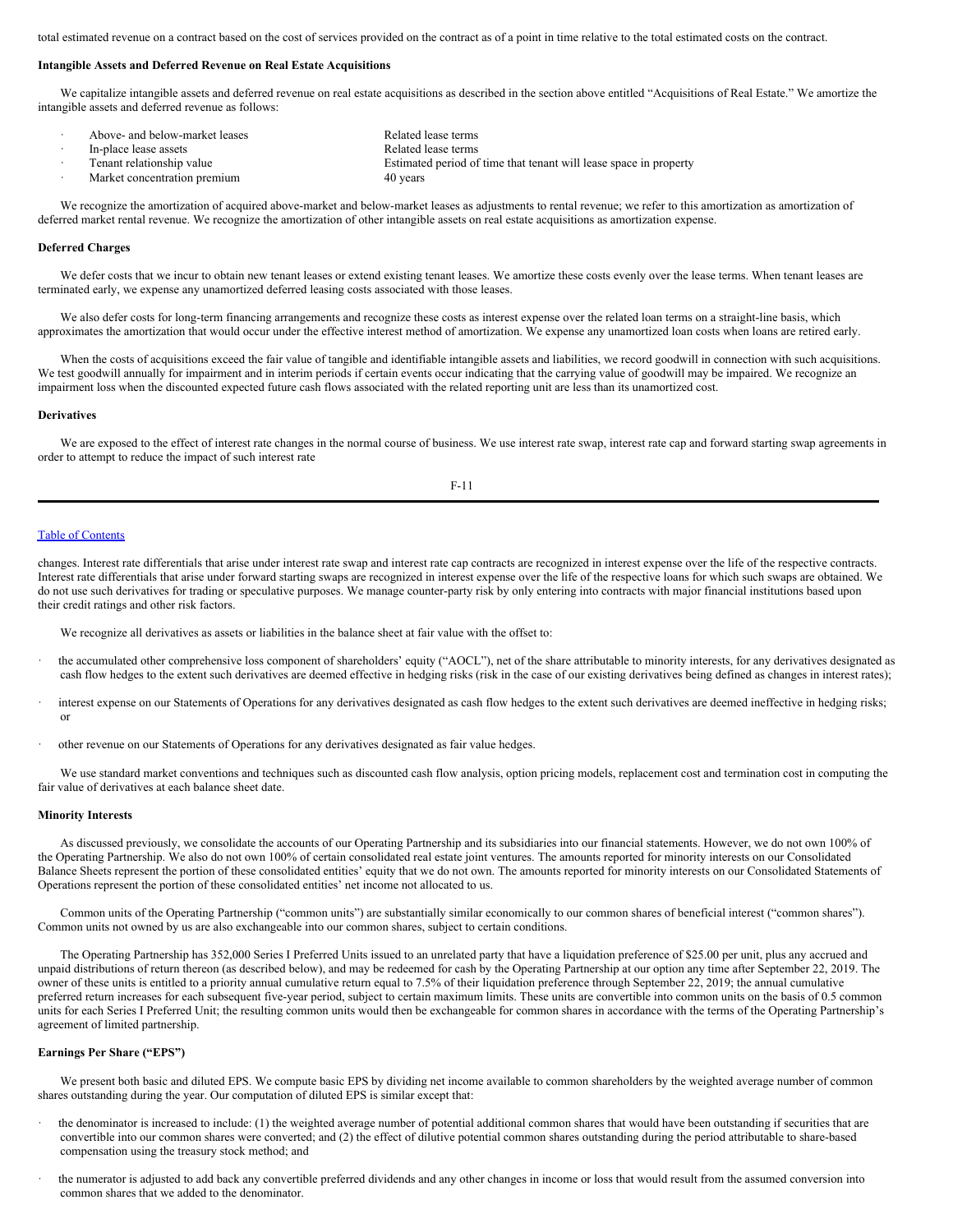Our computation of diluted EPS does not assume conversion of securities into our common shares if conversion of those securities would increase our diluted EPS in a given year. A summary of the numerator and denominator for purposes of basic and diluted EPS calculations is set forth below (in thousands, except per share data):

F-12

#### Table of [Contents](#page-1-0)

|                                                                                    | For the Years Ended December 31, |           |              |          |    |           |
|------------------------------------------------------------------------------------|----------------------------------|-----------|--------------|----------|----|-----------|
|                                                                                    |                                  | 2008      | 2007         |          |    | 2006      |
| Numerator:                                                                         |                                  |           |              |          |    |           |
| Income from continuing operations                                                  | S                                | 55,652    | \$.          | 31,014   | \$ | 30,075    |
| Add: Gain on sales of real estate, net                                             |                                  | 837       |              | 1,560    |    | 732       |
| Less: Preferred share dividends                                                    |                                  | (16, 102) |              | (16,068) |    | (15, 404) |
| Less: Issuance costs associated with redeemed preferred shares                     |                                  |           |              |          |    | (3,896)   |
| Numerator for basic and diluted EPS from continuing operations                     |                                  | 40,387    |              | 16,506   |    | 11,507    |
| Add: Income from discontinued operations, net                                      |                                  | 2,179     |              | 2,210    |    | 18,420    |
| Numerator for basic and diluted EPS on net income available to common shareholders |                                  | 42,566    |              | 18,716   |    | 29,927    |
| Denominator (all weighted averages):                                               |                                  |           |              |          |    |           |
| Denominator for basic EPS (common shares)                                          |                                  | 48,132    |              | 46,527   |    | 41,463    |
| Dilutive effect of share-based compensation awards                                 |                                  | 733       |              | 1,103    |    | 1,799     |
| Denominator for diluted EPS                                                        |                                  | 48,865    |              | 47,630   |    | 43,262    |
|                                                                                    |                                  |           |              |          |    |           |
| Basic EPS:                                                                         |                                  |           |              |          |    |           |
| Income from continuing operations                                                  | \$.                              | 0.84      | S            | 0.35     | \$ | 0.28      |
| Income from discontinued operations                                                |                                  | 0.04      |              | 0.05     |    | 0.44      |
| Net income available to common shareholders                                        |                                  | 0.88      |              | 0.40     | \$ | 0.72      |
| <b>Diluted EPS</b>                                                                 |                                  |           |              |          |    |           |
| Income from continuing operations                                                  | $\mathcal{S}$                    | 0.83      | $\mathbf{s}$ | 0.35     | \$ | 0.27      |
| Income from discontinued operations                                                |                                  | 0.04      |              | 0.04     |    | 0.42      |
| Net income available to common shareholders                                        | S                                | 0.87      | \$           | 0.39     | \$ | 0.69      |

Our diluted EPS computations do not include the effects of the following securities since the conversions of such securities would increase diluted EPS for the respective periods:

|                                               |       | Weighted Average Shares Excluded<br>from Denominator<br>for the Years Ended December 31. |       |
|-----------------------------------------------|-------|------------------------------------------------------------------------------------------|-------|
|                                               | 2008  | 2007                                                                                     | 2006  |
| Conversion of common units                    | 8,107 | 8.296                                                                                    | 8,511 |
| Conversion of convertible preferred units     | 176   | 176                                                                                      | 176   |
| Conversion of convertible preferred shares    | 434   | 425                                                                                      | N/A   |
| Anti-dilutive share-based compensation awards | .142  | 695                                                                                      | 387   |

As discussed in Note 9, the Operating Partnership has outstanding 3.50% Exchangeable Senior Notes that are due in 2026. The notes have an exchange settlement feature that provides that the notes may, under certain circumstances, be exchangeable for cash (up to the principal amount of the notes) and, with respect to any excess exchange value, may be exchangeable into (at our option) cash, our common shares or a combination of cash and our common shares at an exchange rate of 18.6947 shares per one thousand dollar principal amount of the notes (exchange rate is as of December 31, 2008 and is equivalent to an exchange price of \$53.49 per common share). The Exchangeable Senior Notes did not affect our diluted EPS reported above since the weighted average closing price of our common shares during each of the periods was less than the exchange price per common share applicable for such periods.

#### **Share-Based Compensation**

We have historically issued two forms of share-based compensation: options to purchase common shares ("options") and restricted common shares ("restricted shares"). We account for our share-based compensation in accordance with Statement of Financial Accounting Standards No. 123(R), "Share-Based Payment" ("SFAS 123(R)"). SFAS 123(R) establishes standards for the accounting for transactions in which an entity exchanges its equity instruments for goods or services, focusing primarily on accounting for transactions in which an entity obtains employee services in share-based payment transactions. The statement requires us to measure the cost of employee services

#### F-13

#### Table of [Contents](#page-1-0)

received in exchange for an award of equity instruments based generally on the fair value of the award on the grant date; such cost is then recognized over the period during which the employee is required to provide service in exchange for the award (generally the vesting period). No compensation cost is recognized for equity instruments for which employees do not render the requisite service. SFAS 123(R) also requires that share-based compensation be computed based on awards that are ultimately expected to vest; as a result, future forfeitures of awards are estimated at the time of grant and revised, if necessary, in subsequent periods if actual forfeitures differ from those estimates. We capitalize costs associated with share-based compensation attributable to employees engaged in construction and development activities.

When we adopted SFAS 123(R), we elected to adopt the alternative transition method for calculating the tax effects of share-based compensation. The alternative transition method enabled us to use a simplified method to establishing the beginning balance of the additional paid-in capital pool related to the tax effects of employee sharebased compensation, which was available to absorb tax deficiencies recognized subsequent to the adoption of SFAS 123(R).

We compute the fair value of share options under SFAS 123(R) using the Black-Scholes option-pricing model. Under that model, the risk-free interest rate is based on the U.S. Treasury yield curve in effect at the time of grant. The expected option life is based on our historical experience of employee exercise behavior. Expected volatility is based on historical volatility of our common shares. Expected dividend yield is based on the average historical dividend yield on our common shares over a period of time ending on the grant date of the options.

#### **Fair Value of Financial Instruments**

In September 2006, the Financial Accounting Standards Board ("FASB") issued Statement of Financial Accounting Standards No. 157, "Fair Value Measurements" ("SFAS 157"). SFAS 157 defines fair value, establishes a framework for measuring fair value in generally accepted accounting principles and expands disclosures about fair value measurements. The Statement does not require or permit any new fair value measurements but does apply under other accounting pronouncements that require or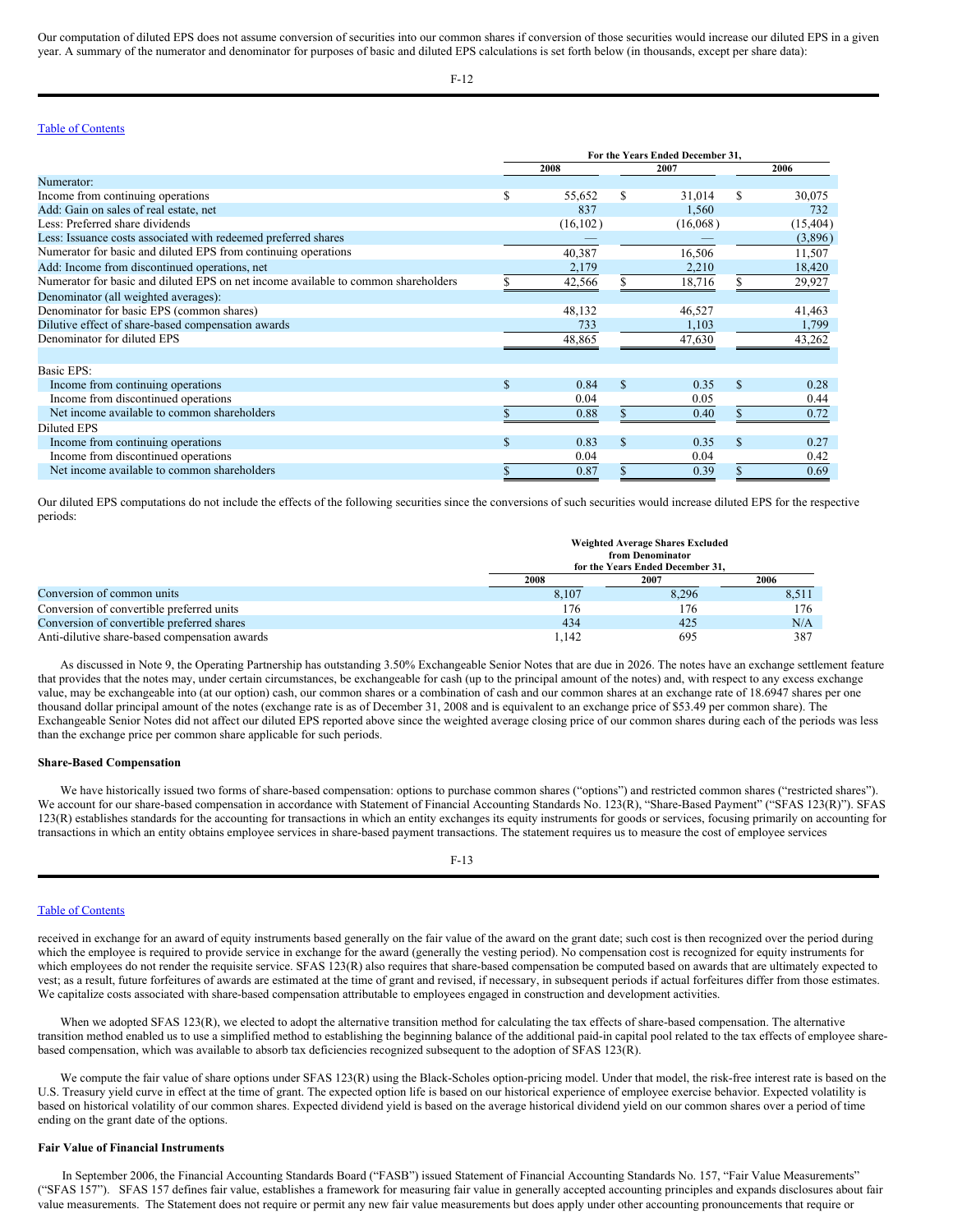permit fair value measurements. The changes to current practice resulting from the Statement relate to the definition of fair value, the methods used to measure fair value and the expanded disclosures about fair value measurements. With respect to SFAS 157, the FASB also issued FASB Staff Position SFAS 157-1, "Application of FASB Statement No. 157 to FASB Statement No. 13 and Other Accounting Pronouncements That Address Fair Value Measurements for Purposes of Lease Classification or Measurement under Statement 13" ("FSP FAS 157-1") and FASB Staff Position SFAS 157-2, "Effective Date of FASB Statement No. 157" ("FSP FAS 157-2"). FSP FAS 157-1 amends SFAS 157 to exclude from the scope of SFAS 157 certain leasing transactions accounted for under Statement of Financial Accounting Standards No. 13, "Accounting for Leases." FSP FAS 157-2 amends SFAS 157 to defer the effective date of SFAS 157 for all non-financial assets and non-financial liabilities except those that are recognized or disclosed at fair value in the financial statements on a recurring basis to fiscal years beginning after November 15, 2008. Effective January 1, 2008, we adopted, on a prospective basis, the portions of SFAS 157 not deferred by FSP FAS 157-2; this adoption did not have a material effect on our financial position, results of operations or cash flows. We do not expect that the adoption of SFAS 157 for our non-financial assets and non-financial liabilities on January 1, 2009 will have a material effect on our financial position, results of operations of cash flows.

We also adopted FASB Staff Position SFAS 157-3, "Determining the Fair Value of a Financial Asset When the Market for That Asset is Not Active" ("FSP FAS-157- 3"), effective upon its issuance by the FASB on October 10, 2008. The adoption of FSP FAS-157-3 did not have a material effect on our financial position, results of operations or cash flows.

Under SFAS 157, fair value is defined as the exit price, or the amount that would be received upon sale of an asset or paid to transfer a liability in an orderly transaction between market participants as of the measurement date. SFAS 157 also establishes a hierarchy for inputs used in measuring fair value that maximizes the use of observable inputs and minimizes the use of unobservable inputs by requiring that the most observable inputs be used when available. Observable inputs are inputs market participants would use in valuing the asset or liability developed based on market data obtained from sources independent of us. Unobservable inputs are inputs that reflect our assumptions about the factors market participants would use in valuing the asset or liability developed based upon the best information available in the circumstances. The hierarchy of these inputs is broken down into three levels: Level 1 inputs are quoted prices (unadjusted) in active markets for identical assets or liabilities; Level 2 inputs include (1) quoted prices for similar assets or liabilities in active markets, (2) quoted prices for identical or similar assets or liabilities in markets that are not active and (3) inputs (other than quoted prices) that are observable for the asset or liability, either directly or indirectly; and Level 3 inputs are unobservable inputs for the asset or liability. Categorization within the valuation hierarchy is based upon the lowest level of input that is significant to the fair value measurement.

F-14

#### Table of [Contents](#page-1-0)

The assets held in connection with our non-qualified elective deferred compensation plan and the corresponding liability to the participants are measured at fair value on a recurring basis on our consolidated balance sheet using quoted market prices. The assets are treated as trading securities for accounting purposes and included in restricted cash on our consolidated balance sheet. The offsetting liability is adjusted to fair value at the end of each accounting period based on the fair value of the plan assets and reported in other liabilities in our consolidated balance sheet. The assets and corresponding liability of our non-qualified elective deferred compensation plan are classified in Level 1 of the fair value hierarchy.

The valuation of our derivatives is determined using widely accepted valuation techniques, including discounted cash flow analysis on the expected cash flows of each derivative. This analysis reflects the contractual terms of the derivatives, including the period to maturity, and uses observable market-based inputs, including interest rate market data and implied volatilities in such interest rates. While we determined that the majority of the inputs used to value our derivatives fall within Level 2 of the fair value hierarchy under SFAS 157, the credit valuation adjustments associated with our derivatives also utilize Level 3 inputs, such as estimates of current credit spreads to evaluate the likelihood of default. However, as of December 31, 2008, we assessed the significance of the impact of the credit valuation adjustments on the overall valuation of our derivatives and determined that these adjustments are not significant to the overall valuation of our derivatives. As a result, we determined that our derivative valuations in their entirety are classified in Level 2 of the fair value hierarchy.

The table below sets forth our financial assets and liabilities that are accounted for at fair value on a recurring basis as of December 31, 2008:

|                                          | <b>Ouoted Prices in</b><br><b>Active Markets for</b><br><b>Identical Assets</b> | <b>Significant Other</b><br><b>Observable Inputs</b> | Significant<br><b>Unobservable Inputs</b> |       |
|------------------------------------------|---------------------------------------------------------------------------------|------------------------------------------------------|-------------------------------------------|-------|
| Description                              | (Level 1)                                                                       | (Level 2)                                            | (Level 3)                                 | Total |
| Assets:                                  |                                                                                 |                                                      |                                           |       |
| Deferred compensation plan assets (1)    | 4.549                                                                           | $\overline{\phantom{a}}$                             | _                                         | 4.549 |
| Liabilities:                             |                                                                                 |                                                      |                                           |       |
| Deferred compensation plan liability (2) | 4,549                                                                           | _                                                    | __                                        | 4,549 |
| Interest rate swap contracts (2)         | _                                                                               | 5,102                                                | _                                         | 5,102 |
| Liabilities                              | 4.549                                                                           | 5.102                                                | _                                         | 9,651 |

(1) Included in the line entitled "restricted cash" on our Consolidated Balance Sheet.

(2) Included in the line entitled "other liabilities" on our Consolidated Balance Sheet.

For additional fair value information, please refer to Note 8 for mortgage loans receivable, Note 9 for debt and Note 10 for derivatives.

#### **Reclassification**

We reclassified certain amounts from the prior periods to conform to the current period presentation of our Consolidated Financial Statements. These reclassifications did not affect previously reported consolidated net income or shareholders' equity.

#### Table of [Contents](#page-1-0)

# **Recent Accounting Pronouncements**

In February 2007, the FASB issued Statement of Financial Accounting Standards No. 159, "The Fair Value Option for Financial Assets and Financial Liabilities" ("SFAS

The carrying values of cash and cash equivalents, restricted cash, accounts receivables, other assets (excluding mortgage loans receivable) and accounts payable and accrued expenses are reasonable estimates of their fair values because of the short maturities of these instruments. We estimated the fair values of our mortgage loans receivable by using discounted cash flow analyses based on an appropriate market rate for a similar type of instrument. We estimated fair values of our debt based on quoted market prices for publicly-traded debt and on the discounted estimated future cash payments to be made for other debt; the discount rates used approximate current market rates for loans, or groups of loans, with similar maturities and credit quality, and the estimated future payments include scheduled principal and interest payments. Fair value estimates are made at a specific point in time, are subjective in nature and involve uncertainties and matters of significant judgment. Settlement of such fair value amounts may not be possible and may not be a prudent management decision.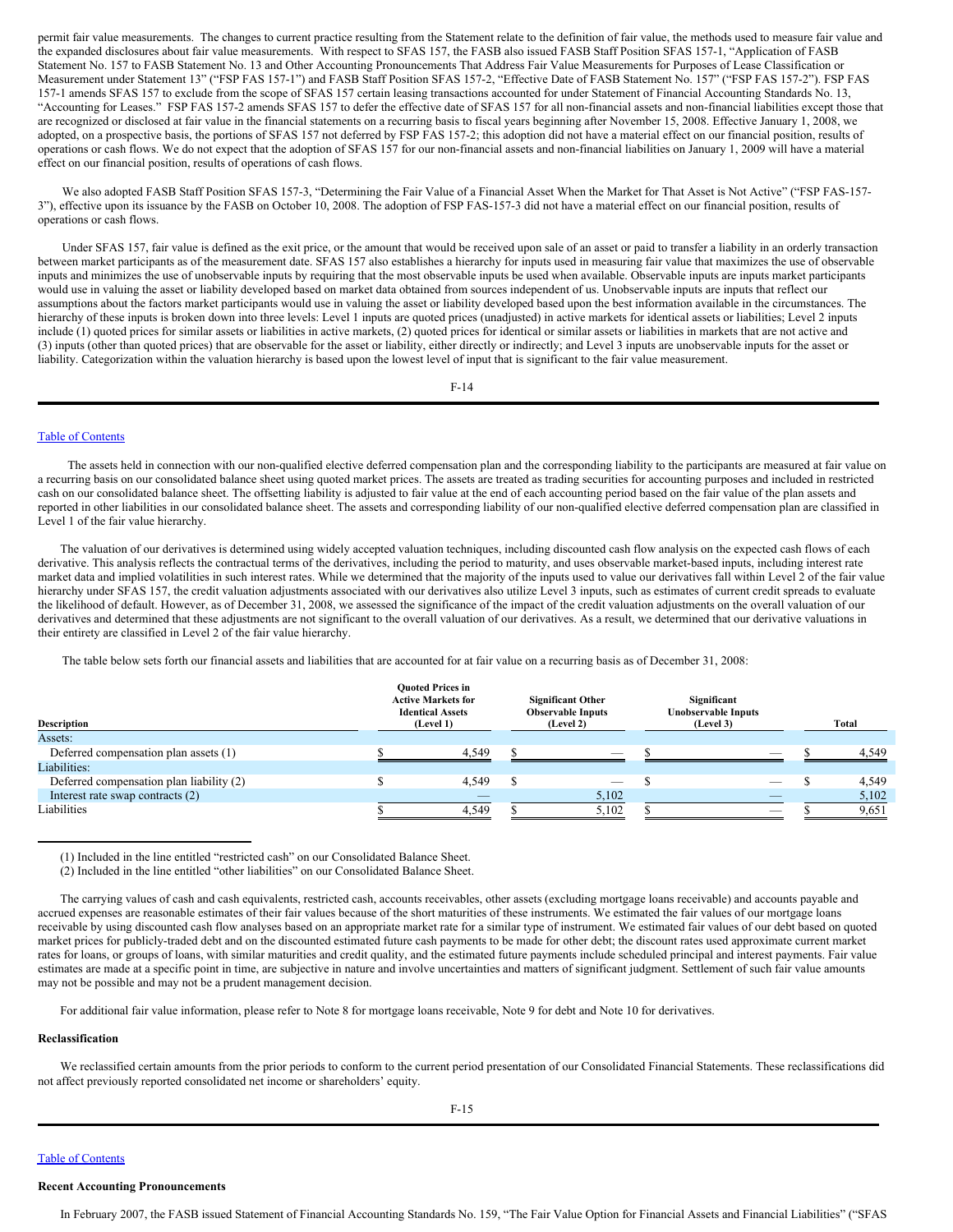159"). SFAS 159 permits entities to choose to measure many financial assets and financial liabilities at fair value. Unrealized gains and losses on items for which the fair value option has been elected are reported in earnings. We adopted SFAS 159 on a prospective basis effective January 1, 2008. Our adoption of SFAS 159 did not have a material effect on our financial position, results of operations or cash flows since we did not elect to apply the fair value option for any of our eligible financial instruments or other items on the January 1, 2008 effective date.

In December 2007, the FASB issued Statement of Financial Accounting Standards No. 141(R), "Business Combinations" ("SFAS 141(R)"). SFAS 141(R) requires the acquiring entity in a business combination to recognize all (and only) the assets acquired and liabilities assumed in the transactions; establishes the acquisition-date fair value as the measurement objective for all assets acquired and liabilities assumed; and requires the acquirer to disclose to investors and other users all of the information they need to evaluate and understand the nature and financial effect of the business combination. SFAS 141(R) is effective for us beginning on January 1, 2009. SFAS 141(R) will require us to expense transaction costs associated with property acquisitions occurring subsequent to the pronouncement's effective date, which is a significant change since our current practice is to capitalize such costs into the cost of the acquisitions. Other than the effect this change will have in connection with future acquisitions, we do not believe that our adoption of SFAS 141(R) will have a material effect on our financial position, results of operations or cash flows.

In December 2007, the FASB issued Statement of Financial Accounting Standards No. 160, "Noncontrolling Interests in Consolidated Financial Statements" ("SFAS 160"). SFAS 160 requires all entities to report noncontrolling (minority) interests in subsidiaries as equity in the consolidated financial statements. SFAS 160 is effective for us beginning on January 1, 2009. We believe that SFAS 160 will primarily affect how we present minority interests on our consolidated balance sheets, statements of operations and cash flows but will not otherwise have a material effect on our financial position, results of operations or cash flows.

In March 2008, the FASB issued Statement of Financial Accounting Standards No. 161, "Disclosures about Derivative Instruments and Hedging Activities" ("SFAS 161"). This new standard expands the disclosure requirements for derivative instruments and for hedging activities in order to provide users of financial statements with an enhanced understanding of: (1) how and why an entity uses derivative instruments; (2) how derivative instruments and related hedged items are accounted for under Statement of Financial Accounting Standards No. 133, "Accounting for Derivative Instruments and Hedging Activities" and its related interpretations; and (3) how derivative instruments and related hedged items affect an entity's financial position, financial performance, and cash flows. SFAS 161 is to be applied prospectively for the first annual reporting period beginning on or after November 15, 2008. We believe that SFAS 160 will lead to additional disclosure regarding derivatives in our notes to future financial statements but will not otherwise affect our financial position, results of operations or cash flows.

In May 2008, the FASB issued FASB Staff Position No. APB 14-1, "Accounting for Convertible Debt Instruments That May Be Settled in Cash upon Conversion (Including Partial Cash Settlement)" ("FSP APB-14-1"). FSP APB-14-1 requires that the initial proceeds from convertible debt instruments that may be settled in cash, including partial cash settlements, be allocated between a liability component and an equity component associated with the embedded conversion option. This pronouncement's objective is to require the liability and equity components of convertible debt to be separately accounted for in order to enable interest expense to be recorded at a rate that would reflect the issuer's conventional debt borrowing rate (previously, interest expense on such debt was recorded based on the contractual rate of interest under the debt). Under this pronouncement, the liability component is recorded at its fair value, as calculated based on the present value of its cash flows discounted using the issuer's conventional debt borrowing rate. The equity component is recorded based on the difference between the debt proceeds and the fair value of the liability. The difference between the liability's principal amount and fair value is reported as a debt discount and amortized as interest expense over the debt's expected life using the effective interest method. The provisions of FSP APB-14-1 will be effective beginning January 1, 2009 and are to be applied retrospectively to all periods presented. While we are in the process of evaluating FSP APB-14-1, we currently believe that this pronouncement will affect the accounting for our 3.5% Exchangeable Senior Notes primarily by: (1) resulting in our recognition of additional interest expense, net of capitalized amounts, of approximately \$3,200 in 2008, \$3,100 in 2007 and \$1,000 in 2006; and (2) decrease the amount of gain that we recognized on our repurchase of a \$37,500 aggregate principal amount of such notes in 2008 by approximately \$2,300.

In June 2008, the FASB issued FASB Staff Position No. EITF 03-6-1, "Determining Whether Instruments Granted in Share-Based Payment Transactions are Participating Securities" ("FSP EITF 03-6-1"). FSP EITF 03-6-1 requires that all unvested share-based payment awards that contain nonforfeitable rights to dividends be considered participating

$$
F-16
$$

### Table of [Contents](#page-1-0)

securities and therefore shall be included in the computation of EPS pursuant to the two-class method. The two-class method is an earnings allocation formula that determines EPS for each class of common shares and participating security according to dividends declared (or accumulated) and participation rights in undistributed earnings. FSP EITF 03-6-1 is effective for us beginning January 1, 2009, and interim periods within that year, and the EPS of prior periods will be adjusted retrospectively. We believe that upon our adoption of FSP EITF 03-6-1, we will be required to include a larger number of shares in our denominator for EPS attributable to our weighted average unvested restricted shares outstanding, which will have a decreasing effect to our EPS; however, we do not believe that this decreasing effect to our EPS from the larger number of shares will be material.

### **3. Concentration of Rental Revenue**

We derived large concentrations of our revenue from real estate operation from certain tenants during the periods set forth in our Consolidated Statements of Operations. The following table summarizes the percentage of our rental revenue (which excludes tenant recoveries and other real estate operations revenue) earned from (1) individual tenants that accounted for at least 5% of our rental revenue from continuing and discontinued operations and (2) the aggregate of the five tenants from which we recognized the most rental revenue in the respective years:

|                                  |        | For the Years Ended December 31, |        |
|----------------------------------|--------|----------------------------------|--------|
|                                  | 2008   | 2007                             | 2006   |
| <b>United States Government</b>  | $15\%$ | $13\%$                           | $13\%$ |
| Northrop Grumman Corporation (1) | $8\%$  | 9%                               | N/A    |
| Booz Allen Hamilton, Inc.        | $6\%$  | $7\%$                            | $7\%$  |
| Five largest tenants             | $35\%$ | 32 %                             | $32\%$ |

<sup>(1)</sup> Includes affiliated organizations and agencies and predecessor companies.

#### **4. Commercial Real Estate Properties**

We also derived in excess of 80% of our construction contract revenue from the United States Government in each of the years set forth on the Consolidated Statements of Operations.

In addition, we derived large concentrations of our total revenue from real estate operations (defined as the sum of rental revenue and tenant recoveries and other real estate operations revenue) from certain geographic regions. These concentrations are set forth in the segment information provided in Note 15. Several of these regions, including the Baltimore/Washington Corridor, Northern Virginia, Suburban Baltimore, Maryland ("Suburban Baltimore"), Suburban Maryland and St. Mary's & King George Counties, are within close proximity to each other, and all but two of our regions (Colorado Springs, Colorado ("Colorado Springs") and San Antonio, Texas ("San Antonio")) are located in the Mid-Atlantic region of the United States.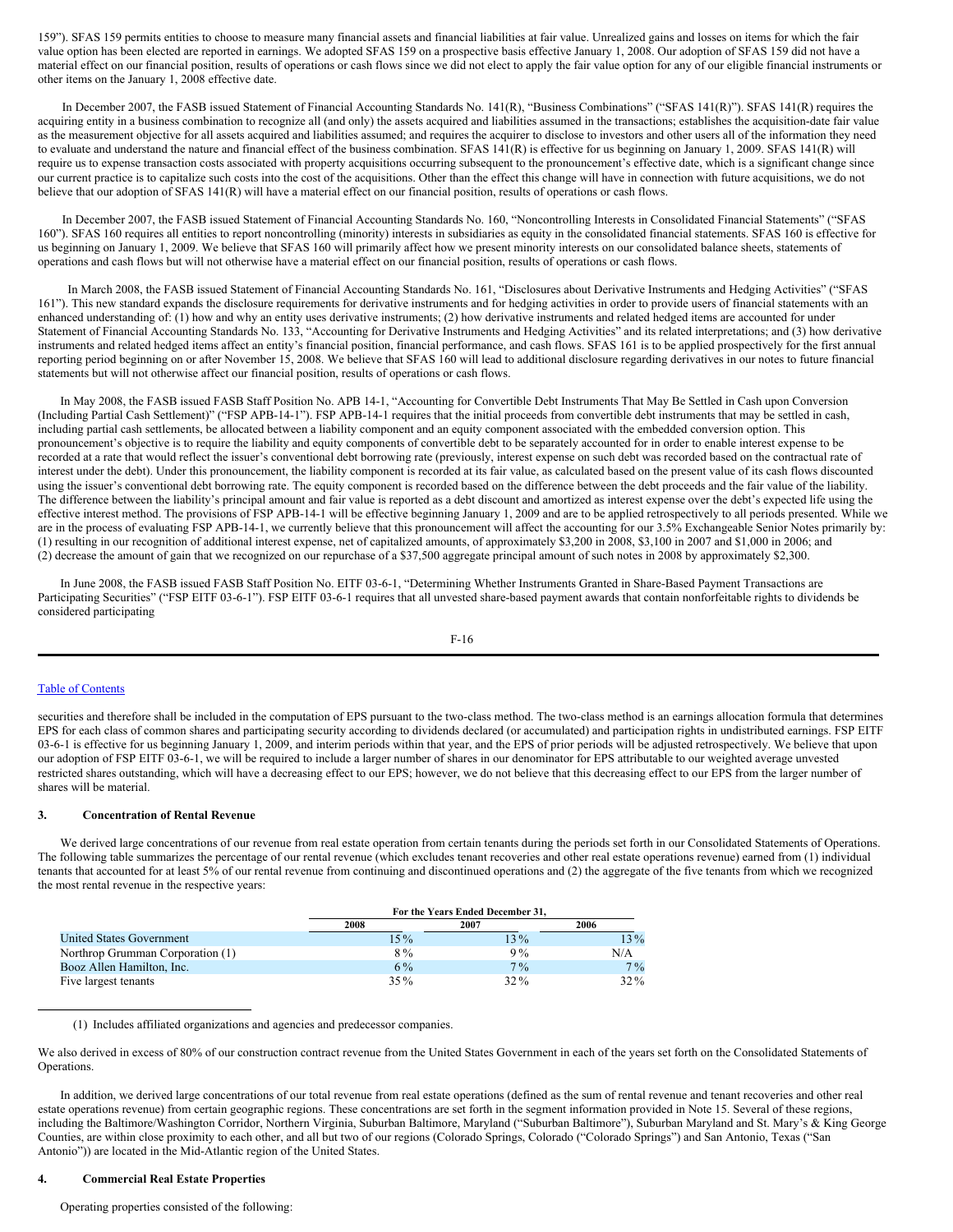|                                |            | December 31. |            |  |  |
|--------------------------------|------------|--------------|------------|--|--|
|                                | 2008       |              | 2007       |  |  |
| Land                           | 423.985    |              | 413,779    |  |  |
| Buildings and improvements     | 2,202,931  |              | 2,064,960  |  |  |
|                                | 2,626,916  |              | 2,478,739  |  |  |
| Less: accumulated depreciation | (343, 110) |              | (285, 800) |  |  |
|                                | 2,283,806  |              | 2,192,939  |  |  |

As of December 31, 2007, an office property located in Dayton, New Jersey was classified as held for sale. We completed the sale of this property on January 31, 2008.

Projects we had under construction or development consisted of the following:

F-17

### Table of [Contents](#page-1-0)

|                          | December 31. |   |         |  |
|--------------------------|--------------|---|---------|--|
|                          | 2008         |   | 2007    |  |
| Land                     | 220,863      | Φ | 214,696 |  |
| Construction in progress | 272,220      |   | 181,316 |  |
|                          | 493.083      |   | 396,012 |  |

# **2008 Acquisitions**

We acquired the following office properties in 2008:

|                                           |                      |                        |                               | <b>Total</b>                   |                     |
|-------------------------------------------|----------------------|------------------------|-------------------------------|--------------------------------|---------------------|
| <b>Project Name</b>                       | Location             | Date of<br>Acquisition | Number of<br><b>Buildings</b> | Rentable<br><b>Square Feet</b> | Acquisition<br>Cost |
| 3535 Northrop Grumman Point               | Colorado Springs, CO | 6/10/2008              |                               | 124.305                        | 23,240              |
| 1560 Cable Ranch Road (Buildings A and B) | San Antonio. TX      | 6/19/2008              |                               | 122.975                        | 17.317              |
|                                           |                      |                        |                               | 247.280                        | 40.557              |

The table below sets forth the allocation of the acquisition costs of these properties:

| Land, operating properties                    | 3,396   |
|-----------------------------------------------|---------|
| Building and improvements                     | 32,478  |
| Intangible assets on real estate acquisitions | 7,631   |
| Total assets                                  | 43.505  |
| Below-market leases                           | (2,948) |
| Total acquisition cost                        | 40.557  |

Intangible assets recorded in connection with the above acquisitions included the following:

|                           |       | Weighted<br>Average<br>Amortization<br>Period (in Years) |
|---------------------------|-------|----------------------------------------------------------|
| In-place lease value      | 6.094 | 10                                                       |
| Tenant relationship value | 1.537 | 12                                                       |
|                           | 7,631 |                                                          |

We also completed the following acquisitions in 2008:

- a 107-acre land parcel in Frederick, Maryland that we believe can support approximately 1.0 million developable square feet for \$8,703 (Frederick, Maryland is located in our Suburban Maryland region); and
- land parcels totaling 46 acres located in San Antonio that we believe can support approximately 750,000 developable square feet for \$10,570.

## **2008 Construction and Development Activities**

During 2008, we had seven newly-constructed buildings totaling 528,000 square feet (three located in Colorado Springs and two each in the Baltimore/Washington Corridor and San Antonio) become fully operational (89,000 of these square feet were placed into service in 2007) and placed into service 85,000 square feet in two partially operational properties (one each located in Suburban Maryland and Colorado Springs). We also placed into service 59,000 redeveloped square feet in a property located in Northern Virginia.

As of December 31, 2008, we had construction underway on four new buildings each in the Baltimore/Washington Corridor and Colorado Springs and two in Suburban Maryland (including the 85,000 square feet in operational properties described above). We also had development activities underway on three new buildings in the Baltimore/Washington Corridor and two each in Suburban Baltimore and San Antonio. In addition, we had redevelopment underway on one property located in the Baltimore/Washington Corridor.

# Table of [Contents](#page-1-0)

**2008 Dispositions**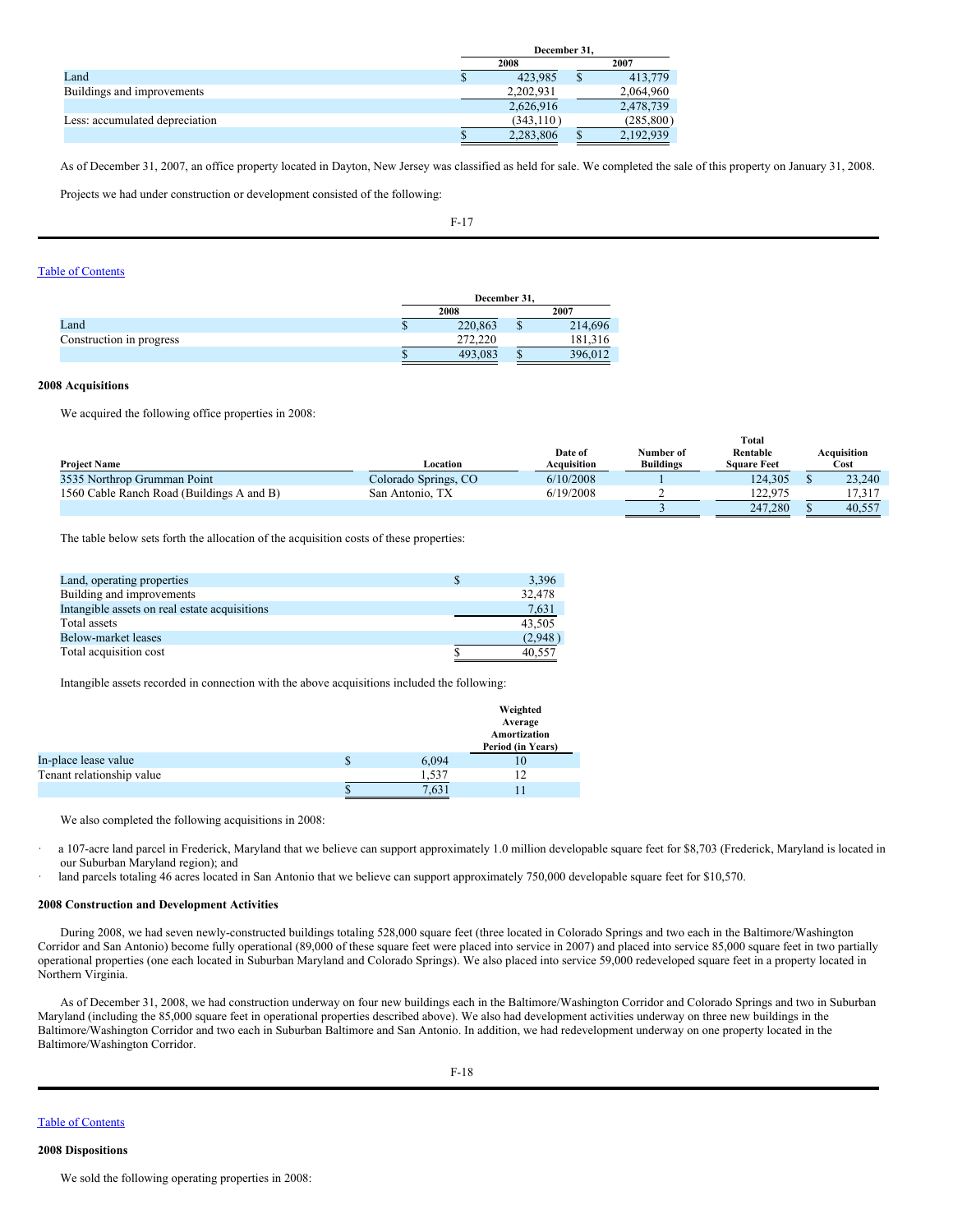|                      |                      |                 | Number                 | Total                          |                   |                 |
|----------------------|----------------------|-----------------|------------------------|--------------------------------|-------------------|-----------------|
| <b>Project Name</b>  | Location             | Date of<br>Sale | of<br><b>Buildings</b> | Rentable<br><b>Square Feet</b> | <b>Sale Price</b> | Gain on<br>Sale |
| 429 Ridge Road       | Dayton, New Jersey   | 1/31/2008       |                        | 142.385                        | 17.000            | 1,365           |
| 7253 Ambassador Road | Woodlawn, Maryland   | 6/2/2008        |                        | 38.930                         | 5.100             | 1.278           |
| 47 Commerce Road     | Cranbury, New Jersey | 4/1/2008        |                        | 41.398                         | 3,150             | _               |
|                      |                      |                 |                        | 222,713                        | 25,250            | 2.643           |

The gain from these sales is included on the line of our Consolidated Statements of Operations entitled "income from discontinued operations, net of minority interests."

During 2008, we also completed the sale of six recently constructed office condominiums located in Herndon, Virginia (located in the Northern Virginia region) for sale prices totaling \$8,388 in the aggregate. We recognized an aggregate gain before minority interests and taxes of \$1,368 on these sales, which is included on the line of our Consolidated Statements of Operations entitled "gain on sales of real estate, net."

### **2007 Acquisitions**

On January 9 and 10, 2007, we completed a series of transactions that resulted in the acquisition of 56 operating properties totaling approximately 2.4 million square feet and land parcels totaling 187 acres. We refer to these transactions collectively as the Nottingham Acquisition. All of the acquired properties are located in Maryland, with 36 of the operating properties, totaling 1.6 million square feet, and land parcels totaling 175 acres, located in White Marsh, Maryland (located in the Suburban Baltimore region and the remaining properties and land parcels located in other regions in Northern Baltimore County and the Baltimore/Washington Corridor). We believe that the land parcels can support at least 2.0 million developable square feet. We completed the Nottingham Acquisition for an aggregate cost of \$366,852. The table below sets forth the allocation of the acquisition costs of the Nottingham Acquisition:

| Land, operating properties                    | 70,754  |
|-----------------------------------------------|---------|
| Land, construction or development             | 37.309  |
| Building and improvements                     | 210,264 |
| Intangible assets on real estate acquisitions | 53,214  |
| Total assets                                  | 371,541 |
| Below-market leases                           | (4,689) |
| Total acquisition cost                        | 366,852 |

Intangible assets recorded in connection with the Nottingham Acquisition included the following:

|                           |   |        | Weighted<br>Average<br>Amortization<br>Period (in Years) |
|---------------------------|---|--------|----------------------------------------------------------|
| Tenant relationship value | S | 25,778 | $\circ$                                                  |
| In-place lease value      |   | 23,631 |                                                          |
| Above-market leases       |   | 3,805  |                                                          |
|                           |   | 53,214 |                                                          |

Other acquisitions completed in 2007 included the following:

- the remaining 50% undivided interest in a 132-acre parcel of land located in Colorado Springs that we believe can support approximately 1.9 million developable square feet of office space for \$13,586; and
- a 56-acre parcel of land located in Aberdeen, Maryland that we believe can support up to 800,000 developable square feet for \$10,455 (Aberdeen, Maryland is located in our Suburban Baltimore region). The property is located adjacent to Aberdeen Proving Ground, a United States Government installation.

F-19

# Table of [Contents](#page-1-0)

In addition, we acquired a 23-acre parcel of land located in Hanover, Maryland, with a fair value upon our acquisition of \$9,829 (including improvements thereon contributed by us), through Arundel Preserve #5, LLC, a consolidated joint venture in which we own a 50% interest (Hanover, Maryland is located in our Baltimore/Washington Corridor region). The joint venture is completing the construction of an office property on the land parcel totaling approximately 152,000 square feet, and we believe the land parcel can support up to 303,000 additional developable square feet. We discuss joint ventures further in Note 5.

### **2007 Construction and Development Activities**

During 2007, we had five properties totaling 568,433 square feet (three located in the Baltimore/Washington Corridor and two in our Other region) become fully operational (68,196 of these square feet were placed into service in 2006) and placed into service 48,377 square feet in a partially operational property located in the Baltimore/Washington Corridor.

As of December 31, 2007, we had construction underway on four new buildings in the Baltimore/Washington Corridor (including the partially operational property discussed above and one property owned through Arundel Preserve #5, LLC), four in Colorado Springs and two in San Antonio. We also had development activities underway on four new buildings located in the Baltimore/Washington Corridor, two each in Colorado Springs and Suburban Baltimore and one each in Suburban Maryland and King George County, Virginia. In addition, we had redevelopment underway on one wholly owned existing building located in Colorado Springs and three properties owned by joint ventures (two are located in Northern Virginia and one in the Baltimore/Washington Corridor).

### **2007 Dispositions**

We sold the following operating properties in 2007:

|                             |                       |            | Number           | Total              |                   |          |
|-----------------------------|-----------------------|------------|------------------|--------------------|-------------------|----------|
|                             |                       | Date of    | оf               | Rentable           |                   | Gain on  |
| <b>Project Name</b>         | Location              | Sale       | <b>Buildings</b> | <b>Square Feet</b> | <b>Sale Price</b> | Sale     |
| 2 and 8 Centre Drive (1)    | Monroe, New Jersey    | 9/7/2007   |                  | 32.331             | 6.000             | 1.931    |
| 7321 Parkway Drive (2)      | Hanover, Marvland     | 9/7/2007   |                  | 39.822             | 5.000             | 855      |
| 10552 Philadelphia Road (3) | White Marsh, Maryland | 12/27/2007 |                  | 56,000             | 6.800             | 1,127(1) |
|                             |                       |            |                  | 128.153            | 7.800             | 3.913    |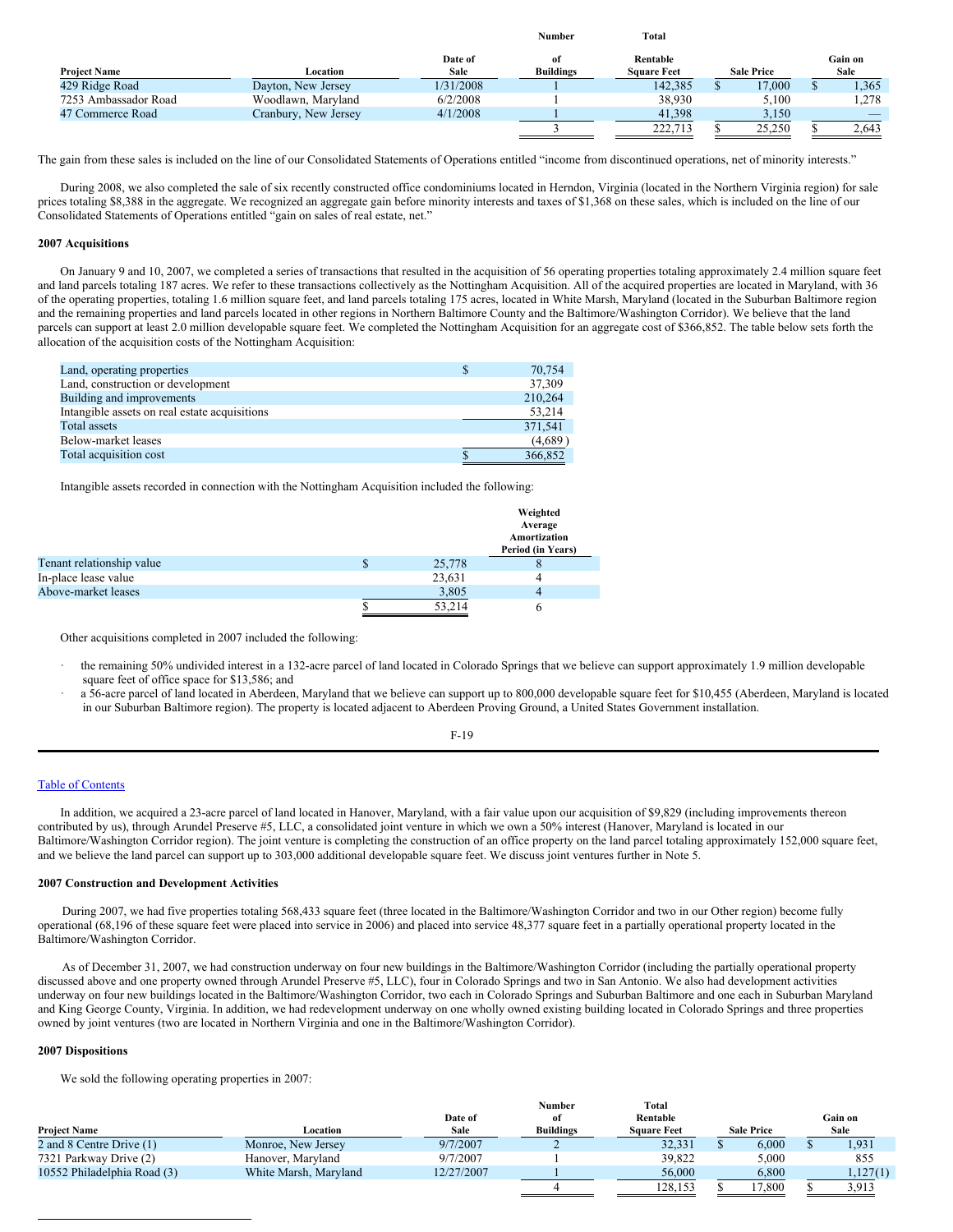#### (1) Excluding income tax of \$44 on this gain.

We also sold three parcels of land in our Suburban Baltimore region totaling 16 acres developable into approximately 230,000 square feet for an aggregate of \$8,687, resulting in a gain of \$3,002 (excluding income tax of \$1,069).

#### **5. Real Estate Joint Ventures**

During the periods included herein, we had an investment in one unconsolidated real estate joint venture accounted for using the equity method of accounting. Information pertaining to this joint venture investment is set forth below:

| <b>Investment Balance at</b><br>December 31.   |            |            | Date      |           | Nature of                     | Total<br>Assets at | Maximum<br>Exposure |  |
|------------------------------------------------|------------|------------|-----------|-----------|-------------------------------|--------------------|---------------------|--|
|                                                | 2008       | 2007       | Acauired  | Ownership | Activitv                      | 12/31/2008         | to Loss $(1)$       |  |
| Harrisburg Corporate<br>Gateway Partners, L.P. | (4,770)(2) | (4,246)(2) | 9/29/2005 | 20%       | Operates $16$ buildings $(3)$ | 69.838             |                     |  |
|                                                |            |            |           |           |                               |                    |                     |  |

(1) Derived from the sum of our investment balance and maximum additional unilateral capital contributions or loans required from us. Not reported above are additional amounts that we and our partner are required to fund when needed by this joint venture; these funding requirements are proportional to our respective ownership percentages. Also not reported above are additional unilateral contributions or loans from us, the amounts of which are uncertain, which we would be required to make if certain contingent events occur (see Note 18).

(2) The carrying amount of our investment in this joint venture was lower than our share of the equity in the joint venture by \$5,196 at December 31, 2008 and 2007 due to our deferral of gain on the contribution by us of real estate into the joint venture upon its formation. A difference will continue to exist to the extent the nature of our continuing involvement in the joint venture remains the same.

$$
F-20
$$

# Table of [Contents](#page-1-0)

(3) This joint venture's property is located in Greater Harrisburg, Pennsylvania.

A two-member management committee is responsible for making major decisions (as defined in the joint venture agreement) for Harrisburg Corporate Gateway Partners, L.P., and we control one of its management committee positions. Net cash flows of the joint venture are distributed to the partners in proportion to their respective ownership interests. We earned fees from the joint venture totaling \$268 in 2008, \$458 in 2007 and \$619 in 2006 for property management, construction and leasing services. We believe that this entity is a VIE under FIN 46(R), but we do not believe that we are the primary beneficiary of the VIE due primarily to our partner's: (1) greater exposure to economic risks as a result of the magnitude of its investment in comparison to ours; and (2) rights to control the activities of the entity.

The following table sets forth condensed balance sheets for Harrisburg Corporate Gateway Partners, L.P.:

|                                      |   | December 31, |   |        |  |  |  |  |
|--------------------------------------|---|--------------|---|--------|--|--|--|--|
|                                      |   | 2008         |   |        |  |  |  |  |
| Commercial real estate property      |   | 62,308       | S | 63,773 |  |  |  |  |
| Other assets                         |   | 7,530        |   | 9,051  |  |  |  |  |
| Total assets                         |   | 69,838       |   | 72,824 |  |  |  |  |
|                                      |   |              |   |        |  |  |  |  |
| Liabilities                          | S | 67,725       | S | 67,991 |  |  |  |  |
| Owners' equity                       |   | 2,113        |   | 4,833  |  |  |  |  |
| Total liabilities and owners' equity |   | 69.838       |   | 72,824 |  |  |  |  |

The following table sets forth combined condensed statements of operations for the two unconsolidated real estate joint ventures we owned from January 1, 2006 through December 31, 2008, which included Harrisburg Corporate Gateway Partners, L.P. and Route 46 Partners, a joint venture that was dissolved on July 26, 2006:

|                                       | For the Years Ended December 31, |          |   |          |  |  |  |  |  |
|---------------------------------------|----------------------------------|----------|---|----------|--|--|--|--|--|
|                                       | 2008                             | 2007     |   | 2006     |  |  |  |  |  |
| Revenues                              | 9.593                            | 9.795    | ¢ | 11,521   |  |  |  |  |  |
| Property operating expenses           | (3,371)                          | (3, 467) |   | (4,067)  |  |  |  |  |  |
| Interest expense                      | (3,943)                          | (4,099)  |   | (4,224)  |  |  |  |  |  |
| Depreciation and amortization expense | (3,291)                          | (3,397)  |   | (4, 464) |  |  |  |  |  |
| Gain on sale                          |                                  |          |   | 4,032    |  |  |  |  |  |
| Net (loss) income                     | (1,012)                          | (1, 168) |   | 2.798    |  |  |  |  |  |

We acquired the following interests in consolidated real estate joint ventures in 2007 and 2008:

a 45% economic interest in M Square Associates, LLC ("M Square") on January 29, 2008. We acquired this interest through our 90% ownership interest in Enterprise Campus Developer, LLC ("Enterprise Campus"), which in turn owns a 50% interest in M Square. M Square was created to ground lease, develop and manage office properties, approved for up to approximately 750,000 square feet, located in M Square Research Park in College Park, Maryland (in the Suburban Maryland region). Enterprise Campus's partner in M Square received a capital credit for the value of the land that it leased to the joint venture. Enterprise Campus is responsible for funding and obtaining financing for all development and construction activities; its members expect to fund a portion of the costs through capital contributions in proportion to their respective ownership interests, and the remaining costs for which third party financing cannot be obtained will be funded through loans from us. Net cash flows of M Square will be distributed to the partners as follows: (1) member loans and accrued interest; (2) Enterprise Campus's preferred return and capital contributions used to fund infrastructure costs; (3) the partners' preferred returns and capital contributions used to fund all other costs, including the base land value credit, in proportion to the accrued returns and capital accounts; and (4) residual amounts distributed 50% to each member. Net cash flows of Enterprise Campus will then be distributed to its members as follows: (1) a \$250 priority preferred return to us representing a return on a deposit we paid in lieu of a development bond on behalf of the joint venture; (2) the partners' preferred returns and capital investments in proportion to the partners' respective ownership interests; and (3) residual amounts according to a waterfall distribution schedule defined in the joint venture agreement under which our partner, who is acting as manager

Table of [Contents](#page-1-0)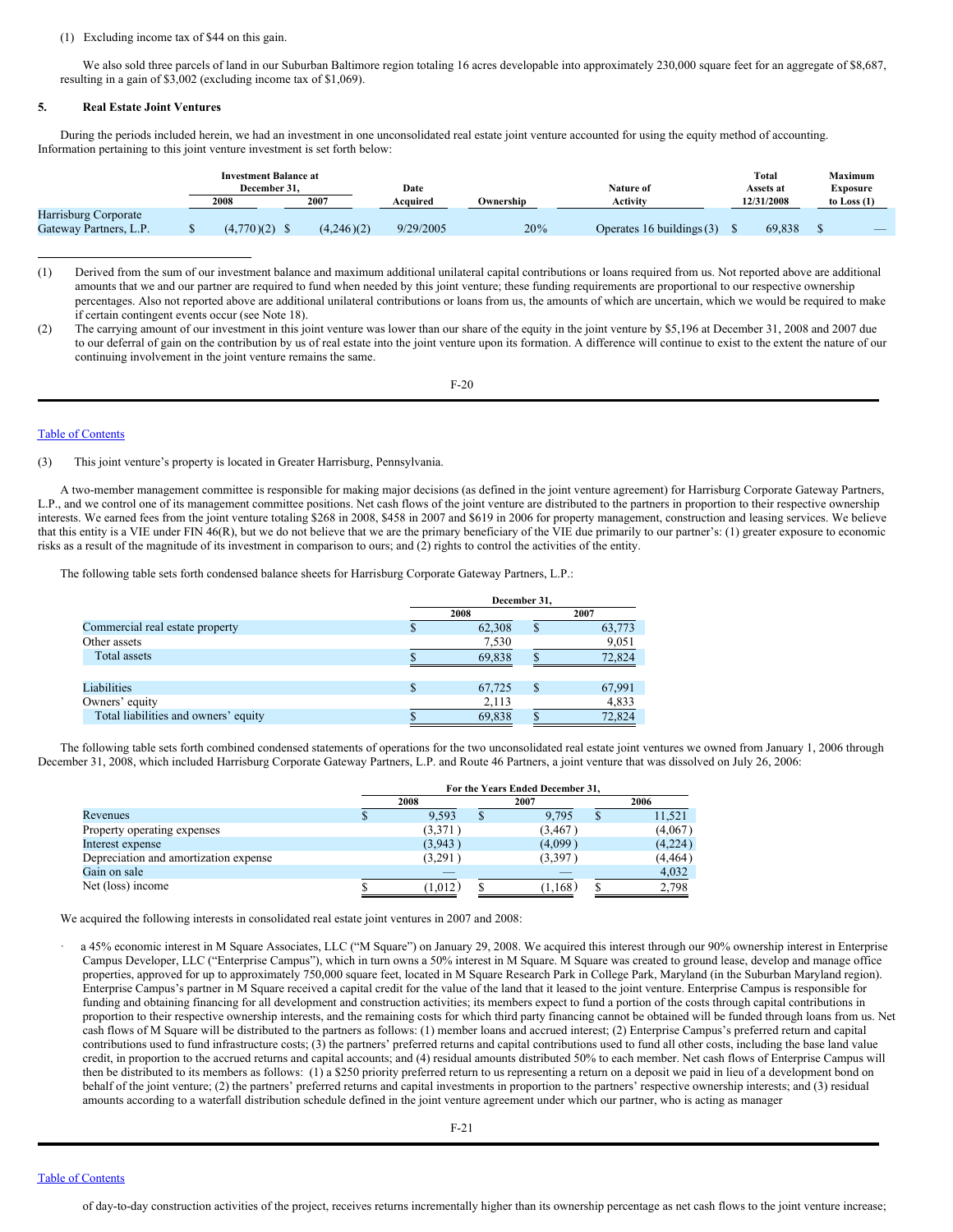- · a 50% interest in Arundel Preserve #5, LLC, on July 2, 2007. The joint venture owns a land parcel located in Hanover, Maryland on which it is constructing an office property totaling approximately 152,000 square feet. We believe the land parcel can support up to 303,000 additional developable square feet. Our partner received a capital credit for its contribution of the land to the joint venture, and we are responsible for funding all development and construction costs for which financing is not obtained. Net cash flows will be distributed to the partners as follows: (1) preferred returns in proportion to the partners' respective capital accounts; (2) repayment of any building operating reserves funded by us; and (3) residual cash flows in proportion to the partners' respective ownership interests; and
- a 92.5% interest in 13849 Park Center Road, LLC, a joint venture formed in 2007 to own property undergoing redevelopment that was previously owned by COPT Opportunity Invest I, LLC. This joint venture constructed office condominium units in Herndon, Virginia and, during 2008, sold six such units, as discussed in Note 4. Net cash flows of the joint venture were distributed to the partners in proportion to and to the extent of their capital accounts. On December 31, 2008, we acquired our partner's 7.5% interest in this joint venture.

The table below sets forth information pertaining to our investments in consolidated joint ventures at December 31, 2008:

|                                |                             | Ownership  |                               | Total      |           | Collateralized |
|--------------------------------|-----------------------------|------------|-------------------------------|------------|-----------|----------------|
|                                | $%$ at<br>Date<br>Nature of |            | Assets at                     |            | Assets at |                |
|                                | Acquired                    | 12/31/2008 | <b>Activity</b>               | 12/31/2008 |           | 12/31/2008     |
| M Square Associates, LLC       | 6/26/2007                   | 45.0%      | Developing land parcels (1)   | 31,569     |           |                |
| COPT Opportunity Invest I, LLC | 12/20/2005                  | 92.5%      | Redeveloping one property (2) | 27.992     |           |                |
| Arundel Preserve #5, LLC       | 7/2/2007                    | 50.0%      | Developing land parcel (3)    | 27,820     |           |                |
| COPT-FD Indian Head, LLC       | 10/23/2006                  | 75.0%      | Developing land parcel (4)    | 5,243      |           |                |
| <b>MOR Forbes 2 LLC</b>        | 12/24/2002                  | 50.0%      | Operates one building $(5)$   | 4,530      |           | _              |
|                                |                             |            |                               | 97.154     |           |                |

<sup>(1)</sup> This joint venture is developing land parcels located in College Park, Maryland. We own a 90% interest in Enterprise Campus Developers, LLC, which in turn owns a 50% interest in M Square.

- (2) This joint venture owns a property in the Baltimore/Washington Corridor region. On December 31, 2008, we acquired our partner's interest in an affiliate of this joint venture that owns a property in the Northern Virginia region.
- (3) This joint venture is developing a land parcel located in Hanover, Maryland.
- (4) This joint venture's property is located in Charles County, Maryland (located in our "Other" business segment).
- (5) This joint venture's property is located in Lanham, Maryland (located in the Suburban Maryland region).

For COPT Opportunity Invest I, LLC and MOR Forbes 2 LLC, net cash flows will be distributed to the partners in proportion to and to the extent of (1) their preferred returns (as defined in the joint venture agreements) and (2) their capital accounts, and any residual amounts according to a waterfall distribution schedule defined in the joint venture agreements under which our partners, who are acting as managers of day-to-day construction activities of the projects, receive returns incrementally higher than their ownership percentages as net cash flows to the joint venture increase. For COPT-FD Indian Head, LLC, net cash flows will be distributed to the partners in proportion to their respective ownership interest.

We determined that all of our consolidated joint ventures were VIEs under FIN 46(R) and that we are the primary beneficiary of each VIE because of factors relating to our exposure to the potential economic risks of the ventures due primarily to: (1) the magnitude of our investment in comparison to our partners'; and/or (2) our responsibility to obtain financing and/or fund the activities of the ventures.

Our commitments and contingencies pertaining to our real estate joint ventures are disclosed in Note 18.

F-22

### Table of [Contents](#page-1-0)

#### **6. Intangible Assets on Real Estate Acquisitions**

Intangible assets on real estate acquisitions consisted of the following:

|                              |  | <b>December 31, 2008</b>        |  |                             |  |                               | December 31, 2007 |                                 |  |                             |  |                               |  |
|------------------------------|--|---------------------------------|--|-----------------------------|--|-------------------------------|-------------------|---------------------------------|--|-----------------------------|--|-------------------------------|--|
|                              |  | <b>Gross Carrying</b><br>Amount |  | Accumulated<br>Amortization |  | <b>Net Carrying</b><br>Amount |                   | <b>Gross Carrying</b><br>Amount |  | Accumulated<br>Amortization |  | <b>Net Carrying</b><br>Amount |  |
| In-place lease value         |  | 18.235                          |  | 53.213                      |  | 65.022                        |                   | 142,471                         |  | 67.132                      |  | 75,339                        |  |
| Tenant relationship value    |  | 33.768                          |  | 11.336                      |  | 22.432                        |                   | 35.189                          |  | 7.892                       |  | 27.297                        |  |
| Above-market leases          |  | 8,817                           |  | 5.542                       |  | 3,275                         |                   | 14.428                          |  | 9,555                       |  | 4,873                         |  |
| Market concentration premium |  | 1,333                           |  | 214                         |  | 1.119                         |                   | 1,333                           |  | 181                         |  | 1.152                         |  |
|                              |  | 162,153                         |  | 70,305                      |  | 91,848                        |                   | 193.421                         |  | 84,760                      |  | 108,661                       |  |

Amortization of the intangible asset categories set forth above totaled \$24,030 in 2008, \$32,157 in 2007 and \$20,675 in 2006. The approximate weighted average amortization periods of the categories set forth above follow: in-place lease value: nine years; tenant relationship value: seven years; above-market leases: four years; and market concentration premium: 34 years. The approximate weighted average amortization period for all of the categories combined is eight years. Estimated amortization expense associated with the intangible asset categories set forth above is: \$18,762 for 2009; \$14,457 for 2010; \$11,693 for 2011; \$9,523 for 2012; and \$7,068 for 2013.

### **7. Deferred Charges**

Deferred charges consisted of the following:

|                          |      | December 31. |           |  |  |  |
|--------------------------|------|--------------|-----------|--|--|--|
|                          | 2008 |              | 2007      |  |  |  |
| Deferred leasing costs   |      | 69.529<br>S  | 63,052    |  |  |  |
| Deferred financing costs |      | 21,805       | 32,617    |  |  |  |
| Goodwill                 |      | 1,853        | 1,853     |  |  |  |
| Deferred other           |      | 131          | 155       |  |  |  |
|                          |      | 93.318       | 97,677    |  |  |  |
| Accumulated amortization |      | (41,312)     | (48, 626) |  |  |  |
| Deferred charges, net    |      | 52,006       | 49.051    |  |  |  |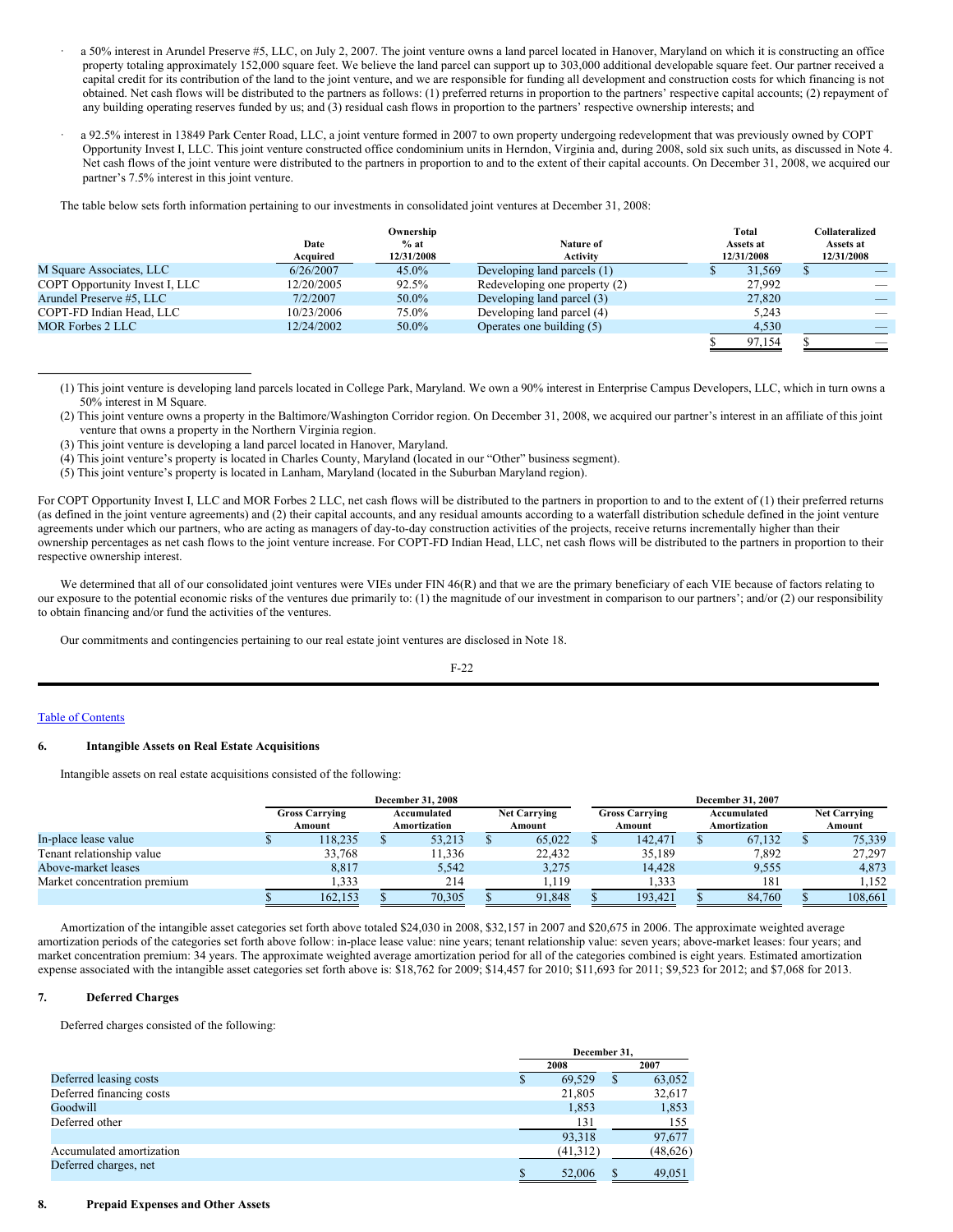Prepaid expenses and other assets consisted of the following:

|                                                            | December 31. |              |        |  |  |
|------------------------------------------------------------|--------------|--------------|--------|--|--|
|                                                            | 2008         |              | 2007   |  |  |
| Mortgage loans receivable (1)                              | 29,380       | <sup>S</sup> | 3,582  |  |  |
| Construction contract costs incurred in excess of billings | 21.934       |              | 19.425 |  |  |
| Prepaid expenses                                           | 18,357       |              | 13,907 |  |  |
| Furniture, fixtures and equipment                          | 12.819       |              | 11.410 |  |  |
| Other assets                                               | 11.299       |              | 3,657  |  |  |
| Prepaid expenses and other assets                          | 93,789       |              | 51,981 |  |  |

(1) On August 26, 2008, we loaned \$24,813 to the owner of a 17-story Class A+ rental office property containing 471,000 square feet in Baltimore, Maryland. We have a secured interest in the ownership of the entity that owns the property and adjacent land parcels that is subordinate to that of a first mortgage on the property. The loan, which matures on August 26, 2011, carries a primary interest rate of 16.0%, although certain additional principal fundings available under the loan agreement carry an interest rate of 20.0%. While interest is payable to us under the loan on a monthly basis, to the extent that the borrower does not have sufficient net operating cash flow (as defined in the agreement) to pay all or a portion of the interest due under the loan in a given month, such unpaid portion of the interest shall be added to the loan principal amount used to compute interest in the following month. We are obligated to fund an aggregate of up to \$26,550 under this loan, excluding any future compounding of unpaid interest. Our maximum exposure to loss under this loan is equal to any outstanding principal, including any unpaid compounded interest. The balance of this mortgage loan receivable was \$25,797 at December 31, 2008.

F-23

# Table of [Contents](#page-1-0)

The fair value of our mortgage loans receivable totaled \$28,951 at December 31, 2008 and \$3,582 at December 31, 2007.

### **9. Debt**

Our debt consisted of the following:

| Maximum<br><b>Principal Amount</b><br><b>Under Debt at</b> |   |                   | <b>Carrying Value at</b> | December 31. |         | <b>Stated Interest Rates</b> | <b>Scheduled</b><br>Maturity<br>Dates at |                        |
|------------------------------------------------------------|---|-------------------|--------------------------|--------------|---------|------------------------------|------------------------------------------|------------------------|
|                                                            |   | December 31, 2008 |                          | 2008         |         | 2007                         | at December 31, 2008                     | December 31, 2008      |
| Mortgage and other loans payable:                          |   |                   |                          |              |         |                              |                                          |                        |
| <b>Revolving Credit Facility</b>                           | ъ | 600,000           |                          | 392,500      |         | 361,000                      | LIBOR + $0.75\%$ to 1.25% (1)            | September 30, 2011 (2) |
|                                                            |   |                   |                          |              |         |                              |                                          |                        |
| Mortgage and Other Secured Loans                           |   |                   |                          |              |         |                              |                                          |                        |
| Fixed rate mortgage loans (3)                              |   | N/A               |                          | 967,617      |         | 1,124,551                    | $5.20\% - 8.63\%$ (4)                    | $2009 - 2034(5)$       |
| Revolving Construction Facility (6)                        |   | 225,000           |                          | 81,267       |         |                              | LIBOR + 1.60% to 2.00%                   | May 2, 2011 (2)        |
| Other variable rate secured loans                          |   | N/A               |                          | 221,400      |         | 34,500                       | $LIBOR + 2.25\% (7)$                     | August 1, 2012 (2)     |
| Other construction loan facilities                         |   | 48,000            |                          | 40,589       | 104,089 |                              | $LIBOR + 1.50\%$ (8)                     | 2009                   |
| Total mortgage and other secured loans                     |   |                   |                          | 1,310,873    |         | 1,263,140                    |                                          |                        |
|                                                            |   |                   |                          |              |         |                              |                                          |                        |
| Note payable                                               |   |                   |                          |              |         |                              |                                          |                        |
| Unsecured seller notes                                     |   | N/A               |                          | 750          |         | 1,702                        | 5.95%                                    | 2016                   |
| Total mortgage and other loans payable                     |   |                   |                          | 1,704,123    |         | 1,625,842                    |                                          |                        |
|                                                            |   |                   |                          |              |         |                              |                                          |                        |
| 3.5% Exchangeable Senior Notes                             |   | N/A               |                          | 162,500      |         | 200,000                      | 3.50%                                    | September 2026 $(9)$   |
| Total debt                                                 |   |                   |                          | ,866,623     |         | 1,825,842                    |                                          |                        |
|                                                            |   |                   |                          |              |         |                              |                                          |                        |

(1) The weighted average interest rate on the Revolving Credit Facility was 1.49% at December 31, 2008.

(2) These loans may be extended for a one-year period at our option, subject to certain conditions.

(4) The weighted average interest rate on these loans was 5.72% at December 31, 2008.

(5) A loan with a balance of \$4,742 at December 31, 2008 that matures in 2034 may be repaid in March 2014, subject to certain conditions.

(6) This loan is described in further detail below. The weighted average interest rate on this loan was 2.25% at December 31, 2008

(7) The one loan in this category at December 31, 2008 is subject to a floor of 4.25%, which was the interest rate in effect at December 31, 2008.

(8) The weighted average interest rate on these loans was 2.86% at December 31, 2008.

(9) Refer to the paragraph below for descriptions of provisions for early redemption and repurchase of these notes.

On October 1, 2007, we amended and restated the credit agreement on our Revolving Credit Facility with a group of lenders for which KeyBanc Capital Markets and Wachovia Capital Markets, LLC acted as co-lead arrangers, KeyBank National Association acted as administrative agent and Wachovia Bank, National Association acted as syndication agent. The amended and restated credit agreement increased the amount of the lenders' aggregate commitment under the facility from \$500,000 to \$600,000, which includes a \$50,000 letter of credit subfacility and a \$50,000 swingline facility (same-day draw requests), with a right for us to further increase the lenders' aggregate commitment during the term to a maximum of \$800,000, subject to certain conditions. Amounts available under the facility are computed based on 65% of our unencumbered asset value, as defined in the agreement. The facility matures on September 30, 2011, and may be extended by one year at our option, subject to certain conditions. The variable interest rate on the facility is based on one of the following, to be selected by us: (1) the LIBOR rate for the interest period designated by us (customarily the onemonth rate) plus 0.75% to 1.25%, as determined by our leverage levels at different points in time; or (2) the greater of (a) the prime rate of the lender then acting as the administrative agent or (b) the Federal Funds Rate, as defined in the credit agreement, plus 0.50%. Interest is payable at the end of each interest period (as defined in the agreement), and principal outstanding under the facility is payable on the maturity date. The facility also carries a quarterly fee that is based on the unused amount of the facility multiplied by a per annum rate of 0.125% to 0.20%. As of December 31, 2008, the maximum amount of borrowing capacity under this line of credit totaled \$600,000, of which \$191,250 was available.

On May 2, 2008, we entered into a construction loan agreement with a group of lenders for which KeyBanc Capital Markets, Inc. acted as arranger, KeyBank National Association acted as administrative agent, Bank of America, N.A.

<sup>(3)</sup> Several of the fixed rate mortgages carry interest rates that were above or below market rates upon assumption and therefore are recorded at their fair value based on applicable effective interest rates. The carrying values of these loans reflect net premiums totaling \$501 at December 31, 2008 and \$605 at December 31, 2007.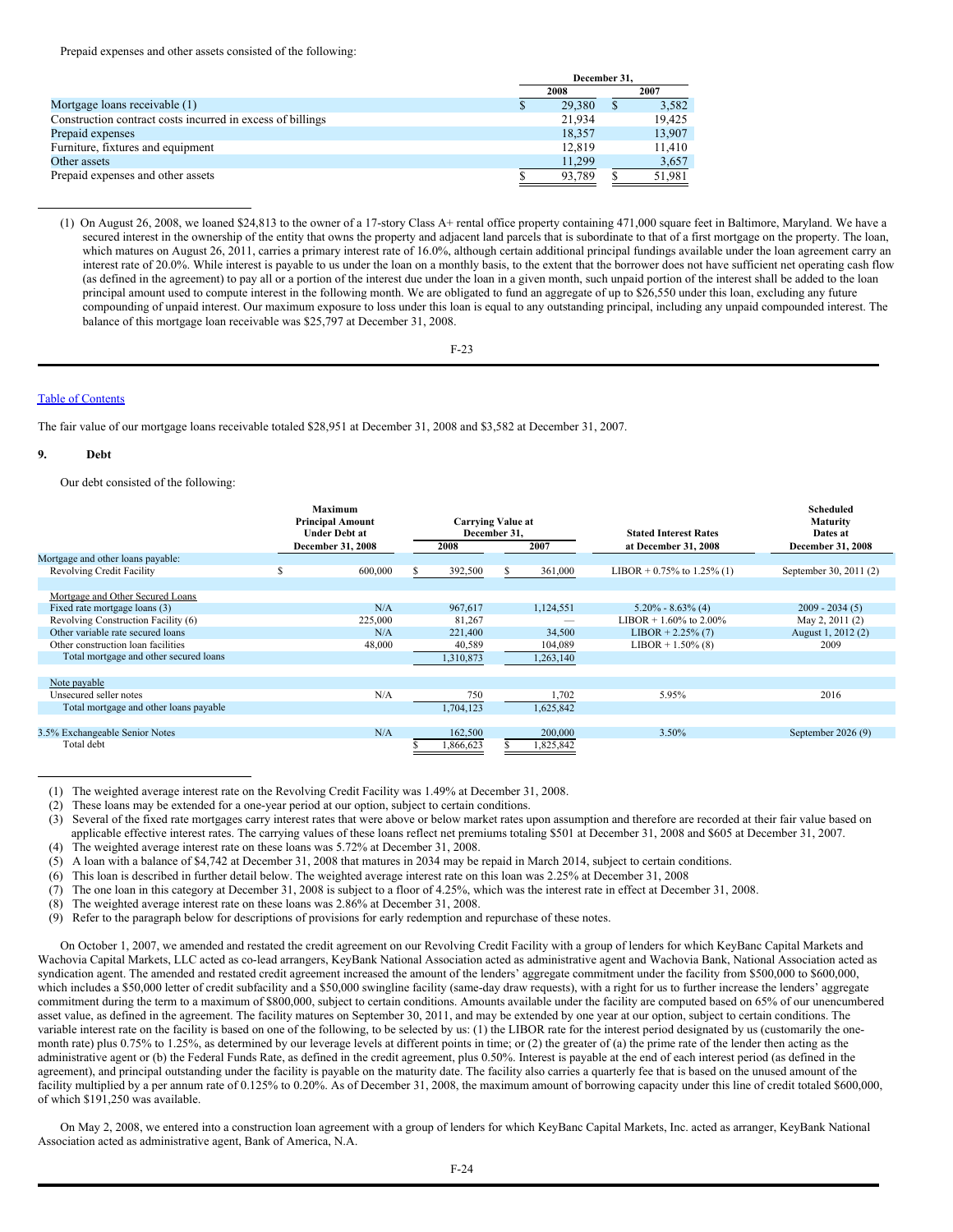acted as syndication agent and Manufacturers and Traders Trust Company acted as documentation agent; this loan is referred to in the table above as the "Revolving Construction Facility." The construction loan agreement provides for an aggregate commitment by the lenders of \$225,000, with a right for us to further increase the lenders' aggregate commitment during the term to a maximum of \$325,000, subject to certain conditions. Ownership interests in the properties for which construction costs are being financed through loans under the agreement are pledged as collateral. Borrowings are generally available for properties included in this construction loan agreement based on 85% of the total budgeted costs of construction of the applicable improvements for such properties as set forth in the properties' construction budgets, subject to certain other loan-to-value and debt coverage requirements. As loans for properties under the construction loan agreement are repaid in full and the ownership interests in such properties are no longer pledged as collateral, capacity under the construction loan agreement's aggregate commitment will be restored, giving us the ability to obtain new loans for other construction properties in which we pledge the ownership interests as collateral. The construction loan agreement matures on May 2, 2011 and may be extended by one year at our option, subject to certain conditions. The variable interest rate on each loan is based on one of the following, to be selected by us: (1) subject to certain conditions, the LIBOR rate for the interest period designated by us (customarily the one-month rate) plus 1.6% to 2.0%, as determined by our leverage levels at different points in time; or (2) the greater of (a) the prime rate of the lender then acting as agent or (b) the Federal Funds Rate, as defined in the construction loan agreement, plus 0.50%. Interest is payable at the end of each interest period (as defined in the agreement), and principal outstanding under each loan under the agreement is payable on the maturity date. The construction loan agreement also carries a quarterly fee that is based on the unused amount of the commitment multiplied by a per annum rate of 0.125% to 0.20%.

On July 18, 2008, we borrowed \$221,400 under a mortgage loan requiring interest only payments for the term at a variable rate of LIBOR plus 225 basis points, subject to a floor of 4.25%. This loan facility has a four-year term with an option to extend by an additional year.

In 2006, our Operating Partnership issued a \$200,000 aggregate principal amount of 3.50% Exchangeable Senior Notes due 2026. Interest on the notes is payable on March 15 and September 15 of each year. The notes have an exchange settlement feature that provides that the notes may, under certain circumstances, be exchangeable for cash (up to the principal amount of the notes) and, with respect to any excess exchange value, may be exchangeable into (at our option) cash, our common shares or a combination of cash and our common shares at an exchange rate (subject to adjustment) of 18.6947 shares per one thousand dollar principal amount of the notes (exchange rate is as of December 31, 2008 and is equivalent to an exchange price of \$53.49 per common share). On or after September 20, 2011, the Operating Partnership may redeem the notes in cash in whole or in part. The holders of the notes have the right to require us to repurchase the notes in cash in whole or in part on each of September 15, 2011, September 15, 2016 and September 15, 2021, or in the event of a "fundamental change," as defined under the terms of the notes, for a repurchase price equal to 100% of the principal amount of the notes plus accrued and unpaid interest. Prior to September 11, 2011, subject to certain exceptions, if (1) a "fundamental change" occurs as a result of certain forms of transactions or series of transactions and (2) a holder elects to exchange its notes in connection with such "fundamental change," we will increase the applicable exchange rate for the notes surrendered for exchange by a number of additional shares of our common shares as a "make whole premium." The notes are general unsecured senior obligations of the Operating Partnership and rank equally in right of payment with all other senior unsecured indebtedness of the Operating Partnership. The Operating Partnership's obligations under the notes are fully and unconditionally guaranteed by us. In November 2008, we repurchased a \$37,500 aggregate principal amount of our 3.5% Exchangeable Senior Notes for \$26,654 from which we recognized a gain of \$10,376, net of unamortized loan issuance costs.

In the case of each of our mortgage loans, we have pledged certain of our real estate assets as collateral. Many of our real estate properties were pledged on loan obligations as of December 31, 2008. Certain of our debt instruments require that we comply with a number of restrictive financial covenants, including adjusted consolidated net worth, minimum property interest coverage, minimum property hedged interest coverage, minimum consolidated interest coverage, maximum consolidated unhedged floating rate debt and maximum consolidated total indebtedness. As of December 31, 2008, we were in compliance with these financial covenants.

F-25

#### Table of [Contents](#page-1-0)

Our debt matures on the following schedule:

| 2009       | \$<br>103,982      |
|------------|--------------------|
| 2010       | 74,033             |
| 2011       | 746,081            |
| 2012       | 263,600            |
| 2013       | 137,718            |
| Thereafter | 540,708            |
| Total      | \$<br>1,866,122(1) |

(1) Represents scheduled principal amortization and maturities only and therefore excludes net premiums of \$501.

Weighted average borrowings under our Revolving Credit Facility totaled \$412,718 in 2008 and \$298,901 in 2007. The weighted average interest rate on this credit facility was 4.33% in 2008 and 6.45% in 2007.

We capitalized interest costs of \$17,632 in 2008, \$19,274 in 2007 and \$14,559 in 2006.

The following table sets forth information pertaining to the fair value of our debt:

|                    | <b>December 31, 2008</b> |  |                                       |    | <b>December 31, 2007</b> |                                       |           |  |
|--------------------|--------------------------|--|---------------------------------------|----|--------------------------|---------------------------------------|-----------|--|
|                    | Carrying<br>Amount       |  | <b>Estimated</b><br><b>Fair Value</b> |    | Carrving<br>Amount       | <b>Estimated</b><br><b>Fair Value</b> |           |  |
| Fixed-rate debt    | .130.867                 |  | .010.127                              | \$ | 1.326.253                |                                       | 1,326,884 |  |
| Variable-rate debt | 735.756                  |  | 702.092                               |    | 499.589                  |                                       | 499.589   |  |
|                    | .866.623                 |  | .712.219                              |    | 1.825.842                |                                       | 1.826.473 |  |

### **10. Derivatives**

The following table sets forth the key terms and fair values of our interest rate swap contracts:

|                 |         |                   |                  |                   |              | <b>Fair Value at</b> |   |       |  |  |  |  |
|-----------------|---------|-------------------|------------------|-------------------|--------------|----------------------|---|-------|--|--|--|--|
| <b>Notional</b> |         | One-Month         | <b>Effective</b> | <b>Expiration</b> | December 31. |                      |   |       |  |  |  |  |
| Amount          |         | <b>LIBOR</b> base | Date             | Date              |              | 2008                 |   | 2007  |  |  |  |  |
| \$              | 50,000  | 5.0360%           | 3/28/2006        | 3/30/2009         | S            | (540)                | S | (765) |  |  |  |  |
|                 | 25,000  | 5.2320%           | 5/1/2006         | 5/1/2009          |              | (385)                |   | (486) |  |  |  |  |
|                 | 25,000  | 5.2320%           | 5/1/2006         | 5/1/2009          |              | (385)                |   | (486) |  |  |  |  |
|                 | 50,000  | 4.3300\%          | 10/23/2007       | 10/23/2009        |              | (1, 449)             |   | (596) |  |  |  |  |
|                 | 100,000 | 2.5100%           | 11/3/2008        | 12/31/2009        |              | (1,656)              |   | N/A   |  |  |  |  |
|                 | 120,000 | 1.7600%           | 1/2/2009         | 5/1/2012          |              | (478)                |   | N/A   |  |  |  |  |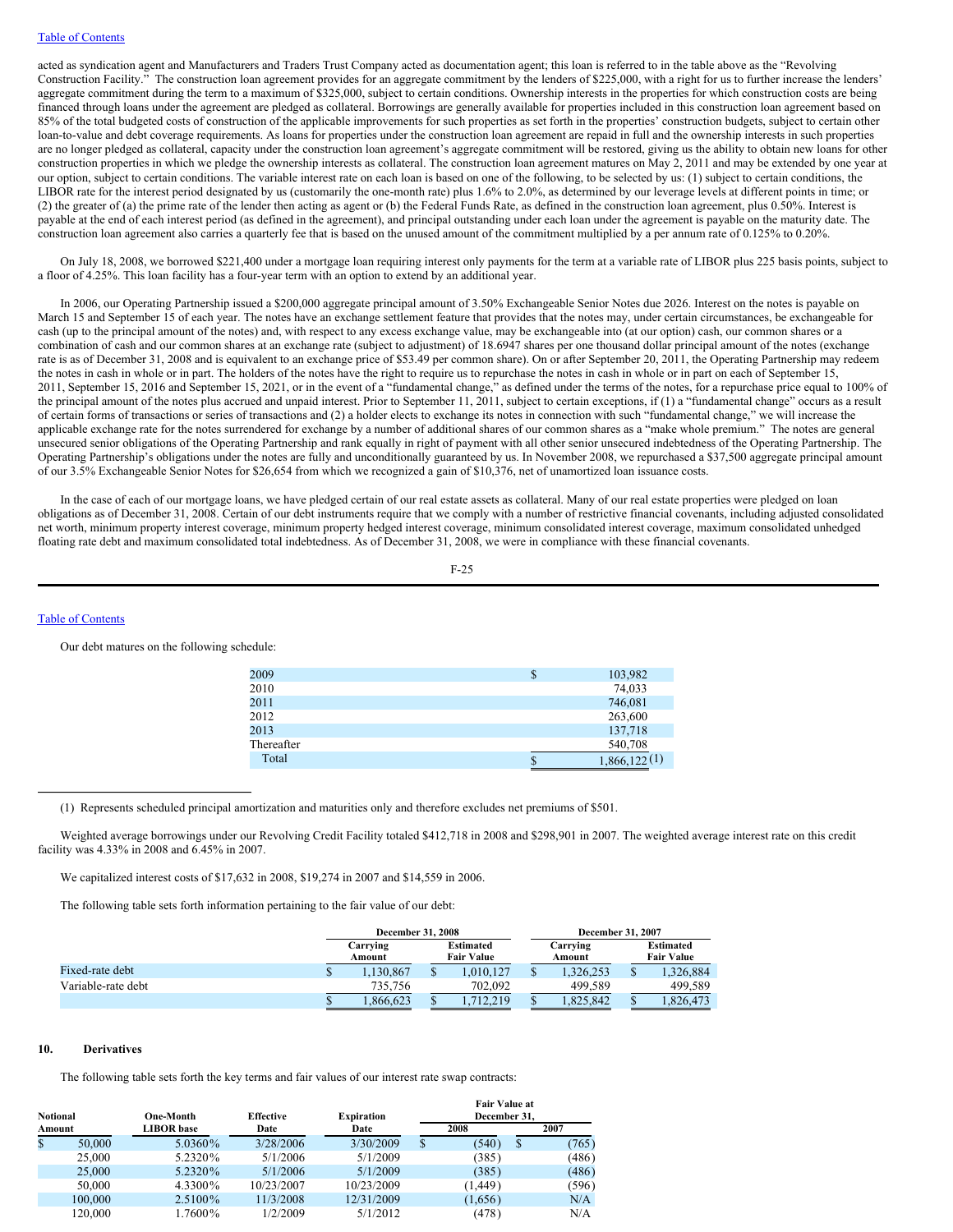| 100,000 | 750% | 1/2010 | /2012<br>$\mathcal{L}$ | (209)         |   | N/A                   |
|---------|------|--------|------------------------|---------------|---|-----------------------|
|         |      |        |                        | (5, 102)<br>w | Ф | <b>SSS</b><br>ر ر ر د |

These amounts are included on our Consolidated Balance Sheets as other liabilities.

We designated these derivatives as cash flow hedges. These contracts hedge the risk of changes in interest rates on certain of our one-month LIBOR-based variable rate borrowings.

The table below sets forth our accounting application of changes in derivative fair values:



(1) AOCL is defined in Note 2.

F-26

# Table of [Contents](#page-1-0)

### **11. Shareholders' Equity**

#### **Preferred Shares**

At December 31, 2008, we had 15.0 million preferred shares of beneficial interest ("preferred shares") authorized at \$0.01 par value. The table below sets forth additional information pertaining to our preferred shares of beneficial interest:

| <b>Series</b> | # of Shares<br><b>Issued</b> | Aggregate<br>Liauidation<br>Preference | <b>Month of</b><br><b>Issuance</b> | Annual<br><b>Dividend</b><br>Yield | Annual<br><b>Dividend</b><br>Per Share |         | <b>Earliest</b><br>Redemption<br>Date |
|---------------|------------------------------|----------------------------------------|------------------------------------|------------------------------------|----------------------------------------|---------|---------------------------------------|
| Series G      | 2.200,000                    | 55,000                                 | August 2003                        | 8.000%                             |                                        | 2.00000 | 8/11/2008                             |
| Series H      | 2,000,000                    | 50,000                                 | December 2003                      | 7.500%                             |                                        | 1.87500 | 12/18/2008                            |
| Series J      | 3.390,000                    | 84,750                                 | <b>July 2006</b>                   | $7.625\%$ \$                       |                                        | .90625  | 7/20/2011                             |
| Series K      | 531,667                      | 26,583                                 | January 2007                       | 5.600%                             |                                        | 2.80000 | 1/9/2017                              |
|               | 8,121,667                    | 216.333                                |                                    |                                    |                                        |         |                                       |

Each series of preferred shares is nonvoting and redeemable for cash in the amount of its liquidation preference at our option on or after the earliest redemption date. Holders of all preferred shares are entitled to cumulative dividends, payable quarterly (as and if declared by the Board of Trustees). In the case of each series of preferred shares, there is a series of preferred units in the Operating Partnership owned by us that carries substantially the same terms.

On January 9, 2007, we issued the Series K Cumulative Redeemable Preferred Shares ("Series K Preferred Shares") in the Nottingham Acquisition at a value of, and liquidation preference equal to, \$50 per share. Series K Preferred Shares are nonvoting and are convertible, subject to certain conditions, into common shares on the basis of 0.8163 common shares for each preferred share, in accordance with the terms of the Articles Supplementary describing the Series K Preferred Shares.

#### **Common Shares**

In connection with the Nottingham Acquisition in January 2007, we issued 3.2 million common shares at a value of \$49.57 per share.

In September 2008, we issued 3.7 million common shares at a public offering price of \$39 per share. We contributed the net proceeds after underwriting discount but before offering costs totaling \$139,203 to our Operating Partnership in exchange for 3.7 million common units.

Common units in our Operating Partnership were converted into common shares on the basis of one common share for each common unit in the amount of 258,917 in 2008, 554,221 in 2007 and 245,793 in 2006.

### **Accumulated Other Comprehensive Loss**

The table below sets forth activity in the accumulated other comprehensive loss component of shareholders' equity:

|   | For the Years Ended December 31. |  |         |  |       |  |
|---|----------------------------------|--|---------|--|-------|--|
|   | 2008                             |  | 2007    |  | 2006  |  |
| w | (2,372)                          |  | (693)   |  | (482) |  |
|   | (2, 430)                         |  | (1.731) |  | (262) |  |
|   |                                  |  |         |  |       |  |
|   | (4.749                           |  | (2.372) |  | (693) |  |
|   |                                  |  |         |  |       |  |

### Table of [Contents](#page-1-0)

The table below sets forth our comprehensive income:

| For the Years Ended December 31. |      |         |      |        |  |  |  |
|----------------------------------|------|---------|------|--------|--|--|--|
| 2008                             | 2007 |         | 2006 |        |  |  |  |
| 58,668                           |      | 34.784  |      | 49.227 |  |  |  |
| (2.430)                          |      | (1.731) |      | (262)  |  |  |  |
|                                  |      |         |      |        |  |  |  |
| 56.291                           |      | 33.105  |      | 49.016 |  |  |  |
|                                  | 53   |         |      |        |  |  |  |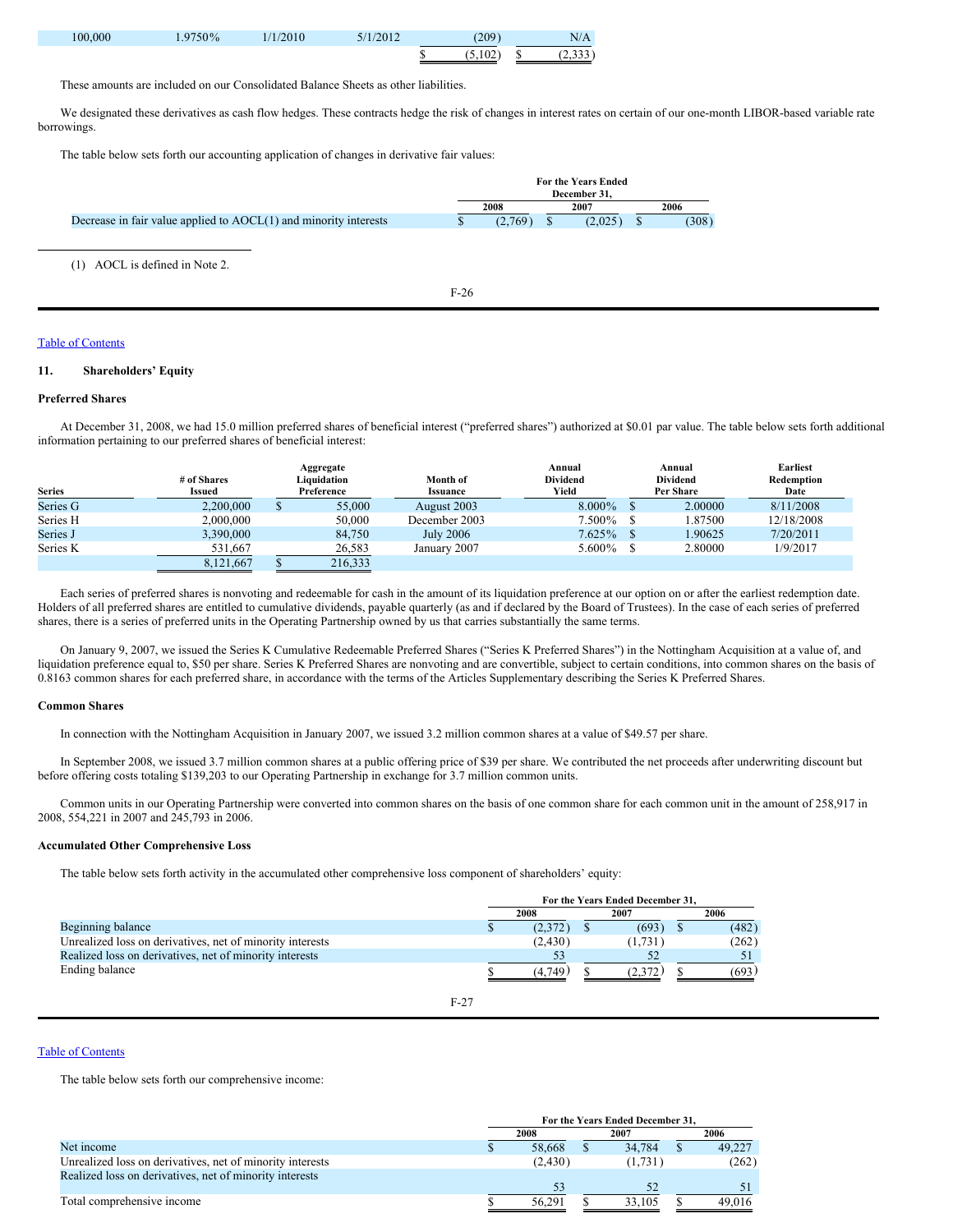#### **12. Share-Based Compensation and Employee Benefit Plans**

#### Share-Based Compensation Plans

In 1993, we adopted a plan for our Trustees under which we have 75,000 options reserved for issuance. As of December 31, 2007, there were no remaining awards available for future grant under this plan.

In March 1998, we adopted a long-term incentive plan for our Trustees and employees. This plan, which expired in March 2008, provided for the award of options, restricted shares and dividend equivalents. We were authorized to issue awards under the plan amounting to no more than 13% of the total of (1) our common shares outstanding plus (2) the number of shares that would be outstanding upon redemption of all units of the Operating Partnership or other securities that are convertible into our common shares.

At our 2008 Annual Meeting of Shareholders held on May 22, 2008, our shareholders approved the 2008 Omnibus Equity and Incentive Plan, under which we may issue equity-based awards to officers, employees, non-employee trustees and any other key persons of us and our subsidiaries, as defined in the plan. The plan provides for a maximum of 2,900,000 common shares of beneficial interest to be issued in the form of share options, share appreciation rights, deferred share awards, restricted share awards, unrestricted share awards, performance shares, dividend equivalent rights and other equity-based awards and for the granting of cash-based awards. This plan expires on May 22, 2018.

Trustee options under these plans become exercisable beginning on the first anniversary of their grant. The vesting periods for employees' options under this plan vary from award to award. Options expire ten years after the date of grant. Restricted shares vest based on increments and over periods of time set forth under the terms of the respective awards. Shares for each of our share-based compensation plans are issued under registration statements on Form S-8 that became effective upon filing with the Securities and Exchange Commission.

F-28

### Table of [Contents](#page-1-0)

The following table summarizes option transactions under the plans described above:

|                                  | <b>Shares</b> | Range of<br><b>Exercise Price</b><br>per Share |    | Weighted<br>Average<br><b>Exercise</b><br>Price per<br>Share | Weighted<br>Average<br>Remaining<br>Contractual<br>Term<br>(in Years) |              | Aggregate<br>Intrinsic<br>Value |
|----------------------------------|---------------|------------------------------------------------|----|--------------------------------------------------------------|-----------------------------------------------------------------------|--------------|---------------------------------|
| Outstanding at December 31, 2005 | 2,709,927     | $$5.63 - $36.08$                               |    | 14.41                                                        |                                                                       |              |                                 |
| Granted $-2006$                  | 503,800       | $$36.24 - $50.59$                              | S  | 42.84                                                        |                                                                       |              |                                 |
| Forfeited/Expired - 2006         | (68, 107)     | $$13.60 - $47.79$                              | \$ | 33.43                                                        |                                                                       |              |                                 |
| $Exercised - 2006$               | (589, 101)    | $$5.63 - $34.76$                               | \$ | 11.49                                                        |                                                                       |              |                                 |
| Outstanding at December 31, 2006 | 2,556,519     | $$7.38 - $50.59$                               | \$ | 20.18                                                        |                                                                       |              |                                 |
| Granted $-2007$                  | 297,691       | $$42.40 - $57.00$                              | \$ | 47.87                                                        |                                                                       |              |                                 |
| Forfeited/Expired - 2007         | (99,177)      | $$20.34 - $53.16$                              | \$ | 42.31                                                        |                                                                       |              |                                 |
| $Exercised - 2007$               | (613, 689)    | $$5.25 - $44.73$                               | \$ | 12.18                                                        |                                                                       |              |                                 |
| Outstanding at December 31, 2007 | 2,141,344     | $$7.38 - $57.00$                               | \$ | 25.29                                                        | 6                                                                     | $\mathbb{S}$ | 22,639                          |
| Granted $-2008$                  | 40,000        | \$37.81                                        | \$ | 37.81                                                        |                                                                       |              |                                 |
| Forfeited/Expired $-2008$        | (51,786)      | $$8.00 - $53.16$                               | \$ | 43.07                                                        |                                                                       |              |                                 |
| $Exercised - 2008$               | (180, 239)    | $$7.63 - $34.76$                               | \$ | 15.72                                                        |                                                                       |              |                                 |
| Outstanding at December 31, 2008 | 949,319       | $$7.38 - $57.00$                               | \$ | 25.96                                                        | 5                                                                     | $\mathbb{S}$ | 18,744                          |
| Exercisable at December 31, 2006 | 1,753,428     | (1)                                            | \$ | 12.65                                                        |                                                                       |              |                                 |
| Exercisable at December 31, 2007 | 1,507,876     | (2)                                            | \$ | 18.05                                                        |                                                                       |              |                                 |
| Exercisable at December 31, 2008 | 1,657,956     | (3)                                            | \$ | 22.60                                                        | 5                                                                     | S            | 18,744                          |
| Options expected to vest         | 272,240       | $$36.24 - $57.00$                              | \$ | 45.00                                                        | 8                                                                     | \$           |                                 |

(1) 234,082 of these options had an exercise price ranging from \$7.38 to \$7.99; 754,068 had an exercise price ranging from \$8.00 to \$10.99; 456,732 had an exercise price ranging from \$11.00 to \$16.99; 198,241 had an exercise price ranging from \$17.00 to \$25.99; and 110,305 had an exercise price range of \$26.00 to \$36.08.

(2) 232,982 of these options had an exercise price ranging from \$7.38 to \$7.99; 291,762 had an exercise price ranging from \$8.00 to \$10.99; 406,211 had an exercise price ranging from \$11.00 to \$16.99; 237,382 had an exercise price ranging from \$17.00 to \$25.99; 163,648 had an exercise price ranging from \$26.00 to \$34.99; 130,265 had an exercise price ranging from \$35.00 to \$43.99; and 45,626 had an exercise price ranging from \$44.00 to \$52.99.

(3) 228,732 of these options had an exercise price ranging from \$7.38 to \$7.99; 195,950 had an exercise price ranging from \$8.00 to \$10.99; 395,217 had an exercise price ranging from \$11.00 to \$16.99; 226,805 had an exercise price ranging from \$17.00 to \$25.99; 210,373 had an exercise price ranging from \$26.00 to \$34.99; 242,082 had an exercise price ranging from \$35.00 to \$43.99; and 158,797 had an exercise price ranging from \$44.00 to \$57.00.

The aggregate intrinsic value of options exercised was \$3,682 in 2008, \$23,627 in 2007 and \$19,748 in 2006.

We computed share-based compensation expense under the fair value method using the Black-Scholes option-pricing model; the weight average assumptions we used in that model are set forth below:

|                                                     | For the Years Ended December 31. |          |  |          |  |          |  |  |  |
|-----------------------------------------------------|----------------------------------|----------|--|----------|--|----------|--|--|--|
|                                                     |                                  | 2008(4)  |  | 2007     |  | 2006     |  |  |  |
| Weighted average fair value of grants on grant date |                                  | 8.00     |  | 9.58     |  | 8.99     |  |  |  |
| Risk-free interest rate $(1)$                       |                                  | $3.62\%$ |  | $4.64\%$ |  | $4.91\%$ |  |  |  |
| Expected life-years                                 |                                  | 6.52     |  | 6.15     |  | 6.82     |  |  |  |
| Expected volatility (2)                             |                                  | 24.22%   |  | 21.46%   |  | 23.69%   |  |  |  |
| Expected dividend yield (3)                         |                                  | $3.07\%$ |  | $3.24\%$ |  | 3.82%    |  |  |  |

<sup>(1)</sup> Ranged from 4.53% to 4.91% in 2007 and from 4.38% to 5.30% in 2006.

<sup>(2)</sup> Ranged from 21.28% to 21.75% in 2007 and from 22.37% to 25.11% in 2006.

<sup>(3)</sup> Ranged from 3.12% to 3.35% in 2007 and from 3.36% to 4.25% in 2006.

<sup>(4)</sup> Since one group of grants sharing the same terms took place in 2008, the assumptions used for such grants were uniform.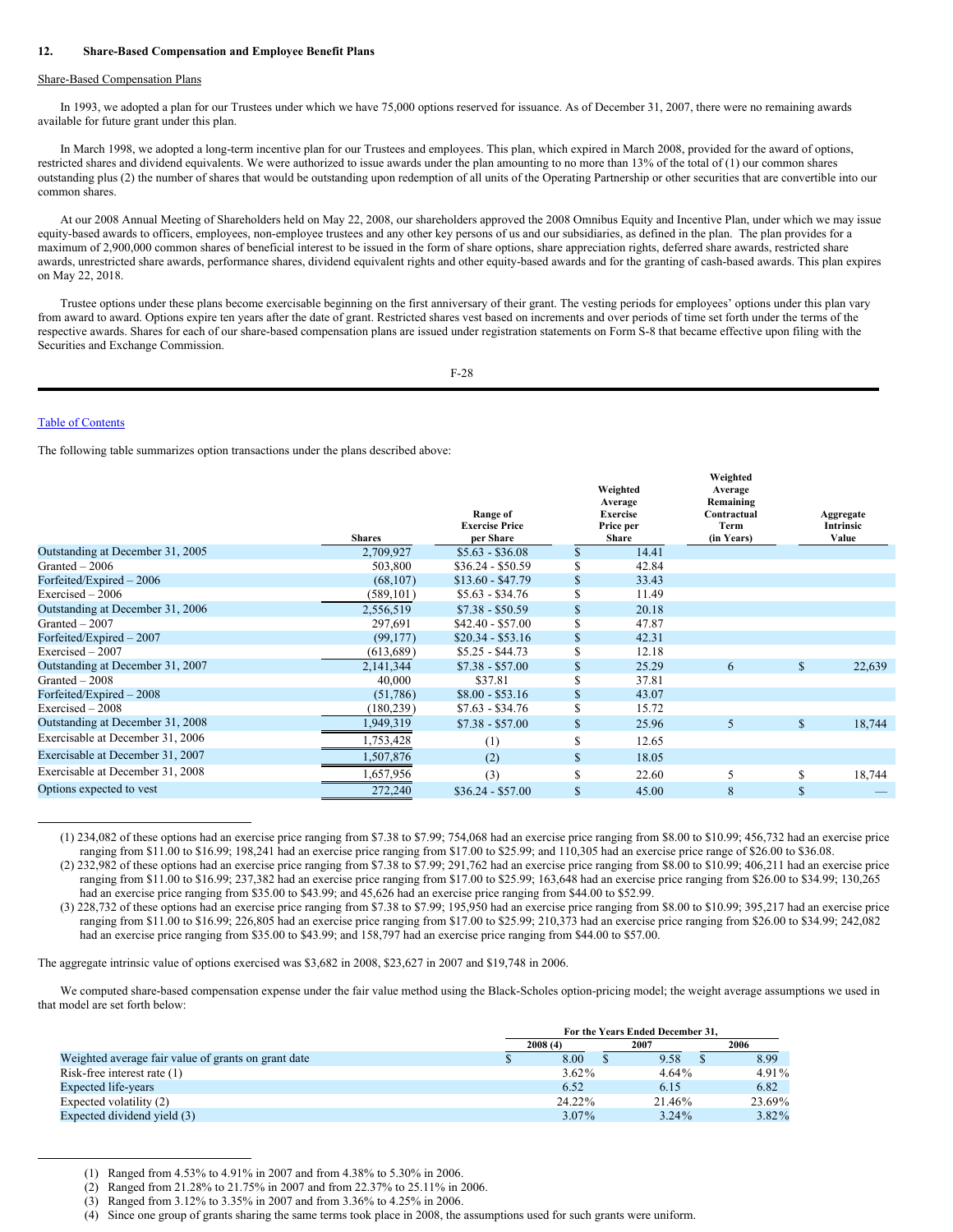The following table summarizes restricted share transactions under the plans described above:

|                                    |               |              | Weighted                     |
|------------------------------------|---------------|--------------|------------------------------|
|                                    |               |              | Average<br><b>Grant Date</b> |
|                                    | <b>Shares</b> |              | <b>Fair Value</b>            |
| Unvested at December 31, 2005      | 395,609       | $\mathbb{S}$ | 19.88                        |
| Granted                            | 163,420       | \$           | 42.65                        |
| Forfeited                          | (20, 822)     | $\mathbb{S}$ | 23.67                        |
| Vested                             | (124, 517)    | \$           | 17.16                        |
| Unvested at December 31, 2006      | 413,690       | \$           | 29.51                        |
| Granted                            | 141,359       | S            | 49.50                        |
| Forfeited                          | (1.917)       | S            | 50.57                        |
| Vested                             | (137, 227)    | \$           | 22.54                        |
| Unvested at December 31, 2007      | 415.905       | $\mathbf S$  | 38.50                        |
| Granted                            | 308,569       | \$           | 31.76                        |
| Forfeited                          | (19, 851)     | \$           | 36.07                        |
| Vested                             | (142, 195)    | \$           | 35.32                        |
| Unvested at December 31, 2008      | 562,428       | \$           | 35.69                        |
| Restricted shares expected to vest | 535,721       |              |                              |

The fair value of restricted shares that vested was \$5,023 in 2008, \$6,938 in 2007 and \$5,319 in 2006.

We realized windfall tax benefits of \$1,053 in 2008 and \$562 in 2006 on options exercised and vesting restricted shares in connection with employees of our subsidiaries that are subject to income tax. We did not realize a windfall tax benefit in 2007 because COMI had a net operating loss carryforward for tax purposes; had COMI not had a net operating loss carryforward in 2007, we would have recognized a windfall tax benefit of \$1,691 in 2007.

The table below sets forth information relating to expenses from share-based compensation included in our Consolidated Statements of Operations:

|                                                                         | For the Years Ended December 31. |  |       |  |       |  |  |  |
|-------------------------------------------------------------------------|----------------------------------|--|-------|--|-------|--|--|--|
|                                                                         | 2008                             |  | 2007  |  | 2006  |  |  |  |
| Increase in general and administrative expenses                         | 6.324                            |  | 4.461 |  | 2,659 |  |  |  |
| Increase in construction contract and other service operations expenses | 1.943                            |  | 1.749 |  | 964   |  |  |  |
| Share-based compensation expense                                        | 8.267                            |  | 6.210 |  | 3.623 |  |  |  |
| Income taxes                                                            | (45)                             |  | (150) |  | (107) |  |  |  |
| Minority interests                                                      | (1,224)                          |  | (946) |  | (617) |  |  |  |
| Net share-based compensation expense                                    | 6.998                            |  | 5.114 |  | 2,899 |  |  |  |

We also capitalized share-based compensation costs of approximately \$769 in 2008, \$433 in 2007 and \$212 in 2006.

The amounts included in our Consolidated Statements of Operations for share-based compensation reflected an estimate of pre-vesting forfeitures of 7% for options and a range of 2% to 5% for restricted shares for 2008 and 2007 and 5% for all share-based awards in 2006.

As of December 31, 2008, there was \$1,300 of unrecognized compensation cost related to unvested options that is expected to be recognized over a weighted average period of approximately one year. As of December 31, 2008, there was \$12,929 of unrecognized compensation cost related to unvested restricted shares that is expected to be recognized over a weighted average period of approximately two years.

F-30

#### Table of [Contents](#page-1-0)

# 401(k) Plan

We have a 401(k) defined contribution plan covering substantially all of our employees that permits participants to defer up to a maximum of 15% of their compensation. We match a participant's contribution in an amount equal to 50% of the participant's elective deferral for the plan year up to a maximum of 6% of a participant's annual compensation. Employees' contributions are fully vested and our matching contributions vest in annual one-third increments. Once an employee has been with us for three years, all matching contributions are fully vested. We fund all contributions with cash. Our matching contributions under the plan totaled approximately \$641 in 2008, \$442 in 2007 and \$538 in 2006. The 401(k) plan is fully funded at December 31, 2008.

#### Deferred Compensation Plan

We have a non-qualified elective deferred compensation plan for certain members of our management team that permits participants to defer up to 100% of their compensation on a pre-tax basis and receive a tax-deferred return on such deferrals. We match the participant's contribution in an amount equal to 50% of the participant's elective deferral for the plan year up to a maximum of 6% of a participant's annual compensation after deducting contributions, if any, made under our 401(k) plan. Deferred compensation related to an employee contribution is charged to expense and is fully vested. Deferred compensation related to the Company's matching contribution is charged to expense and vests in annual one-third increments. Once an employee has been with us for three years, all matching contributions are fully vested. The balance of the plan, which was fully funded, totaled \$4,549 at December 31, 2008 and \$6,014 at December 31, 2007, and is included in the accompanying Consolidated Balance Sheets.

#### **13. Operating Leases**

We lease our properties to tenants under operating leases with various expiration dates extending to the year 2025. Gross minimum future rentals on noncancelable leases in our consolidated properties at December 31, 2008 were as follows: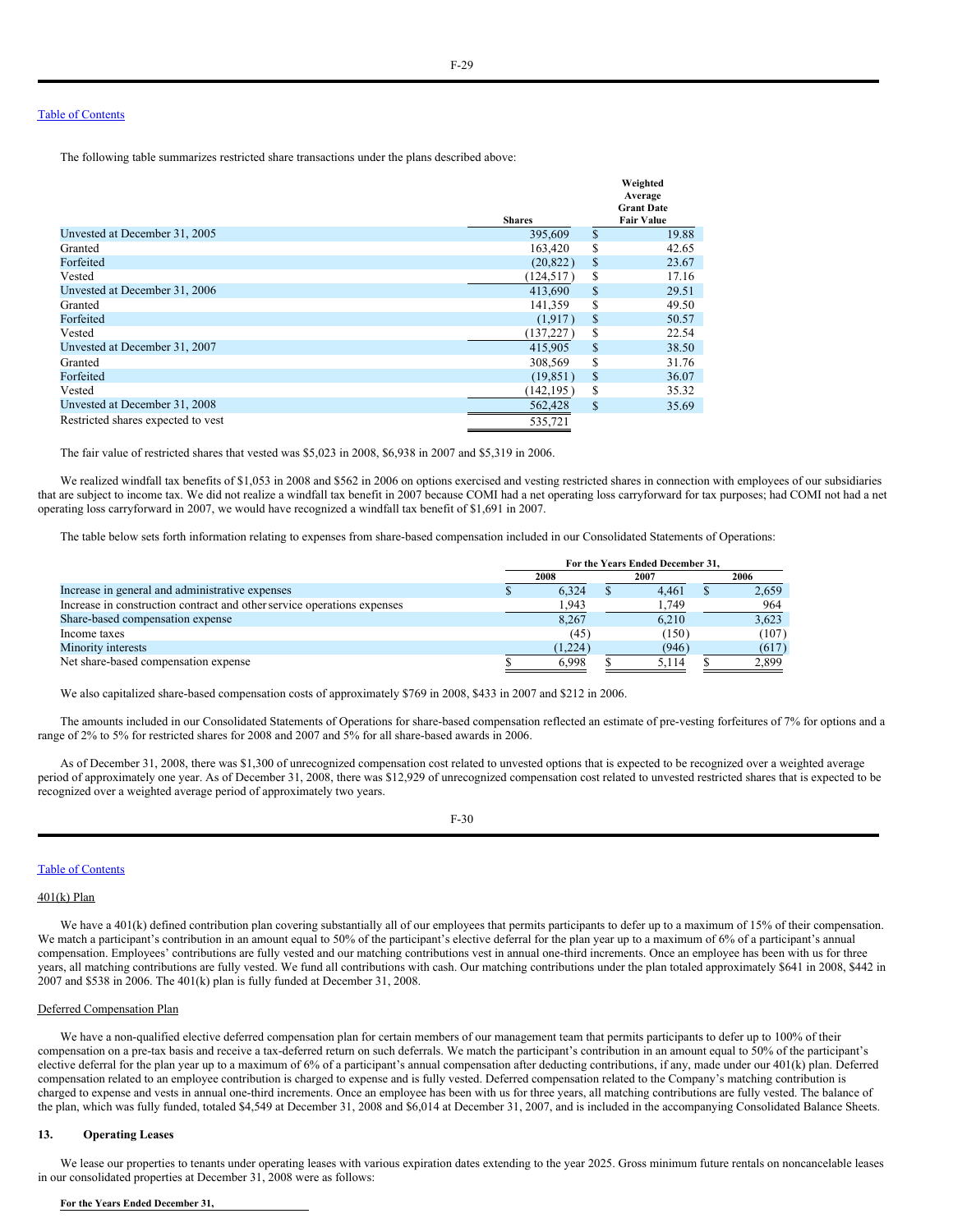| 2009       | S | 321,815   |
|------------|---|-----------|
| 2010       |   | 270,435   |
| 2011       |   | 228,894   |
| 2012       |   | 192,495   |
| 2013       |   | 146,578   |
| Thereafter |   | 506,733   |
| Total      | S | 1,666,950 |

We consider a lease to be noncancelable when a tenant (1) may not terminate its lease obligation early or (2) may terminate its lease obligation early in exchange for a fee or penalty that we consider material enough such that termination would be highly unlikely.

# Table of [Contents](#page-1-0)

# **14. Supplemental Information to Statements of Cash Flows**

|                                                                                                                                  | For the Years Ended December 31, |    |         |     |        |
|----------------------------------------------------------------------------------------------------------------------------------|----------------------------------|----|---------|-----|--------|
|                                                                                                                                  | 2008                             |    | 2007    |     | 2006   |
| Interest paid, net of capitalized interest                                                                                       | 82,015                           |    | 84,278  |     | 68,617 |
| Income taxes paid                                                                                                                | 1,115                            |    | 123     |     | 54     |
| Supplemental schedule of non-cash investing and financing activities:                                                            |                                  |    |         |     |        |
| Debt assumed in connection with acquisitions                                                                                     | \$                               | S  | 38,996  | \$  | 39,011 |
| Issuance of common shares in connection with acquisition of properties (before transaction costs)                                |                                  |    | 156,691 |     |        |
| Issuance of preferred shares in connection with acquisition of properties (before transaction costs)                             |                                  |    | 26,583  | \$. |        |
| Proceeds from sales of properties invested in restricted cash account                                                            |                                  |    | 701     |     | 33,730 |
| Restricted cash used in connection with acquisitions of properties                                                               |                                  |    | 20,827  |     |        |
| Issuance of common units in the Operating Partnership in connection with acquisition of properties<br>(before transaction costs) |                                  | S  | 12,125  |     | 7,497  |
| Note receivable assumed upon sale of real estate property                                                                        |                                  |    | 3,582   | \$  |        |
| (Decrease) increase in accrued capital improvements and leasing costs                                                            | (14,799)                         |    | 8,638   |     | 18,181 |
| Consolidation of real estate joint venture:                                                                                      |                                  |    |         |     |        |
| Real estate assets                                                                                                               | \$<br>14,208                     | \$ | 3,864   | \$  |        |
| Prepaid and other assets                                                                                                         | (10, 859)                        |    | 1,021   |     |        |
| Minority interest                                                                                                                | (3,349)                          |    | (4,885) |     |        |
| Net adjustment                                                                                                                   | \$                               | \$ |         | \$  |        |
| Reclassification of operating assets to investment assets in connection with consolidation of real estate                        |                                  |    |         |     |        |
| joint ventures                                                                                                                   |                                  |    | 16,725  | S   |        |
| Property acquired through lease arrangement included in rents received in advance and security<br>deposits                       |                                  | S  | 711     | S   | 1,282  |
| Decrease in fair value of derivatives applied to AOCL and minority interests                                                     | (2,769)                          | S  | (2,025) | S   | (308)  |
| Adjustments to minority interests resulting from changes in ownership of Operating Partnership by<br><b>COPT</b>                 | 16,716                           | \$ | 29,761  | \$  | 16,255 |
| Dividends/distribution payable                                                                                                   | 25,794                           | S  | 22,441  | S   | 19,164 |
| Decrease in minority interests and increase in shareholders' equity in connection with the conversion                            |                                  |    |         |     |        |
| of common units into common shares                                                                                               | 7,508                            | S  | 25,408  | S   | 11,078 |
|                                                                                                                                  |                                  |    |         |     |        |

F-32

### Table of [Contents](#page-1-0)

#### **15. Information by Business Segment**

As of December 31, 2008, we had nine primary office property segments: Baltimore/Washington Corridor; Northern Virginia; Suburban Baltimore; Colorado Springs; Suburban Maryland; Greater Philadelphia; St. Mary's & King George Counties; San Antonio; and Northern/Central New Jersey.

The table below reports segment financial information. Our segment entitled "Other" includes assets and operations not specifically associated with the other defined segments, including corporate assets and investments in unconsolidated entities. We measure the performance of our segments based on total revenues less property operating expenses, a measure we define as net operating income ("NOI"). We believe that NOI is an important supplemental measure of operating performance for a REIT's operating real estate because it provides a measure of the core operations that is unaffected by depreciation, amortization, financing and general and administrative expenses; this measure is particularly useful in our opinion in evaluating the performance of geographic segments, same-office property groupings and individual properties.

|                         | <b>Baltimore</b> /<br>Washington<br>Corridor | Northern<br>Virginia | Suburban<br><b>Baltimore</b>  | Colorado<br><b>Springs</b> | Suburban<br>Maryland | Greater<br>Philadelphia | St. Mary's &<br><b>King George</b><br>Counties | San<br>Antonio | Northern/<br><b>Central New</b><br><b>Jersey</b> | Other            | Intersegment<br><b>Eliminations</b> | Total                |
|-------------------------|----------------------------------------------|----------------------|-------------------------------|----------------------------|----------------------|-------------------------|------------------------------------------------|----------------|--------------------------------------------------|------------------|-------------------------------------|----------------------|
| Year Ended              |                                              |                      |                               |                            |                      |                         |                                                |                |                                                  |                  |                                     |                      |
| December 31, 2008       |                                              |                      |                               |                            |                      |                         |                                                |                |                                                  |                  |                                     |                      |
| Revenues                | \$ 186,459 \$ 77,017 \$ 54,799 \$ 20,372 \$  |                      |                               |                            | 19,346 \$            | 10.025                  | 12,939<br>- \$                                 | 9,311          | 2,567<br>- S                                     | 10,708<br>- \$   |                                     | $(3,552)$ \$ 399,991 |
| Property operating      |                                              |                      |                               |                            |                      |                         |                                                |                |                                                  |                  |                                     |                      |
| expenses                | 65,474                                       | 29.520               | 23,978                        | 7.284                      | 7.102                | 202                     | 3,245                                          | 2,425          | 344                                              | 3,192            | (1.417)                             | 141,349              |
| NOI                     | 120,985                                      | 47,497<br>S.         | 30,821<br>S                   | S<br>13,088                | 12,244               | 9,823                   | 9,694                                          | 6,886          | 2,223                                            | 7,516            | (2, 135)                            | \$258,642            |
| Additions to commercial |                                              |                      |                               |                            |                      |                         |                                                |                |                                                  |                  |                                     |                      |
| real estate properties  | 87,246                                       | 5,449                | -S -                          | 17,132 \$ 73,526 \$ 39,468 |                      | 1,575                   | 2,801<br>- \$                                  | \$ 34,973 \$   | 43                                               | 13.146<br>-S     | (72)                                | \$275,287            |
| Segment assets at       |                                              |                      |                               |                            |                      |                         |                                                |                |                                                  |                  |                                     |                      |
| December 31, 2008       | \$1,264,170                                  |                      | \$464,202 \$438,818 \$252,129 |                            | \$154,983            | 95,783 \$<br>-S         | 95,244                                         | \$96,643       | -8                                               | 21.179 \$230.711 |                                     | $(995)$ \$3,112,867  |
|                         |                                              |                      |                               |                            |                      |                         |                                                |                |                                                  |                  |                                     |                      |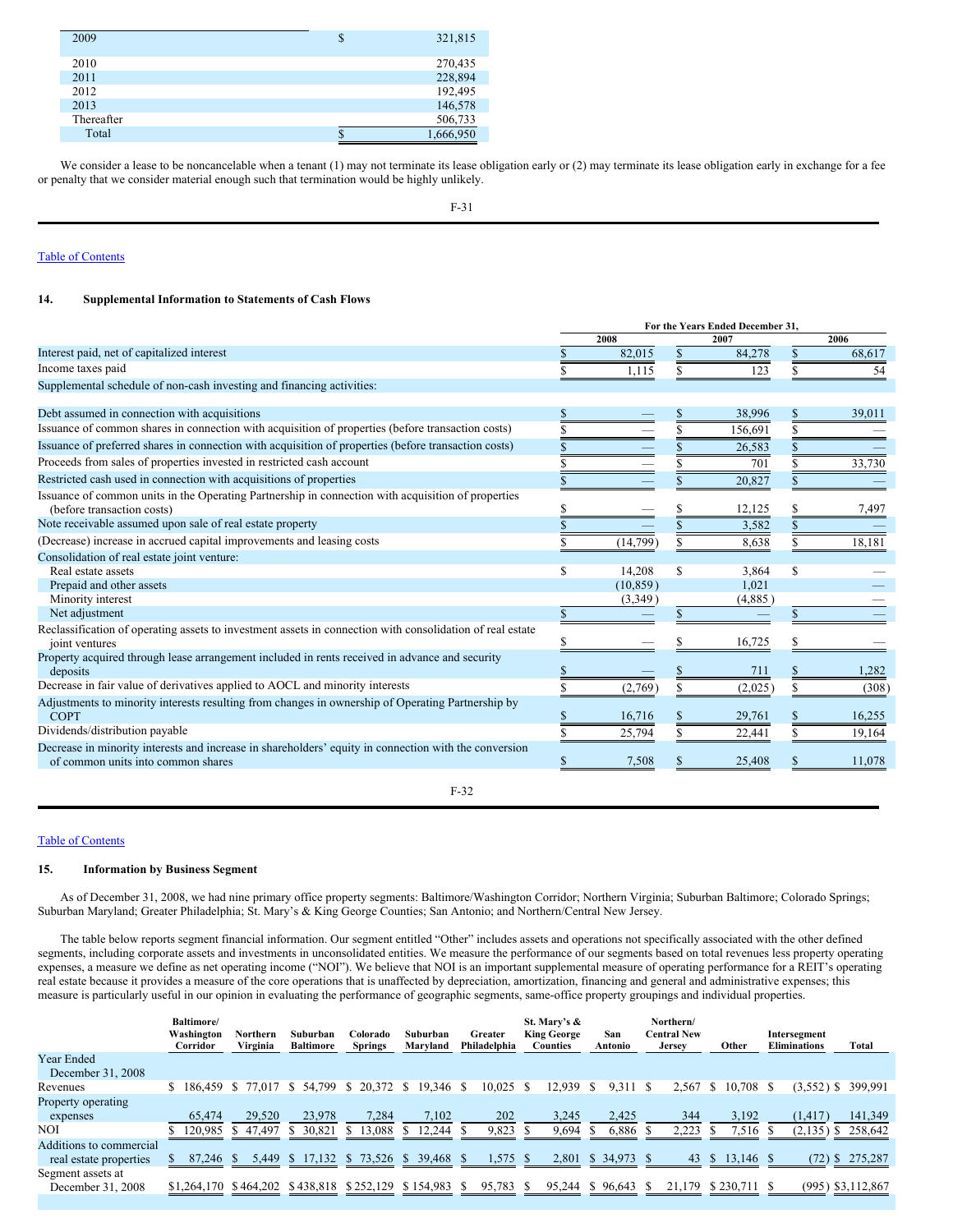| Year Ended                     |             |                        |              |        |                       |               |             |              |             |              |        |               |          |              |           |     |                 |     |                       |         |
|--------------------------------|-------------|------------------------|--------------|--------|-----------------------|---------------|-------------|--------------|-------------|--------------|--------|---------------|----------|--------------|-----------|-----|-----------------|-----|-----------------------|---------|
| December 31, 2007              |             |                        |              |        |                       |               |             |              |             |              |        |               |          |              |           |     |                 |     |                       |         |
| Revenues                       | \$173,509   | 72,402<br>-SI          |              |        | \$ 54,570 \$ 15,304   | <sup>S</sup>  | $16,675$ \$ |              | $10,025$ \$ |              | 12,665 | <sup>S</sup>  | 7,370 \$ |              | 4,846 \$  |     | 5,586 \$        |     | $(3,430)$ \$ 369,522  |         |
| Property operating<br>expenses | 56,871      | 25,893                 |              | 22,034 | 5,912                 |               | 6,681       |              | 131         |              | 3,064  |               | 1,578    |              | 2,053     |     | 4,774           |     | (3,862)               | 125,129 |
| NOI                            | 116,638     | 46,509<br><sup>S</sup> | 32,536<br>S. |        | 9,392<br><sup>8</sup> | P.            | 9,994       | S            | 9,894       | <sup>2</sup> | 9,601  | \$            | 5,792    |              | 2,793     | \$. | 812             |     | 432                   | 244,393 |
| Additions to commercial        |             |                        |              |        |                       |               |             |              |             |              |        |               |          |              |           |     |                 |     |                       |         |
| real estate properties         | \$159,759   | 23,645<br>S.           | \$280,234    | S.     | 49,924                | S             | 2,927       | S            | 1,236       | -S           | 1,040  | S.            | 3,204    | <sup>8</sup> | 647       |     | \$61,046        | S   | $(1,955)$ \$ 581,707  |         |
| Segment assets at              |             |                        |              |        |                       |               |             |              |             |              |        |               |          |              |           |     |                 |     |                       |         |
| December 31, 2007              | \$1,215,497 | \$482,570              | \$448,093    |        | $$181,641$ $$116,812$ |               |             | -S           | 96,051      | <sup>S</sup> | 95,208 | <sup>S</sup>  | 59,295   | S.           | 40,672    |     | $$197,002$ \$   |     | $(988)$ \$2,931,853   |         |
|                                |             |                        |              |        |                       |               |             |              |             |              |        |               |          |              |           |     |                 |     |                       |         |
| Year Ended                     |             |                        |              |        |                       |               |             |              |             |              |        |               |          |              |           |     |                 |     |                       |         |
| December 31, 2006              |             |                        |              |        |                       |               |             |              |             |              |        |               |          |              |           |     |                 |     |                       |         |
| Revenues                       |             | $$147,630 \$63,516 \$$ | 28,571       | -S     | 9,774                 | <sup>\$</sup> | 15,316 \$   |              | $10,025$ \$ |              | 12,087 | <sup>\$</sup> | 7,441    | - S          | 12,296 \$ |     | 581             | -S  | $(2,522)$ \$          | 304,715 |
| Property operating             |             |                        |              |        |                       |               |             |              |             |              |        |               |          |              |           |     |                 |     |                       |         |
| expenses                       | 45,708      | 22,729                 |              | 11,896 | 3,663                 |               | 5,720       |              | 174         |              | 3,125  |               | 1,535    |              | 3,313     |     | 2,243           |     | (3,741)               | 96,365  |
| <b>NOI</b>                     | 101,922     | 40,787<br><sup>S</sup> | \$16,675     |        | 6,111<br>S            |               | 9,596       | -S           | 9,851       |              | 8,962  | S             | 5,906 \$ |              | 8,983     | S.  | $(1,662)$ \$    |     | 1,219                 | 208,350 |
| Additions to commercial        |             |                        |              |        |                       |               |             |              |             |              |        |               |          |              |           |     |                 |     |                       |         |
| real estate properties         | 191,999     | \$21,640               | -S           |        | 4,250 \$ 66,628       | <sup>8</sup>  | 4,664       | -S           | 1,202       | -S           | 1,823  | <sup>S</sup>  | 8,814    | <u>S.</u>    |           |     | 1,398 \$ 39,464 | -85 | $(1,720)$ \$ 340,162  |         |
| Segment assets at              |             |                        |              |        |                       |               |             |              |             |              |        |               |          |              |           |     |                 |     |                       |         |
| December 31, 2006              | \$1,084,348 | \$473,539              | \$159,771    |        | \$135,115             |               | \$117,573   | <sup>S</sup> | 97,792      |              | 97,661 |               | \$52,661 | -S           | 48,499    |     | $$155,083$ \, S |     | $(2,441)$ \$2,419,601 |         |
|                                |             |                        |              |        |                       |               |             |              |             |              |        |               |          |              |           |     |                 |     |                       |         |
|                                |             |                        |              |        |                       |               |             | $F-33$       |             |              |        |               |          |              |           |     |                 |     |                       |         |

# Table of [Contents](#page-1-0)

The following table reconciles our segment revenues to total revenues as reported on our Consolidated Statements of Operations:

|                                                       | For the Years Ended December 31. |         |  |         |  |          |  |  |  |
|-------------------------------------------------------|----------------------------------|---------|--|---------|--|----------|--|--|--|
|                                                       | 2008                             |         |  | 2007    |  | 2006     |  |  |  |
| Segment revenues                                      |                                  | 399.991 |  | 369.522 |  | 304,715  |  |  |  |
| Construction contract revenues                        |                                  | 186,608 |  | 37,074  |  | 52.182   |  |  |  |
| Other service operations revenues                     |                                  | 1.777   |  | 4.151   |  | 7.902    |  |  |  |
| Less: Revenues from discontinued operations (Note 17) |                                  | (358)   |  | (3,608) |  | (13,271) |  |  |  |
| Total revenues                                        |                                  | 588,018 |  | 407.139 |  | 351,528  |  |  |  |

The following table reconciles our segment property operating expenses to property operating expenses as reported on our Consolidated Statements of Operations:

|                                                                                                       | For the Years Ended December 31. |         |      |         |  |        |  |  |  |  |
|-------------------------------------------------------------------------------------------------------|----------------------------------|---------|------|---------|--|--------|--|--|--|--|
|                                                                                                       | 2008                             |         | 2007 |         |  | 2006   |  |  |  |  |
|                                                                                                       |                                  | 141.349 |      | 125.129 |  | 96,365 |  |  |  |  |
| Segment property operating expenses<br>Less: Property expenses from discontinued operations (Note 17) |                                  | (210)   |      | (1.871  |  | 3,277  |  |  |  |  |
| Total property operating expenses                                                                     |                                  | 141.139 |      | 123.258 |  | 93,088 |  |  |  |  |

As previously discussed, we own 100% of a number of entities that provide real estate services such as property management, construction and development and heating and air conditioning services primarily for our properties but also for third parties. The revenues and costs associated with these services include subcontracted costs that are reimbursed to us by the customer at no mark up. As a result, the operating margins from these operations are small relative to the revenue. We use the net of such revenues and expenses to evaluate the performance of our service operations since we view such service operations to be an ancillary component of our overall operations that we expect to continue to be a small contributor to our operating income relative to our real estate operations. The table below sets forth the computation of our income from service operations:

|                                   | For the Years Ended December 31. |            |      |           |  |          |  |  |  |  |
|-----------------------------------|----------------------------------|------------|------|-----------|--|----------|--|--|--|--|
|                                   | 2008                             |            | 2007 |           |  | 2006     |  |  |  |  |
| Construction contract revenues    |                                  | 186,608    |      | 37,074    |  | 52.182   |  |  |  |  |
| Other service operations revenues |                                  | 1.777      |      | 4.151     |  | 7.902    |  |  |  |  |
| Construction contract expenses    |                                  | (182, 111) |      | (35, 723) |  | (49,961) |  |  |  |  |
| Other service operations expenses |                                  | (2,031)    |      | (4,070)   |  | (7,384)  |  |  |  |  |
| Income from service operations    |                                  | 4.243      |      | 1,432     |  | 2,739    |  |  |  |  |

The following table reconciles our NOI for reportable segments and income from service operations to income from continuing operations as reported on our Consolidated Statements of Operations:

| 2008 |            | 2007 |           |  | 2006                             |  |
|------|------------|------|-----------|--|----------------------------------|--|
|      | 258,642    |      | 244,393   |  | 208,350                          |  |
|      | 4,243      |      | 1,432     |  | 2,739                            |  |
|      | 2,070      |      | 3,030     |  | 1,077                            |  |
|      | 10.376     |      |           |  |                                  |  |
|      | (147)      |      | (224)     |  | (92)                             |  |
|      | (201)      |      | (569)     |  | (887)                            |  |
|      |            |      |           |  |                                  |  |
|      | (102, 720) |      | (104,700) |  | (76, 344)                        |  |
|      | (25, 329)  |      | (21,704)  |  | (18,048)                         |  |
|      | (83, 646)  |      | (85, 576) |  | (72, 984)                        |  |
|      | (7, 488)   |      | (3,331)   |  | (3,742)                          |  |
|      | (148)      |      | (1,737)   |  | (9,994)                          |  |
|      | 55,652     |      | 31,014    |  | 30,075                           |  |
|      |            |      |           |  | For the Years Ended December 31. |  |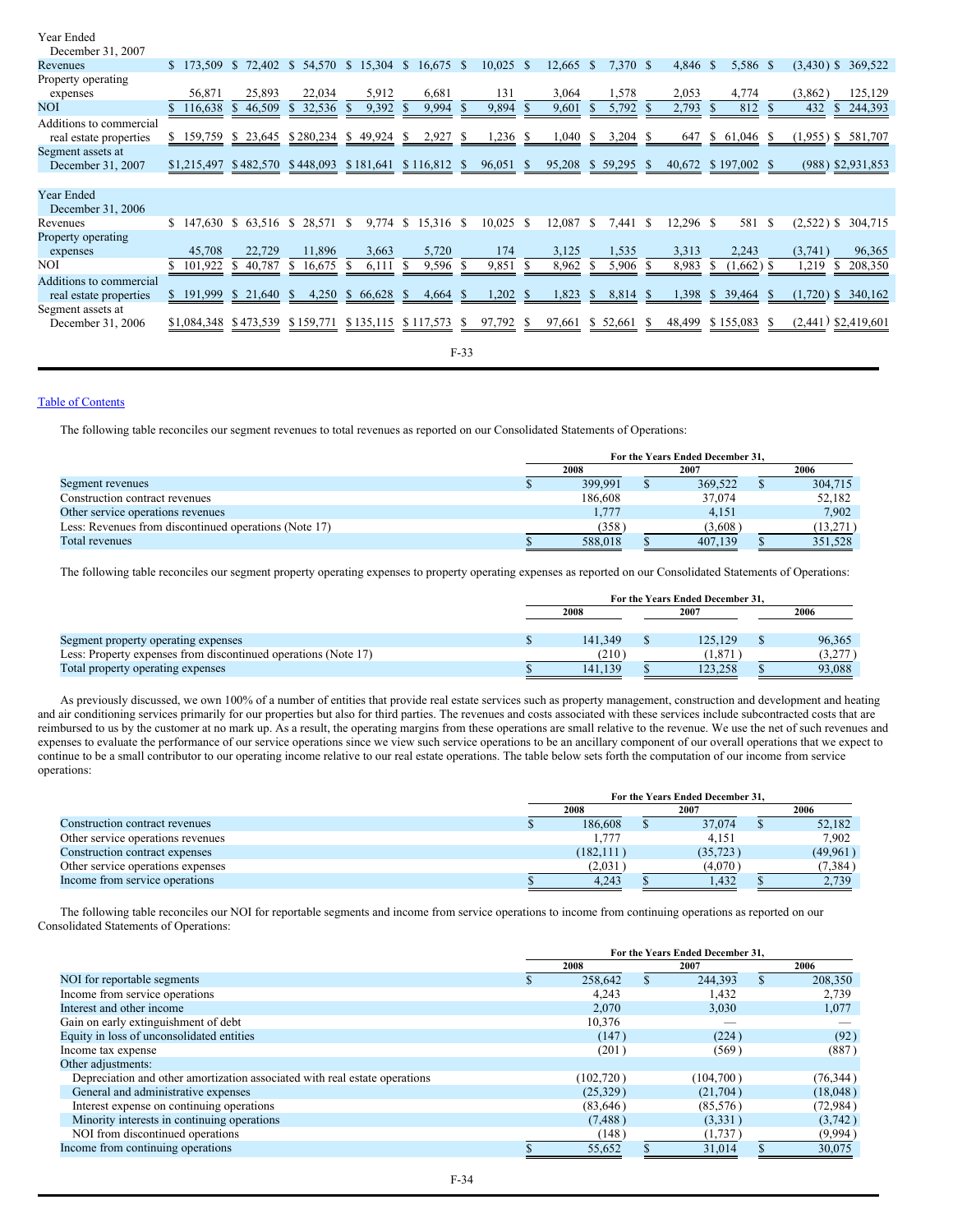The accounting policies of the segments are the same as those previously disclosed for Corporate Office Properties Trust and subsidiaries, where applicable. We did not allocate interest expense, amortization of deferred financing costs and depreciation and other amortization to segments since they are not included in the measure of segment profit reviewed by management. We also did not allocate construction contract revenues, other service operations revenues, construction contract expenses, other service operations expenses, equity in loss of unconsolidated entities, general and administrative expense, income taxes and minority interests because these items represent general corporate items not attributable to segments.

### **16. Income Taxes**

Corporate Office Properties Trust elected to be treated as a REIT under Sections 856 through 860 of the Internal Revenue Code. To qualify as a REIT, we must meet a number of organizational and operational requirements, including a requirement that we distribute at least 90% of our adjusted taxable income to our shareholders. As a REIT, we generally will not be subject to Federal income tax on taxable income that we distribute to our shareholders. If we fail to qualify as a REIT in any tax year, we will be subject to Federal income tax on our taxable income at regular corporate rates and may not be able to qualify as a REIT for four subsequent tax years.

The differences between taxable income reported on our income tax return (estimated 2008 and actual 2007 and 2006) and net income as reported on our Consolidated Statements of Operations are set forth below:

|                                     |                   | For the Years Ended December 31, |          |
|-------------------------------------|-------------------|----------------------------------|----------|
|                                     | 2008              | 2007                             | 2006     |
|                                     | (Estimated)       |                                  |          |
| Net income                          | \$<br>S<br>58,668 | 34,784<br>\$                     | 49,227   |
| Adjustments:                        |                   |                                  |          |
| Rental revenue recognition          | (13, 458)         | (6,128)                          | (8,186)  |
| Compensation expense recognition    | 2,053             | (18,685)                         | (17,079) |
| Operating expense recognition       | 1.007             | 194                              | (118)    |
| Gain on sales of properties         | (831)             | 6,451                            | (10,690) |
| Losses from service operations      | (2,398)           | (1, 476)                         | (2,288)  |
| Income tax expense                  | 779               | 572                              | 887      |
| Depreciation and amortization       | 36,717            | 44,215                           | 26,554   |
| Income from unconsolidated entities | 277               | 342                              | 709      |
| Minority interests, gross           | (973)             | (1,119)                          | 1,862    |
| Other                               | (2,674)           | (1,233)                          | 696      |
| Taxable income                      | 79,167            | 57,917                           | 41,574   |

For Federal income tax purposes, dividends to shareholders may be characterized as ordinary income, capital gains or return of capital. The characterization of dividends declared on our common and preferred shares during each of the last three years was as follows:

|                        |         | Common Shares                    |          |                                  | <b>Preferred Shares</b> |         |  |  |  |
|------------------------|---------|----------------------------------|----------|----------------------------------|-------------------------|---------|--|--|--|
|                        |         | For the Years Ended December 31. |          | For the Years Ended December 31. |                         |         |  |  |  |
|                        | 2008    | 2007                             | 2006     | 2008                             | 2007                    | 2006    |  |  |  |
| Ordinary income        | 94.0%   | 59.5%                            | $50.3\%$ | 98.4%                            | 78.4%                   | 87.4%   |  |  |  |
| Long term capital gain | $1.5\%$ | 16.4%                            | $7.2\%$  | $.6\%$                           | 21.6%                   | 12.6%   |  |  |  |
| Return of capital      | $4.5\%$ | $24.1\%$                         | $42.5\%$ | $0.0\%$                          | $0.0\%$                 | $0.0\%$ |  |  |  |

We distributed all of our REIT taxable income in 2008, 2007 and 2006 and, as a result, did not incur Federal income tax in those years on such income. However, we did incur income tax totaling \$1,112 in 2007 on built-in gain on properties, which is included in the Consolidated Statements of Operations as follows: \$1,068 in gain in sales of real estate, net of minority interests and income taxes; and \$44 in discontinued operations net of minority interests and income taxes.

## F-35

# Table of [Contents](#page-1-0)

We own a taxable REIT subsidiary ("TRS") that is subject to Federal and state income taxes. Our TRS had income before income taxes under GAAP of \$2,015 in 2008, \$1,476 in 2007 and \$2,288 in 2006. Our TRS' provision for income tax consisted of the following:

|                                                             |      |     |     | For the Years Ended December 31, |    |      |
|-------------------------------------------------------------|------|-----|-----|----------------------------------|----|------|
|                                                             | 2008 |     |     | 2007                             |    | 2006 |
| Deferred                                                    |      |     |     |                                  |    |      |
| Federal                                                     | S    | 352 | S   | 468                              | £. | 641  |
| <b>State</b>                                                |      | 26  |     | 104                              |    | 141  |
|                                                             |      | 378 |     | 572                              |    | 782  |
| Current                                                     |      |     |     |                                  |    |      |
| Federal                                                     |      | 328 |     |                                  |    | 86   |
| <b>State</b>                                                |      | 73  |     |                                  |    | 19   |
|                                                             |      | 401 |     |                                  |    | 105  |
|                                                             |      |     |     |                                  |    |      |
| Total income tax expense                                    |      | 779 | \$. | 572                              |    | 887  |
|                                                             |      |     |     |                                  |    |      |
| Reported on line entitled income taxes                      | \$   | 201 | S   | 569                              | S  | 887  |
| Reported on line entitled gain on sales of real estate, net |      | 578 |     |                                  |    |      |
| Total income tax expense                                    |      | 779 |     | 572                              |    | 887  |

A reconciliation of our TRS' Federal statutory rate to the effective tax rate for income tax reported on our Statements of Operations is set forth below:

|                                                  |         | For the Years Ended<br>December 31. |         |  |  |  |  |  |
|--------------------------------------------------|---------|-------------------------------------|---------|--|--|--|--|--|
|                                                  | 2008    | 2007                                | 2006    |  |  |  |  |  |
| Income taxes at U.S. statutory rate              | 34.0%   | 34.0%                               | 34.0%   |  |  |  |  |  |
| State and local, net of U.S. Federal tax benefit | $4.6\%$ | $4.6\%$                             | $4.6\%$ |  |  |  |  |  |
| Other                                            | $0.6\%$ | $0.1\%$                             | $0.2\%$ |  |  |  |  |  |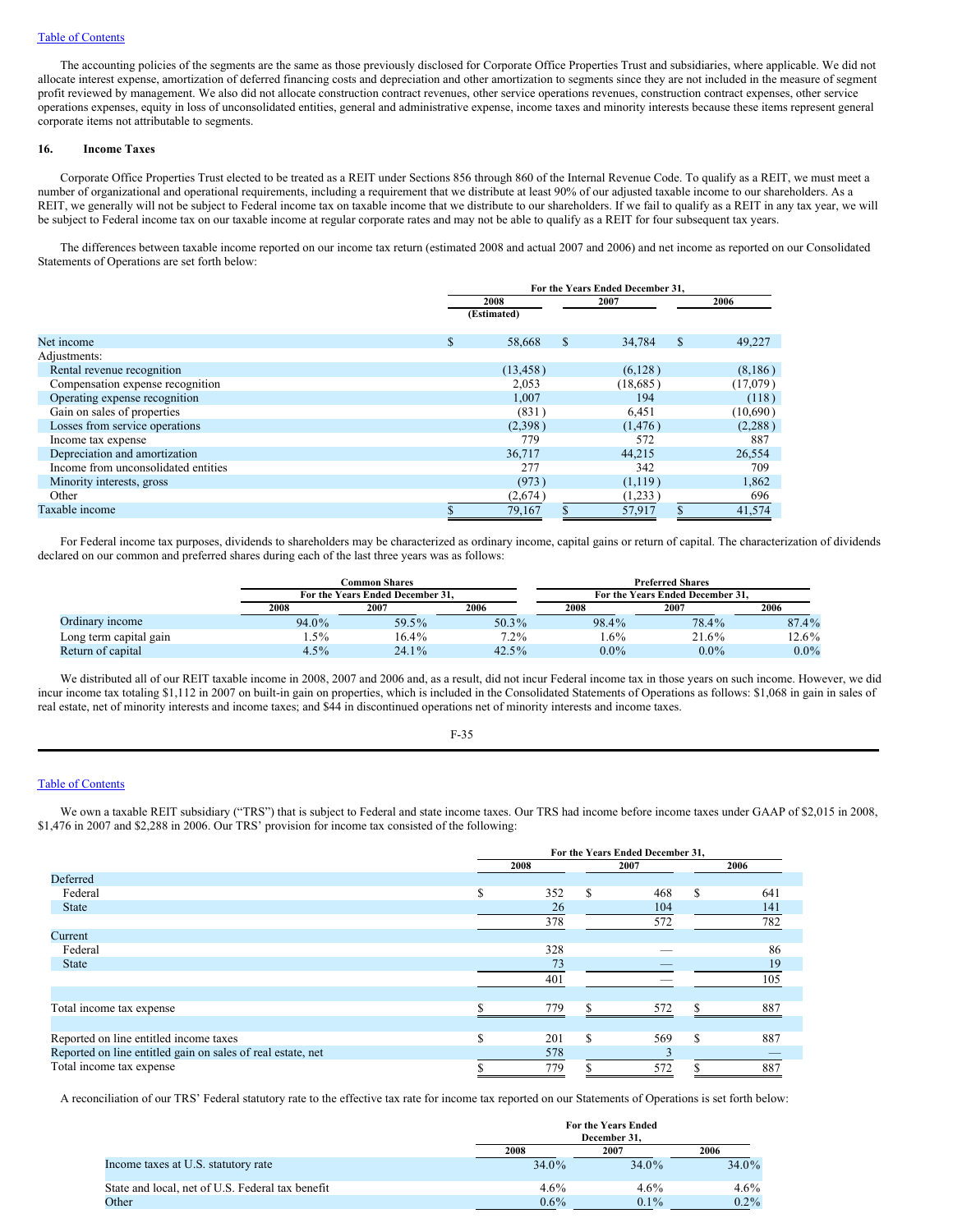| יים ב<br>.rate<br>$-$ Tec <sup>+</sup><br>-тат<br>. | $\sim 0$<br>. | .<br>70<br>$\sim$ | $\Omega$<br>. . |
|-----------------------------------------------------|---------------|-------------------|-----------------|
|                                                     |               |                   |                 |

Items in our TRS contributing to temporary differences that lead to deferred taxes include net operating losses that are not deductible until future periods, depreciation and amortization, share-based compensation, certain accrued compensation and compensation paid in the form of contributions to a deferred nonqualified compensation plan.

We are subject to certain state and local income and franchise taxes. The expense associated with these state and local taxes is included in general and administrative expense on our Consolidated Statements of Operations. We did not separately state these amounts on our Consolidated Statements of Operations because they are insignificant.

# **17. Discontinued Operations**

Income from discontinued operations includes revenues and expenses associated with the following:

- two Lakeview at the Greens properties that were sold on February 6, 2006;
- 68 Culver Road property that was sold on March 8, 2006;
- · 710 Route 46 property that was sold on July 26, 2006;
- 230 Schilling Circle property that was sold on August 9, 2006;
- · 7 Centre Drive property that was sold on August 30, 2006;
- Brown's Wharf property that was sold on September 28, 2006;
- · 2 and 8 Centre Drive properties that were sold on September 7, 2007;
- · 7321 Parkway property that was sold on September 7, 2007;
- · 10552 Philadelphia Road property that was sold on December 27, 2007;
- · 429 Ridge Road property that was sold on January 31, 2008 (this property was classified as held for sale as of December 31, 2007);
- · 47 Commerce Drive property that was sold on April 1, 2008; and
- · 7253 Ambassador Road property that was sold on June 2, 2008.

F-36

### Table of [Contents](#page-1-0)

Certain reclassifications have been made in prior periods to reflect discontinued operations consistent with the current period presentation. The table below sets forth the components of income from discontinued operations:

|                                                                                                |       |      | <b>For the Years</b><br><b>Ended December 31.</b> |         |
|------------------------------------------------------------------------------------------------|-------|------|---------------------------------------------------|---------|
|                                                                                                | 2008  | 2007 |                                                   | 2006    |
| Revenue from real estate operations                                                            | 358   |      | 3,608                                             | 13,271  |
| Expenses from real estate operations:                                                          |       |      |                                                   |         |
| Property operating expenses                                                                    | 210   |      | 1,871                                             | 3,277   |
| Depreciation and amortization                                                                  | 52    |      | 1,560                                             | 2,287   |
| Interest expense                                                                               | 51    |      | 1,382                                             | 2,417   |
| Other                                                                                          |       |      |                                                   |         |
| Expenses from real estate operations                                                           | 313   |      | 4,813                                             | 7,981   |
| Income from discontinued operations before gain on sales of real estate and minority interests | 45    |      | (1,205)                                           | 5,290   |
| Gain on sales of real estate                                                                   | 2,526 |      | 3,871                                             | 17,031  |
| Income taxes                                                                                   |       |      | (44)                                              |         |
| Minority interests in discontinued operations                                                  | (392) |      | (412)                                             | (3,901) |
| Income from discontinued operations, net of minority interests                                 | 2,179 |      | 2,210                                             | 18,420  |

## **18. Commitments and Contingencies**

In the normal course of business, we are involved in legal actions arising from our ownership and administration of properties. Management does not anticipate that any liabilities that may result will have a materially adverse effect on our financial position, operations or liquidity. We are subject to various Federal, state and local environmental regulations related to our property ownership and operation. We have performed environmental assessments of our properties, the results of which have not revealed any environmental liability that we believe would have a materially adverse effect on our financial position, operations or liquidity.

#### **Acquisitions**

At December 31, 2008, we were obligated to make an additional cash payment of up to \$4,000 in a future year in connection with our acquisition of the land at the former Fort Ritchie United States Army base in Cascade, Washington County, Maryland. This payment could be reduced by a range of \$750 to the full \$4,000 depending on (1) defined levels of job creation resulting from the future development of the property taking place and (2) future real estate taxes generated by the property.

### **Joint Ventures**

As part of our obligations under the partnership agreement of Harrisburg Corporate Gateway Partners, LP, we agreed to indemnify the partnership's lender for 80% of losses under standard nonrecourse loan guarantees (environmental indemnifications and guarantees against fraud and misrepresentation) during the period of time in which we manage the partnership's properties; we do not expect to incur any losses under these loan guarantees.

We are party to a contribution agreement that formed a joint venture relationship with a limited partnership to develop up to 1.8 million square feet of office space on 63 acres of land located in Hanover, Maryland. Under the contribution agreement, we agreed to fund up to \$2,200 in pre-construction costs associated with the property. As we and the joint venture partner agree to proceed with the construction of buildings in the future, our joint venture partner would contribute land into newly-formed entities and we would make additional cash capital contributions into such entities to fund development and construction activities for which financing is not obtained. We owned a 50% interest in one such joint venture as of December 31, 2008.

We may be required to make our pro rata share of additional investments in our real estate joint ventures (generally based on our percentage ownership) in the event that additional funds are needed. In the event that the other members of these joint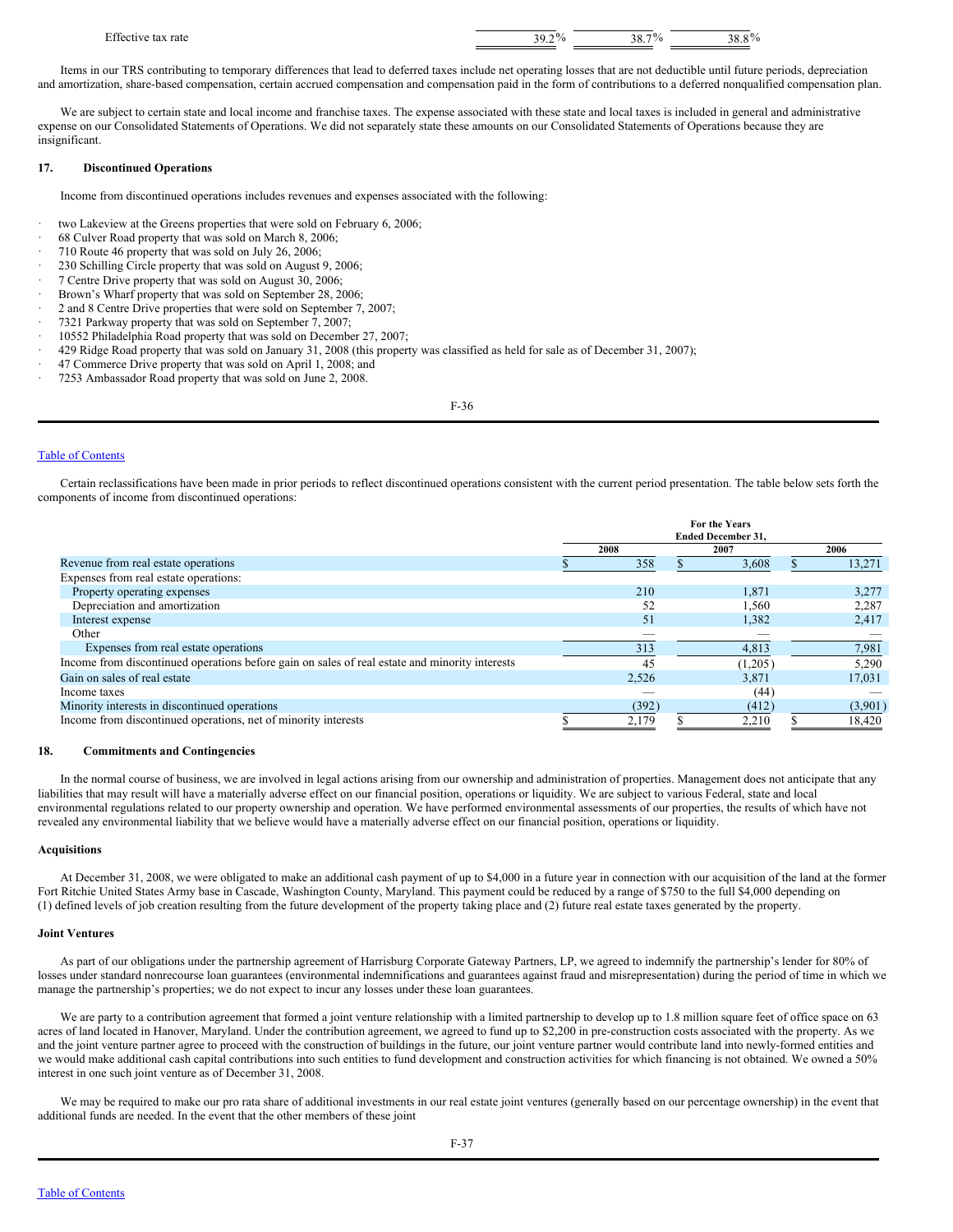ventures do not pay their share of investments when additional funds are needed, we may then deem it appropriate to make even larger investments in these joint ventures.

### **Office Space Operating Leases**

We are obligated as lessee under three operating leases for office space. Future minimum rental payments due under the terms of these leases as of December 31, 2008 follow:

| 2009 | 78      |
|------|---------|
| 2010 | 135     |
| 2011 | cп<br>◡ |
|      | 70      |

# **Other Operating Leases**

We are obligated under various leases for vehicles and office equipment. Future minimum rental payments due under the terms of these leases as of December 31, 2008 follow:

| 2009         | 426 |
|--------------|-----|
| 2010         | 204 |
| 2011<br>2012 | 69  |
|              | 15  |
|              | 714 |

#### **Environmental Indemnity Agreement**

We agreed to provide certain environmental indemnifications in connection with a lease of three properties in our New Jersey region. The prior owner of the properties, a Fortune 100 company which is responsible for groundwater contamination at such properties, previously agreed to indemnify us for (1) direct losses incurred in connection with the contamination and (2) its failure to perform remediation activities required by the State of New Jersey, up to the point that the state declares the remediation to be complete. Under the lease agreement, we agreed to the following:

- to indemnify the tenant against losses covered under the prior owner's indemnity agreement if the prior owner fails to indemnify the tenant for such losses. This indemnification is capped at \$5,000 in perpetuity after the State of New Jersey declares the remediation to be complete;
- · to indemnify the tenant for consequential damages (e.g., business interruption) at one of the buildings in perpetuity and another of the buildings for 15 years after the tenant's acquisition of the property from us, if such acquisition occurs. This indemnification is capped at \$12,500; and
- to pay 50% of additional costs related to construction and environmental regulatory activities incurred by the tenant as a result of the indemnified environmental condition of the properties. This indemnification is capped at \$300 annually and \$1,500 in the aggregate.

### **19. Quarterly data (Unaudited)**

The tables below set forth selected quarterly information for the years ended December 31, 2008 and 2007. Certain of the amounts below have been reclassified to conform to the current period presentation of our Consolidated Financial Statements. In addition, revenues for the three months ended March 31, 2008 and June 30, 2008 include adjustments of \$1,622 and \$7,280, respectively, representing increases to construction contract revenues that were offset by an equal dollar amount of increases to construction contract expenses; these adjustments did not affect the operating income or net income previously reported on the Forms 10-Q filed with respect to such periods and are not material to the financial statements.

F-38

# Table of [Contents](#page-1-0)

|                                             |                | For the Year Ended December 31, 2008 |         |         |
|---------------------------------------------|----------------|--------------------------------------|---------|---------|
|                                             | First          | Second                               | Third   | Fourth  |
|                                             | <b>Ouarter</b> | Quarter                              | Ouarter | Quarter |
| Revenues                                    | 107,616        | 120,370                              | 191,088 | 168,944 |
| Operating income                            | 31,742         | 33,496                               | 35,891  | 33,559  |
| Income from continuing operations           | 9,521          | 11,707                               | 12,953  | 21,471  |
| Income (loss) from discontinued operations  | 1,072          | 1,115                                | (8)     |         |
| Net income                                  | 11,395         | 12,853                               | 12,949  | 21,471  |
| Preferred share dividends                   | (4,025)        | (4,026)                              | (4,025) | (4,026) |
| Net income available to common shareholders | 7,370          | 8,827                                | 8,924   | 17,445  |
| Basic earnings per share:                   |                |                                      |         |         |
| Income from continuing operations           | 0.13           | 0.16                                 | 0.19    | 0.34    |
| Net income available to common shareholders | 0.16           | 0.19                                 | 0.19    | 0.34    |
| Diluted earnings per share:                 |                |                                      |         |         |
| Income from continuing operations           | 0.13           | 0.16                                 | 0.19    | 0.34    |
| Net income available to common shareholders | 0.15           | 0.18                                 | 0.19    | 0.34    |

|                                             | For the Year Ended December 31, 2007 |  |                   |  |                         |                          |         |  |  |  |  |
|---------------------------------------------|--------------------------------------|--|-------------------|--|-------------------------|--------------------------|---------|--|--|--|--|
|                                             | First<br><b>Ouarter</b>              |  | Second<br>Ouarter |  | Third<br><b>Quarter</b> | Fourth<br><b>Ouarter</b> |         |  |  |  |  |
| Revenues                                    | 98,705                               |  | 101,321           |  | 104,263                 |                          | 102,850 |  |  |  |  |
| Operating income                            | 26,429                               |  | 28,867            |  | 30,605                  |                          | 31,783  |  |  |  |  |
| Income from continuing operations           | 5,411                                |  | 8,112             |  | 8,347                   |                          | 9,144   |  |  |  |  |
| Income (loss) from discontinued operations  | 136                                  |  | (396)             |  | 2,046                   |                          | 424     |  |  |  |  |
| Net income                                  | 5,547                                |  | 7.877             |  | 11.431                  |                          | 9,929   |  |  |  |  |
| Preferred share dividends                   | (3,993)                              |  | (4,025)           |  | (4,025)                 |                          | (4,025) |  |  |  |  |
| Net income available to common shareholders | 1,554                                |  | 3,852             |  | 7,406                   |                          | 5,904   |  |  |  |  |
| Basic earnings per share:                   |                                      |  |                   |  |                         |                          |         |  |  |  |  |
| Income from continuing operations           | 0.03                                 |  | 0.09              |  | 0.11                    |                          | 0.12    |  |  |  |  |
| Net income available to common shareholders | 0.03                                 |  | 0.08              |  | 0.16                    |                          | 0.13    |  |  |  |  |
| Diluted earnings per share:                 |                                      |  |                   |  |                         |                          |         |  |  |  |  |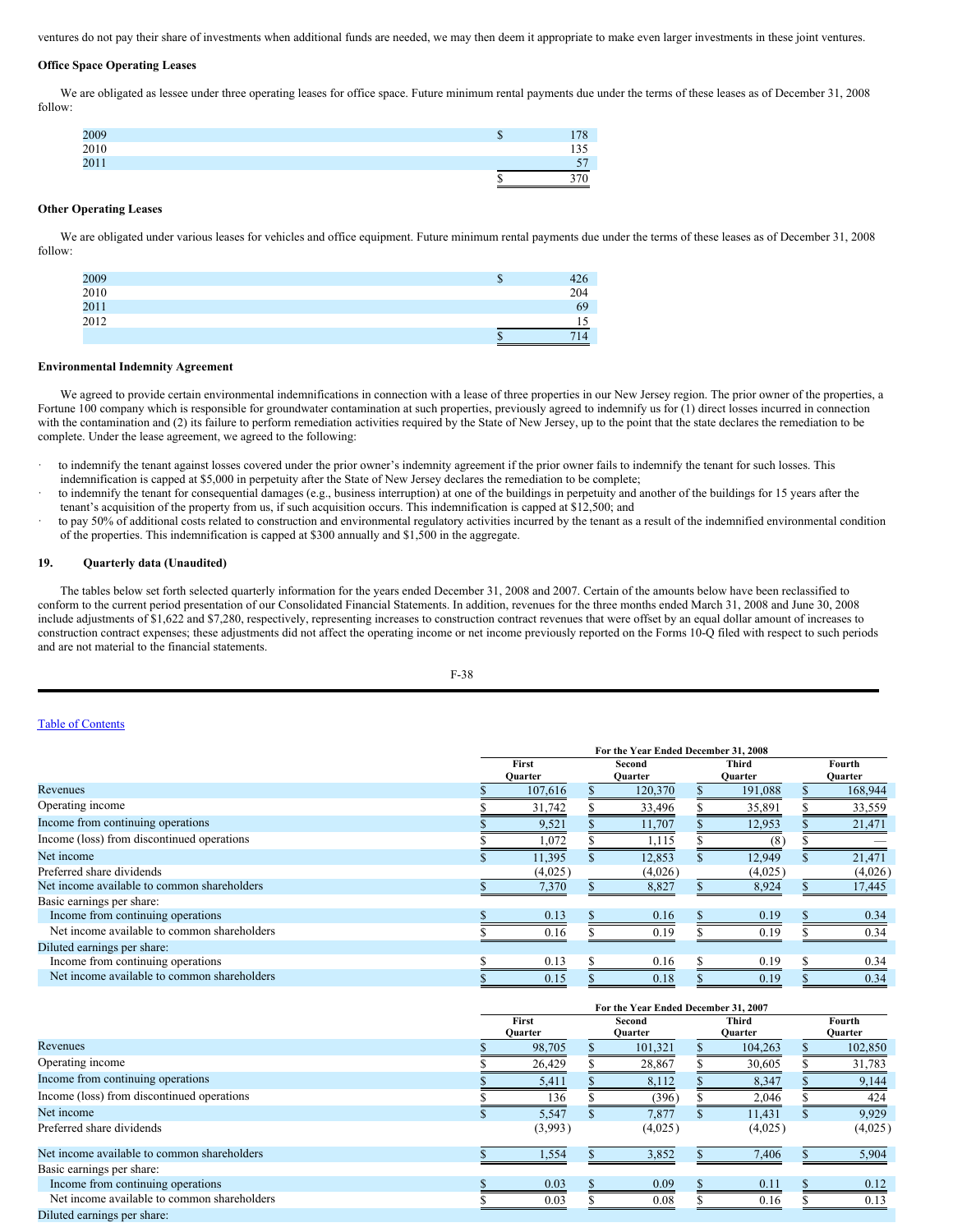| 0.08<br>$\sim$<br>shareholders<br>Ne<br>: available to<br>common<br>mcome<br>v.v. | . . | $\mathbf{U} \cdot \mathbf{I}$ |
|-----------------------------------------------------------------------------------|-----|-------------------------------|

F-39

# Table of [Contents](#page-1-0)

### **Corporate Office Properties Trust Schedule III - Real Estate Depreciation and Amortization December 31, 2008 (Dollars in thousands)**

|                                                                    | <b>Initial Cost</b>                   |                  |                        |                             | <b>Gross Amounts Carried at Close of Period</b> |                        |                                                 |                  |                                 |                                   |                         |
|--------------------------------------------------------------------|---------------------------------------|------------------|------------------------|-----------------------------|-------------------------------------------------|------------------------|-------------------------------------------------|------------------|---------------------------------|-----------------------------------|-------------------------|
|                                                                    |                                       |                  |                        | <b>Building and</b>         | <b>Costs Capitalized</b>                        |                        |                                                 |                  |                                 |                                   |                         |
| Property (Type) (1)                                                | Location                              | Encumbrances (2) | Land                   | Land<br><b>Improvements</b> | <b>Subsequent to</b><br>Acquisition             | Land                   | <b>Building and Land</b><br><b>Improvements</b> | Total (3)        | Accumulated<br>Depreciation (4) | <b>Year Built or</b><br>Renovated | <b>Date Acquired</b>    |
|                                                                    |                                       |                  |                        |                             |                                                 |                        |                                                 |                  |                                 |                                   |                         |
| 751, 753, 760, 785 Jolly Road (O)                                  | Blue Bell, PA                         | S                | 22,080<br>$\mathbf{s}$ | 96,122<br>$\mathcal{S}$     | 142<br>S                                        | 22,080<br>$\mathbf{s}$ | 96,264<br>$\mathcal{S}$<br>48,741               | \$118,344        | (24, 761)<br>-8                 | 1960/1994<br>1973/1999            | 10/14/1997<br>6/29/2006 |
| 7125 Columbia Gateway Drive (O)<br>13200 Woodland Park Road (O)    | Columbia, MD<br>Herndon, VA           | 36,576<br>66,111 | 20,487<br>10,428       | 47,025<br>41,711            | 1,716<br>13,346                                 | 20,487<br>10,428       | 55,057                                          | 69,228<br>65,485 | (3,921)<br>(10, 206)            | 2002                              | 6/2/2003                |
| 1751 Pinnacle Drive (O)                                            | McLean, VA                            | 33,160           | 10,486                 | 42,339                      | 10,105                                          | 10,486                 | 52,444                                          | 62,930           | (7,054)                         | 1989/1995                         | 9/23/2004               |
| 15000 Conference Center Drive (O)                                  | Chantilly, VA                         | 54,000           | 5,193                  | 47,500                      | 5,958                                           | 5,193                  | 53,458                                          | 58,651           | (12, 494)                       | 1989                              | 11/30/2001              |
| 11751 Meadowville Lane (O)                                         | Richmond, VA                          | 50,780           | 1,305                  | 52,103                      |                                                 | 1,305                  | 52,103                                          | 53,408           | (2,058)                         | 2007                              | 9/15/2006               |
| 1753 Pinnacle Drive (O)                                            | McLean, VA                            | 26,759           | 8,275                  | 34,353                      | 8,132                                           | 8,275                  | 42,485                                          | 50,760           | (4,874)                         | 1976/2004                         | 9/23/2004               |
| 7700 Potranco Road (O)                                             | San Antonio, TX                       |                  | 14,020                 | 35,863                      | 8                                               | 14,020                 | 35,871                                          | 49,891           | (1,963)                         | 1982/1985                         | 3/30/2005               |
| 15010 Conference Center Drive (O)                                  | Chantilly, VA                         | 96,000           | 3,500                  | 42,216                      | 151                                             | 3,500                  | 42,367                                          | 45,867           | (2, 286)                        | 2006                              | 11/30/2001              |
| 2730 Hercules Road (O)                                             | Annapolis Junction, MD                |                  | 8,737                  | 31,612                      | 28                                              | 8,737                  | 31,640                                          | 40,377           | (8, 132)                        | 1990                              | 9/28/1998               |
| 300 Sentinel Drive (O)                                             | Annapolis Junction, MD                | 13,318           | 1,518                  | 34,167                      |                                                 | 1,518                  | 34,167                                          | 35,685           |                                 | (5)<br>2004                       | 11/14/2003<br>1/31/2002 |
| 2720 Technology Drive (O)<br>201 Technology Drive (O)              | Annapolis Junction, MD<br>Lebanon, VA | 30,252           | 3,863<br>727           | 29,270<br>31,090            | 36                                              | 3,863<br>727           | 29,306<br>31,090                                | 33,169<br>31,817 | (3, 170)<br>(911)               | 2007                              | 10/5/2007               |
| 6721 Columbia Gateway Drive (O)                                    | Columbia, MD                          | 20,400           | 1,753                  | 29,875                      |                                                 | 1,753                  | 29,875                                          | 31,628           |                                 | (5)                               | 9/28/2000               |
| 302 Sentinel Drive (O)                                             | Annapolis Junction, MD                | 22,506           | 2,648                  | 28,496                      | 6                                               | 2,648                  | 28,502                                          | 31,150           | (706)                           | 2007                              | 11/14/2003              |
| Clarks $100(O)$                                                    | Annapolis Junction, MD                |                  | 25,184                 | 5,948                       |                                                 | 25,184                 | 5,948                                           | 31,132           |                                 | (6)                               | 6/29/2003               |
| 318 Sentinel Way (O)                                               | Annapolis Junction, MD                | -                | 2,185                  | 28,915                      |                                                 | 2,185                  | 28,915                                          | 31,100           | (2,010)                         | 2005                              | 11/14/2003              |
| 11311 McCormick Road (O)                                           | Hunt Valley, MD                       |                  | 2,308                  | 21,310                      | 5,032                                           | 2,308                  | 26,342                                          | 28,650           | (2, 331)                        | 1984/1994                         | 12/22/2005              |
| 304 Sentinel Drive (O)                                             | Annapolis Junction, MD                | 37,280           | 3,411                  | 24,917                      | 67                                              | 3,411                  | 24,984                                          | 28,395           | (1,788)                         | 2005                              | 11/14/2003              |
| 140 National Business Parkway (O)                                  | Annapolis Junction, MD                |                  | 3,407                  | 24,167                      | 631                                             | 3,407                  | 24,798                                          | 28,205           | (3,011)                         | 2003                              | 12/31/2003              |
| 7468 Candlewood Road (O)                                           | Hanover, MD                           |                  | 5,599                  | 22,145                      | $\overline{\mathbf{3}}$                         | 5,599                  | 22,148                                          | 27,747           | (1)                             | 1979/1982 (5)                     | 12/20/2005              |
| 7740 Milestone Parkway (O)<br>322 Sentinel Way (O)                 | Hanover, MD<br>Annapolis Junction, MD |                  | 3,825<br>2.605         | 23,908<br>24.393            |                                                 | 3,825<br>2.605         | 23,908<br>24.393                                | 27,733<br>26.998 | (1, 193)                        | (5)<br>2006                       | 7/2/2007<br>11/14/2003  |
| 11800 Tech Road (O)                                                | Silver Spring, MD                     | 17,076           | 4,574                  | 19,702                      | 2,269                                           | 4,574                  | 21,971                                          | 26,545           | (4,821)                         | 1969/1989                         | 8/1/2002                |
| 306 Sentinel Drive (O)                                             | Annapolis Junction, MD                |                  | 3,260                  | 22,592                      | 21                                              | 3,260                  | 22,613                                          | 25,873           | (1,269)                         | 2006                              | 11/14/2003              |
| Interquest land parcel (O)                                         | Colorado Springs, CO                  |                  | 19,400                 | 6,450                       |                                                 | 19,400                 | 6,450                                           | 25,850           |                                 | (6)                               | 9/30/2005               |
| 15049 Conference Center Drive (O)                                  | Chantilly, VA                         | 13,119           | 4,415                  | 20,365                      | 541                                             | 4,415                  | 20,906                                          | 25,321           | (4,260)                         | 1997                              | 8/14/2002               |
| 6711 Columbia Gateway Drive (O)                                    | Columbia, MD                          | 23.963           | 2.683                  | 22.520                      | 82                                              | 2.683                  | 22,602                                          | 25.285           | (1, 149)                        | 2006-2007                         | 9/28/2000               |
| 320 Sentinel Way (O)                                               | Annapolis Junction, MD                | 18,083           | 2,068                  | 22,747                      |                                                 | 2,068                  | 22,747                                          | 24,815           | (542)                           | 2007                              | 11/14/2003              |
| 2711 Technology Drive (O)                                          | Annapolis Junction, MD                | 16,900           | 2,251                  | 21,646                      | $\overline{7}$                                  | 2,251                  | 21,653                                          | 23,904           | (4,780)                         | 2002                              | 11/13/2000              |
| 7200 Riverwood Drive (O)                                           | Columbia, MD                          |                  | 4,089                  | 16,356                      | 1,770                                           | 4,089                  | 18,126                                          | 22,215           | (4,503)                         | 1986                              | 10/13/1998              |
| 3535 Northrop Grumman Point (O)<br>6731 Columbia Gateway Drive (O) | Colorado Springs, CO<br>Columbia, MD  | 20,720           | 2.807                  | 22,163<br>18,986            | 6<br>339                                        | 2.807                  | 22,169<br>19,325                                | 22,169<br>22.132 | (443)                           | 2008<br>2002                      | 6/10/2008<br>3/29/2000  |
| 400 Professional Drive (O)                                         | Gaithersburg, MD                      | 15,693           | 3,673                  | 16,826                      | 1,059                                           | 3,673                  | 17,885                                          | 21,558           | (3,674)<br>(3,934)              | 2000                              | 3/5/2004                |
| 431 Ridge Road (O)                                                 | Dayton, NJ                            |                  | 2,782                  | 11,128                      | 7,323                                           | 2,782                  | 18,451                                          | 21,233           | (6,072)                         | 958/1998                          | 10/14/1997              |
| 10807 New Allegiance Drive (O)                                     | Colorado Springs, CO                  | 14,902           | 1,840                  | 19,245                      |                                                 | 1,840                  | 19,245                                          | 21,085           |                                 | (5)                               | 9/30/2005               |
| 9690 Deereco Road (O)                                              |                                       |                  | 3,415                  | 13,723                      | 3,711                                           | 3,415                  | 17,434                                          | 20,849           | (5,259)                         | 1988                              | 12/21/1999              |
|                                                                    | Timonium, MD                          | 8.948            | 3,731                  | 16,062                      | 318                                             | 3,731                  | 16,380                                          | 20,111           | (2, 451)                        | 1999                              | 9/29/2004               |
| 14280 Park Meadow Drive (O)<br>15059 Conference Center Drive (O)   | Chantilly, VA<br>Chantilly, VA        | 24,559           | 5,753                  | 13,615                      | 584                                             | 5,753                  | 14,199                                          | 19,952           | (3,262)                         | 2000                              | 8/14/2002               |
| Fort Ritchie (M)                                                   | Washington County, MD                 |                  | 4,798                  | 15,060                      | 90                                              | 4,798                  | 15,150                                          | 19,948           | (26)                            | Various $(5)(8)$                  | 10/5/2006               |
| 10150 York Road (O)                                                | Hunt Valley, MD                       |                  | 2,700                  | 11,623                      | 5,542                                           | 2,700                  | 17,165                                          | 19,865           | (3,798)                         | 1985                              | 4/15/2004               |
| 15 West Gude Drive (O)                                             | Rockville, MD                         |                  | 3,120                  | 13,626                      | 2,891                                           | 3,120                  | 16,517                                          | 19,637           | (1, 849)                        | 1986                              | 4/7/2005                |
| 2691 Technology Drive (O)                                          | Annapolis Junction, MD                | 24,000           | 2,098                  | 17,334                      | 50                                              | 2.098                  | 17,384                                          | 19,482           | (1,400)                         | 2005                              | 11/14/2003              |
| 14900 Conference Center Drive (O)                                  | Chantilly, VA                         | 13,823           | 3,436                  | 14,293                      | 1,584                                           | 3,436                  | 15,877                                          | 19,313           | (2,854)                         | 1999                              | 7/25/2003               |
| 2721 Technology Drive (O)                                          | Annapolis Junction, MD                | 18,263           | 4,611                  | 14,597                      | 18                                              | 4,611                  | 14,615                                          | 19,226           | (3,249)                         | 2000                              | 10/21/1999              |
| 6950 Columbia Gateway Drive (O)                                    | Columbia, MD                          |                  | 3,596                  | 14,269                      | 936                                             | 3,596                  | 15,205                                          | 18,801           | (4, 112)                        | 1998                              | 10/21/1998              |
| 655 Space Center Drive (O)                                         | Colorado Springs, CO                  | 17,587           | 745<br>3,102           | 17,753                      | 45                                              | 745                    | 17,753                                          | 18,498           | (300)                           | 2008<br>1987                      | 7/8/2005<br>4/7/2005    |
| 45 West Gude Drive (O)<br>5825 University Research Court (O)       | Rockville, MD<br>College Park, MD     |                  |                        | 15,267<br>18,309            |                                                 | 3,102                  | 15,312<br>18,309                                | 18,414<br>18,309 | (2, 121)<br>(129)               | 2008(5)                           | 1/29/2008               |
| 880 Elkridge Landing Road (O)                                      | Linthicum, MD                         | 14,354           | 2,003                  | 9,442                       | 6,474                                           | 2,003                  | 15,916                                          | 17,919           | (5,003)                         | 1981                              | 8/3/2001                |
| 132 National Business Parkway (O)                                  | Annapolis Junction, MD                | 14,599           | 2,917                  | 12,438                      | 2,523                                           | 2,917                  | 14,961                                          | 17,878           | (4,300)                         | 2000                              | 5/28/1997               |
| 2900 Towerview Road (O)                                            | Herndon, VA                           |                  | 3,207                  | 12,755                      | 1,402                                           | 3.207                  | 14,157                                          | 17,364           | (1, 187)                        | 1982/2008                         | 12/20/2005              |
| 2701 Technology Drive (O)                                          | Annapolis Junction, MD                | 12,870           | 1,737                  | 15,266                      | 11                                              | 1,737                  | 15,277                                          | 17,014           | (3, 551)                        | 2001                              | 5/26/2000               |
| 5520 Research Park Drive (O)                                       | Catonsville, MD                       | 13,348           |                        | 16,820                      |                                                 |                        | 16,820                                          | 16,820           |                                 | (5)                               | 1/9/2007                |
| 133 National Business Parkway (O)                                  | Annapolis Junction, MD                |                  | 2,517                  | 10,234                      | 3,845                                           | 2,517                  | 14,079                                          | 16,596           | (3,642)                         | 1997                              | 9/28/1998               |
| 10001 Franklin Square Drive (O)                                    | White Marsh, MD                       |                  | 4,033                  | 11,483                      | 550                                             | 4.033                  | 12,033                                          | 16,066           | (757)                           | 1997                              | 1/9/2007                |
| 13454 Sunrise Valley Road (O)                                      | Herndon, VA                           | 11,120           | 2,899                  | 11,986                      | 1,052                                           | 2,899                  | 13,038<br>12,256                                | 15,937           | (2, 476)                        | 1998<br>1999                      | 7/25/2003               |
| 7000 Columbia Gateway Drive (O)<br>6940 Columbia Gateway Drive (O) | Columbia, MD<br>Columbia, MD          | 19,110<br>16,886 | 3,131<br>3,545         | 12,103<br>9,916             | 153<br>1,871                                    | 3,131<br>3,545         | 11,787                                          | 15,387<br>15,332 | (1,945)<br>(3, 372)             | 1999                              | 5/31/2002<br>11/13/1998 |
| 1304 Concourse Drive (O)                                           | Linthicum, MD                         | 10,259           | 1,999                  | 12,934                      | 297                                             | 1,999                  | 13,231                                          | 15,230           | (2,713)                         | 2002                              | 11/18/1999              |
| 110 Thomas Johnson Drive (O)                                       | Frederick, MD                         |                  | 2,810                  | 12,075                      | 337                                             | 2,810                  | 12,412                                          | 15,222           | (1,026)                         | 1987/1999                         | 10/21/2005              |
| 1306 Concourse Drive (O)                                           | Linthicum, MD                         | 8,917            | 2,796                  | 11,186                      | 1,212                                           | 2,796                  | 12,398                                          | 15,194           | (3,253)                         | 1990                              | 11/18/1999              |
| 8621 Robert Fulton Drive (O)                                       | Columbia, MD                          | 18,766           | 2,317                  | 12,642                      | 174                                             | 2,317                  | 12,816                                          | 15,133           | (933)                           | 2005-2006                         | 6/10/2005               |
| 200 International Circle (O)                                       | Hunt Valley, MD                       |                  | 2,016                  | 10,865                      | 2,127                                           | 2,016                  | 12,992                                          | 15,008           | (1,237)                         | 1987                              | 12/22/2005              |
| 7067 Columbia Gateway Drive (O)                                    | Columbia, MD                          | 8,503            | 1,829                  | 11,823                      | 1,328                                           | 1,829                  | 13,151                                          | 14,980           | (2, 290)                        | 2001                              | 8/30/2001               |
| 2500 Riva Road (O)                                                 | Annapolis, MD                         |                  | 2,791                  | 12,146                      |                                                 | 2,791                  | 12,146                                          | 14,937           | (2,008)                         | 2000                              | 3/4/2003                |
| Patriot Park (O)                                                   | Colorado Springs, CO                  |                  | 6,882                  | 7,986                       |                                                 | 6,882                  | 7,986                                           | 14,868           |                                 | (5)                               | 7/8/2005                |
| 5725 Mark Dabling Boulevard (O)                                    | Colorado Springs, CO                  | 12,882           | 900                    | 11,397<br>12.460            | 2,189<br>731                                    | 900<br>1.263           | 13,586                                          | 14,486<br>14.454 | (1,668)                         | 1984<br>2001                      | 5/18/2006<br>12/31/1998 |
| 6750 Alexander Bell Drive (O)<br>375 West Padonia Road (O)         | Columbia, MD<br>Timonium, MD          |                  | 1,263<br>2,483         | 10,448                      | 1,059                                           | 2,483                  | 13,191<br>11,507                                | 13,990           | (3,737)<br>(2,791)              | 1986                              | 12/21/1999              |
|                                                                    |                                       |                  |                        |                             |                                                 |                        |                                                 |                  |                                 |                                   |                         |
|                                                                    |                                       |                  |                        | $F-40$                      |                                                 |                        |                                                 |                  |                                 |                                   |                         |
|                                                                    |                                       |                  |                        |                             |                                                 |                        |                                                 |                  |                                 |                                   |                         |

Table of [Contents](#page-1-0)

#### **Corporate Office Properties Trust Schedule III - Real Estate Depreciation and Amortization December 31, 2008 (Dollars in thousands)**

|                     |          |                  |      | <b>Initial Cost</b> |                          |      | <b>Gross Amounts Carried at Close of Period</b> |          |                  |                      |                      |
|---------------------|----------|------------------|------|---------------------|--------------------------|------|-------------------------------------------------|----------|------------------|----------------------|----------------------|
|                     |          |                  |      | <b>Building and</b> | <b>Costs Capitalized</b> |      |                                                 |          |                  |                      |                      |
|                     |          |                  |      | Land                | <b>Subsequent to</b>     |      | <b>Building and Land</b>                        |          | Accumulated      | <b>Year Built or</b> |                      |
| Property (Type) (1) | Location | Encumbrances (2) | Land | Improvements        | Acquisition              | Land | Improvements                                    | Total(3) | Depreciation (4) | Renovated            | <b>Date Acquired</b> |
|                     |          |                  |      |                     |                          |      |                                                 |          |                  |                      |                      |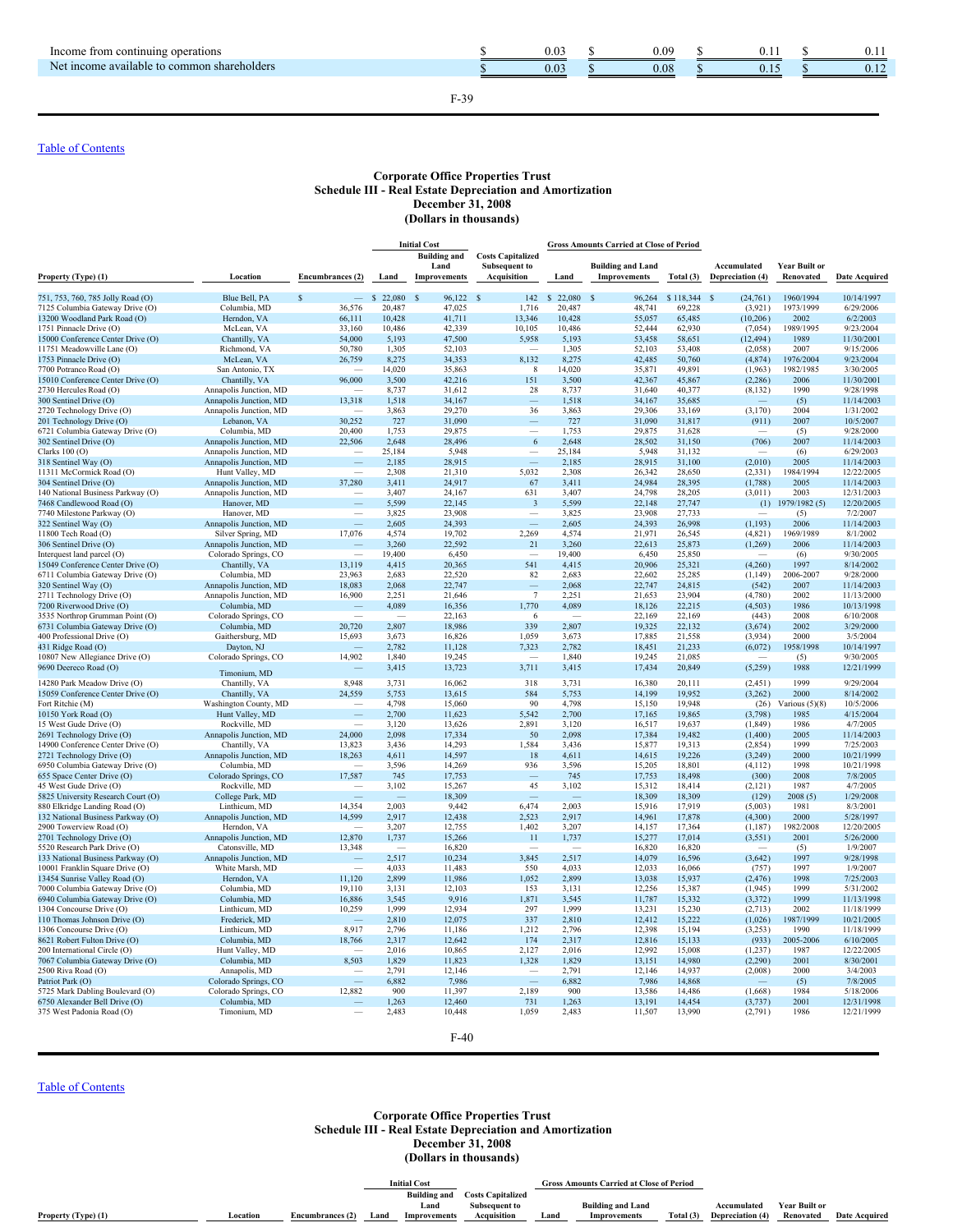| Campbell Boulevard & Franklin Square (O)                    | White Marsh, MD                       |                          | 12,017       | 1,914            |                          | 12,017       | 1,914            | 13,931           |                          | (6)          | 1/9/2007               |
|-------------------------------------------------------------|---------------------------------------|--------------------------|--------------|------------------|--------------------------|--------------|------------------|------------------|--------------------------|--------------|------------------------|
| 135 National Business Parkway (O)                           | Annapolis Junction,<br><b>MD</b>      |                          |              |                  |                          |              |                  |                  |                          |              |                        |
|                                                             |                                       | 12,477                   | 2,484        | 9,750            | 1,485<br>234             | 2,484        | 11,235           | 13,719           | (3, 563)                 | 1998         | 12/30/1998             |
| 5775 Mark Dabling Boulevard (O)                             | Colorado Springs, CO                  |                          | 1,035        | 12,440           | 422                      | 1,035        | 12,674<br>12,709 | 13,709<br>13,486 | (1,774)                  | 1984<br>1989 | 5/18/2006<br>9/28/2005 |
| 985 Space Center Drive (O)<br>4851 Stonecroft Boulevard (O) | Colorado Springs, CO<br>Chantilly, VA | 17,081                   | 777<br>1,878 | 12,287<br>11.593 | $\overline{4}$           | 777<br>1,878 | 11,597           | 13,475           | (1,240)<br>(1,221)       | 2004         | 8/14/2002              |
| Northgate Business Park (O)                                 | Aberdeen, MD                          |                          | 10,409       | 3,020            |                          | 10,409       | 3,020            | 13,429           |                          | (5)          | 9/14/2007              |
| 141 National Business Parkway (O)                           | Annapolis Junction,                   |                          |              |                  | $\overline{\phantom{a}}$ |              |                  |                  | $\overline{\phantom{a}}$ |              |                        |
|                                                             | MD                                    |                          | 2,398        | 9,590            | 1,050                    | 2,398        | 10,640           | 13,038           | (2, 831)                 | 1990         | 9/28/1998              |
| 22309 Exploration Drive (O)                                 | Lexington Park, MD                    | 434                      | 2,243        | 10,419           | 169                      | 2,243        | 10,588           | 12,831           | (1, 862)                 | 1984/1997    | 3/24/2004              |
| 8110 Corporate Drive (O)                                    | White Marsh. MD                       | 11.791                   | 2.285        | 10,117           |                          | 2.285        | 10,117           | 12,402           | (732)                    | 2001         | 1/9/2007               |
| 1302 Concourse Drive (O)                                    | Linthicum, MD                         | 6,628                    | 2,078        | 8,313            | 1,962                    | 2,078        | 10,275           | 12,353           | (2, 861)                 | 1996         | 11/18/1999             |
| 8140 Corporate Drive (O)                                    | White Marsh, MD                       | 10,092                   | 2,158        | 8,457            | 1,690                    | 2,158        | 10,147           | 12,305           | (932)                    | 2003         | 1/9/2007               |
| 920 Elkridge Landing Road (O)                               | Linthicum, MD                         | 7,769                    | 2,101        | 9,765            | 328                      | 2,101        | 10,093           | 12,194           | (2,985)                  | 1982         | 7/2/2001               |
| 5755 Mark Dabling Boulevard (O)                             | Colorado Springs, CO                  | 10,208                   | 799          | 10,324           | 905                      | 799          | 11,229           | 12,028           | (1,189)                  | 1989         | 5/18/2006              |
| 226 Schilling Circle (O)                                    | Hunt Valley, MD                       | $\overline{\phantom{a}}$ | 1,877        | 9,891            | 232                      | 1,877        | 10,123           | 12,000           | (1, 118)                 | 1980         | 12/22/2005             |
| 134 National Business Parkway (O)                           | Annapolis Junction,                   |                          |              |                  |                          |              |                  |                  |                          |              |                        |
|                                                             | MD                                    | 14,130                   | 3,684        | 7,580            | 607                      | 3,684        | 8,187            | 11,871           | (2, 392)                 | 1999         | 11/13/1998             |
| 900 Elkridge Landing Road (O)                               | Linthicum, MD                         |                          | 1,993        | 7,972            | 1,879                    | 1,993        | 9,851            | 11,844           | (3,014)                  | 1982         | 4/30/1998              |
| 745 Space Center Drive (O)                                  | Colorado Springs, CO                  | 10,798                   | 654          | 10,703           |                          | 654          | 10,703           | 11,357           | (586)                    | 2006         | 7/8/2005               |
| 565 Space Center Drive (O)                                  | Colorado Springs, CO                  | 7,859                    | 644          | 10,688           |                          | 644          | 10,688           | 11,332           |                          | (5)          | 7/8/2005               |
| 6700 Alexander Bell Drive (O)                               | Columbia, MD                          | 4,000                    | 1,755        | 7,019            | 2,522                    | 1,755        | 9,541            | 11,296           | (2,905)                  | 1988         | 5/14/2001              |
| Nottingham Ridge (O)                                        | White Marsh, MD                       |                          | 8,861        | 2,075            |                          | 8,861        | 2,075            | 10,936           |                          | (6)          | 1/9/2007               |
| 1055 North Newport Road (O)                                 | Colorado Springs, CO                  |                          | 972          | 9,934            | $\frac{1}{2}$            | 972          | 9,934            | 10,906           | (207)                    | 2007-2008    | 5/19/2006              |
| 131 National Business Parkway (O)                           | Annapolis Junction,                   |                          |              |                  |                          |              |                  |                  |                          |              |                        |
|                                                             | <b>MD</b>                             | $\overline{\phantom{a}}$ | 1.906        | 7,623            | 1.370                    | 1.906        | 8,993            | 10,899           | (2,771)                  | 1990         | 9/28/1998              |
| 7160 Riverwood Drive (O)                                    | Columbia, MD                          |                          | 2,732        | 7,006            | 974                      | 2,732        | 7,980            | 10,712           | (899)                    | 2000         | 1/10/2007              |
| 1199 Winterson Road (O)                                     | Linthicum, MD                         | 18,578                   | 1,599        | 6,395            | 2,623                    | 1,599        | 9,018            | 10,617           | (2,977)                  | 1988         | 4/30/1998              |
| 1190 Winterson Road (O)                                     | Linthicum, MD                         | 11,291                   | 1,335        | 5,340            | 3,403                    | 1,335        | 8,743            | 10,078           | (3,557)                  | 1987         | 4/30/1998              |
| 14850 Conference Center Drive (O)                           | Chantilly, VA                         | 7,864                    | 1,615        | 8,358            | 13                       | 1,615        | 8,371            | 9,986            | (2, 107)                 | 2000         | 7/25/2003              |
| 6740 Alexander Bell Drive (O)                               | Columbia, MD                          |                          | 1,424        | 5,696            | 2,847                    | 1,424        | 8,543            | 9,967            | (2,580)                  | 1992         | 12/31/1998             |
| 7240 Parkway Drive (O)                                      | Hanover, MD                           |                          | 1,496        | 5,985            | 2,401                    | 1,496        | 8,386            | 9,882            | (2,180)                  | 1985         | 4/18/2000              |
| 999 Corporate Boulevard (O)                                 | Linthicum, MD                         | 13,533                   | 1,187        | 8,332            | 295                      | 1,187        | 8,627            | 9,814            | (2,094)                  | 2000         | 8/1/1999               |
| 14840 Conference Center Drive (O)                           | Chantilly, VA                         | 7,987                    | 1,572        | 8,175            | 24                       | 1,572        | 8,199            | 9,771            | (2, 235)                 | 2000         | 7/25/2003              |
| Waterview III (O)                                           | Herndon, VA                           |                          | 9,614        | 81               |                          | 9,614        | 81               | 9,695            |                          | (6)          | 4/29/2004              |
| 201 International Circle (O)                                | Hunt Valley, MD                       |                          | 1,552        | 6,118            | 2,024                    | 1,552        | 8,142            | 9,694            | (919)                    | 1982         | 12/22/2005             |
| 8031 Corporate Drive (O)                                    | White Marsh, MD                       | 9,055                    | 2.548        | 6,976            |                          | 2,548        | 6,976            | 9.524            | (490)                    | 1988/2004    | 1/9/2007               |
| 16480 Commerce Drive (O)                                    | Dahlgren, VA                          |                          | 1,857        | 7,425            | 138                      | 1,857        | 7,563            | 9,420            | (758)                    | 2000         | 12/28/2004             |
| Old Annapolis Road (O)                                      | Columbia, MD                          |                          | 1,637        | 5,500            | 2,178                    | 1,637        | 7,678            | 9,315            | (1, 456)                 | 974/1985     | 12/14/2000             |
| 849 International Drive (O)                                 | Linthicum, MD                         | 11,692                   | 1,356        | 5,426            | 2,507                    | 1,356        | 7,933            | 9,289            | (2,605)                  | 1988         | 2/23/1999              |
| Columbia Gtwy T11 Lot 1 (O)                                 | Columbia, MD                          |                          | 6,387        | 2,853            |                          | 6,387        | 2,853            | 9,240            |                          | (6)          | 9/20/2004              |
| 7467 Ridge Road (O)                                         | Hanover, MD                           |                          | 1.629        | 6,517            | 1,075                    | 1.629        | 7,592            | 9.221            | (2, 256)                 | 1990         | 4/28/1999              |
| Route 15/Biggs Ford Road Land (O)                           | Frederick, MD                         |                          | 8,703        | 166              |                          | 8,703        | 166              | 8,869            |                          | (6)          | 8/28/2008              |
| 1560B Cable Ranch Road (O)                                  | San Antonio, TX                       |                          | 2,299        | 6,545            |                          | 2,299        | 6,545            | 8,844            | (130)                    | 2008         | 6/19/2008              |
| 13450 Sunrise Valley Road (O)                               | Herndon, VA                           | 5,528                    | 1,386        | 5,576            | 1,796                    | 1,386        | 7,372            | 8,758            | (1, 499)                 | 1998         | 7/25/2003              |
| Westfields Corporate Center Land (O)                        | Chantilly, VA                         |                          | 7,141        | 1,308            |                          | 7,141        | 1,308            | 8,449            |                          | (6)          | 1/27/2005              |
| 502 Washington Avenue (O)                                   | Towson, MD                            | 5.245                    | 826          | 7.023            | 512                      | 826          | 7,535            | 8.361            | (793)                    | 1984         | 1/9/2007               |
| 9945 Federal Drive (O)                                      | Colorado Springs, CO                  | 5,797                    | 1,854        | 6,505            |                          | 1,854        | 6,505            | 8,359            |                          | (5)          | 9/30/2005              |
| 1362 Mellon Road (O)                                        | Hanover, MD                           |                          | 1,706        | 6,629            |                          | 1,706        | 6,629            | 8,335            | (124)                    | 2006         | 2/10/2006              |
| 1099 Winterson Road (O)                                     | Linthicum, MD                         | 12,012                   | 1,323        | 5,293            | 1,714                    | 1,323        | 7,007            | 8,330            | (2, 117)                 | 1988         | 4/30/1998              |
| 9965 Federal Drive (O)                                      | Colorado Springs, CO                  |                          | 1,401        | 6,313            | 492                      | 1,401        | 6,805            | 8,206            | (256)                    | 1983/2007    | 1/19/2006              |
| San Antonio Land - 31 acres (O)                             | San Antonio, TX                       |                          | 8,126        | 44               |                          | 8,126        | 44               | 8,170            |                          | (6)          | 3/30/2005              |
| 7015 Albert Einstein Drive (O)                              | Columbia, MD                          | 3,415                    | 2,058        | 6,093            |                          | 2,058        | 6,093            | 8,151            | (1, 148)                 | 1999         | 12/1/2005              |
| 46591 Expedition Drive (O)                                  | Lexington Park, MD                    |                          | 1,200        | 6,884            | 54                       | 1,200        | 6,938            | 8.138            | (349)                    | 2005-2006    | 3/24/2004              |
| 46579 Expedition Drive (O)                                  | Lexington Park, MD                    |                          | 1,406        | 5,796            | 909                      | 1,406        | 6,705            | 8,111            | (1,004)                  | 2002         | 3/24/2004              |
| 7272 Park Circle Drive (O)                                  | Hanover, MD                           | 5,752                    | 1,479        | 6,300            | 328                      | 1,479        | 6,628            | 8,107            | (439)                    | 1991/1996    | 1/10/2007              |
| 6716 Alexander Bell Drive (O)                               | Columbia, MD                          |                          | 1,242        | 4,969            | 1,771                    | 1,242        | 6,740            | 7,982            | (2,378)                  | 1990         | 12/31/1998             |
| 9925 Federal Drive (O)                                      | Colorado Springs, CO                  | 5,643                    | 1,129        | 6,747            | 16                       | 1,129        | 6,763            | 7,892            | (74)                     | 2008(5)      | 9/30/2005              |
| 1670 North Newport Road (O)                                 | Colorado Springs, CO                  | 4,742                    | 853          | 7,007            | $\overline{2}$           | 853          | 7,009            | 7,862            | (800)                    | 1986/1987    | 9/30/2005              |
| 7210 Ambassador Road (O)                                    | Woodlawn, MD                          | $\overline{\phantom{a}}$ | 1,481        | 6,257            | 123                      | 1,481        | 6,380            | 7,861            | (729)                    | 1972         | 12/22/2005             |
| 7152 Windsor Boulevard (O)                                  | Woodlawn, MD                          |                          | 879          | 6,764            | 173                      | 879          | 6,937            | 7,816            | (533)                    | 1986         | 12/22/2005             |
| 9910 Franklin Square Drive (O)                              | White Marsh, MD                       | 5,633                    | 1,219        | 6,590            | 6                        | 1,219        | 6,596            | 7,815            | (485)                    | 2005         | 1/9/2007               |
| 911 Elkridge Landing Road (O)                               | Linthicum, MD                         |                          | 1,215        | 4,861            | 1,648                    | 1,215        | 6,509            | 7,724            | (1, 924)                 | 1985         | 4/30/1998              |
| San Antonio Land - 31 acres (O)                             | San Antonio, TX                       |                          | 7,430        | 270              |                          | 7,430        | 270              | 7,700            |                          | (6)          | 1/20/2006              |
| 22289 Exploration Drive (O)                                 | Lexington Park, MD                    |                          | 1,422        | 5,719            | 416                      | 1,422        | 6,135            | 7,557            | (897)                    | 2000         | 3/24/2004              |
| 22299 Exploration Drive (O)                                 | Lexington Park, MD                    | $\frac{1}{2}$            | 1,362        | 5,791            | 292                      | 1,362        | 6,083            | 7,445            | (1, 129)                 | 1998         | 3/24/2004              |
| 109-111 Allegheny Avenue (O)                                | Towson, MD                            |                          | 1,688        | 5,620            | 70                       | 1,688        | 5,690            | 7,378            | (328)                    | 1971         | 1/9/2007               |
| 891 Elkridge Landing Road (O)                               | Linthicum, MD                         | 3,769                    | 1,160        | 4,750            | 1,245                    | 1,160        | 5,995            | 7,155            | (1, 558)                 | 1984         | 7/2/2001               |
| 9920 Franklin Square Drive (O)                              | White Marsh, MD                       |                          | 1,058        | 5,293            | 764                      | 1,058        | 6,057            | 7,115            | (339)                    | 2006         | 1/9/2007               |
| 44425 Pecan Court (O)                                       | California, MD                        | $\sim$                   | 1,309        | 5,234            | 478                      | 1,309        | 5,712            | 7,021            | (679)                    | 1997         | 5/5/2004               |
| 1201 Winterson Road (O)                                     | Linthicum, MD                         |                          | 1,288        | 5,154            | 461                      | 1,288        | 5,615            | 6,903            | (1, 426)                 | 1985         | 4/30/1998              |
| 8671 Robert Fulton Drive (O)                                | Columbia, MD                          | 7,525                    | 1,718        | 4,280            | 881                      | 1,718        | 5,161            | 6,879            | (1,042)                  | 2002         | 12/30/2003             |
| 901 Elkridge Landing Road (O)                               | Linthicum, MD                         | 3,550                    | 1,151        | 4,416            | 1,059                    | 1,151        | 5,475            | 6,626            | (1, 349)                 | 1984         | 7/2/2001               |
| 8114 Sandpiper Circle (O)                                   | White Marsh, MD                       |                          | 1,634        | 4,277            | 705                      | 1,634        | 4,982            | 6,616            | (351)                    | 1986         | 1/9/2007               |
| 7138 Columbia Gateway Drive (O)                             | Columbia, MD                          | 5,406                    | 1,104        | 3,518            | 1,962                    | 1,104        | 5,480            | 6,584            | (887)                    | 1990         | 9/19/2005              |
|                                                             |                                       |                          |              |                  |                          |              |                  |                  |                          |              |                        |
|                                                             |                                       |                          |              | $F-41$           |                          |              |                  |                  |                          |              |                        |
|                                                             |                                       |                          |              |                  |                          |              |                  |                  |                          |              |                        |

Table of [Contents](#page-1-0)

### **Corporate Office Properties Trust Schedule III - Real Estate Depreciation and Amortization December 31, 2008 (Dollars in thousands)**

|                                 |                      |                          |       | <b>Initial Cost</b>                                |                                                                 |       | <b>Gross Amounts Carried at Close of Period</b> |           |                                 |                            |                      |
|---------------------------------|----------------------|--------------------------|-------|----------------------------------------------------|-----------------------------------------------------------------|-------|-------------------------------------------------|-----------|---------------------------------|----------------------------|----------------------|
| Property (Type) (1)             | Location             | Encumbrances (2)         | Land  | <b>Building and</b><br>Land<br><b>Improvements</b> | <b>Costs Capitalized</b><br><b>Subsequent to</b><br>Acquisition | Land  | <b>Building and Land</b><br>Improvements        | Total (3) | Accumulated<br>Depreciation (4) | Year Built or<br>Renovated | <b>Date Acquired</b> |
| 9950 Federal Drive (O)          | Colorado Springs, CO | $\qquad \qquad - \qquad$ | 877   | 5,045                                              | 605                                                             | 877   | 5,650                                           | 6,527     | (794)                           | 2001                       | 12/22/2005           |
| 5850 University Research Ct (O) | College Park, MD     |                          | $-$   | 6,459                                              |                                                                 |       | 6,459                                           | 6,459     | $\overline{\phantom{a}}$        | (5)                        | 1/29/2008            |
| 7142 Columbia Gateway Drive (O) | Columbia, MD         | 6,280                    | 1,342 | 3,978                                              | 1.127                                                           | 1,342 | 5,105                                           | 6,447     | (387)                           | 1994                       | 9/19/2005            |
| 22300 Exploration Drive (O)     | Lexington Park, MD   |                          | 1.094 | 5,038                                              | 149                                                             | 1.094 | 5,187                                           | 6,281     | (771)                           | 1997                       | 11/9/2004            |
| 938 Elkridge Landing Road (O)   | Linthicum, MD        | 4,312                    | 1,204 | 4,727                                              | 287                                                             | 1.204 | 5,014                                           | 6,218     | (919)                           | 1984                       | 7/2/2001             |
| 7150 Riverwood Drive (O)        | Columbia, MD         |                          | 1.821 | 4,388                                              | $\hspace{0.05cm}$                                               | 1.821 | 4,388                                           | 6,209     | (331)                           | 2000                       | 1/10/2007            |
| 7130 Columbia Gateway Drive (O) | Columbia, MD         | 6,519                    | 1,350 | 4,359                                              | 447                                                             | 1,350 | 4,806                                           | 6,156     | (528)                           | 1989                       | 9/19/2005            |
| 9020 Mendenhall Court (O)       | Columbia, MD         |                          | 1,233 | 4,571                                              | 344                                                             | 1.233 | 4,915                                           | 6,148     | (364)                           | 1982/2005                  | 1/9/2007             |
| 6708 Alexander Bell Drive (O)   | Columbia, MD         | 6,320                    | 897   | 3,588                                              | 1,579                                                           | 897   | 5,167                                           | 6,064     | (1, 395)                        | 1988                       | 5/14/2001            |
| 939 Elkridge Landing Road (O)   | Linthicum, MD        |                          | 939   | 3,756                                              | 1,367                                                           | 939   | 5,123                                           | 6,062     | (1,742)                         | 1983                       | 4/30/1998            |
| 4979 Mercantile Road (O)        | White Marsh, MD      | $\qquad \qquad -$        | 1,299 | 4.686                                              | $\qquad \qquad -$                                               | 1,299 | 4.686                                           | 5,985     | (243)                           | 1985                       | 1/9/2007             |
| 8020 Corporate Drive (O)        | White Marsh, MD      |                          | 2,184 | 3,767                                              | 25                                                              | 2,184 | 3,792                                           | 5,976     | (189)                           | 1997                       | 1/9/2007             |
| 940 Elkridge Landing Road (O)   | Linthicum, MD        | 3,274                    | 1,100 | 4,696                                              | 169                                                             | 1,100 | 4.865                                           | 5,965     | (461)                           | 1984(6)                    | 7/2/2001             |
| 881 Elkridge Landing Road (O)   | Linthicum, MD        | 11,812                   | 1,034 | 4,137                                              | 742                                                             | 1.034 | 4,879                                           | 5,913     | (1, 337)                        | 1986                       | 4/30/1998            |
| 7941-7949 Corporate Drive (O)   | White Marsh, MD      |                          | 2,087 | 3,782                                              | 12                                                              | 2,087 | 3,794                                           | 5,881     | (313)                           | 1996                       | 1/9/2007             |
| 8661 Robert Fulton Drive (O)    | Columbia, MD         | 6,616                    | 1,510 | 3,764                                              | 562                                                             | 1,510 | 4,326                                           | 5,836     | (817)                           | 2002                       | 12/30/2003           |
| 6760 Alexander Bell Drive (O)   | Columbia, MD         | $\qquad \qquad -$        | 890   | 3,561                                              | 1,381                                                           | 890   | 4,942                                           | 5,832     | (1,820)                         | 1991                       | 12/31/1998           |
| 4969 Mercantile Road (O)        | White Marsh, MD      |                          | 1,308 | 4,455                                              |                                                                 | 1.308 | 4,455                                           | 5,763     | (223)                           | 1983                       | 1/9/2007             |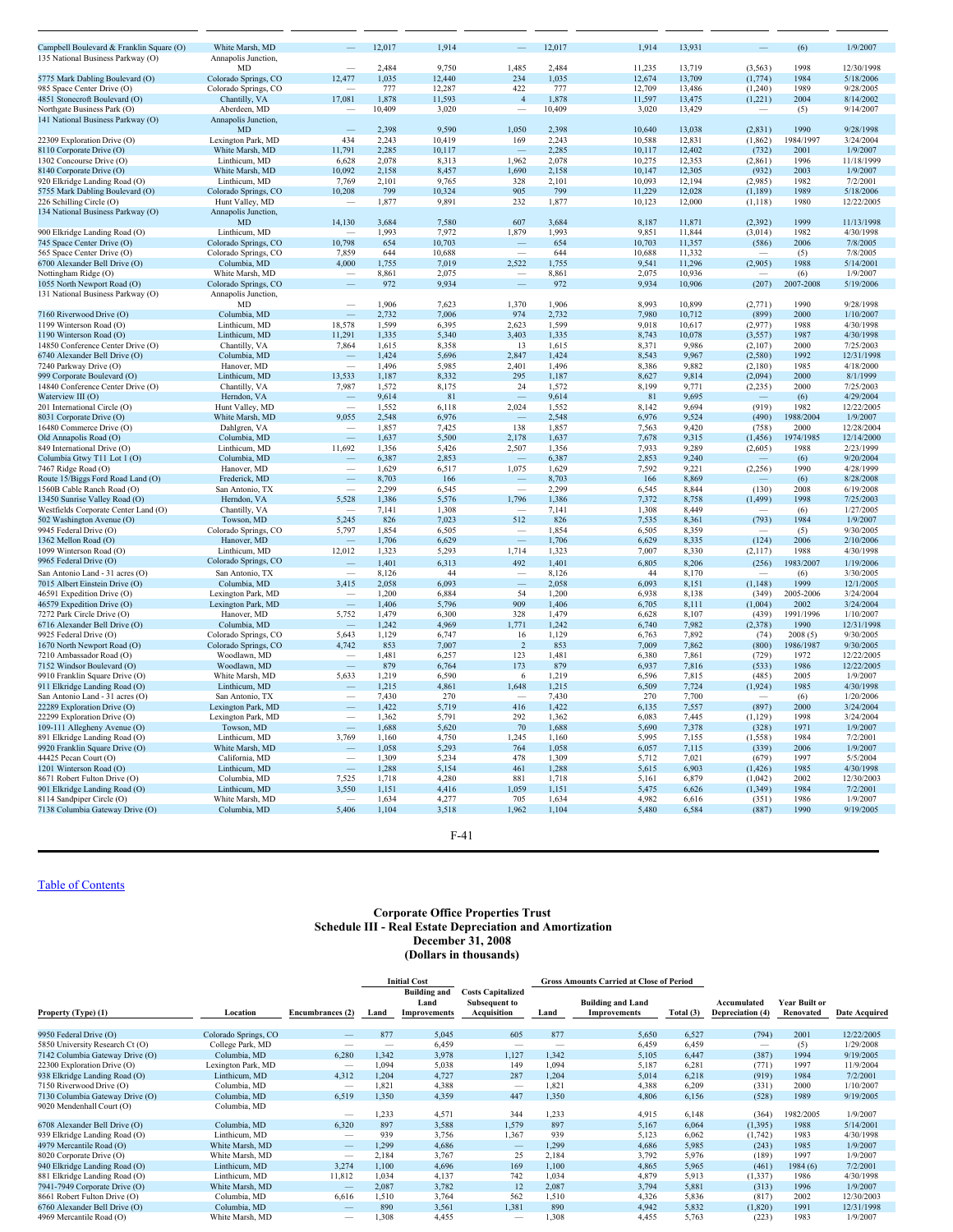| 921 Elkridge Landing Road (O)             | Linthicum, MD        | -                        | 1,044                    | 4,176  | 532                      | 1,044                    | 4,708 | 5,752 | (1, 498)                 | 1983      | 4/30/1998  |
|-------------------------------------------|----------------------|--------------------------|--------------------------|--------|--------------------------|--------------------------|-------|-------|--------------------------|-----------|------------|
| 8094 Sandpiper Circle (O)                 | White Marsh, MD      | $\overline{\phantom{0}}$ | 1,960                    | 3,716  | 50                       | 1,960                    | 3,766 | 5,726 | (290)                    | 1998      | 1/9/2007   |
| 7318 Parkway Drive (O)                    | Hanover, MD          | -                        | 972                      | 3,888  | 786                      | 972                      | 4,674 | 5,646 | (1,050)                  | 1984      | 4/16/1999  |
| 7063 Columbia Gateway Drive (O)           | Columbia, MD         | 3,006                    | 902                      | 3,684  | 1,024                    | 902                      | 4,708 | 5,610 | (1, 416)                 | 2000      | 8/30/2001  |
| 7065 Columbia Gateway Drive (O)           | Columbia, MD         | 2,916                    | 919                      | 3,763  | 926                      | 919                      | 4,689 | 5,608 | (1, 155)                 | 2000      | 8/30/2001  |
| 930 International Drive (O)               | Linthicum, MD        | 8,488                    | 1,013                    | 4,053  | 517                      | 1,013                    | 4,570 | 5,583 | (1,319)                  | 1986      | 4/30/1998  |
| 6724 Alexander Bell Drive (O)             | Columbia, MD         | 10.939                   | 449                      | 5,039  | 48                       | 449                      | 5,087 | 5,536 | (1, 107)                 | 2001      | 5/14/2001  |
| 900 International Drive (O)               | Linthicum, MD        | 8.008                    | 981                      | 3,922  | 608                      | 981                      | 4,530 | 5,511 | (1,203)                  | 1986      | 4/30/1998  |
| 8098 Sandpiper Circle (O)                 | White Marsh, MD      |                          | 1,797                    | 3,651  | 32                       | 1,797                    | 3,683 | 5,480 | (183)                    | 1998      | 1/9/2007   |
| 7320 Parkway Drive (O)                    | Hanover, MD          | 5,613                    | 905                      | 3.570  | 983                      | 905                      | 4.553 | 5.458 | (970)                    | 1983      | 4/4/2002   |
| Gude DrIve Land (O)                       | Rockville, MD        |                          | 3,122                    | 2,330  | $\overline{\phantom{0}}$ | 3,122                    | 2,330 | 5,452 | -                        | (6)       | 4/7/2005   |
| Westfields International Corporate Center |                      |                          |                          |        |                          |                          |       |       |                          |           |            |
| Land $(O)$                                | Chantilly, VA        | -                        | 3.609                    | 1.831  | $\overline{\phantom{a}}$ | 3,609                    | 1.831 | 5.440 | $\overline{\phantom{0}}$ | (6)       | 7/31/2002  |
| 9740 Patuxent Woods Drive (O)             | Columbia, MD         | 2,640                    | 1,629                    | 3,201  | 574                      | 1,629                    | 3,775 | 5,404 | (291)                    | 1986/2001 | 1/9/2007   |
| 4940 Campbell Boulevard (O)               | White Marsh, MD      | $\overline{\phantom{0}}$ | 1,379                    | 3,858  | 141                      | 1,379                    | 3,999 | 5,378 | (271)                    | 1990      | 1/9/2007   |
| 1340 Ashton Road (O)                      | Hanover, MD          | $\overline{\phantom{0}}$ | 905                      | 3,620  | 830                      | 905                      | 4,450 | 5,355 | (1, 410)                 | 1989      | 4/28/1999  |
| 8615 Ridgely's Choice Drive (O)           | White Marsh, MD      | $\overline{\phantom{0}}$ | 1,078                    | 3,613  | 600                      | 1,078                    | 4,213 | 5,291 | (267)                    | 2005      | 1/9/2007   |
| 11011 McCormick Road (O)                  | Hunt Valley, MD      | -                        | 875                      | 3,474  | 921                      | 875                      | 4,395 | 5,270 | (986)                    | 1974      | 12/22/2005 |
| COPT-FD Indian Head, LLC (O)              | Charles County, MD   |                          | 4.443                    | 791    | $\sim$                   | 4,443                    | 791   | 5.234 | $\overline{\phantom{a}}$ | (6)       | 10/23/2006 |
| 9720 Patuxent Woods Drive (O)             | Columbia, MD         | 2,847                    | 1,701                    | 3,509  |                          | 1,701                    | 3,509 | 5,210 | (342)                    | 1986/2001 | 1/9/2007   |
| 9930 Franklin Square Drive (O)            | White Marsh, MD      | $\overline{\phantom{0}}$ | 1,137                    | 3,921  | $\overline{\phantom{m}}$ | 1,137                    | 3,921 | 5.058 | (285)                    | 2001      | 1/9/2007   |
| 8007 Corporate Drive (O)                  | White Marsh, MD      | $\equiv$                 | 1,434                    | 3,336  | 159                      | 1,434                    | 3,495 | 4,929 | (330)                    | 1995      | 1/9/2007   |
| 1560A Cable Ranch Road (O)                | San Antonio, TX      | $\overline{\phantom{0}}$ | 1.097                    | 3,770  | $\overline{\phantom{m}}$ | 1,097                    | 3,770 | 4,867 | (77)                     | 2008      | 6/19/2008  |
| 5325 Nottingham Ridge Road (O)            | White Marsh, MD      | $\overline{\phantom{0}}$ | 816                      | 3,976  | 54                       | 816                      | 4.030 | 4.846 | (217)                    | 2002      | 1/9/2007   |
| 800 International Drive (O)               | Linthicum, MD        | 8,408                    | 775                      | 3,099  | 909                      | 775                      | 4,008 | 4,783 | (1, 136)                 | 1988      | 4/30/1998  |
| 102 West Pennsylvania Ave (O)             | Towson, MD           |                          | 1,090                    | 3,182  | 509                      | 1,090                    | 3,691 | 4,781 | (309)                    | 1968/2001 | 1/10/2007  |
| 4230 Forbes Boulevard (O)                 | Lanham, MD           |                          | 511                      | 4.133  | $\overline{\phantom{a}}$ | 511                      | 4,133 | 4.644 | (1,118)                  | 2003      | 12/24/2002 |
| 8010 Corporate Drive (O)                  | White Marsh, MD      | -                        | 1,349                    | 3,262  | 29                       | 1,349                    | 3,291 | 4,640 | (207)                    | 1998      | 1/9/2007   |
| 9960 Federal Drive (O)                    | Colorado Springs, CO | $\overline{\phantom{0}}$ | 695                      | 3,830  | 103                      | 695                      | 3,933 | 4,628 | (348)                    | 2001      | 12/22/2005 |
| 21 Governor's Court (O)                   | Woodlawn, MD         | -                        | 771                      | 3,341  | 512                      | 771                      | 3,853 | 4,624 | (422)                    | 1981/1995 | 12/22/2005 |
| 7150 Columbia Gateway Drive (O)           | Columbia, MD         | 4,850                    | 1,032                    | 3,429  | 122                      | 1.032                    | 3,551 | 4,583 | (431)                    | 1991      | 9/19/2005  |
| 16541 Commerce Drive (O)                  | Dahlgren, VA         |                          | 774                      | 3.094  | 702                      | 774                      | 3.796 | 4.570 | (361)                    | 1996      | 12/21/2004 |
| 9160 Guilford Road (O)                    | Columbia, MD         | 2,430                    | 665                      | 2,686  | 1.197                    | 665                      | 3,883 | 4,548 | (1,047)                  | 1984      | 4/4/2002   |
| 216 Schilling Circle (O)                  | Hunt Valley, MD      |                          | 825                      | 3,684  | 11                       | 825                      | 3,695 | 4,520 | (225)                    | 1988/2001 | 1/10/2007  |
| 5522 Research Pk Drive (O)                | Catonsville, MD      | $\overline{\phantom{0}}$ | $\overline{\phantom{0}}$ | 4.485  | $\overline{\phantom{0}}$ | $\overline{\phantom{a}}$ | 4.485 | 4.485 | (159)                    | 2007      | 3/8/2006   |
| 9940 Franklin Square Drive (O)            | White Marsh, MD      | -                        | 1,052                    | 3,382  | 37                       | 1,052                    | 3,419 | 4,471 | (174)                    | 2000      | 1/9/2007   |
| 9900 Franklin Square Drive (O)            | White Marsh, MD      | $\overline{\phantom{0}}$ | 979                      | 3,467  | $\overline{\phantom{m}}$ | 979                      | 3,467 | 4,446 | (252)                    | 1999      | 1/9/2007   |
| 9140 Guilford Road (O)                    | Columbia, MD         |                          |                          |        |                          |                          |       |       |                          |           |            |
|                                           |                      | 2,903                    | 794                      | 3.209  | 390                      | 794                      | 3,599 | 4,393 | (811)                    | 1983      | 4/4/2002   |
| 7061 Columbia Gateway Drive (O)           | Columbia, MD         | 2,506                    | 729                      | 3,094  | 560                      | 729                      | 3,654 | 4,383 | (784)                    | 2000      | 8/30/2001  |
| 7170 Riverwood Drive (O)                  | Columbia, MD         |                          | 1.283                    | 3,096  |                          | 1,283                    | 3,096 | 4,379 | (219)                    | 2000      | 1/10/2007  |
| 324 Sentinel Drive (O)                    | Annapolis Junction,  |                          |                          |        |                          |                          |       |       |                          |           |            |
|                                           | MD                   | $\overline{\phantom{0}}$ | 1,656                    | 2,700  | $\overline{\phantom{m}}$ | 1,656                    | 2,700 | 4,356 | $\overline{\phantom{a}}$ | (5)       | 6/29/2003  |
| 5355 Nottingham Ridge Road (O)            | White Marsh, MD      | $\overline{\phantom{0}}$ | 761                      | 3,562  | $\qquad \qquad -$        | 761                      | 3,562 | 4,323 | (178)                    | 2005      | 1/9/2007   |
| Gude DrIve Land (O)                       | Rockville, MD        | $\overline{\phantom{0}}$ | 3,122                    | 1,159  | $\overline{\phantom{m}}$ | 3,122                    | 1,159 | 4,281 | $\overline{\phantom{0}}$ | (6)       | 4/7/2005   |
| 8130 Corporate Drive (O)                  | White Marsh, MD      | $\overline{\phantom{0}}$ | 2,017                    | 2,250  | $\overline{\phantom{m}}$ | 2,017                    | 2,250 | 4,267 |                          | (6)       | 1/9/2007   |
| 44408 Pecan Court (O)                     | California, MD       | $\overline{\phantom{0}}$ | 817                      | 3,269  | 106                      | 817                      | 3,375 | 4,192 | (397)                    | 1986      | 3/24/2004  |
| 5020 Campbell Boulevard (O)               | White Marsh, MD      | -                        | 1,014                    | 3,136  | 19                       | 1,014                    | 3,155 | 4,169 | (243)                    | 1986-1988 | 1/9/2007   |
| 9730 Patuxent Woods Drive (O)             | Columbia, MD         | 2,200                    | 1,318                    | 2,707  | 116                      | 1,318                    | 2,823 | 4,141 | (283)                    | 1986/2001 | 1/9/2007   |
| 9700 Patuxent Woods Drive (O)             | Columbia, MD         | 2,159                    | 1,329                    | 2,621  | 183                      | 1,329                    | 2,804 | 4,133 | (233)                    | 1986/2001 | 1/9/2007   |
| 1334 Ashton Road (O)                      | Hanover, MD          | $\overline{\phantom{0}}$ | 736                      | 2,946  | 354                      | 736                      | 3,300 | 4,036 | (813)                    | 1989      | 4/28/1999  |
| 1915 Aerotech Drive (O)                   | Colorado Springs, CO | 3,394                    | 556                      | 3,094  | 316                      | 556                      | 3,410 | 3,966 | (427)                    | 1985      | 6/8/2006   |
| 23535 Cottonwood Parkway (O)              | California, MD       | -                        | 763                      | 3,051  | 64                       | 763                      | 3,115 | 3,878 | (364)                    | 1984      | 3/24/2004  |
| 16539 Commerce Drive (O)                  | Dahlgren, VA         | -                        | 688                      | 2,860  | 222                      | 688                      | 3,082 | 3,770 | (593)                    | 1990      | 12/21/2004 |
| 437 Ridge Road (O)                        | Dayton, NJ           | -                        | 717                      | 2,866  | 175                      | 717                      | 3,041 | 3,758 | (838)                    | 1962/1996 | 10/14/1997 |
| 312 Sentinel Drive (O)                    | Annapolis Junction,  |                          |                          |        |                          |                          |       |       |                          |           |            |
|                                           | MD                   |                          | 3,160                    | 570    |                          | 3,160                    | 570   | 3,730 |                          | (6)       | 11/14/2003 |
|                                           |                      |                          |                          |        |                          |                          |       |       |                          |           |            |
|                                           |                      |                          |                          |        |                          |                          |       |       |                          |           |            |
|                                           |                      |                          |                          | $F-42$ |                          |                          |       |       |                          |           |            |

Table of [Contents](#page-1-0)

### **Corporate Office Properties Trust Schedule III - Real Estate Depreciation and Amortization December 31, 2008 (Dollars in thousands)**

|                                       |                        |                                 |                          | <b>Initial Cost</b>                                |                                                                 |        | <b>Gross Amounts Carried at Close of Period</b> |           |                                 |                                   |                      |
|---------------------------------------|------------------------|---------------------------------|--------------------------|----------------------------------------------------|-----------------------------------------------------------------|--------|-------------------------------------------------|-----------|---------------------------------|-----------------------------------|----------------------|
| Property (Type) (1)                   | Location               | Encumbrances (2)                | Land                     | <b>Building and</b><br>Land<br><b>Improvements</b> | <b>Costs Capitalized</b><br>Subsequent to<br><b>Acquisition</b> | Land   | <b>Building and Land</b><br><b>Improvements</b> | Total (3) | Accumulated<br>Depreciation (4) | <b>Year Built or</b><br>Renovated | <b>Date Acquired</b> |
| 8029 Corporate Drive (O)              | White Marsh, MD        | 3,500                           | 962                      | 2.719                                              |                                                                 | 962    | 2,719                                           | 3,681     | (209)                           | 1988/2004                         | 1/9/2007             |
| Nottingham Road & Philadelphia Avenue |                        |                                 |                          |                                                    |                                                                 |        |                                                 |           |                                 |                                   |                      |
| (O)                                   | White Marsh, MD        | $\overline{\phantom{0}}$        | 3,226                    | 437                                                | $\qquad \qquad$                                                 | 3,226  | 437                                             | 3.663     | $\overline{\phantom{m}}$        | (6)                               | 1/9/2007             |
| 7939 Honeygo Boulevard (O)            | White Marsh, MD        |                                 | 869                      | 2,716                                              | 54                                                              | 869    | 2,770                                           | 3,639     | (245)                           | 1984                              | 1/10/2007            |
| 1925 Aerotech Drive (O)               | Colorado Springs, CO   | 3,717                           | 556                      | 3,067                                              | -1                                                              | 556    | 3,068                                           | 3,624     | (300)                           | 1985                              | 6/8/2006             |
| Cedar Knolls (O)                      | Annapolis Junction, MD | $\qquad \qquad -$               | $\overline{\phantom{m}}$ | 3,610                                              | $\qquad \qquad -$                                               | -      | 3,610                                           | 3,610     | $\qquad \qquad -$               | (5)                               | 11/14/2003           |
| 114 National Business Parkway (R)     | Annapolis Junction, MD |                                 | 364                      | 3.060                                              | 52                                                              | 364    | 3,112                                           | 3,476     | (569)                           | 2002                              | 6/30/2000            |
| 224 Schilling Circle (O)              | Hunt Valley, MD        | $\qquad \qquad -$               | 734                      | 2,423                                              | 301                                                             | 734    | 2,724                                           | 3,458     | (235)                           | 1978/1997                         | 1/10/2007            |
| 8133 Perry Hall Boulevard (O)         | White Marsh, MD        | $\overline{\phantom{m}}$        | 850                      | 2.429                                              | 146                                                             | 850    | 2,575                                           | 3,425     | (210)                           | 1988                              | 1/10/2007            |
| 314 Sentinel Way (O)                  | Annapolis Junction, MD | $\qquad \qquad -$               | 1,254                    | 2,166                                              | $\qquad \qquad -$                                               | 1,254  | 2,166                                           | 3,420     | (4)                             | 2008(5)                           | 11/14/2003           |
| 5024 Campbell Boulevard (O)           | White Marsh, MD        | $\overline{\phantom{0}}$        | 767                      | 2.420                                              | 184                                                             | 767    | 2.604                                           | 3,371     | (228)                           | 1986-1988                         | 1/9/2007             |
| 222 Schilling Circle (O)              | Hunt Valley, MD        | $\hspace{0.1mm}-\hspace{0.1mm}$ | 754                      | 2,465                                              | 148                                                             | 754    | 2,613                                           | 3,367     | (190)                           | 1978/1997                         | 1/10/2007            |
| 316 Sentinel Drive (O)                | Annapolis Junction, MD |                                 | 2.769                    | 511                                                | $\overline{\phantom{m}}$                                        | 2.769  | 511                                             | 3,280     | $\overline{\phantom{m}}$        | (6)                               | 11/14/2003           |
| 308 Sentinel Way (O)                  | Annapolis Junction, MD | $\qquad \qquad -$               | 1,387                    | 1,829                                              | $\qquad \qquad =$                                               | 1,387  | 1,829                                           | 3,216     | $\qquad \qquad -$               | (5)                               | 11/14/2003           |
| 16442 Commerce Drive (O)              | Dahlgren, VA           | 2,476                           | 613                      | 2,582                                              | $\overline{\phantom{m}}$                                        | 613    | 2,582                                           | 3,195     | (354)                           | 2002                              | 12/21/2004           |
| 1331 Ashton Road (O)                  | Hanover, MD            | $\qquad \qquad -$               | 587                      | 2.347                                              | 109                                                             | 587    | 2,456                                           | 3,043     | (598)                           | 1989                              | 4/28/1999            |
| 7125 Ambassador Road (O)              | Woodlawn, MD           | $\frac{1}{2}$                   | 844                      | 1,896                                              | 223                                                             | 844    | 2,119                                           | 2,963     | (375)                           | 1985                              | 12/22/2005           |
| 310 Sentinel Drive (O)                | Annapolis Junction, MD |                                 | 2,393                    | 488                                                | $\qquad \qquad -$                                               | 2,393  | 488                                             | 2,881     | $\overline{\phantom{m}}$        | (6)                               | 11/14/2003           |
| 5026 Campbell Boulevard (O)           | White Marsh, MD        |                                 | 700                      | 2.138                                              | 3                                                               | 700    | 2,141                                           | 2,841     | (170)                           | 1986-1988                         | 1/9/2007             |
| 16501 Commerce Drive (O)              | Dahlgren, VA           | 2,024                           | 522                      | 2.090                                              | 201                                                             | 522    | 2.291                                           | 2,813     | (269)                           | 2002                              | 12/21/2004           |
| M Square Associates LLC (O)           | College Park, MD       | $\overline{\phantom{m}}$        | $\overline{\phantom{a}}$ | 2,793                                              | $\qquad \qquad$                                                 | $\sim$ | 2,793                                           | 2,793     | $\overline{\phantom{m}}$        | (5)                               | 1/29/2008            |
| Clarks Hundred II (O)                 | Annapolis Junction, MD | $\overline{\phantom{a}}$        | 2,409                    | 346                                                | $\qquad \qquad$                                                 | 2,409  | 346                                             | 2,755     | $\overline{\phantom{m}}$        | (6)                               | 3/14/2007            |
| 7175 Riverwood Drive (O)              | Columbia, MD           | $\overline{\phantom{m}}$        | 1.788                    | 956                                                | $\overline{\phantom{m}}$                                        | 1.788  | 956                                             | 2,744     | (65)                            | 1996(6)                           | 7/27/2005            |
| 980 Technology Court (O)              | Colorado Springs, CO   | $\qquad \qquad -$               | 526                      | 2.046                                              | 124                                                             | 526    | 2,170                                           | 2,696     | (286)                           | 1995                              | 9/28/2005            |
| 7923 Honeygo Boulevard (O)            | White Marsh, MD        |                                 | 715                      | 1,906                                              | 67                                                              | 715    | 1,973                                           | 2,688     | (159)                           | 1985                              | 1/10/2007            |
| 7134 Columbia Gateway Drive (O)       | Columbia, MD           | 2,949                           | 704                      | 1,971                                              | $\overline{7}$                                                  | 704    | 1,978                                           | 2,682     | (267)                           | 1990                              | 9/19/2005            |
| 5022 Campbell Boulevard (O)           | White Marsh, MD        | $\overline{\phantom{0}}$        | 624                      | 1,924                                              | 118                                                             | 624    | 2,042                                           | 2,666     | (145)                           | 1986-1988                         | 1/9/2007             |
| San Antonio Land - 9 acres (O)        | San Antonio, TX        | $\qquad \qquad -$               | 2,267                    | 352                                                | $\qquad \qquad -$                                               | 2,267  | 352                                             | 2,619     | $\qquad \qquad -$               | (6)                               | 6/14/2005            |
| 8019 Corporate Drive (O)              | White Marsh, MD        | 1.719                           | 680                      | 1.898                                              | 5                                                               | 680    | 1.903                                           | 2,583     | (173)                           | 1990                              | 1/9/2007             |
| 8120 Corporate Drive (O)              | White Marsh, MD        | $\qquad \qquad -$               | 2,017                    | 522                                                | $\qquad \qquad -$                                               | 2.017  | 522                                             | 2,539     | $\overline{\phantom{m}}$        | (6)                               | 1/9/2007             |
| Westpointe Business Center Land (O)   | San Antonio, TX        |                                 | 2,444                    | -                                                  | $\overline{\phantom{m}}$                                        | 2,444  | $\overline{\phantom{m}}$                        | 2,444     | $\overline{\phantom{m}}$        | (6)                               | 11/13/2008           |
| 44417 Pecan Court (O)                 | California, MD         | $\overline{\phantom{0}}$        | 434                      | 1.939                                              | 13                                                              | 434    | 1.952                                           | 2,386     | (413)                           | 1989                              | 3/24/2004            |
| 1350 Dorsey Road (O)                  | Hanover, MD            |                                 | 393                      | 1.573                                              | 414                                                             | 393    | 1.987                                           | 2,380     | (581)                           | 1989                              | 4/28/1999            |
| 10270 Old Columbia Road (O)           | Columbia, MD           | 1.177                           | 751                      | 1,402                                              | 191                                                             | 751    | 1,593                                           | 2,344     | (132)                           | 1988/2001                         | 1/9/2007             |
| 6741 Columbia Gateway Drive (O)       | Columbia, MD           | $\overline{\phantom{m}}$        | 675                      | 1,663                                              | $\overline{\phantom{m}}$                                        | 675    | 1,663                                           | 2,338     | (3)                             | 2008                              | 9/28/2000            |
| 8013 Corporate Drive (O)              | White Marsh, MD        | 1,451                           | 642                      | 1,536                                              | 160                                                             | 642    | 1,696                                           | 2,338     | (184)                           | 1990                              | 1/9/2007             |
| 8003 Corporate Drive (O)              | White Marsh, MD        | $\overline{\phantom{0}}$        | 611                      | 1.611                                              | 36                                                              | 611    | 1.647                                           | 2.258     | (111)                           | 1999                              | 1/9/2007             |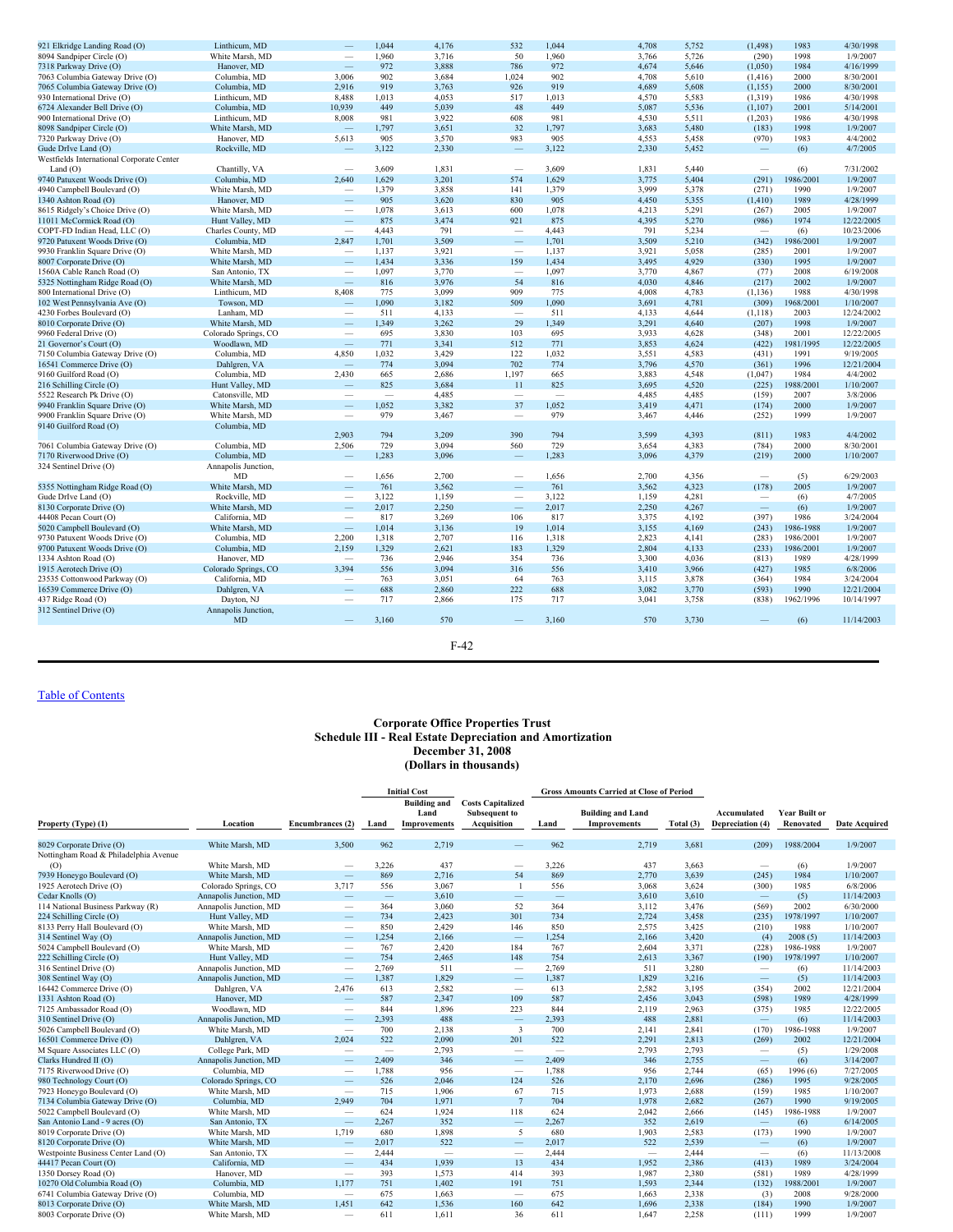| 10280 Old Columbia Road (O)        | Columbia, MD         | 1,195                           | 756                             | 1,431 | 70                              | 756    | 1,501                           | 2,257 | (136)                    | 1988/2001 | 1/9/2007   |
|------------------------------------|----------------------|---------------------------------|---------------------------------|-------|---------------------------------|--------|---------------------------------|-------|--------------------------|-----------|------------|
| 8023 Corporate Drive (O)           | White Marsh, MD      | 1.503                           | 651                             | 1.603 | $\hspace{0.1mm}-\hspace{0.1mm}$ | 651    | 1.603                           | 2,254 | (89)                     | 1990      | 1/9/2007   |
| Riverwood II (O)                   | Columbia, MD         |                                 | 1.367                           | 855   | $\hspace{0.1mm}-\hspace{0.1mm}$ | 1.367  | 855                             | 2.222 | $\qquad \qquad -$        | (5)       | 7/27/2005  |
| 1460 Dorsey Road (O)               | Hanover, MD          | $\overline{\phantom{0}}$        | 2,141                           | 40    | $\hspace{0.1mm}-\hspace{0.1mm}$ | 2,141  | 40                              | 2,181 |                          | (6)       | 2/28/2006  |
| 16543 Commerce Drive (O)           | Dahlgren, VA         | 1.687                           | 436                             | 1,742 | $\hspace{0.1mm}-\hspace{0.1mm}$ | 436    | 1,742                           | 2,178 | (175)                    | 2002      | 12/21/2004 |
| 44414 Pecan Court (O)              | California, MD       | $\overline{\phantom{0}}$        | 405                             | 1,619 | 104                             | 405    | 1,723                           | 2,128 | (233)                    | 1986      | 3/24/2004  |
| 1344 Ashton Road (O)               | Hanover, MD          | $\overline{\phantom{0}}$        | 355                             | 1.421 | 348                             | 355    | 1.769                           | 2,124 | (556)                    | 1989      | 4/28/1999  |
| Thomas Johnson Drive Land (O)      | Frederick, MD        | $\overline{\phantom{0}}$        | 1.092                           | 1.004 | $\hspace{0.1mm}-\hspace{0.1mm}$ | 1.092  | 1.004                           | 2.096 | $\overline{\phantom{m}}$ | (6)       | 10/21/2005 |
| 11101 McCormick Road (O)           | Hunt Valley, MD      | $\hspace{0.1mm}-\hspace{0.1mm}$ | 991                             | 1,080 | 21                              | 991    | 1.101                           | 2,092 | (144)                    | 1976      | 12/22/2005 |
| 8030 Potranco Road (O)             | San Antonio, TX      | $\overline{\phantom{m}}$        | 1,813                           | 268   | $\overline{\phantom{m}}$        | 1,813  | 268                             | 2,081 |                          | (5)       | 1/20/2006  |
| 8000 Potranco Road (O)             | San Antonio, TX      | $\hspace{0.1mm}-\hspace{0.1mm}$ | 1,813                           | 251   | $\hspace{0.1mm}-\hspace{0.1mm}$ | 1,813  | 251                             | 2,064 | $=$                      | (5)       | 1/20/2006  |
| 100 West Pennsylvania Ave (O)      | Towson, MD           | $\overline{\phantom{0}}$        | 698                             | 950   | 365                             | 698    | 1.315                           | 2.013 | (59)                     | 1952/1989 | 1/9/2007   |
| Arundel Preserve (O)               | Hanover, MD          | $\overline{\phantom{0}}$        | $\hspace{0.1mm}-\hspace{0.1mm}$ | 1.974 | $\overline{\phantom{0}}$        |        | 1.974                           | 1.974 | $\qquad \qquad -$        | (5)       | (7)        |
| 9710 Patuxent Woods Drive (O)      | Columbia, MD         | 1,043                           | 648                             | 1,260 | 50                              | 648    | 1,310                           | 1,958 | (102)                    | 1986/2001 | 1/9/2007   |
| 1341 Ashton Road (O)               | Hanover, MD          |                                 | 306                             | 1,223 | 404                             | 306    | 1.627                           | 1,933 | (443)                    | 1989      | 4/28/1999  |
| 9150 Guilford Road (O)             | Columbia, MD         | 1,169                           | 319                             | 1,291 | 235                             | 319    | 1,526                           | 1,845 | (371)                    | 1984      | 4/4/2002   |
| 44420 Pecan Court (O)              | California, MD       |                                 | 344                             | 1,374 | 86                              | 344    | 1,460                           | 1,804 | (155)                    | 1989      | 11/9/2004  |
| White Marsh Commerce Center II (O) | White Marsh, MD      | $\overline{\phantom{0}}$        | 1,613                           | 57    | $\hspace{0.1mm}-\hspace{0.1mm}$ | 1.613  | 57                              | 1.670 |                          | (6)       | 1/9/2007   |
| 8015 Corporate Drive (O)           | White Marsh, MD      | 1.041                           | 446                             | 1,116 | 41                              | 446    | 1.157                           | 1,603 | (86)                     | 1990      | 1/9/2007   |
| 7104 Ambassador Road (O)           | Woodlawn, MD         | $\overline{\phantom{0}}$        | 572                             | 613   | 407                             | 572    | 1,020                           | 1,592 | (193)                    | 1988      | 12/22/2005 |
| 15 Governor's Court (O)            | Woodlawn, MD         | $\overline{\phantom{0}}$        | 383                             | 1,168 | $\qquad \qquad =$               | 383    | 1,168                           | 1,551 | (143)                    | 1981      | 12/22/2005 |
| 10290 Old Columbia Road (O)        | Columbia, MD         | 757                             | 490                             | 895   | 165                             | 490    | 1,060                           | 1,550 | (79)                     | 1988/2001 | 1/9/2007   |
| 525 Babcock Road (O)               | Colorado Springs, CO | $\qquad \qquad -$               | 355                             | 974   | $\qquad \qquad =$               | 355    | 974                             | 1,329 | (57)                     | 1967      | 7/12/2007  |
| Aerotech 2 (O)                     | Colorado Springs, CO | $\hspace{0.1mm}-\hspace{0.1mm}$ | 1,291                           |       | $\overline{\phantom{m}}$        | 1.291  |                                 | 1.292 |                          | (6)       | 5/19/2006  |
| 9130 Guilford Road (O)             | Columbia, MD         | 848                             | 230                             | 939   | 101                             | 230    | 1.040                           | 1,270 | (239)                    | 1984      | 4/4/2002   |
| Lot 401-White Marsh (O)            | White Marsh, MD      | $\overline{\phantom{m}}$        | 1,177                           | 10    | $\overline{\phantom{m}}$        | 1,177  | 10                              | 1,187 | $\qquad \qquad$          | (6)       | 1/9/2007   |
| Philadelphia Road & Route 43 (O)   | White Marsh, MD      | $\hspace{0.1mm}-\hspace{0.1mm}$ | 1,008                           | 120   | $\hspace{0.1mm}-\hspace{0.1mm}$ | 1,008  | 120                             | 1,128 | $\qquad \qquad -$        | (6)       | 1/9/2007   |
| Dahlgren Land Parcel (O)           | Dahlgren, VA         | $\overline{\phantom{0}}$        | 910                             | 188   | $\hspace{0.1mm}-\hspace{0.1mm}$ | 910    | 188                             | 1.098 |                          | (6)       | 3/16/2005  |
| 7129 Ambassador Road (O)           | Woodlawn, MD         | $\hspace{0.1mm}-\hspace{0.1mm}$ | 129                             | 610   | 329                             | 129    | 939                             | 1.068 | (155)                    | 1985      | 12/22/2005 |
| 0 Galley Road (O)                  | Colorado Springs, CO | $\hspace{0.1mm}-\hspace{0.1mm}$ | 1,060                           |       | $\hspace{0.1mm}-\hspace{0.1mm}$ | 1,060  | $\hspace{0.1mm}-\hspace{0.1mm}$ | 1,060 | $\overline{\phantom{m}}$ | (6)       | 4/21/2006  |
| 1343 Ashton Road (O)               | Hanover, MD          | $\qquad \qquad -$               | 193                             | 774   | 40                              | 193    | 814                             | 1,007 | (191)                    | 1989      | 4/28/1999  |
| 7700 Potranco Road (O)             | San Antonio, TX      | $\overline{\phantom{0}}$        | $\hspace{0.1mm}-\hspace{0.1mm}$ | 992   | $\overline{\phantom{a}}$        | $\sim$ | 992                             | 992   | (2)                      | 2007      | 3/30/2005  |
| 16442A Commerce Drive (O)          | Dahlgren, VA         | $\overline{\phantom{0}}$        | 317                             | 669   | $\overline{\phantom{a}}$        | 317    | 669                             | 986   | $\overline{\phantom{0}}$ | (6)       | 12/21/2004 |
| 17 Governor's Court (O)            | Woodlawn, MD         | -                               | 170                             | 530   | 144                             | 170    | 674                             | 844   | (63)                     | 1981      | 12/22/2005 |
| Babcock Development Land (O)       | Colorado Springs, CO |                                 | 826                             |       |                                 | 826    | $\qquad \qquad -$               | 826   | $\overline{\phantom{0}}$ | (6)       | 7/1/2007   |
|                                    |                      |                                 |                                 |       |                                 |        |                                 |       |                          |           |            |
|                                    |                      |                                 |                                 |       |                                 |        |                                 |       |                          |           |            |

F-43

Table of [Contents](#page-1-0)

#### **Corporate Office Properties Trust Schedule III - Real Estate Depreciation and Amortization December 31, 2008 (Dollars in thousands)**

|                                                                   |                      |                  |                          |                          | <b>Initial Cost</b>                                |                                                                 | <b>Gross Amounts Carried at Close of Period</b> |                                                 |             |                                 |                                   |                      |
|-------------------------------------------------------------------|----------------------|------------------|--------------------------|--------------------------|----------------------------------------------------|-----------------------------------------------------------------|-------------------------------------------------|-------------------------------------------------|-------------|---------------------------------|-----------------------------------|----------------------|
| Property (Type) (1)                                               | Location             | Encumbrances (2) |                          | Land                     | <b>Building and</b><br>Land<br><b>Improvements</b> | <b>Costs Capitalized</b><br><b>Subsequent to</b><br>Acquisition | Land                                            | <b>Building and Land</b><br><b>Improvements</b> | Total (3)   | Accumulated<br>Depreciation (4) | <b>Year Built or</b><br>Renovated | <b>Date Acquired</b> |
| 7127 Ambassador Road (O)                                          | Woodlawn, MD         |                  |                          | 142                      | 455                                                | 222                                                             | 142                                             | 677                                             | 819         | (82)                            | 1985                              | 12/22/2005           |
| Expedition VII (O)                                                | Lexington Park, MD   |                  | $\overline{\phantom{0}}$ | 705                      | 105                                                |                                                                 | 705                                             | 105                                             | 810         | $\overline{\phantom{m}}$        | (6)                               | 3/24/2004            |
| Westfields - Park Center Land                                     |                      |                  |                          |                          |                                                    |                                                                 |                                                 |                                                 |             |                                 |                                   |                      |
| (O)                                                               | Chantilly, VA        |                  |                          | $\qquad \qquad - \qquad$ | 800                                                |                                                                 |                                                 | 800                                             | 800         | $\hspace{0.1mm}-\hspace{0.1mm}$ | (6)                               | 7/18/2002            |
| 7131 Ambassador Road (O)                                          | Woodlawn, MD         |                  |                          | 105                      | 368                                                | 282                                                             | 105                                             | 650                                             | 755         | (61)                            | 1985                              | 12/22/2005           |
| 1243 Winterson Road (O)                                           | Linthicum, MD        |                  | $\overline{\phantom{0}}$ | 630                      | $\qquad \qquad - \qquad$                           | $\hspace{0.1mm}-\hspace{0.1mm}$                                 | 630                                             | $\hspace{0.1mm}-\hspace{0.1mm}$                 | 630         | $\hspace{0.1mm}-\hspace{0.1mm}$ | (6)                               | 12/19/2001           |
| South Brunswick LP (O)                                            | Dayton, NJ           |                  |                          | $\overline{\phantom{m}}$ | 581                                                |                                                                 | $\hspace{0.1mm}-\hspace{0.1mm}$                 | 581                                             | 581         | $\overline{\phantom{m}}$        | (6)                               | 10/14/1997           |
| 13849 Park Center Road (O)                                        | Herndon, VA          |                  |                          | 96                       | 453                                                |                                                                 | 96                                              | 453                                             | 549         | $\qquad \qquad -$               | 2008                              | 12/20/2005           |
| 7106 Ambassador Road (O)                                          | Woodlawn, MD         |                  |                          | 229                      | 306                                                | $\overline{\phantom{0}}$                                        | 229                                             | 306                                             | 535         | (39)                            | 1988                              | 12/22/2005           |
| COPT Princeton South (O)                                          | Dayton, NJ           |                  | $\overline{\phantom{0}}$ | 512                      | $\qquad \qquad -$                                  | $\qquad \qquad -$                                               | 512                                             | $\overline{\phantom{m}}$                        | 512         | $\overline{\phantom{m}}$        | (6)                               | 9/29/2004            |
| 37 Allegheny Avenue (O)                                           | Towson, MD           |                  |                          | 504                      |                                                    | -                                                               | 504                                             |                                                 | 504         | $\overline{\phantom{m}}$        | (6)                               | 1/9/2007             |
| 7865 Brock Bridge Road (O)                                        | Annapolis Junction,  |                  |                          |                          |                                                    |                                                                 |                                                 |                                                 |             |                                 |                                   |                      |
|                                                                   | MD                   |                  |                          | 441                      | 53                                                 |                                                                 | 441                                             | 53                                              | 494         | $\qquad \qquad - \qquad$        | (6)                               | 4/2/2007             |
| 7102 Ambassador Road (O)                                          | Woodlawn, MD         |                  |                          | 277                      | 203                                                |                                                                 | 277                                             | 203                                             | 480         | (15)                            | 1988                              | 12/22/2005           |
| 9965 Federal Drive Land (O)                                       | Colorado Springs, CO |                  | $\overline{\phantom{0}}$ | 466                      | $\overline{\phantom{m}}$                           |                                                                 | 466                                             | $\overline{\phantom{m}}$                        | 466         | $\overline{\phantom{m}}$        | (6)                               | 12/22/2005           |
| Patriot Park III (O)                                              | Colorado Springs, CO |                  |                          | $\qquad \qquad$          | 459                                                |                                                                 | $\hspace{0.1mm}-\hspace{0.1mm}$                 | 459                                             | 459         | $\overline{\phantom{m}}$        | (6)                               | 7/8/2005             |
| 7108 Ambassador Road (O)                                          | Woodlawn, MD         |                  | $\overline{\phantom{0}}$ | 171                      | 252                                                | 3                                                               | 171                                             | 255                                             | 426         | (19)                            | 1988                              | 12/22/2005           |
| COPT Pennlyn LLC (O)                                              | Blue Bell, PA        |                  |                          | 401                      | 6                                                  | -                                                               | 401                                             | 6                                               | 407         | $\hspace{0.1mm}-\hspace{0.1mm}$ | (6)                               | 7/14/2004            |
| 7873 Brock Bridge Road (O)                                        | Annapolis Junction,  |                  |                          |                          |                                                    |                                                                 |                                                 |                                                 |             |                                 |                                   |                      |
|                                                                   | MD                   |                  |                          | 309                      | 56                                                 | $\qquad \qquad -$                                               | 309                                             | 56                                              | 365         |                                 | (6)                               | 3/30/2007            |
| 7800 Milestone Parkway (O)                                        | Hanover, MD          |                  |                          |                          | 194                                                |                                                                 | $\hspace{0.05cm}$                               | 194                                             | 194         | $\qquad \qquad$                 | (6)                               | (7)                  |
| 1348 Ashton Road (R)                                              | Hanover, MD          |                  | $\overline{\phantom{0}}$ | 50                       |                                                    | 40                                                              | 50                                              | 40                                              | 90          | (14)                            | 1988                              | 4/28/1999            |
| Other Developments, including<br>intercompany eliminations<br>(V) |                      |                  |                          |                          |                                                    |                                                                 |                                                 |                                                 |             |                                 |                                   |                      |
|                                                                   | Various              |                  |                          | (4)                      | (46)                                               | 213                                                             | (4)                                             | 167                                             | 163         | 18                              | Various                           | Various              |
|                                                                   |                      |                  | 1,310,372                | \$644,848                | \$2,289,587                                        | 185,564<br><b>S</b>                                             | \$644,848                                       | 2,475,151                                       | \$3,119,999 | (343, 110)<br><b>S</b>          |                                   |                      |

(1) A legend for the Property Type follows: (O) = Office Property; (R) = Retail Property; (M) = Mixed-Use Property; and (V) = Various.

(2) Excludes our unsecured Revolving Credit Facility of \$392,500, unsecured notes payable of \$750, and net premiums on the remaining loans of \$501.

(3) The aggregate cost of these assets for Federal income tax purposes was approximately \$2.5 billion at December 31, 2008.

(4) The estimated lives over which depreciation is recognized follow: Buildings improvements: 10-40 years; and tenant improvements: related lease terms.

(5) Under construction, development or redevelopment at December 31, 2008.

(6) Held for future development at December 31, 2008.

(7) Development in progress in anticipation of acquisition.

(8) Includes residential housing units and commercial buildings, as well as commercial assets under development.

F-44

# Table of [Contents](#page-1-0)

The following table summarizes our changes in cost of properties for the years ended December 31, 2008, 2007 and 2006 (in thousands):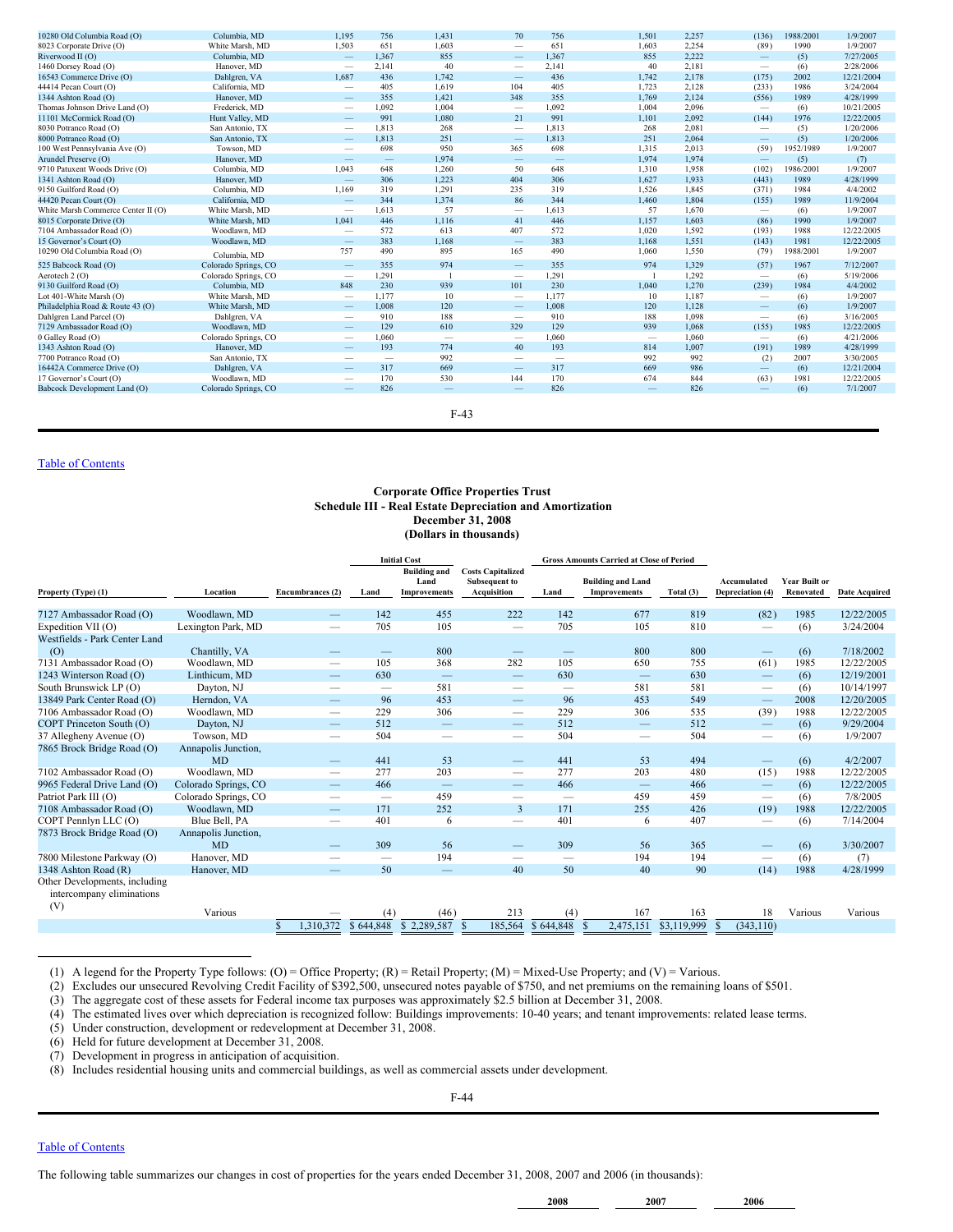| Beginning balance              | 2.892.686                | 2.330.884                | 2,061,590                |
|--------------------------------|--------------------------|--------------------------|--------------------------|
| Property acquisitions          | 55.286                   | 354,972                  | 166,416                  |
| Building and land improvements | 220,001                  | 226,618                  | 173,746                  |
| <b>Sales</b>                   | (32,071)                 | (21,079)                 | (70, 868)                |
| Retirements/disposals          | (15,903)                 | $\overline{\phantom{a}}$ |                          |
| Other                          | $\overline{\phantom{a}}$ | 1.291                    | $\overline{\phantom{a}}$ |
| <b>Ending balance</b>          | 3.119.999                | 2.892.686                | 2,330,884                |

The following table summarizes our changes in accumulated depreciation for the same time periods (in thousands):

|                       |           | 2008     |   | 2007                     | 2006 |           |  |
|-----------------------|-----------|----------|---|--------------------------|------|-----------|--|
| Beginning balance     | Ф         | 288,747  | ъ | 219,574                  | S    | 174,935   |  |
| Depreciation expense  |           | 74,158   |   | 70,537                   |      | 55,382    |  |
| <b>Sales</b>          |           | (3,892)  |   | (2,162)                  |      | (10, 743) |  |
| Retirements/disposals |           | (15,903) |   | $\overline{\phantom{a}}$ |      |           |  |
| Other                 |           | _        |   | 798                      |      | _         |  |
| Ending balance        |           | 343.110  |   | 288,747                  |      | 219,574   |  |
|                       | $T = 4.5$ |          |   |                          |      |           |  |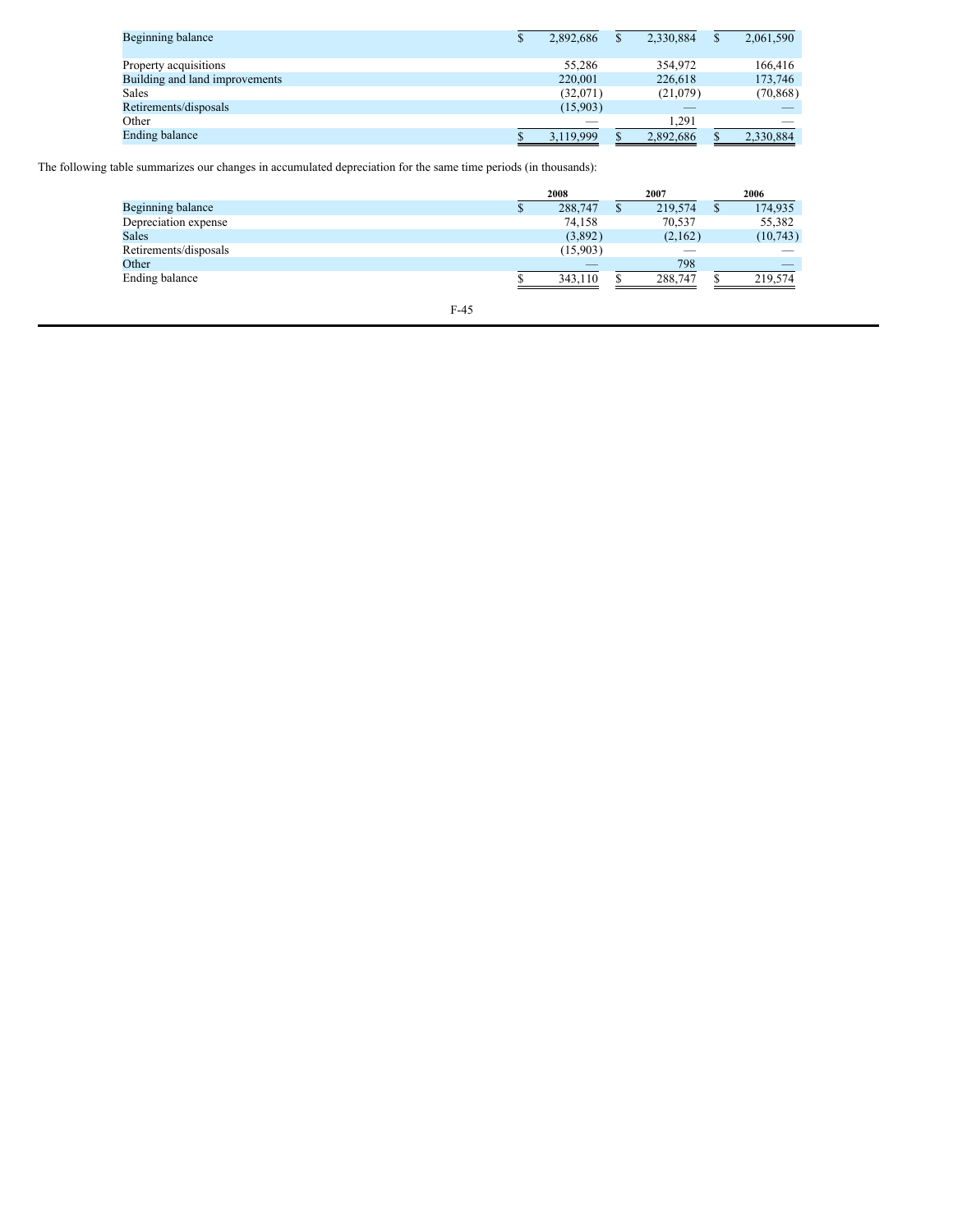# **Corporate Office Properties Trust**

# **Ratio of Earnings to Combined Fixed Charges and Preferred Share Dividends**

# **(Dollars in thousands)**

|                                                                           | <b>Years Ended December 31.</b> |           |      |          |      |           |              |           |      |          |
|---------------------------------------------------------------------------|---------------------------------|-----------|------|----------|------|-----------|--------------|-----------|------|----------|
|                                                                           |                                 | 2008      | 2007 |          | 2006 |           | 2005         |           | 2004 |          |
| <b>Earnings:</b>                                                          |                                 |           |      |          |      |           |              |           |      |          |
| Income from continuing operations before equity in loss of unconsolidated |                                 |           |      |          |      |           |              |           |      |          |
| entities, income taxes and minority interests                             | $\mathbf{s}$                    | 63,488    | S    | 35,138   | \$.  | 34,796    | $\mathbf{s}$ | 38,151    | \$.  | 39,879   |
| Gain (loss) on sales of real estate, excluding discontinued operations    |                                 | 1.682     |      | 3,108    |      | 889       |              | 366       |      | (150)    |
| Combined fixed charges and preferred share dividends (from below)         |                                 | 118,491   |      | 123,387  |      | 110,541   |              | 85,240    |      | 70,627   |
| Amortization of capitalized interest                                      |                                 | 890       |      | 695      |      | 527       |              | 337       |      | 285      |
| Distributed income (loss) of equity investees                             |                                 | (203)     |      | (224)    |      | 26        |              | (164)     |      | (83)     |
| Subtract:                                                                 |                                 |           |      |          |      |           |              |           |      |          |
| Capitalized interest (from below)                                         |                                 | (17,632)  |      | (19,274) |      | (14, 559) |              | (9,871)   |      | (5,112)  |
| Preferred share dividends included in fixed charges                       |                                 | (16, 102) |      | (16,068) |      | (15, 404) |              | (14, 615) |      | (16,329) |
| Preferred unit distributions included in fixed charges                    |                                 | (660)     |      | (660)    |      | (660)     |              | (660)     |      | (179)    |
| Issuance costs associated with redeemed preferred shares                  |                                 |           |      |          |      | (3,896)   |              |           |      | (1, 813) |
| Total earnings                                                            |                                 | 149,954   | \$   | 126,102  |      | 112,260   |              | 98,784    |      | 87,125   |
|                                                                           |                                 |           |      |          |      |           |              |           |      |          |
| Combined fixed charges and preferred share dividends:                     |                                 |           |      |          |      |           |              |           |      |          |
| Interest expense on continuing operations                                 | S                               | 83.646    | S    | 85,576   | \$.  | 72.984    | \$.          | 55,979    | S    | 43,663   |
| Interest expense on discontinued operations                               |                                 | 51        |      | 1,382    |      | 2,417     |              | 3,405     |      | 3,031    |
| Capitalized interest (internal and external)                              |                                 | 17,632    |      | 19,274   |      | 14,559    |              | 9,871     |      | 5,112    |
| Amortization of debt issuance costs-capitalized                           |                                 | 32        |      | 138      |      | 237       |              | 272       |      | 113      |
| Interest included in rental expense                                       |                                 | 368       |      | 289      |      | 384       |              | 438       |      | 387      |
| Preferred share dividends                                                 |                                 | 16,102    |      | 16,068   |      | 15,404    |              | 14,615    |      | 16,329   |
| Preferred unit distributions                                              |                                 | 660       |      | 660      |      | 660       |              | 660       |      | 179      |
| Issuance costs associated with redeemed preferred shares                  |                                 |           |      |          |      | 3,896     |              |           |      | 1,813    |
| Total combined fixed charges and preferred share dividends                |                                 | 118,491   | \$   | 123,387  | S.   | 110,541   |              | 85,240    |      | 70,627   |
|                                                                           |                                 |           |      |          |      |           |              |           |      |          |
| Ratio of earnings to combined fixed charges and preferred share dividends |                                 | 1.27      |      | 1.02     |      | 1.02      |              | 1.16      |      | 1.23     |
|                                                                           |                                 |           |      |          |      |           |              |           |      |          |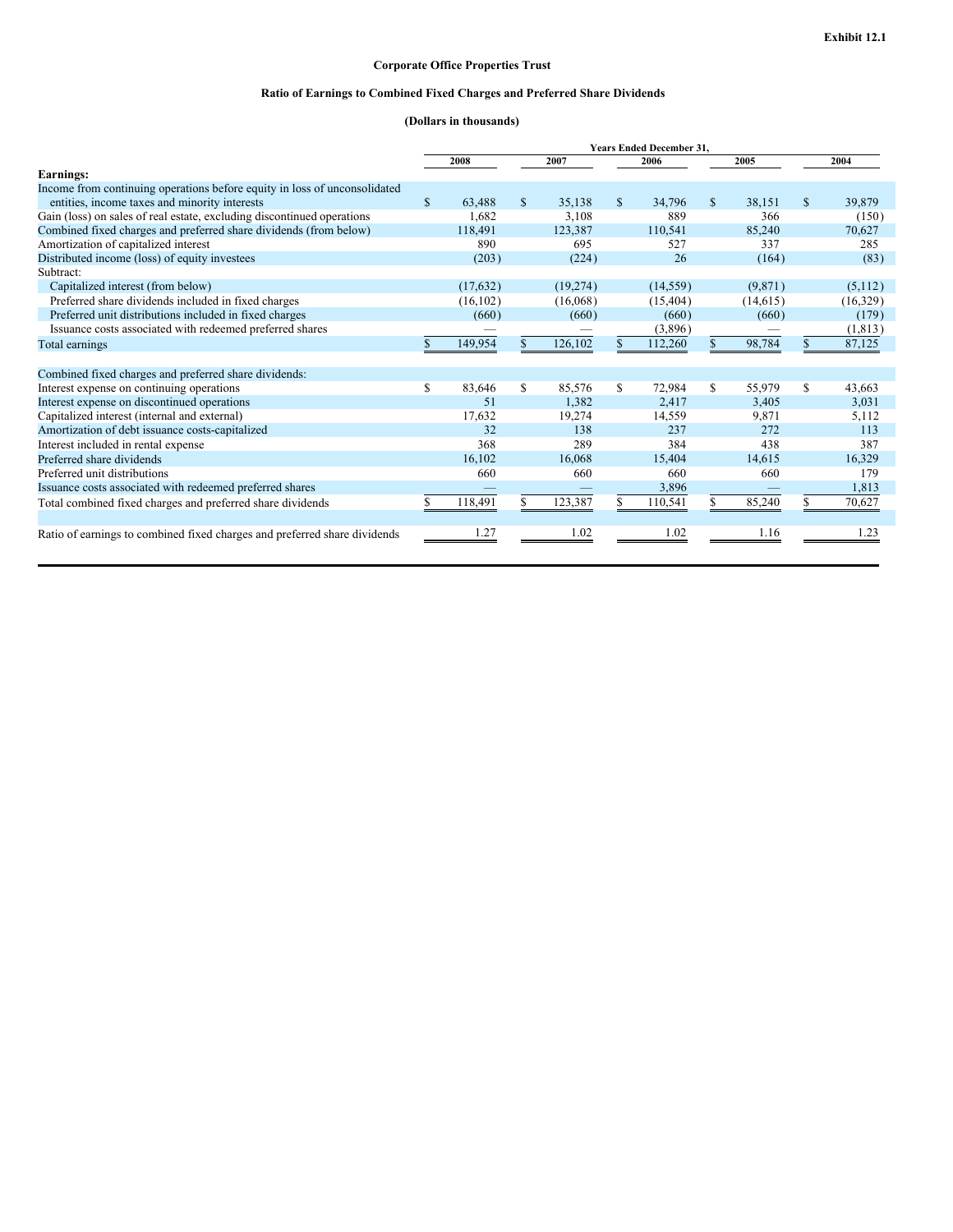#### **CORPORATE OFFICE PROPERTIES TRUST** SUBSIDIARIES OF REGISTRANT

Colorado COPT Aerotech, LLC COPT Cresterra 3535, LLC COPT Interquest, LLC COPT Interquest III, LLC COPT Interquest IV, LLC COPT Interquest Epic I, LLC COPT Interquest Hybrid I, LLC COPT Interquest Hybrid II, LLC COPT Newport, LLC COPT Newport C, LLC COPT Newport D, LLC COPT Northcreek, LLC COPT Patriot Park at Galley, LLC COPT Patriot Park I, LLC COPT Patriot Park II, LLC COPT Patriot Park V, LLC COPT Patriot Park VI, LLC COPT Patriot Park VII, LLC Patriot Park, LLC 9965 Federal Drive, LLC

#### Delaware

Airport Square Holdings I, LLC Airport Square Holdings VI and VII, LLC Blue Bell Investment Company, LP COPT Acquisitions, Inc. COPT Colgate General, L L C COPT Concourse, LLC COPT Gateway, LP COPT Gateway Commerce, LLC Corporate Gateway, LP Corporate Office Properties, LP Corporate Office Properties Holdings, Inc. Crown Point, L.L.C. Delaware Airport III, LLC Delaware Airport VIII, LLC Delaware Airport IX, LLC Great Mills I, L.L.C. Great Mills II, L.L.C. Great Mills III, L.L.C. Great Mills IV, L.L.C. Great Mills V, L.L.C. Harrisburg Corporate Gateway Partners, L P Opportunity Invest Ventures, LLC Sterling York, LLC South Brunswick Investors, LP 11800 Tech Road, LLC

#### Maryland

Aerotech Manager, LLC Airport Square, LLC Airport Square II, LLC Airport Square IV, LLC Airport Square V, LLC Airport Square X, LLC Airport Square XI, LLC Airport Square XIII, LLC Airport Square XIV, LLC Airport Square XV, LLC Airport Square XIX, LLC Airport Square XX, LLC Airport Square XXI, LLC Airport Square XXII, LLC

#### **CORPORATE OFFICE PROPERTIES TRUST** SUBSIDIARIES OF REGISTRANT

Airport Square Partners, LLC Airport Square Storms, LLC Allegheny Parking Business Trust Ambassador Center, LLC Arundel Preserve #5, LLC A S I, L L C Atrium Building, LLC Campbell Boulevard I Business Trust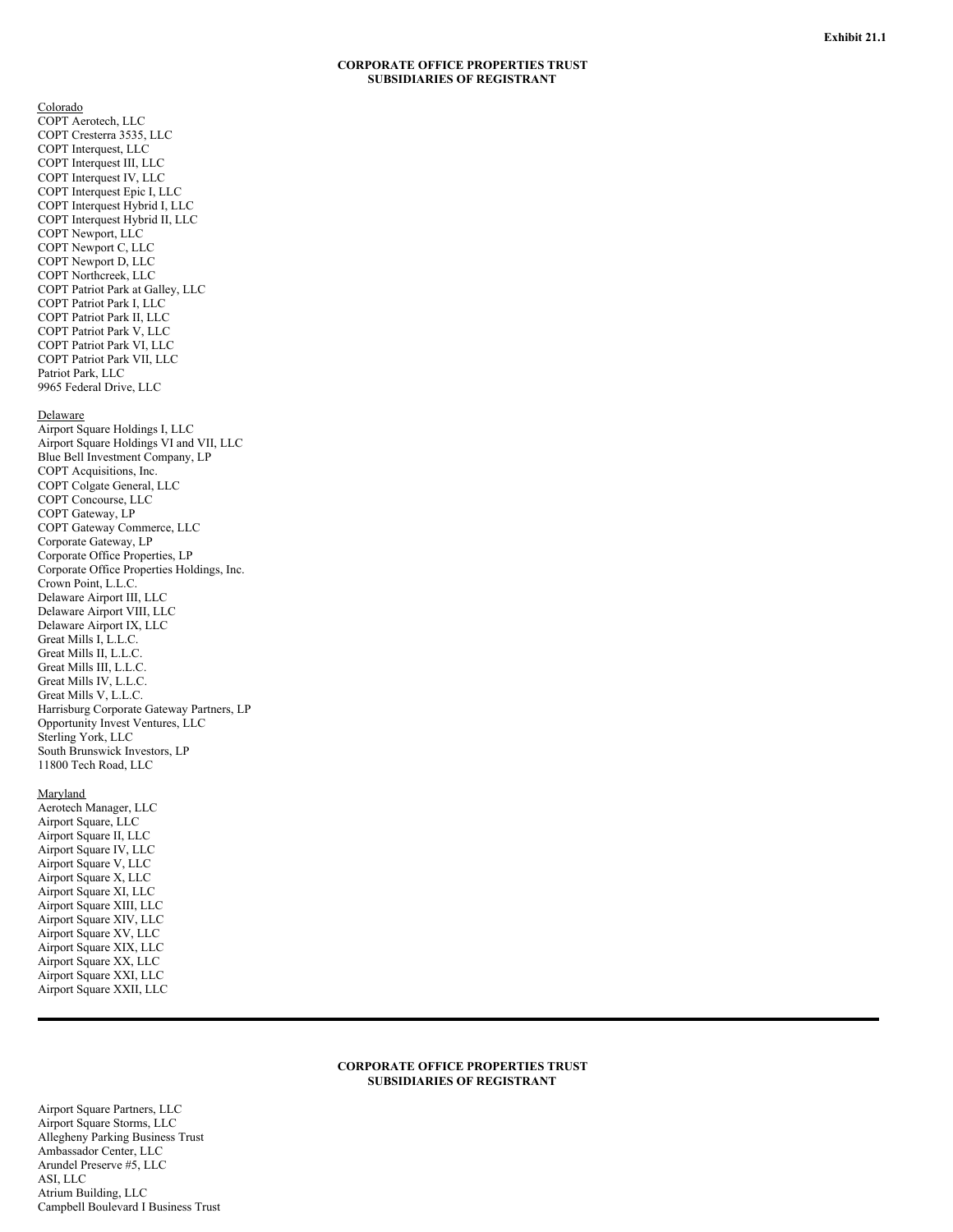Campbell Boulevard II Business Trust Campbell Building Business Trust Campbell Corporate Center 1-2 Business Trust Centerpointe Limited Partnership Clarks Hundred, LLC Clarks Hundred II, LLC Columbia Equity Finance, LLC Columbia Gateway S-28, LLC Commons Office Research, LLC Commons Office 6-B, LLC Concourse 1304, LLC COPT Aberdeen, LLC COPT Arundel Preserve, LLC COPT Babcock Business Trust COPT Baltimore County I, LLC COPT Baltimore County II, LLC COPT Chantilly I Manager, LLC COPT Chantilly II Manager, LLC COPT Development & Construction Services, LLC COPT Environmental Systems LLC COPT Frederick, LLC COPT Gate 63, LLC COPT Gate 6700-6708-6724, LLC COPT General, LLC COPT Hunt Valley GP, LLC COPT Indian Head, LLC COPT Montpelier, LLC COPT Opportunity Invest I, LLC COPT Property Management Services, LLC COPT Renovation, LLC COPT Riverwood, LLC COPT T-11, LLC COPT-FD Indian Head, LLC Cornucopia Holdings, LLC Cornucopia Holdings II, LLC Corporate Center I, LLC Corporate Center I Limited Partnership Corporate Development Services, LLC Corporate Gatespring, LLC Corporate Gatespring II, LLC Corporate Office Management, Inc. Corporate Office Services, LLC Corporate Paragon, LLC Corporate Place B Equity Affiliates, LLC Corporate Place I Business Trust Corporate Place III Business Trust Corporate Place IV Business Trust Corporate Property, LLC Enterprise Campus Developer, LLC Fourth Exploration, L.L.C. Fifth Exploration, L.L.C. Franklin Ridge No. 1 Business Trust Franklin Ridge No. 2 Business Trust Franklin Ridge No. 3 Business Trust Franklin Ridge No. 4 Business Trust Franklin Ridge V Business Trust

#### **CORPORATE OFFICE PROPERTIES TRUST SUBSIDIARIES OF REGISTRANT**

Franklin Ridge Open Space Business Trust Ft. Ritchie I, LLC Ft. Ritchie II, LLC Ft. Ritchie III, LLC Ft. Ritchie IV, LLC Ft. Ritchie Holding, LLC Gateway 44, LLC Gateway 67, LLC Gateway 70, LLC Gateway 70 Holdings, LLC Gateway Crossing 95, LLC Governors Court, LLC Governors Court 21, LLC Honeygo Limited Partnership I, LLLP Honeygo Limited Partnership II, LLLP Honeygo Limited Partnership III, LLLP Honeyland 108, LLC Hunt Valley 75 Limited Partnership Jolly COPT I, LLC Jolly COPT II, LLC Lot 401 Business Trust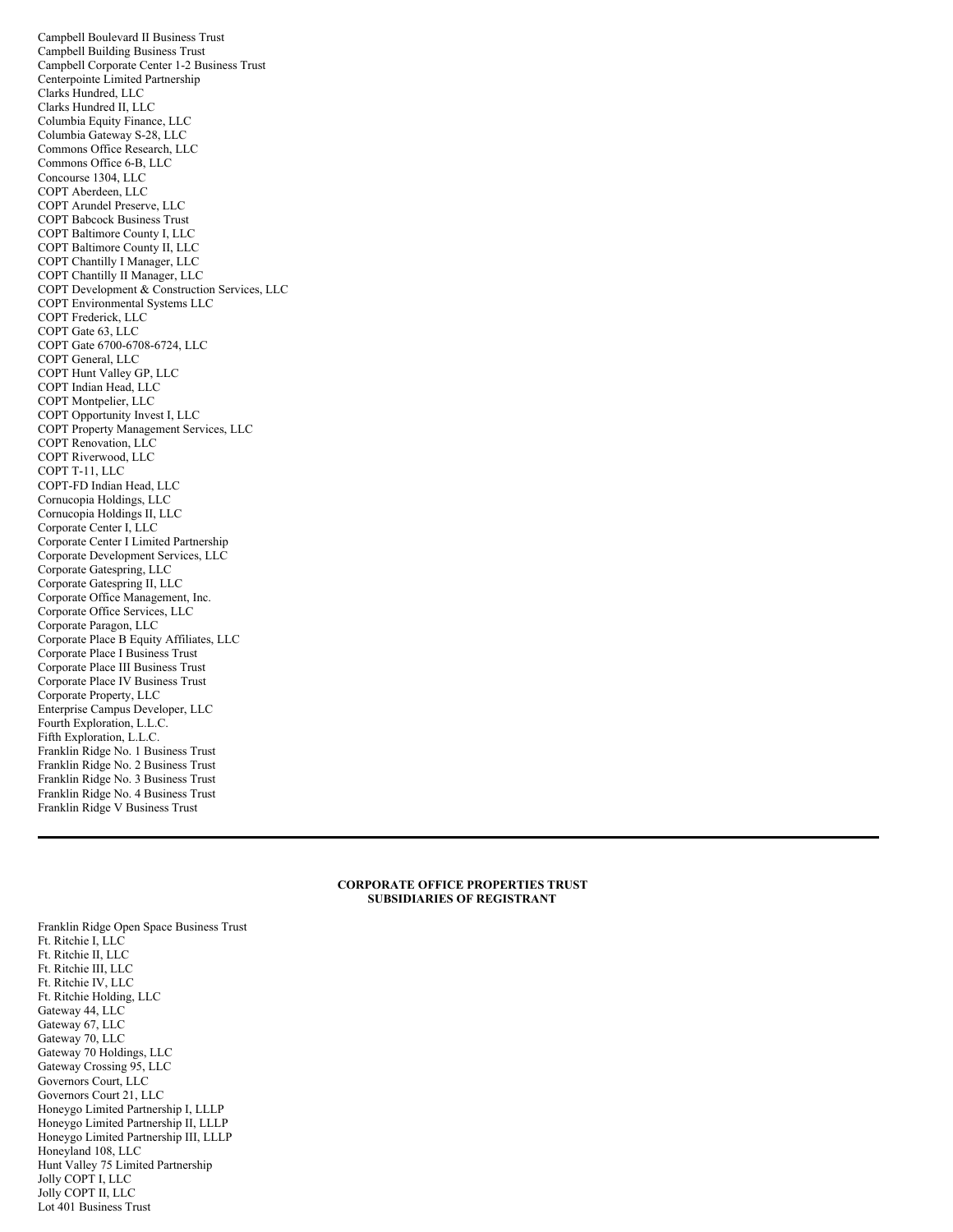M Square 5825, LLC M Square 5850, LLC M Square Associates, LLC M Square NOAA, LLC McLean Ridge I Business Trust McLean Ridge II Business Trust McLean Ridge III Business Trust McLean Ridge IV Business Trust MOR Forbes, LLC MOR Forbes 2, LLC NBP One, LLC NBP Huff & Puff, LLC NBP Lot 3-A, LLC NBP Retail, LLC NBP 131-133-141, LLC NBP 132, LLC NBP 134, LLC NBP 135, LLC NBP 140, LLC NBP 191, LLC NBP 201, LLC NBP 201 Holdings, LLC NBP 211, LLC NBP 211 Holdings, LLC NBP 220, LLC NBP 220 Holdings, LLC NBP 221, LLC NBP 300, LLC NBP 302, LLC NBP 304, LLC NBP 306, LLC NBP 308, LLC NBP 314, LLC NBP 318, LLC NBP 320, LLC NBP 322, LLC NBP 324, LLC Northcreek Manager, LLC Nottingham Associates Limited Partnership Nottingham Center, LLC Nottingham Ridge I Business Trust Nottingham Ridge II Business Trust Nottingham Ridge III Business Trust

#### **CORPORATE OFFICE PROPERTIES TRUST SUBSIDIARIES OF REGISTRANT**

Nottingham Ridge No. 20 Business Trust Nottingham Ridge No. 30 Business Trust Park Circle Equities, LLC Pecan Court, L.L.C. Philadelphia Road Business Trust Professional Center I, LLC Professional Center III, LLC Red Cedar Building, LLC Ridgely's Choice Business Trust RIVA Trustee, LLC Rivers Center III Investors, LLC Riverwood Business Center Equity Affiliates, LLC Rockville Corporate Center, LLC Royston Building Business Trust Rutherford 2 Limited Partnership Sandpiper Limited Partnership Schilling 216 Investors, LLC Schilling Center Equities, LLC Tech Park I, LLC Tech Park II, LLC Tech Park IV, LLC The Fort Ritchie Community Center Corporation Third Exploration, L.L.C. Tyler Ridge I, LLC Tyler Ridge I Business Trust Tyler Ridge II Business Trust Tyler Ridge II A Business Trust Tyler Ridge II Improvements Business Trust Tyler Ridge III Business Trust Tyler Ridge III Improvements Business Trust Tyler Ridge Limited Partnership Tyler Ridge Water Management Business Trust White Marsh Business Center Limited Partnership White Marsh Business Center, LLC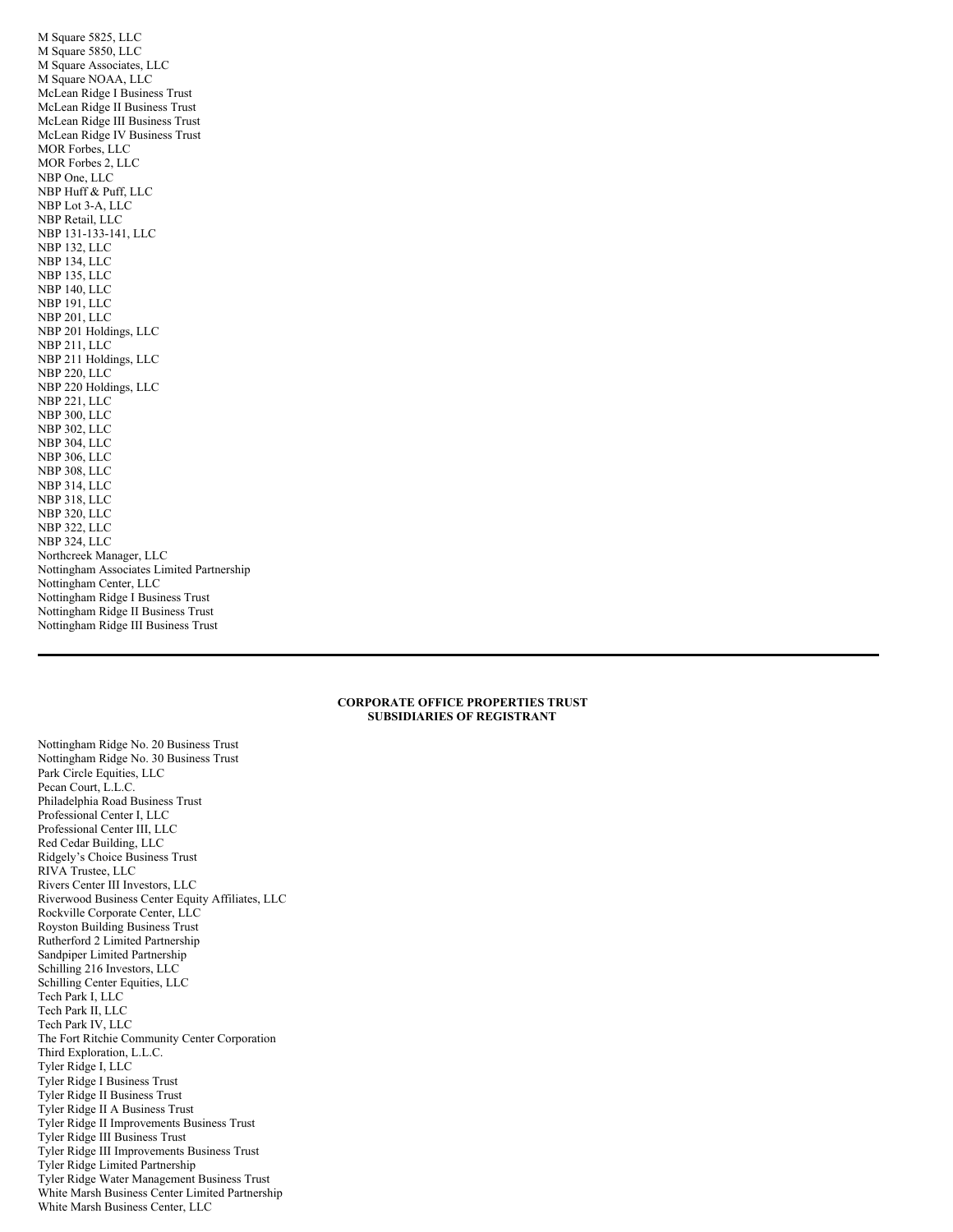White Marsh Business Center 2 Business Trust White Marsh Business Community Owners Association II, Inc. White Marsh Commerce Center I Business Trust White Marsh Commerce Center II Business Trust White Marsh Community Owners Association, Inc. White Marsh Health Center Limited Partnership White Marsh Hi-Tech 1 Business Trust White Marsh Hi-Tech 2 Business Trust White Marsh Professional Center II, LLC W&M Business Trust WMBC 13A Investment Company, LLC Woods Investors, LLC Allegheny Business Trust Financing, LLC Thomas Johnson, LLC 132, LLC 134, LLC International Associates Limited Partnership 221, LLC Schilling Circle, LLC Sentinel, LLC International, LLC International, LLC Elkridge Landing, LLC International, LLC International, LLC Corporate, LLC Winterson, LLC Winterson, LLC Winterson, LLC

#### **CORPORATE OFFICE PROPERTIES TRUST SUBSIDIARIES OF REGISTRANT**

 Mellon, LLC Dorsey Road, LLC Riva Trust Technology, LLC Lord Baltimore Drive, LLC Alexander Bell, LLC CG, LLC Gateway, LLC Gateway Funding, LLC Gateway, LLC CG, LLC Gateway, LLC Gateway, LLC CGD, LLC CG, LLC Honeys, LLC Albert Einstein Drive, LLC Columbia Gateway, LLC Riverwood, LLC Ambassador Road, LLC Parkway Drive Enterprises, LLC Ambassador Road, LLC Parkway Drive Enterprises, LLC Parkway Drive Enterprises, LLC PD, LLC Candlewood Road, LLC Corporate Drive Business Trust Corporate Drive Business Trust Corporate, LLC Corporate, LLC Corporate, LLC RFD, LLC RFD, LLC Mendenhall, LLC Deereco Road, LLC McCormick Road, LLC McCormick Road, LLC New Jersey

COPT Princeton South, LLC Route 46 Partners

Pennsylvania Colgatedrive Associates, L.P. COPT Pennlyn, L.P.

**Texas**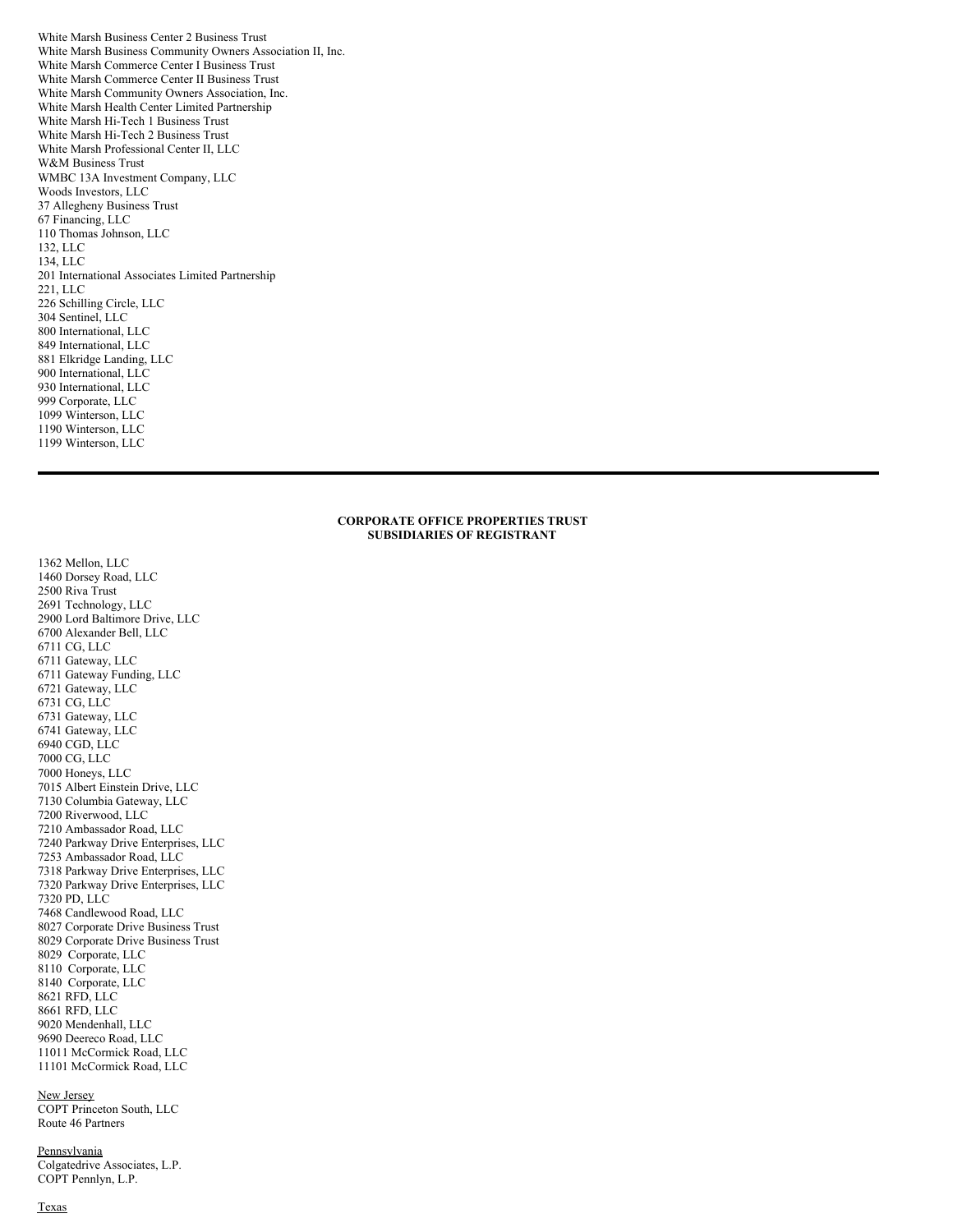COPT San Antonio General, LLC COPT San Antonio, LP COPT San Antonio II, L.P. COPT SA Technology Center, L.P. COPT Westpointe 3A, L.P. COPT Westpointe 4, L.P.

#### Virginia

COPT Chantilly, LLC COPT Chantilly II, LLC COPT Dahlgren, LLC COPT Dahlgren I, LLC COPT Dahlgren II, LLC COPT Dahlgren IV, LLC COPT Dahlgren Land, LLC COPT Greens I, LLC

### **CORPORATE OFFICE PROPERTIES TRUST SUBSIDIARIES OF REGISTRANT**

COPT Greens II, LLC COPT Greens III, LLC COPT Park Meadow, LLC COPT Parkstone, LLC COPT Richmond I, LLC COPT Ridgeview I, LLC COPT Ridgeview II & III, LLC COPT Southwest VA, LLC COPT Stonecroft, LLC COPT Sunrise, LLC COPT Waterview I, LLC COPT Waterview III, LLC Towerview, LLC TRC Pinnacle Towers, L.L.C. 13849 Park Center Road, LLC 2900 Towerview Road, LLC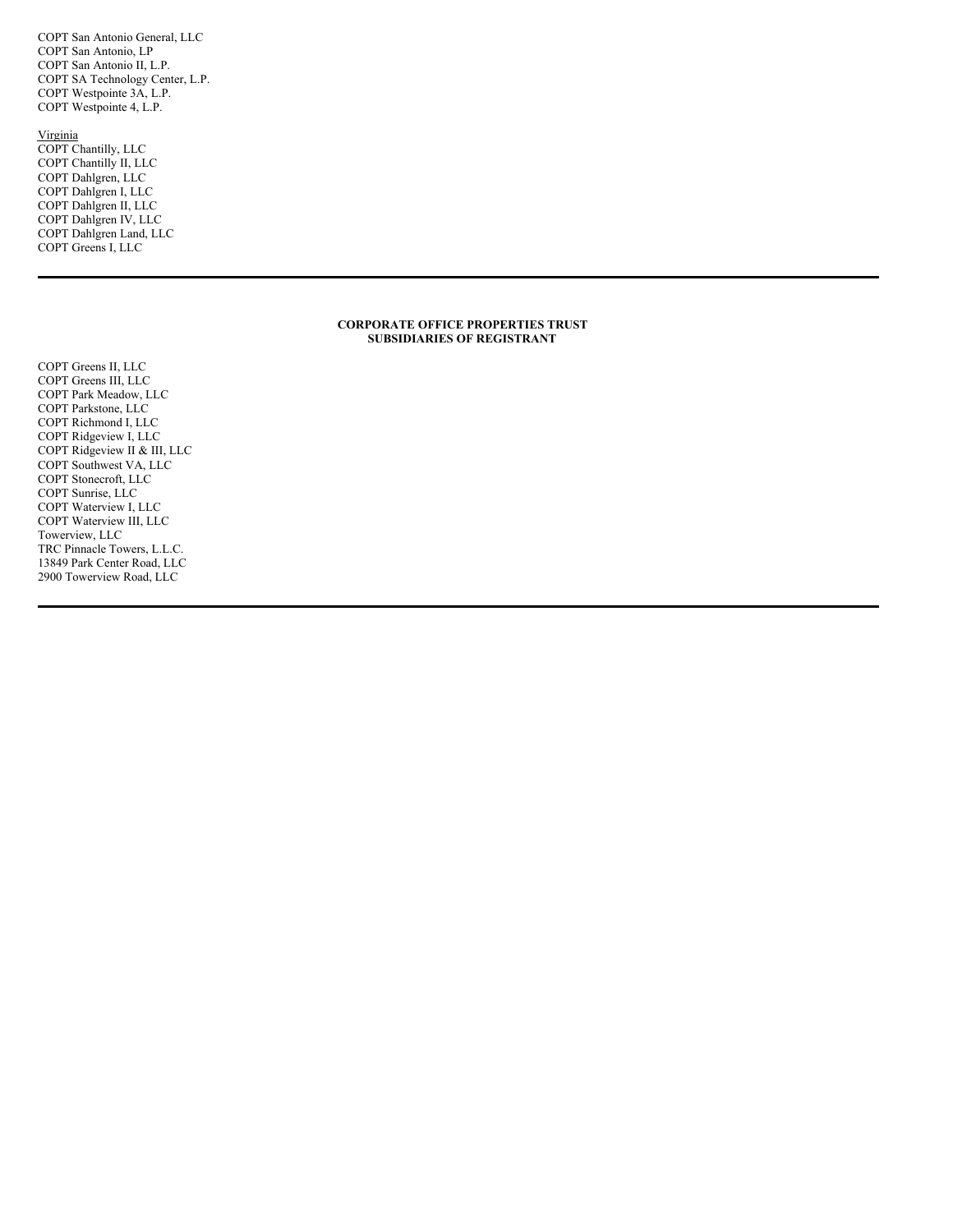#### CONSENT OF INDEPENDENT REGISTERED PUBLIC ACCOUNTING FIRM

We hereby consent to the incorporation by reference in the Registration Statement on Form S-3 (No. 333-59766, No. 333-36740, No. 333-60379, No. 333-85210, No. 333-107652, No. 333-132958, No. 333-137031, No. 333-137894, No. 333-141334, No. 333-141705 and No. 333-150074) and S-8 (No. 333-87384, No. 333-88711, No. 333- 111736, No. 333-118096, No. 333-118097 and No. 333-151105) of Corporate Office Properties Trust of our report dated February 27, 2009 relating to the financial statements, financial statement schedule and the effectiveness of internal control over financial reporting, which appears in this Form 10-K.

/s/ PricewaterhouseCoopers LLP

PricewaterhouseCoopers LLP Baltimore, MD February 27, 2009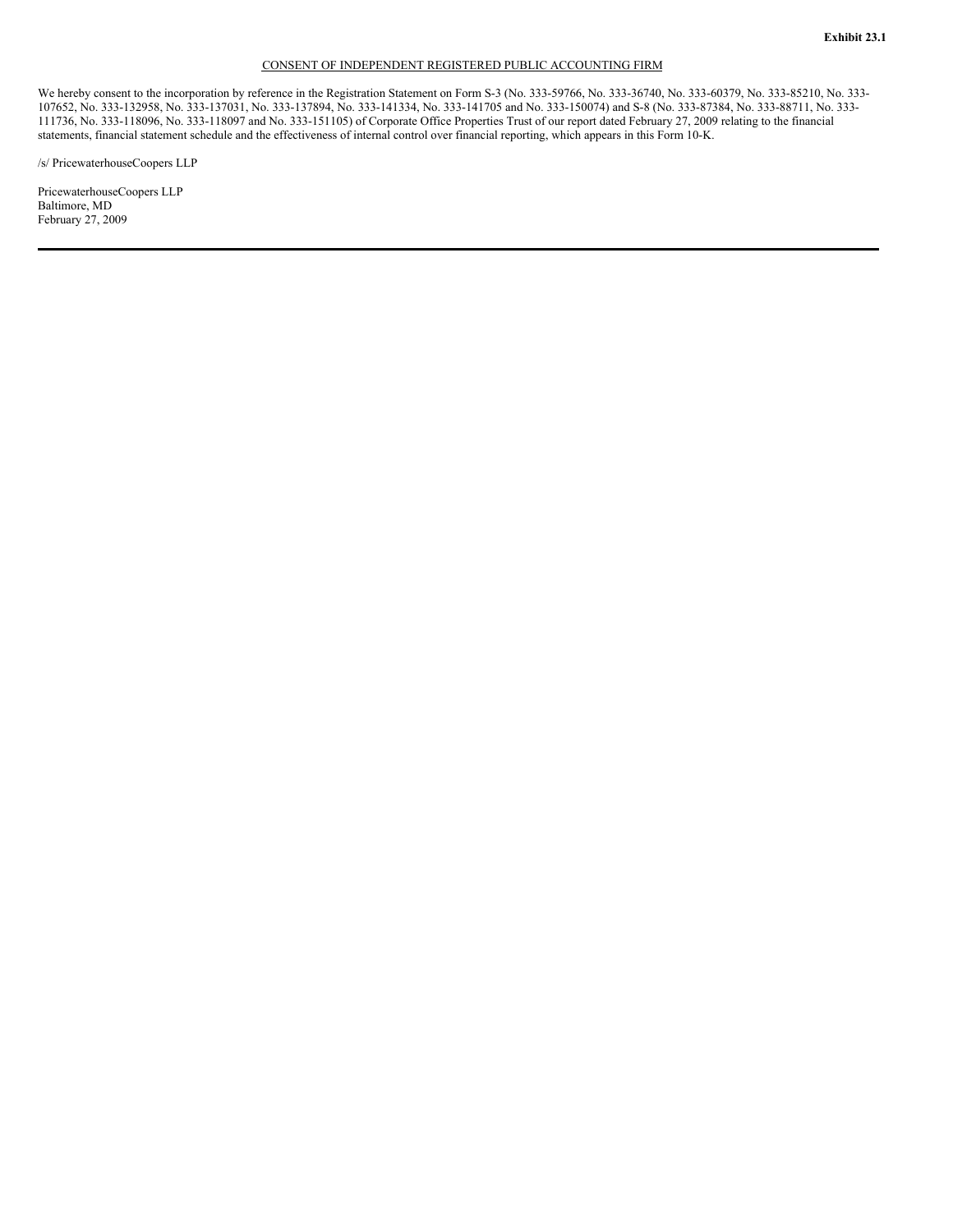### CERTIFICATIONS REQUIRED BY RULE 13a-14(a) UNDER THE SECURITIES EXCHANGE ACT OF 1934

#### **CERTIFICATIONS**

I, Randall M. Griffin, certify that:

1. I have reviewed this annual report on Form 10-K of Corporate Office Properties Trust;

2. Based on my knowledge, this report does not contain any untrue statement of a material fact or omit to state a material fact necessary to make the statements made, in light of the circumstances under which such statements were made, not misleading with respect to the period covered by this report;

3. Based on my knowledge, the financial statements, and other financial information included in this report, fairly present in all material respects the financial condition, results of operations and cash flows of the registrant as of, and for, the periods presented in this report;

4. The registrant's other certifying officer(s) and I are responsible for establishing and maintaining disclosure controls and procedures (as defined in Exchange Act Rules 13a-15(e) and 15d-15(e)) and internal control over financial reporting (as defined in Exchange Act Rules 13a-15(f) and 15d-15(f)) for the registrant and have:

- a) Designed such disclosure controls and procedures, or caused such disclosure controls and procedures to be designed under our supervision, to ensure that material information relating to the registrant, including its consolidated subsidiaries, is made known to us by others within those entities, particularly during the period in which this report is being prepared;
- b) Designed such internal control over financial reporting, or caused such internal control over financial reporting to be designed under our supervision, to provide reasonable assurance regarding the reliability of financial reporting and the preparation of financial statements for external purposes in accordance with generally accepted accounting principles;
- c) Evaluated the effectiveness of the registrant's disclosure controls and procedures and presented in this report our conclusions about the effectiveness of the disclosure controls and procedures, as of the end of the period covered by this report based on such evaluation; and
- d) Disclosed in this report any change in the registrant's internal control over financial reporting that occurred during the registrant's most recent fiscal quarter (the registrant's fourth fiscal quarter in the case of an annual report) that has materially affected, or is reasonably likely to materially affect, the registrant's internal control over financial reporting; and

5. The registrant's other certifying officer(s) and I have disclosed, based on our most recent evaluation of internal control over financial reporting, to the registrant's auditors and the audit committee of the registrant's board of directors (or persons performing the equivalent functions):

- a) All significant deficiencies and material weaknesses in the design or operation of internal control over financial reporting which are reasonably likely to adversely affect the registrant's ability to record, process, summarize and report financial information; and
- b) Any fraud, whether or not material, that involves management or other employees who have a significant role in the registrant's internal control over financial reporting.

Date: February 27, 2009 /s/ Randall M. Griffin

Randall M. Griffin Chief Executive Officer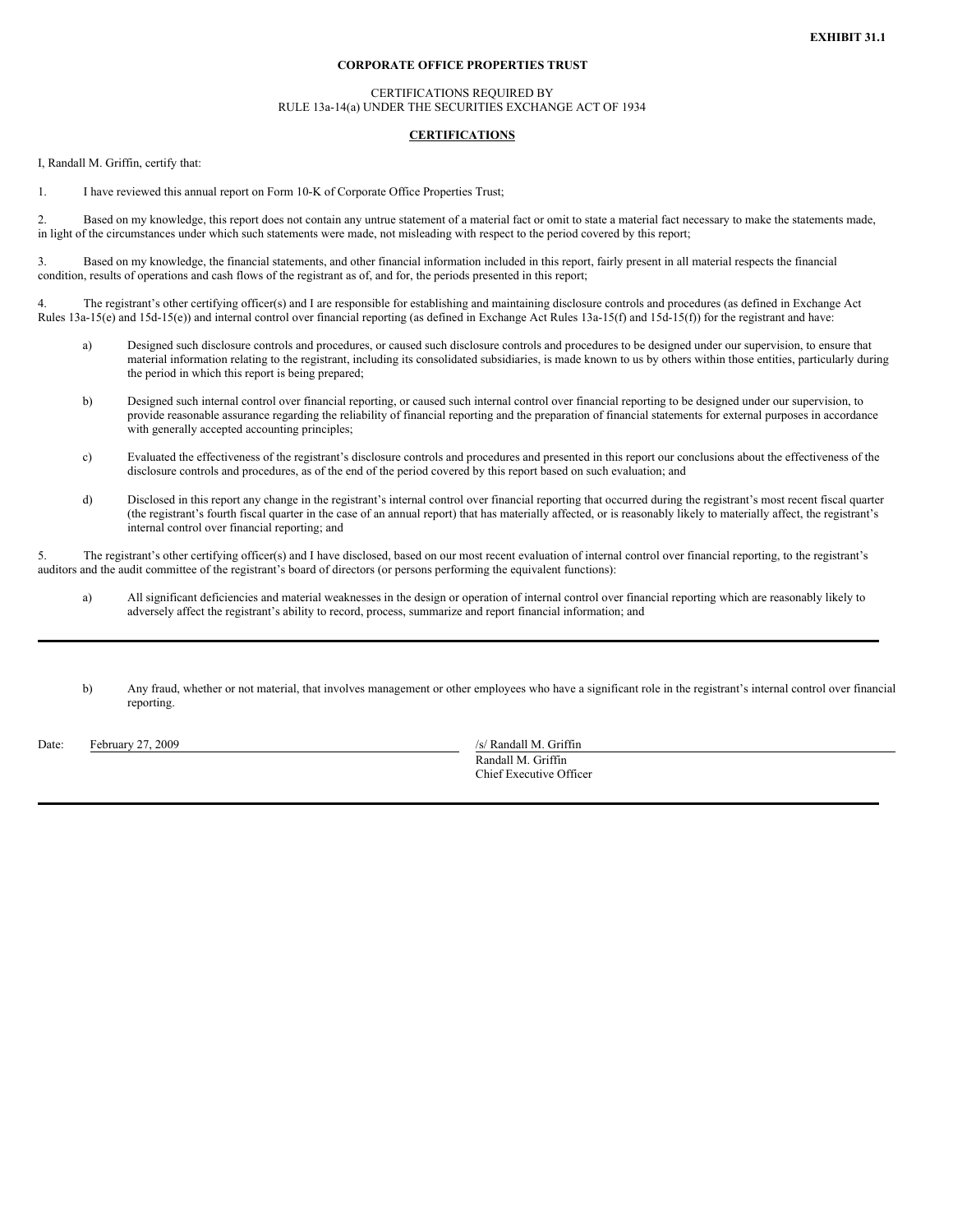### CERTIFICATIONS REQUIRED BY RULE 13a-14(a) UNDER THE SECURITIES EXCHANGE ACT OF 1934

#### **CERTIFICATIONS**

I, Stephen E. Riffee, certify that:

1. I have reviewed this annual report on Form 10-K of Corporate Office Properties Trust;

2. Based on my knowledge, this report does not contain any untrue statement of a material fact or omit to state a material fact necessary to make the statements made, in light of the circumstances under which such statements were made, not misleading with respect to the period covered by this report;

3. Based on my knowledge, the financial statements, and other financial information included in this report, fairly present in all material respects the financial condition, results of operations and cash flows of the registrant as of, and for, the periods presented in this report;

4. The registrant's other certifying officer(s) and I are responsible for establishing and maintaining disclosure controls and procedures (as defined in Exchange Act Rules 13a-15(e) and 15d-15(e)) and internal control over financial reporting (as defined in Exchange Act Rules 13a-15(f) and 15d-15(f)) for the registrant and have:

- a) Designed such disclosure controls and procedures, or caused such disclosure controls and procedures to be designed under our supervision, to ensure that material information relating to the registrant, including its consolidated subsidiaries, is made known to us by others within those entities, particularly during the period in which this report is being prepared;
- b) Designed such internal control over financial reporting, or caused such internal control over financial reporting to be designed under our supervision, to provide reasonable assurance regarding the reliability of financial reporting and the preparation of financial statements for external purposes in accordance with generally accepted accounting principles;
- c) Evaluated the effectiveness of the registrant's disclosure controls and procedures and presented in this report our conclusions about the effectiveness of the disclosure controls and procedures, as of the end of the period covered by this report based on such evaluation; and
- d) Disclosed in this report any change in the registrant's internal control over financial reporting that occurred during the registrant's most recent fiscal quarter (the registrant's fourth fiscal quarter in the case of an annual report) that has materially affected, or is reasonably likely to materially affect, the registrant's internal control over financial reporting; and

5. The registrant's other certifying officer(s) and I have disclosed, based on our most recent evaluation of internal control over financial reporting, to the registrant's auditors and the audit committee of the registrant's board of directors (or persons performing the equivalent functions):

- a) All significant deficiencies and material weaknesses in the design or operation of internal control over financial reporting which are reasonably likely to adversely affect the registrant's ability to record, process, summarize and report financial information; and
- b) Any fraud, whether or not material, that involves management or other employees who have a significant role in the registrant's internal control over financial reporting.

Date: February 27, 2009 /s/ Stephen E. Riffee

Stephen E. Riffee Chief Financial Officer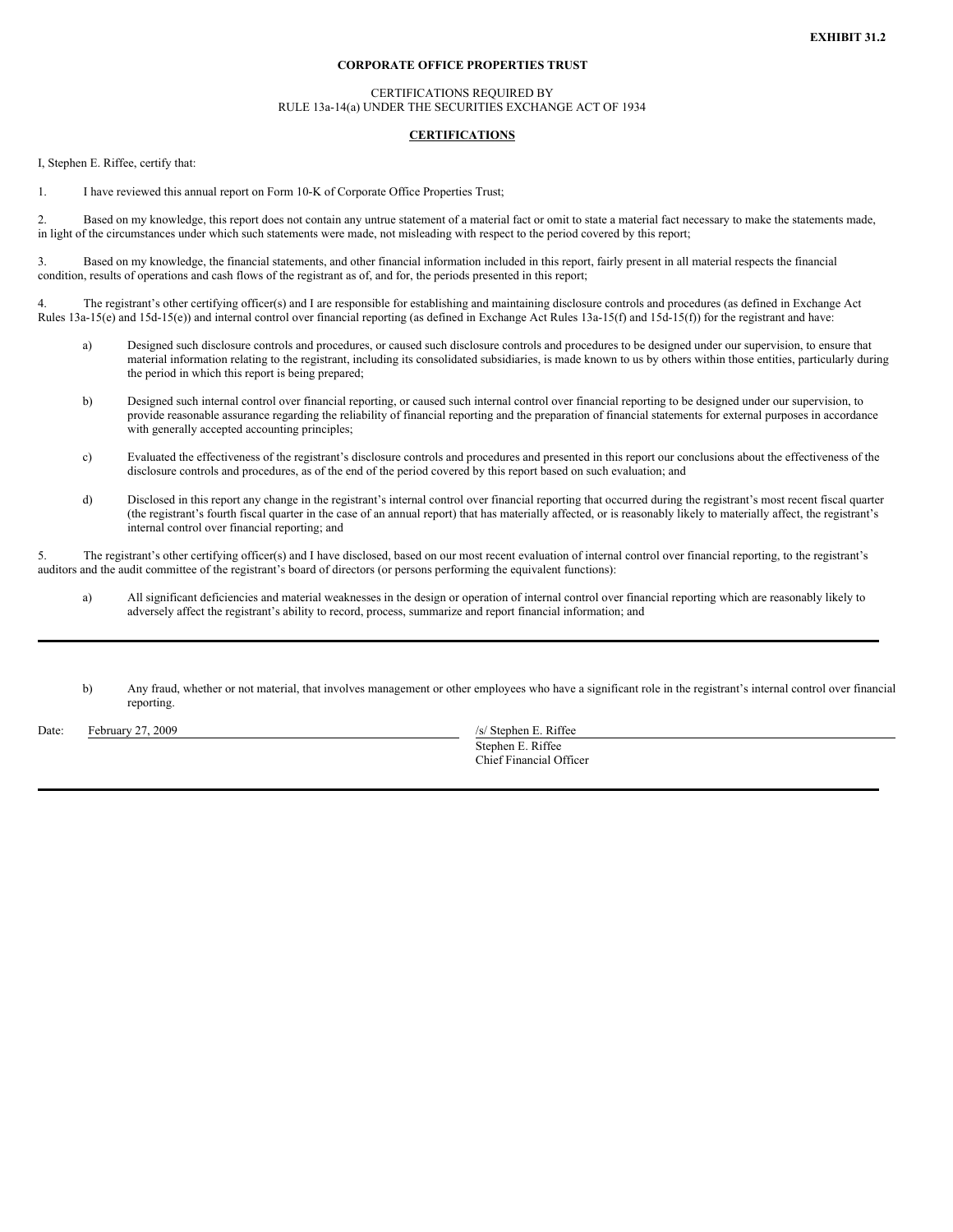## CERTIFICATIONS REQUIRED BY RULE 13a-14(b) UNDER THE SECURITIES EXCHANGE ACT OF 1934

In connection with the Annual Report on Form 10-K of Corporate Office Properties Trust (the "Company") for the year ended December 31, 2008, as filed with the Securities and Exchange Commission on the date hereof (the "Report"), I, Randall M. Griffin, Chief Executive Officer of the Company, certify that to my knowledge:

(1) The Report fully complies with the requirements of section 13(a) or 15(d) of the Securities Exchange Act of 1934; and

(2) The information contained in the Report fairly presents, in all material respects, the financial condition and result of operations of the Company.

/s/ Randall M. Griffin Randall M. Griffin Chief Executive Officer

Date: February 27, 2009